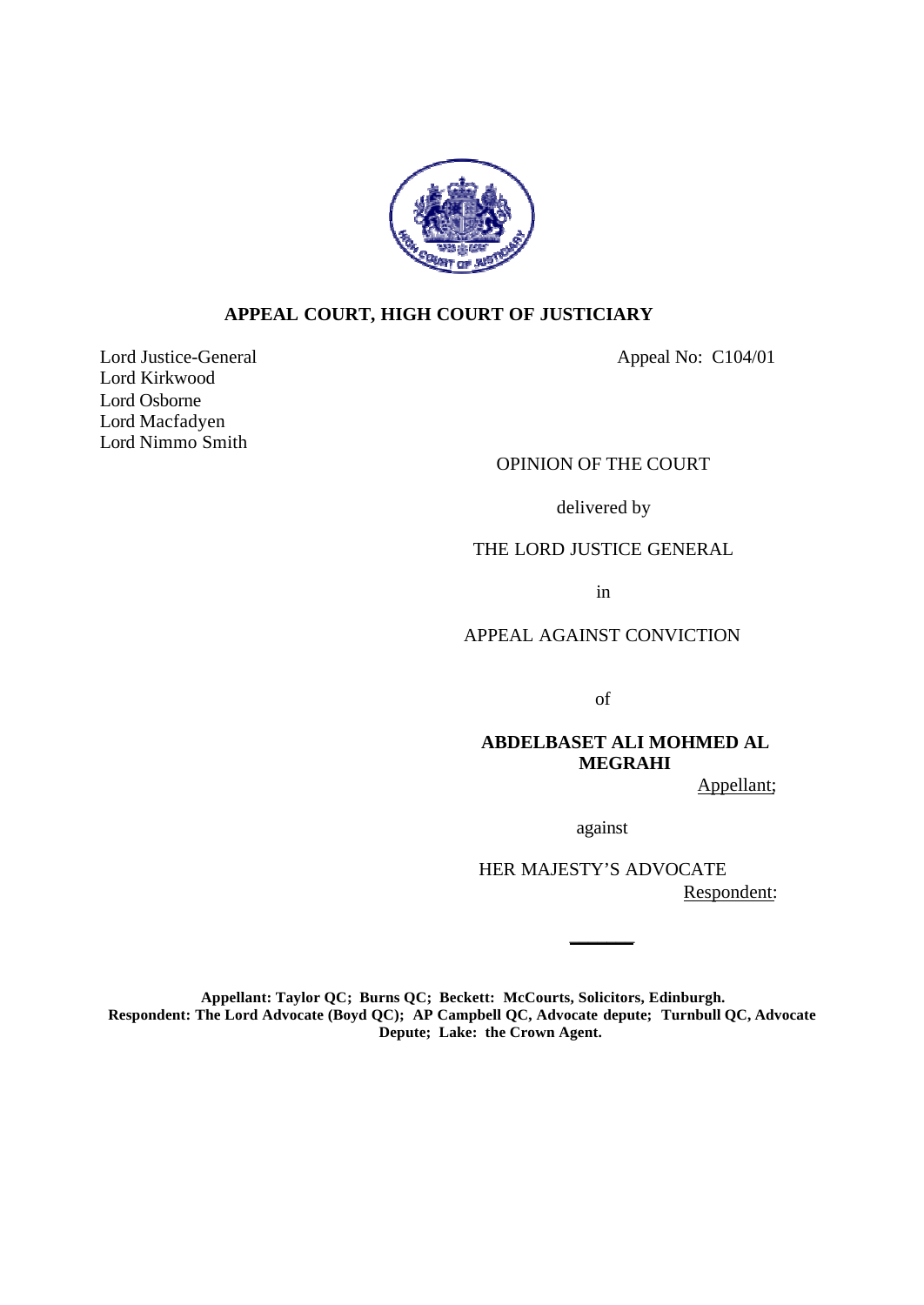### 14 March 2002

## **Introduction**

[1] On 31 January 2001 the appellant was found guilty of a charge of murdering 259 passengers and crew on board Pan American World Airways ("PanAm") flight PA103 from London Heathrow airport to New York and 11 residents of Lockerbie on 21 December 1988. This Opinion is concerned with his appeal against conviction, which was heard at Kamp Van Zeist from 23 January to 14 February 2002.

[2] In view of the length of this Opinion it may helpful if at the outset we set out a list of its contents, by reference to its paragraph numbers, as follows:

## **Introduction 1 – 58**

| • the charge of which the appellant was convicted | 3              |
|---------------------------------------------------|----------------|
| • the general nature of the grounds of appeal     | $\overline{4}$ |
| • the basis of the appeal                         | $5 - 19$       |
| • the function of an appeal court                 | $20 - 27$      |
| • the judgment of the trial court                 | $28 - 58$      |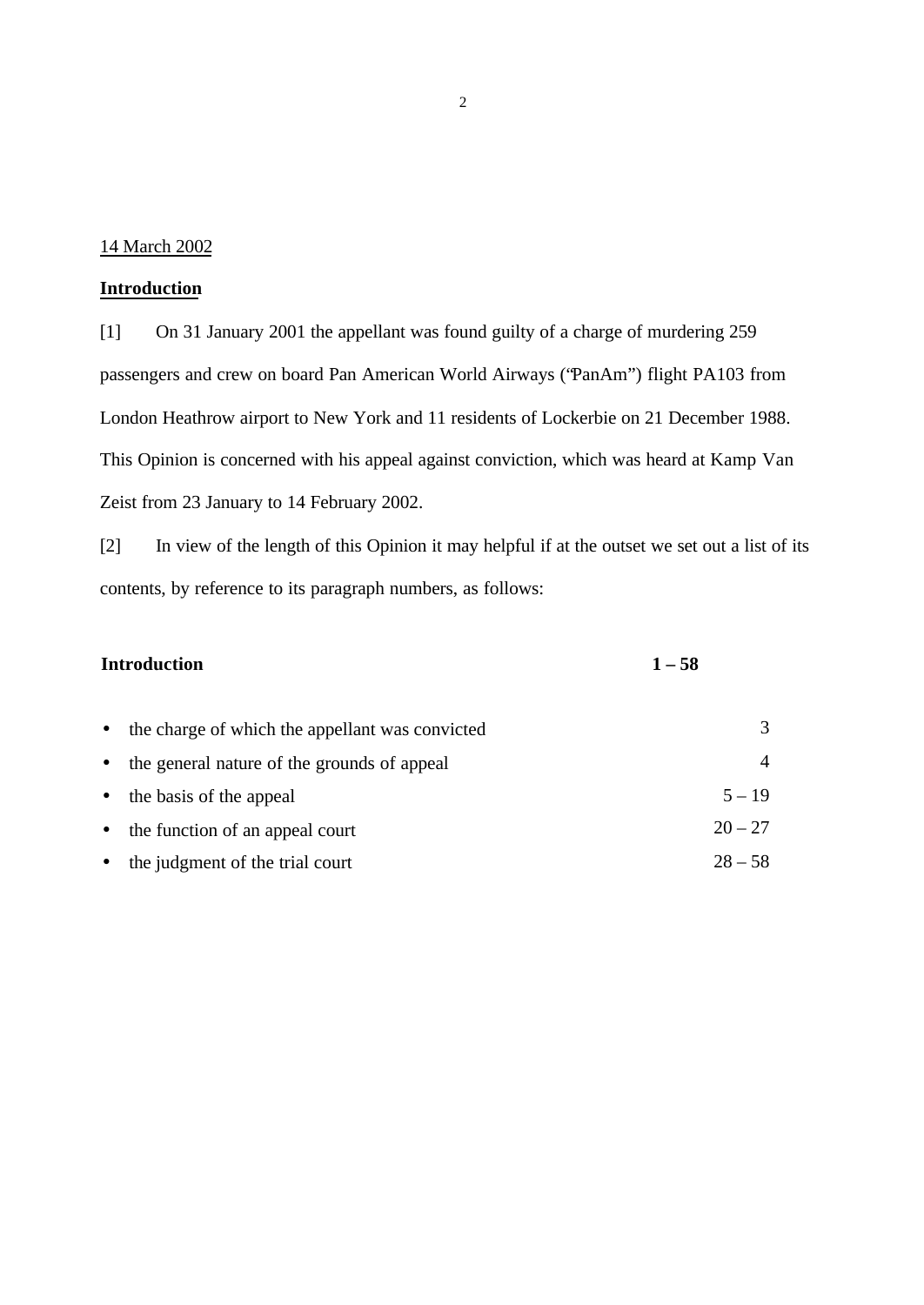| The provenance of the primary suitcase             | $59 - 274$  |
|----------------------------------------------------|-------------|
| the Frankfurt evidence                             | $61 - 177$  |
| the accuracy of records                            | $62 - 94$   |
| the interpretation of records                      | $95 - 103$  |
| alternative explanations for the bag in tray B8849 | $104 - 134$ |
| the x-ray procedure                                | $135 - 152$ |
| the loading of baggage on to PA103A                | $153 - 164$ |
| the extent of unaccompanied baggage                | $165 - 177$ |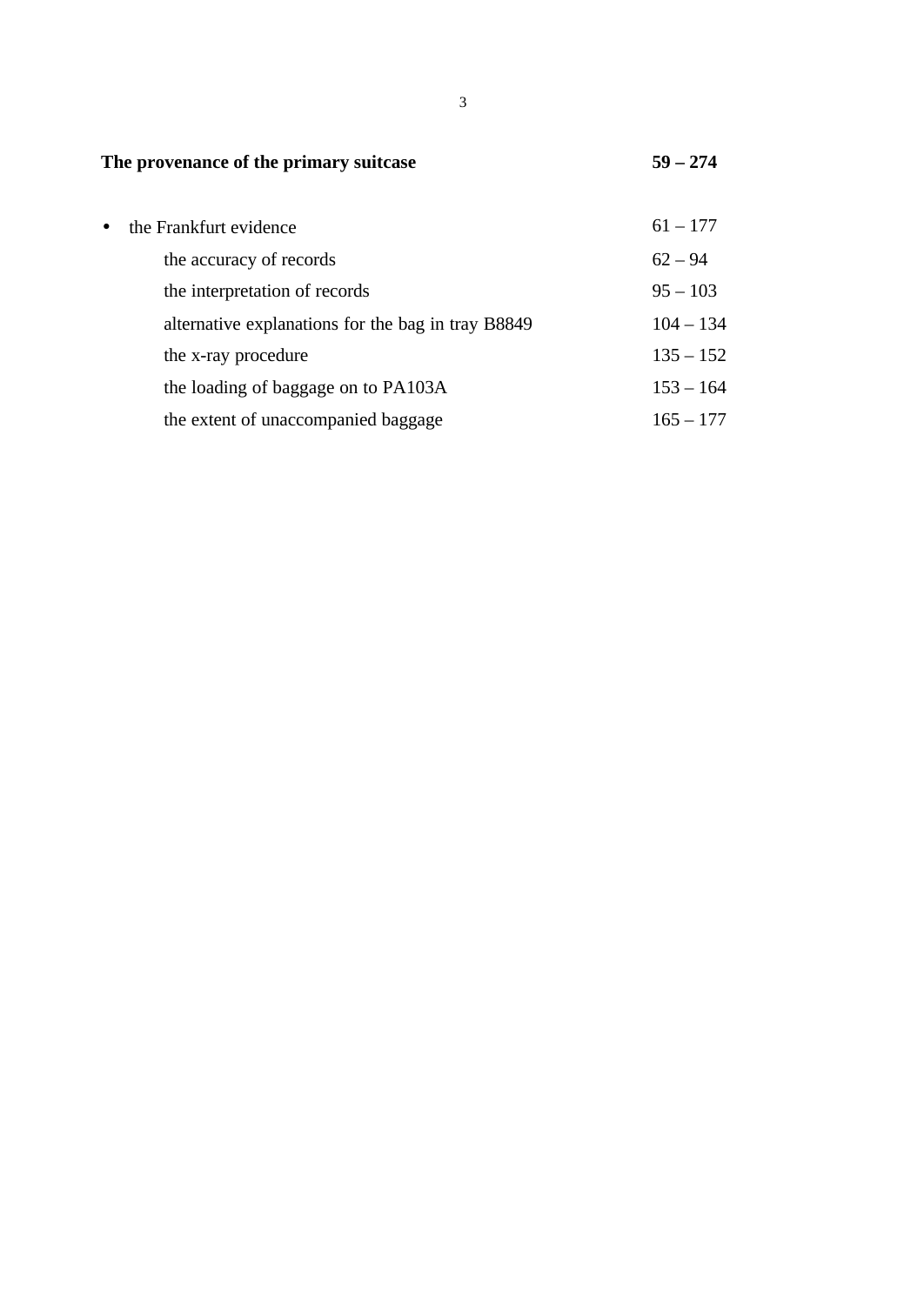|                                                | the Heathrow evidence                                                            | $178 - 252$ |
|------------------------------------------------|----------------------------------------------------------------------------------|-------------|
|                                                | the treatment of Mr Bedford's evidence                                           | $179 - 202$ |
|                                                | the significance of the location of the primary suitcase                         | $203 - 213$ |
|                                                | additional evidence                                                              | $214 - 252$ |
|                                                |                                                                                  |             |
|                                                | Malta as the origin                                                              | $253 - 274$ |
|                                                | "collateral issues"                                                              | $254 - 257$ |
|                                                | deterrent factors                                                                | $258 - 262$ |
|                                                | the Luqa evidence                                                                | $263 - 274$ |
| The identification evidence of Tony Gauci      |                                                                                  |             |
| The date of purchase of the clothing           |                                                                                  | $311 - 351$ |
|                                                | Mr Gauci's evidence as to date                                                   | $313 - 319$ |
| $\bullet$                                      | weather conditions                                                               | $320 - 327$ |
|                                                | Christmas decorations                                                            | $328 - 336$ |
|                                                | other aspects of the evidence as to date                                         | $337 - 351$ |
| Other circumstantial evidence and explanations |                                                                                  | $352 - 367$ |
|                                                | • the appellant's association with Mr Bollier                                    | $353 - 356$ |
|                                                | the use by the appellant of the Abdusamad passport                               | $357 - 360$ |
|                                                | alternative explanations for the appellant's visit to Malta on 20-21<br>December | $361 - 367$ |
|                                                |                                                                                  |             |

**Conclusion 368 – 370**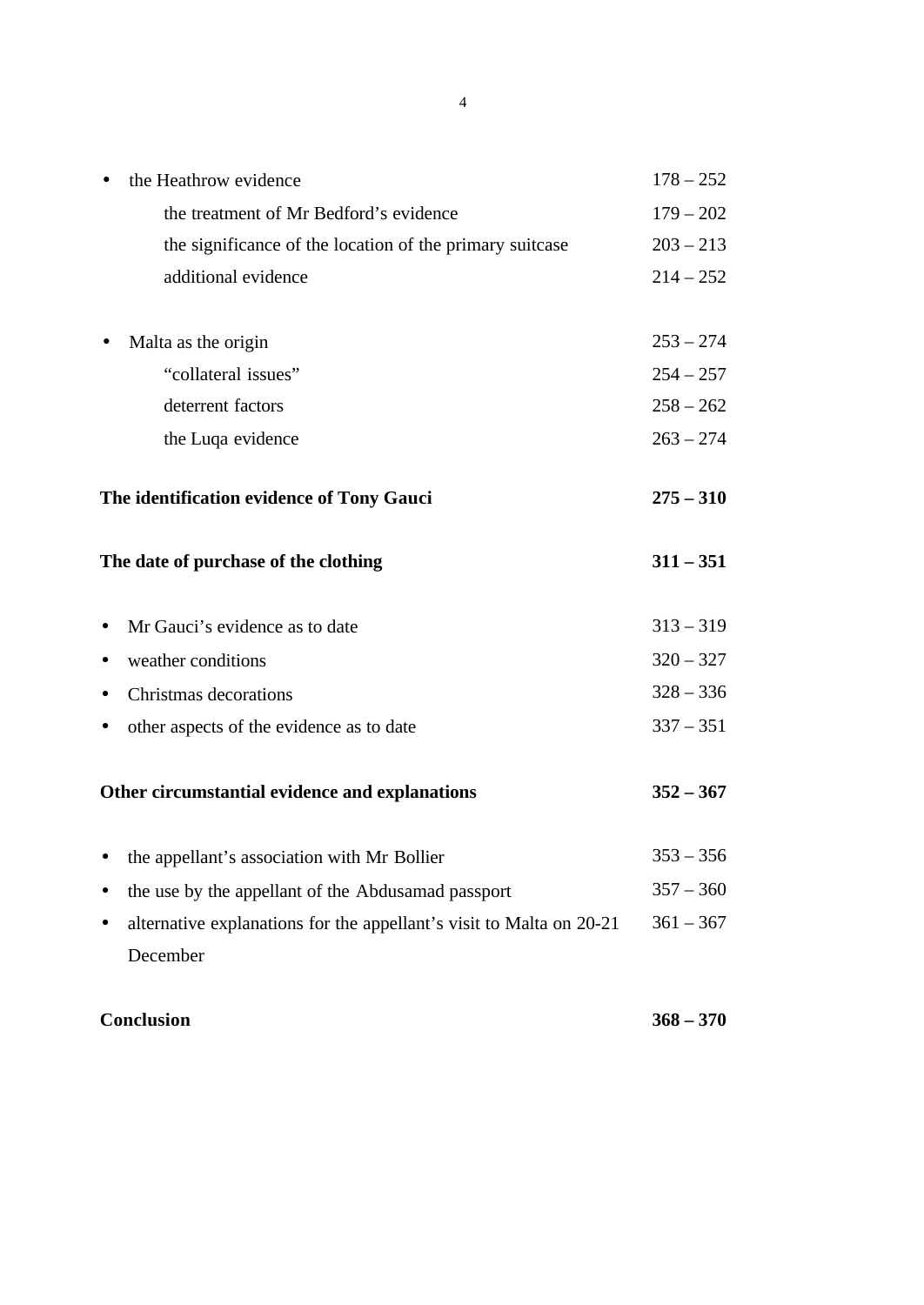#### **The charge of which the appellant was convicted**

[3] The charge narrated that the appellant, having formed a criminal purpose to destroy a civil passenger aircraft and murder the occupants in furtherance of the purposes of Libyan Intelligence Services, while acting in concert with others, did certain acts. These included the purchasing on 7 December 1988 of a quantity of clothing and an umbrella in shop premises known as Mary's House at Tower Road, Sliema, Malta; entering Malta on 20 December 1988 at Luqa airport while using a passport with the false name of Ahmed Khalifa Abdusamad; residing overnight at the Holiday Inn, Tigne Street, Sliema, using this false identity; and placing or causing to be placed on board an aircraft of Air Malta flight KM180 to Frankfurt am Main Airport on 21 December 1988 a suitcase containing said clothing and umbrella and an improvised explosive device containing high performance plastic explosive concealed within a Toshiba RT SF 16 radio cassette recorder and programmed to be detonated by an electronic timer, having tagged the suitcase or caused it to be tagged so as to be carried by aircraft from Frankfurt am Main Airport via London Heathrow airport to New York. The charge went on to state that the suitcase was thus carried to Frankfurt am Main Airport and there placed on board an aircraft of PanAm flight PA103 and carried to London Heathrow airport and there in turn placed on board an aircraft of PanAm flight PA103 to New York; and that the improvised explosive device detonated and exploded on board the aircraft while in flight near to Lockerbie, whereby the aircraft was destroyed and the wreckage crashed to the ground and the passengers, crew and residents were killed. The appellant's co-accused, Al Amin Khalifa Fhimah, was acquitted of that charge.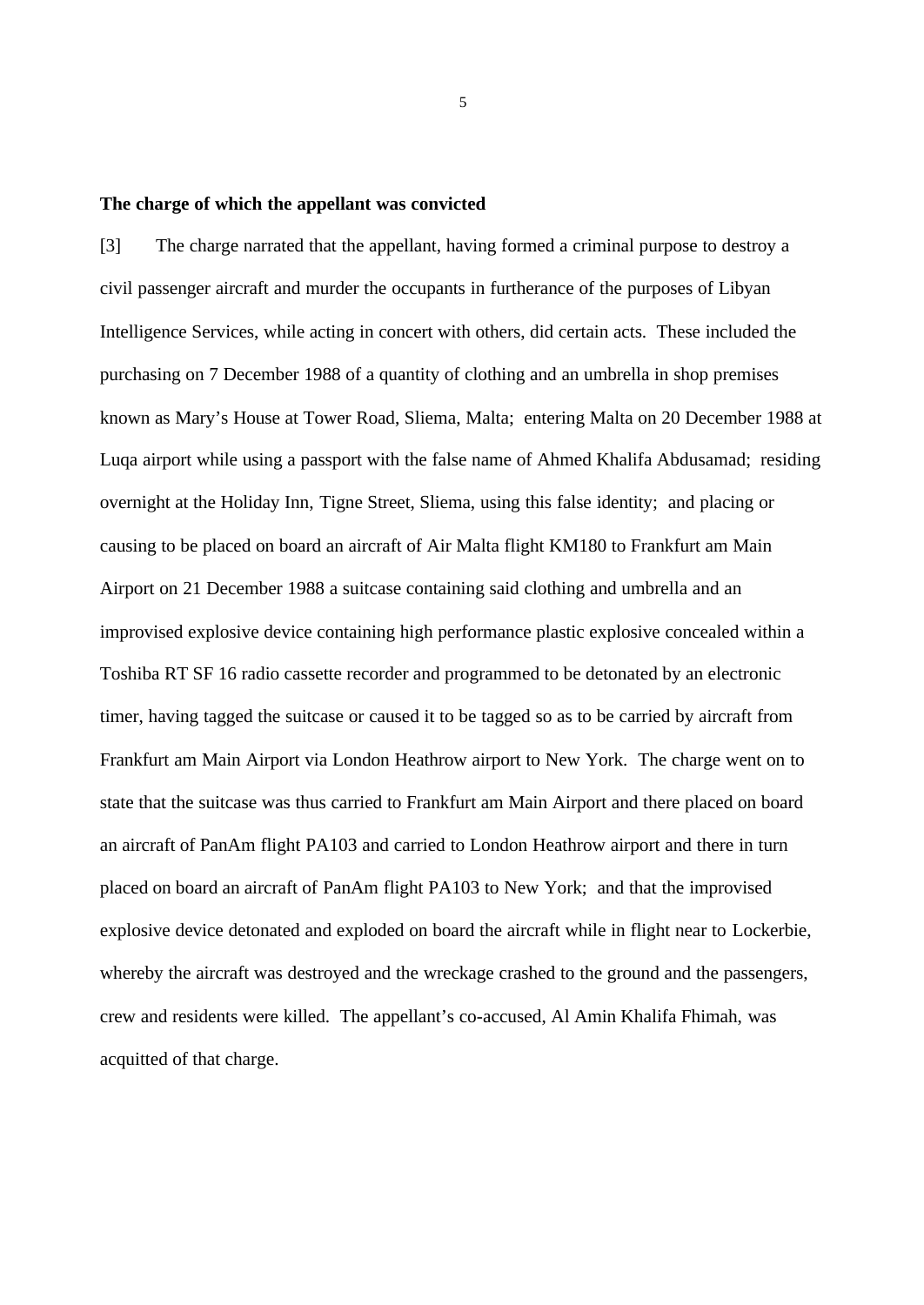#### **The general nature of the grounds of appeal**

[4] In support of his appeal the appellant has tabled a considerable number of grounds of appeal. At the trial it was not submitted on the appellant's behalf that there was insufficient evidence in law to convict him. In its judgment the trial court rejected certain parts of the evidence relied upon by the Crown at the trial. Nevertheless, it was not contended in the appeal that those parts of the evidence not rejected by the trial court did not afford a sufficient basis in law for conviction. A few of the grounds of appeal maintain that the evidence was not of such character, quality or strength to enable a certain conclusion to be drawn or to justify a particular finding. However, the great majority of the grounds are directed to the trial court's treatment of the evidence and defence submissions. More specifically it is maintained that the trial court misinterpreted evidence, had regard to "collateral issues" and wrongly treated certain factors as supportive of guilt. It is also said that in regard to certain matters it failed to give adequate reasons. In many cases it is maintained that it failed to take proper account of, or have proper regard to, or give proper weight to, or gave insufficient weight to, certain evidence, factors or considerations. It is also maintained that the trial court misunderstood, or failed to deal with, or properly take account of, certain submissions for the defence. In one of the grounds of appeal the appellant seeks to found on the existence and significance of evidence which was not heard at the trial. Before coming to the grounds of appeal in more detail it is convenient for us to deal with two matters of general importance.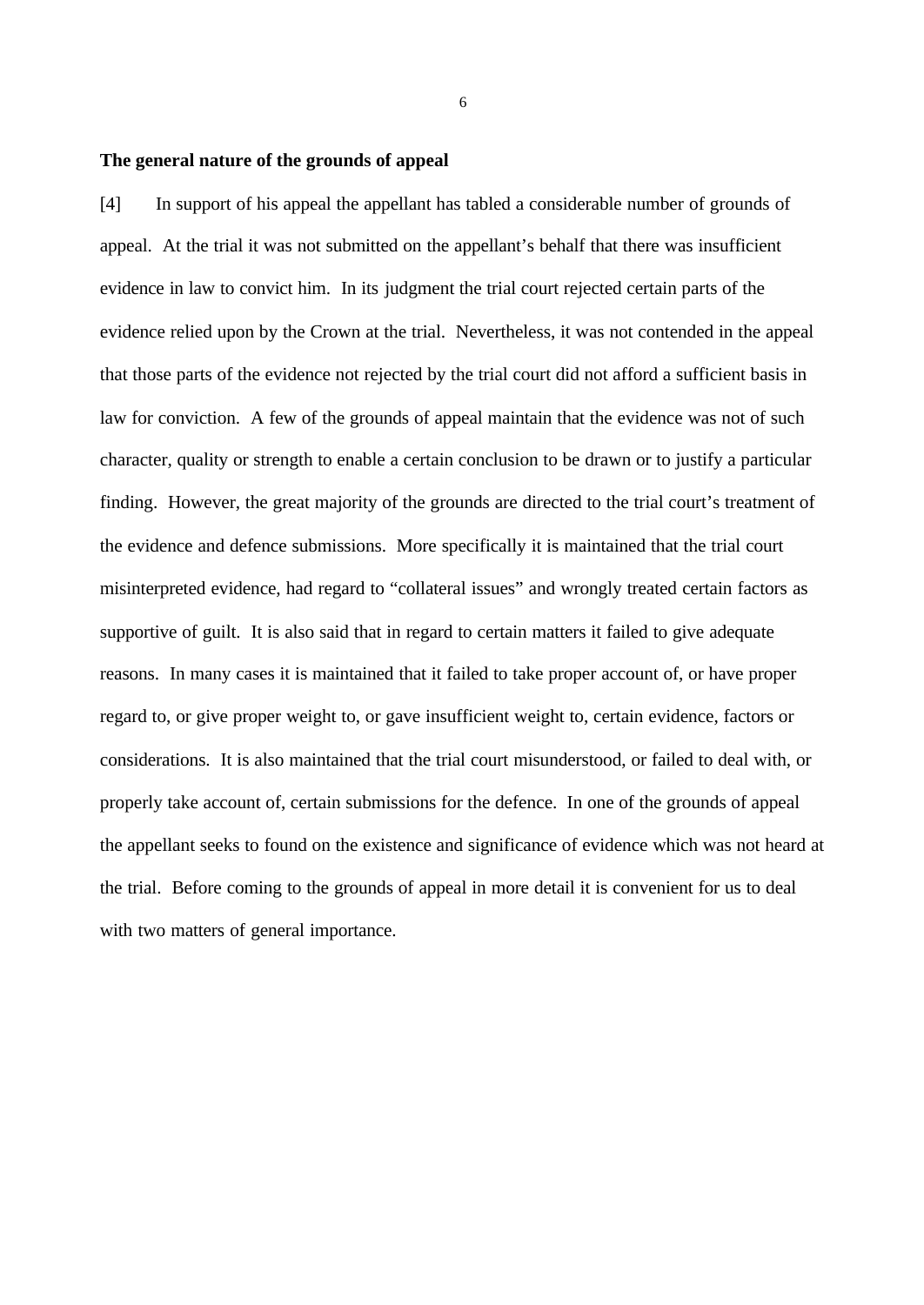### **The basis of the appeal**

[5] Section 106 of the Criminal Procedure (Scotland) Act 1995 ("the 1995 Act") makes provision for a right of appeal against conviction by a jury. Under subsection (3) an appellant may bring under review of the High Court:

"any alleged miscarriage of justice, which may include such a miscarriage based on –

- (a) subject to subsections (3A) to (3D) below, the existence and significance of evidence which was not heard at the original proceedings; and
- (b) the jury's having returned a verdict which no reasonable jury, properly directed, could have returned."

In the present case only one of the grounds of appeal seeks to invoke paragraph (a) of section

106 (3). Mr Taylor, who appeared for the appellant, expressly disavowed any reliance on para

(b). Accordingly, with the exception of that one ground, the appeal is based on allegations of

"miscarriage of justice" within the generality of that expression in subsection (3).

[6] In this case the trial took place before a court of judges sitting without a jury ("the trial

court"), constituted under article 5 of the High Court of Justiciary (Proceedings in the

Netherlands) (United Nations) Order 1998 ("the Order in Council"). Article 5(4) provides:

"For the purposes of any such trial, the court shall have all the powers, authorities and jurisdiction which it would have had if it had been sitting with a jury in Scotland, including power to determine any question and to make any finding which would, apart from this article, be required to be determined or made by a jury, and references in any enactment or other rule of law to a jury or the verdict or finding of a jury shall be construed accordingly."

It is clear that for the purposes of an appeal against the verdict of the trial court, the same provisions apply as in the case of the verdict of a jury, subject to the substitution of references to the trial court in place of references to the jury.

[7] Article 5(6) of the Order in Council provides that in the event of a verdict of guilty: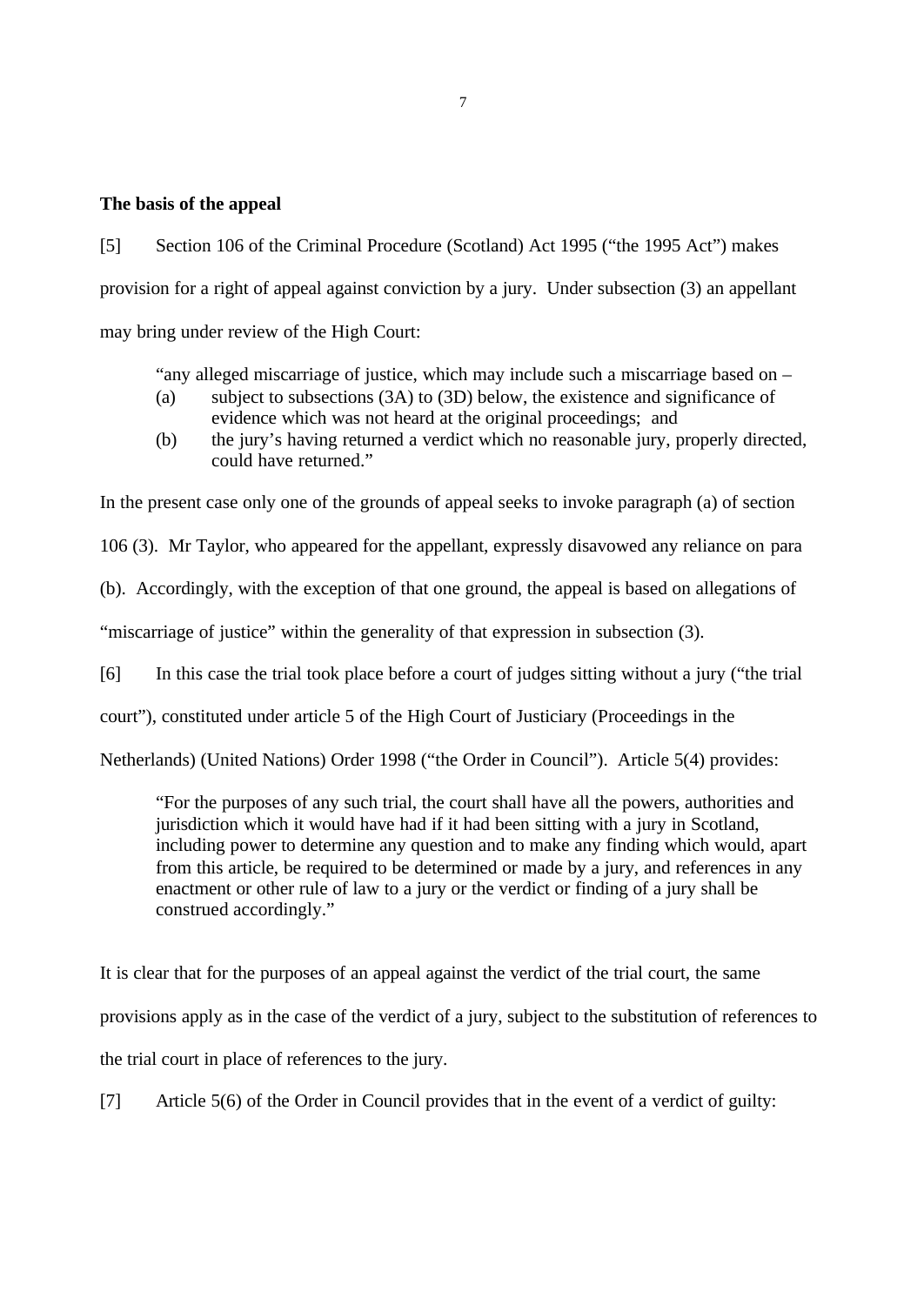"…(b) without prejudice to its power apart from this paragraph to give a judgment, the court shall, at the time of conviction or as soon as practicable thereafter, give a judgment in writing stating the reasons for the conviction."

In the case of a jury a miscarriage of justice may arise out of a misdirection of the jury by the judge in regard to a matter of law or a matter of fact (as to the latter, see e.g. *Crawford v HM Advocate* 1999 SCCR 674). The basis for such an appeal requires to be found in the charge to the jury, read along with their verdict. In the case of the trial court there is likewise scope for a conclusion that there has been a miscarriage of justice arising out of a misdirection of law or a misdirection of fact, that is to say a self-misdirection gathered from its written judgment.

[8] It is plain that a trial court could include in its judgment more than strictly "the reasons for the conviction." In the present case it is clear that the trial court included in its judgment not only factual findings and reasoning leading to conviction of the appellant, but also an account of evidence which it had accepted or rejected, the weight attached to certain evidence and the submissions made to it. It is thus possible for this court to know the basis on which the conviction of the appellant was arrived at, and hence it can determine, for example, whether or not the trial court has misdirected itself by misinterpreting evidence or failing to take evidence into account in arriving at its conclusions.

[9] At the outset, Mr Taylor submitted that a miscarriage of justice could be based on the failure of the trial court to give adequate reasons for its conclusions, including reasons of adequate clarity. This appeared to be without regard to whether or not the failure was a failure to comply with article 5 (6) of the Order in Council.

[10] In our opinion this submission was misconceived. It is not sound in principle or supported by authority. There is no ground for thinking that the perceived inadequacy of the reasons expressed by the trial court, whether performing its duty under Article 5 (6) or otherwise,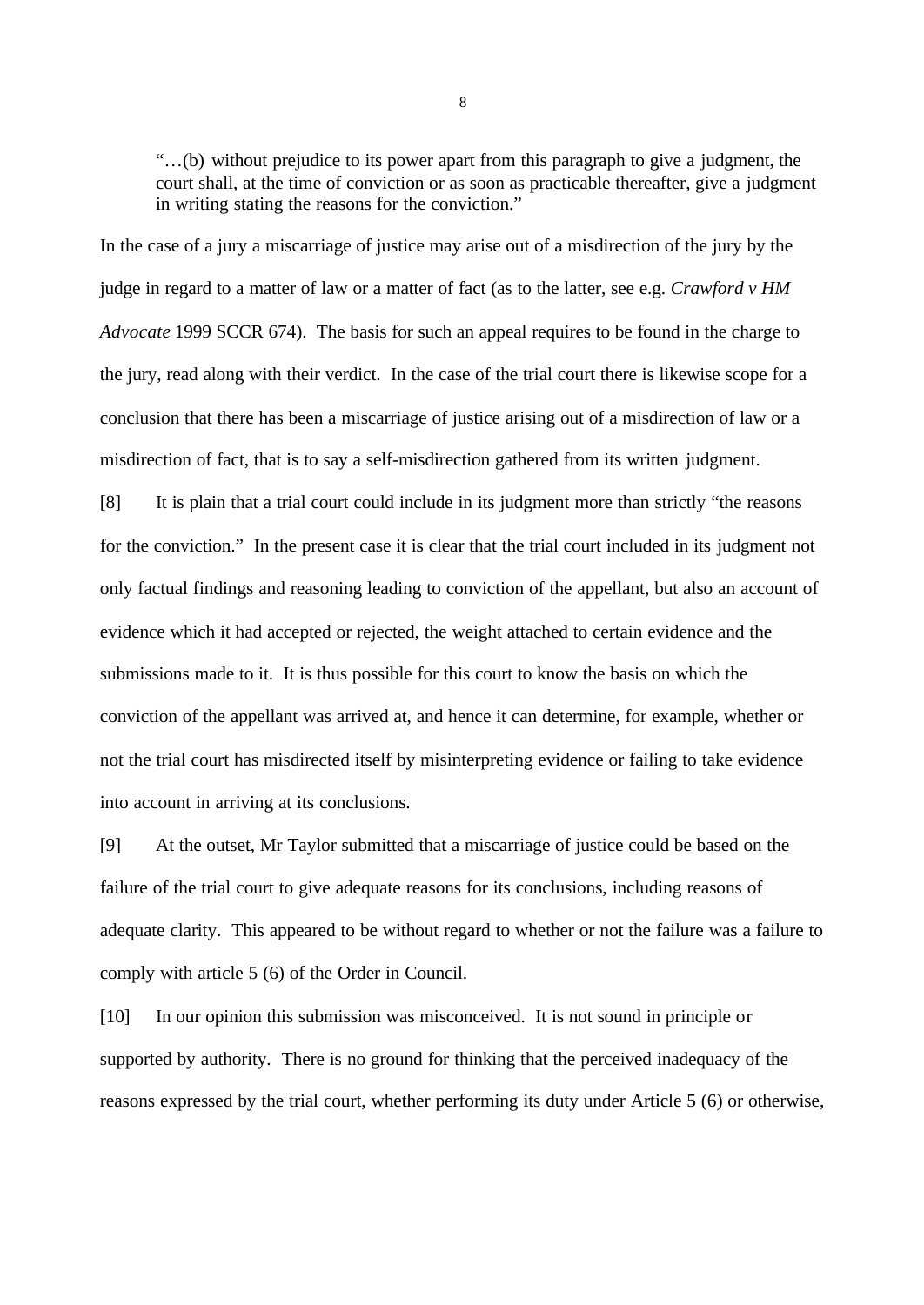is to be regarded as of itself establishing that it was not entitled to come to a particular conclusion. Mr Taylor referred to *Petrovich v Jessop* 1990 SCCR 1, in which a conviction for theft by shoplifting was quashed. It is true that the appeal court stated that the magistrate who convicted the appellant must have "stateable and defensible reasons for drawing the inference of guilt", but the point of the decision was that the meagreness of the reasons which he stated for convicting the appellant indicated that he had failed to consider and assess all the relevant evidence which bore on the question of guilt or innocence, including an alternative to guilt, namely that the appellant had simply forgotten to pay. Likewise in *Ballantyne v McKinnon* 1983 SCCR 97 a conviction was quashed where the sheriff's account of the evidence did not provide a satisfactory basis for conviction. Reference may also be made to *Jordan v Allan* 1989 SCCR 202, in which the appeal court held that the findings in fact made by a justice could not be treated as made on the whole evidence as he had not stated whether or not he believed the appellant or what account he took of his evidence. We do not consider that the decision of the European Court of Human Rights in *Hadjianastassiou v Greece* (1992) 16 EHRR 219 is of assistance. As the Advocate depute pointed out, that case was concerned with a complaint that a denial of access to a finalised judgment within the time limit for the exercise of a right of appeal prejudiced the right of the losing party to "adequate time and facilities for the preparation of his defence".

[11] Mr Taylor also placed reliance on a number of judgments of the Court of Appeal in Northern Ireland dealing with appeals against the decisions of judges sitting without juries in the so-called "Diplock Courts" in criminal trials under section 2 of the Northern Ireland (Emergency Provisions) Act 1973 and similar successive enactments.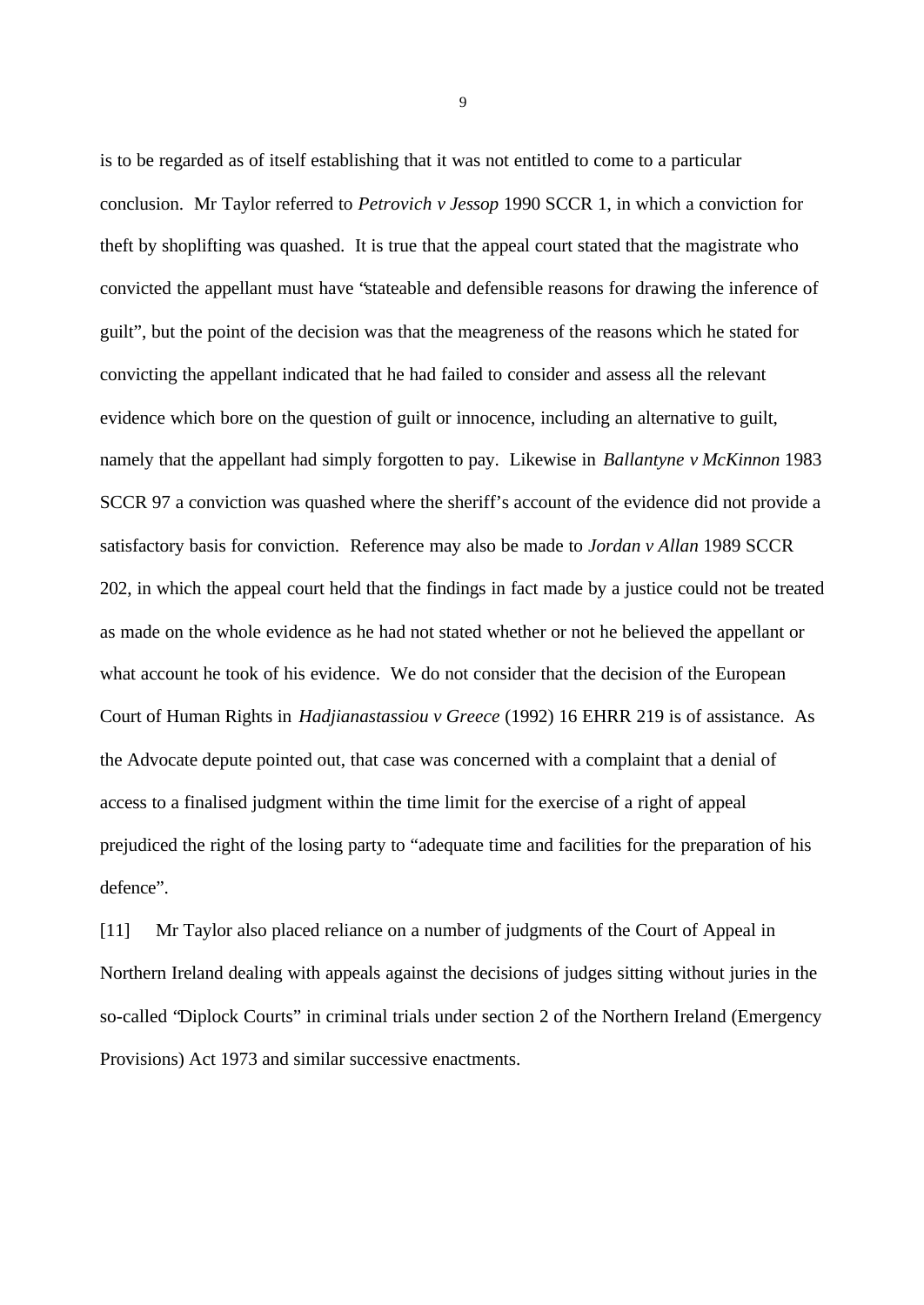[12] It is important to bear in mind that the question for the Court of Appeal in these cases was whether the conviction was "unsafe or unsatisfactory" in accordance with section 9 of the Criminal Appeal (Northern Ireland) Act 1968, now section 2 of the Criminal Appeal (Northern Ireland) Act 1980 (applying the explanation of that test in *R v Cooper* [1969] 1 QB 267 at page 271). It cannot be taken that there is a direct correspondence between the result of applying that test and the outcome of applying the Scottish test of a miscarriage of justice. Nevertheless the decisions are of some interest for present purposes since under section 2 (5) of the 1973 Act and the corresponding provisions of succeeding legislation, the judge had the duty to "give a judgment stating the reasons for the conviction."

[13] Mr Taylor founded on the observations of the Court of Appeal in *R v Bennett* and *R v Wilson*, both unreported but accessible in [1975] NIJB. However, an examination of the first of these cases shows that what the appeal court did was to examine the reasons given by the trial judge where there was virtually no evidence other than identification evidence and that evidence was contradictory and inconsistent. The true deficiency in that case did not lie in the judge's reasons but in the evidence which he set out. The Court of Appeal stated (at page 5 of the transcript) that it found the identification evidence to be unsatisfactory in the absence of an adequate explanation by the trial judge. It concluded that it could not accept the evidence of identification as reliable. In the second of these cases the Court of Appeal pointed out that an examination of the reasons given by the trial judge showed that he had simply left out of account a body of exculpatory evidence.

[14] We consider that the Advocate depute was well-founded in submitting that inadequacy of reasons, of itself, did not constitute a misdirection and hence potentially extend the scope of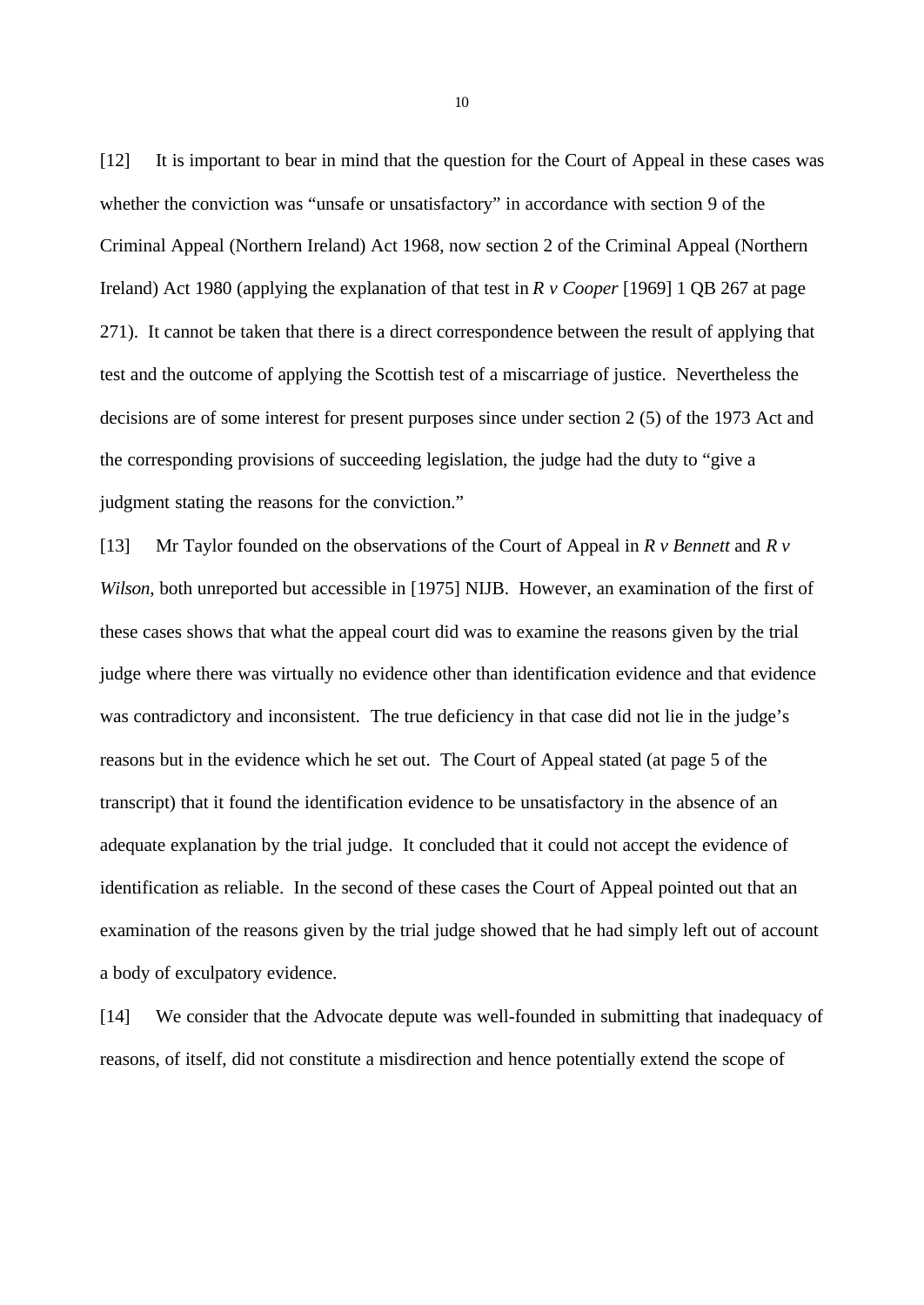section 106 (3). It might, on the other hand, provide the means by which a misdirection was

detected, as in *Petrovich v Jessop*.

[15] On the same subject of reasons, it is convenient to refer to a number of observations

made by the Court of Appeal in Northern Ireland about the extent to which a judge is expected to

explain his decision.

[16] In *R v Wilson* the court observed (at page 15 of the transcript):

"He did not give all his reasons nor is he obliged to give detailed reasons and we would deprecate any suggestion that his obligation should be widened in this respect."

In *R v Thompson* [1977] NI 74, in referring to the duty of the judge when giving judgment in a

trial under the 1973 Act, the Court of Appeal said at page 83:

"He has no jury to charge and therefore will not err if he does not state every relevant legal proposition and review every fact and argument on either side. His duty is not as in a jury trial to instruct laymen as to every relevant aspect of the law or to give (perhaps at the end of a long trial) a full and balanced picture of the facts for decision by others. His task is to reach conclusions and give reasons to support his view and, preferably, to notice any difficult or unusual points of law in order that if there is an appeal it can be seen how his view of the law informs his approach to the facts."

[17] In *R v Thain* [1985] NI 457 the Court of Appeal was concerned with the conviction of a

soldier who had shot a man whom he had been pursuing. It was maintained in his appeal against

conviction that, in reaching his conclusion that he had not shot him in self-defence, the trial

judge failed to take into account that there was no easy alternative to hand. The Court of Appeal

rejected this criticism. At page 478 Lord Lowry LCJ pointed out that in reaching his conclusion

the trial judge must have been well aware, since he had so held, that the appellant did not shoot

the deceased in order to effect his arrest. He observed on that page:

"Where the trial is conducted and the factual conclusions are reached by the same person, one need not expect every step in the reasoning to be spelled out expressly, nor is the reasoning carried out in sealed compartments with no intercommunication or overlapping, even if the need to arrange a judgment in a logical order may give that impression. It can safely be inferred that, when deliberating on a question of fact with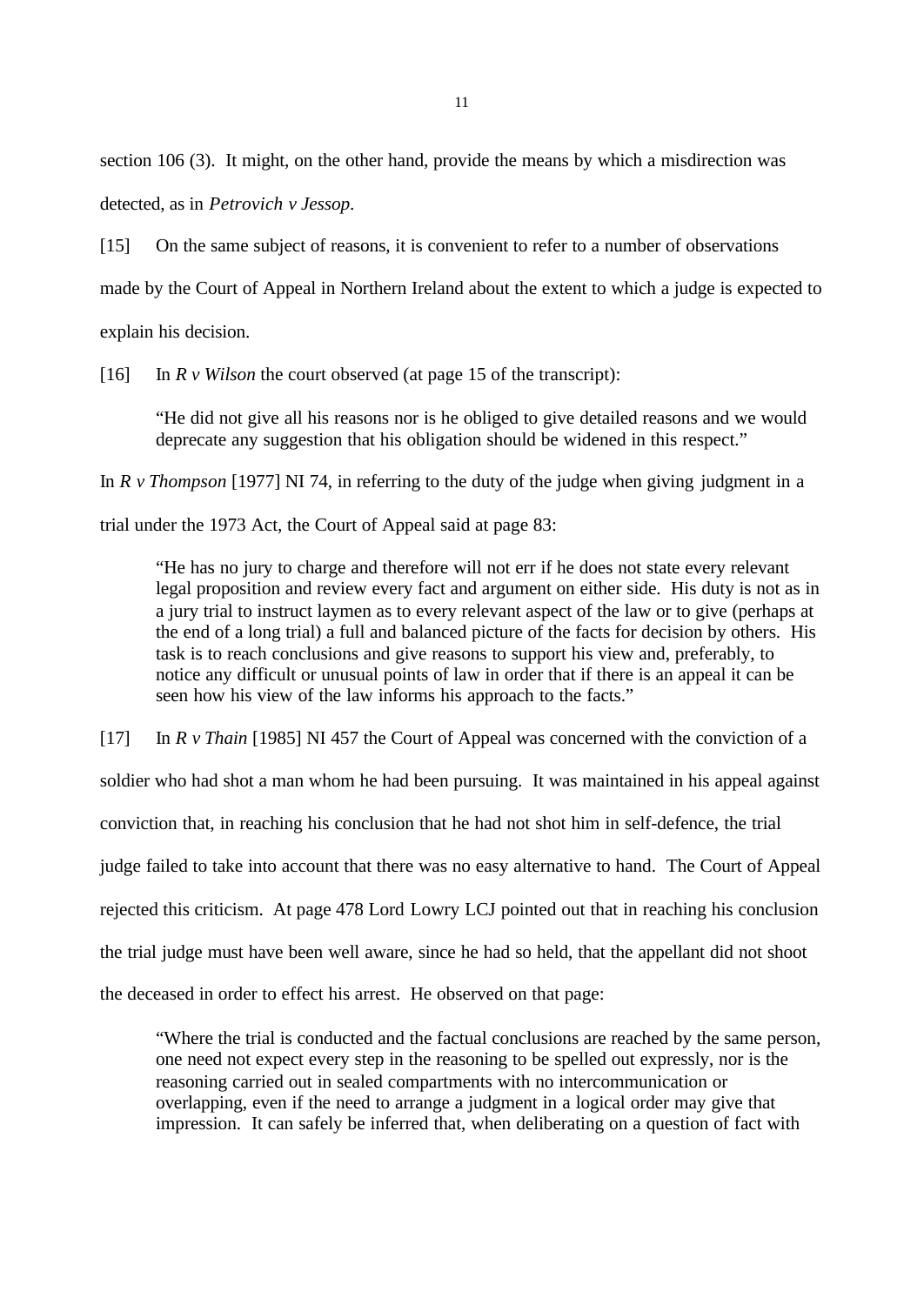many aspects, even more certainly than when tackling a series of connected legal points, a judge who is himself the tribunal of fact will (a) recognise the issues and (b) view in its entirety a case where one issue is interwoven with another."

[18] In our view these observations are relevant to a written judgment under article 5 (6) of the Order in Council by which, in similar language, the trial court is required to state "the reasons for the conviction". It is plain that reasons do not require to be detailed; that the trial court does not have to review every fact and argument on either side; and that reasons do not require to be given for every stage in the decision-making process.

[19] Before leaving this subject we would record that Mr Taylor founded on the terms of a report which the trial court provided in accordance with section 113 of the 1995 Act. In that report the trial court states:

"As we have detailed our findings and explained our reasoning in the Opinion of the Court issued at the end of the trial in accordance with the requirements of the Order in Council, we do not think it appropriate to make any further comment on the evidence or our interpretation of it. We would only say that in order to keep the length of the Opinion within reasonable bounds, we did not attempt to deal with every item of evidence which might be in dispute or with every criticism which was made of the evidence, but confined ourselves to dealing with those items of evidence and those criticisms which appeared to us to be of material importance."

Mr Taylor maintained that in these circumstances it could be taken that the trial court had taken the view that any item of evidence or criticism which was not mentioned in the judgment had been regarded by the trial court as not being of material importance. Assuming that this report requires to be read along with the judgment of the trial court, we do not consider that this means that items of evidence or criticisms which are not mentioned in the judgment were either ignored by the trial court or were regarded by it as being of no significance whatsoever. The judgment sets out, *inter alia*, the evidence which the trial court regarded as being of material importance in supporting the conviction of the appellant, along with criticisms to which that evidence was subjected. In neither case is the account to be understood as going into every detail.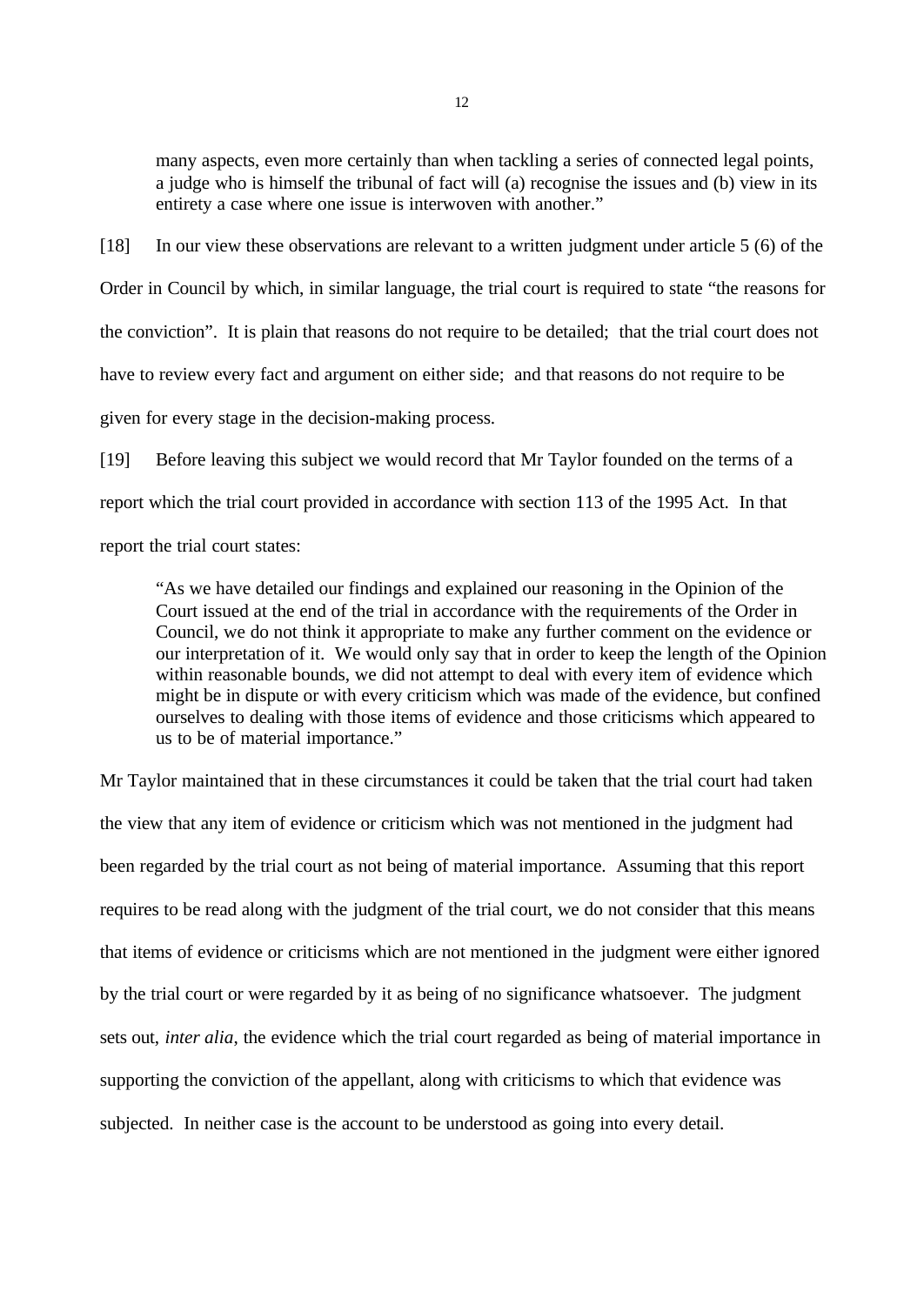#### **The function of an appeal court**

[20] The second matter of general importance is the proper function of an appeal court in a criminal appeal, particularly where, as in the present case, the decision was that of a court of judges which has provided a written judgment giving the reasons for the conviction.

[21] Mr Taylor accepted that this court was not a court of review in the sense in which that expression is used in regard to civil cases. Thus he accepted that it was not open to this court to review all the evidence which was before the trial court in order to determine for itself whether that court had come to the correct conclusion. On the other hand, he submitted that it was open to this court to review the conclusions reached by the trial court in the light of the evidence which it (the trial court) considered to be material. In this connection he referred to a number of decisions in civil cases in which there was a discussion of the role of an appeal court in regard to reliability of evidence or the proper inference to be drawn from evidence. In *Dunn v Dunn's Trustees* 1930 SC 131 Lord President Clyde observed at page 146:

"My opinion is that a Court of appeal in Scotland is still  $-$  as it has always been  $$ competent freely to review decisions on fact by judges of first instance, on the ground that the judge of first instance has misapprehended the meaning or the bearing of a piece of evidence, or the relation of one piece of evidence to another, or on the ground that the evidence of a particular witness is unreliable on account of its inconsistency with itself or of any inherent defect in it – no matter how intelligent and honest the witness may have appeared in the eyes of the judge of first instance during the witness's fugitive appearance in the witness-box."

In *Duncan v Wilson* 1940 SC 221 Lord President Normand at page 224 said:

"A court of appeal is certainly bound to respect a finding of fact arrived at on an estimate of the credibility of witnesses made by the judge who saw them and heard their evidence. Yet when a question of fact is submitted for review, the court cannot avoid the duty of considering the material brought before it, and of pronouncing its own judgment upon it."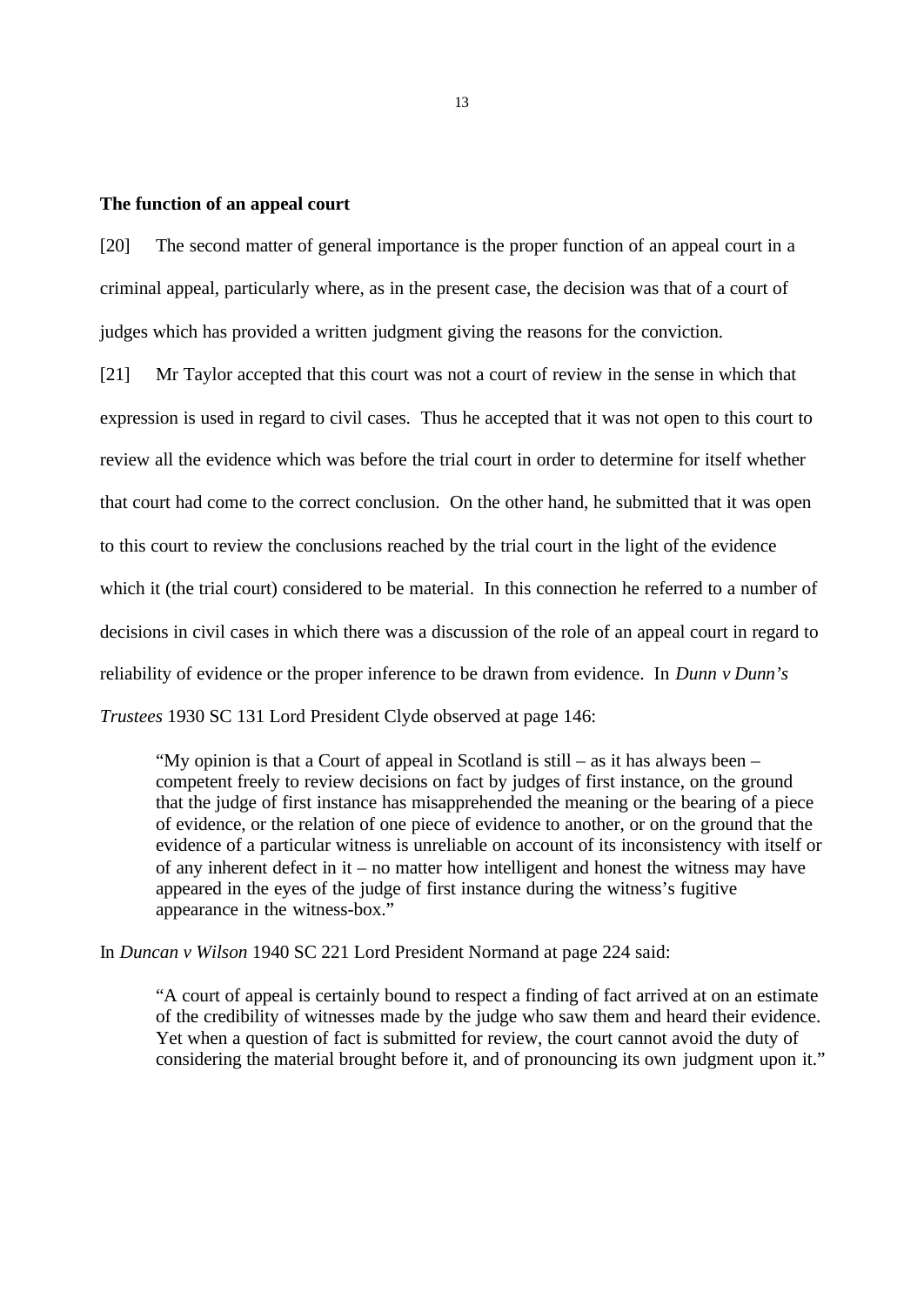14

Mr Taylor also cited a passage in the speech of Lord Reid in *Benmax v Austin Motor Company*

[1955] AC 370 at page 376 where, after referring to the well-known passage in the speech of

Lord Thankerton in *Thomas v Thomas* [1947] AC 484 at pages 487-488 (1947 SC(HL) 45 at

page 54), he said:

"But in cases where there is no question of the credibility or reliability of any witness, and in cases in which the point in dispute is the proper inference to be drawn from proved facts, the appeal court is generally in as good a position to evaluate the evidence as the trial judge, and ought not to shrink from that task, though it ought, of course, to give weight to his opinion."

[22] This raises a fundamental point in regard to the role of the appeal court in criminal cases.

It is plain that in the past the appeal court has never taken upon itself the role of resolving issues

of fact, any more than the determination of guilt. In *Webb v HM Advocate* 1927 JC 92, more

fully reported in 1927 SLT 631 to which we will refer, the Lord Justice-Clerk (Alness) stated at

page 631:

"This is not a court of review. Review, in the ordinary sense of that word, lies outside our province. We have neither a duty nor a right, because we might not have reached the same conclusion as the jury, to upset their verdict."

At page 636 Lord Anderson said:

"I express my first general observation in negative form to the effect that this Court will not re-try a case of this nature in the sense in which, in a civil process, a court of review deals with the decision of a judge of first instance. It is not the function of this court, but of the jury, to weigh and balance testimony in an endeavour to ascertain, on quantitative or qualitative grounds, how it ought to preponderate. This court, it is true, in an appeal on fact, is bound to read the evidence, but only for the purpose of deciding whether or not the verdict is unreasonable, or to use a term familiar in civil procedure, perverse."

It cannot be doubted that in the case of an appeal against a jury's verdict of guilty the same

applies today. The alterations which have been made in the terms in which the right of appeal is

expressed have not changed the role of the appeal court. It is not without significance that what

is brought under review by means of a criminal appeal against the jury's verdict is "any alleged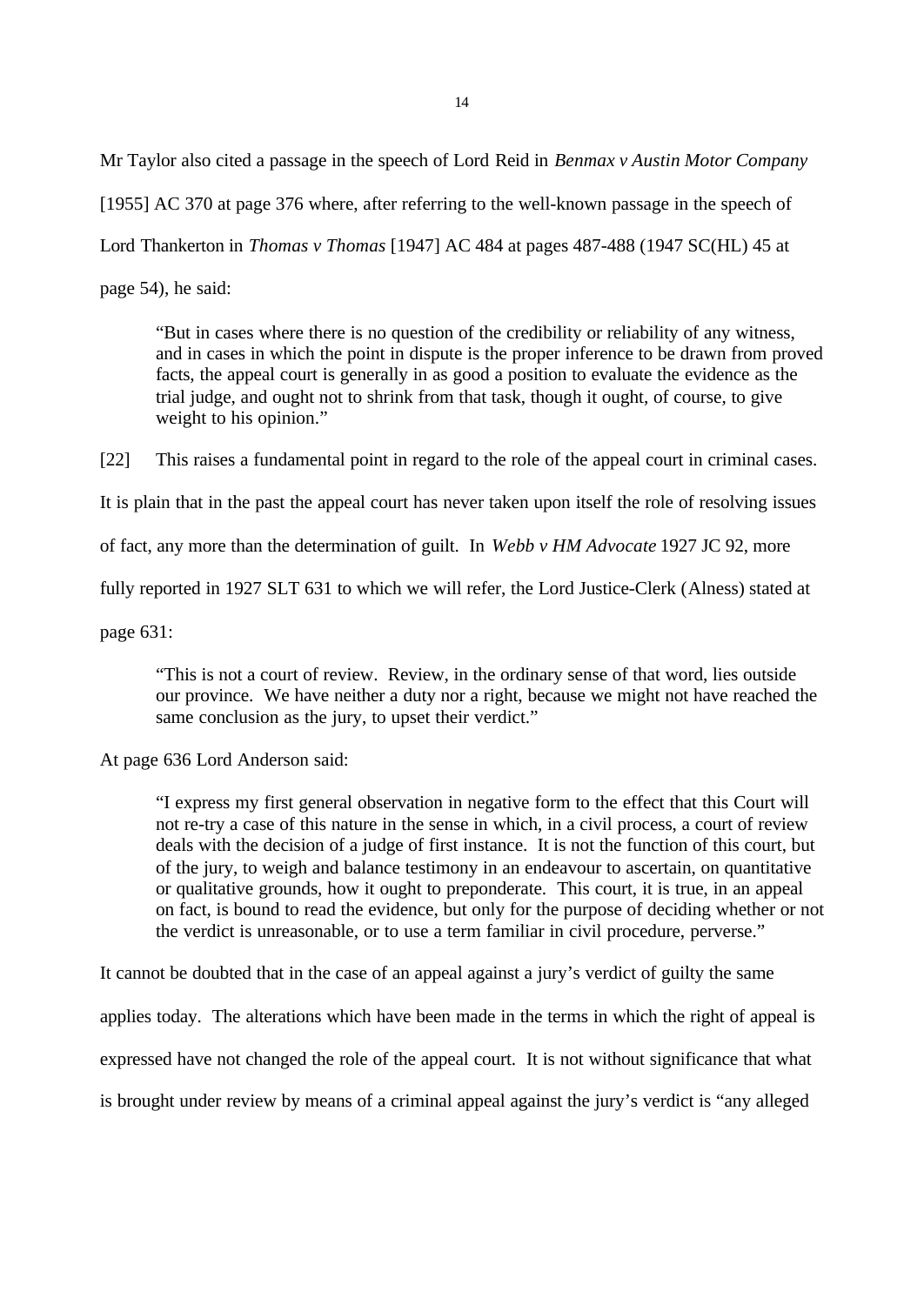miscarriage of justice", and that if the appellant has satisfied the court that there has been such an injustice the court may exercise its power to quash the conviction. So far, this would not be in conflict with Mr Taylor's submission. However, his argument was that the fact that the decision to convict had been taken by a trial court which had supplied a written account of its reasons for convicting the appellant changed the position.

[23] In our opinion this argument is not well founded. The respective roles of the appeal court and the court by which issues of fact are resolved and guilt is determined are not changed by the fact that the normal arrangements have been modified by the Order in Council, and in particular by the requirement that the trial court should deliver a reasoned judgment. While accepting that this court is not a court of review in the sense in which that expression is used in regard to civil cases Mr Taylor failed to recognise the full implications of that acceptance. Putting the matter the other way round, if he were correct that it was, for example, open to this court to review the inferences drawn by the trial court it would not be possible to stop short of the conclusion that this court could in effect substitute its own view of the evidence which was before the trial court, which is plainly wrong.

[24] These considerations are supported by inference from the terms of subsection (3) (b) of section 106 of the 1995 Act. While that provision has not been invoked by the appellant in the present appeal, its terms have a bearing on the scope of review by this court under the section. Subsection (3) (b), where it is invoked, entails that it is for an appellant to show that no reasonable jury could have been satisfied beyond reasonable doubt that the accused was guilty (*King v HM Advocate* 1999 JC 226). Mr Taylor argued that this provision could not apply to an appeal against the verdict in the present case, because in a jury case, as was plain from the decision in *King*, the appeal court had to consider the whole evidence which was properly before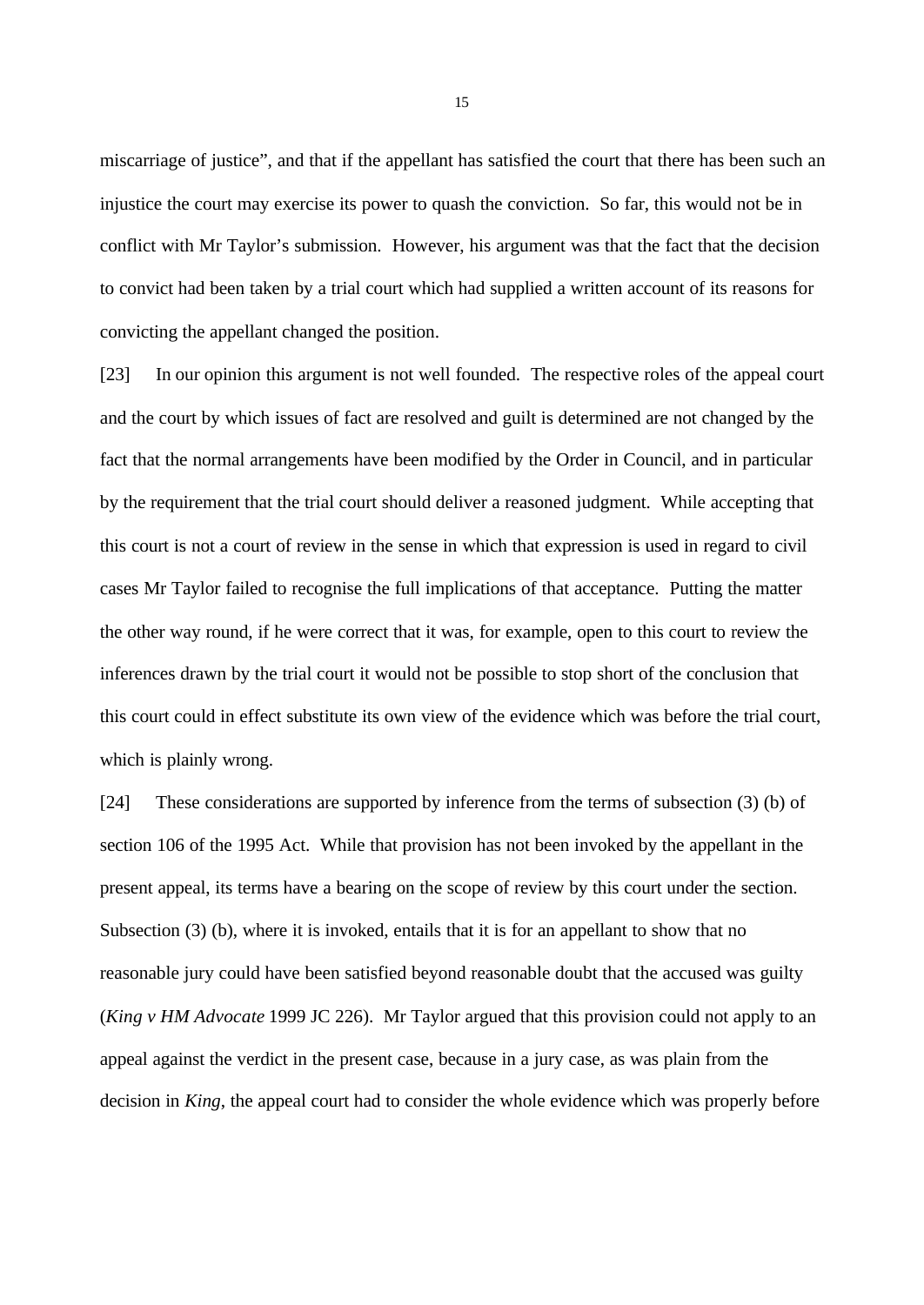the jury. This did not make sense where the trial court had clearly rejected certain material evidence. We do not accept this argument. If that provision were invoked it would be for the appeal court to consider whether, having regard to the evidence which was not rejected by the trial court, the verdict was one which no reasonable trial court, properly directing itself, could have returned. It is implicit in this exercise that the assessment of evidence may legitimately give rise to differing views, and that evidence may be rejected simply because it is inconsistent with other evidence. That is the responsibility of those who are charged with the task of reaching conclusions as to what facts are proved (*King v HM Advocate* at pages 236 G and 238 B).

[25] The Advocate depute submitted, in our view correctly, that if, in order to demonstrate that there was a miscarriage of justice arising from the trial court's verdict, an appellant had to go the length of showing that no reasonable trial court could have reached that verdict, it made no sense if the appeal court could, by applying a lesser standard in reliance on the general power to review any alleged miscarriage of justice, review the inferences drawn by the trial court or could set aside the trial court's assessment of the reliability of evidence. In this respect he drew a parallel with the issue which was the subject of decision in *Elliott v HM Advocate* 1995 JC 95. We have no doubt that, once evidence has been accepted by the trial court, it is for that court to determine what inference or inferences should be drawn from that evidence. If evidence is capable of giving rise to two or more possible inferences, it is for the trial court to decide whether an inference should be drawn and, if so, which inference. If, of course, the appeal court were satisfied that a particular inference drawn by the trial court was not a possible inference, in the sense that the drawing of such an inference was not open to the trial court on the evidence, that would be indicative of a misdirection and the appeal court would require to assess whether or not it had been material.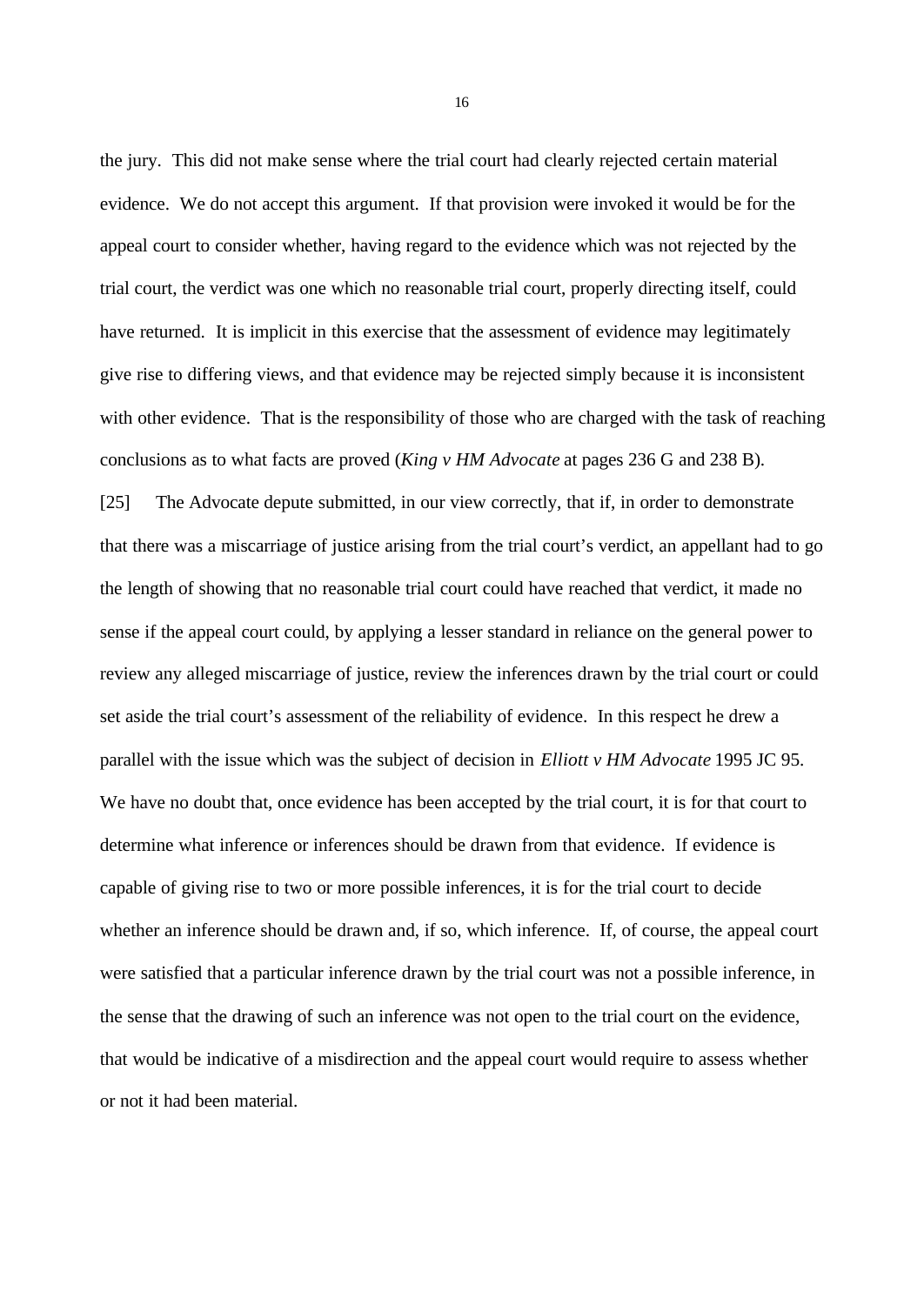[26] We are satisfied that the fact that the trial court delivered a reasoned judgment does not affect the nature and extent of the role of an appeal court in reviewing any alleged miscarriage of justice. The initial question for this court is whether in arriving at its verdict the trial court misdirected itself either in law or as to a matter of fact so that it took a course which is was not entitled to do or failed to do what it should have done. If and to the extent that this has been shown, the further question would be whether a miscarriage of justice has resulted.

[27] As we have already noted, in this appeal it is not maintained that the evidence before the trial court, apart from the evidence which it rejected, was not sufficient as a matter of law to entitle it to convict the appellant. The grounds of appeal, in the main, are concerned with the trial court's treatment of the evidence and defence submissions. We have also noted that in many of the grounds it is said that the trial court failed to take proper account of, or have proper regard to, or give proper weight to, or gave insufficient weight to, certain evidence, factors or considerations. In the course of this Opinion we will discuss each of the grounds of appeal. However, at this stage we would observe that, for the reasons which we have given above, where it is not said that a trial court has misdirected itself by ignoring something, the amount of weight which should be attached to it is a matter solely for the trial court, and not for the appeal court.

#### **The judgment of the trial court**

[28] The written judgment of the trial court, given in accordance with article 5 (6) of the Order in Council, was extensive. It contained 90 paragraphs. As will be seen, many of the issues of fact which were considered in it were not in dispute at the trial, and many of the trial court's findings in fact are not affected by the grounds of appeal. In order that the matters raised in the grounds of appeal may be understood in their proper context, we propose at this stage to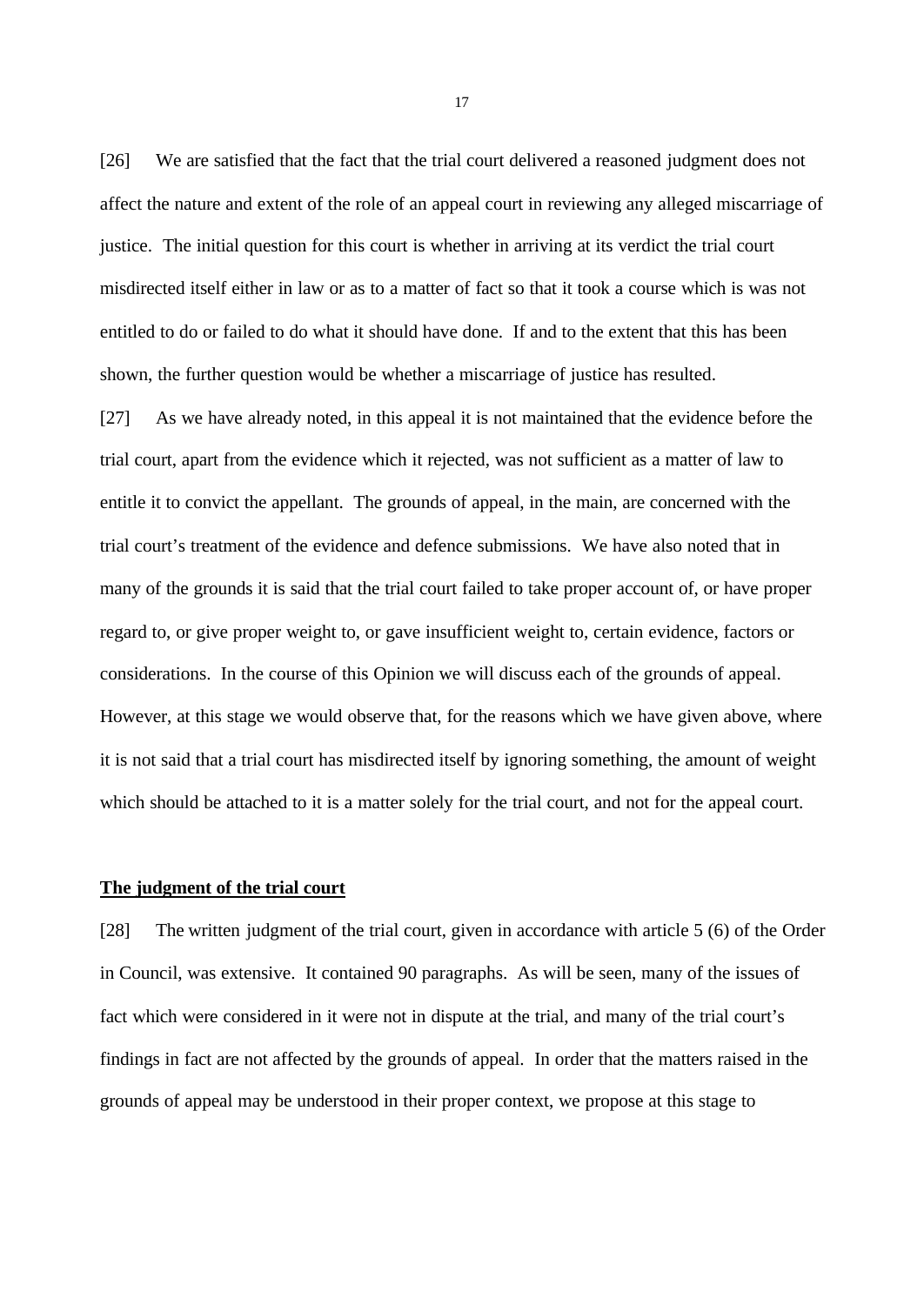summarise the relevant law and the judgment, with particular reference to the issues with which we are concerned.

[29] At the trial, as in all criminal trials in Scotland, the burden of proving the guilt of the accused lay on the Crown, and so remained throughout the trial. In order to secure a conviction against either accused, the Crown had to succeed in proving his guilt beyond reasonable doubt. Corroboration, that is to say, evidence coming from at least two independent sources, was required to prove the essentials of the Crown case. In the present case these were, in relation to each accused, first, that the crime of murder had been committed and, secondly, that the accused in question was criminally responsible for its commission. Applying these tests, the trial court held that the guilt of the appellant had been proved, but acquitted his co-accused.

[30] As the trial court explained in para [2] of the judgment, it was not disputed, and was amply proved, that the cause of the disaster was the explosion of a device within the aircraft. Nor was it disputed that the person or persons who were responsible for the deliberate introduction of the explosive device would be guilty of the crime of murder. The matter at issue in the trial therefore was whether or not the Crown had proved beyond reasonable doubt that one or other or both of the accused was responsible, actor or art and part, for the deliberate introduction of the device.

[31] Since the Crown case against both accused was based entirely on circumstantial evidence, it is appropriate at this stage to make reference to the requirements of proof by such evidence, and what approach to it was open to the trial court. The rule that proof of guilt requires corroboration was reaffirmed in *Morton v HM Advocate* 1938 JC 50. At page 52 the Lord Justice-Clerk (Aitchison), delivering the opinion of the court, described it as a firmly established and inflexible rule of our criminal law that (with certain statutory exceptions) a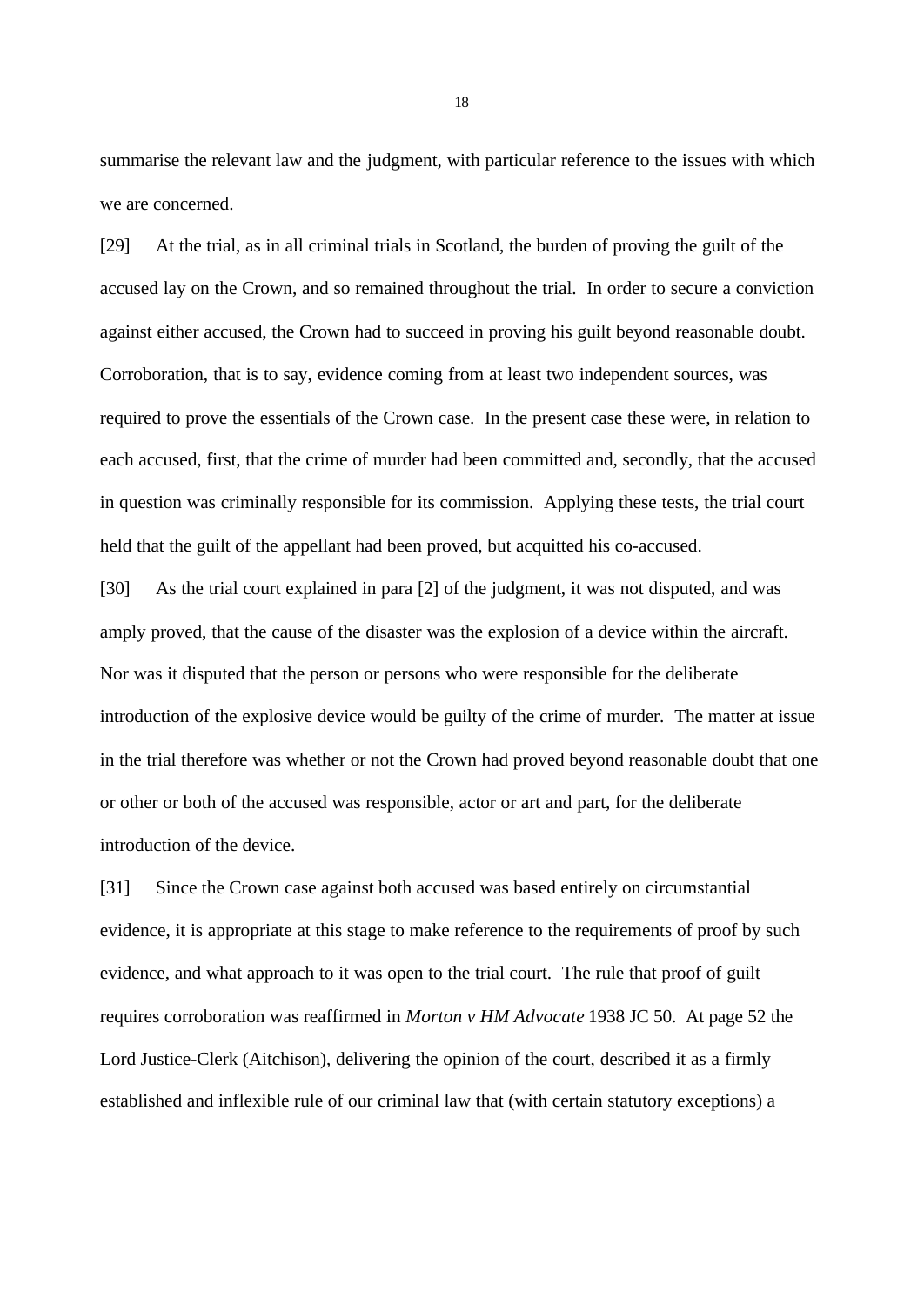person cannot be convicted of a crime on the uncorroborated testimony of one witness however credible. On the same page, passages in Baron Hume's *Commentaries on the Law of Scotland Respecting Crimes*, vol. ii, pages 383-4, were quoted with approval. In these passages Hume spoke of corroboration of the direct evidence of one witness by that of another, or by circumstantial evidence. He went on to speak of a case where all the evidence was circumstantial. In such a case, he said, it was not to be understood that two witnesses are necessary to establish each particular, "because the aptitude and coherence of the several circumstances often as fully confirm the truth of the story, as if all the witnesses were deponing to the same facts."

[32] So it was open to the trial court to hold the guilt of the appellant to be proved on the basis of circumstantial evidence coming from at least two independent sources. Before us, the Advocate depute relied on three cases in support of two further propositions which he advanced. The first proposition was that in a circumstantial case it is necessary to look at the evidence as a whole. Each piece of circumstantial evidence does not need to be incriminating in itself; what matters is the concurrence of testimony. The second was that the nature of circumstantial evidence is such that it may be open to more than one interpretation, and that it was precisely the role of the trial court to decide which interpretation to adopt.

[33] The first case relied upon by the Advocate depute was *Little v HM Advocate* 1983 JC 16. At page 20 the Lord Justice-General (Emslie), delivering the opinion of the court, referred to an argument for one of the appellants in that case, that "each of the several circumstances founded upon by the Crown was quite neutral", and said:

"The question is not whether each of the several circumstances 'points' by itself towards the instigation libelled but whether the several circumstances taken together are capable of supporting the inference, beyond reasonable doubt, that Mrs Little in fact instigated the killing of her husband by MacKenzie."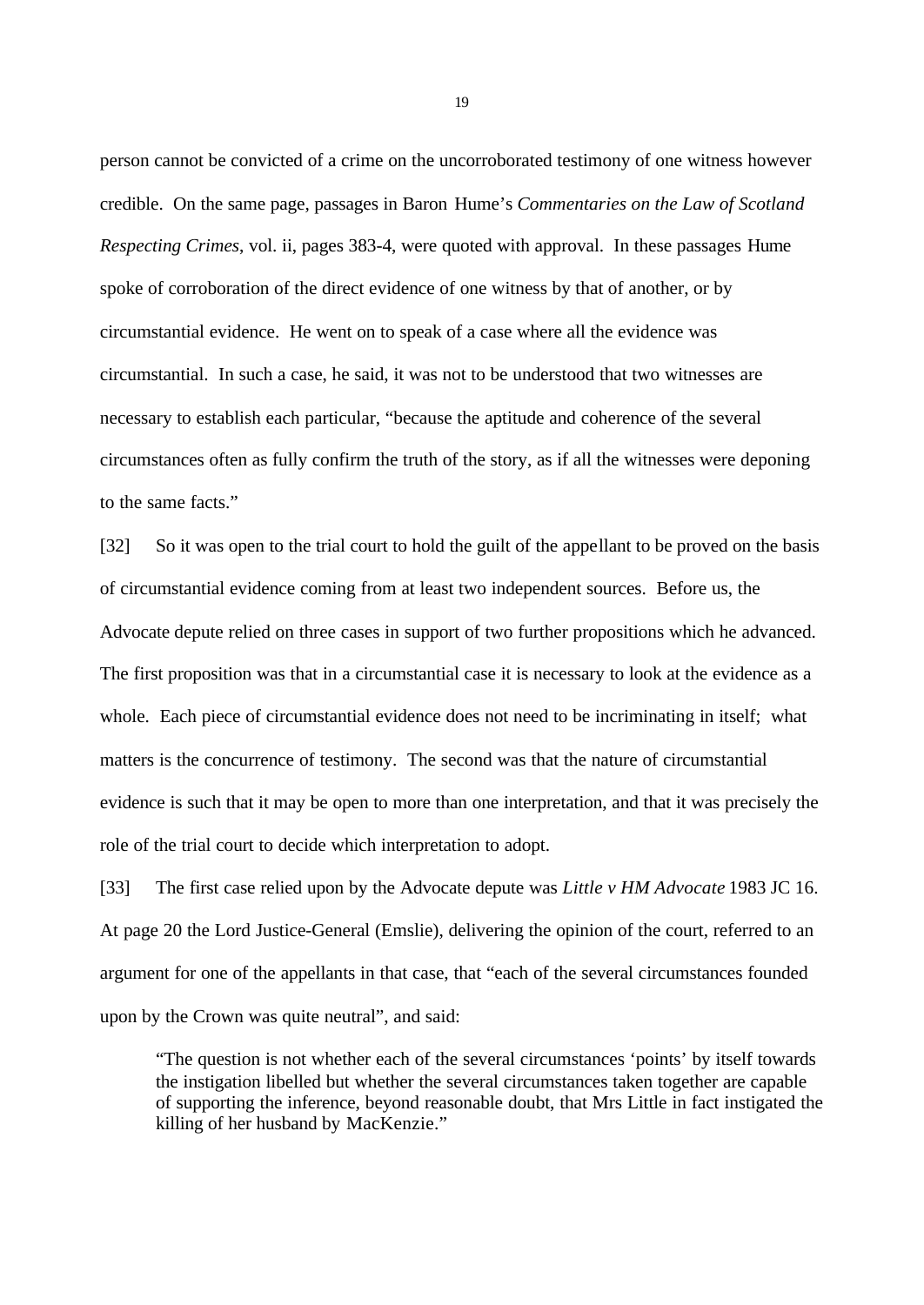[34] The second case was *Fox v HM Advocate* 1998 JC 94, in which the Crown had relied on circumstantial evidence as affording corroboration of the direct evidence of one witness. In the course of a passage disapproving of the decision in *Mackie v HM Advocate* 1994 JC 132 that circumstantial evidence is corroborative only if it is more consistent with the direct evidence than with a competing account given by the accused, the Lord Justice-General (Rodger) said at pages

100 -101:

"[I]t is of the very nature of circumstantial evidence that it may be open to more than one interpretation and that it is precisely the role of the jury to decide which interpretation to adopt. If the jury choose an interpretation which fits with the direct evidence, then in their view – which is the one that matters – the circumstantial evidence confirms or supports the direct evidence so that the requirements of legal proof are met. If on the other hand they choose a different interpretation, which does not fit with the direct evidence, the circumstantial evidence will not confirm or support the direct evidence and the jury will conclude that the Crown have not proved their case to the required standard."

This passage is, in our view, equally applicable where there is no direct evidence and the

evidence is wholly circumstantial. In the same case Lord Coulsfield said at page 118:

"[I]t seems to me to be wrong to try to divide cases into different categories by reference to the nature of the evidence which is relied on, and if there were a rule that each piece of evidence must be incriminating, I would find it difficult to see why that should not apply in every case. I do not, however, think that it is necessary that each piece of evidence, of whatever kind, should be incriminating in that sense. The proper approach, it respectfully appears to me, is already given by Hume, that is, that what matters is the concurrence of testimonies. Whether a single piece of evidence, or a number of pieces of evidence, are incriminating or not is a matter which can only be judged in the whole circumstances taking all the evidence together."

[35] Thirdly, in *Mack v HM Advocate* 1999 SCCR 181, the Lord Justice-General (Rodger), in

delivering the opinion of the court, said at page 185:

"There is nothing strange in discovering that circumstantial evidence may give rise to a number of possible inferences since that is one of the characteristics of evidence of that type. When presented with such evidence, the jury have to decide whether they draw the inference that the accused is guilty of the crime."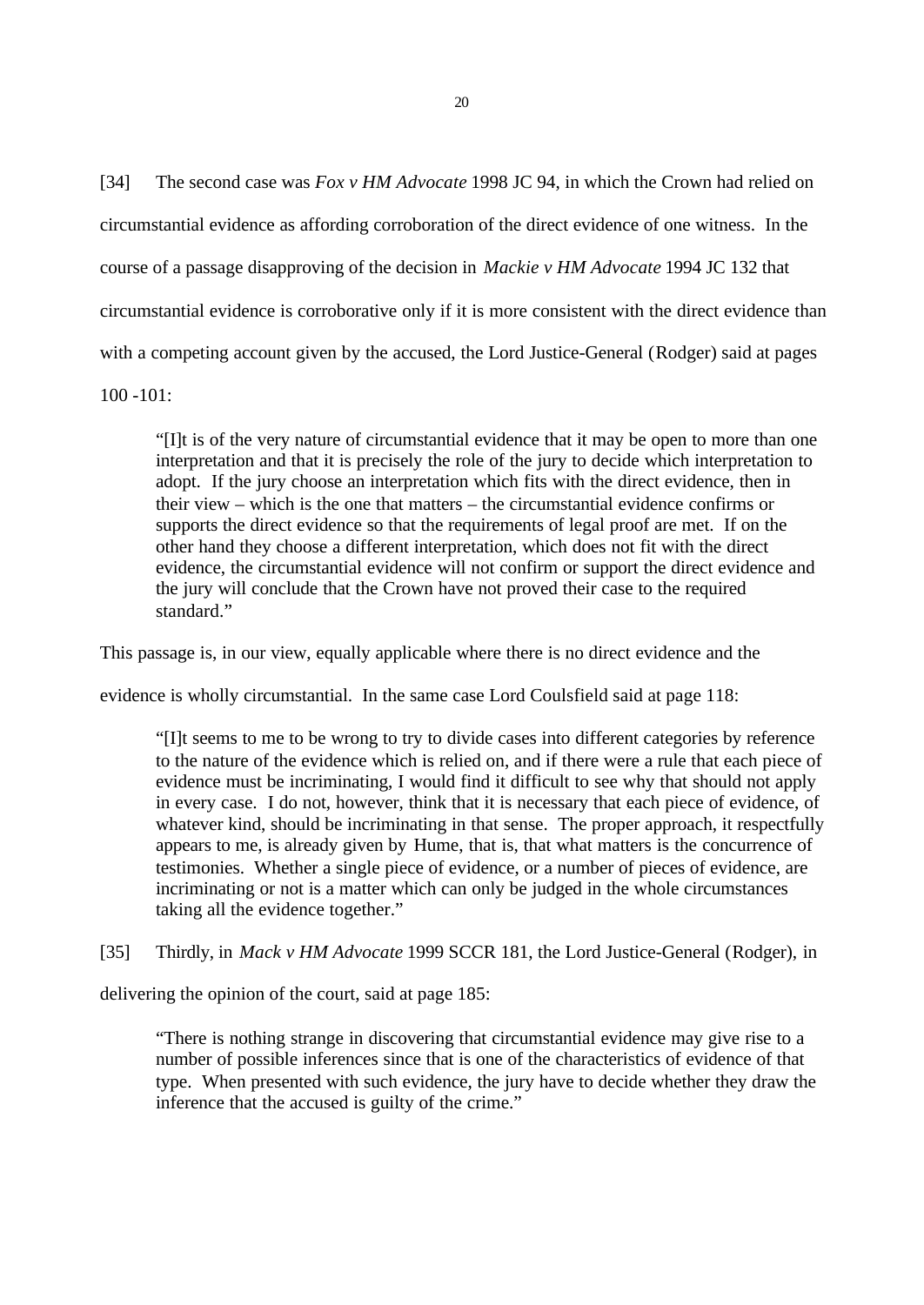[36] In our opinion these three cases, and the passages from them which we have quoted, support the propositions advanced by the Advocate depute, with which we did not understand Mr Taylor to take issue. To these passages we would add one from *King v HM Advocate* 1999 JC 226, a case to which we have previously referred in another context. At page 238 C-D the Lord Justice-General (Rodger), delivering the opinion of the court said:

"[I]t is by no means unusual to find that there is a body of evidence in a case which is quite inconsistent with the accused's guilt. Evidence supporting an alibi defence is necessarily of that nature and, while it is often possible for the Crown to undermine alibi witnesses on the ground perhaps that they are partial or untrustworthy, that is by no means always the case. In such a situation juries may none the less be satisfied of the accused's guilt beyond reasonable doubt on the basis of the Crown evidence and come to the view that they must accordingly reject the alibi evidence as wrong. The jury must consider all the evidence but, having done that, they can reasonably reject the alibi evidence precisely because it is inconsistent with the Crown evidence which they have decided to accept."

The same applies to the trial court, which was entitled to reject evidence which was inconsistent with the guilt of the appellant precisely because it was inconsistent with circumstantial evidence pointing to his guilt which it had decided to accept.

[37] Although, as we have said, certain matters were not in dispute before the trial court, nevertheless it heard evidence, and proceeded to make findings in fact, about matters relevant to proof of commission of the crime charged as well as proof of the guilt of the appellant. In paras [3] to [15] the trial court considered the evidence which established that the cause of the disaster was indeed the explosion of a device within the aircraft. It referred to the police operation which led to the recovery of tens of thousands of items of debris which had fallen to the ground, and the examination of some of them by the relevant specialists. It accepted evidence which established that the detonation of an explosive device within the fuselage caused the shattering of an area on the port side of the lower fuselage in the forward cargo bay area, followed by the total disruption and disintegration of the aircraft. The port side forward cargo bay was loaded with luggage in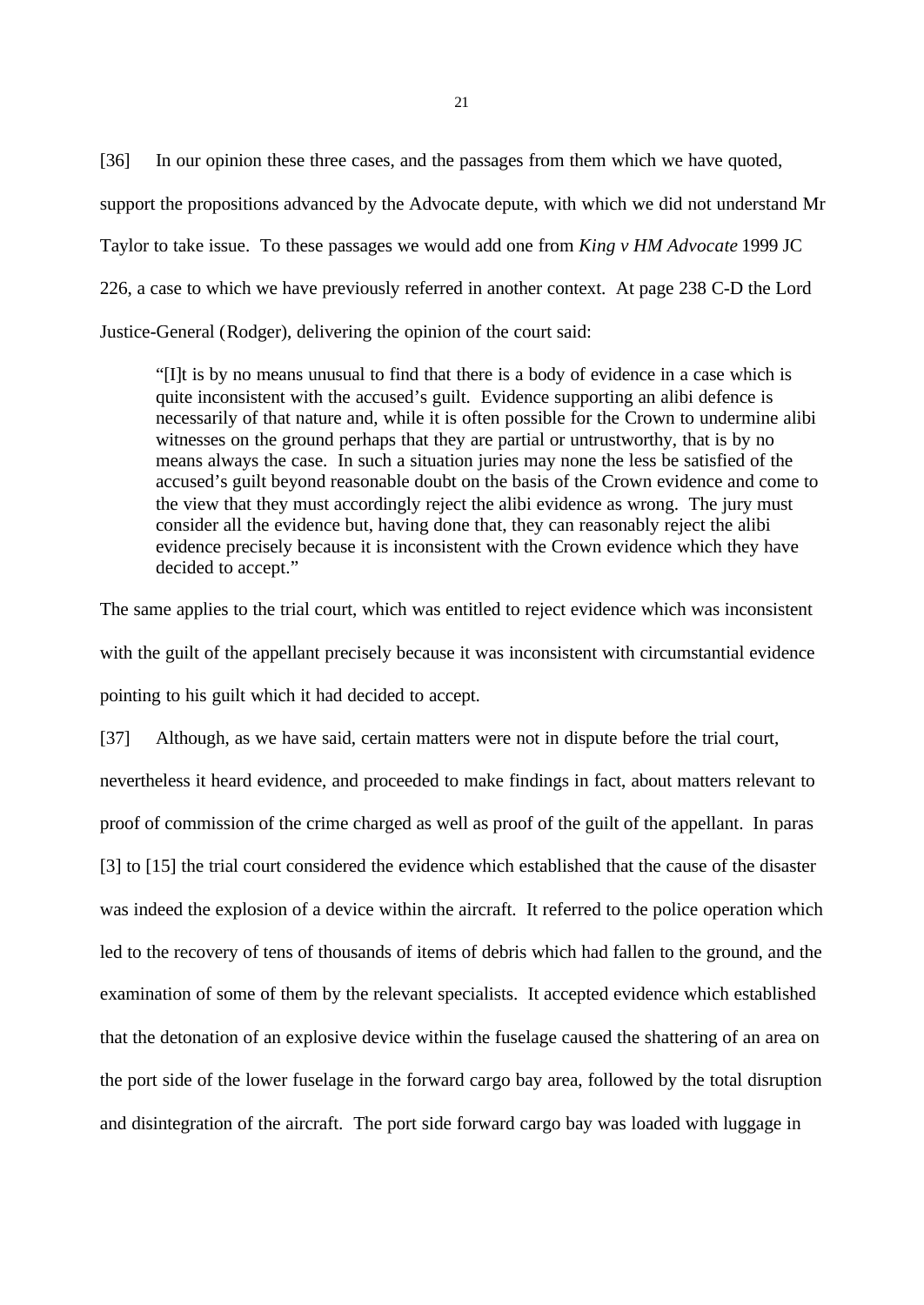containers. An aluminium container AVE 4041 was situated immediately inboard of and slightly above the shattered area of the fuselage. The trial court accepted evidence that the nature of the damage to the container led to the conclusion that the explosion occurred within the container. There were traces of chemicals used in the manufacture of plastic explosives, including Semtex. Evidence relating to the examination of fragments which showed various signs of explosives damage led to the further conclusion, which the trial court accepted, that the explosion had taken place within a brown hard-shell Samsonite suitcase of the 26" Silhouette 4000 range, which was thereafter referred to as "the primary suitcase". There was evidence also that the primary suitcase had been situated immediately above an American Tourister brand suitcase.

[38] Examination of other fragments led to the conclusion, which the trial court also accepted, that the explosive device was contained within a Toshiba RT-SF 16 radio cassette player which had been within the primary suitcase. The suitcase also contained, at the time of the explosion, 12 items of clothing and an umbrella. Some of these items were identifiable by labels. This led to enquiries being made in Malta, and in particular a shop called Mary's House, Tower Road, Sliema, which was a shop run by the Gauci family, Tony Gauci being one of the partners. The trial court accepted evidence from Mr Gauci that he had sold these items to a man, whom he recognised as being a Libyan, in 1988. This led the trial court to state, in para [12]: "We are therefore entirely satisfied that the items of clothing in the primary suitcase were those described by Mr Gauci as having been purchased in Mary's House." The trial court also stated that it would return to Mr Gauci's evidence in more detail in connection with the date of the sale and the identification of the purchaser. These issues are the subject of various grounds of appeal, which we will discuss in due course. As we read para [12], however, the trial court accepted Mr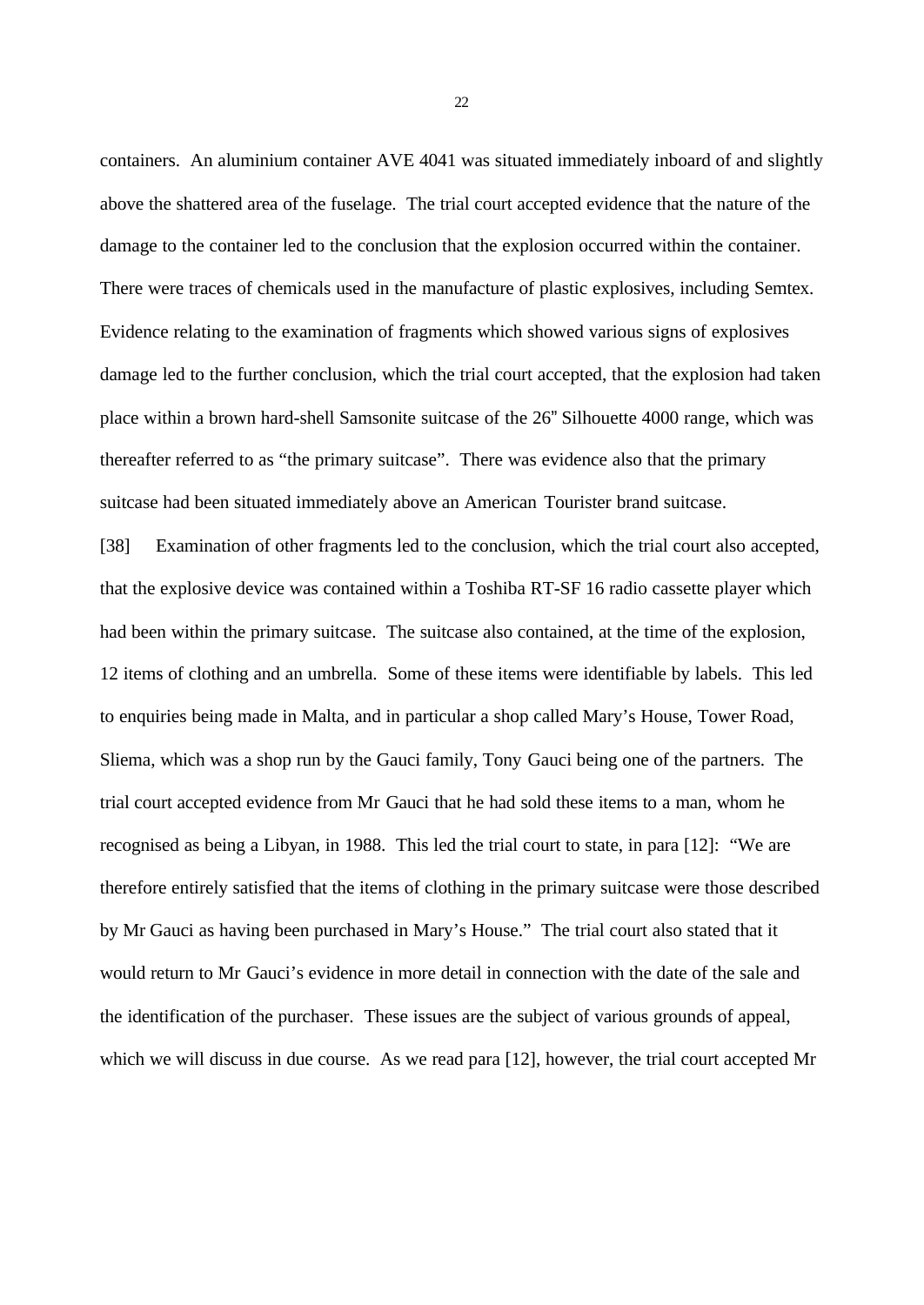Gauci's evidence that the purchaser was a Libyan, and we did not understand that finding to be the subject of any challenge.

[39] Another crucial item, as the trial court described it, that was found during the search of the debris was a fragment of green coloured circuit board which was extracted from a remnant of a shirt which had been within the primary suitcase. Subsequent enquiries led to identification of this fragment as coming from a timing device known as an MST-13, of a type which had a single-sided circuit board. The fragment originated from an area of the connection pad for an output relay of a circuit board of this type of timer. MST-13 timers were made by a Swiss company, MEBO AG, which in 1985 had its offices in an hotel in Zurich, and was engaged in the design and manufacture of various electronic items.

[40] In para [15] the trial court summarised its findings in fact up to that point in the following terms:

"The evidence which we have considered up to this stage satisfies us beyond reasonable doubt that the cause of the disaster was the explosion of an improvised explosive device, that that device was contained within a Toshiba radio cassette player in a brown Samsonite suitcase along with various items of clothing, that that clothing had been purchased in Mary's House, Sliema, Malta and that the initiation of the explosion was triggered by the use of an MST-13 timer."

No issue was taken with any part of this passage during the course of the appeal.

[41] It is convenient at this point to refer to certain findings in fact which were made by the trial court later in the judgment, and which were also not in issue before us. These were derived principally from the evidence of two witnesses, Abdul Majid and Edwin Bollier. Mr Majid had been a member of a Libyan organisation called the Jamahariya Security Organisation ("JSO"), later named the External Security Organisation ("ESO"). The trial court concluded its discussion of his evidence by stating that it was unable to accept him as a credible and reliable witness on any matter except his description of the organisation of the JSO and the personnel involved there.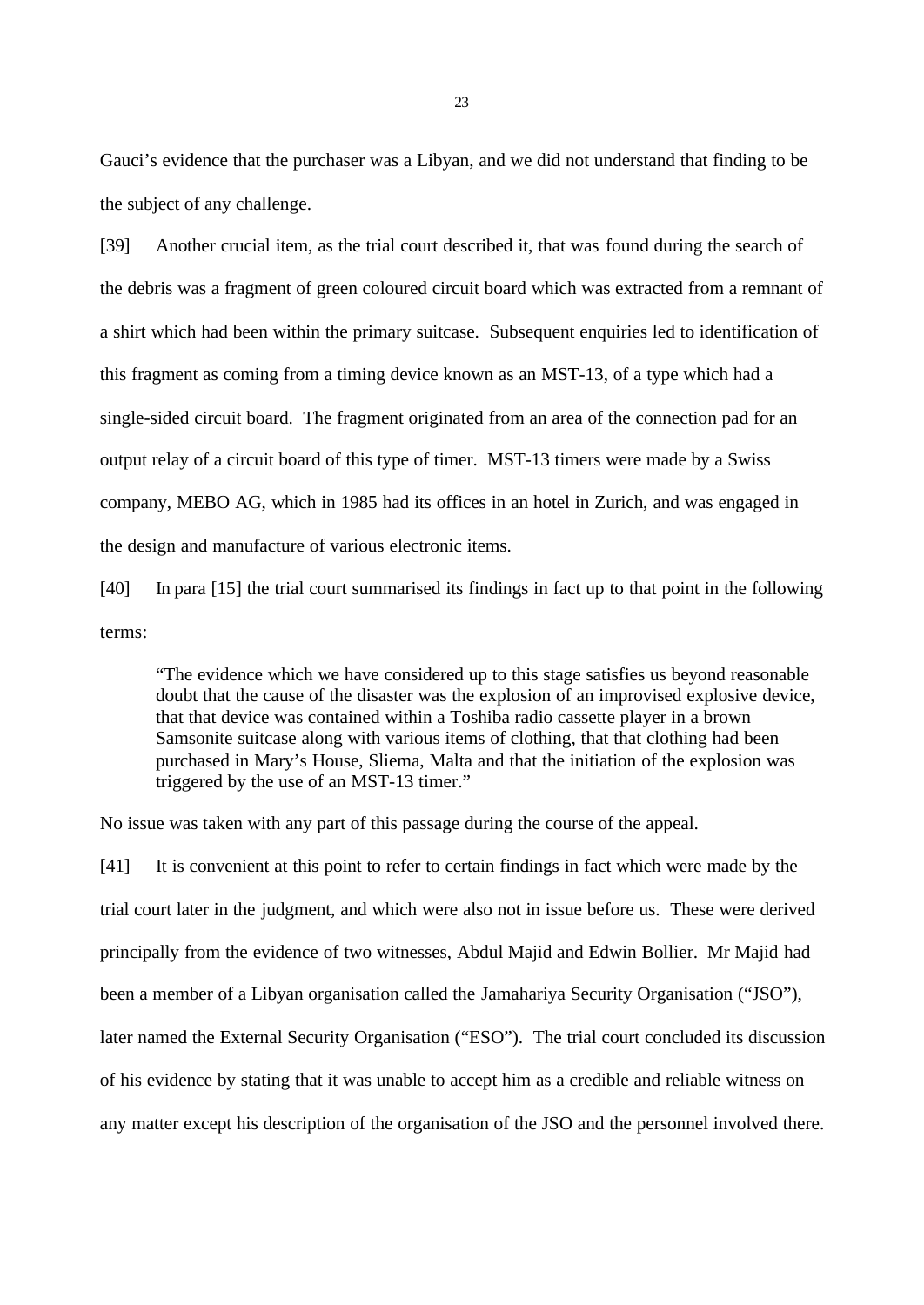The trial court accordingly accepted his evidence about the organisation of the JSO in 1985, in particular in a passage in para [42] in these terms:

"He gave evidence about the organisation of the JSO in 1985. In particular he said that the director of the central security section was Ezzadin Hinshiri, the head of the operations section was Said Rashid, the head of special operations in the operations department was Nassr Ashur, and the head of the airline security section was the [appellant] until January 1987 when he moved to the strategic studies institute."

In December 1985 Mr Majid was appointed as assistant to the station manager of Libyan Arab Airlines ("LAA") at Luqa airport. This post, the trial court accepted, was one which was normally filled by a member of the JSO.

[42] Mr Bollier and Erwin Meister formed MEBO in the early 1970s. The trial court found Mr Bollier to be at times an untruthful and at other times an unreliable witness. It did, however, accept certain parts of his evidence. In particular, it accepted that in or about July 1985 on a visit to Tripoli Mr Bollier received a request for electronic timers from Said Rashid or Ezzadin Hinshiri and that he had had military business dealings in relation to the Libyan government with Ezzadin Hinshiri since the early 1980s (para [49]). It also accepted his evidence that he had supplied twenty samples of MST-13 timers to Libya in three batches, and that he may well have been correct when he said that the Libyan order was met with the supply of timers which had circuit boards of both the single-sided and the double-sided types. It accepted that in 1985 he himself delivered five of these samples on a visit to Tripoli, that in the same year he delivered another five to the Libyan Embassy in East Berlin, and that in 1986 he delivered the remaining ten personally in Tripoli (para [50]). It also accepted Mr Bollier's evidence that he attended tests carried out by the Libyan military in the Libyan desert at Sabha which involved, *inter alia*, the use of MST-13 timers in connection with explosives and in particular air bombs. He said that the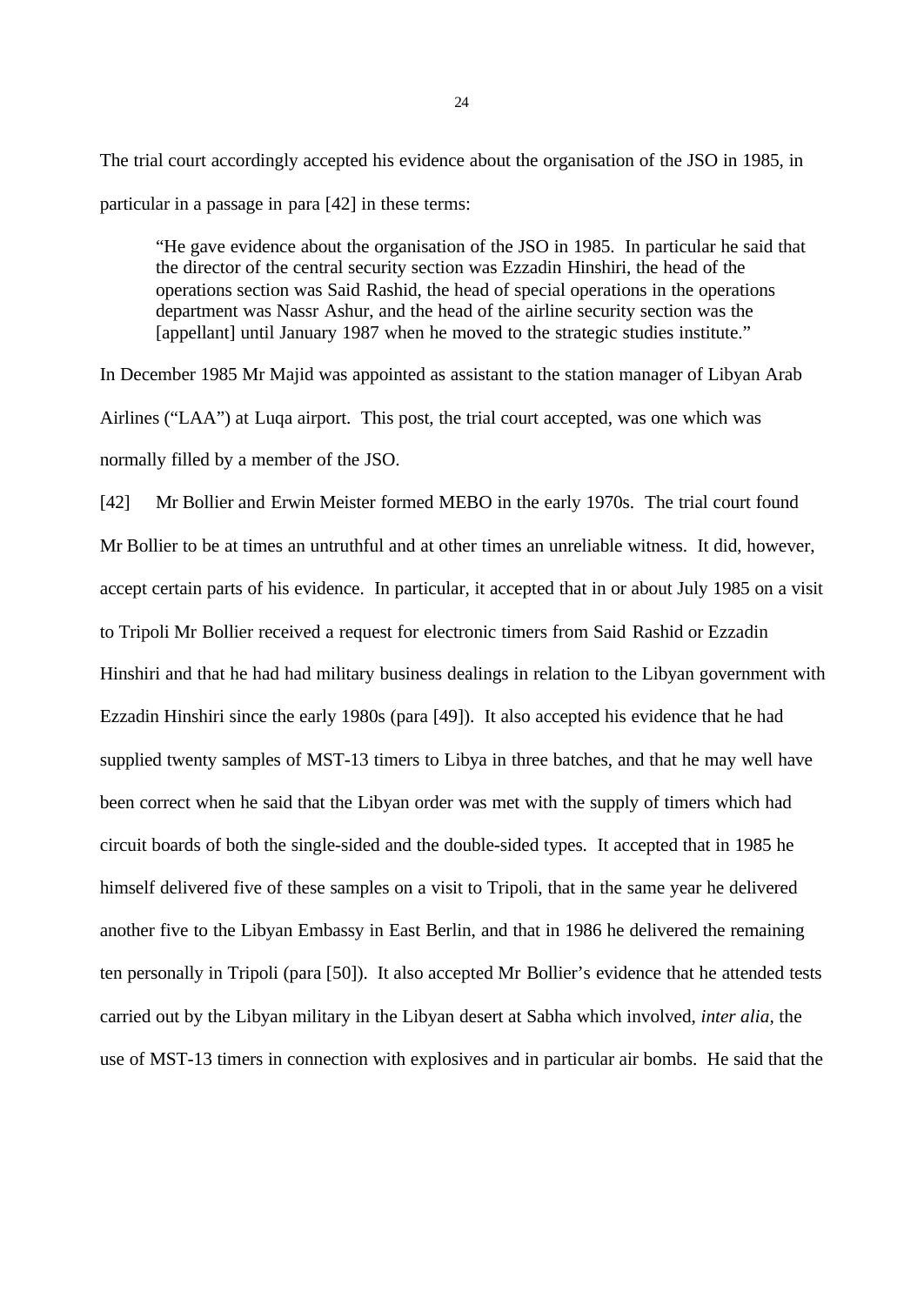timers were brought by Nassr Ashur. Mr Bollier attended there as a technical expert. The trial

court said in para [53]:

"From the way in which he gave evidence about these tests we are persuaded that he did indeed attend such tests, although it is not clear when they were carried out or what was their purpose."

In para [54] the trial court stated:

"We also accept Mr Bollier's evidence, supported by documentation, that MEBO rented an office in their Zurich premises some time in 1988 to the firm ABH in which the [appellant] and one Badri Hassan were the principals. They explained to Mr Bollier that they might be interested in taking a share in MEBO or in having business dealings with MEBO."

[43] In para [88] the trial court made findings in fact which were based on such of the

evidence of Mr Majid and Mr Bollier as had been accepted, in these terms:

"We accept the evidence that [the appellant] was a member of the JSO, occupying posts of fairly high rank. One of these posts was head of airline security, from which it could be inferred that he would be aware at least in general terms of the nature of security precautions at airports from or to which LAA operated. He also appears to have been involved in military procurement. He was involved with Mr Bollier, albeit not specifically in connection with MST timers, and had along with Badri Hassan formed a company which leased premises from MEBO and intended to do business with MEBO."

[44] In para [87] findings in fact were also made which, with one exception, were not the

subject of challenge in the appeal. The paragraph is in these terms:

"On 15 June 1987 the [appellant] was issued with a passport with an expiry date of 14 June 1991 by the Libyan passport authority at the request of the ESO who supplied the details to be included. The name on the passport was Ahmed Khalifa Abdusamad. Such a passport was known as a coded passport. There was no evidence as to why this passport was issued to him [this sentence is challenged]. It was used by the [appellant] on a visit to Nigeria in August 1987, returning to Tripoli via Zurich and Malta, travelling at least between Zurich and Tripoli on the same flights as Nassr Ashur who was also travelling on a coded passport. It was also used during 1987 for visits to Ethiopia, Saudi Arabia and Cyprus. The only use of this passport in 1988 was for an overnight visit to Malta on 20/21 December, and it was never used again. On that visit he arrived in Malta on flight KM231 about 5.30 pm. He stayed overnight in the Holiday Inn, Sliema, using the name Abdusamad. He left on 21 December on flight LN147, scheduled to leave at 10.20 am. The [appellant] travelled on his own passport in his own name on a number of occasions in 1988, particularly to Malta on 7 December where he stayed until 9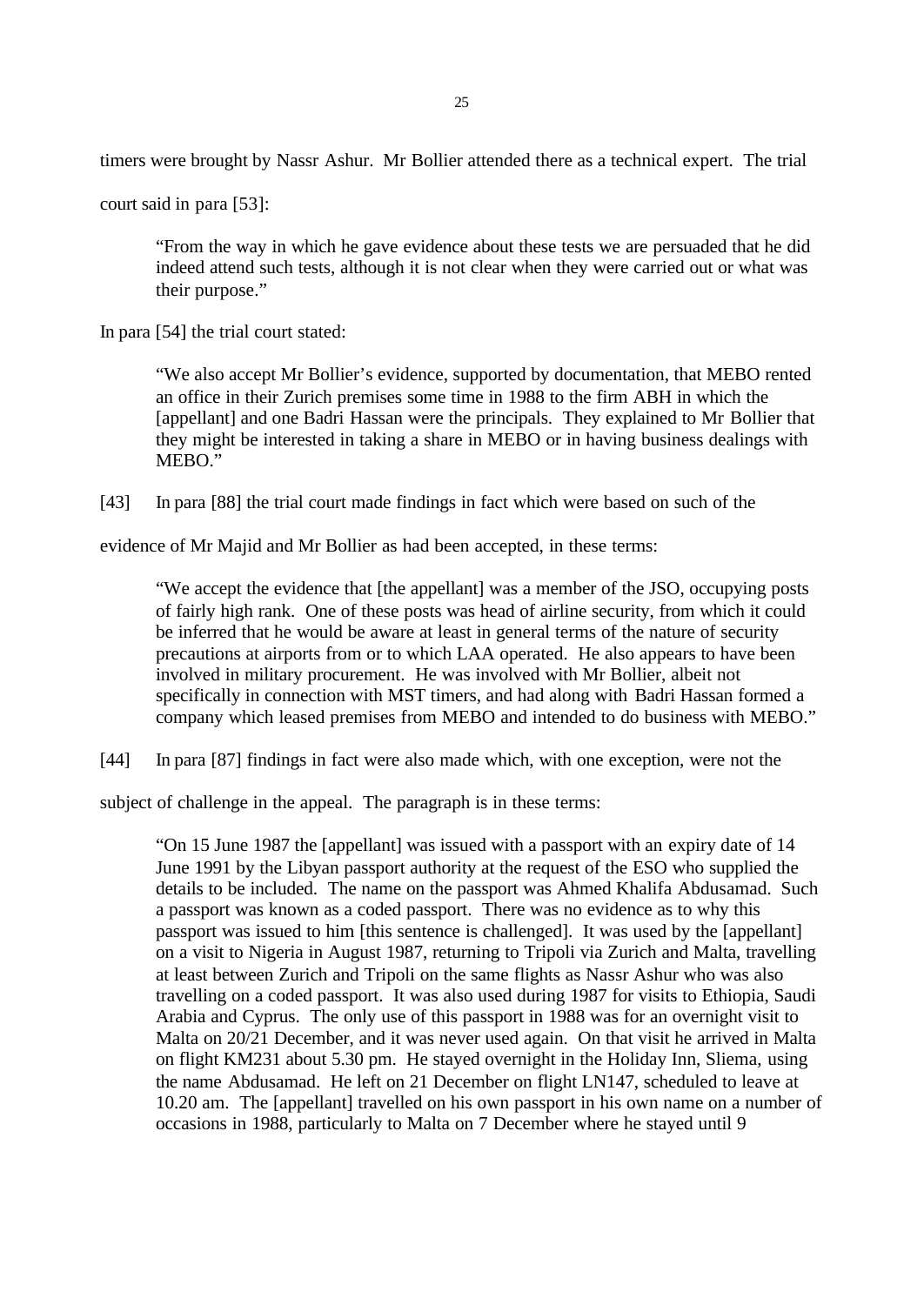December when he departed for Prague, returning to Tripoli via Zurich and Malta on 16/17 December."

In para [39] the trial court found that the check-in for LAA flight LN147 to Tripoli on 21

December was between 0850 and 0950 hours.

[45] The Crown case against the appellant depended on evidence relating to two matters. The first of these was summarised by the trial court at para [17] of the judgment in these terms:

"The Crown case is that the primary suitcase was carried on an Air Malta flight KM180 from Luqa airport in Malta to Frankfurt, that at Frankfurt it was transferred to PanAm flight PA103A, a feeder flight for PA103, which carried it to London Heathrow airport, and that there, in turn, it was transferred to PA103."

The second matter relied on by the Crown, to which we shall return in due course, was the identification of the appellant by Mr Gauci as the purchaser of the clothing and the umbrella, and the related issue of the date of the purchase.

[46] As the trial court explained at para [16], consideration of the evidence relating to the provenance of the primary suitcase and the possible ways in which it could have found its way into container AVE 4041 involved consideration of the procedures at various airports through which it might have passed. This started with an account of practices relating to baggage checked in by intending passengers for carriage in aircraft holds. Each item of baggage had attached to it a tag bearing, ordinarily, the name of the airline, or the first airline, on which the passenger was to travel and the destination. Where the journey was to be completed in more than one leg or stage, the tag also carried the name of any intermediate airport. This enabled the baggage handlers at the airport of departure, at any intermediate airport and at the destination to deliver or transfer the item to the correct flight and to return it to the passenger at the final destination. Baggage checked in at the airport of departure was referred to as local origin baggage. Baggage which had to be handled at an intermediate airport was generally referred to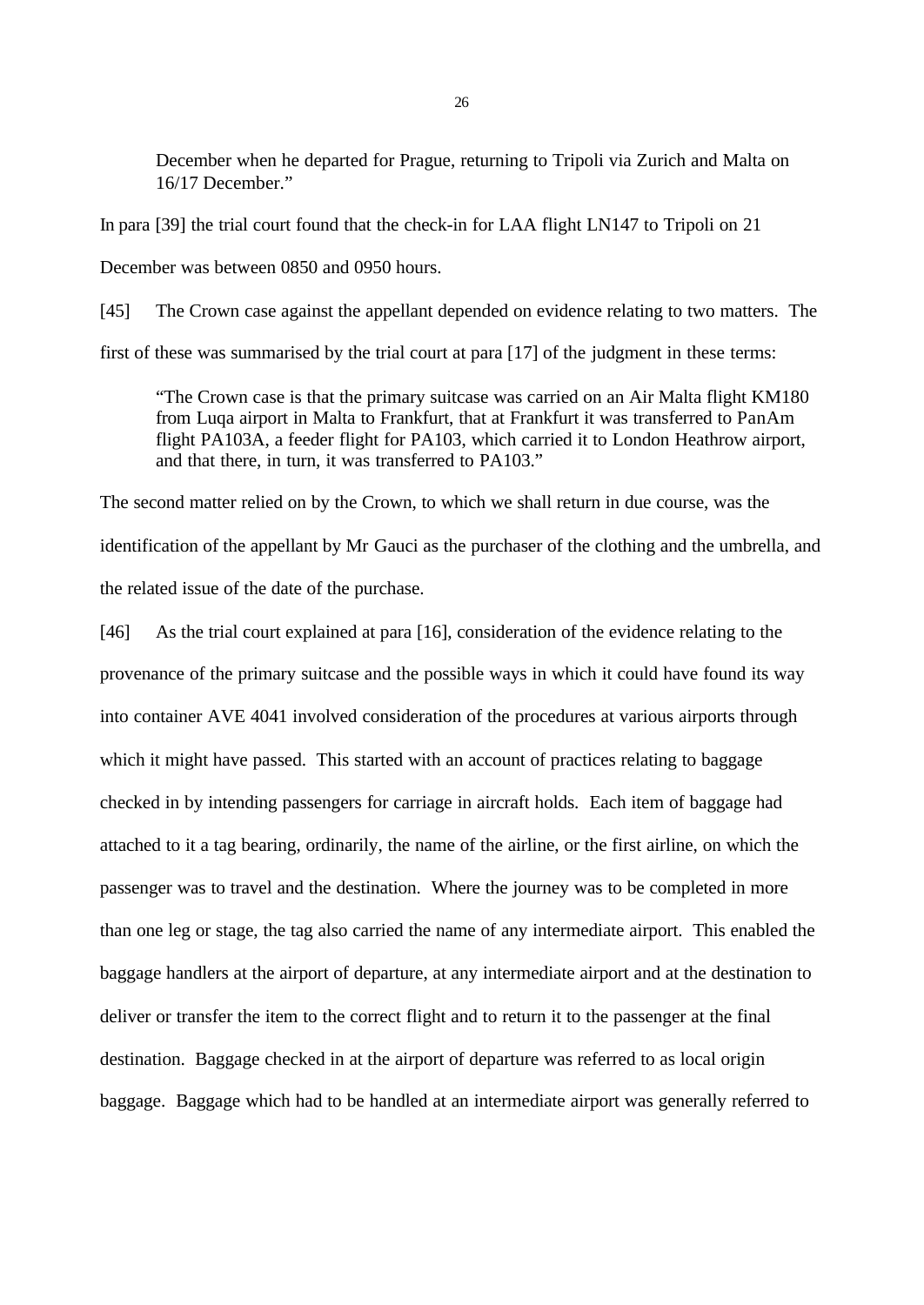as transit baggage. A distinction was normally made between two groups of transit baggage. Online baggage was baggage which arrived at and departed from an intermediate airport on aircraft of the same carrier. Interline baggage arrived on an aircraft of one carrier and departed with a different carrier. Baggage was intended to be carried on the same aircraft as the passenger to whom it belonged, but from time to time baggage was misdirected or delayed and had to be carried on a different flight. Such items were identified by an additional special tag, known as a rush tag, and were normally only sent in response to a request from the destination airport, following a claim made by a passenger for baggage which had not been delivered at the destination. It was normal to take steps to prevent items of baggage travelling on an aircraft unaccompanied by the passenger who had checked them in, unless there was sufficient reason to regard the items as safe.

[47] Flight PA103 took off from Heathrow shortly before 1830 on 21 December 1988. Before its departure, the aircraft was parked at stand K14. Flight PA103A arrived from Frankfurt at stand K16. Some online baggage was unloaded from flight PA103A, on which it had been carried loose in the hold, into container AVE 4041 at stand K16. The container was then driven directly to stand K14 and loaded into the hold of flight PA103.

[48] The trial court considered evidence relating to the placing of baggage into container AVE 4041 and its movements before it was taken to stand K16. At Heathrow there were a baggage build-up area, where baggage checked in at Heathrow was sent before being taken to the aircraft when it was ready for loading, and the interline shed, which was a separate building, where interline baggage was taken after being removed from incoming flights. After being brought to the outside of the shed, it was carried into it by a conveyor belt. In the interline shed, interline baggage for a PanAm flight was identified, separated from other airline baggage and examined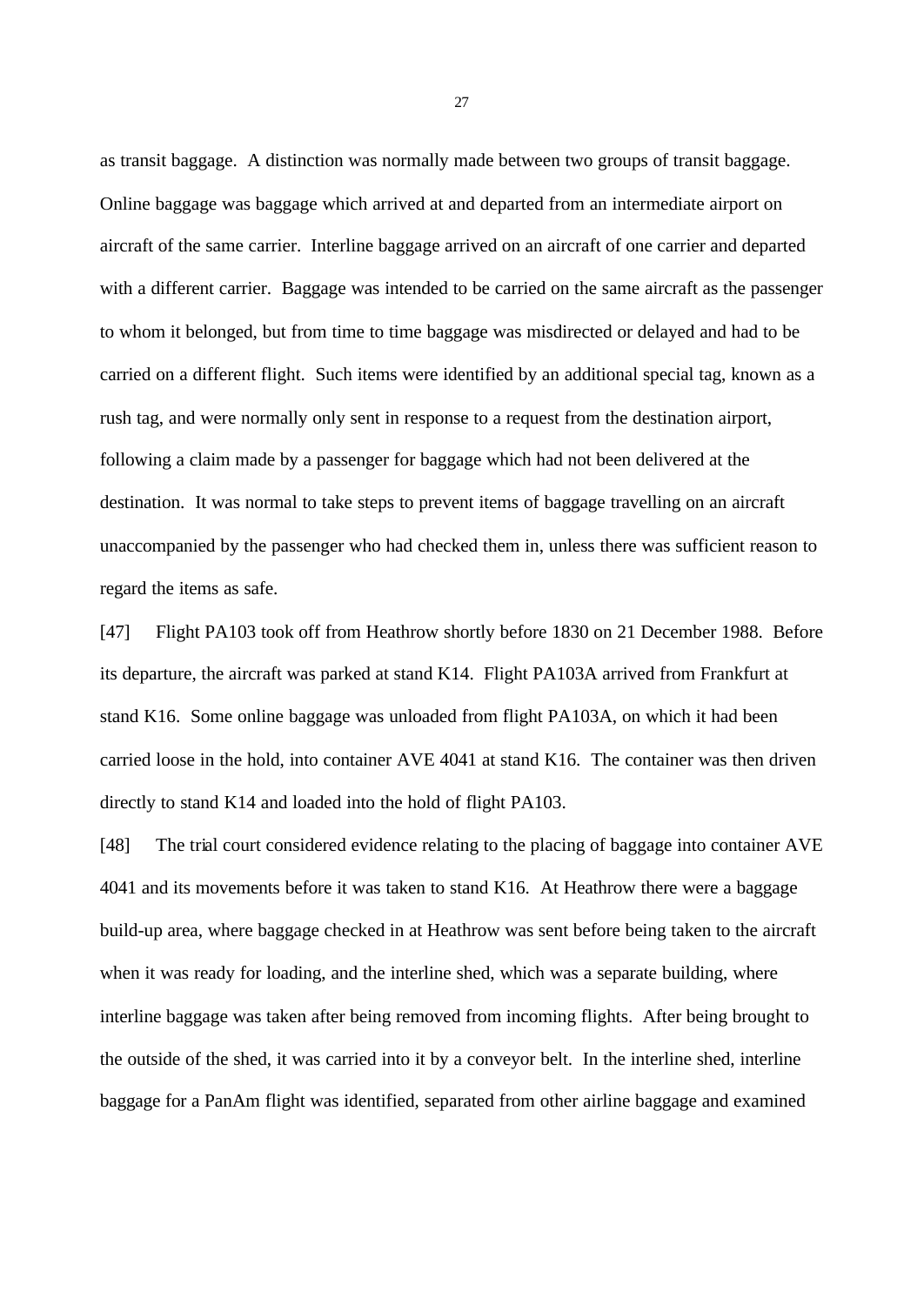by x-ray before being placed in a container or set aside to await the outgoing flight. On 21 December 1988 John Bedford, a loader-driver employed by PanAm, was working with other persons in the interline shed. He set aside container AVE 4041 to receive interline baggage for flight PA103. The container was identified as the container for that flight by Mr Bedford, who wrote the information on a sheet which was placed in a holder fixed to the container. A number of items were placed in the container. The trial court considered in some detail evidence from Mr Bedford and other witnesses, which led them to accept that Mr Bedford placed a number of suitcases in the container. He then left the interline shed for a time. On his return, two cases had been added to the container. There was a conflict of evidence between Mr Bedford and the x-ray operator, Sulkash Kamboj, an employee of Alert Security, an affiliate company of PanAm, as to how these two cases had come to be added to the container. The trial court preferred the evidence of Mr Bedford that he had been told by Mr Kamboj that the latter had placed them in the container during the former's absence. The trial court also accepted that in his evidence Mr Bedford adopted a prior statement in which he described one of the two cases as "a brown or maroony-brown hardshell Samsonite-type case". Flight PA103A was a little delayed. Mr Bedford finished work soon after 1700 hours, which was his normal finishing time. To wait for the incoming flight would have taken him beyond his normal finishing time. It was accordingly arranged that he should take the container to the baggage build-up area. Mr Bedford drove the container to a position near the baggage build-up area and left it there. It was from there that it was taken out to stand K16. Container AVE 4041 accordingly contained both baggage which had been placed in it in the interline shed, including the two cases referred to by Mr Bedford, and baggage which was loaded into it from flight PA103A.

[49] At para [24], the trial court stated: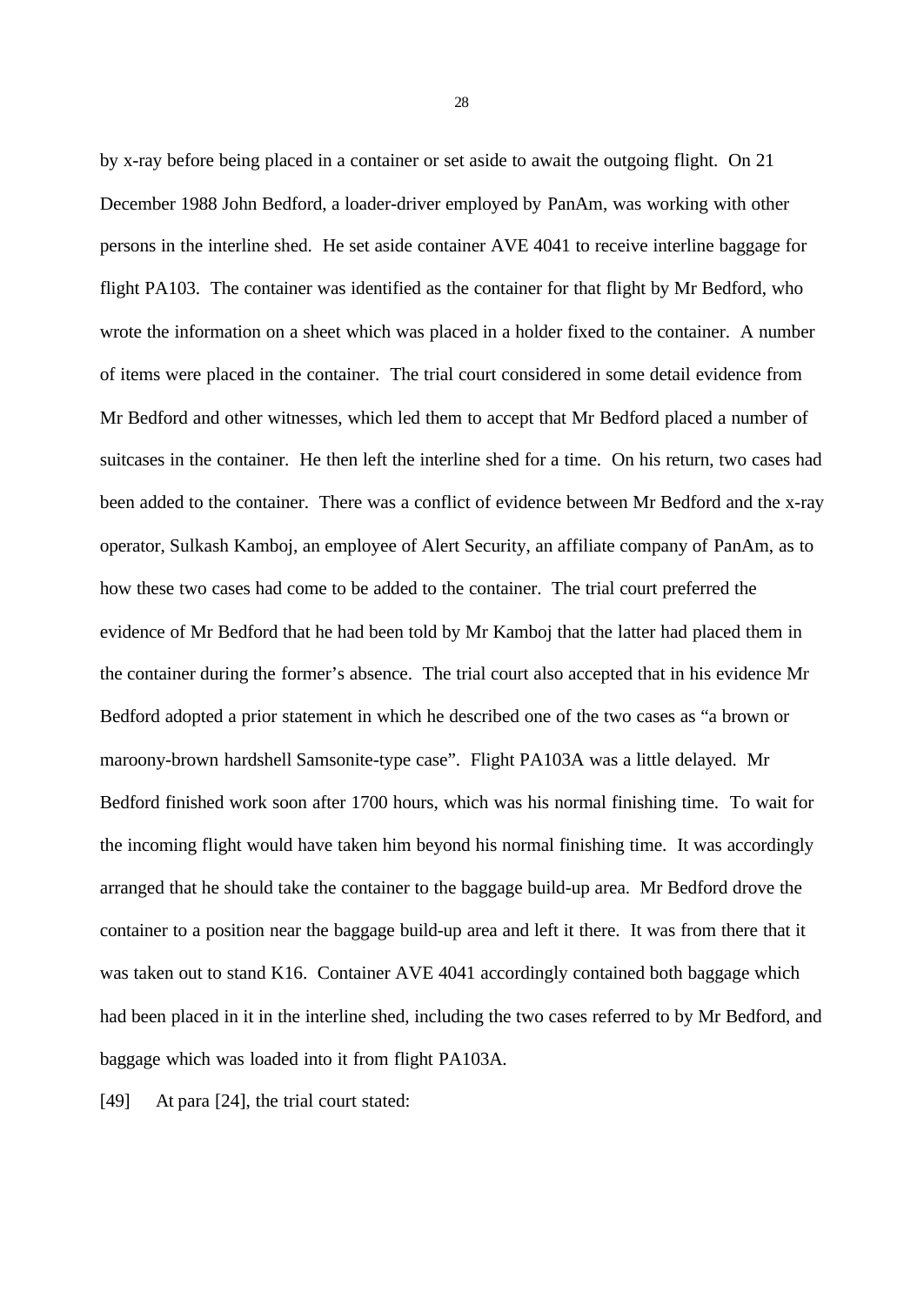"It emerges from the evidence therefore that a suitcase which could fit the forensic description of the primary suitcase was in the container when it left the interline shed. There is also a possibility that an extraneous suitcase could have been introduced by being put onto the conveyor belt outside the interline shed, or introduced into the shed itself or into the container when it was at the build-up area."

[50] Before reaching a conclusion about the possibility of the introduction of the primary suitcase into the airline baggage system at Heathrow, the trial court turned to consider the evidence relating to Frankfurt airport. At that airport, PanAm had their own security and baggage handling staff. There was a computer controlled automated baggage handling system. Each item of baggage was placed in an individually numbered tray as it was taken into the system. The trays were placed on conveyor belts and instructions were fed into the computer to identify the flight to which the baggage was to be sent, the position from which the aircraft was to leave and the time of the flight. The trays were dispatched to a waiting area where they circulated until an instruction was fed in to summon the baggage for a particular flight, whereupon the items would be automatically extracted from the waiting area and sent to the departure point. Local origin baggage was received at check-in desks, and passed into the system. Transit baggage was taken to one of two areas, known as V3 and HM, where it was fed into the system at points known as coding stations. There were seven coding stations in V3. The general practice was that baggage from an incoming flight was brought either to HM or to V3 in wagons or containers and would be directed by an employee called the interline writer to one or more of the coding stations. The proper practice was that each coding station should not deal with baggage from more than one incoming flight at a time. Normally there were two employees at each coding station. One would lift the items of baggage from the wagon or container and place each item in a tray. The other would enter into the computer, in a coded form, the flight number and destination for the outgoing flight, taking the information from the tag attached to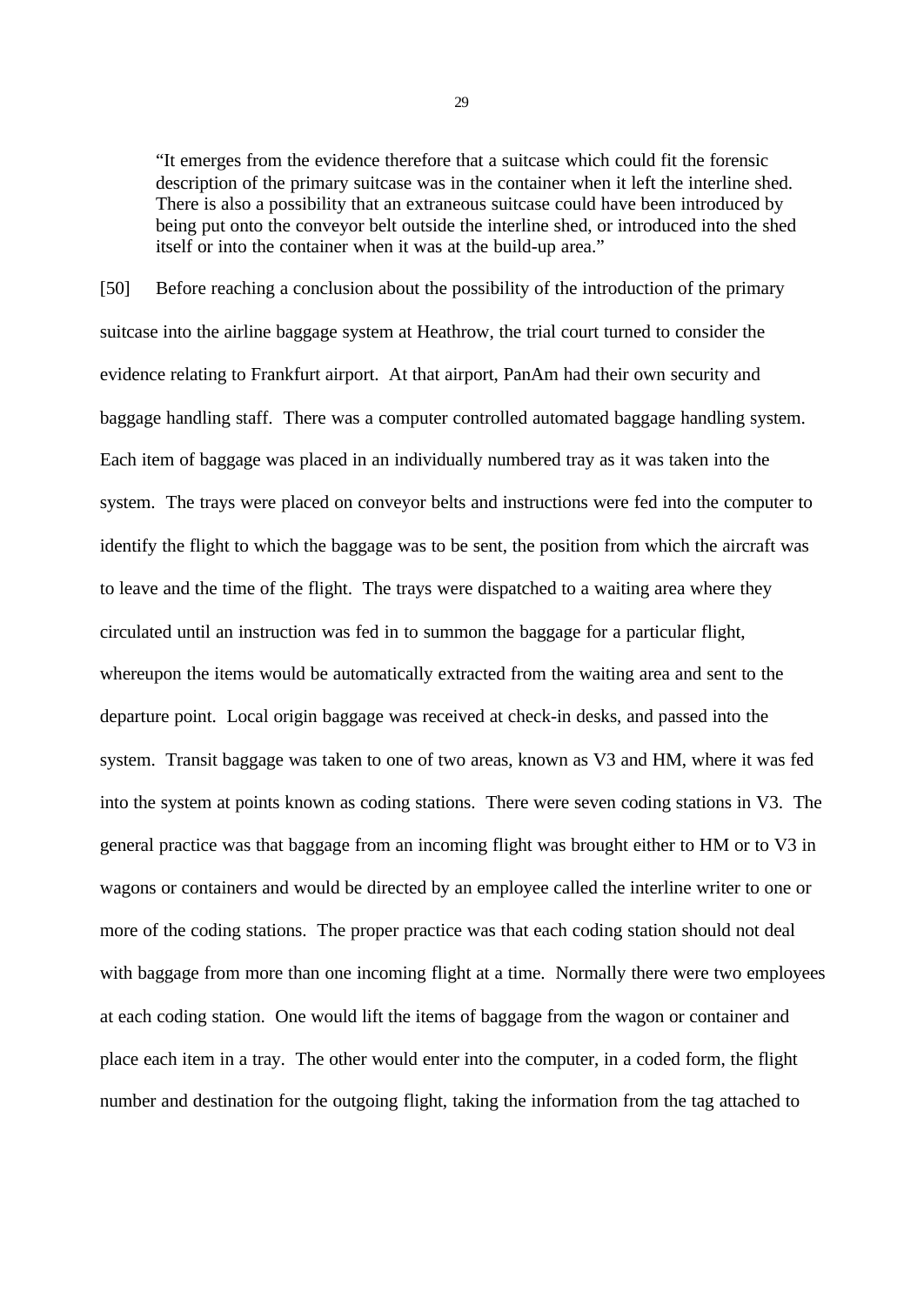the item. Records were kept identifying the staff working at particular stations, the arrival times of aircraft, the arrival times of consignments of baggage at HM or V3, and the station or stations to which the baggage from a particular flight was sent. The computer itself retained a record of the items sent through the system so that it was possible, for a limited period, to identify all the items of baggage sent through the system to a particular flight. The computer controlling the baggage handling system contained its own clock, which had a tendency to diverge from real time. It was reset at the start of each day, but by 1600 or 1700 hours the discrepancy might be as much as two or three minutes. Times entered in records not generated by the computer were obtained by the staff from the airport clock or from their own watches.

[51] PanAm had x-ray equipment at Frankfurt, which was used to x-ray interline baggage. The practice of PanAm at Frankfurt was to carry out a reconciliation between local origin passengers and baggage and online passengers and baggage, to ensure that every such passenger who had baggage on the flight was accounted for, but there was no attempt to reconcile interline passengers and their baggage.

[52] The trial court considered in some detail documentary and other evidence relating to baggage unloaded from flight KM180, and baggage sent for loading onto flight PA103A. Flight KM180 reached its parking position at 1248 hours on 21 December 1988. It was unloaded by employees of the airport authority. According to the record, the unloading took place between 1248 and 1300 hours. Andreas Schreiner, who was in charge of monitoring the arrival of baggage at V3 on that day, recorded on the interline writer's sheet (production 1092) that one wagon of interline baggage from flight KM180 arrived at V3 at 1301 hours. A coder, Yasar Koca (who was not called as a witness), was working at station 206 in V3. He completed a worksheet (production 1061) which bore to show that one wagon of baggage from flight KM180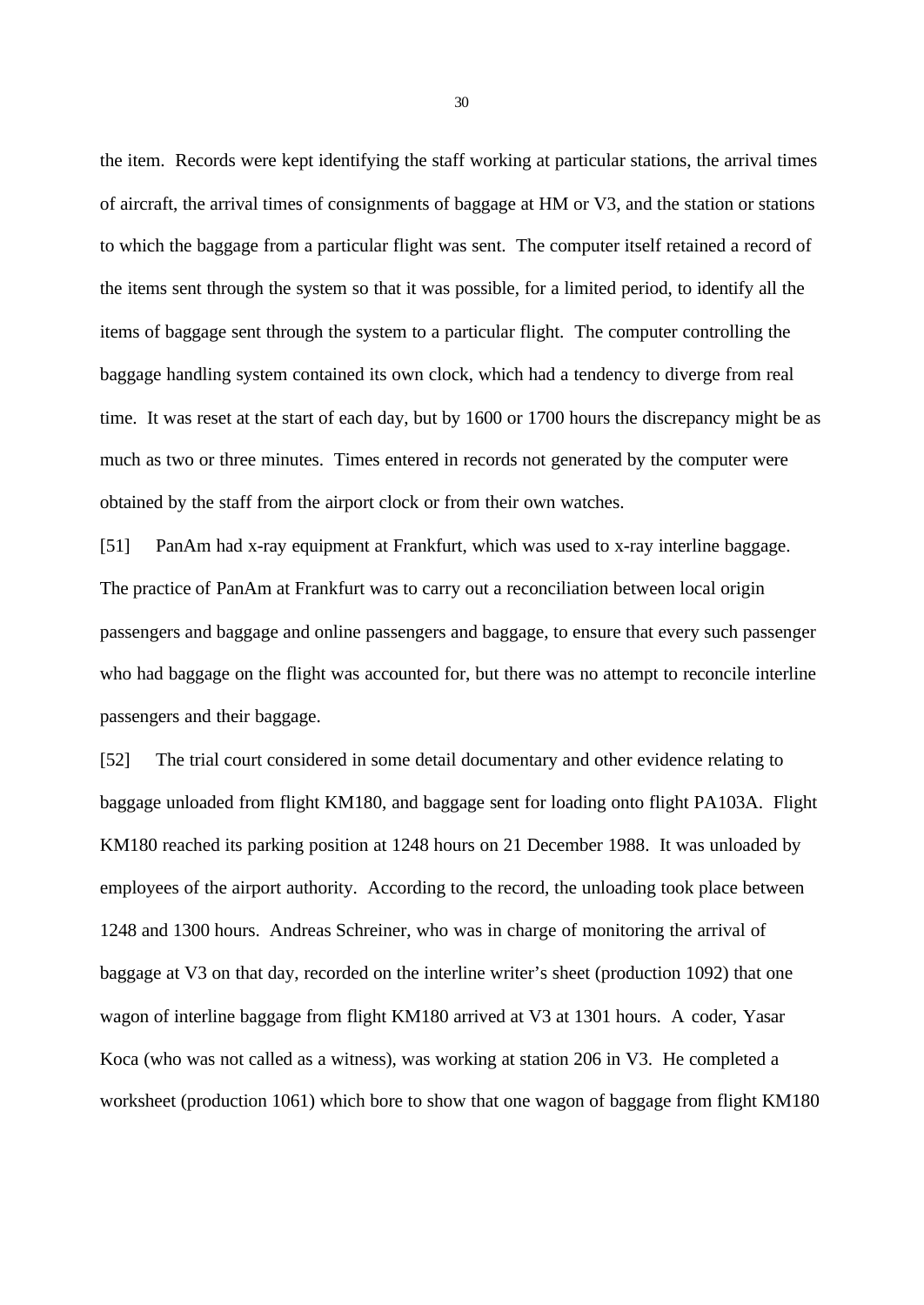was coded at station 206 between 1304 hours and a later time which the trial court held to be 1310. No passenger on flight KM180 had an onward booking from Frankfurt to London or the United States. All the passengers on the flight retrieved their checked-in baggage at their destinations. The Malta documentation for flight KM180 did not record that any unaccompanied baggage was carried. There was, however, evidence from which the trial court inferred that there was an item of baggage which was neither accompanied nor otherwise accounted for. A computer printout (production 1060) relating to baggage sent for loading onto flight PA103A bore to record that an item which had been placed in tray number B8849 was coded at station 206 at 1307 hours and was transferred and delivered to the appropriate gate to be loaded on board flight PA103A. Discussion of this and other evidence, along with the submissions of counsel, led the trial court to state at paras [31] and [35] that there was a plain inference that an unidentified and unaccompanied bag travelled on flight KM180 from Luqa airport to Frankfurt and there was loaded on flight PA103A. Flight PA103A departed for London at 1653 hours. [53] The trial court then turned to consideration of evidence relating to Luqa airport. After a description of the arrangements for baggage there, it stated, in para [38]: "On the face of them, these arrangements seem to make it extremely difficult for an unaccompanied and unidentified bag to be shipped on a flight out of Luqa." After reference to the evidence of Wilfred Borg, the Air Malta general manager for ground operations at the time, the trial court stated: "Mr Borg conceded that it might not be impossible that a bag could be introduced undetected but said that whether it was probable was another matter." The check-in for flight KM180 opened at 0815 and closed at 0915 hours, and the doors of the aircraft were closed for departure at 0938 hours. At para [39] the trial court referred to documentary evidence which showed that there was no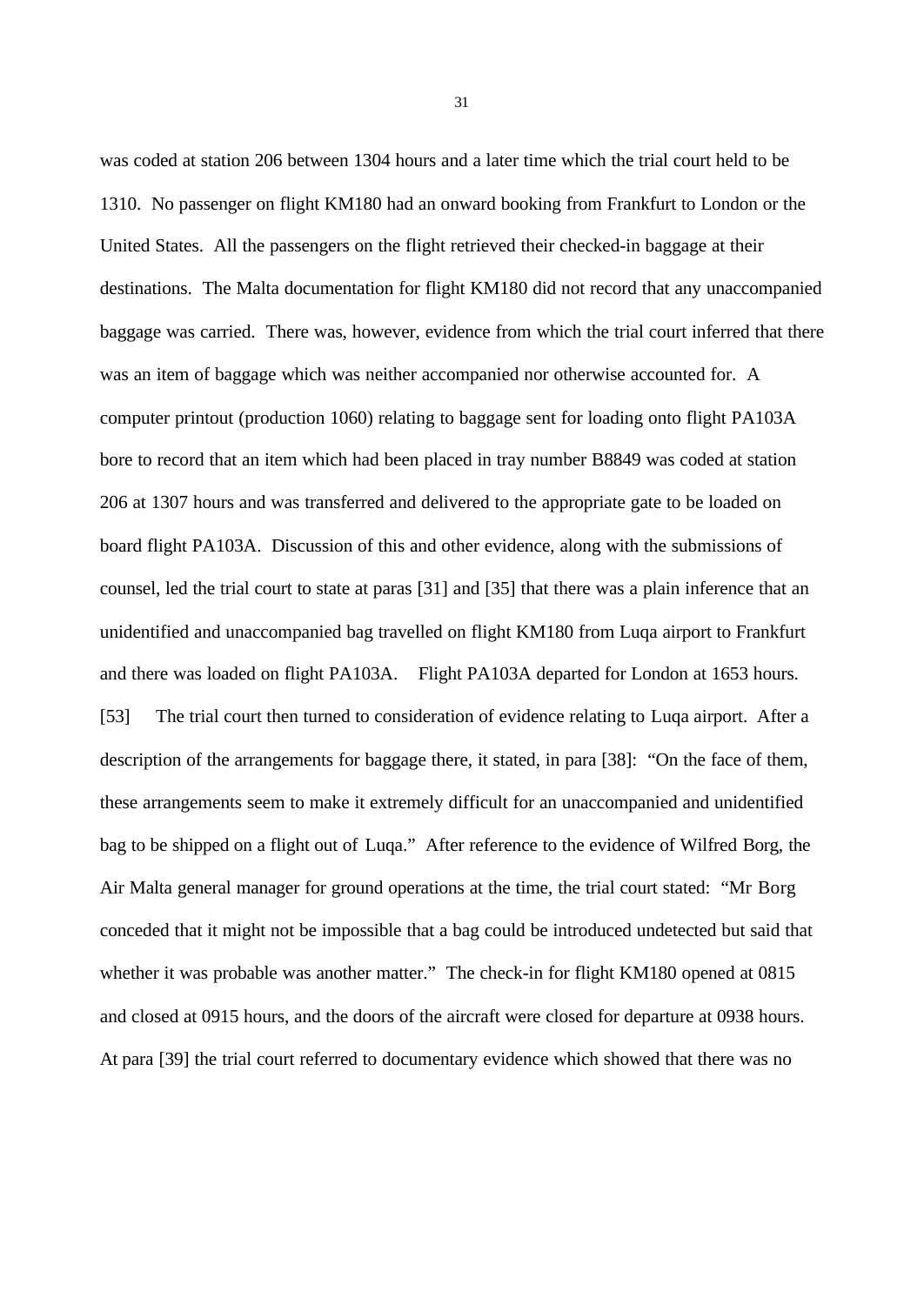discrepancy in respect of baggage loaded onto the flight, the flight log and the load plan each showing that 55 items of baggage were loaded. It went on to state:

"If therefore the unaccompanied bag was launched from Luqa, the method by which that was done is not established, and the Crown accepted that they could not point to any specific route by which the primary suitcase could have been loaded … The absence of any explanation of the method by which the primary suitcase might have been placed on board KM180 is a major difficulty for the Crown case, and one which has to be considered along with the rest of the circumstantial evidence in the case."

[54] At para [40] the trial court turned to consideration of what evidence there was to establish any involvement on the part of either or both of the accused. In relation to the appellant, it stated that there were three important witnesses, Mr Majid, Mr Bollier and Mr Gauci. We have already referred to the trial court's treatment of the evidence of Mr Majid and Mr Bollier. In discussing Mr Gauci's evidence, at para [55] the trial court referred to an identification by Mr Gauci of the appellant at an identification parade on 13 April 1999 (not 13 August 1999, as stated by the trial court), using the words as written in the parade report: "Not exactly the man I saw in the shop. Ten years ago I saw him, but the man who look a little bit like exactly is the number 5." Number 5 in the parade was the appellant. In court, Mr Gauci identified the appellant, saying: "He is the man on this side. He resembles him a lot." The trial court then turned to consideration of various issues bearing on the reliability of these identifications, which included a discussion of statements made and descriptions given by Mr Gauci on a number of previous occasions, as well as evidence given by him in court. This led in turn to consideration of a number of issues, which included the month in which and the day of the week on which the purchase from Mr Gauci was made, the weather at the time of the purchase, whether Christmas decorations had been put up in Tower Road, Sliema at that time, and a statement by Mr Gauci that his brother Paul (who was not called as a witness) did not work in the shop on that particular afternoon because he had gone home to watch a football match on television. After discussion of these issues, the trial court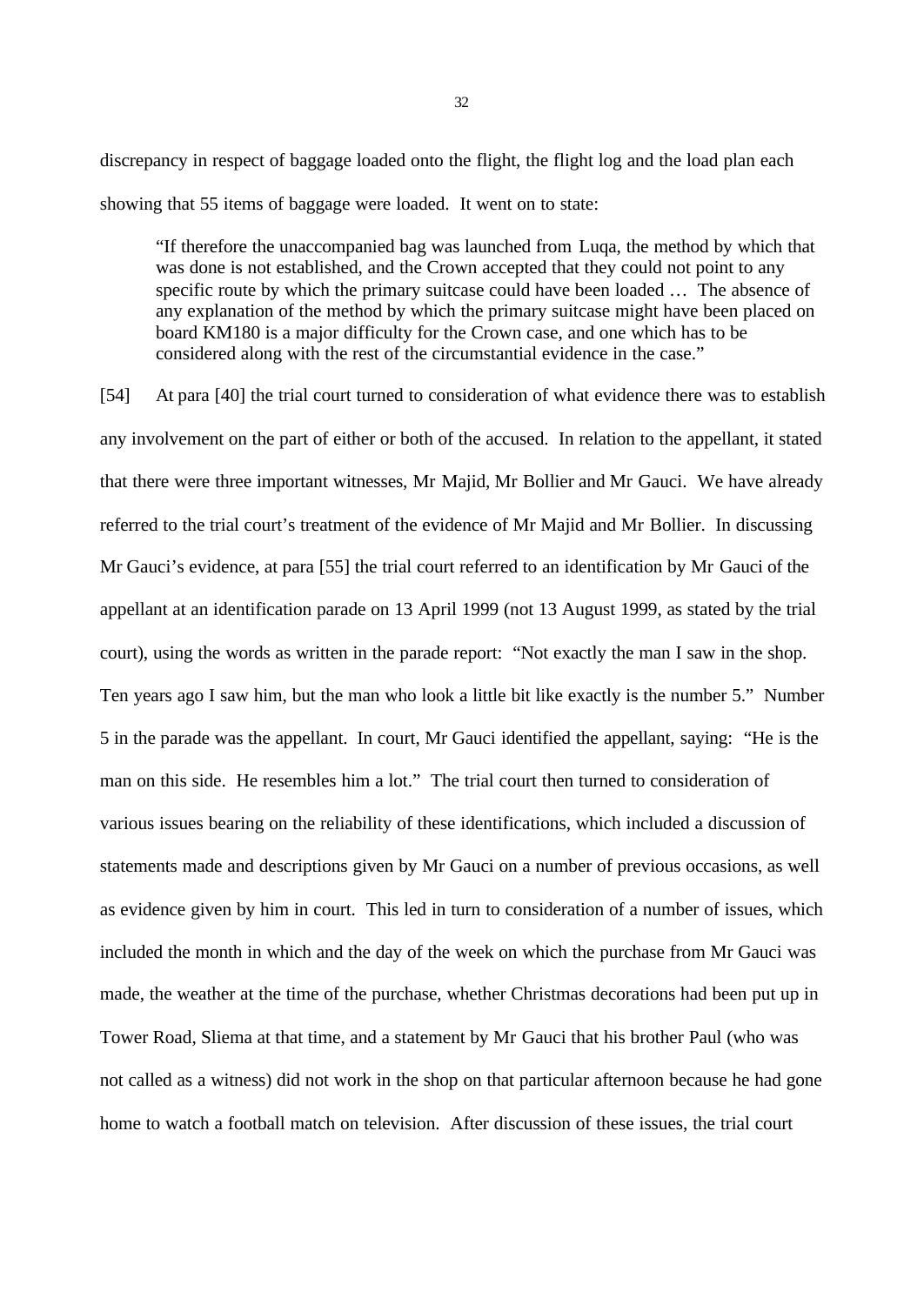reached the conclusion, at para [67], that the date of purchase was Wednesday 7 December 1988. After further discussion of the reliability of Mr Gauci's identification of the appellant, including reference to his demeanour when giving evidence, the trial court stated, at para [69], that it was "satisfied that his identification so far as it went of the [appellant] as the purchaser was reliable and should be treated as a highly important element in this case."

[55] At para [70] the trial court referred to a notice lodged by each of the accused prior to the start of the trial, in identical terms, which was treated as a special defence of incrimination. As it observed, this notice did not in any way affect the burden of proof. There was no onus on the defence to prove that any of the persons referred to in the schedule to the notice were the perpetrators of the alleged offence. Its sole purpose was to give notice to the Crown prior to the start of the trial as to the possible effect of evidence which the defence might lead in the course of the trial. The only persons incriminated in the schedule to the notice to whom reference requires to be made were: "1. Members of the Palestinian Popular Struggle Front ["PPSF"] which may include Mohammed Abo Talb… 2. Members of the Popular Front for the Liberation of Palestine – General Command ["PFLP–GC"]." The trial court considered evidence relating to the PFLP-GC and the PPSF, of the latter of which Abo Talb was a member, as part of their consideration of the Crown case against each of the accused. It is clear from the discussion of this evidence that it did not lead the trial court to have a reasonable doubt about the guilt of the appellant (and it was not because of this evidence that the appellant's co-accused was acquitted). No issue arises in this appeal as to the trial court's treatment of this evidence.

[56] Because the terms of para [82] of the judgment were subjected to differing interpretations by counsel in the course of the appeal, we think it appropriate to quote it in full:

"From the evidence which we have discussed so far, we are satisfied that it has been proved that the primary suitcase containing the explosive device was dispatched from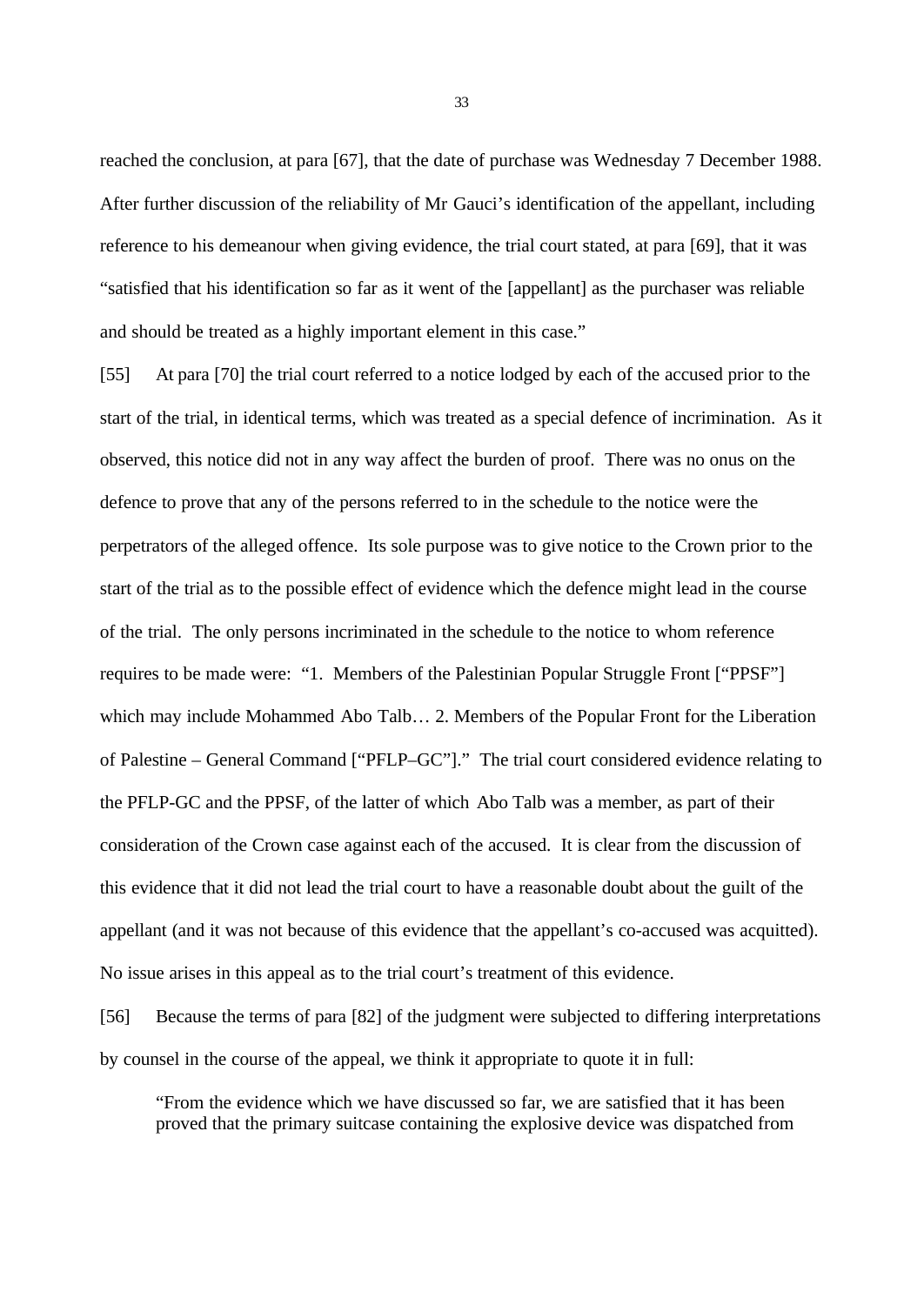Malta, passed through Frankfurt and was loaded onto PA103 at Heathrow. It is, as we have said, clear that with one exception the clothing in the primary suitcase was the clothing purchased in Mr Gauci's shop on 7 December 1988. The purchaser was, on Mr Gauci's evidence, a Libyan. The trigger for the explosion was an MST-13 timer of the single solder mask variety. A substantial quantity of such timers had been supplied to Libya. We cannot say that it is impossible that the clothing might have been taken from Malta, united somewhere with a timer from some source other than Libya and introduced into the airline baggage system at Frankfurt or Heathrow. When, however, the evidence regarding the clothing, the purchaser and the timer is taken with the evidence that an unaccompanied bag was taken from KM180 to PA103A, the inference that that was the primary suitcase becomes, in our view, irresistible. As we have also said, the absence of an explanation as to how the suitcase was taken into the system at Luqa is a major difficulty for the Crown case but after taking full account of that difficulty, we remain of the view that the primary suitcase began its journey at Luqa. The clear inference which we draw from this evidence is that the conception, planning and execution of the plot which led to the planting of the explosive device was of Libyan origin. While no doubt organisations such as the PFLP-GC and the PPSF were also engaged in terrorist activities during the same period, we are satisfied that there was no evidence from which we could infer that they were involved in this particular act of terrorism, and the evidence relating to their activities does not create a reasonable doubt in our minds about the Libyan origin of this crime."

[57] In considering the evidence which could be regarded as implicating either or both of the accused, the trial court bore in mind that the evidence against each of them had to be considered separately, and that before either could be convicted it would have to be satisfied beyond reasonable doubt as to his guilt and that evidence from a single source would be insufficient. After considering the evidence against the second accused, it expressed the opinion that there was insufficient corroboration for any inference that might be drawn from certain entries in his 1988 diary. Accordingly he fell to be acquitted.

[58] The trial court then turned to the case against the appellant. Since it had not been proved that the second accused was a party to the crime, it followed that the entries in his diary could not be used against the appellant and the members of the court put that matter entirely out of their minds. The trial court then went on to consider evidence to which we have already referred relating to the appellant's visits to Malta from 7 to 9 December 1988, using his own passport,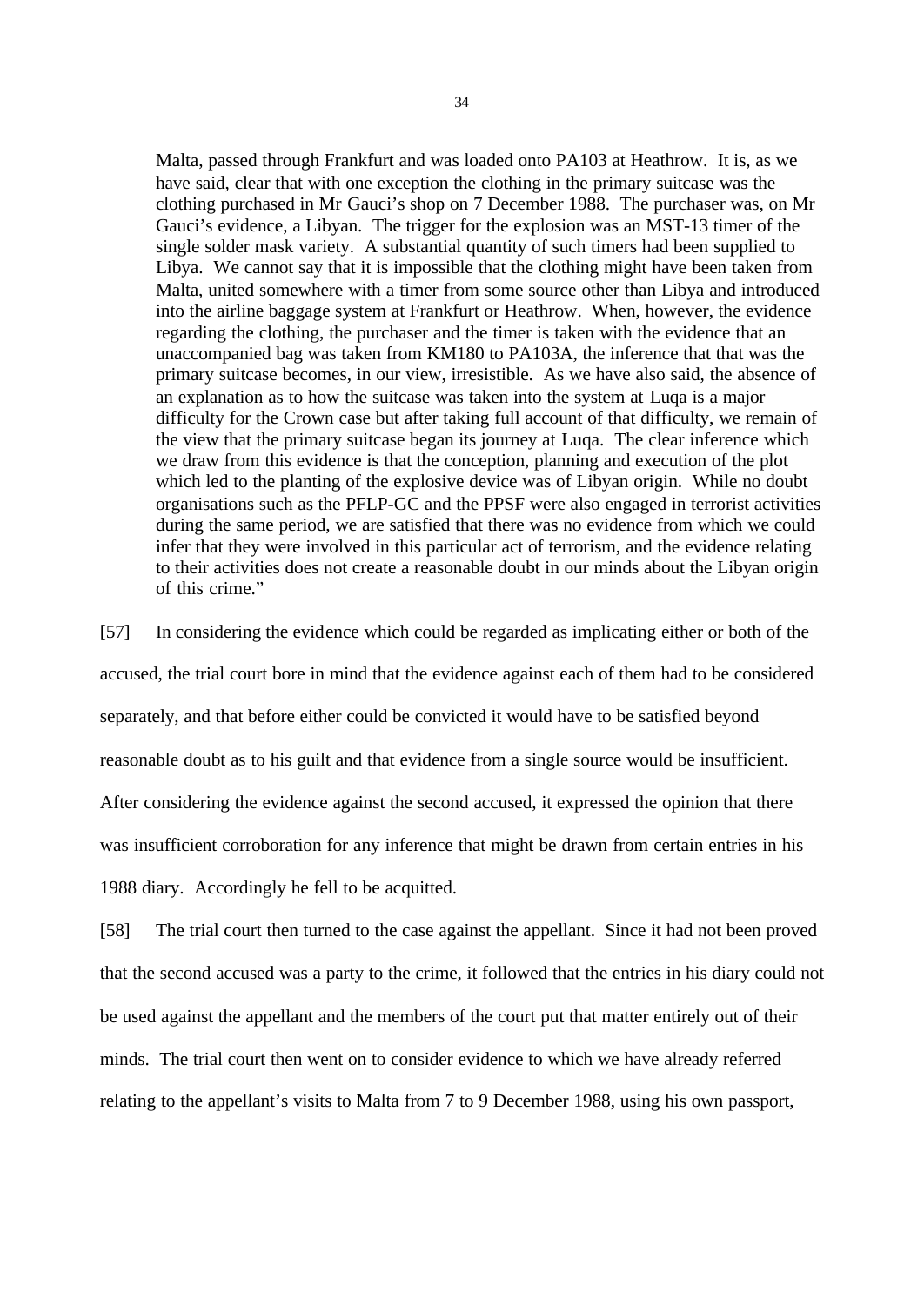and on 20 and 21 December 1988, using the passport in the name of Abdusamad. It then referred to the identification evidence of Mr Gauci, the appellant's position in the JSO, his involvement with Mr Bollier and a number of other matters. These included the appellant's departure for Tripoli on the morning of 21 December "at or about the time the device must have been planted." It may be noted that elsewhere the trial court found that check-in for flight KM180 was from 0815 to 0915 hours, while check-in for flight LN147, on which the appellant travelled, was between 0850 and 0950 hours. In para [89] the trial court concluded with, *inter alia*, this statement:

"[H]aving considered the whole evidence in the case, including the uncertainties and qualifications, and the submissions of counsel, we are satisfied that the evidence as to the purchase of clothing in Malta, the presence of that clothing in the primary suitcase, the transmission of an item of baggage from Malta to London, the identification of the [appellant] (albeit not absolute), his movements under a false name at or around the material time, and the other background circumstances such as his association with Mr Bollier and with members of the JSO or Libyan military who purchased MST-13 timers, does fit together to form a real and convincing pattern. There is nothing in the evidence which leaves us with any reasonable doubt as to the guilt of the [appellant], and accordingly we find him guilty…."

## **The provenance of the primary suitcase**

[59] It was plainly an essential part of the Crown case that the primary suitcase containing the clothing and umbrella purchased at Mary's House, Tower Road, Sliema, Malta, and the improvised explosive device, and appropriately tagged, was placed on board Air Malta flight KM180 from Luqa airport in Malta to Frankfurt am Main airport; that it then passed through Frankfurt airport, where it was placed on board PanAm flight PA103A, and that it was thus carried to London Heathrow airport, where, in turn, it was placed on board flight PA103 to New York.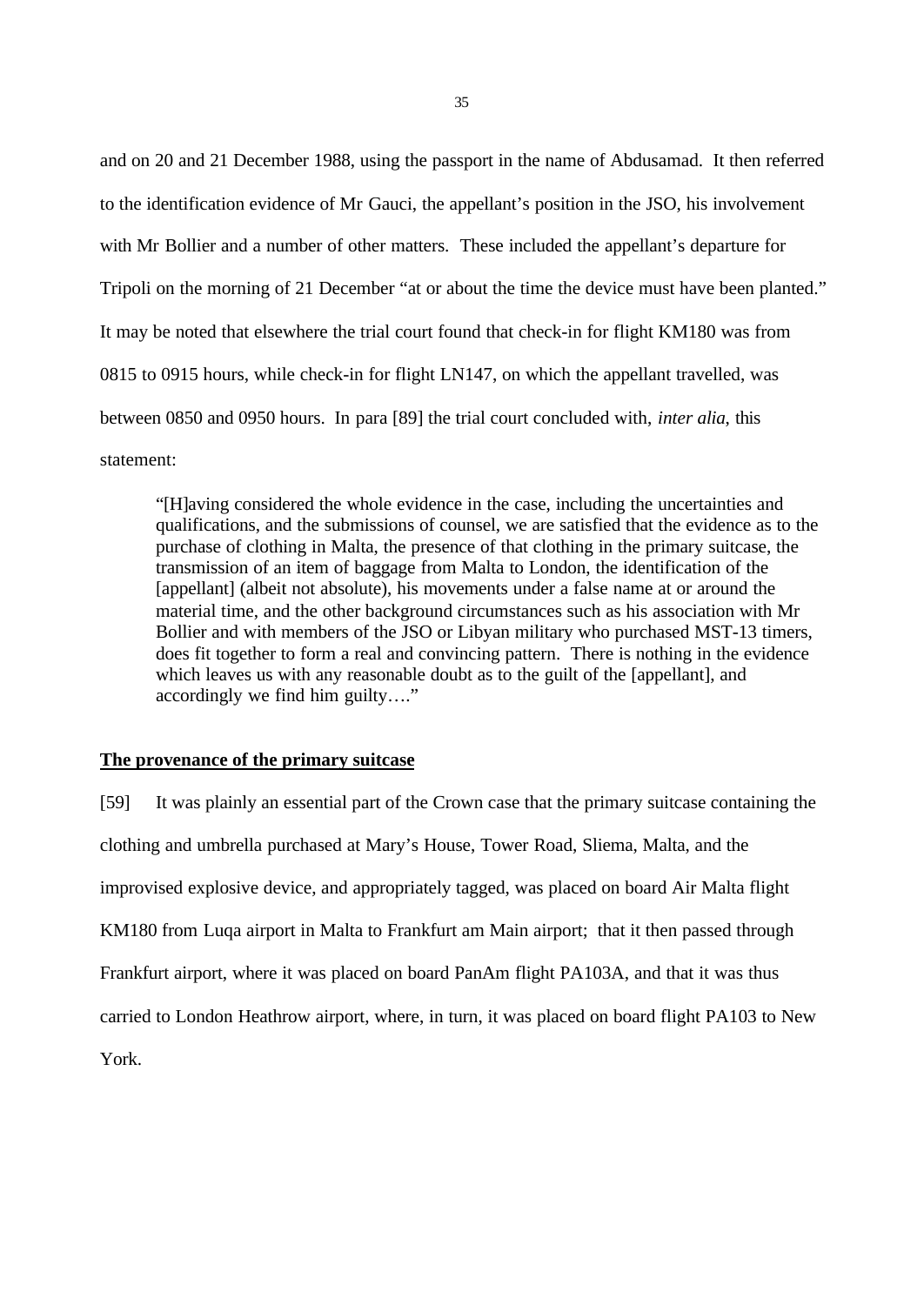[60] It is evident from numerous grounds of appeal that they focus, in different ways, on the several stages of the journey just described. In the interests of clarity, it is convenient to categorise them according to the stage or stages of the journey to which they relate and further, by reference to subject matter.

### **The Frankfurt evidence**

[61] In regard to Frankfurt airport, a number of matters require to be considered. These are:

- (i) the accuracy of Frankfurt airport records;
- (ii) the interpretation of those records by the trial court;
- (iii) the possible alternative explanations for the bag carried in tray B8849;
- (iv) the implications of the procedure for the x-ray examination of baggage at Frankfurt airport;
- (v) the loading of baggage at Frankfurt airport on to flight PA103A; and
- (vi) the issue of the extent to which unaccompanied baggage was carried on flight PA103A.

### *The accuracy of records*

[62] This matter is the subject of the criticisms of the decision of the trial court focused in grounds of appeal B1 (a), (b) and (c), B1 (d) (iii), B2 (i), and C, in part. Grounds of appeal B1 (a), (b) and (c) are in the following terms:

"The court misdirected itself as to the accuracy of the records from Frankfurt airport from which it found that an inference could be drawn that an unaccompanied bag travelled on KM180 from Luqa airport to Frankfurt and was there loaded onto PA103A.

(a) The court misdirected itself as to the application of a presumption of accuracy in respect of records from Frankfurt airport (para 32). No such presumption was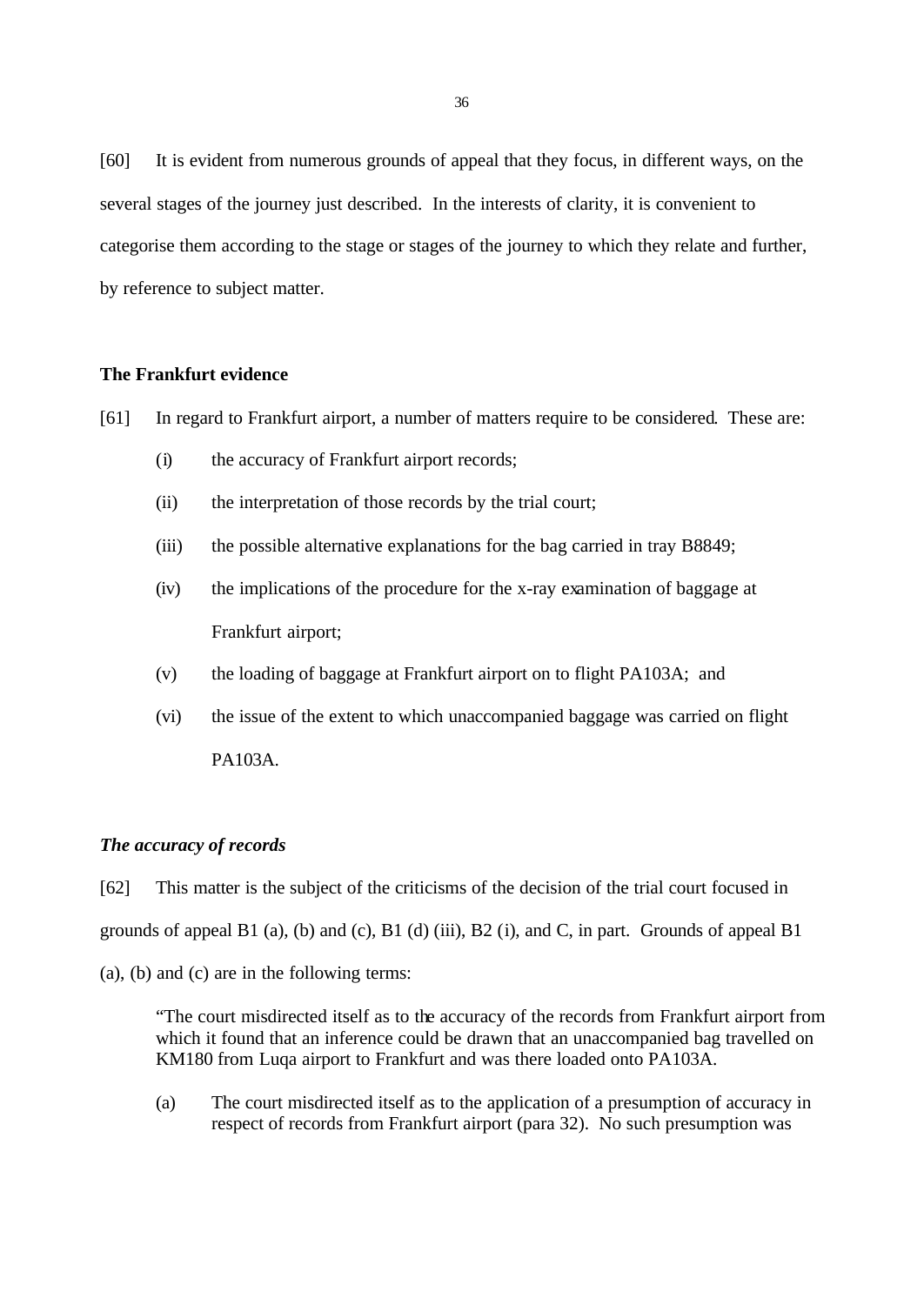applicable in this case. In any event, the daily resetting of the computer clock did not eliminate inaccuracy and the employees filling out the worksheets did not have an interest in accurate time recording.

- (b) No such presumption could be applied to coders' worksheets (production 1061) in circumstances where portions thereof were illegible and where there was evidence that the times shown on those records could have been taken from a variety of sources and the author of the entries of relevance was not called as a witness to explain them or the practice he followed at work. Nor could it be applied to the computer printout (production 1060) since the evidence was that the time shown therein was prone to inaccuracy.
- (c) Any such presumption was in any event rebutted by evidence that the system of compiling records was liable to inaccuracy and that the records were themselves inaccurate in a number of respects."

[63] In support of these particular grounds of appeal, Mr Taylor submitted that the trial court had erred in its approach to the evidence relating to Frankfurt airport and that the finding made in para [35] of the trial court's judgment that an unaccompanied item of baggage travelled from Luqa to Frankfurt on flight KM180 and was there loaded on to flight PA103A was not supported on a proper view of the evidence. It was not the case that the appellant was simply submitting that the trial court should have taken a different view of the evidence. It was rather that the trial court had erred and that its errors had influenced it in making material judgments adverse to the appellant. The court had applied a presumption of accuracy in respect of airport business records relating to Frankfurt airport. Such a presumption was not applicable in a criminal case. While a "presumption of regularity" had been referred to, and taken into account, in criminal cases in limited circumstances, no presumption of accuracy of business records had been applied in any previous criminal case in Scotland. It was only in relation to acts of official or administrative bodies, where the matter in issue had not been challenged in cross-examination, that a presumption of accuracy had been taken into account. Neither of these factors applied in the present case. The Crown had not founded on any presumption, nor had it founded on any special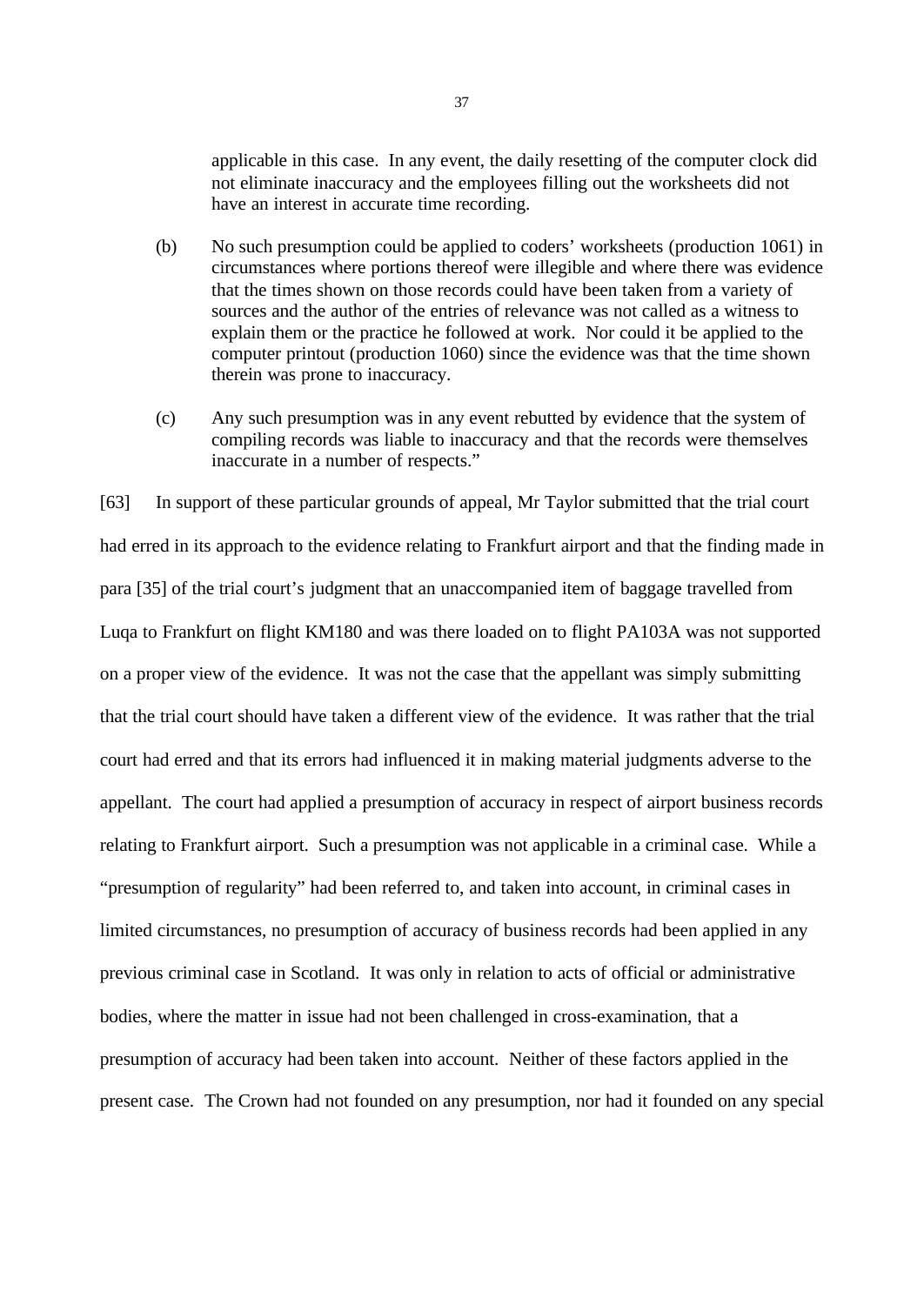status attaching to the documents by virtue of section 279 of, and Schedule 8 to, the 1995 Act. In any event, the basis on which the trial court had applied this presumption was flawed. In developing these submissions, Mr Taylor referred to the matters set forth in para [29] of the judgment. He drew attention to the contents of the interline writer's sheet, production 1092. He also drew attention to production 1061, a worksheet completed by a coder purporting to record the coding of baggage from flight KM180, which had been carried out at coding station 206 in area V3. There was an issue concerning the interpretation of this document. He also drew attention to a computer printout, production 1060, generated on the initiative of Mrs Bogomira Erac, a computer programmer at Frankfurt airport. This document was discussed by the trial court in para [30] of its judgment. It was evident that the trial court had taken into account a presumption of accuracy of these records of Frankfurt airport "in order to allow it to reinforce the inference and overcome defence submissions which were based on the evidence in the case. In effect, in having regard to this presumption, the court cast a burden on the defence to satisfy the court that the records were not accurate." It was evident from the terms of para [32] that the trial court had applied a presumption. In that paragraph, it said: "The records were records regularly kept for the purposes of the airport business, and can be accepted in the absence of some reason to doubt their accuracy." The terms of that sentence, it was submitted, went beyond the drawing of an inference of fact from evidence.

[64] In support of his submissions Mr Taylor drew attention to *McIlhargey v Herron* 1972 JC 38, *Valentine v McPhail* 1986 SCCR 321, *Pickard v Carmichael* 1995 SCCR 76 and *Donaldson v Valentine* 1996 SCCR 374, cases which demonstrated that in certain circumstances the court in criminal matters had had regard to a presumption of regularity. However, that process was limited to acts of an official or administrative nature. Such a presumption, it was submitted,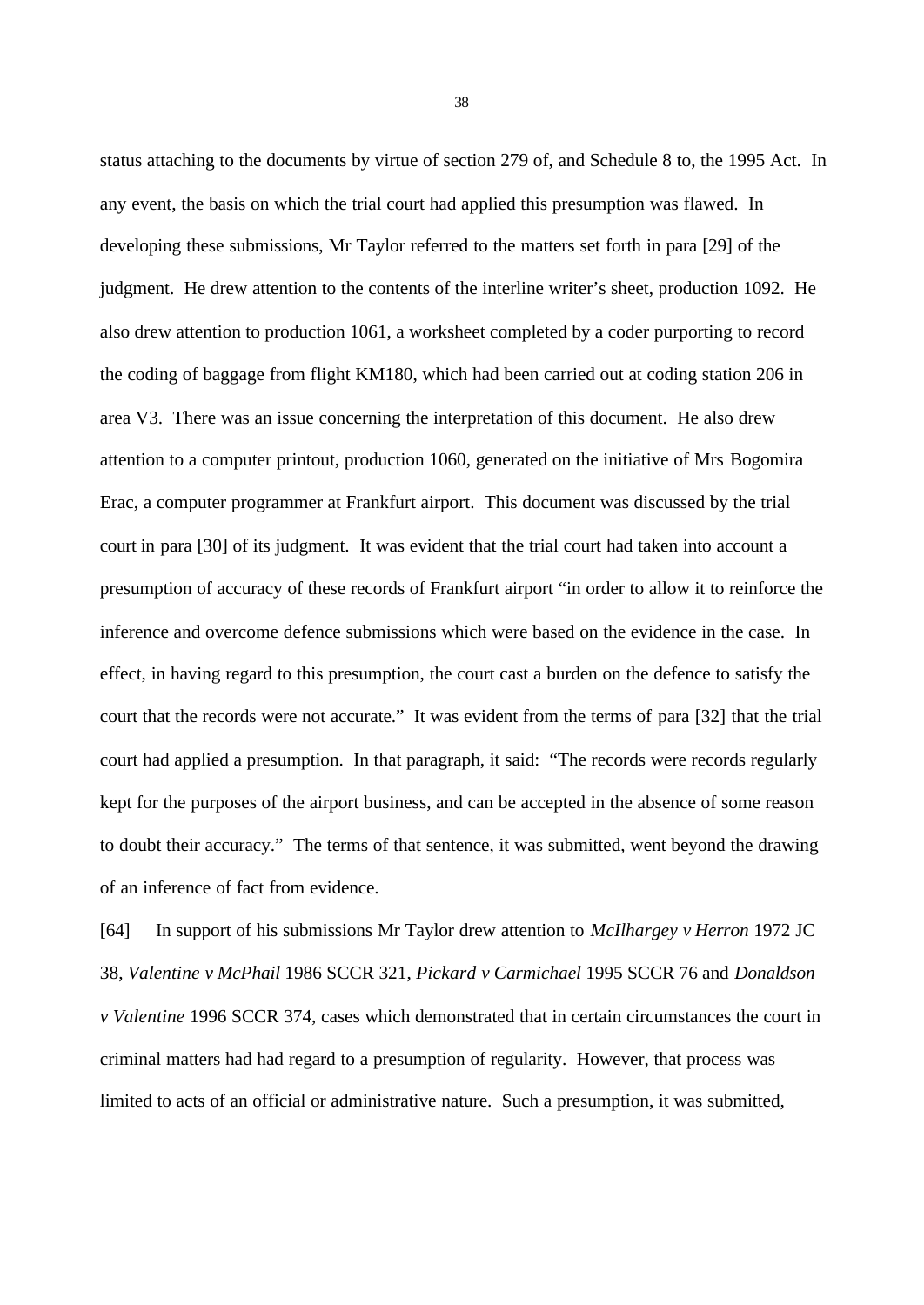could be relied upon only where the matter in issue was unchallenged in evidence. That meant that it could not be relied upon in the present case where there was active controversy relating to the matters in question. Further, the trial court had claimed that the records involved in the present case had been "regularly kept"; that was said to be demonstrably erroneous.

[65] Mr Taylor went on to seek to derive assistance from a number of other authorities. These included Alison, *Principles and Practice of the Law of Scotland*, ii, 599, *Dickson on Evidence*, third edition, paras 114 and 1225 and *Walkers on Evidence*, first edition, pages 54 to 55. Reference was also made to *Erskine's Institute of the Law of Scotland*, as relied upon in *Dickson*. [66] Mr Taylor next submitted that, even if the presumption which had been relied upon was generally applicable in criminal cases, it was not applicable in the particular circumstances of this case. In para [32] of the judgment the trial court made certain observations about the computer clock at Frankfurt airport. It stated that "there was an interest in accurate time-keeping since one of the purposes of keeping records was to be able to trace baggage consignments through the system". The trial court appeared there to take the view that these circumstances rendered the presumption applicable. He then referred to passages of evidence concerning the accuracy of the computer clock, the practice of coders and related matters, including evidence of Mrs Erac, Mehmet Candar, Joachim Koscha, Andreas Schreiner and Gunther Kasteleiner. It appeared that while the coders were, no doubt, told to be accurate in their work, the evidence was that they did not always succeed in this.

[67] Mr Taylor next made submissions in support of ground of appeal B1 (b). In this connection he drew attention to features of production 1061, image 100. There was a major problem in regard to the legibility of the time recorded as that of completion of coding of the baggage from KM180. The only witness who was asked to interpret the document, Mr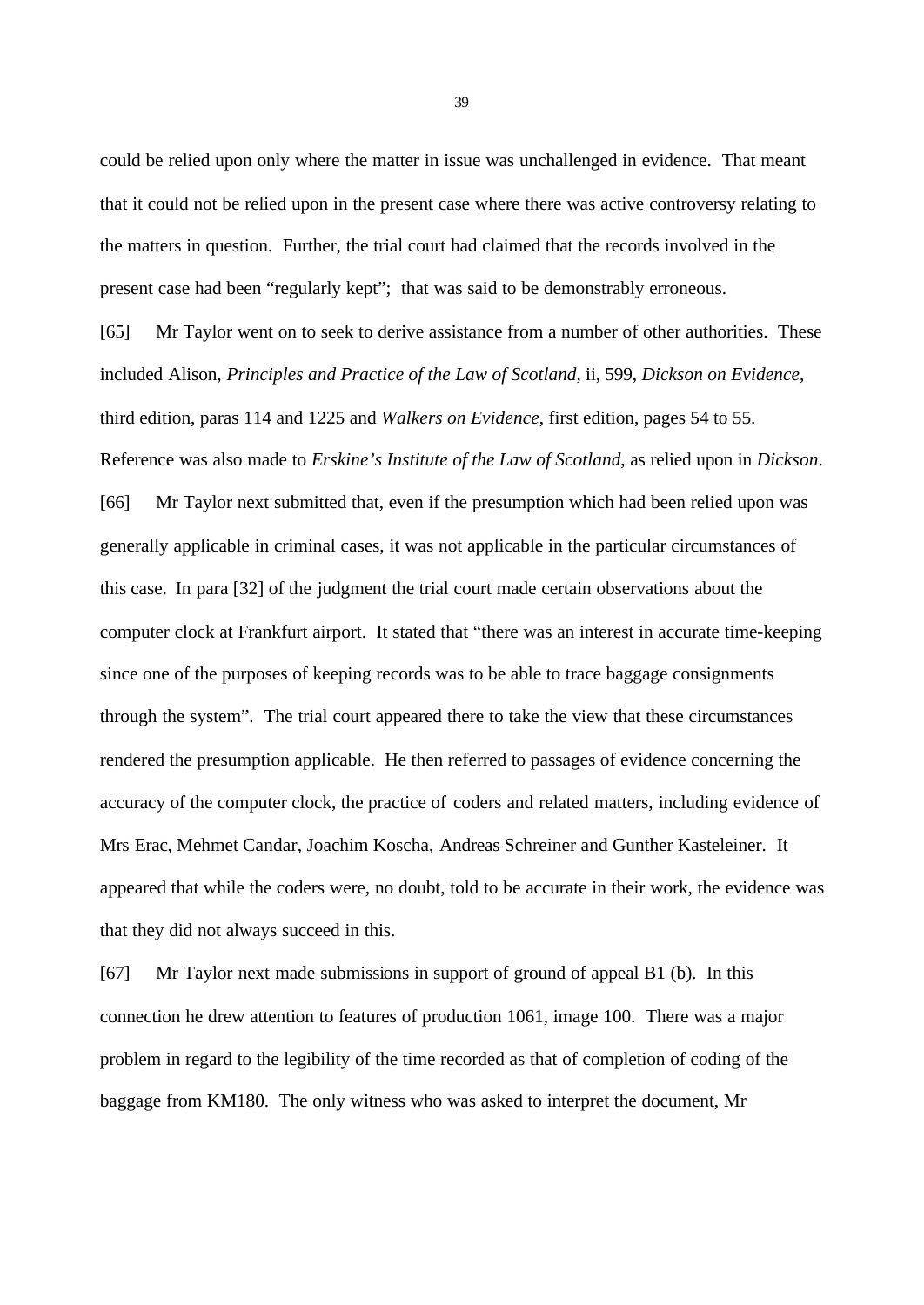Schreiner, interline writer, had been unable to make out the correct time. Yasar Koca, the man who made the entry in this document, did not give evidence. The result of that was that the time of the completion of the coding was uncertain. In addition the coder's method of time ascertainment was unknown. In these circumstances it was impossible to apply any presumption of accuracy. Such evidence as there was concerning methods of time ascertainment by coders came from Mr Koscha. He indicated that they might use their own watches or the coding hall clocks. That meant that errors could not be excluded. In regard to the computer printout, production 1060, Mrs Erac testified that the computer could be set at the start of each day by means of the use of a variety of other clocks. Accordingly the times which it recorded had been potentially inaccurate. Furthermore, the trial court had failed to recognise the importance of the fact that Mr Koca had not been adduced as a witness. Against that background the trial court should have been very slow to conclude that tray B8849 contained a bag from flight KM180. The trial court, while recognising that state of affairs, had not responded to the submissions made to it regarding its implications. On that basis it could be criticised, as appeared from *Caledonia North Sea Ltd v London Bridge Engineering Ltd* 2000 SLT 1123.

[68] Mr Taylor next made submissions in support of ground of appeal B1 (c). It had been the appellant's submission to the trial court that there had been demonstrated "omissions, mistakes and examples of records being completed out of sequence", as appeared from the evidence of Mr Koscha. He had acknowledged that mistakes had been made, that entries were not always chronological and that coders might forget timeously to complete entries and make them later. In para [33], the trial court itself referred to a number of instances in which the records showed that there were small discrepancies in the commencing and finishing times entered for coding particular consignments. This showed that baggage from more than one flight might have been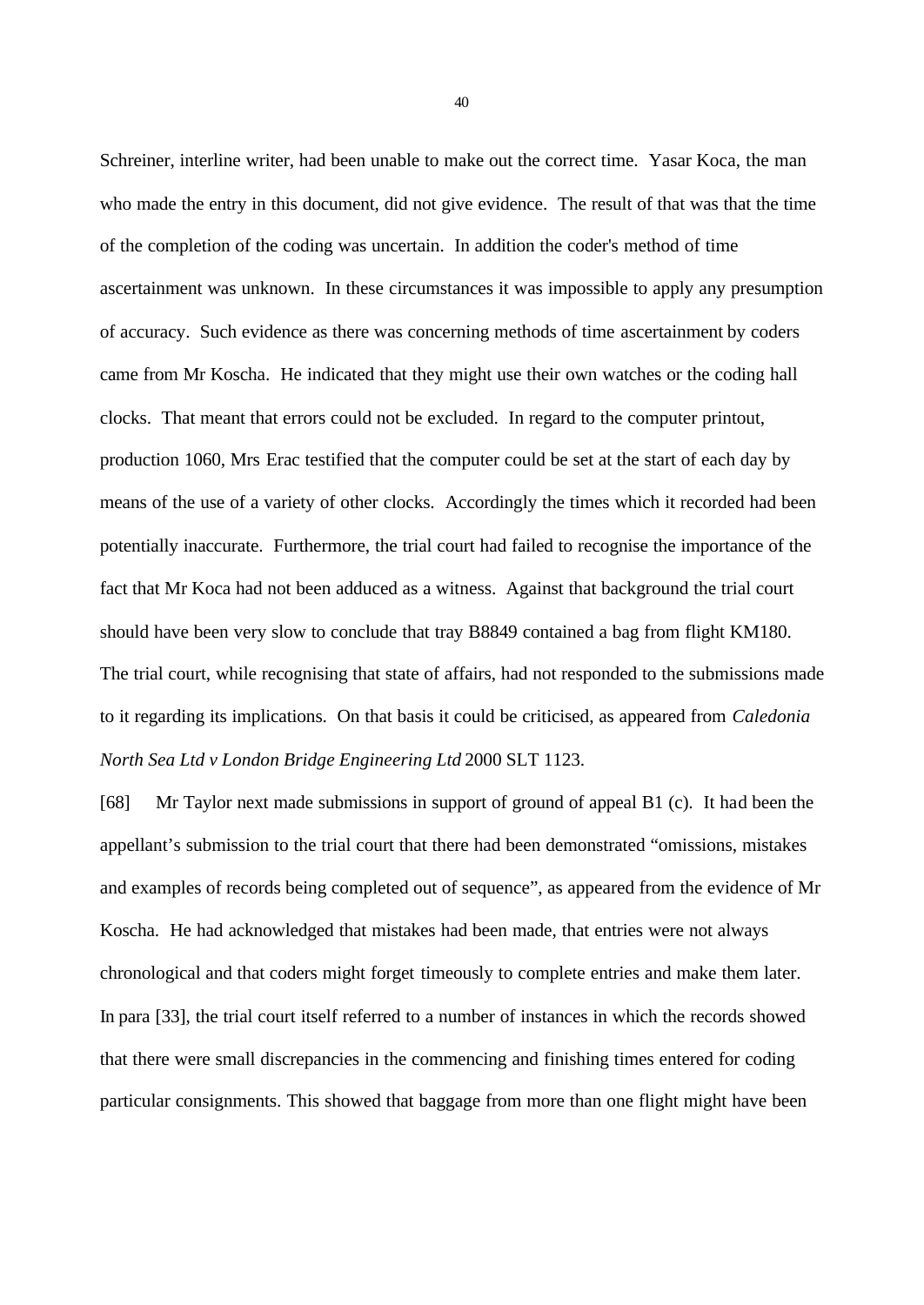coded at the same station at the same time. It was therefore difficult to understand why the trial court felt that it was permissible to apply a presumption of accuracy to the material entries. The records had not been regularly kept, in the sense of being accurately kept. This contrasted with the circumstances referred to in *Dickson on Evidence,* II, para 1225 of the compilation of mercantile and business books with care for the purpose of preserving a true record of transactions. Regularity was a pre-requisite of admissibility of evidence. In the circumstances the trial court had not been entitled to apply any presumption. In support of his contention concerning the unreliability of the records of Frankfurt airport, Mr Taylor drew attention to a number of examples of demonstrable inaccuracy in production 1061. Even the entry immediately preceding the crucial entry for flight KM180 was itself erroneous. The Crown could gain no comfort from the circumstances relating to the baggage of Karen Noonan and Patricia Coyle, elicited from Mr Kasteleiner. Those circumstances could cast no light upon the accuracy of the records made by the coder Koca at coding station 206. The mere fact that others might have done their jobs properly did not help the court to decide whether or not he had done so. Mr Taylor went on to make a number of further detailed submissions based on the evidence before the trial court, which he argued demonstrated the unreliability of the documentary records at Frankfurt.

[69] The Advocate depute in reply observed that the essential criticism of the trial court was that it had erred in law by applying a presumption of accuracy. He submitted that, when the reasons of the trial court were properly understood, it was plain that no such presumption had been applied by it. He argued that that became clear if the basis upon which the evidence concerned had been admitted was recognised and when the approach of the trial court to it was examined. The evidence had been recorded in a number of different types of document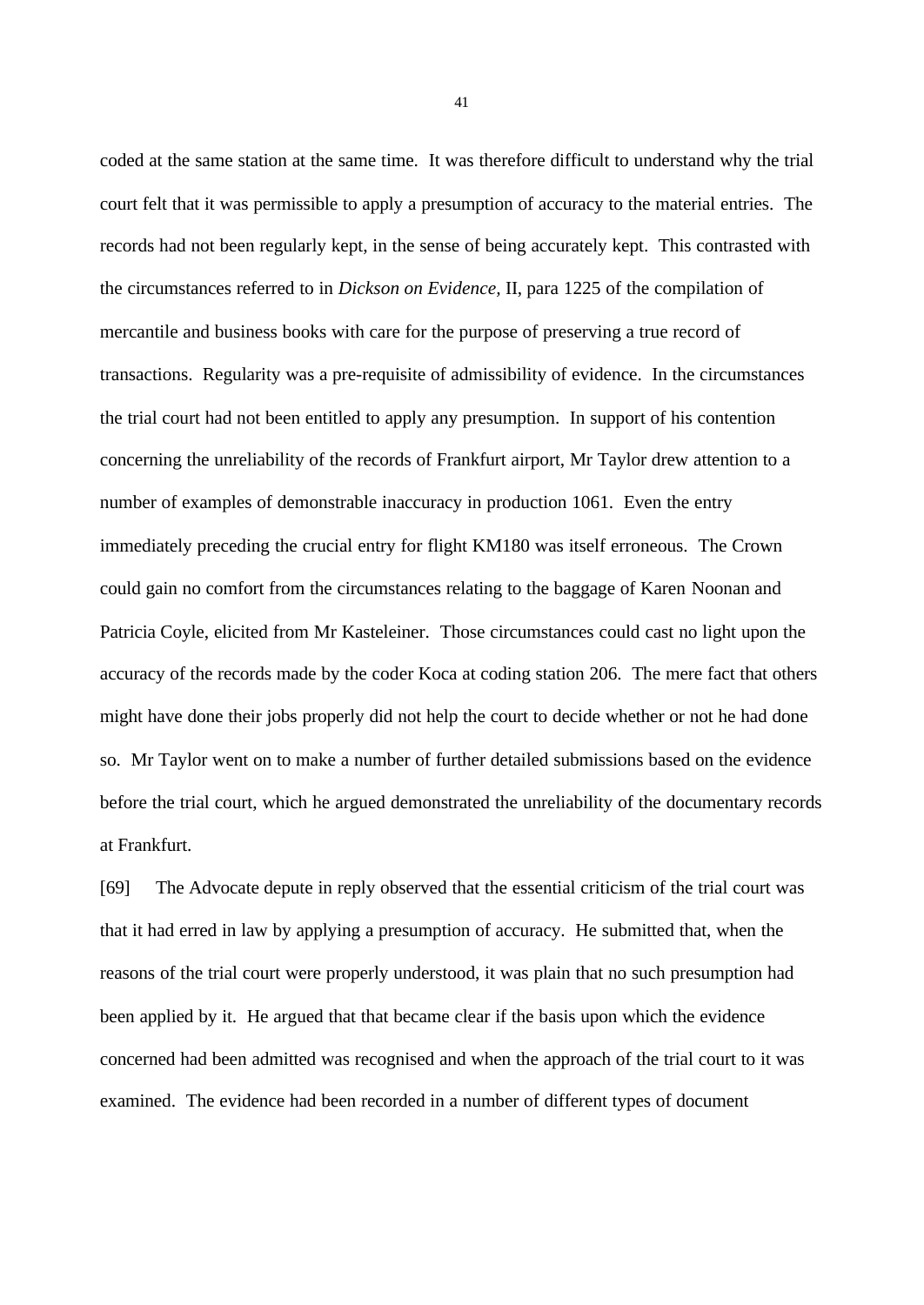generated at Frankfurt airport. Most of the evidence given about these documents had been taken from witnesses who were not themselves their authors. In order that this documentary material might be admitted in evidence, the Crown had relied upon section 279 of, and Schedule 8 to, the 1995 Act. Paras 2 to 6 of the Schedule were concerned with the admissibility of evidence in the form of a statement as to fact contained within business documents. If the conditions specified in para 2 were satisfied, the statement as to fact contained within the document was rendered admissible as evidence. This did not necessarily mean that it provided conclusive proof of the fact. The condition set out in para  $2(1)(b)$  could be satisfied by a certificate, as provided for by para 4. Otherwise the satisfaction of the conditions required to be established by direct evidence or by inference drawn from evidence. The underlying philosophy of these provisions was the recognition that, in view of the circumstances in which such documents were made, they were likely to be sufficiently reliable as to be an adequate substitute for oral evidence. The effect of these statutory provisions was that the content of the documents was rendered admissible as evidence. It then would fall to be assessed by the court in the same way as any other evidence. In particular the court would no doubt take into consideration the procedures in any particular business with a view to deciding the extent to which it could rely upon evidence so admitted.

[70] In the circumstances of the present case, it had been clear from a very early stage that the Crown was intending to rely on records rendered admissible by these provisions. During the evidence of Wilfred Borg an objection had been taken to the admissibility of the documentary evidence which had been put to him. The objection related to the adequacy of the certification of the document concerned. After discussion, this objection had been repelled. Thereafter, there had been no further objection to the admissibility of any of the airport documentation. Nothing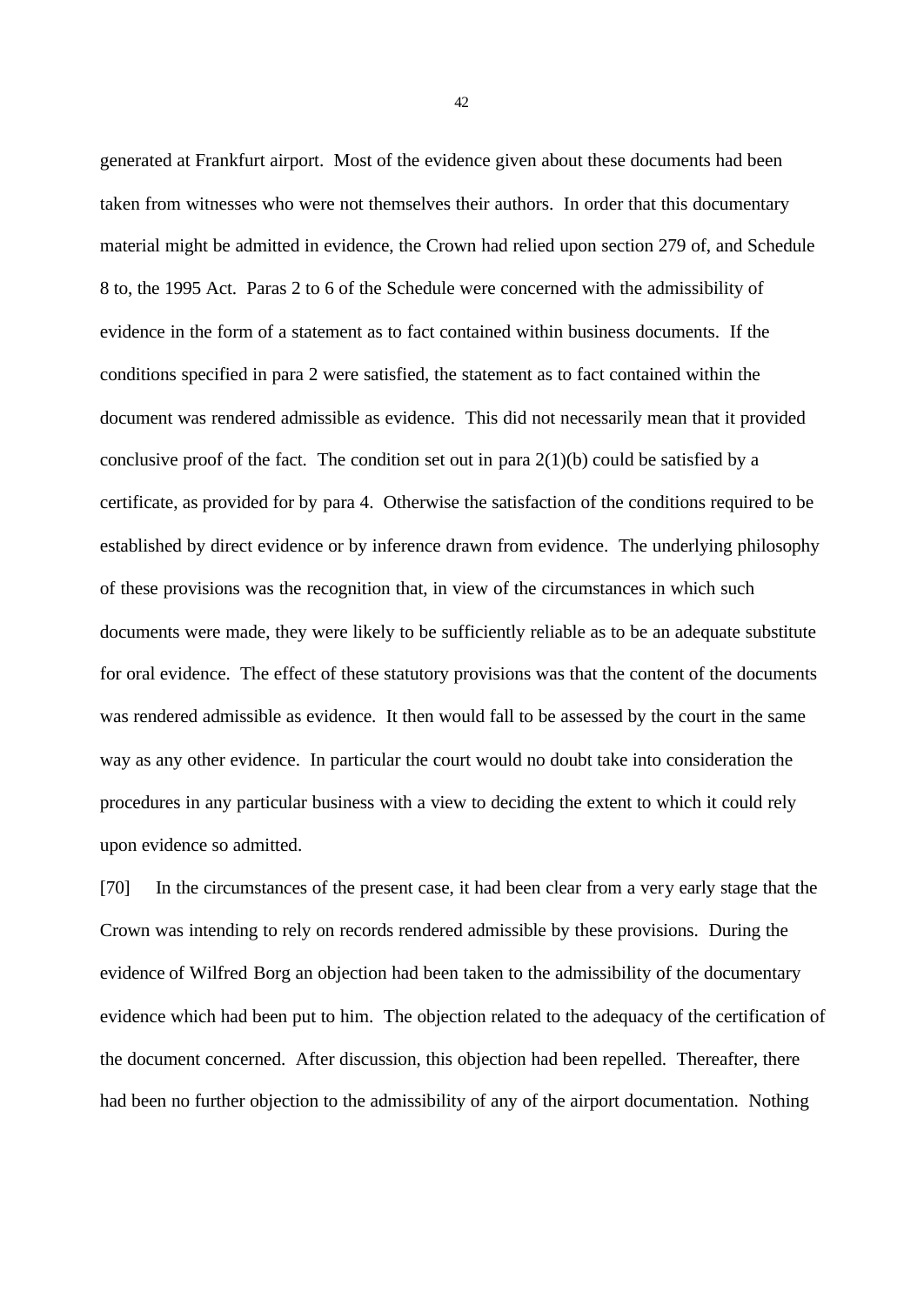had been said in the closing submissions on behalf of the appellant to suggest that any individual document had failed to satisfy the tests set out in para 2(1) of Schedule 8.

[71] The Advocate depute next turned to examine the way in which he contended the trial court had treated the evidence concerned. He argued that, in considering the meaning to be attributed to the sentence concerning record keeping in para [32] of the judgment, it was necessary to look more generally at what the trial court said. In para [17], having correctly described the nature of the Crown case, the trial court observed that:

"This case is largely dependent on oral and documentary evidence relating to the three airports. From this evidence, it is alleged, an inference can be drawn that an unidentified and unaccompanied item of baggage was carried on KM180 and transferred to PA103A at Frankfurt and PA103 at Heathrow."

This demonstrated that the trial court had understood that it had to assess the evidence and that no question of any presumption arose. It had then gone on to examine the evidence that might vouch the inference. In paras [26] to [30] it provided a description of the procedures operated at the material time at Frankfurt airport and an explanation of the contents of the relevant documentary productions. The question for the trial court was whether or not it could draw an inference that an item of baggage which had come to Frankfurt on flight KM180 had been transferred to and left on flight PA103A. It did not appear to be disputed that, if the documentary evidence at Frankfurt was examined at face value, it appeared to show the transfer of an item of baggage from KM180 to PA103A. The question for the trial court had been whether or not that was an inference that could be drawn and whether or not that inference could be regarded as reliable.

[72] It was evident, the Advocate depute submitted, from the terms of para [33] that it adopted that approach. In that paragraph the trial court marshalled the various points of criticism of the reliability of the Frankfurt records that had been advanced. It specifically recognised that errors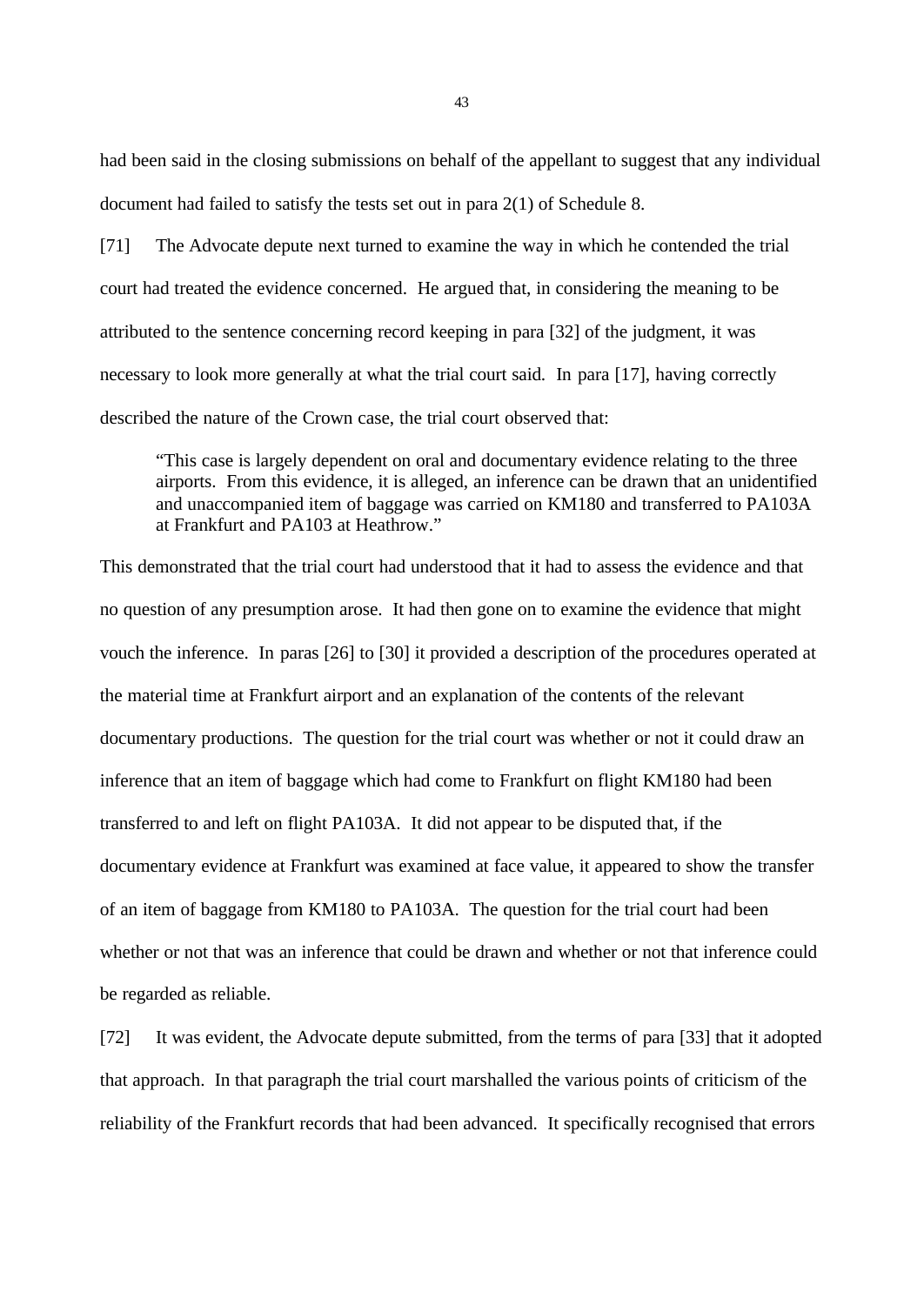could exist. Having done so, it expressed itself in a fashion that was entirely inconsistent with the application of any legal presumption; the recognition of the possibility of error was inconsistent with the adoption of such a presumption. The sentence in para [32], to which such importance had been attributed by the appellant, had to be read in the context of the trial court's description of the way in which it had approached the documentation at Frankfurt. In paras [33] and [34] it had given detailed consideration to the various points put before it concerning the documentary records, so far as relevant. In para [35] it had expressed its conclusion as to the weight to be given to the various points which had been made, which included the suggestion that baggage from some other source than KM180 was being processed at station 206 at the material time. Having regard to the way in which the trial court had expressed itself, it was apparent that it had properly understood the nature of the evidence concerned and had assessed that evidence in an appropriate way, namely, by looking at it in the way that it would look at any other evidence. It therefore followed that the criticism made in ground of appeal B1 (a) failed. Since paragraphs (b) and (c) presupposed that a presumption such as was mentioned in paragraph (a) had been relied upon, they also were unsound. Furthermore, it had to be recognised that none of the particular conclusions which were reached by the trial court had been criticised against the criterion provided by section 106 (3) (b) of the 1995 Act in these particular grounds of appeal. [73] The criticisms of the approach of the trial court proceed upon the basis that in para [32] the trial court applied a "presumption of accuracy" in respect of documentary records from Frankfurt airport, in circumstances where no such presumption was applicable. This contention was based almost exclusively upon that part of para [32] which is in these terms: "The records were records regularly kept for the purposes of the airport business, and can be accepted in the absence of some reason to doubt their accuracy." In assessing the validity of this criticism, in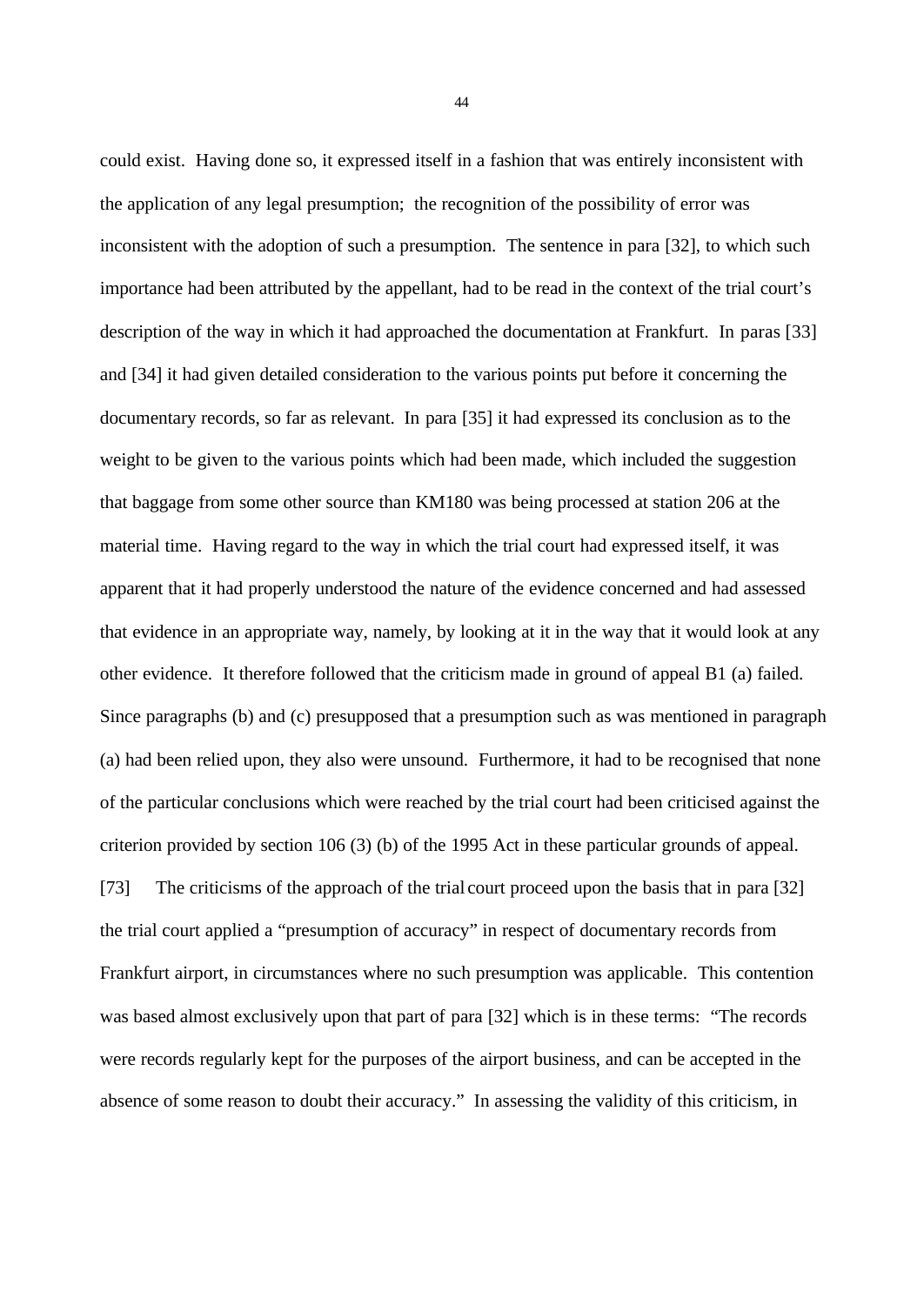our opinion, it is necessary to look at the evidential background to the matter and to see how the trial court did in fact treat the documentary records relating to events at Frankfurt airport. First of all, it appears to us clear that the documentary records had been rendered admissible in evidence under the provisions of section 279 of, and Schedule 8 to, the 1995 Act. While at an early stage in the trial proceedings, objection had been taken to the admission of certain documentary evidence relating to events at Luqa airport, after discussion of the issue it had been recognised that the point taken had been misconceived and the objection had been repelled. Thereafter, during the course of the trial, documentary evidence from airports, and in particular Frankfurt airport, was treated as admissible under the terms of paragraph 2(1) of Schedule 8 to the 1995 Act. It is worth observing that in the present appeal there is no suggestion that the documentary evidence was wrongly treated as admissible. In these circumstances, the statements made in the documentary material were a source of evidence which fell to be evaluated in the same way as any other evidence in the case.

[74] As to the treatment of that evidence by the trial court, we note that in paras [26] to [28] the trial court describes the operation of the baggage control system at Frankfurt at the material time. In paras [29] and [30] it deals in detail with the particular events at Frankfurt which are crucial in this case. It there examines the contents of productions 1092 and 1061, which have already been mentioned. In para [30] the trial court considers the significance of production 1060, the computer printout generated by Mrs Erac. In these two paragraphs the court narrates what the documents bear to record. In para [31] the trial court expresses its view as to the inference which may be drawn from the documentary evidence as a whole. In para [32] it deals specifically with a range of criticisms of the reliability of the documentary evidence relating to Frankfurt which had been advanced on behalf of the appellant. In addition, it explains why it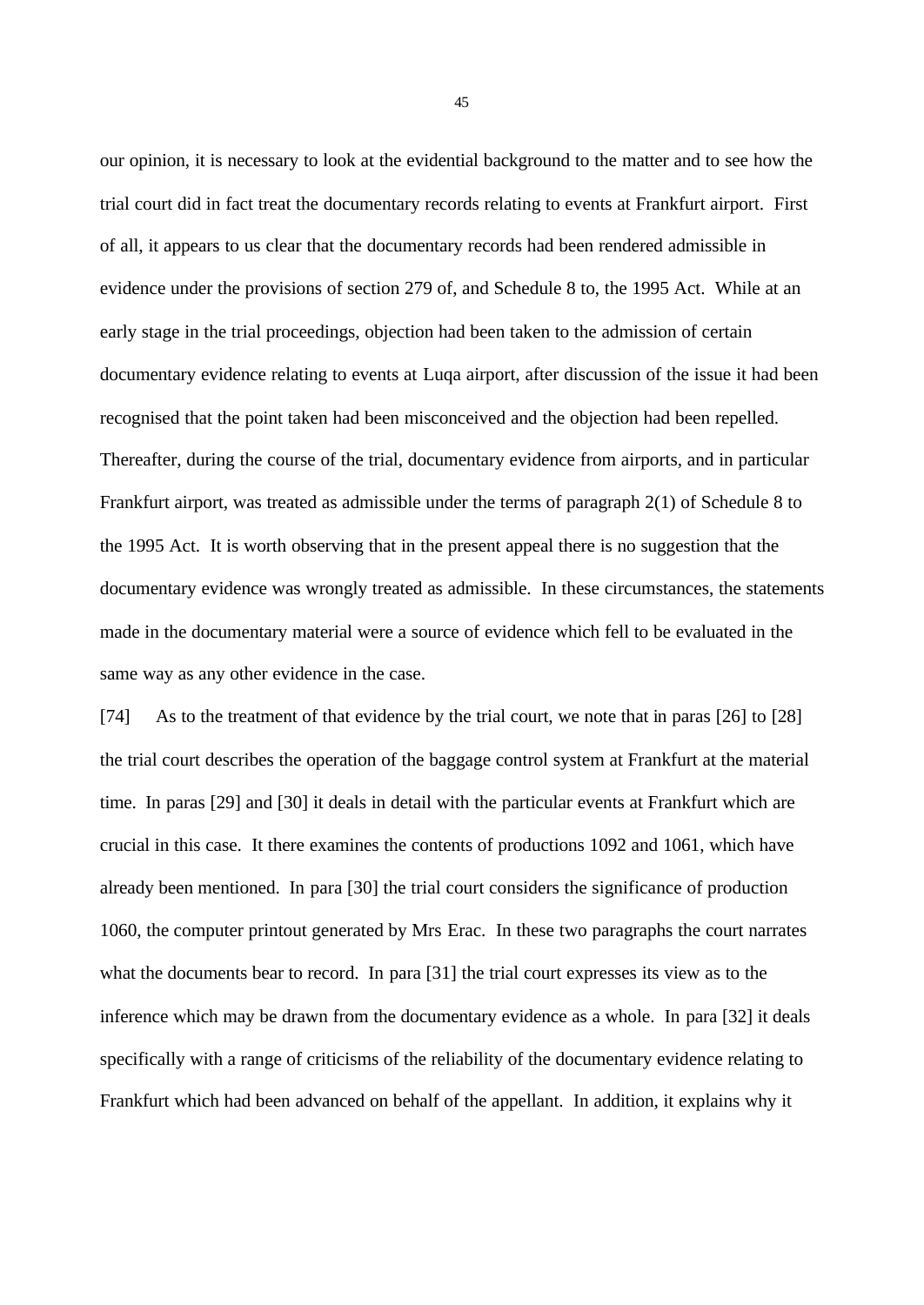was not persuaded that those criticisms undermined confidence in the evidence. It is in this context that the trial court makes the observation concerning the records which is now the focus of the appellant's criticism. In these circumstances, we consider that that sentence does not possess the significance sought to be attributed to it by the appellant. It appears to us to be an observation that the records were regularly kept for the purposes of the airport business, which we understand to mean no more than that it was an established part of the procedures followed at the airport at the material time that such records should be kept. In saying that those records could be accepted in the absence of some reason to doubt their accuracy, we consider that the trial court was simply saying that they could properly be regarded as reliable unless some specific reason existed to doubt their reliability. We consider that these statements by the trial court are no more than the expression of a conventional approach to documentary evidence rendered admissible in any case. For these reasons, we consider that the submission that the trial court applied a "presumption of accuracy" is unfounded.

[75] As we have noted earlier, Mr Taylor for the appellant relied upon the cases of *McIlhargey v Herron, Valentine v McPhail, Pickard v Carmichael* and *Donaldson v Valentine*. These were all criminal cases in which issues arose as to whether certain inferences of fact could properly be made in the circumstances of the facts found established. We do not see them as laying down any general principles of the kind contended for. Nor do we find the passage from *Alison* relied upon by the appellant of any assistance in the circumstances of this case. It is concerned with certain categories of records which, unlike records of courts, do not prove themselves. However, where section 279 of, and Schedule 8 to, the 1995 Act apply, rendering documentary material admissible as evidence, the passage does not appear to us to assist. The passage from *Dickson on Evidence* para 114 appears to us to deal with a presumption which was not relied upon by the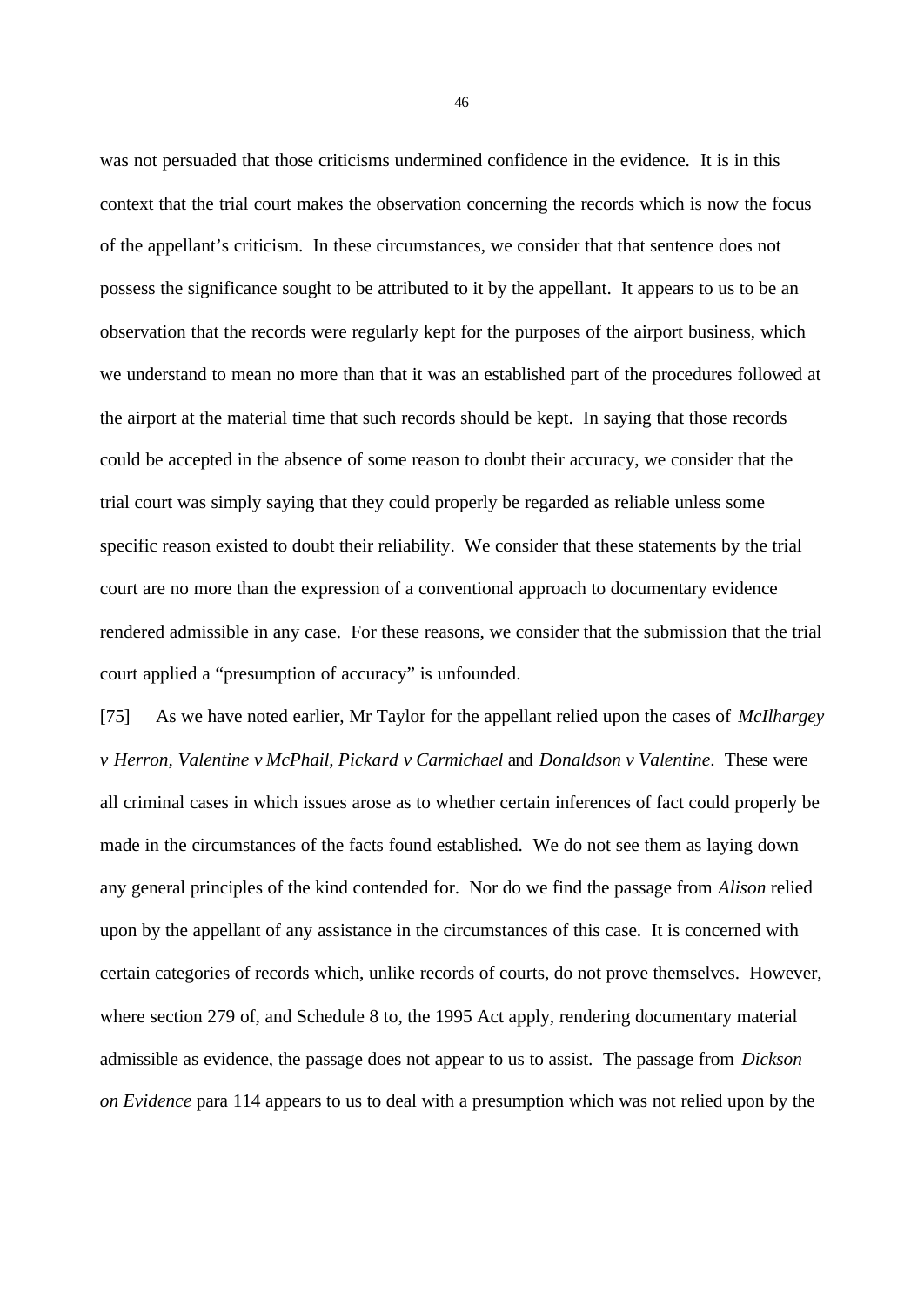trial court in this case. As regards the passage at para 1225, we do not consider it to be of assistance, dealing as it does with issues of admissibility, as opposed to the weight which may properly be given to documentary evidence which has been established to be admissible. The passage in *Walkers on Evidence*, first edition, at pages 33-34, deals in our opinion with a presumption relating to business books, on which the trial court did not rely.

[76] In the course of argument on these grounds of appeal, from time to time, it was contended that in relation to certain matters of detail, the trial court had erred, was wrong, or had not adopted a proper view of the evidence. Having regard to what we have already said concerning the extent to which this court is entitled to interfere with a decision of fact by the trial court, we do not regard these criticisms as relevantly formulated. In these circumstances we reject grounds of appeal  $B1$  (a), (b) and (c).

[77] We consider next the criticisms in grounds of appeal B1 (d) (iii) and B2 (i), which

possess essentially the same subject matter. These grounds are in the following terms:

"B1. The court misdirected itself as to the accuracy of the records from Frankfurt airport from which it found that an inference could be drawn that an unaccompanied bag travelled on KM180 from Luqa airport to Frankfurt and was there loaded on to PA103A…

(d) the court misinterpreted, ignored or gave insufficient weight to the evidence undermining the accuracy of records of Frankfurt airport in respect that: ...

(iii) the court failed to have proper regard to the inaccuracy in respect of time of the computer print-out and the inaccuracy of the coders worksheets. ; and

B2. The court erred in concluding in para 35 that none of the defence submissions cast doubt on the inference from the Frankfurt documents and other evidence that an unaccompanied bag was transferred from KM180 to PA103A in respect that:

(i) the court failed to have proper regard to the inaccuracy of the computer record, production 1060, combined with the potential inaccuracy of the times recorded in the coders' worksheets, production 1061 (para 32). …"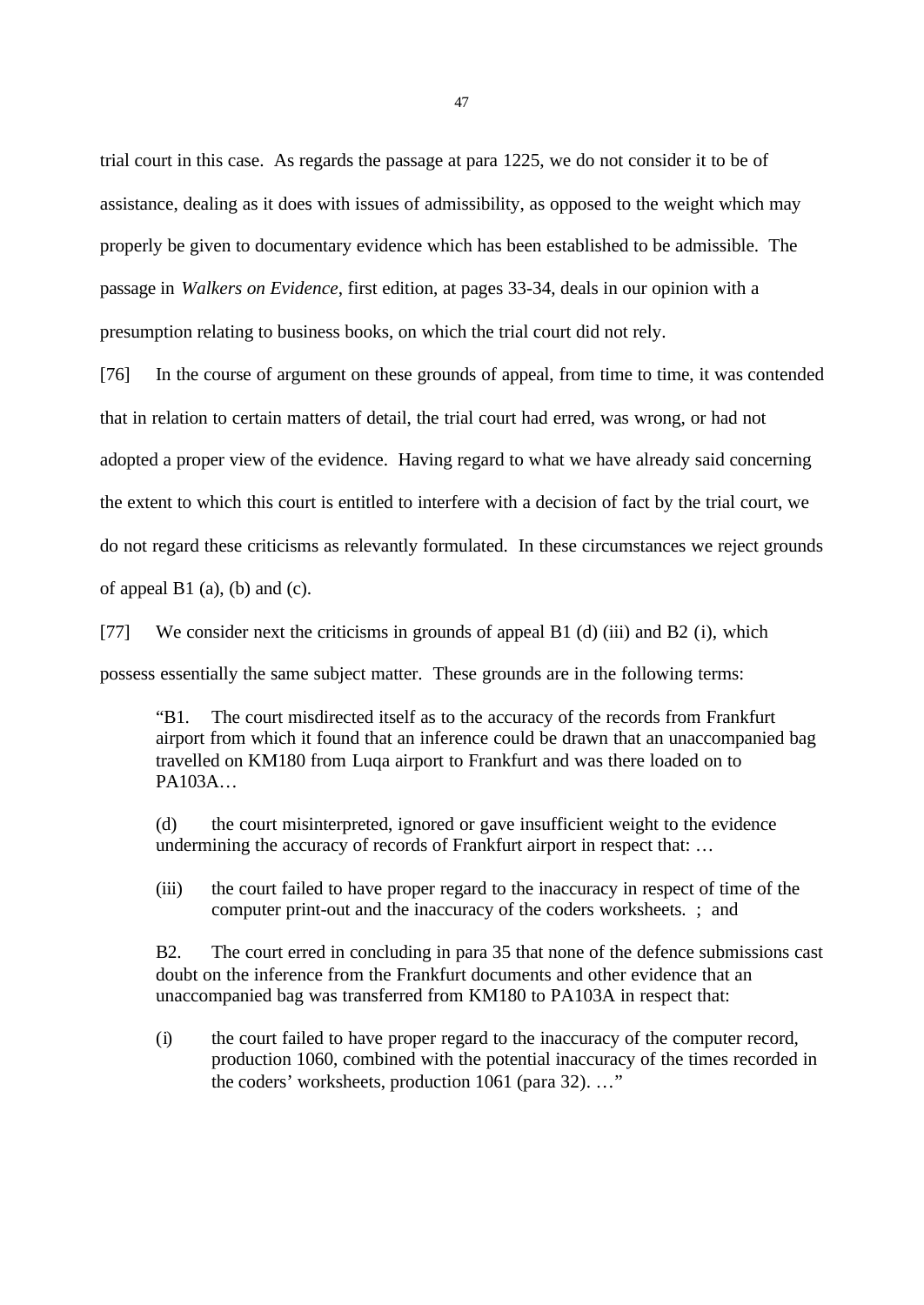[78] In support of these grounds of appeal, Mr Taylor referred to the submissions which he had made on this matter before the trial court. He drew attention to the problem that, even if the coders were faithfully checking their watches, it was difficult to be sure that they were using an accurate time source. The evidence of Mrs Erac was that, while she set the time in the computer system at the beginning of each day, once again the time reference was unknown. On account of the characteristics of the computer, by 1600 or 1700 hours the computer time might have varied by two to three minutes from real time. If the computer clock on 21 December 1988 at around 1300 hours had departed from real time by more than three minutes, that in itself would undermine the inference that tray B8849 carried a bag from flight KM180. Before the trial court, Mr Taylor had given examples illustrating this point. While he recognised that it was true that the scope for error had been reduced by the fact that the time recorded for the coding of the bag (1307 hours) was in the middle of the period recorded for the coding of baggage from flight KM180 at station 206, that did not mean that the risk was completely eliminated. He submitted that because of this the trial court's approach to this matter was flawed. If error had taken effect in the way contemplated in his illustrations, the bag in tray B8849 could not have come from flight KM180, but would have come from flight LH1498, which, according to production 1061, image 100, had been coded between 1257 and 1303 hours on that day. There was also a significant possibility that luggage from flight LH669 had been being coded at the material time. [79] Turning to ground of appeal B2 (i), Mr Taylor drew attention to para [35] of the judgment. The evidential basis for this ground of appeal had already been discussed. Mr Schreiner and Mr Candar had both given evidence concerning inaccuracies in the times used in coding. The trial court had not given proper weight to the possibility that errors in time recording had undermined the inference which the Crown sought to draw. Had the trial court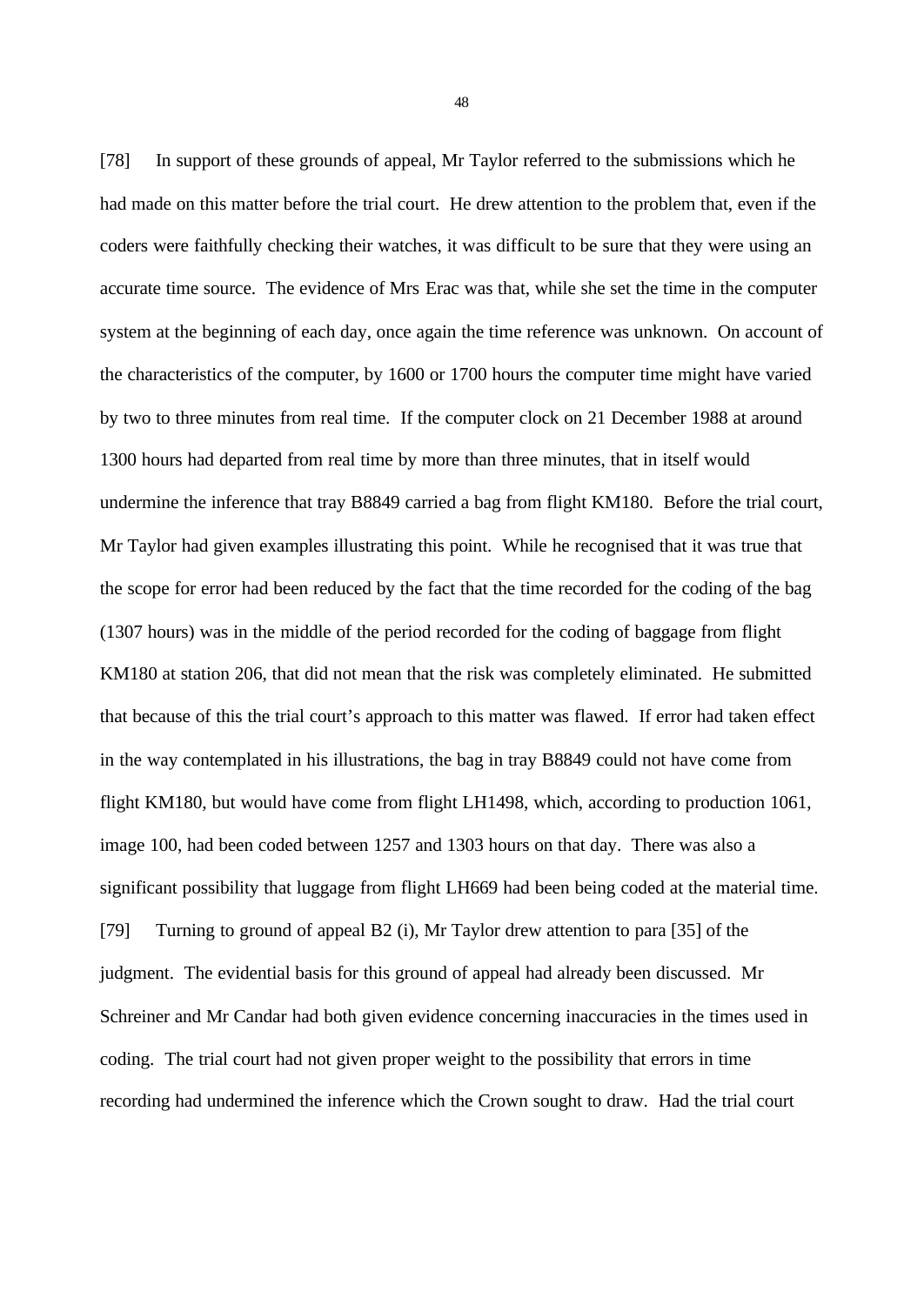done so, it would have been unable to reach the view expressed in para [35]. When challenged, Mr Taylor submitted that this formulation was appropriate in the context where a trial court had given reasons for its decision, and that it would not have been appropriate had there been a trial by jury. The trial court had brushed to one side all of the criticisms made of documentation and record keeping at Frankfurt.

[80] In reply to these submissions, the Advocate depute submitted that ground of appeal B1 (d) (iii) as formulated related solely to the weight of the evidence; it was claimed that the trial court had failed to have "proper regard" to certain inaccuracies. However, it was plain from the judgment of the trial court that it had been well aware of the criticisms made on behalf of the appellant which were founded on these inaccuracies. It had taken them into account when it had reached its conclusion. Accordingly, in these circumstances, this ground of appeal provided no proper basis for interference by an appeal court. The weight given to the evidence could have founded an appeal only if the appellant had sought to contend, in reliance on section 106 (3) (b) of the 1995 Act, that no reasonable trial court properly directing itself could have returned a verdict of guilty. This had not been done. It could not be said that the trial court had merely noted the submissions, but otherwise ignored them. In the light of para [32], it was clear that it had had regard to the possibilities of error as to time. The Crown's primary position was that, the appellant not having based this ground of appeal on section 106 (3) (b) of the 1995 Act, there was no need for this court to consider a review of the evidence on the matter. However, the Advocate depute contended that, if such a review were conducted, it would be clear that the trial court had been quite entitled to deal with the matter in the way in which it had done; its approach to the matter had been a reasonable one. The point made in the last sentence of para [32] regarding the centrality of the time of coding of the relevant bag by reference to the period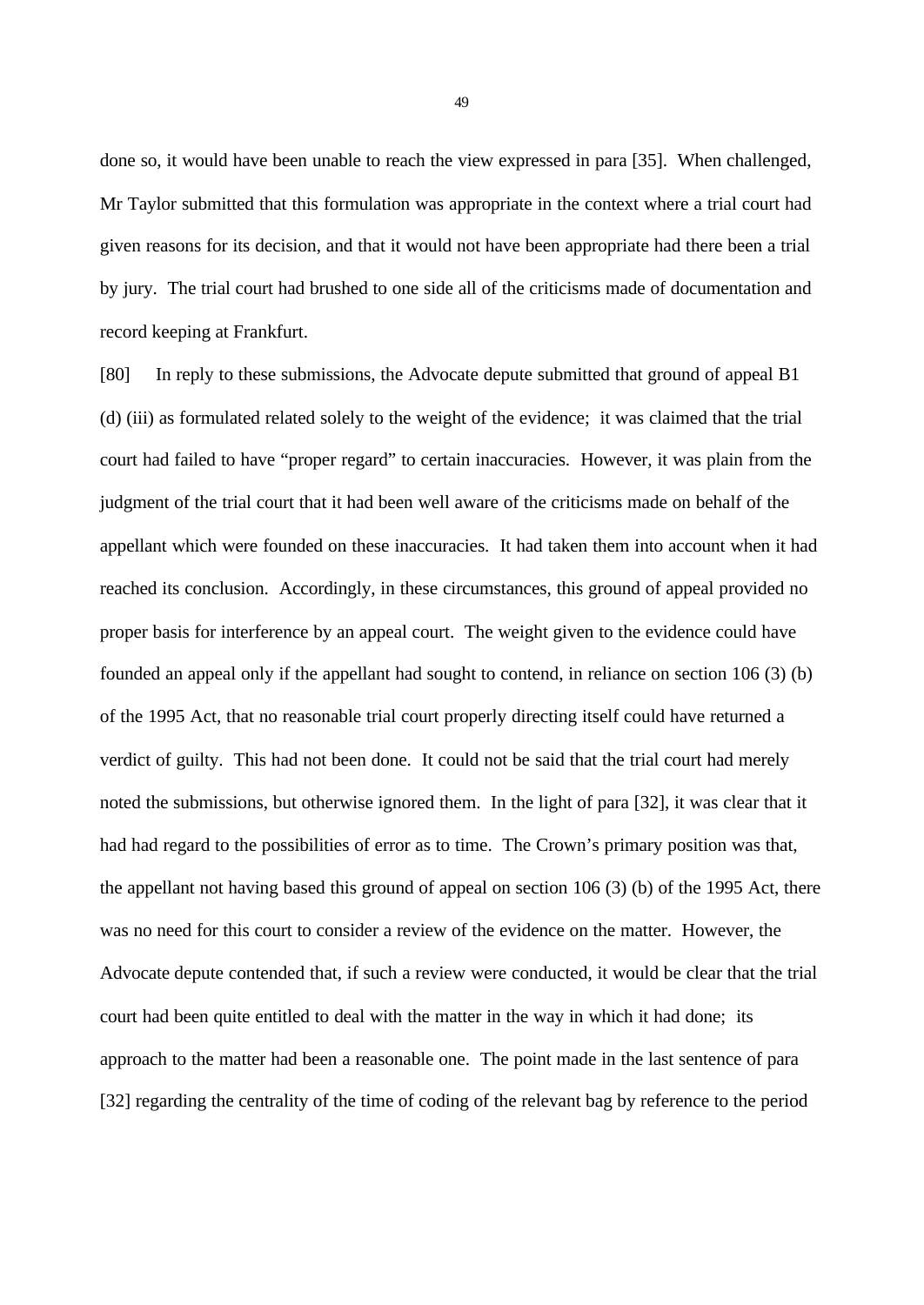of time attributed to the coding of baggage from flight KM180 was a sound one. In addition, if one were to accept that the period of coding of baggage from flight KM180 ran between 1304 and 1316 hours, instead of 1310 hours, a possible reading of the relevant record, on the day in question, then there would be an even greater margin for the coding of the bag, unless one were to hold that other baggage had been coded at the same time, of which there was no record.

[81] The Advocate depute submitted that it appeared that the appellant was seeking to demonstrate, either that the system at Frankfurt as a whole was incapable of providing sufficiently accurate information reliably to track the source of a particular item of luggage, or that the way in which the system was operated was compromised by the practices of employees. Evidence relating to the accuracy of the computer printout had been given by Mrs Erac. She said that, by 1600 or 1700 hours on any particular day, the time difference between the computer clock and real time might be two or three minutes. It was also pertinent to take into account the evidence of Mr Koscha, who explained the use made of coders' worksheets. His evidence showed that the task of tracing an item of baggage from a coding station by the use of such records was commonplace. It could reasonably be inferred from this evidence that the system itself was capable of effectively performing the task expected of it. For example, it had been used by the appellant to demonstrate that a bag from flight LH1071 from Warsaw had been transferred through the baggage system to flight PA103A. It was also used to demonstrate the transfer of baggage from flight LH631 from Kuwait. Thus, in these two respects, the appellant himself had relied upon the accuracy of the system. In that context it was interesting to note that the bag from Warsaw and the bags from Kuwait had been processed about an hour and a half and two and a half hours after the bags from flight KM180. If the appellant's point relating to the computer clock were correct, it ought to mean that the records would become less reliable as the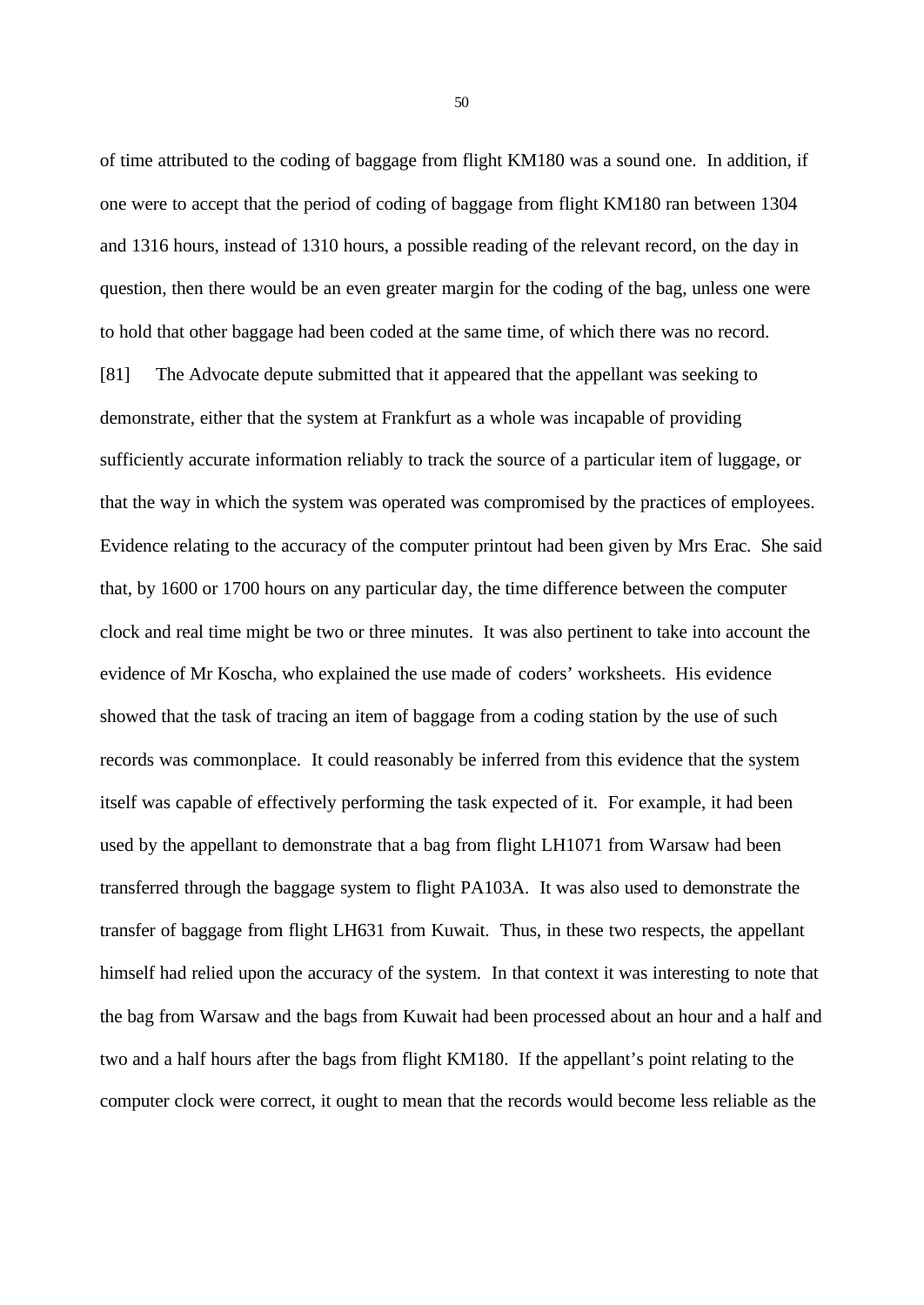day wore on. A further example of how the appellant's general attack on the reliability of the system was unfounded came from the evidence relating to the baggage of passengers Karen Noonan and Patricia Coyle. They had travelled on flight LH1453 from Vienna to Frankfurt, where they had boarded flight PA103A. They had five pieces of luggage. Apart from the bag which appeared to have come from flight KM180, the computer printout of ingested baggage for flight PA103A showed that five other items of luggage had been processed in hall V3, as appeared from the evidence of Mr Kasteleiner. The computer printout showed that three of the five pieces were coded at station S0012 and the remaining two at station S0011 at times when the relevant coders' worksheets showed that those two stations were processing baggage from flight LH1453. The remains of all of these five items of baggage were recovered from around Lockerbie. The fact that that baggage could be successfully traced through the documentation was of importance, since those items had been processed in the same hall as the baggage from flight KM180 had been, about half an hour earlier. The trial court had not thought fit to mention this particular evidence, but there was no obligation upon it to mention all of the evidence which was of significance.

[82] As regards the possibility that the system was compromised by the practices of employees, while it emerged from the evidence that errors or inaccuracies could be demonstrated on the face of some of the documentation, no attempt had been made to suggest that any deficiency or inaccuracy existed in the worksheet records relating to flight KM180. Much of the criticism which had been directed against the operation of the system had been based upon speculation. Against this background, it could be said that the trial court had properly understood the evidence and had been entitled to reach the conclusion which it did in para [32].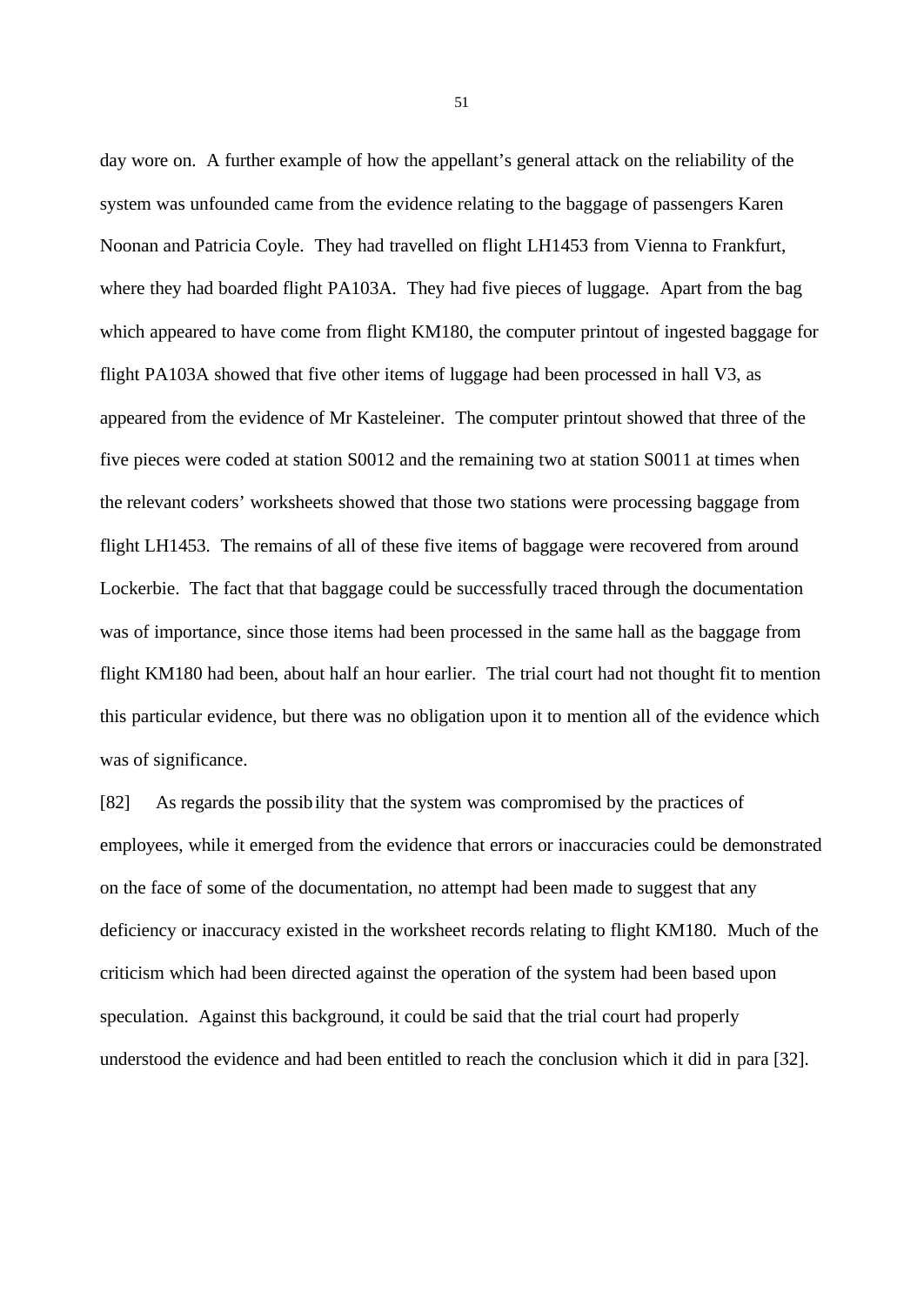[83] In regard to ground of appeal B2 (i) the Advocate depute pointed out that the ground was framed using the words "the court failed to have proper regard" to certain matters and that it had erred in reaching the conclusion which it did in para [35] of the judgment. In this connection, the Advocate depute repeated the criticism of the formulation of this ground which he had made in relation to ground B1 (d) (iii). He also reiterated the points made concerning the evidence in relation to ground of appeal B1 (d) (iii). In addition to those points, the Advocate depute referred to the evidence of Mr Koscha, which showed that even the coding of single items of luggage was recorded. That explained why in the case of some records, no finishing time for coding was recorded.

[84] In our opinion, it is important to recognise the terms in which these two grounds of appeal have been framed. Ground B1 (d) (iii) contains the words "The court failed to have proper regard to" the inaccuracies there mentioned. In ground B2 (i), it is said that "the court failed to have proper regard to the inaccuracy" of the records there mentioned. In our view, these particular formulations do not recognise the proper role of an appeal court, whether or not it had been provided with a statement of the reasons for the conviction of an appellant. It is not our function to substitute our own conclusions on the evidence for those of the trial court. The weight which it attached to different pieces of evidence, and in particular the importance which it attributed to the alleged shortcomings of the records kept at Frankfurt airport was, in our opinion, a matter for it. Only if the trial court adopted a view which no reasonable trial court could have adopted would we be entitled to interfere. However, that is not an issue in this ground of appeal, as we have already explained. Accordingly, in these circumstances, we do not consider that these grounds of appeal have been relevantly framed. In that matter therefore we agree with the submission made by the Advocate depute.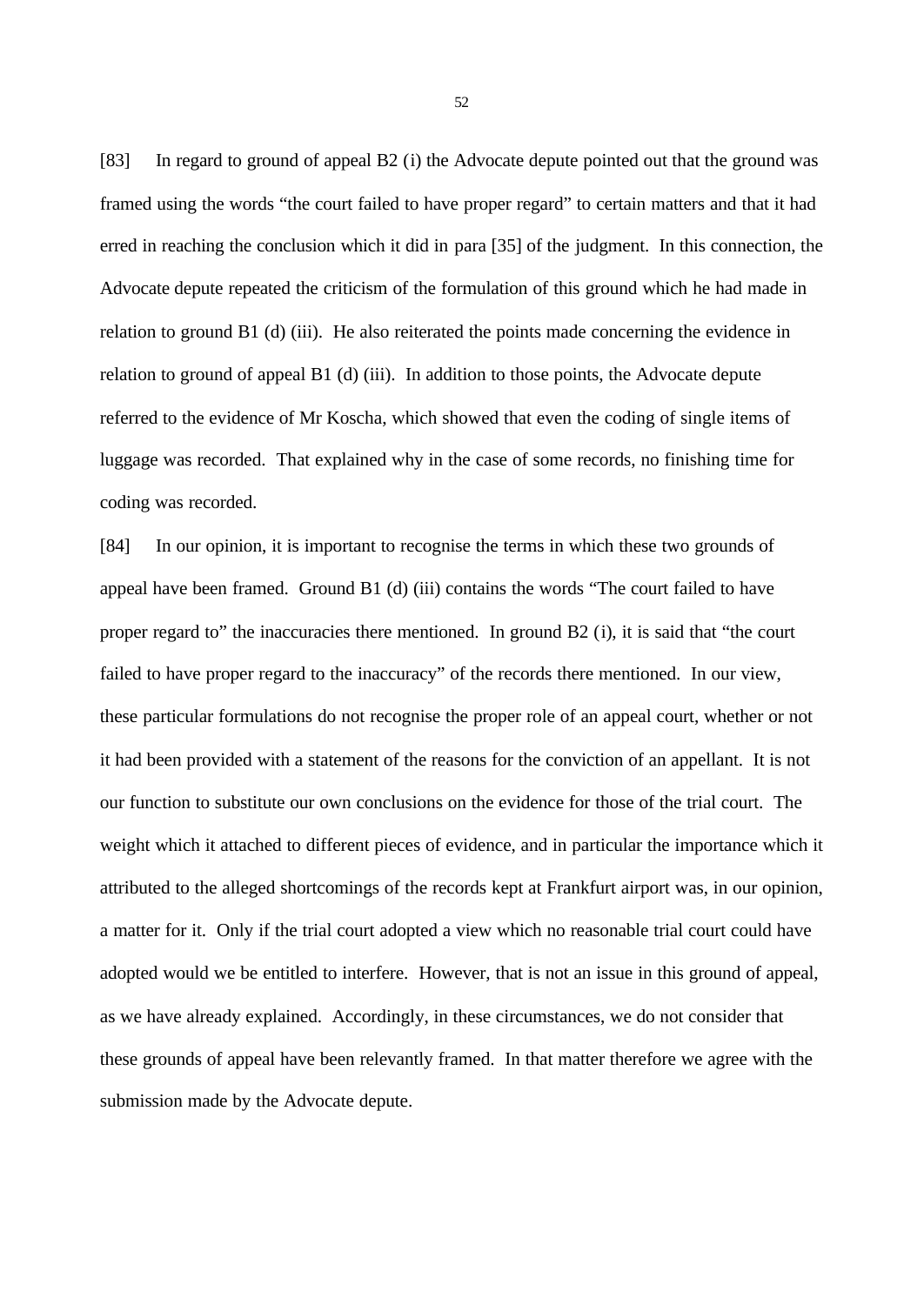[85] It is quite plain from what the trial court says in para [32] that it took into account the possibility of the various errors founded upon by the appellant and reached its own conclusion upon the matter. Accordingly it cannot be said to have ignored the evidence or its implications. Looking at the evidence to which our attention was drawn, we are satisfied that the trial court was entitled to take the view which it did. In this respect, two aspects of the evidence impressed us as pointing towards that conclusion. The first of these is reflected in the last sentence of para [32], where it is observed that the suspect case was recorded as being coded in the middle of the time attributed to baggage from flight KM180, so that the possible significance of such errors as were founded upon is reduced. It appears to us that this point is rendered the stronger, if anything, by acknowledgement of the possibility that the end point in time of the coding of that baggage might be taken to be 1316 hours. The Advocate depute indicated that he was content to proceed upon that basis. If that is done, the margin of comfort as regards the effect of inaccuracies is enhanced.

[86] In addition, the trial court had before it evidence in relation to the baggage of passengers Karen Noonan and Patricia Coyle. The fact that they flew from Vienna to Frankfurt on flight LH1453 was the subject of agreement by joint minute. They had between them five pieces of baggage, all of which were checked in at Vienna. The computer printout of ingested baggage for flight PA103A shows that five items of baggage were processed in hall V3. Three of those pieces were coded at station S0012 between 1239 and 1241 hours and the remaining two pieces were coded at station S0011 between 1240 and 1241 hours on the day in question. According to the coders' worksheets, between these times each of those two stations was processing baggage from flight LH1453. The remains of these five items of luggage were recovered around the crash site. It appears to us that the submission by the Advocate depute, based on this and other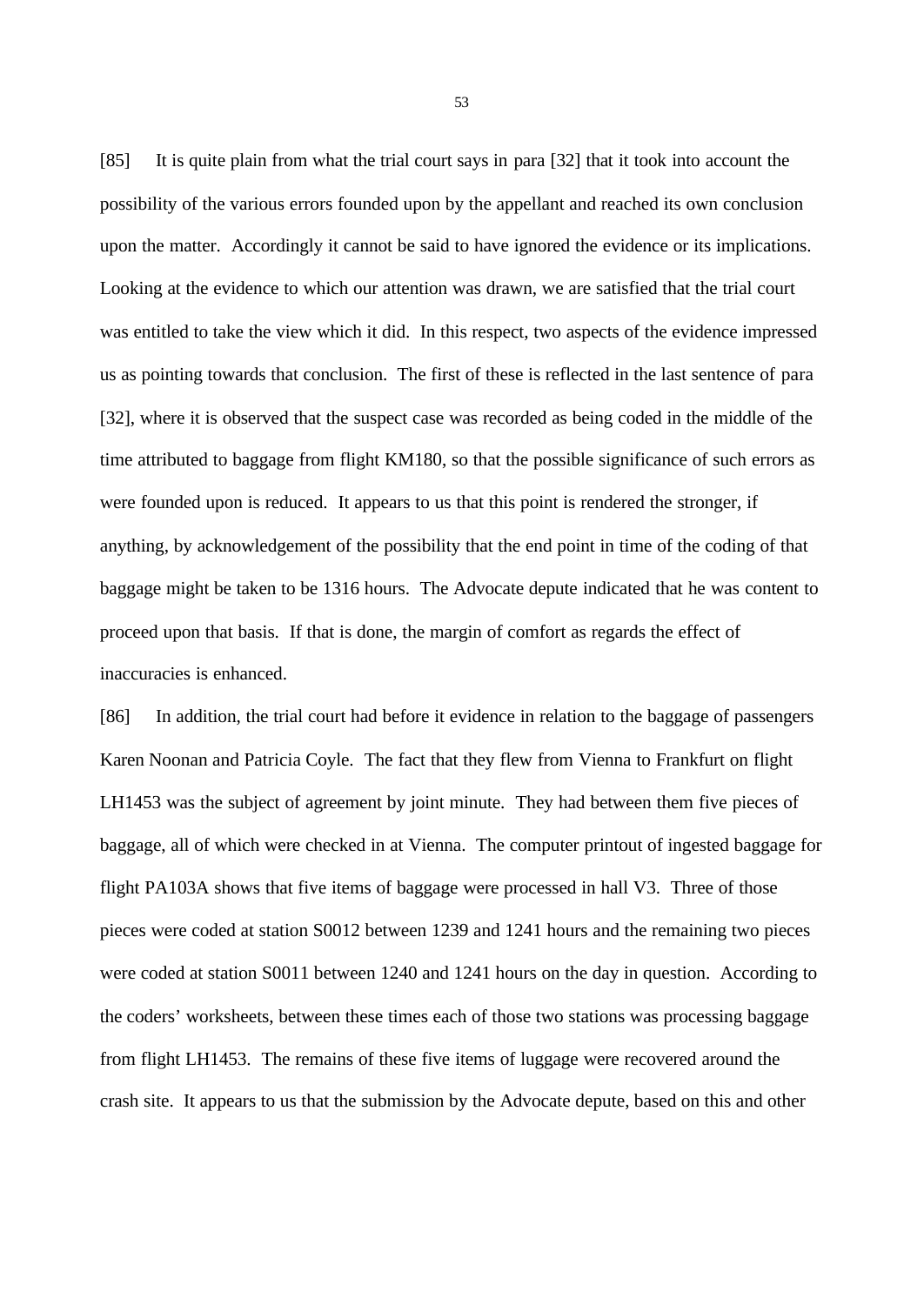material, that the documentary records compiled at Frankfurt could be used for the purpose of tracking baggage and that the results obtained could be relied upon, was well founded. In any event, in our opinion, the trial court was quite entitled in the light of such material to take that view. In all these circumstances we regard these grounds of appeal as without merit.

[87] We consider next the criticism of the trial court's approach focused in ground of appeal C. That ground, so far as relevant in the present context, is in these terms:

"The court erred in failing to deal with defence submissions as to the effect on the Crown case of the Crown's failure to call witnesses…Koca…"

[88] Mr Taylor submitted that the failure of the Crown to call Mr Koca as a witness was a factor to which the trial court ought to have had regard when assessing the weight to be attached to the circumstantial case which the Crown had advanced before it. Had Mr Koca given evidence, his evidence would have cast light upon a number of areas of controversy. These were whether he completed worksheets contemporaneously, whether he estimated time, what source he used for any times entered in the worksheets, and whether the coding of baggage from flight KM180 ended at 1310 or 1316 hours. As it was, all of these questions and others remained unresolved on account of his absence as a witness. The Crown had required to rely on the bare documentation and to ask the trial court to draw an inference from it that it showed that an unaccompanied bag had been transferred from flight KM180 to flight PA103A. The absence of Mr Koca as a witness was a significant factor which was capable of undermining the inference which the trial court felt able to draw. In this connection reference was made to *Caledonia North Sea Ltd v London Bridge Engineering Ltd* 2000 SLT 1123, per Lord Gill at page 1222. It was submitted that the trial court's failure to deal with the submissions made at the trial on this topic constituted an error in law. In other words, the trial court had drawn an inference in relation to the Crown's circumstantial case on the basis of evidence which it has failed properly to assess.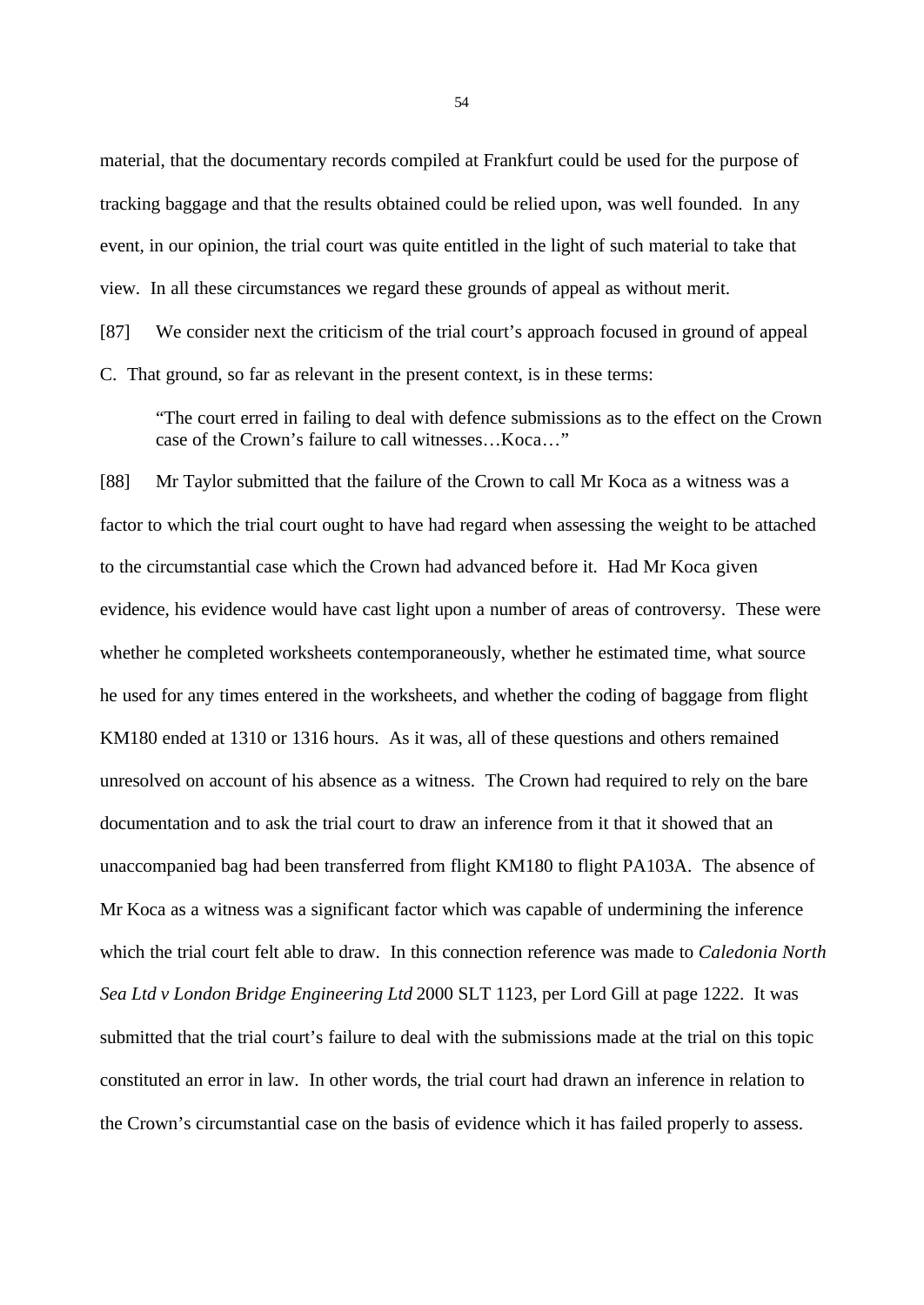The Crown's position appeared to be that the trial court had responded to these submissions to the effect that failure to call the named witnesses was a factor to which the trial court should have had regard when assessing the weight to be attached to the Crown's circumstantial case, in para [32]. That was an erroneous contention. The case of *Jordan v Allan* 1989 SCCR 202 showed that the bare narration in a judgment of evidence or a contention was insufficient to indicate that the matter had been considered and dealt with. All that had been done by the trial court in para [32] was to mention the existence of the appellant's submission.

[89] The Advocate depute submitted that the opening words of para [32] showed that that court had fully understood the submission made in relation to the absence of Mr Koca as a witness. In the succeeding passages of para [32], the trial court narrated the various detailed propositions advanced in support of the contention that the inference under consideration ought not to be drawn. Subsequently it went on to explain why it did not see any strength in any of those propositions. Accordingly, far from erring in failing to deal with the submissions made, based on the absence of Mr Koca, the trial court had considered and made a decision on those submissions. No error of law existed.

[90] Furthermore, the appellant's present submissions ignored the existence and significance in the context of section 279 of, and Schedule 8 to, the 1995 Act. The underlying assumption of those statutory provisions was that an individual would not normally be called to speak to the contents of a document which was a routine record, since such an individual would be unlikely to remember details of the transaction concerned.

[91] In regard to the deciphering of the record of the finishing time of the coding of baggage from flight KM180, it was accepted that this was something with which Mr Koca might have dealt, had he been called as a witness, as had been the Crown's original intention. However, in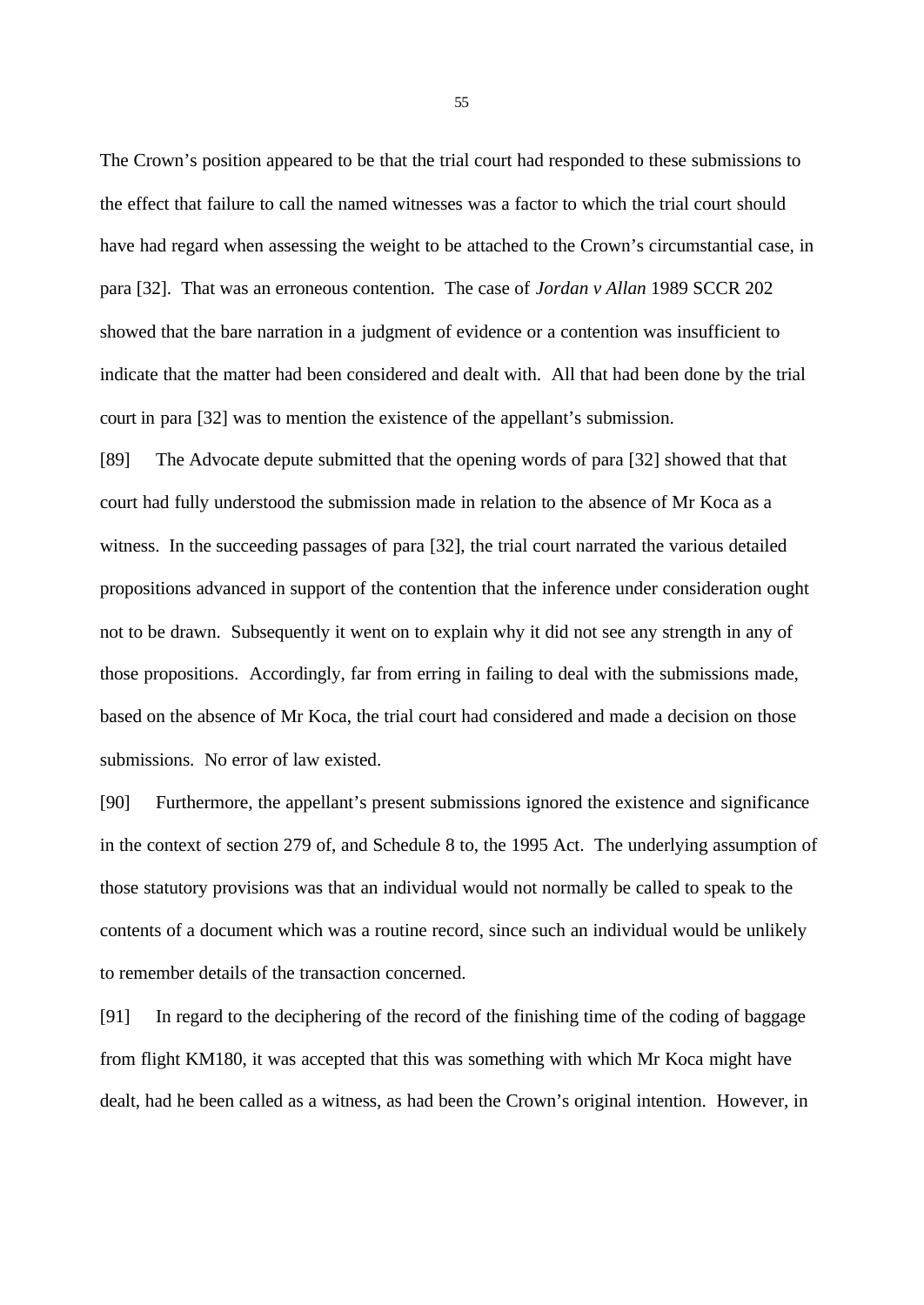cross-examination of Mr Schreiner, who had been taken through the entries concerned, it was elicited that the finishing time was either 1310 or 1316 hours. That was a position with which the Crown had been content, and therefore it was decided not to call Mr Koca.

[92] It had also to be understood that the criticism of the Crown for not calling Mr Koca was part of a more general attack related to whether the trial court ought to draw the relevant inferences from the Frankfurt airport documents and whether such inferences could be relied upon. It was clear that the trial court had dealt with those matters. There was no valid comparison between the present circumstances and the circumstances of the case of *Jordan v Allan*. In that case, the justice had completely failed to consider the appellant's evidence. [93] We have reached the conclusion that ground of appeal C, so far as it relates to Mr Koca, possesses no merit. In para [32], the trial court narrates the submissions made on behalf of the appellant in relation to the drawing of the inference there mentioned. These submissions are described in detail, including that specifically related to the fact that the Crown had not called Mr Koca as a witness. Thereafter in the latter part of para [32], the trial court expresses its conclusions on these submissions. Accordingly, in our view it cannot be said that the trial court merely narrated the appellant's submissions and thereafter ignored them. For that reason we consider that the case of *Jordan v Allan* is readily distinguishable from the present case. In that case the justice merely narrated that the appellant had given evidence, but failed to indicate whether he found the evidence acceptable or otherwise or what significance he considered it to possess. Furthermore, we agree with the submission made by the Advocate depute that the background to the present issue includes the use by the Crown of the provisions of section 279 of, and Schedule 8 to, the 1995 Act. It appears to us that where those provisions are employed the underlying assumption is that in many cases, the maker of a documentary record will not be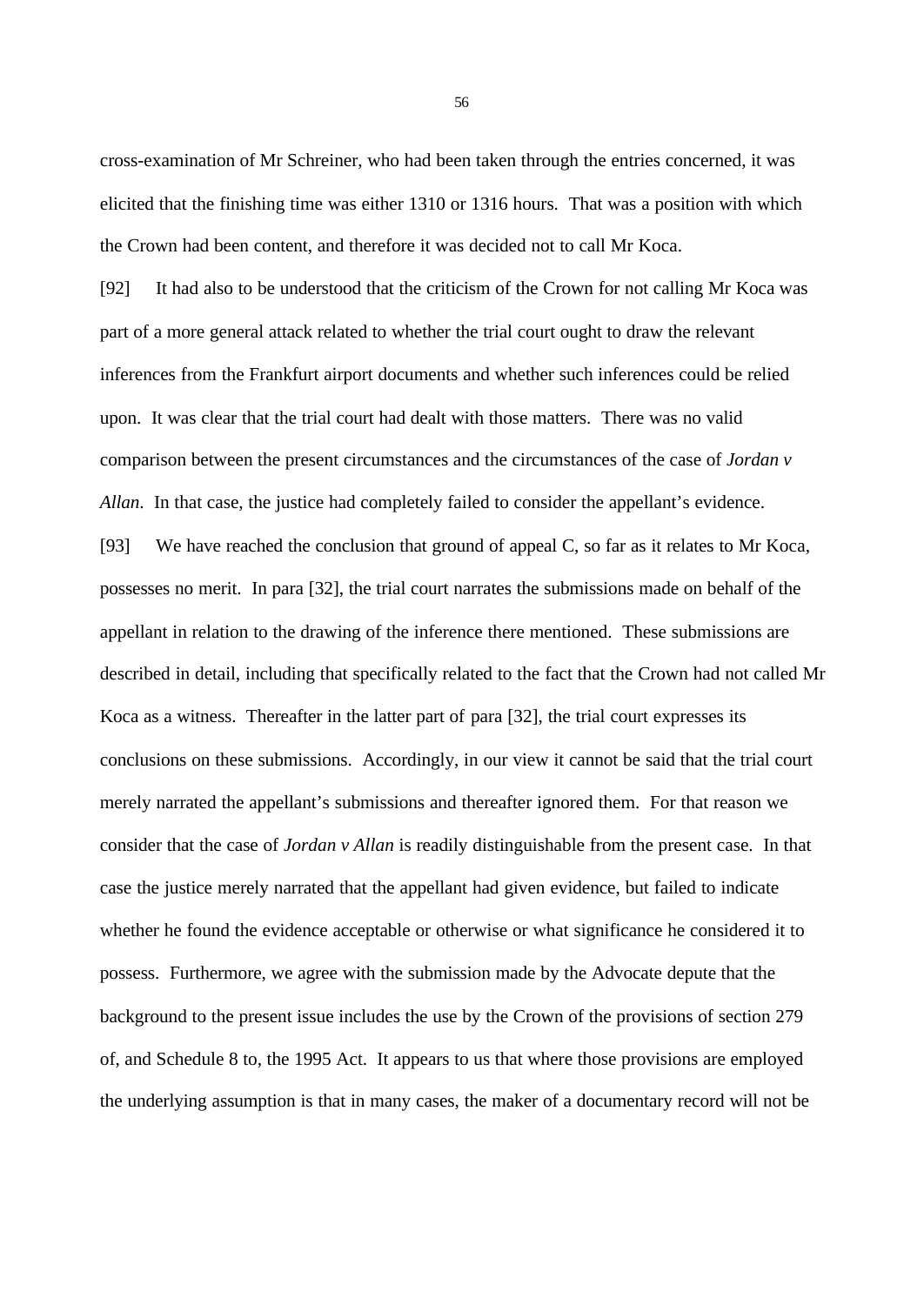called to give evidence concerning its contents. That appears to us to diminish any force in the criticism that Mr Koca was not called in this case.

[94] One of the questions with which, it may be, he could have dealt was that of the end time of the coding of baggage which had been unloaded from flight KM180. However, given the position, explained by the Advocate depute, that the Crown were content to proceed upon the interpretation of the record given in evidence by Mr Schreiner, it appears to us to be understandable why they decided not to call Mr Koca. Had the appellant wished to lead evidence from Mr Koca for any of his purposes, the witness was, of course, available to him. Finally we should indicate that we do not consider that the passage relied upon from *Caledonia North Sea Ltd v London Bridge Engineering Ltd* supports the appellant's contentions in the circumstances of this case.

## *The interpretation of records*

[95] This issue is focused in ground of appeal B1 (d) (ii). It is also related to the matter in ground C with which we have already dealt. Ground of appeal B1 (d) (ii) is in the following terms:

"The court misdirected itself as to the accuracy of the records from Frankfurt airport from which it found that an inference could be drawn that an unaccompanied bag travelled on KM180 from Luqa airport to Frankfurt and was there loaded on to PA103A ...

(d) the court misinterpreted, ignored or gave insufficient weight to the evidence undermining the accuracy of records of Frankfurt airport in respect that: …

(ii) the court misinterpreted the evidence of Schreiner as to the time of the completion of coding on production 1061 at para 29."

[96] In supporting this ground of appeal, Mr Taylor drew attention to the terms of para [29] of the judgment and, in particular, the sentence in which it said, in regard to the deciphering of the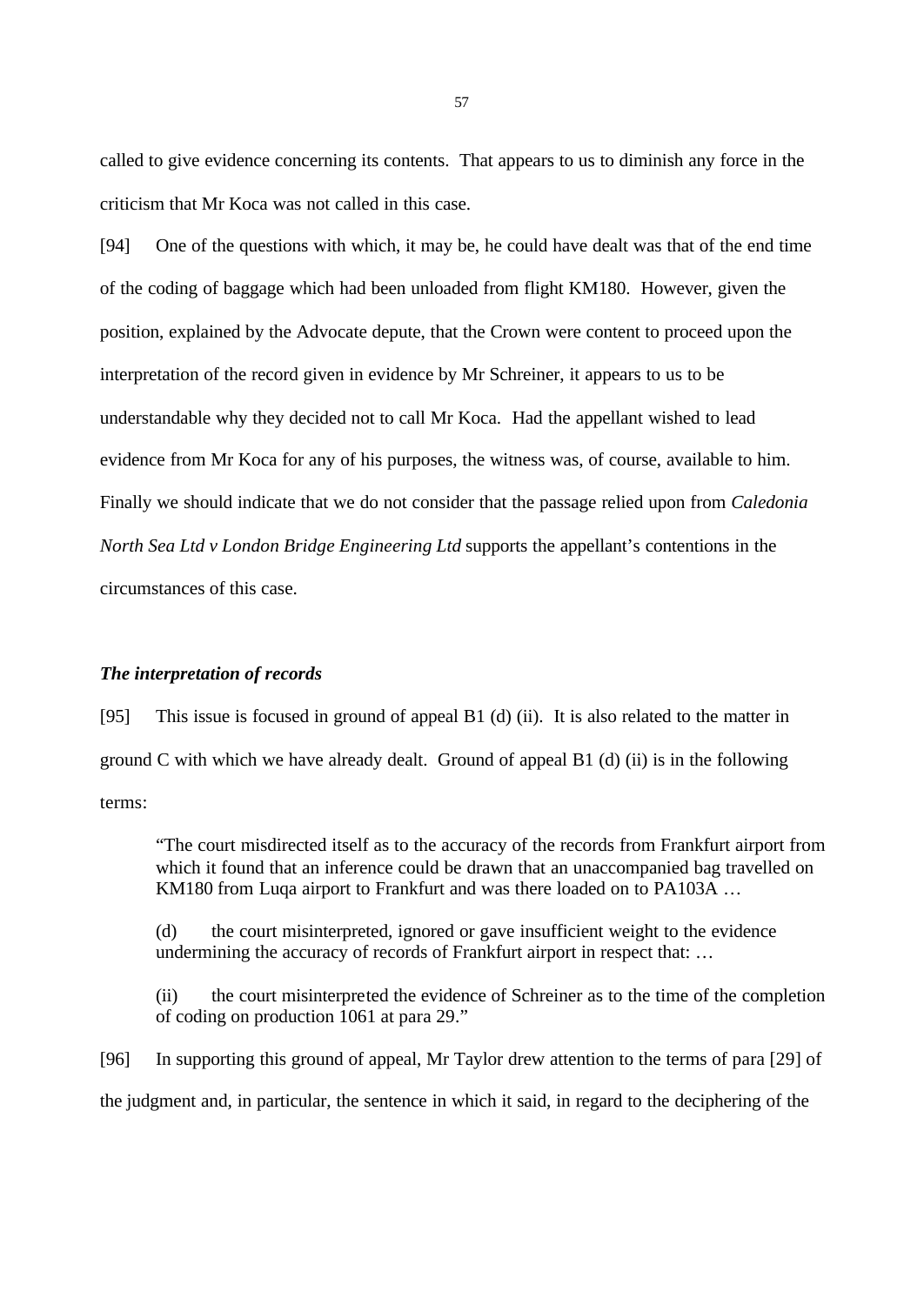record of the time for the completion of the coding of baggage from flight KM180 on production 1061, that "the figure for the completion of coding might be 1316, but Mr Schreiner preferred the reading 1310, which is more consistent with what can be seen on the document." He then went on to draw attention to what Mr Schreiner had in fact said about the matter on day 37 of the trial at page 5732:

"Q: Can you tell me, please, what time you think that is recorded there for the end time, please?

A: It could be 1310, it could be 1316. I can't really see clearly."

Given that evidence it was submitted that the trial court had quite simply misinterpreted the evidence concerned, as it was plain that Mr Schreiner had expressed no preference. What it appeared that the trial court had done was to use its own assessment of the record. In doing so, it was apparent that it had followed a course of action which had been condemned in *Steele v HM Advocate* 1992 SCCR 30, that is to say it made up its own mind as to what evidence revealed where expert evidence was necessary for that purpose. In the same connection reliance was placed upon *Gray v HM Advocate* 1999 SCCR 24. Such a course was plainly objectionable, since it amounted to the eliciting of evidence outwith the presence of the appellant where he had no opportunity to cross-examine. To demonstrate the objectionable nature of what had been done, Mr Taylor also relied upon *Sandells v HM Advocate* 1980 SLT (Notes) 45 and *Aitken v Wood* 1921 JC 84.

[97] Mr Taylor next drew attention to submissions before the trial court which had been made on the significance of this issue by reference to an illustration of the consequences of assuming a finishing time of 1316 hours. The effect of this was to show that an end time of 1310 hours was more likely, having regard to the number of items of baggage involved, whereas, if an end time of 1316 hours was assumed, then the process of coding items from flight KM180 had taken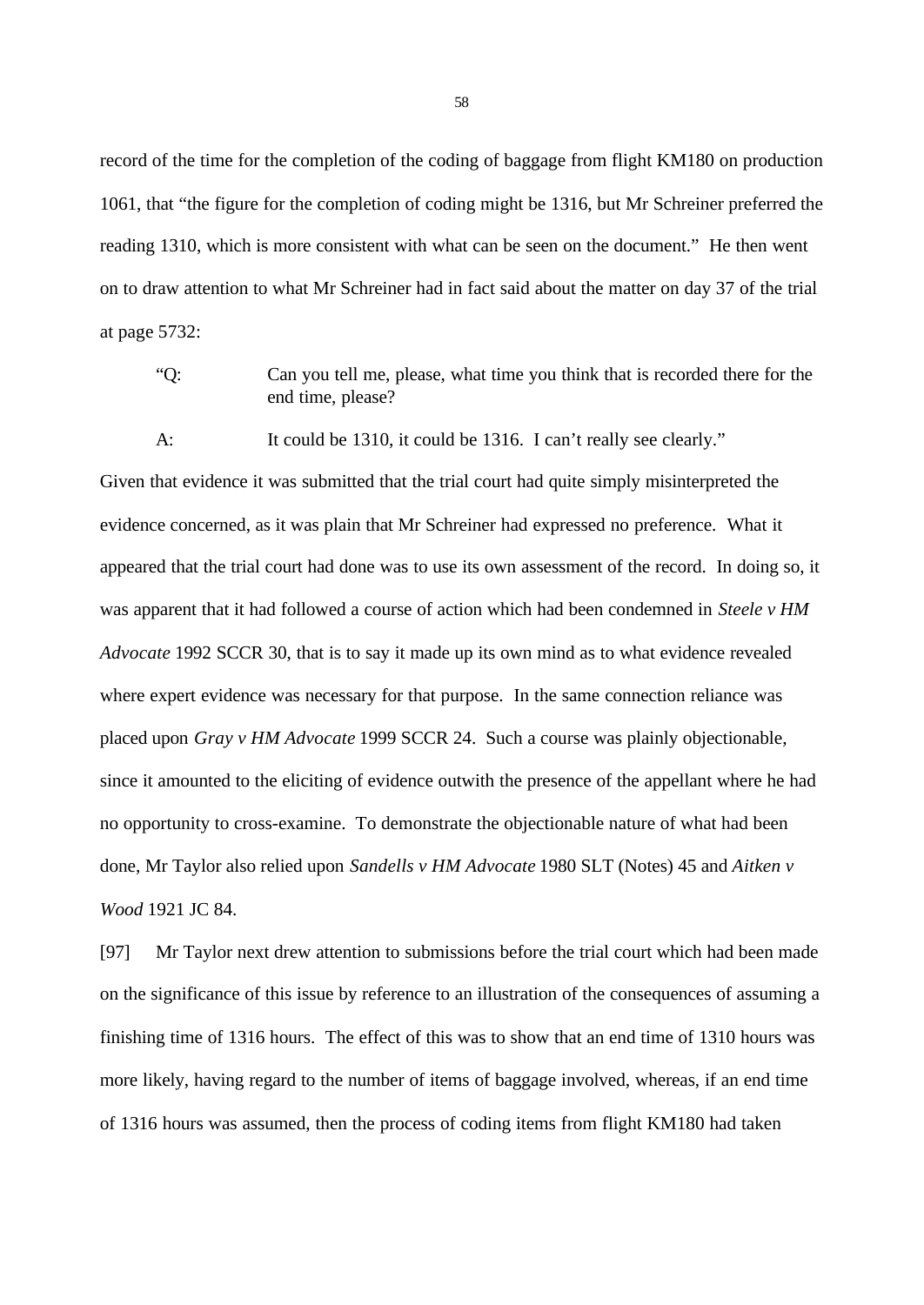rather longer than might have been expected. This circumstance might suggest that bags additional to those from flight KM180 had been coded at station 206 at the same time. Thus this particular error on the part of the trial court had led it into minimising the possibility that bags other than those from flight KM180 had been being coded at station 206 at the relevant time. Mr Taylor also drew attention to the fact that the Crown appeared to accept that the trial court had erred in the respect alleged.

[98] In responding to these submissions, the Advocate depute accepted that it was not apparent from the transcript of the proceedings that Mr Schreiner had preferred an end time of 1310 hours. However, the trial court had said that he had expressed a preference. It was submitted that there could have been some form of emphasis in his evidence, which was not discernible from the printed word, by which he indicated such a preference. Such an emphasis might be a natural component of oral testimony, which was exactly the kind of process referred to in the opinion of Lord Shaw of Dunfermline in *Clarke v Edinburgh & District Tramways Company Ltd* 1919 SC (H.L.) 35, at pages 36 to 37. However, on being pressed on this matter, the Advocate depute accepted that it was not obvious from the transcript how any preference could have been expressed.

[99] Turning to the suggestion made by the appellant that the trial court had transgressed the principles described in *Steele v HM Advocate* and *Gray v HM Advocate*, the Advocate depute pointed out that, in the passage of the evidence of Mr Schreiner under consideration, the crossexaminer had been aiming to obtain an interpretation from the witness and to move the witness from one interpretation to another. In dealing with the cross-examination of Mr Schreiner, the trial court had had two different kinds of evidence before it, namely the physical evidence of the document and the oral evidence given about the document by the witness. The trial court had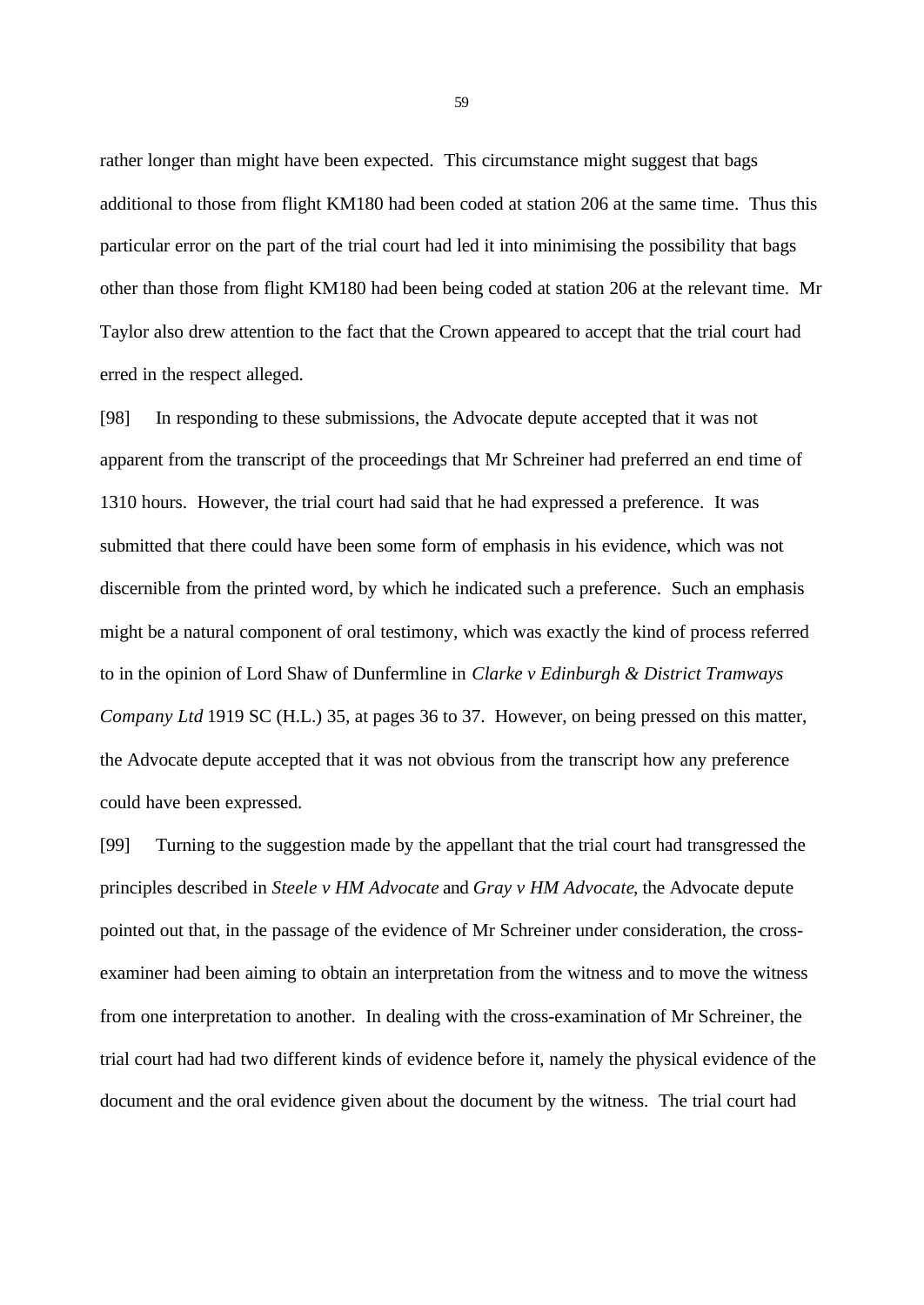been entitled to bring these two different pieces of evidence together in dealing with the issue. Plainly the trial court had been entitled to examine the document and to consider the testimony given about it. As regards *Sandells v HM Advocate* and *Aitken v Wood*, in each of those cases the decision-making tribunal had sought to arrive at a decision of fact by its own examination or experimentation in the absence of any evidence as to the particular issue. That was not what had happened here. On the contrary, the cases of *Donnelly v HM Advocate* 2000 SCCR 861, *Steele v HM Advocate* and *Gray v HM Advocate* were of greater relevance. In the present case the trial court had had some evidence from Mr Schreiner about the interpretation of the document. It was legitimate for the trial court to consider that evidence, provided it did not indulge in speculation. While there was scope for a difference of opinion about the digit involved, the trial court's view of the matter should be allowed to stand, unless it was one which no reasonable trial court could have reached.

[100] The Advocate depute submitted that if this court were to hold that the trial court had misdirected itself in relation to the matter under consideration, the question of the materiality of such misdirection would arise. The submission of the Crown was that any misdirection in respect of the matter concerned was not material. Hence, there was no miscarriage of justice arising out of it. The whole purpose of the exercise conducted by the appellant at the trial was to persuade the court that items of baggage other than those from flight KM180 were being processed at the same coding station without there having been any record of that. Thus the purpose of the appellant had been to show that, with an end time of 1316, the time taken in the coding had been longer than necessary for the number of items of baggage being processed from flight KM180. However, the fact of the matter was that there was no evidence to vouch the proposition that an end time of 1316 would have indicated the passage of a time too long for the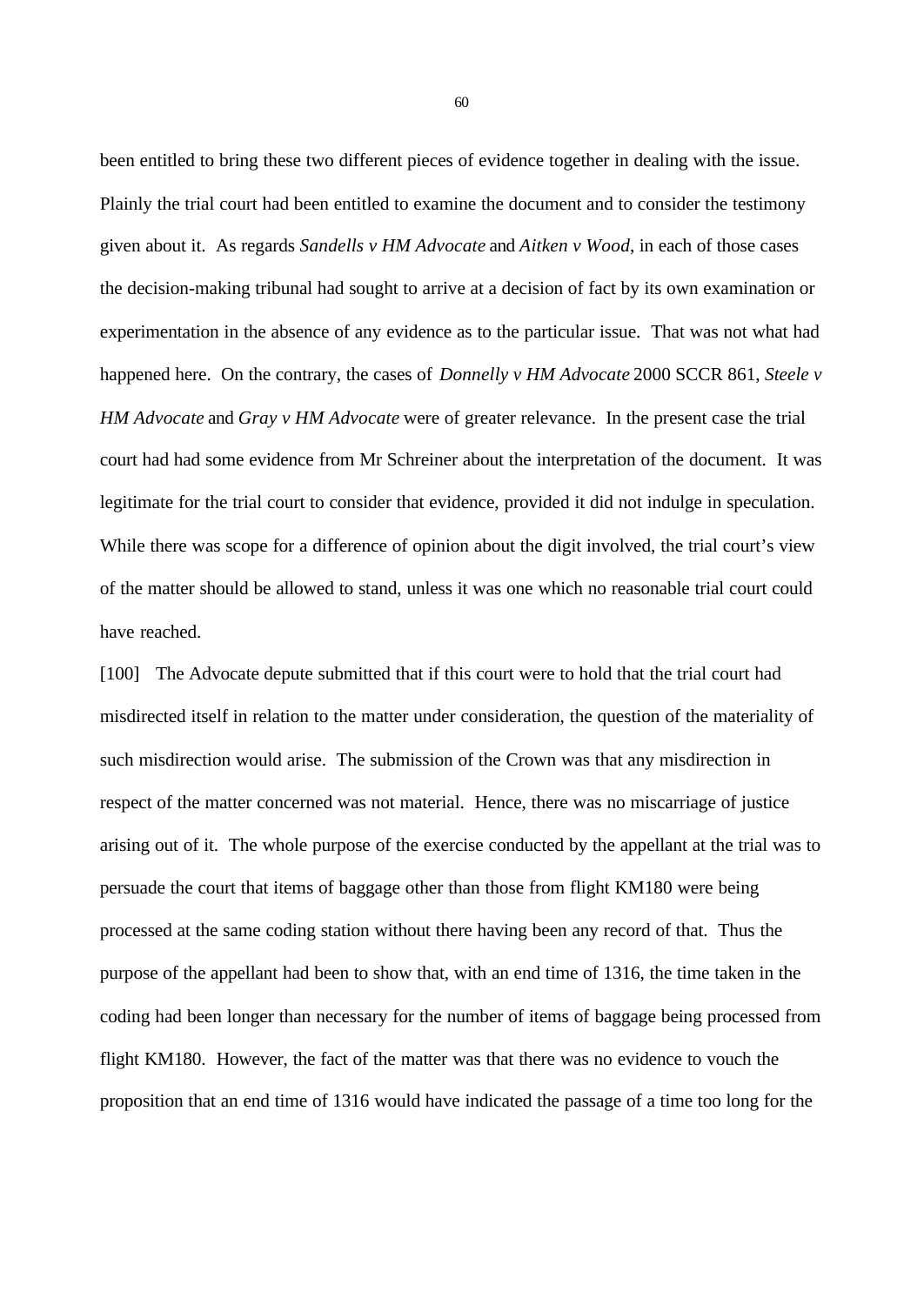processing of baggage from flight KM180, notwithstanding that Mr Taylor in his closing submissions had conducted an arithmetical exercise which sought to come to such a view. That exercise had been spurious, having no evidential basis. Furthermore, materiality was dependent upon the trial court having been prepared to hold, first, that there were missing wagons of baggage from flight LH669, which the trial court did not hold, and, secondly, that any such missing items would have been coded at station 206 without there being any record made of that. There was no evidence of such a thing. In that respect, the appellant's argument depended upon speculation.

[101] In para [29] the trial court says, in relation to the completion time for coding of the baggage from flight KM180, as recorded in production 1061:

"It was suggested that the figure for the completion of coding might be 1316, but Mr Schreiner preferred the reading 1310, which is more consistent with what can be seen on the document."

Having considered Mr Schreiner's evidence, which we have quoted above, we are satisfied that the trial court did misinterpret his evidence as to that matter. We are unable to reach a conclusion as to why the trial court came to think that he favoured the time 1310. There is nothing in the judgment which casts any light on that matter. We are quite unable to accept the argument advanced by the Advocate depute to the effect that there may have been some form of emphasis in the oral evidence given by Mr Schreiner, not obvious from the bare words recorded, that could properly entitle the trial court to conclude that there was a basis for saying that he had expressed a preference for 1310. While we accept the view of Lord Shaw of Dunfermline in *Clarke v Edinburgh & District Tramways Company Ltd* at pages 36-37 that "….witnesses without any conscious bias towards a conclusion may have in their demeanour, in their manner, in their hesitation, in the nuance of their expressions, in even the turns of the eyelid, left an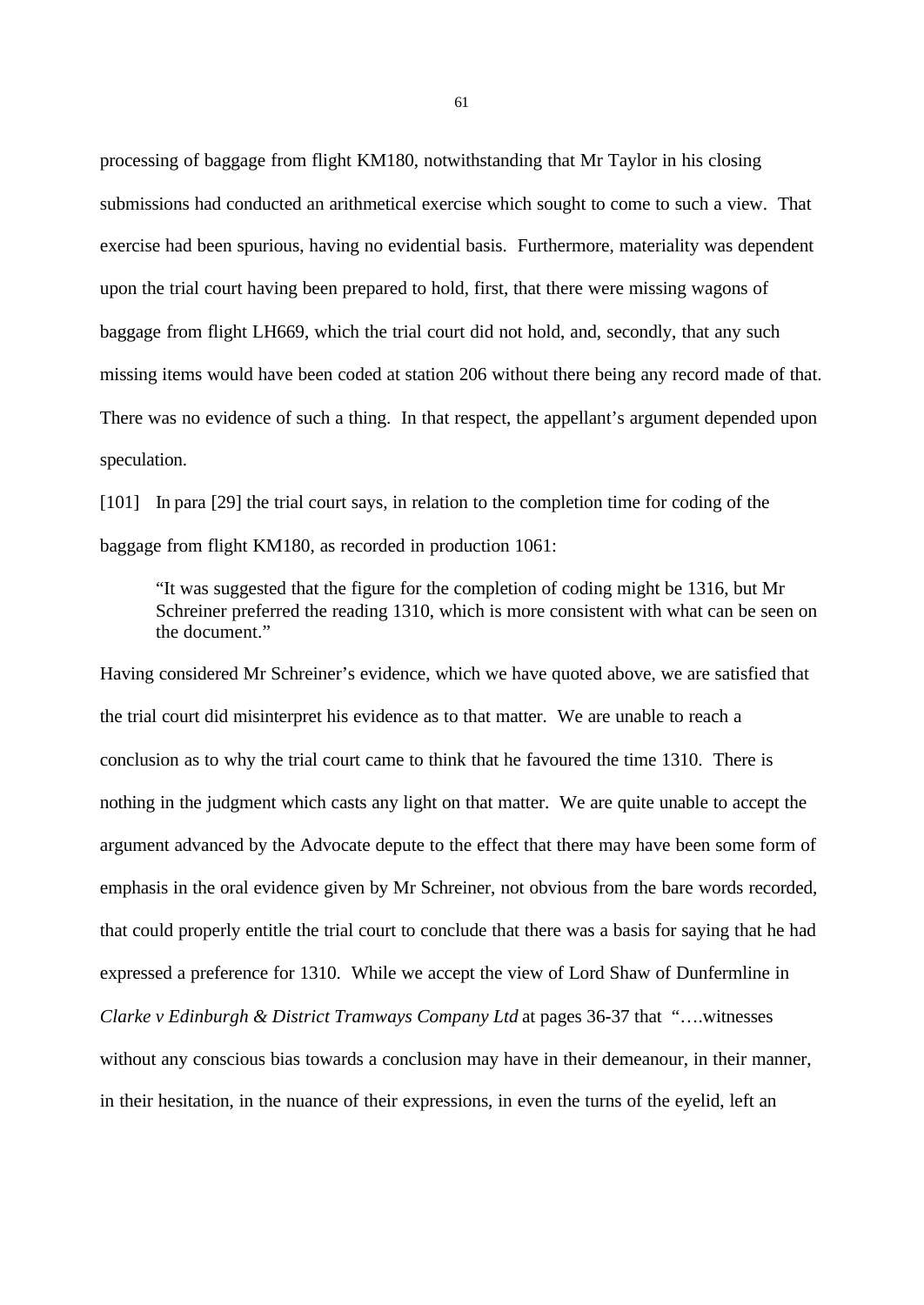impression upon the man who saw and heard them which can never be reproduced in the printed page….", we are at a loss to understand how, in the context of this case, such considerations can undermine the clear meaning of what Mr Schreiner himself said when he in fact declined to express a preference. In these circumstances, we conclude that in this regard the trial court misinterpreted the evidence of Mr Schreiner and thus misdirected itself.

[102] In the passage in para [29], and particularly in the words "...the reading 1310, which is more consistent with what can be seen on the document", there is some basis for supposing that the trial court itself conducted a critical examination of the document, with a view to deciding which of the competing figures had been intended by the writer. We are not persuaded that this demonstrates that the trial court itself transgressed the limitations on what may be done by a factfinding tribunal on its own account, as explained in such cases as *Steele v HM Advocate* and *Gray v HM Advocate*. In this connection we think that it has to be recognised that the trial court was hearing evidence about the contents of the document and had the document itself before it. We consider that it was within its proper competence to examine the document itself, provided that it did not purport to undertake an exercise where some particular expertise was necessary. We can detect no suggestion in its judgment that it did any such thing.

[103] The question which next must be considered is whether the misdirection of the trial court is of such materiality as to give rise to a miscarriage of justice. As we understood the argument advanced for the appellant, the contention was that this misdirection was material and did give rise to a miscarriage of justice on account of the significance attributed to a coding completion time of 1316 hours. The suggestion was that if the completion time was to be taken to be 1316 hours, then the coding process took "rather longer than one would expect, and this may suggest that bags additional to those from KM180 were encoded at station 206 at this time." In support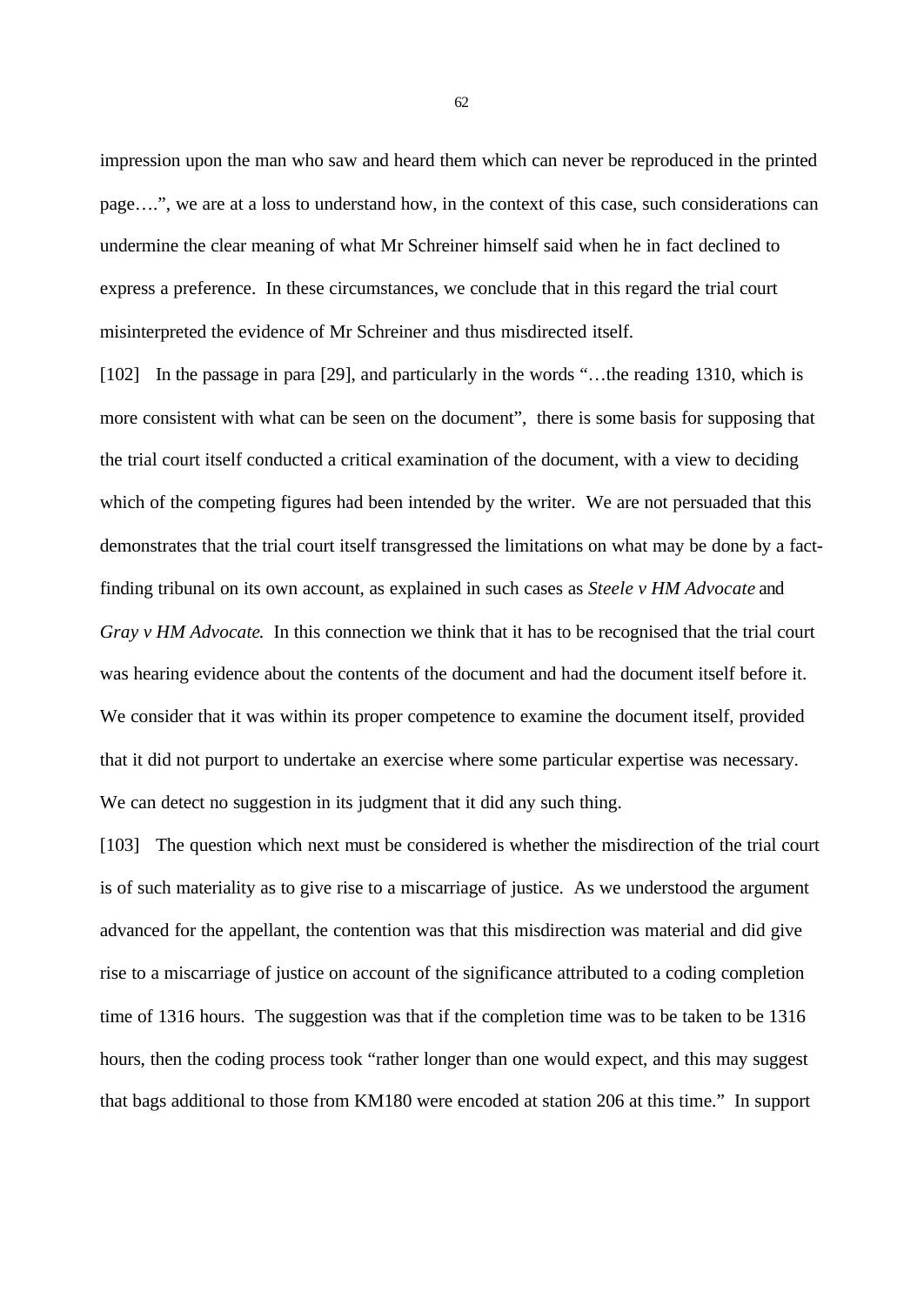of this argument Mr Taylor drew our attention to the submissions which he had made to the trial court as to the likely time to be occupied by the coding of the interline baggage from flight KM180, based on the evidence of Mr Koscha. It was contended that the calculation showed that a completion time of 1310 hours was more likely than one of 1316 hours, having regard to what was known of the amount of luggage involved. However, it is not in controversy that there exists no record of the coding of baggage at station 206 at the material time from any source other than flight KM180. That appears to us to be a matter of great importance. The only evidence of which we are aware which might be thought to suggest that coding of baggage might occur without a record being made of it is the evidence relating to an inspection by Lawrence Whittaker, which is the subject of ground of appeal B2 (ii), with which we deal below. We cannot regard that material as giving rise to any serious concern that the coding of baggage would have taken place on the date in question at the material time on a significant scale without a record having been made of it. This causes us to conclude that the inference sought to be drawn by the appellant from the later coding completion time was based on no more than speculation. For these reasons we have reached the conclusion that the misdirection on the part of the trial court, which we have held did occur, had no material consequence adverse to the appellant's interest. Accordingly we reject this particular ground of appeal. Ground of appeal C, so far as it relates to Koca, has a bearing on the issue of the interpretation of records, but we have already dealt with that matter.

## *Alternative explanations for the bag in tray B8849*

[104] This matter is the subject of the criticisms of the approach of the trial court focused in several grounds of appeal. These are B1 (d) (i), B2 (iii) and (iv), B1 (d) (iv), B2 (ii) and B2 (v). We deal with these grounds in that order.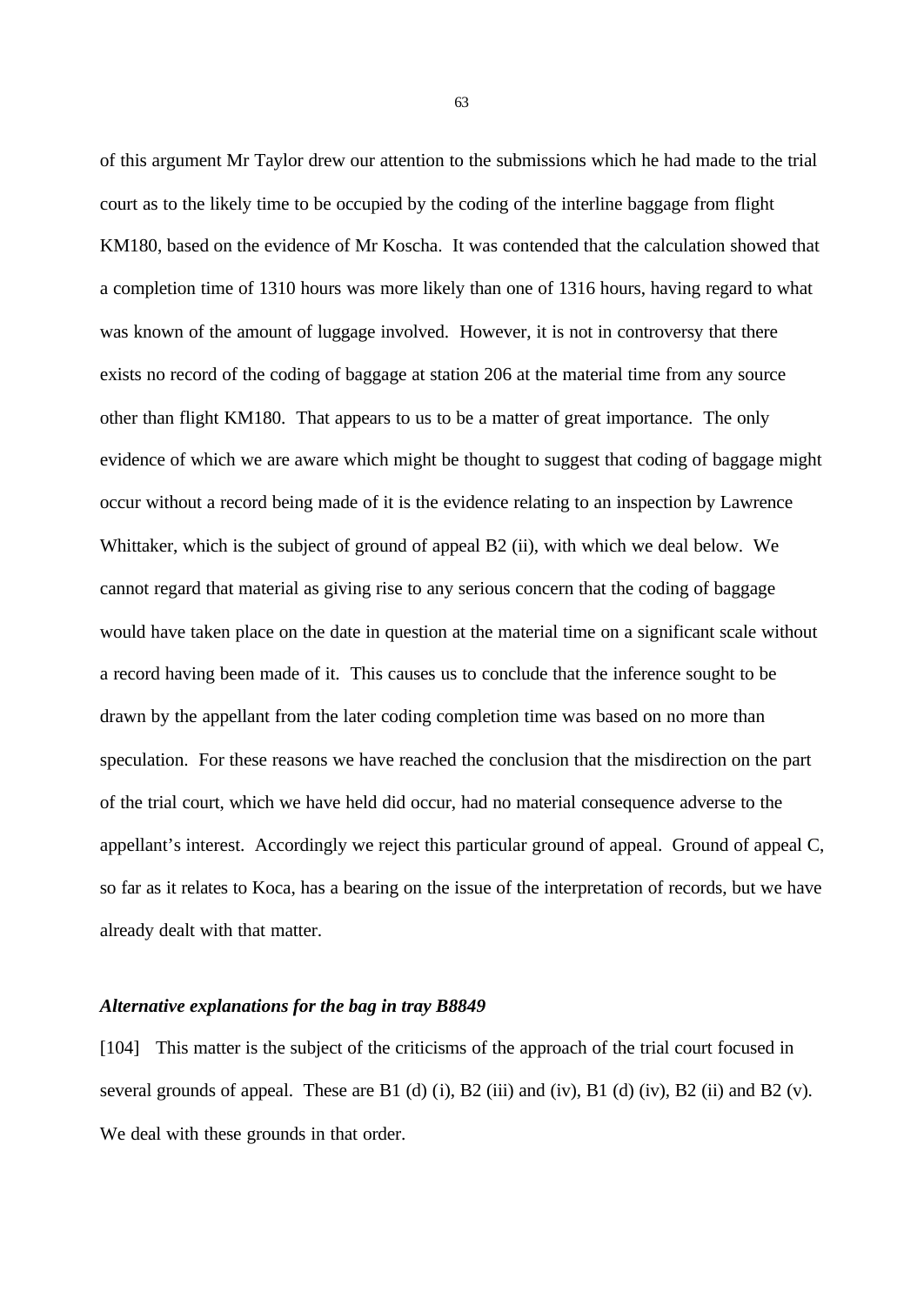[105] Ground of appeal B1 (d) (i) is in these terms:

"(d) the court misinterpreted, ignored or gave insufficient weight to the evidence undermining the accuracy of records of Frankfurt airport in respect that:

(i) the evidence of Koscha did not account for one and a half missing wagons of baggage (para 33). Nor did that evidence explain an absence of any record of the encoding of those wagons."

[106] Mr Taylor began his submissions in support of this ground of appeal by drawing attention to the terms of para [33] of the judgment. The defence had sought to found on entries relating to interline baggage which arrived at V3 between 1221 and 1237 hours on 21 December 1988. It was recorded that four wagons of baggage came from LH669, a Lufthansa flight from Damascus. The worksheets on production 1061 recorded that one and a half wagons from that flight were coded at station 202 between 1258 and 1307 hours and one wagon was coded at station 207 between 1303 and 1309 hours. There was no other record of coding of baggage from that flight, so that on the face of the records one and a half wagons were not accounted for. Mr Taylor also drew attention to the evidence of Mr Koscha, who had testified that certain wagons of luggage from flight LH669 had been taken to Customs. He submitted that Mr Koscha's evidence was capable of accounting for an increase in the number of trolleys or wagons of baggage emerging from Customs, but not for a decrease. It therefore could not account for the absence of any record of the coding of one and a half wagons of baggage from flight LH669, which must have been coded somewhere. The complaint which was reflected in this ground of appeal was that the trial court, having been specifically referred to the passage in the evidence of Mr Koscha dealing with this issue, had misinterpreted that evidence. The thrust of his evidence had been that, for ease of inspection, the contents of wagons might be laid out on trolleys in a single layer, and that these trolleys might then be taken to the coding station. That would, of course, result in an increase in the number of receptacles, not a decrease, and therefore it did not account for the one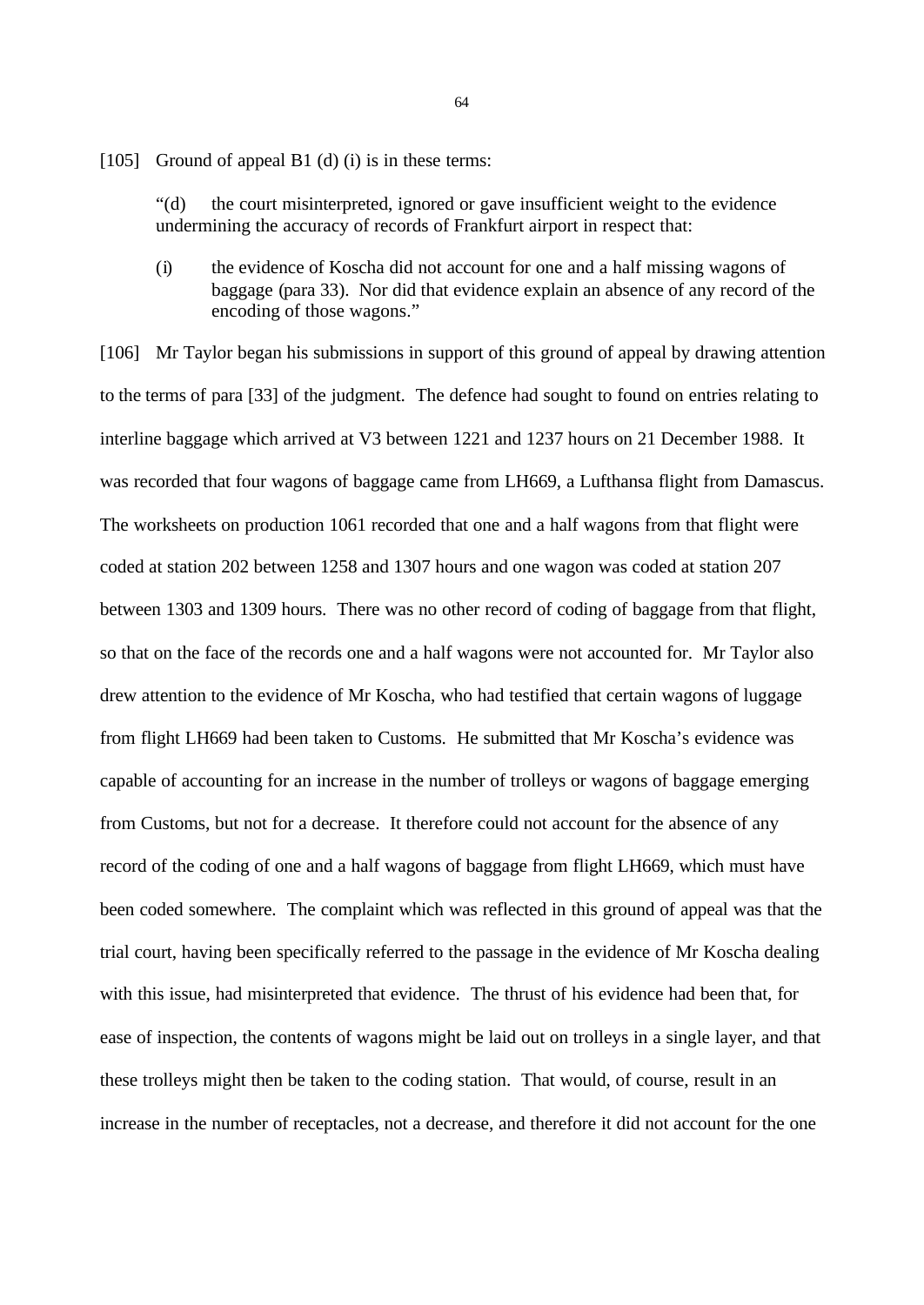and a half missing wagons from flight LH669. The other two and a half wagons had been coded at stations 202 and 207. This misinterpretation by the trial court was of significance in respect that the missing wagons from flight LH669 might have been coded through station 206, whilst other baggage from that flight was being coded at proximate stations in the period after 1304 hours on 21 December 1988.

[107] The Advocate depute accepted that, if the trial court had misinterpreted or ignored evidence in the present context, that would amount to misdirection. However, to the extent that this ground of appeal criticised the trial court for having given insufficient weight to certain evidence, it was irrelevant. The weight to be given to evidence was a matter for the trial court. Turning to the specific criticism made in this ground of appeal, the Advocate depute submitted that it was clear that the trial court had not ignored the argument. The criticism was apparently that it had misinterpreted or misstated the evidence of Mr Koscha in dealing with the submission concerned.

[108] It was apparent, said the Advocate depute, that this criticism of the trial court was predicated upon Mr Taylor's interpretation of the evidence of the witness Koscha. The claim was that no other interpretation of that evidence was possible and that, if the trial court had adopted another one, then they had misinterpreted or misstated the evidence.

[109] The background to this matter was narrated in para [33] of the trial court's judgment. The appellant founded on the fact that four wagons of luggage had arrived in hall V3 from the flight concerned. That information had been taken from the interline writers' record, the first record made of luggage arriving in the processing hall. According to the records kept by the coders, only two and a half wagons of this luggage appeared to have been coded. This apparent problem had been put to Mr Koscha. He had considered that the disparity might be explained by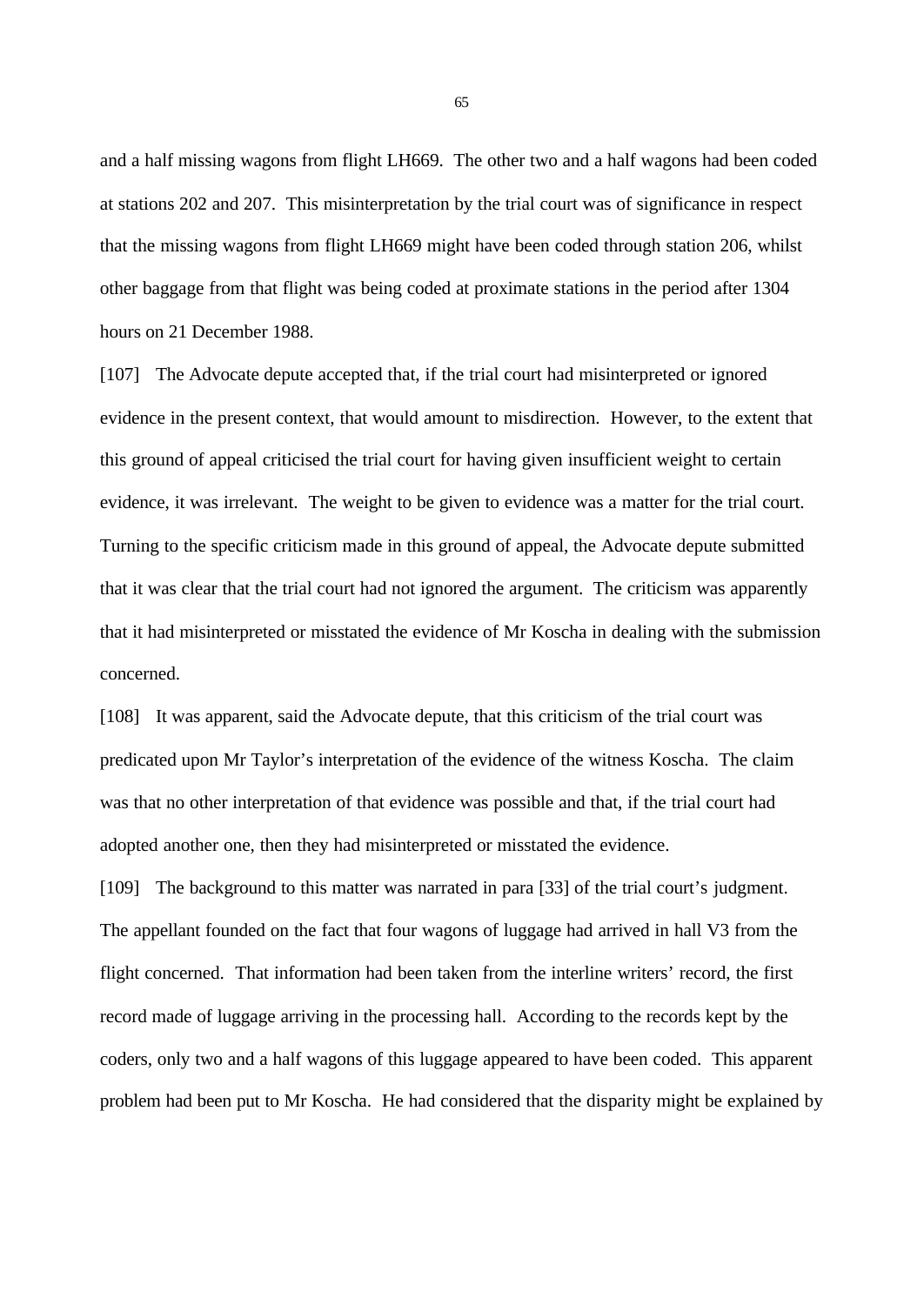what occurred at Customs, where the luggage might go after arriving in the interline shed and before going to the coding station. In addition, it was submitted that it had to be appreciated that the interline writers who made the first record, expressed in numbers of wagons, did so regardless of how many suitcases were on each wagon, whereas the coders recorded in units such as half wagons, single cases, two cases or three cases. That was evident from the evidence of Mr Schreiner. There was therefore a distinction between the system used by the interline writers for recording baggage when it arrived and the recording of baggage by coders as it was being processed. In addition, in the present context it was important to understand what happened when bags were taken to Customs. Mr Koscha explained that, if luggage was sent to Customs for inspection, that might, depending on the circumstances, involve reloading to facilitate inspection. In addition, the witness agreed that Customs could reload wagons after they had finished inspecting the baggage and then send them to the coding stations. There was no way of knowing what Customs had done on any particular occasion. It was submitted that there was nothing in the evidence of Mr Koscha which suggested that the reloading of baggage inspected by Customs would necessarily involve that the outgoing wagons could only exceed the number of incoming wagons. Against this background of evidence, it was entirely conceivable that luggage recorded as four wagons on arrival might be reloaded following Customs inspection into two and a half wagons, which was then processed by the coders. What was plain was that the trial court did not adopt the view that one and a half wagons of luggage were missing, or had been unrecorded. The trial court had considered the appellant's submission concerning these matters and had reached the conclusion that the apparent disparity could be explained by the practice at Customs. In the light of the evidence, it was impossible to characterise that decision as misinterpretation of the evidence and hence misdirection.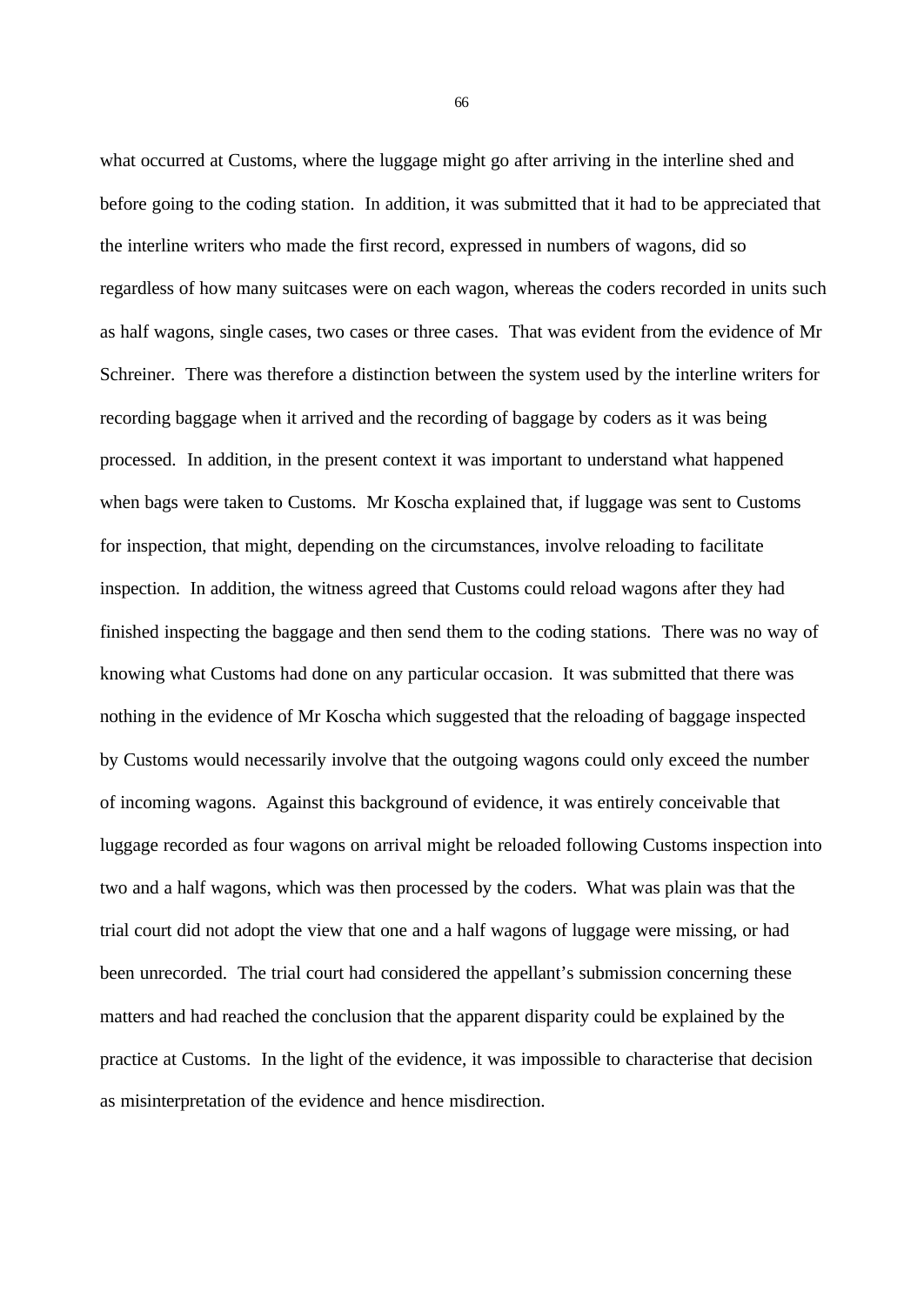[110] Furthermore, it was important to understand what lay behind the appellant's submission. It was that one and a half wagons of "missing" baggage might have been coded without being recorded at coding station 206 between 1304 and 1316 hours. This contention was wholly speculative. Furthermore, it was a matter of comment that, although a witness who had been processing baggage at station 206 at the material time, namely Mr Candar, was led in evidence, no suggestion had been put to him that he had dealt with luggage other than that from flight KM180 during the period of time in question.

[111] It was apparent from the way in which this ground of appeal was supported in submission that the criticism of the trial court was based on a misinterpretation of the evidence, which is reflected in the following sentence in para [33]:

"The witness Joachim Koscha, however, referred to notes in the records which indicated that wagons of luggage from that flight had been taken to Customs, as happened from time to time, and gave evidence that wagons taken to Customs might be reloaded in different ways, which might account for the discrepancy."

The reference to "that flight" was a reference to flight LH669 from Damascus to Frankfurt. [112] We have carefully considered the evidence of Mr Koscha, which is the focus of this particular ground of appeal, about the consequences of interline baggage being taken to Customs at Frankfurt for examination following its reception by the interline writers and prior to its being coded for onward transmission. It appears to us clear from the evidence of this witness that luggage being sent to Customs for inspection would be put on to wagons in such a way as to facilitate that inspection. That would involve the luggage being laid upon a wagon one layer deep. There might also be complete unloading so that the luggage could be checked by a dog. In addition, luggage which went to Customs would be reloaded on to wagons by them for transmission to coding stations. On some occasions items of luggage released by Customs might be taken individually to coding stations, so as not to cause further delay. There was no way of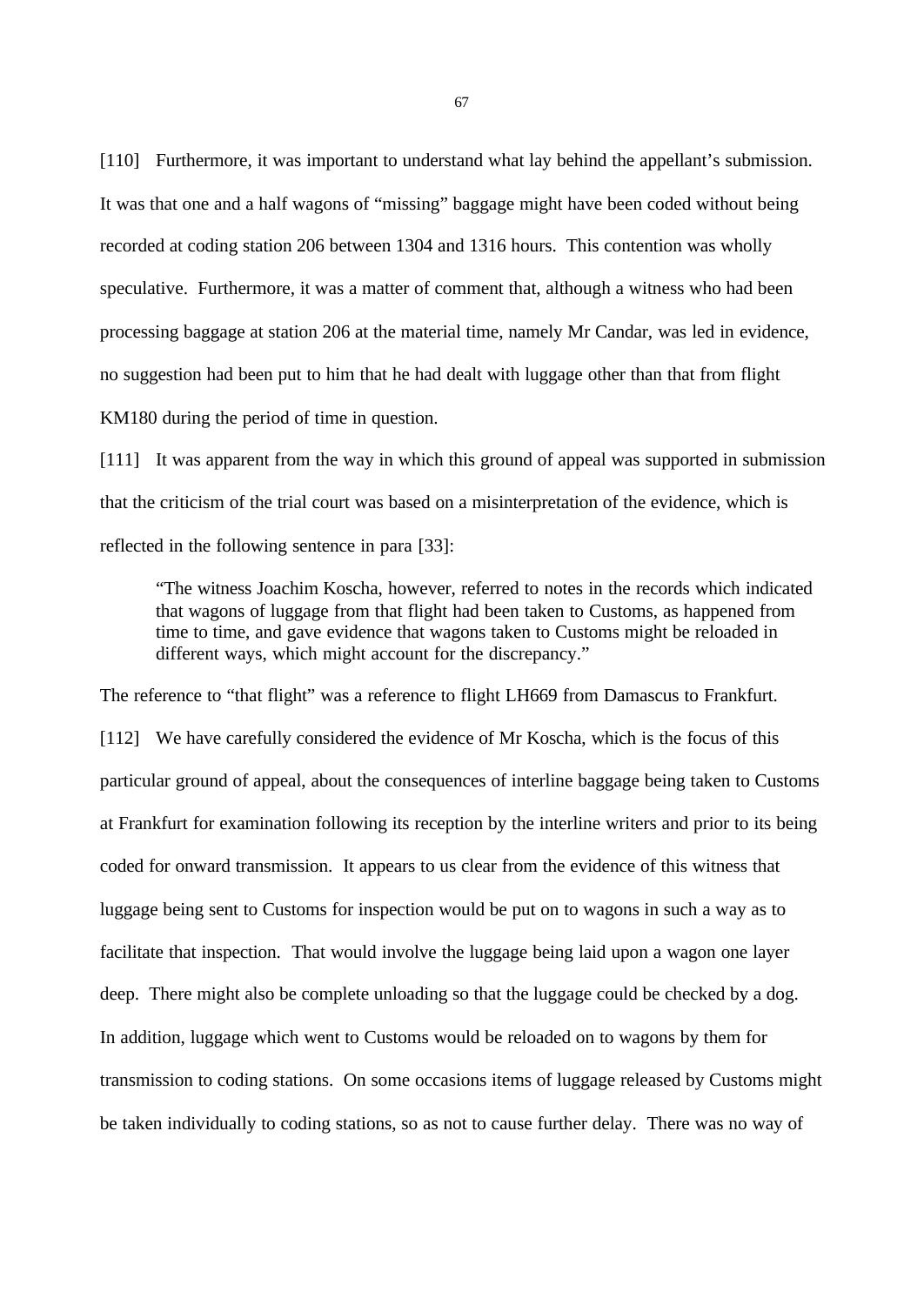telling exactly what had occurred in relation to any particular consignment of baggage which had been sent to Customs.

[113] Against this background of evidence, while it was recorded that four wagons of baggage came from flight LH669 and while the worksheets in production 1061 record that two and a half wagons of baggage from that flight were coded, it is apparent from the evidence of Mr Koscha that those records do not lead to the necessary conclusion that one and a half wagons of baggage were not accounted for, in view of the fact that wagons of luggage from the flight had been taken to Customs. It appears to us that, in the light of this material, the sentence in para [33] of the judgment which has been criticised in fact correctly reflects the evidence given by Mr Koscha. Furthermore, we consider that his evidence did not have the effect of undermining the accuracy of the Frankfurt records referred to. On this basis, it is our view that the trial court's dismissal of the submission by the appellant made to it that baggage from flight LH669 was likely to have been dealt with at the same time as baggage from flight KM180 and that the suspect bag might have come from the Damascus flight was a course which the trial court was quite entitled to take. In these circumstances we conclude that this particular ground of appeal possesses no merit.

[114] Ground of appeal B2 (iii) is in these terms:

"The court erred in concluding in para 35 that none of the defence submissions cast doubt on the inference from the Frankfurt documents and other evidence that an unaccompanied bag was transferred from KM180 to PA103A in respect that…

(iii) the court failed to have proper regard to the finding that the evidence seemed to demonstrate that baggage from more than one flight might have been encoded at the same station at the same time (para 33)."

This ground of appeal is, of course, focused upon that part of para [33] of the trial court's

judgment that is in these terms:

"Reference was also made to a number of other instances in which the records showed small discrepancies in the commencing and finishing times entered for coding particular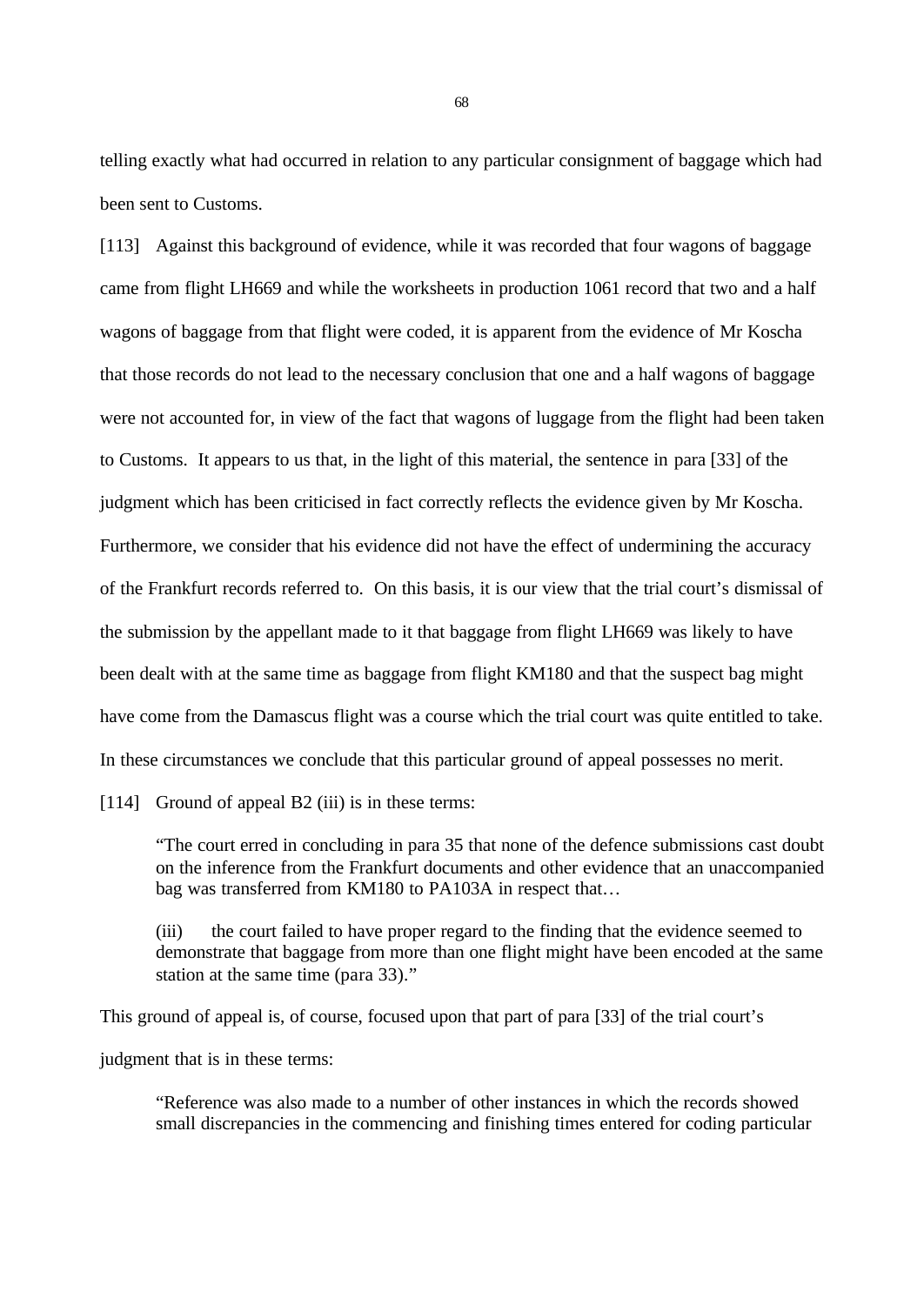consignments, which on their face seem to show that baggage from more than one flight might have been coded at the same station at the same time."

[115] It was submitted that the tacit acceptance of this proposition appeared to be inconsistent with the conclusion which the trial court had reached and expressed in para [35] of its judgment. If it were accepted that baggage from more than one flight might have been coded at station 206 at the same time after 1304 hours, the inference that tray B8849 contained a bag from flight KM180 would be substantially undermined.

[116] In response to these contentions, the Advocate depute drew our attention to a coders' worksheet, production 1061, image 76, which appeared to demonstrate that bags from two different flights had been coded at the same station at the same time. It was accepted that according to the procedures operated at Frankfurt airport at the material time such a thing ought not to have happened. However, Mr Koscha had thought that there was an explanation: it arose from the bracketing together of two entries with a single reference to them in the right hand column of the document. This might have entailed that the exact source of luggage being coded at that particular coding station could not be identified precisely, but that the luggage concerned would have been seen as coming from one of two flights. The Advocate depute emphasised that what was important was that the documentation had faithfully recorded what was being done. [117] It was clear, said the Advocate depute, from the passage already quoted from para [33] of the trial court's judgment that there had been no factual error in its understanding of the evidence; it was accordingly a matter for that court to decide what weight it considered appropriate to give to evidence of apparent departures from proper practice. In all the circumstances, it could not be said that the conclusion which it had reached in para [35] of its judgment was one which it was not entitled to reach.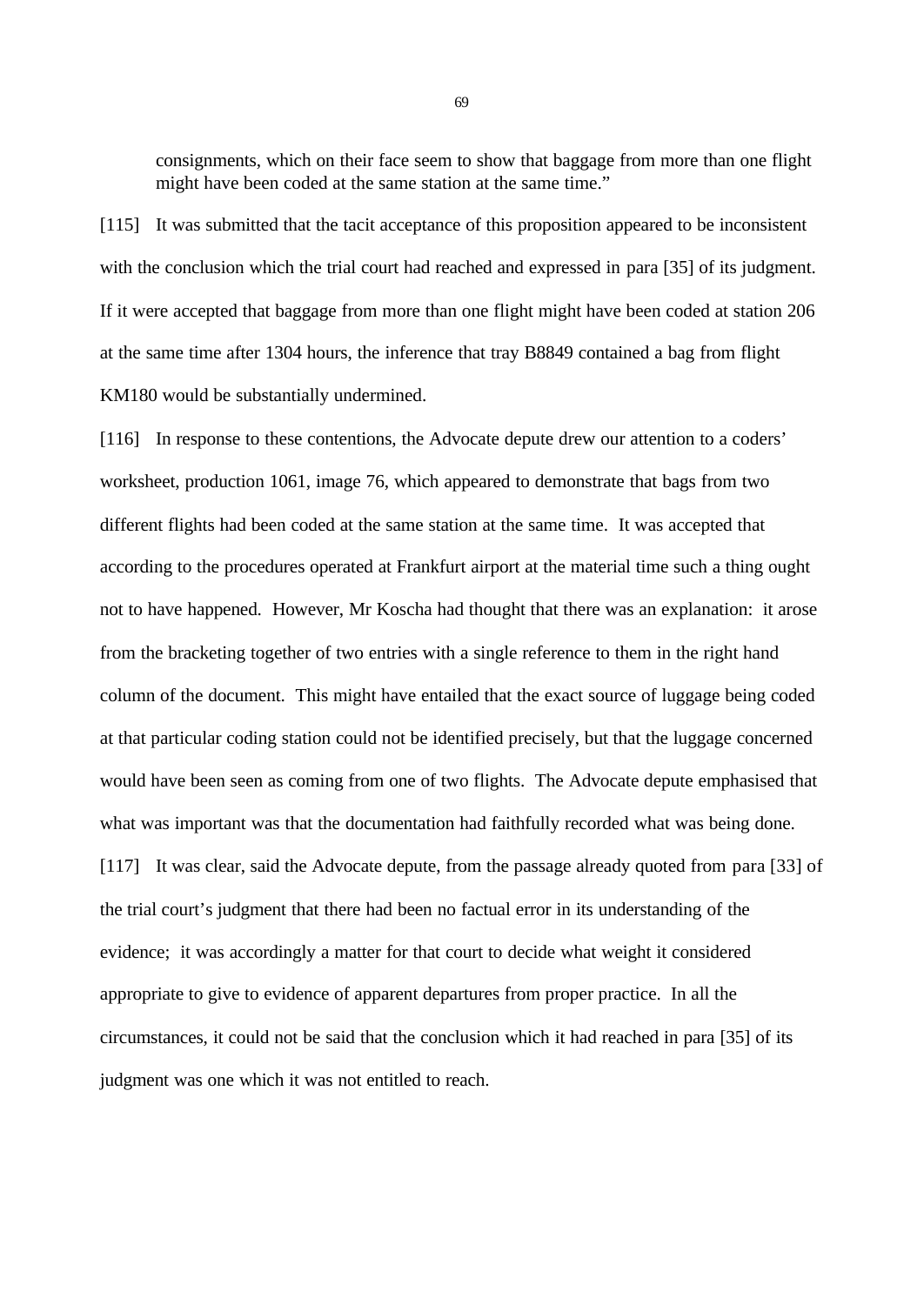[118] Once again, we consider it necessary to draw attention to the terms in which this ground of appeal has been expressed. The allegation which it contains is that "the court failed to have proper regard" to certain matters. As we have already said in another context, this does not recognise the limitation in the role of an appeal court. It is a matter for the trial court to determine the weight and significance which should be attributed to evidence which it accepts. [119] To the extent that this ground of appeal relates to the evidence from Mr Koscha, referred to in our narrative of the Advocate depute's submissions, an explanation was provided in his evidence for what was recorded in the documents.

[120] There was no dispute that the proper practice at Frankfurt airport at the material time was that the baggage from more than one flight should not be coded at a single coding station at the same time. However, the assumption underlying this ground of appeal appears to be that, if such a thing occurred in consequence of a departure from proper practice, that would necessarily involve a material risk that an item of luggage would be coded in such a way as to result in its transmission through the baggage system to a flight upon which it was not intended to go. As we understand the evidence, that would not occur unless the coder made an error in the coding process which had that effect. No doubt that circumstance was one of those to which the trial court had regard in taking the view which it did in para [35] of its judgment. In any event, we are not persuaded that the trial court reached conclusions on these matters which it was not entitled to reach. Accordingly we reject this ground of appeal.

[121] In ground of appeal B2 (iv) it is alleged that "the court misinterpreted the evidence of Koscha in concluding that it accounted for the missing one and a half wagons of baggage (para 33)." Neither Mr Taylor nor the Advocate depute saw this ground of appeal as raising any issue separate from those raised in ground of appeal B1 (d) (i), with which we have already dealt.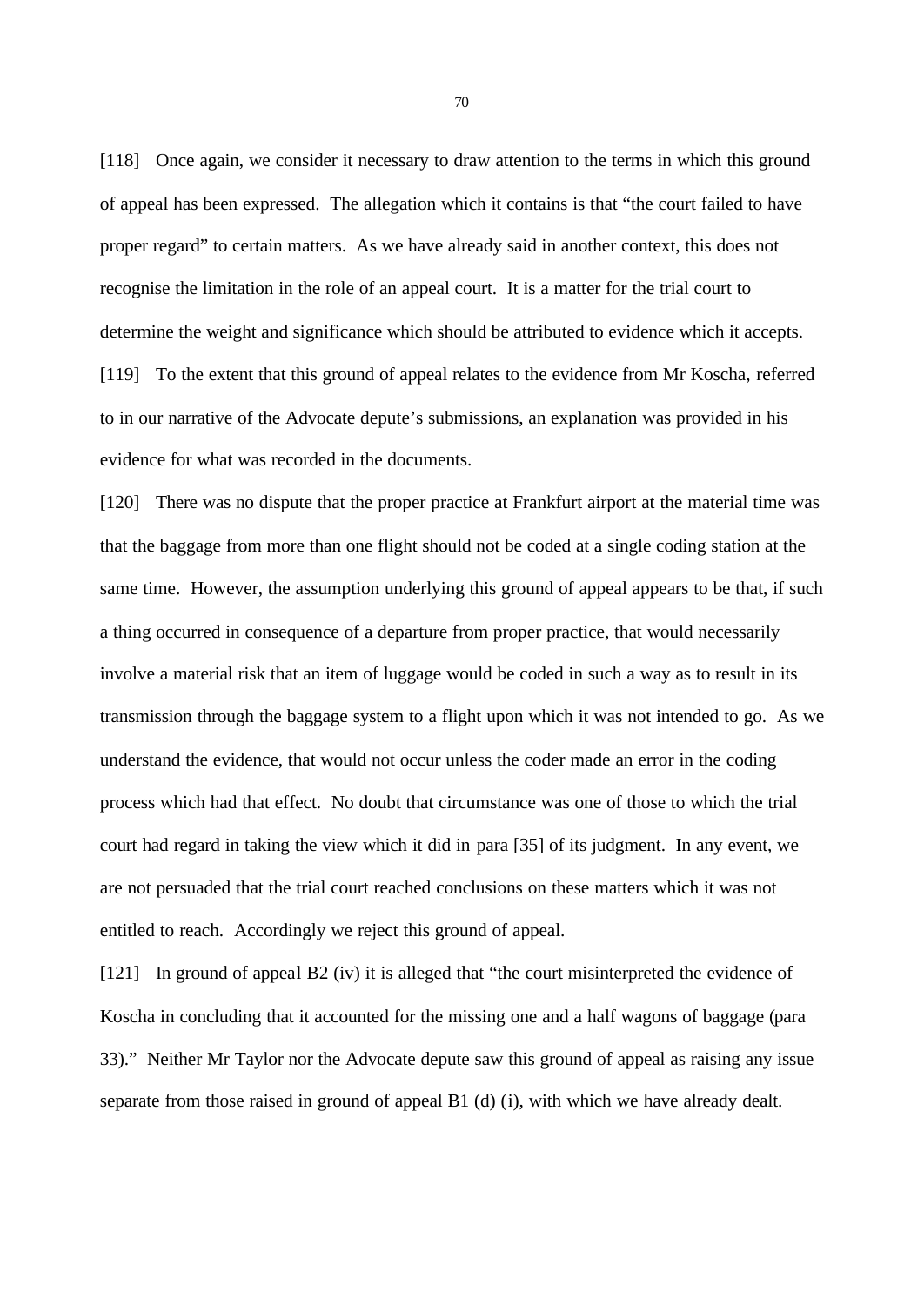Accordingly we shall reject this ground of appeal for the reasons which we gave in relation to

our rejection of that earlier ground.

[122] We deal next with ground of appeal B1 (d) (iv), which is in these terms:

"The court misdirected itself as to the accuracy of the records from Frankfurt airport from which it found that an inference could be drawn that an unaccompanied bag travelled on KM180 from Luqa airport to Frankfurt and was there loaded on to PA103A. ...

(d) the court misinterpreted, ignored or gave insufficient weight to the evidence undermining the accuracy of records of Frankfurt airport in respect that: …

(iv) the court misdirected itself in respect of the evidence of Whittaker at para 34 by requiring certainty from that witness that no record was made of the coding in of a suitcase which he had witnessed."

This ground of appeal arises out of the following passage in para [34] of the trial court's

judgment:

"There were other comments on the operation of the [Frankfurt baggage] system to the effect that there were indications that there might be informal working practices, such as one coder giving assistance to another which might lead to inaccurate recording. There was also evidence as to how individual bags which were found in the wrong place were dealt with, which might have the same result. In this connection, emphasis was placed on the evidence of Lawrence Whittaker, an FBI special agent who was present when enquiries were being made at V3, and who observed a person, whom he described as dressed appropriately for the area, bringing a suitcase to a coding station and coding it in, but did not see any record being made. Mr Whittaker could not be absolutely certain that no record was made."

Lawrence Whittaker gave evidence about observations which he had made at Frankfurt airport between 19 and 22 September 1989. During this period, along with others, he observed the procedures followed in area V3. He testified that he had seen what he described as "a portion of an event." What he saw was an individual appropriately dressed as an employee at Frankfurt airport arrive at a coding station with a single suitcase which he placed in a tray. The individual then used the keypad at the coding station to code the suitcase and send it on its way. Mr Whittaker did not see the individual making any documentary record of what he had done in any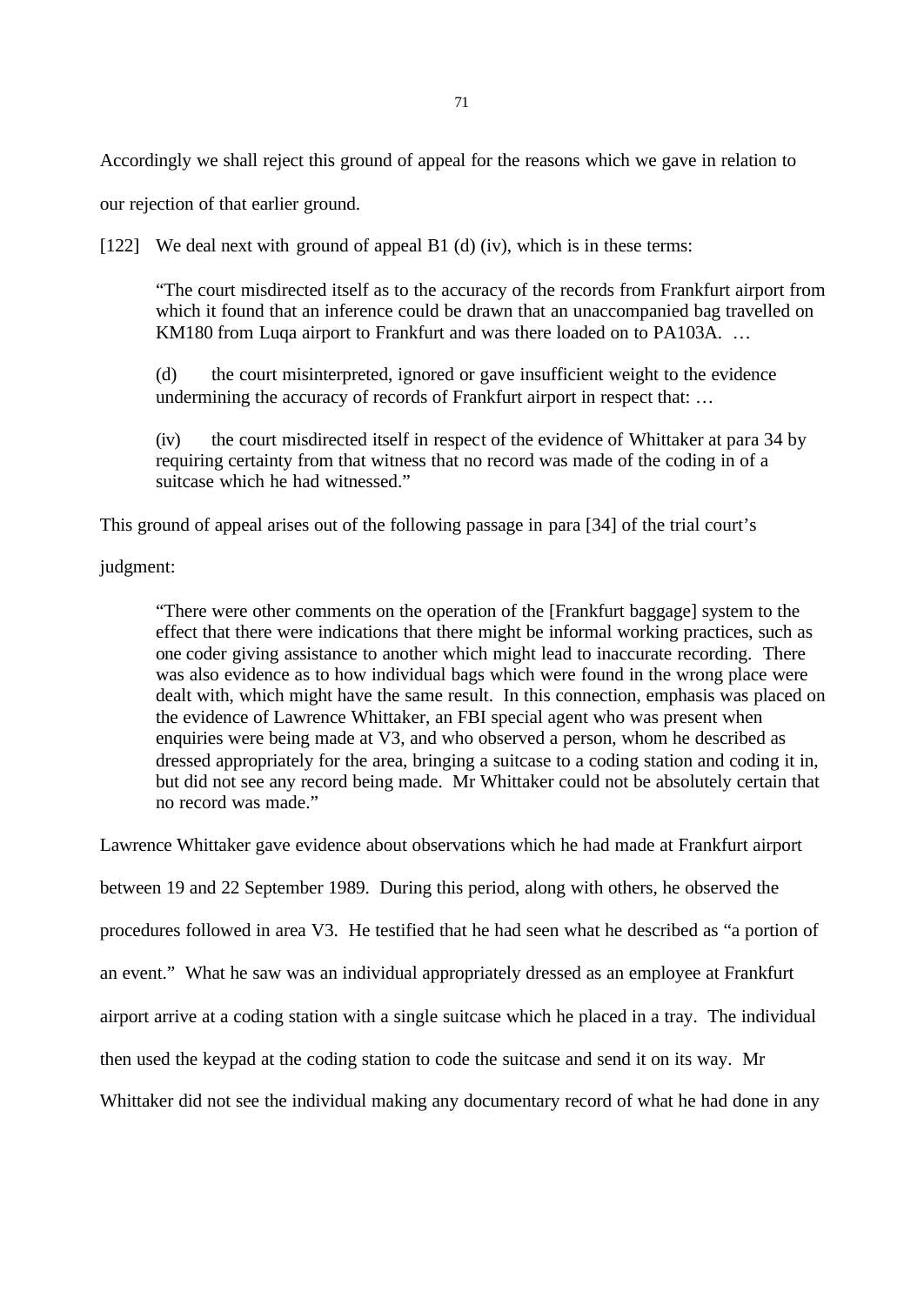sheet. Mr Whittaker did not make a formal report concerning what he had seen, although he mentioned it in informal communications with his employers and others. He explained in his evidence that he regarded what he had seen as "not overly significant".

[123] In supporting this ground of appeal, Mr Taylor drew our attention to the background which we have described. He said that the significance of the matter was that the evidence disclosed a case in which a single bag had been coded: no-one had challenged the person who had done this and no record had been made. The point was that, had something similar occurred on 21 December 1988 at station 206 at the material time, the inference that tray B8849 came from flight KM180 would be ill-founded. It was accepted that, since between the times recorded in the coder's worksheet Mr Koca had been coding baggage, precisely the same kind of event could not have occurred during the time when he was working. However, if the sort of time errors occurred which were envisaged in the appellant's submissions, such an event could have occurred shortly after Mr Koca ceased coding baggage from flight KM180 and yet still have appeared on the face of the printout to have occurred at 1307 hours. The event described by Mr Whittaker also tended to demonstrate that the system at Frankfurt operated in a less than rigid manner.

[124] It appeared from para [34] of the trial court's judgment that it had declined to give weight to these issues because the evidence of Mr Whittaker had fallen short of absolute certainty. Absolute certainty was not normally required of any witness. Thus the court had misdirected itself. By imposing a requirement for absolute certainty, the trial court had been able to dismiss the submissions which highlighted the risk of the coding of a single bag amongst a trolley of bags from another source. Had the court approached the evidence of Mr Whittaker in a proper manner, that is by being prepared to consider what inferences could reasonably be drawn from it,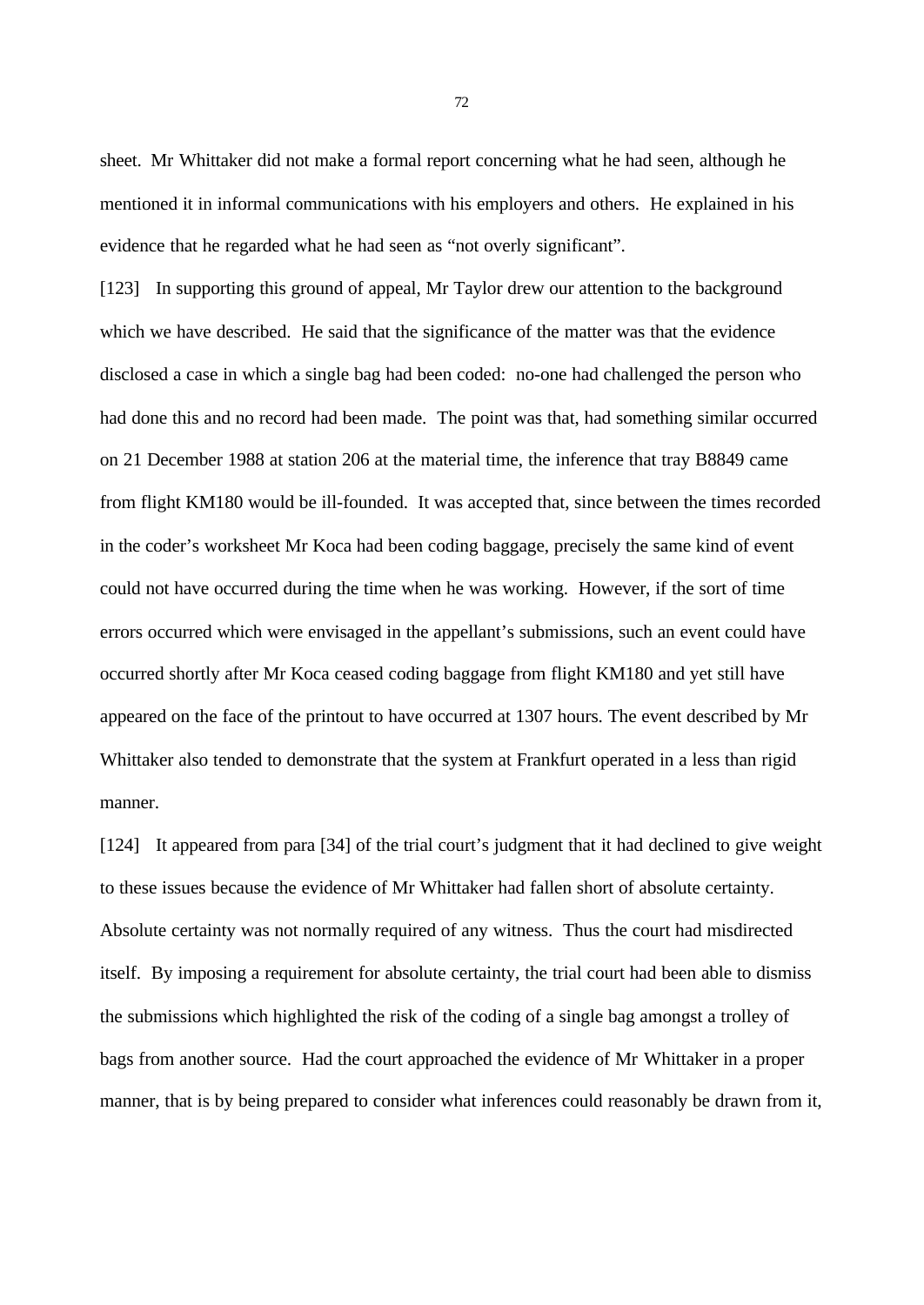there could be an alternative explanation for the crucial entry in the computer printout at 1307 hours on the 21 December 1988.

[125] In reply, the Advocate depute submitted that there was no significance in the fact of the coding of a single piece of luggage. For a variety of reasons that had not been uncommon. However, dealing with the precise point focused in this ground of appeal, the evidence did not go so far as to make it clear that no record had been made of the coding witnessed by Mr Whittaker. There had been no examination of documentation. The individual concerned had not been challenged as to whether he had made a record of what he had done. In observing that Mr Whittaker could not be certain that no record was made of the coding in question, the trial court had merely been accurately recognising the facts. It could not be taken from what the trial court had said in para [34] that it was "requiring certainty" from Mr Whittaker in considering the submissions made about the effect of his evidence. What the appellant had been endeavouring to do with the evidence of Mr Whittaker was to suggest that it demonstrated an example of coding without a record being made and to infer from that that an item could have been coded without a record being made at station 206 at 1307 hours on 21 December 1988. That leap of logic ignored two facts. First, what Mr Whittaker observed took place at an unmanned coding station and secondly, not only was station 206 occupied at the material time, but a record had been made by the coders of what they were doing at that time. In any event, it was plain from the terms of para [34] of the trial court's judgment that it had considered the significance of the evidence of Mr Whittaker. To suggest otherwise was to misread the paragraph. Reliance by the appellant on the evidence of Mr Whittaker had been part of a larger attack on the reliability of the records of baggage handling at Frankfurt airport, which plainly the trial court had considered in some detail. Its conclusion had been set forth in para [35], where it explained that none of the points made by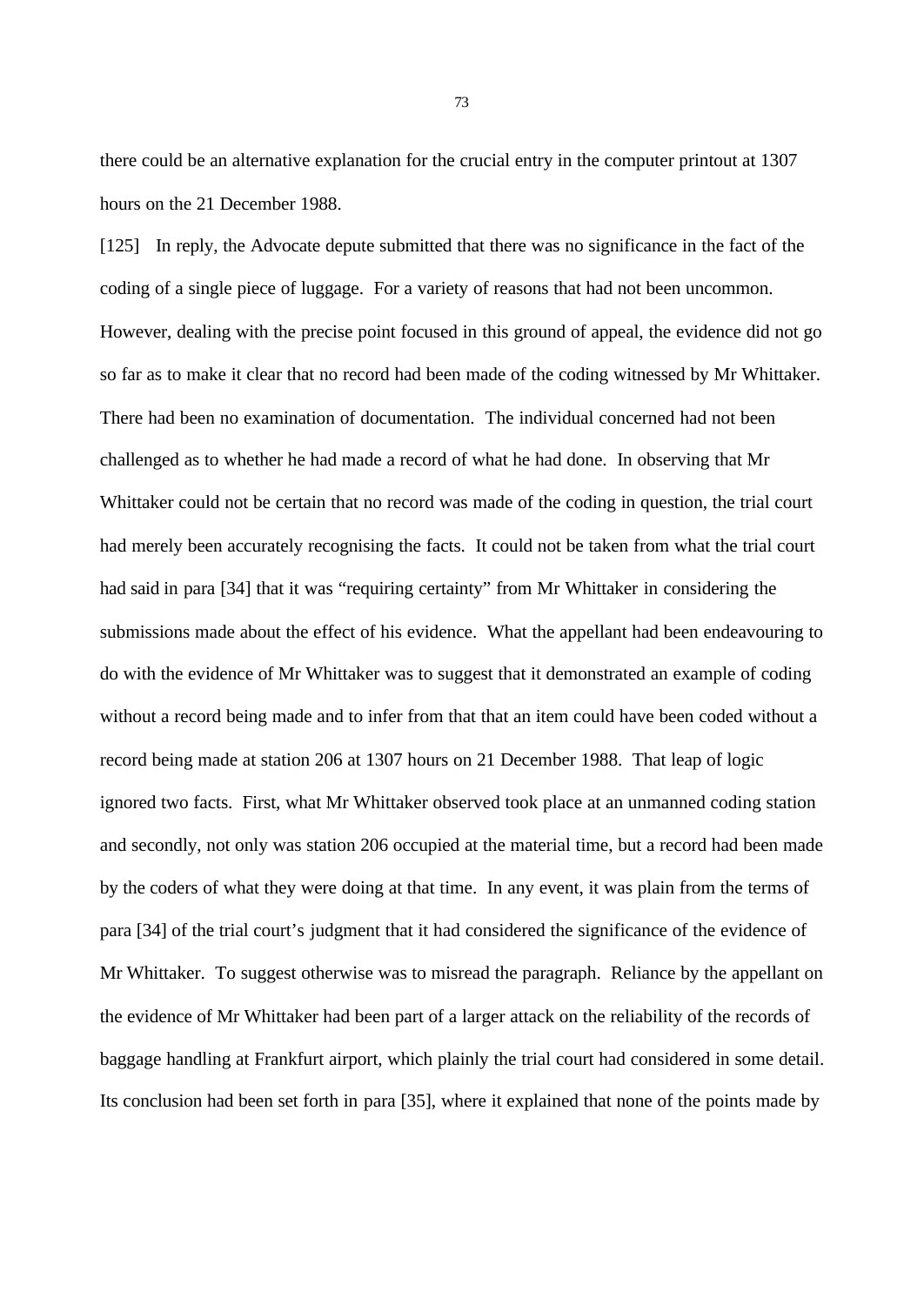the defence seemed to it to cast doubt on the inference there mentioned. In relation to this matter, the trial court's approach could not be characterised as outwith the range of what it was entitled to adopt.

[126] The contention expressed in this ground of appeal is that the trial court misdirected itself in respect of the evidence of Mr Whittaker by requiring certainty from that witness in relation to the issue of whether a record had been made of the coding of a suitcase which he had observed. It was argued that the trial court had wrongly applied to his evidence some higher standard of proof than that which would have been appropriate. In our opinion, that contention is unfounded. What the trial court says in para [34], in the passage which we have quoted, in our judgment is no more than a summary of what Mr Whittaker himself said in his own evidence. That is apparent from the cross-examination of Mr Whittaker on day 77 at pages 9340 to 9341. In that part of his evidence the following interchange took place:

- "Q: And if the system in ordinary operation is that the worker within the booth will also fill out a worksheet to record the details of the flight that he is dealing with, do I take it that you would not be close enough to see whether this particular worker made an entry in a notebook?
- A: It would be very likely that that could have been missed, yes.
- Q: Well, you just wouldn't be close enough….?
- A: I was not in a position where I could say with any degree of certitude that he did or he did not. I did not see him make a notation.
- Q: I understand.
- A: But I can't say that he did not."

Thus, it appears to us that the words used by the trial court in para [34] are simply a close reflection of the words used by Mr Whittaker.

[127] While this ground of appeal is focused precisely, the discussion of it ranged over wider considerations. While we do not consider it necessary to do so, it may be appropriate to comment that what was observed by Mr Whittaker was the coding of a single suitcase at an unmanned coding station. That contrasts with what was happening at 1307 hours on 21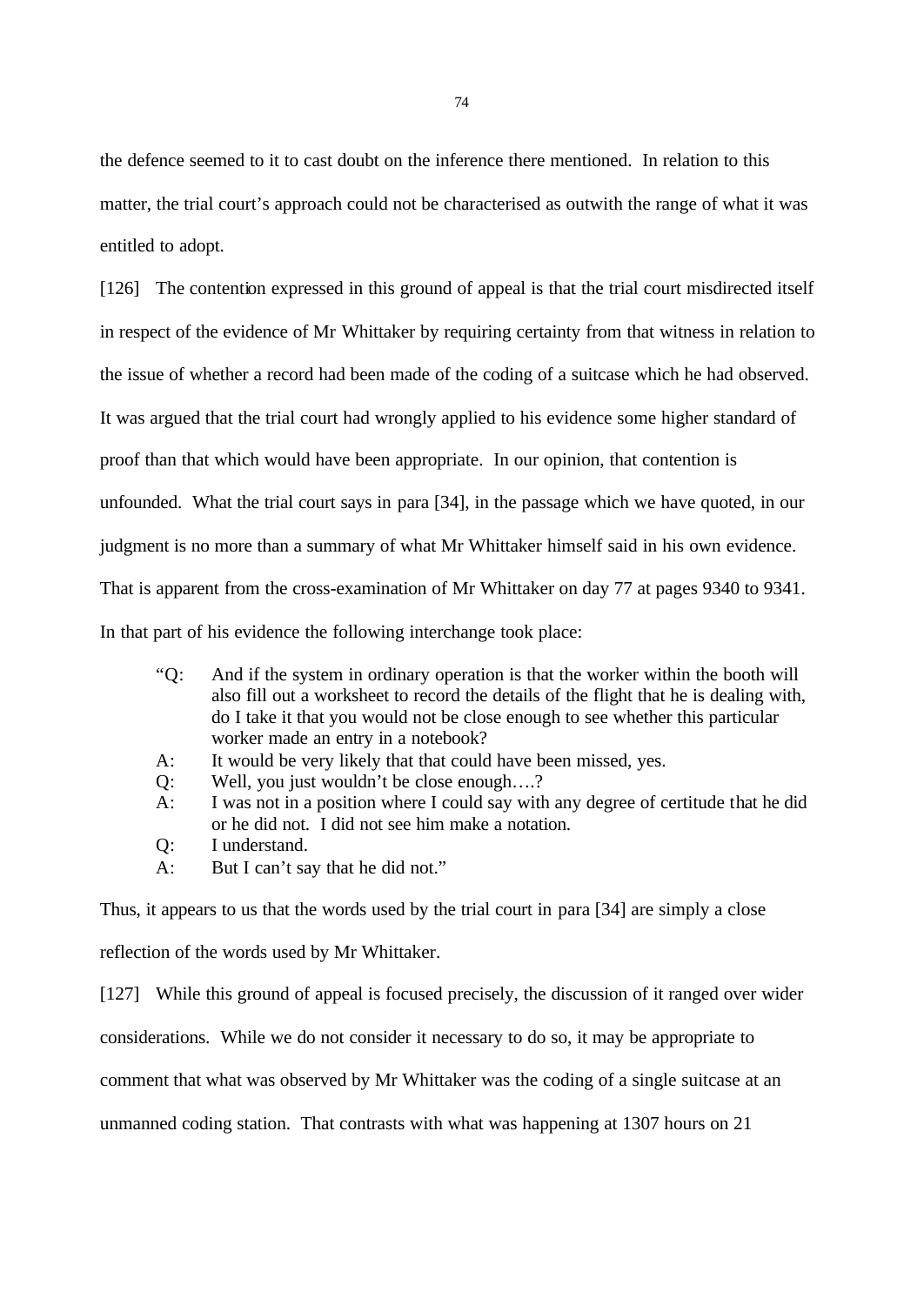December 1988 when Mr Candar and Mr Koca were manning the coding station which was handling baggage from flight KM180. In the light of this contrast, we consider that the trial court was quite entitled to treat the evidence of Whittaker and the inferences which the appellant sought to draw from it in the way in which it did. For all these reasons we reject this ground of appeal.

[128] We deal next with ground of appeal B2 (ii), which is in the following terms:

"The court erred in concluding in para 35 that none of the defence submissions cast doubt on the inference from the Frankfurt documents and other evidence that an unaccompanied bag was transferred from KM180 to PA103A in respect that: .....

(ii) the court failed to have proper regard to the evidence of Whittaker who described a single suitcase being encoded without seeing a record being made (para 34)."

Plainly this ground of appeal is closely related to that with which we have just dealt. In relation to this ground, Mr Taylor simply said that, in dealing with the earlier ground, he had set out the issues and evidence relating to this one. He went on to say that, had the trial court taken a less exacting approach to the evidence of Mr Whittaker and its implications, it was difficult to see how it could have reached the conclusion which it did at para [35] of its reasons. In relation to this ground of appeal the Advocate depute indicated that he had covered all that he wished to say in dealing with the earlier related ground.

[129] Despite the fact that neither Mr Taylor nor the Advocate depute presented separate arguments on this ground of appeal, we note that it contains language which is similar to that used in earlier grounds where it says that "the court failed to have proper regard to" the evidence of Mr Whittaker. As we have already observed, we do not consider this formulation to be relevant. Beyond that, we would simply say that we are of the view that the trial court did in fact take the evidence of Mr Whittaker into account prior to reaching the conclusion which it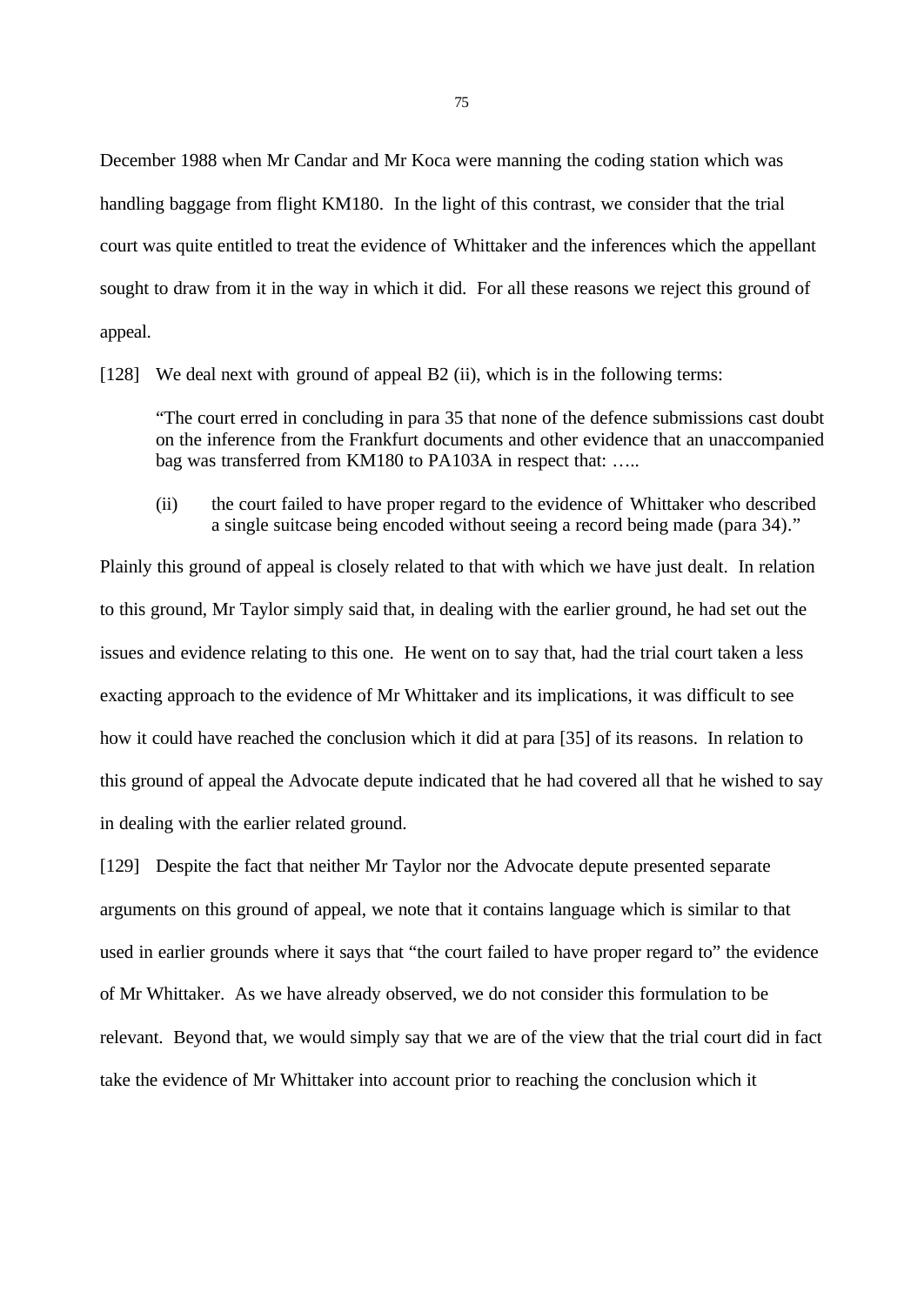expresses in para [35] of its judgment, which conclusion we consider it was entitled to reach. In

these circumstances we reject this ground of appeal also.

[130] We turn next to ground of appeal B2 (v), which is in these terms:

"The court erred in concluding in para 35 that none of the defence submissions cast doubt on the inference from the Frankfurt documents and other evidence that an unaccompanied bag was transferred from KM180 to PA103A in respect that: …

- (v) the court failed to take account of the defence submissions … as to the effect of the evidence of Candar who indicated that he would as a matter of practice be prepared to encode a case for a colleague without knowing where it came from."
- [131] This ground of appeal focuses upon evidence given by Mr Candar, who worked at

Frankfurt airport at the material time loading suitcases. His duties sometimes involved him

working at coding stations in area V3. His questioning ran as follows:

- "Q: Did it never happen that one or two or perhaps three suitcases were brought to you at 206, for example, by a colleague who asked you to code that suitcase or those suitcases through your station at 206?
- A: If it's my work friend, if it's a friend next to me, and if they have brought three or five suitcases, then I would code it, but I wouldn't know where he has brought the suitcase from, from the car or from where. But definitely I will code the suitcases that is brought to me by my friend.
- Q: If an individual who appeared to be an official at the airport appeared at your coding station with an individual bag and asked you to code that through, did you ever do such a thing?
- A: If it's a person working at the airport, if they are working at the airport and they are wearing clothing … but if it's a stranger, that hasn't got the airport uniform, then obviously we would ask them who they are."

[132] Mr Taylor pointed out that, had Mr Koca done such a thing as was described in this

passage of evidence, it was possible that the bag in tray B8849 had not come from flight KM180.

Since Mr Koca had not been called to give evidence, it was difficult to understand how the trial

court could have felt confident that there had been no doubt about the inference which it drew

from the evidence. While there existed no record of any such event in the coders' worksheets, it

was not known what practice Mr Koca had adopted in relation to recording. In addition, part of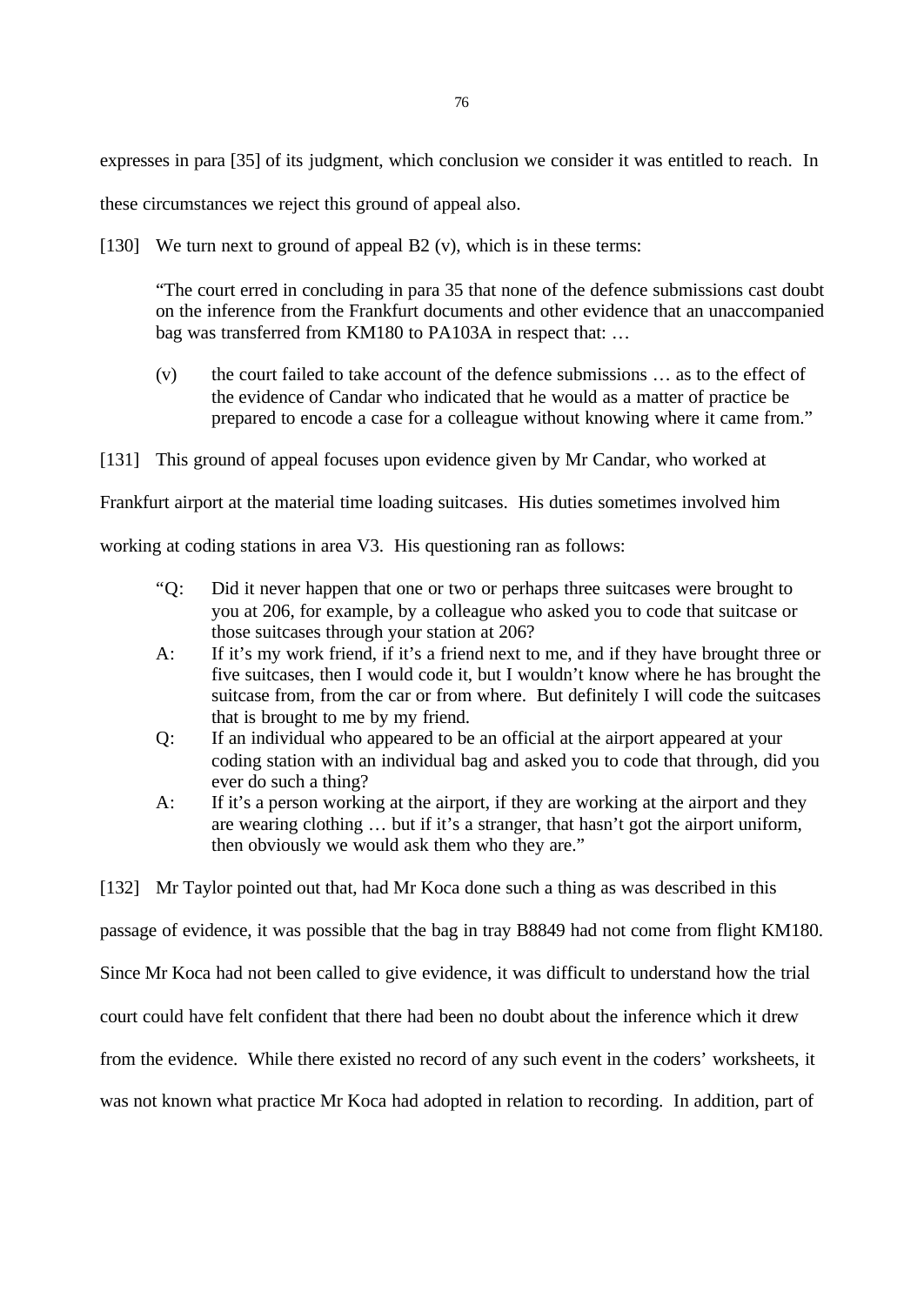the background was that luggage from flight LH669 was being redistributed among neighbouring coding stations at about the material time. It had already been submitted that some of that baggage had not been accounted for. A further part of the background which was relevant was that in some instances luggage became lost during transport at the airport and, on being found, would usually be taken to the closest coding station, where, according to the evidence of Mr Koscha, it would be coded.

[133] In reply, the Advocate depute submitted that the presentation of this ground of appeal on behalf of the appellant had been based upon a misconstruction of the evidence of Mr Candar. While it was true that the trial court had not specifically referred to the defence submission, that was not surprising. What was apparent from a full and proper reading of the evidence of Mr Candar was that, so far as he was concerned, any bag which he coded would be recorded. That statement was made by him in his evidence in the context of his going to another coding station to help out. He was not asked whether he would undertake the coding of bags for another employee without making a record. It was a plain inference from his evidence that, if he was at his own coding station and had been asked to code for a colleague, he would make a record of this as well. The flight from which any particular bag had come, by whatever means, would always be known, because that information was available on the tag which was attached to the suitcase. A further important consideration was that Mr Candar had not been asked during the course of his evidence whether, during the time that he was involved in the coding of baggage from flight KM180, any person came and asked him to code any other baggage. Since he had been at station 206 loading bags on to the belt for coding, he would have been the person to ask about that. In all these circumstances the proposition which the appellant sought to derive from Mr Candar's evidence was based upon speculation that he might have coded a bag for a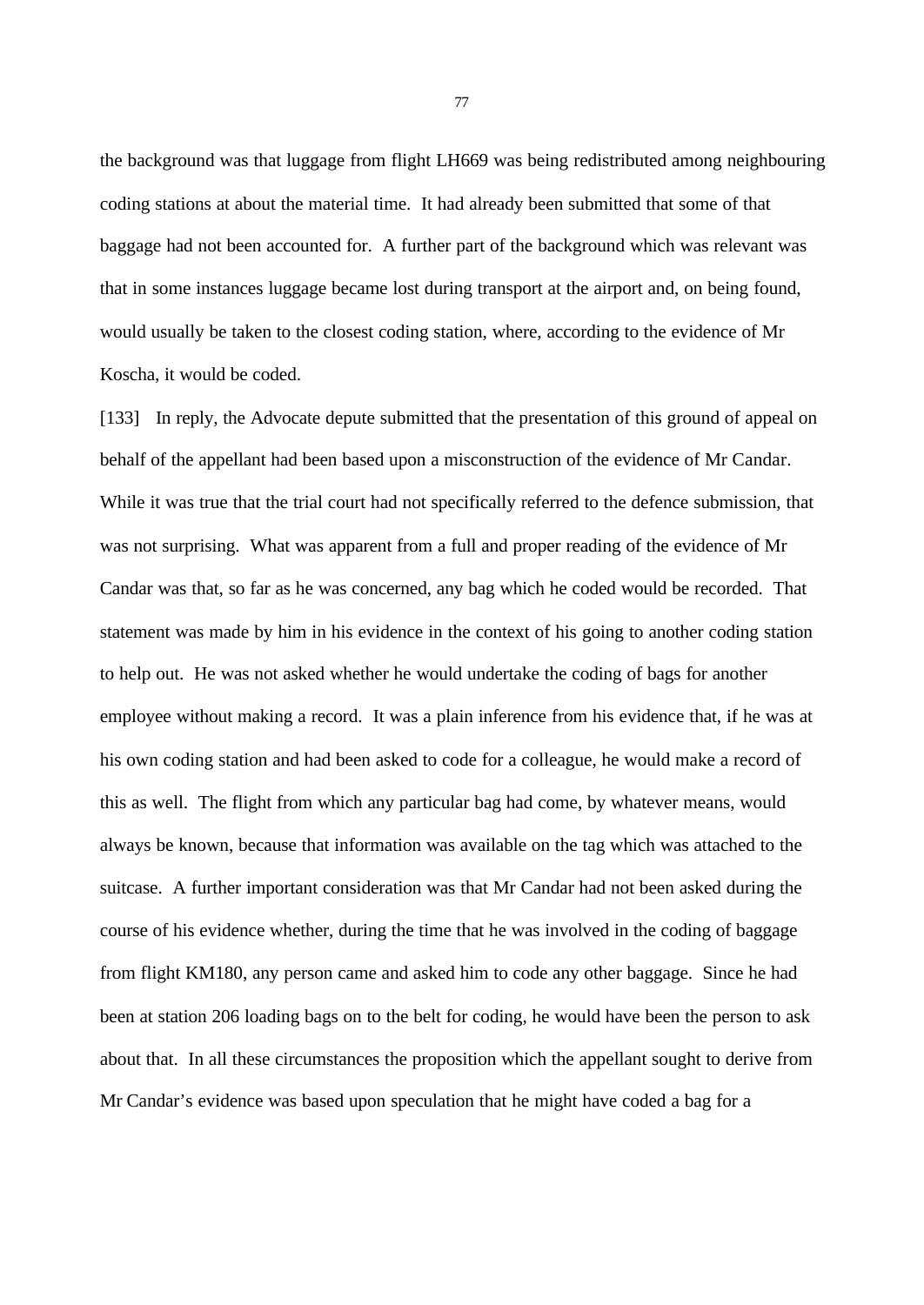colleague during the processing of bags from flight KM180, and that, contrary to his practice, he would not have made any record of having done so. When one understood correctly the evidence given by Mr Candar, it was no surprise that the trial court attached no merit to the criticisms made.

[134] It was accepted by the Advocate depute that the trial court had not made any express mention of the defence submission. Nevertheless, we note that, in the opening sentence of para [34], it makes a general reference to "other comments on the operation of the system to the effect that there were indications that there might be informal working practices." What is apparent is that it attached little importance to the submission. In the light of the whole evidence given by Mr Candar as to his working practices, to which our attention was drawn by the Advocate depute, it is our view that the trial court was well entitled to do so. In particular, it is clear from Mr Candar's evidence that, although he would have been prepared to code suitcases brought to him by a colleague, he would have recorded what he was doing. That circumstance appears to us to deprive the submission of any force. Furthermore, we regard it as of importance that Mr Candar, along with Mr Koca, had been involved in coding of the luggage from flight KM180 at the material time. Yet it was never put to him that he had participated in the coding of items of baggage at that time which had not come from flight KM180. Against this background, it appears to us that the defence submission amounts to no more than speculation. For these reasons we reject this ground of appeal.

### *The x-ray procedure*

[135] In para [34] the trial court states:

"In both [statements], Mr Maier explained that he had had some limited training in the use of the machine, but said that in the course of using it he had taught himself to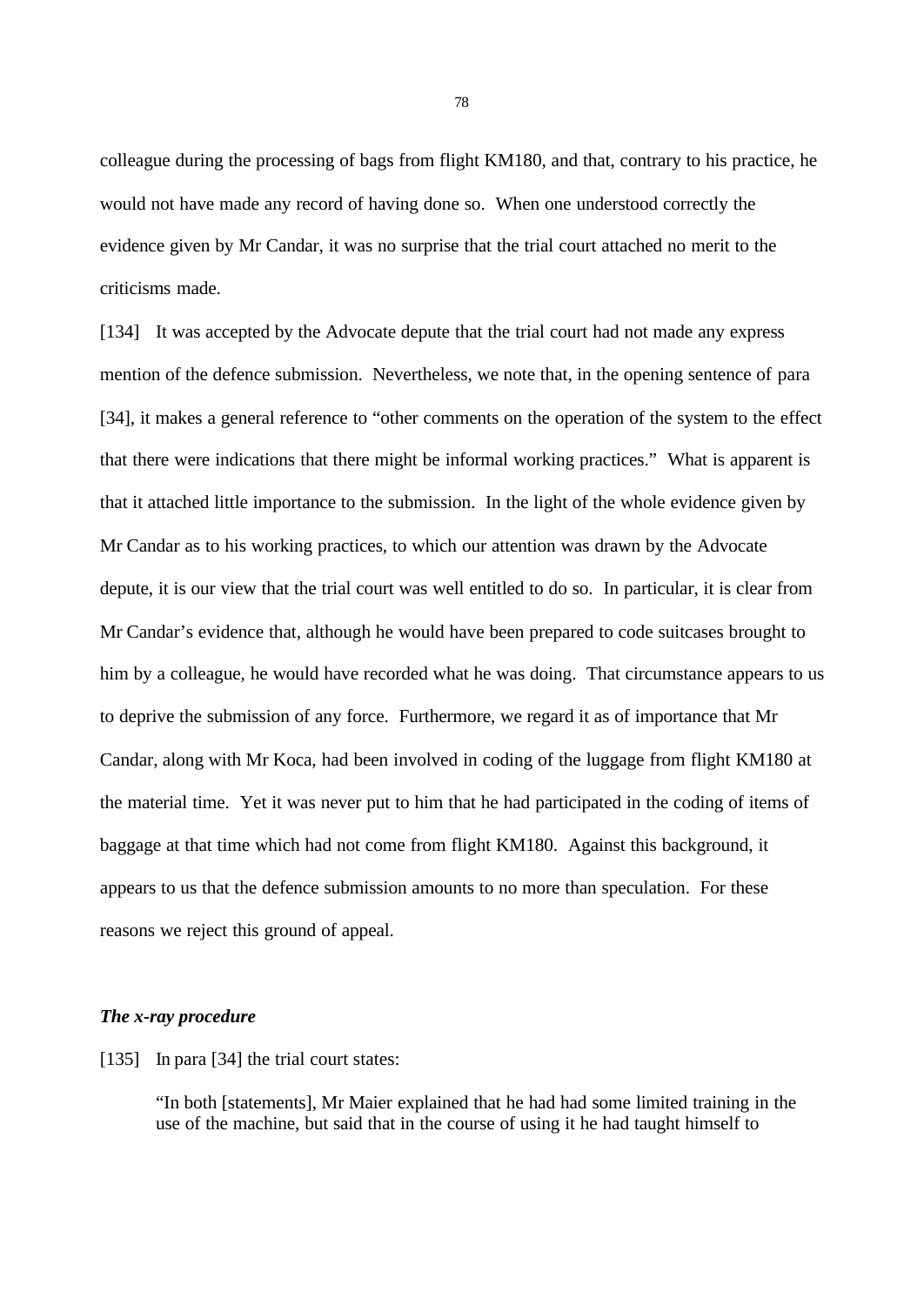distinguish various sorts of electrical equipment, and that he knew how to tell if explosives were present, from their appearance. Neither statement directly dealt with the question whether, and if so how, Mr Maier would detect explosives hidden in a radio cassette player. What he said was that the approach in dealing with electrical equipment was to see whether it presented a normal appearance, for example whether it had a plug. Other evidence, however, particularly that given by the witness Oliver Koch, Alert [Security]'s trainee manager at the time, shows that the standard of training given to Alert [Security] employees was poor. That was also the view of the FAA investigators who visited Frankfurt in 1989. Mr Maier's description of what he looked for does not suggest that he would necessarily have claimed to be able to detect explosives hidden in a radio cassette player. There was no expert evidence as to the ease or difficulty of detecting such hidden devices. The x-ray examination is one of the factors to be taken into account but it is only one factor to be weighed along with the others."

Ground of appeal B6 states, under particular reference to para [34] of the judgment, these points

as follows:

"In dealing with the x-ray procedure at Frankfurt, the court ignored material parts of the evidence of Maier's previous statements to the effect that he could say that there "was no explosives in the bags for flight 103"; ignored the evidence of Koch that staff would have been able to recognise a radio cassette going through the x-ray machine; misinterpreted the evidence of FAA [Federal Aviation Administration] investigators when it found that they viewed the standard of training for Alert Security employees to be poor; ..."

This ground of appeal also refers to the deterrent effect of the x-ray procedure. We deal with

that matter later in para [258] *et seq*.

[136] As regards the first point in this ground of appeal, it should be noted that at the time of the trial Kurt Maier, who had been the x-ray operator, was ill and unable to give evidence in person. Accordingly evidence of statements previously given by him was led in accordance with section 259 of the 1995 Act. One was the report of his statement when he was interviewed by representatives of the FAA on 5 January 1989, which was spoken to in evidence by the witness Naomi Saunders. The second statement had been taken on 7 February 1989 by Hans Jurgen Fuhl, an officer of the German police, who spoke to it.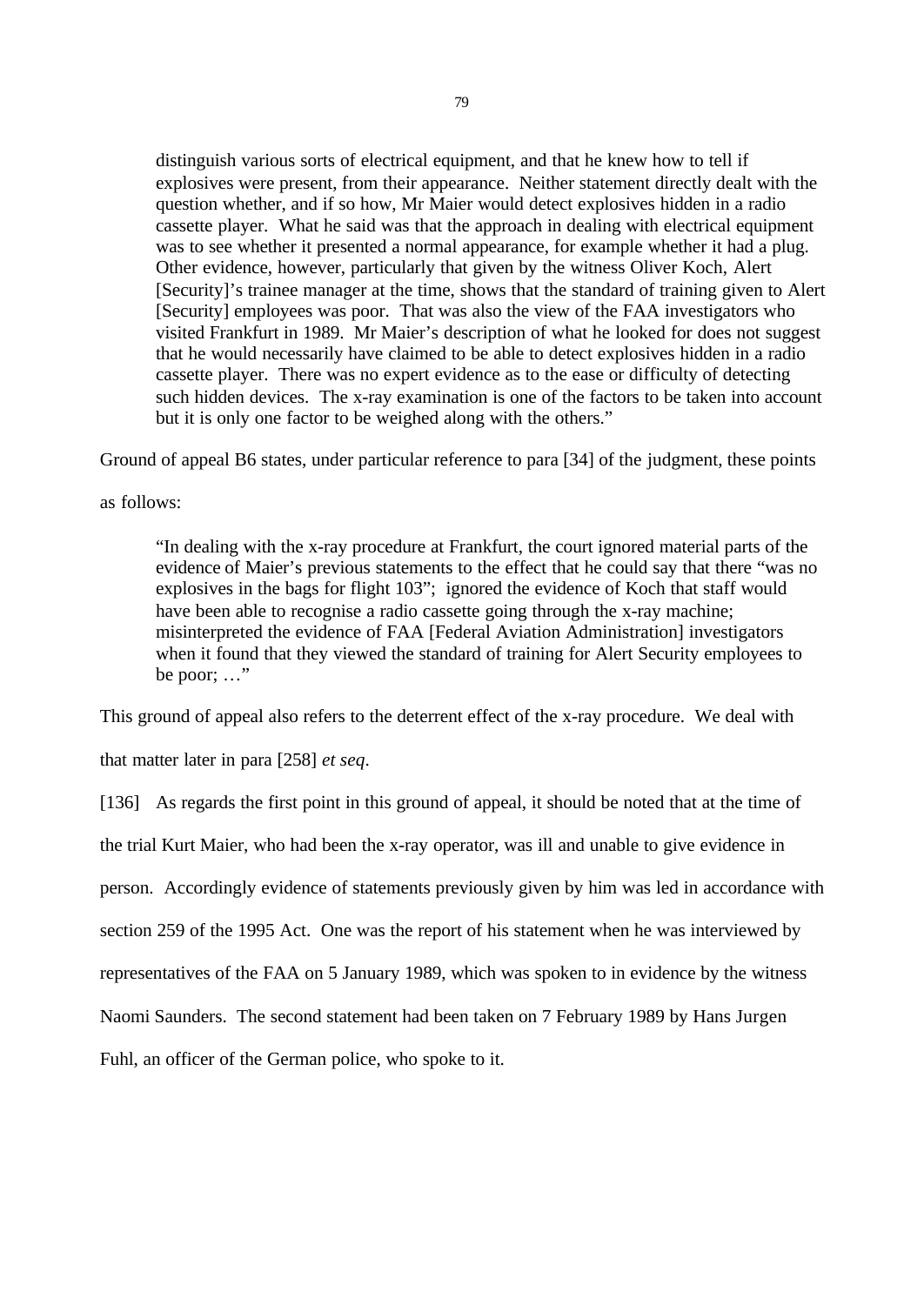[137] In presenting his submissions on this part of this ground of appeal, Mr Taylor pointed out that, on the Crown case, Mr Maier must have failed to observe the improvised explosive device, which meant that he and his equipment could not have performed the very task which they had been intended to perform. Of course, his non-observance of the device could indicate that it was not there to be seen. That point was acknowledged by the court in para [34] when it observed that x-ray examination was one of the factors to be taken into account to be weighed along with the others. Mr Taylor submitted that the trial court had not given this factor due weight because of its errors in interpreting the evidence. He drew attention to what Mr Maier had said in his first statement, namely that he could say without question that "there was no explosives in the bags for PanAm flight 103". It had to be borne in mind that Oliver Koch had given evidence about the standard of his work. He had been regarded as a careful operator who had had time to do his job properly and was aware of the need to scrutinise radios, following the warning which had been issued by Interpol about the use of a type of Toshiba radio to conceal an explosive device. It was apparent from his second statement that he had been aware of that warning. He had seen relevant pictures of a radio bomb. He was aware of the components of a bomb. Despite evidence that Mr Maier demonstrated caution and competence, the trial court appeared to have given no weight to Mr Koch's views.

[138] As regards the second point, Mr Taylor submitted that the trial court appeared to have ignored the evidence of Mr Koch to the effect that staff of Alert Security, who were responsible for the x-ray examination of baggage, would have been able to recognise a radio cassette on the x-ray machine.

[139] As regards the third point, Mr Taylor pointed out that David Tiedge of the FAA had given no evidence about the quality of training at all. Ms Saunders had not said that the training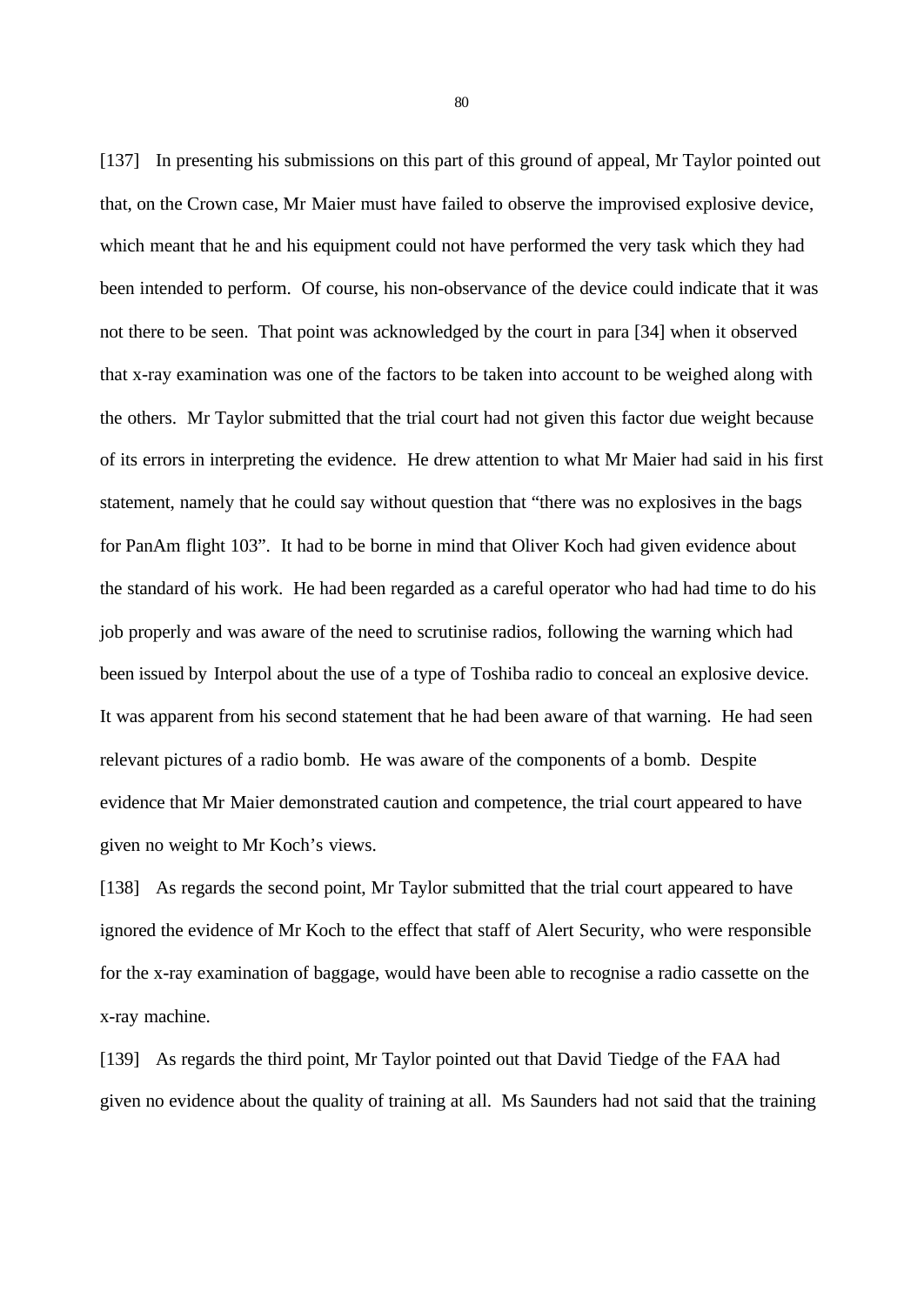of employees of Alert Security was poor. These were the only FAA inspectors who had given evidence after visiting Frankfurt in 1989. Accordingly there was no evidence in the case to support the finding made by the trial court in para [34].

[140] Mr Taylor submitted that, in the light of these points, the trial court had underestimated the significance of evidence relating to the x-ray procedure which undermined the Crown theory. The trial court's errors in this regard had caused it to underestimate the force of a material consideration, which amounted to a material misdirection.

[141] Mr Taylor next made submissions concerning the Crown's response to this ground of appeal, in which it was suggested that the appellant's submissions relating to the implications of the x-ray procedure at Frankfurt airport were in conflict with his submissions in regard to the xray procedure at Heathrow airport. Mr Taylor said that that suggestion was simplistic and did not survive a proper consideration of the relevant evidence and circumstances. In the first place, the appellant had suggested a number of ways by which the primary suitcase could have reached the container AVE 4041 at Heathrow, only one of which involved passing through an x-ray examination. In any event, the evidence of Mr Kamboj indicated that the improvised explosive device would not have been detected by the x-ray examination at Heathrow. Mr Kamboj had not been informed of the Toshiba warning. All this contrasted with the evidence from Mr Maier that he could have recognised plastic explosives under x-ray examination.

[142] The Advocate depute, in reply, said that ground of appeal B6 differed from other grounds of appeal in respect that it was alleged in it that the trial court had ignored certain evidence, namely that of Mr Maier and Mr Koch. However, he submitted that it was difficult for the appellant to support those assertions since both of those witnesses were referred to in para [34] of the judgment. It was not clear upon what basis the appellant was saying that evidence of these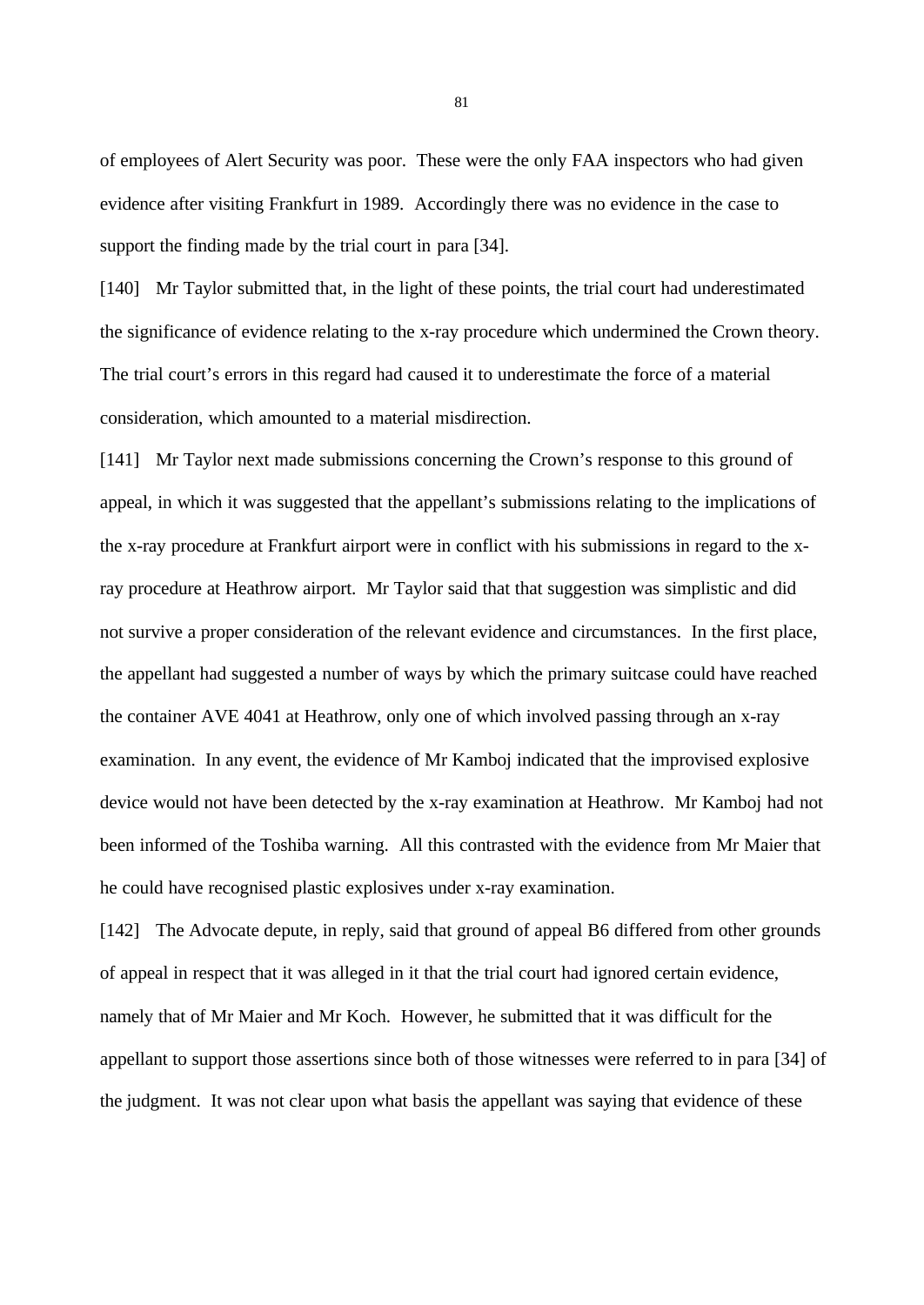witnesses had been ignored. It appeared that ultimately the appellant's submissions on these matters were focused on the question of the weight given to their evidence. In this connection it was important to recognise that, at the end of para [34] of the judgment, the trial court had said that x-ray examination was one of the factors to be taken into account, but that it was only one factor to be weighed along with the others. In substance the appellant's submissions were, in effect, that the trial court had not given the factor of x-ray examination due weight. In particular, as regards Mr Maier, the complaint appeared to be that the trial court had given no weight to his view that he was sure that there were no explosives in the bags for flight PA103A. However, the appellant had not shown that the trial court had made an error about his evidence, as opposed to maintaining that it had not given it the weight which Mr Taylor regarded as sufficient. [143] The Advocate depute outlined the evidence relating to the x-ray procedure at Frankfurt

airport. On the afternoon of 21 December 1988 Mr Maier had been responsible for x-ray examination. The task for the trial court had been to assess what weight was to be given to his view that no explosives were to be found in any bag destined for flight PA103A. Thus it had to consider a number of matters, including his training and experience, the capability of the staff and the system and the particular approach adopted by him. As regards training and experience, Mr Koch had given evidence as to what training was delivered. It was apparent from his answers that it was very limited. The Advocate depute then drew attention to the evidence about the capability of the staff and the system. There had been evidence to show that there had been a recognition of the limitations of the x-ray equipment and also the persons who operated it. Evidence had been given by Alan James Berwick about enquiries by the FAA which had identified certain shortcomings in relation to Alert Security. The training given to operatives was very limited. No formal training had been given in the identification of explosives. There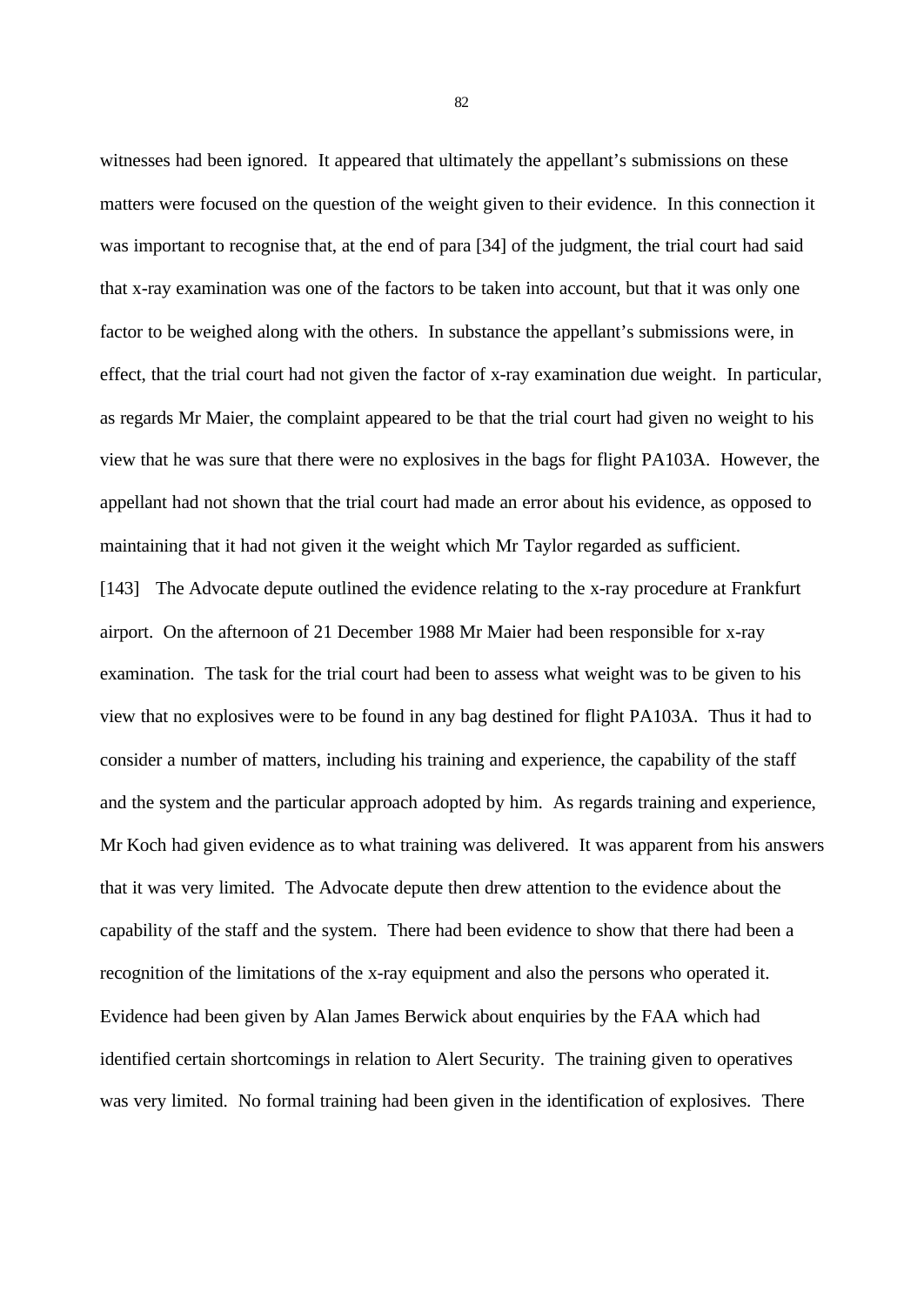was no particular difficulty in the detection by x-ray examination of objects such as a cassette player. Such items were quite common in luggage. However, it was a different matter to detect an explosive device within such equipment. Wulf Krommes, the duty station manager for PanAm at Frankfurt, had accepted this in his evidence. Furthermore, there was evidence from John Scott Orkin, an expert in the analysis of technical devices used by terrorist organisations, indicating that the best place to hide an electronic timing device would be within another electronic device such as a portable radio or cassette player.

[144] The evidence of Mr Maier concerning the examination of electronic devices indicated the weakness of the security system, as operated at the material time. He said that he looked for a plug on an electrical device, the existence of which cleared his doubts about the existence of any explosive device. Plainly an electronic device equipped with a plug could also contain an explosive device. Against the background of these obvious weaknesses in the x-ray security system at Frankfurt at the material time, it could not be said that the trial court was not entitled to reject the evidence of Mr Maier that there was no explosive in the bags for flight PA103A. On any view, it could not be said that the trial court had simply ignored his evidence.

[145] Likewise, so far as Mr Koch was concerned, he had given evidence as to the limited and inadequate training given to Alert Security employees. Against that background, the trial court was quite entitled to decline to accept the evidence which he gave, to the effect that any Alert Security employee would have been able to recognise a radio bomb, whatever was the level of that employee's qualification.

[146] Turning to that part of the ground of appeal which alleged misinterpretation by the trial court of the evidence of the FAA inspectors, the Advocate depute said that there was evidence from Mr Berwick concerning the FAA enquiries, which had resulted in criticism of the standards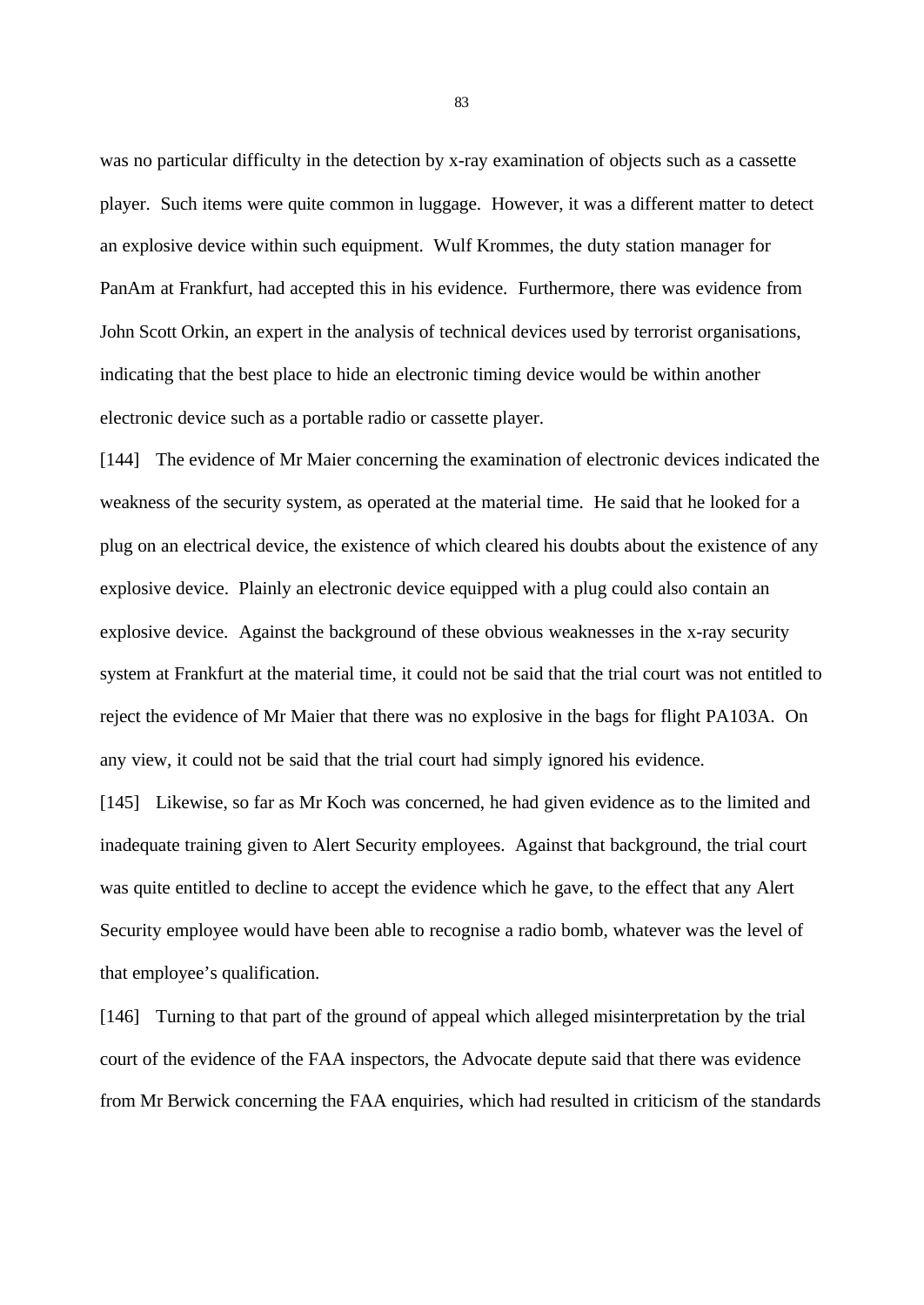achieved by Alert Security, including those related to training. Thus there had been no misinterpretation of the evidence of the FAA investigators.

[147] The first of these criticisms alleges that the trial court ignored certain parts of Mr Maier's previous statements, to the effect that he could say there "was no explosives in the bags for PanAm flight 103". In that para [34] the trial court goes into some detail regarding the contents of Mr Maier's statement. In our opinion, it is quite inconceivable that the trial court failed to observe what he had said in his first statement. It is to be observed that in neither of his statements did he indicate how he would have expected to detect explosives hidden in a radio cassette player.

[148] Against this background, we cannot accept that the trial court ignored the particular part of Mr Maier's statement referred to in the ground of appeal. In these circumstances, as submitted by the Advocate depute, the question comes to be whether the trial court was entitled to make the assessment which it did of the contents of Mr Maier's first statement. In our opinion it was entitled to take the approach which it did. In view of what Mr Maier said about the practices which he followed in relation to electrical equipment, the trial court, in our opinion, was quite entitled to reject the particular part of his statement.

[149] As to the second criticism, we note that Mr Koch was asked whether an x-ray machine operator would be vigilant for the presence of suspect radios in suitcases. He replied: "As regards the radio bomb, as far as I know, everyone was informed and would have been able to recognise such an item through the x-ray machine, whatever their level of qualification." [150] In para [34] of the judgment, the trial court refers to Mr Koch's evidence. He was a trainee officer of Alert Security in Frankfurt, having responsibility for the training of screener officers. The passage of evidence which is the subject of this part of this ground of appeal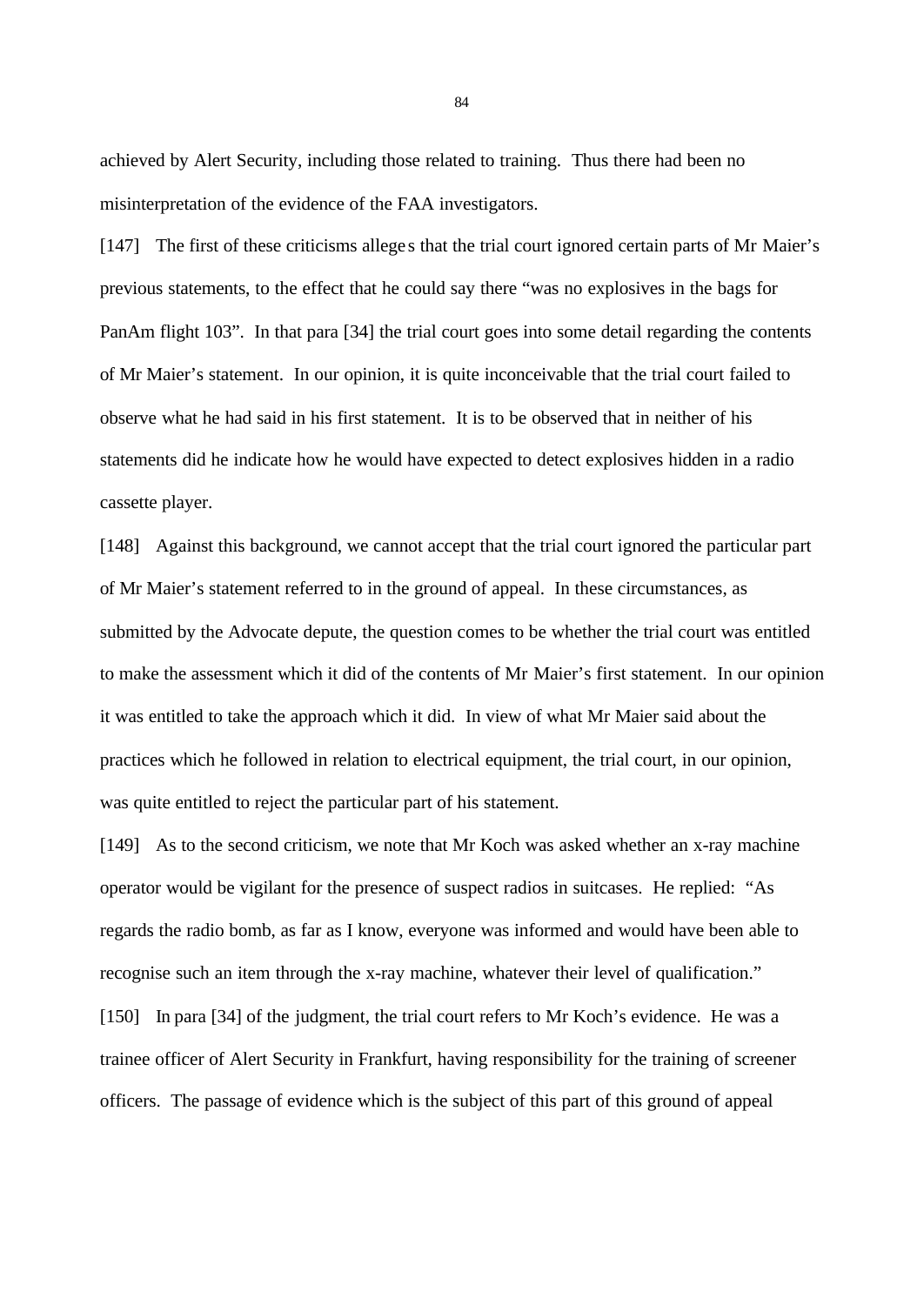appears to us to be an expression of opinion on the part of Mr Koch. The trial court plainly must have had that opinion in mind in connection with the subject matter of para [34]. It would appear that it reached a conclusion inconsistent with the opinion expressed by Mr Koch. It cannot be said that the trial court ignored his evidence on this matter. The question must be whether the trial court was entitled to reach a conclusion inconsistent with this opinion. In our view it plainly was. In this connection the statements given by Mr Maier were plainly of importance. Also relevant was the evidence concerning the very limited training given to x-ray operatives such as Mr Maier.

[151] The third particular criticism alleges that the trial court misinterpreted the evidence of the FAA inspectors when it found that they regarded the standard of training for employees of Alert Security as poor. In support of this particular criticism, it was pointed out that there were only two witnesses from the FAA, namely Mr Tiedge and Ms Saunders. It was said on behalf of the appellant that neither of these witnesses gave evidence concerning the standard of training for Alert Security employees at Frankfurt airport. That is true. However, we do not understand that the trial court purport to base its statement in para [34] about the standard of training upon the evidence of these witnesses. Accordingly the question comes to be whether the trial court was entitled to reach the conclusion it did in the light of the whole evidence in the case. In that connection the evidence of Mr Berwick is of significance. In December 1988 he worked with PanAm as a corporate security manager. He gave evidence concerning enquiries undertaken by the FAA in relation to the shortcomings of Alert Security. He then went on to explain that in consequence of those enquiries they had been issued with certain violations. In the light of this evidence, we consider that the trial court was entitled to express the view which it did in para [34].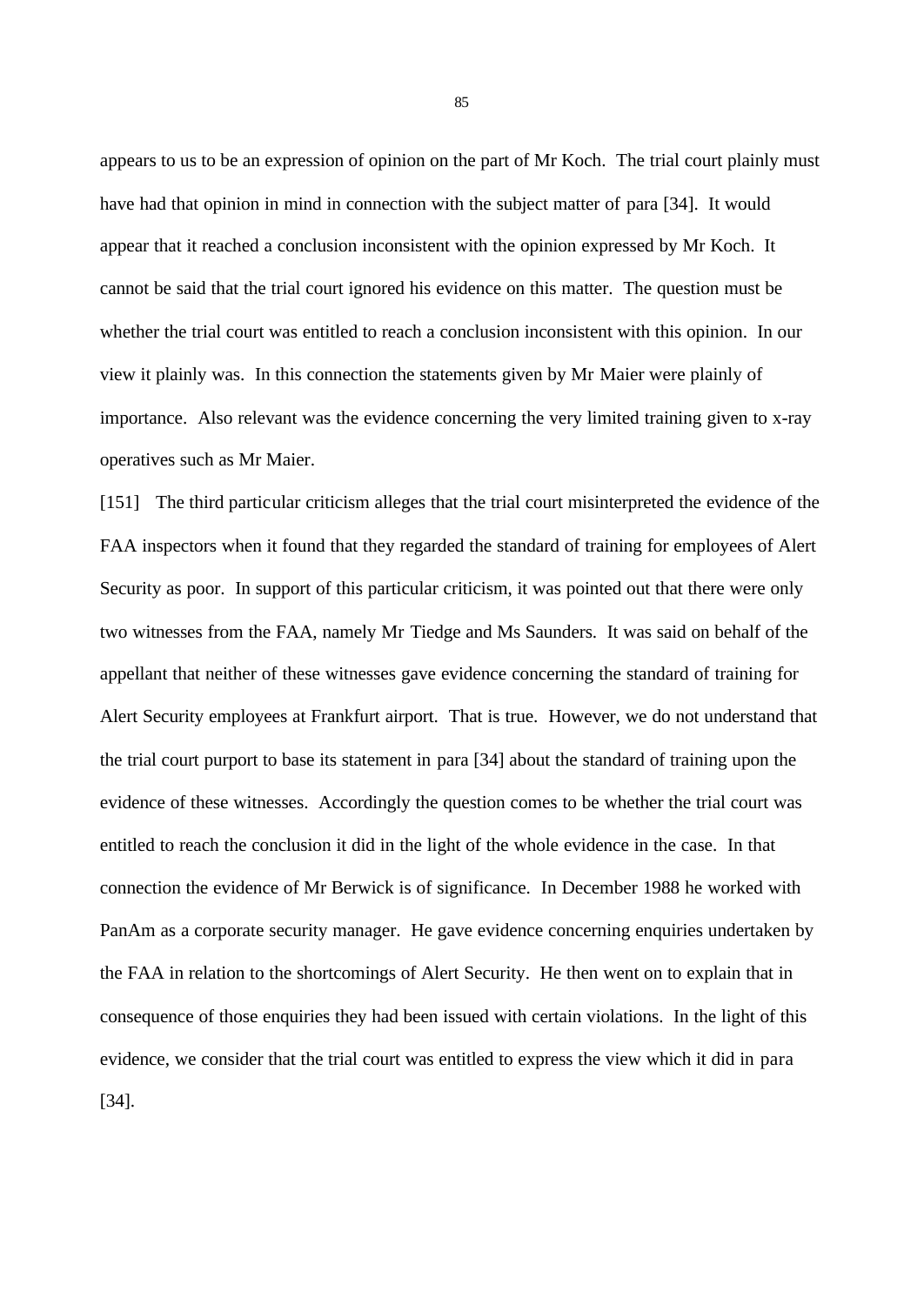[152] We accordingly reject the parts of ground of appeal B6 which we have considered above.

## *The loading of baggage on to flight PanAm 103A*

[153] Grounds of Appeal B3, and C in part, relate to this matter. Ground of Appeal B3, with

which we deal first, is in these terms:

"The court misinterpreted the evidence of Kasteleiner at para 31 as indicating that it could be taken from the documents that no baggage was left at the gate. The court proceeded erroneously to draw an inference therefrom that all items sent there were loaded onto PA103A."

[154] In support of this ground of appeal Mr Taylor said that its focus was a passage in para

[31] of the trial court's judgment, where it said:

"Defence counsel submitted that there was no evidence that baggage sent to the gate was actually loaded onto the flight, nor was there any count of the number of bags loaded. There was however evidence from Mr Kasteleiner that it could be taken from the documents that no baggage was left at the gate and it can be inferred that all items sent there were loaded."

He submitted that that passage involved a misunderstanding or misinterpretation of the evidence of Mr Kasteleiner. Mr Taylor referred to that evidence, and submitted that it was quite clear that Mr Kasteleiner spoke of luggage for flight PA103A being removed from the baggage transport system at the appropriate gate, but that did not mean that that baggage had in fact been loaded on to the aircraft. In particular, his evidence showed no more than that the bag which had been in tray B8849 had been discharged from the baggage transport system after 1512 hours on 21 December 1988 to gate room B44. The Crown had failed to call a witness to speak to the actual loading of the interline baggage, which, it alleged, included the item of baggage on tray B8849. That failure was also focused in ground of appeal C, to the extent that it related to Kilnic Tuzcu, with which he would deal in due course. It appeared that the Crown had merely relied on documentary records to persuade the trial court that the item of baggage in tray B8849 had been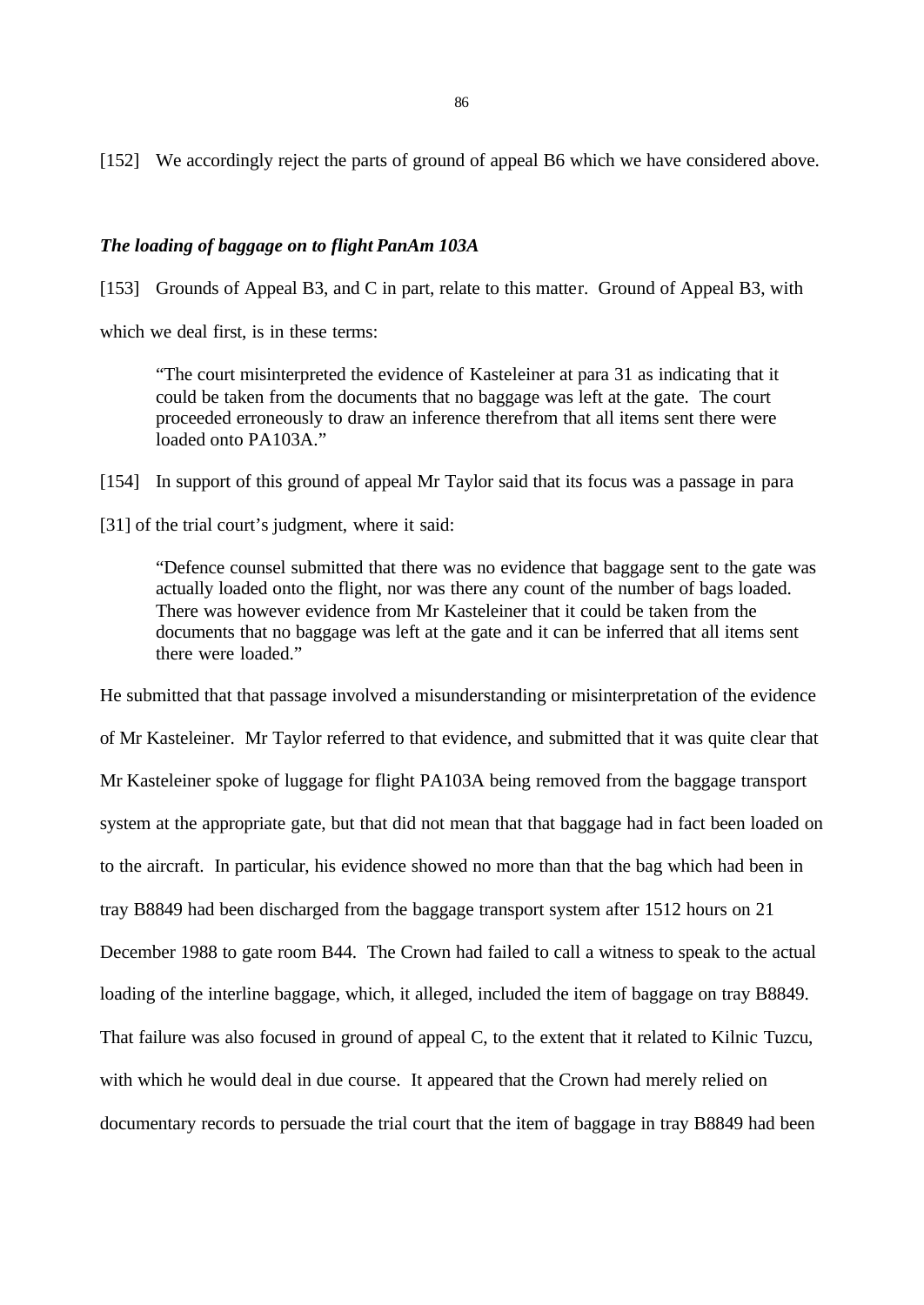loaded on to the aircraft. That had been a crucial point in the case, on which the trial court had misdirected itself.

[155] In reply, the Advocate depute accepted that the trial court had misstated the evidence of Mr Kasteleiner. On a fair reading of his evidence, it was clear from what he had said that no baggage for flight PA103A had been left in the baggage transport system; not that no baggage had been left at the gate where bags would be sorted after their removal from that system. Mr Kasteleiner was an employee of the company which had responsibility for managing the computerised baggage transport system. In the case of baggage being sent for a departing PanAm flight, the baggage for that flight would have been collected at the delivery gate and dealt with by PanAm staff, rather than members of the staff of Frankfurt airport. The crucial part of para [31] was the statement: "There was however evidence from Mr Kasteleiner that it could be taken from the documents that no baggage was left at the gate and it can be inferred that all items sent there were loaded." It had to be considered whether the trial court had drawn the inference that all items sent to the gate had been loaded from the evidence of Mr Kasteleiner or from other evidence. The Advocate depute submitted that it was Mr Kasteleiner's evidence, in association with the documents, that gave rise to the inference that the baggage concerned had been extracted from the baggage transport system and deposited at the gate, but it was entirely different evidence that demonstrated the movement of baggage from the gate to the aircraft. The question was whether the misdirection focused in the comment of the trial court had any materiality; if the evidence plainly demonstrated loading of baggage on the aircraft after its arrival at the gate, the misdirection would be immaterial.

[156] The Advocate depute pointed out that, in his closing submissions to the trial court, Mr Taylor had said that Mr Kasteleiner's evidence showed no more than that the luggage concerned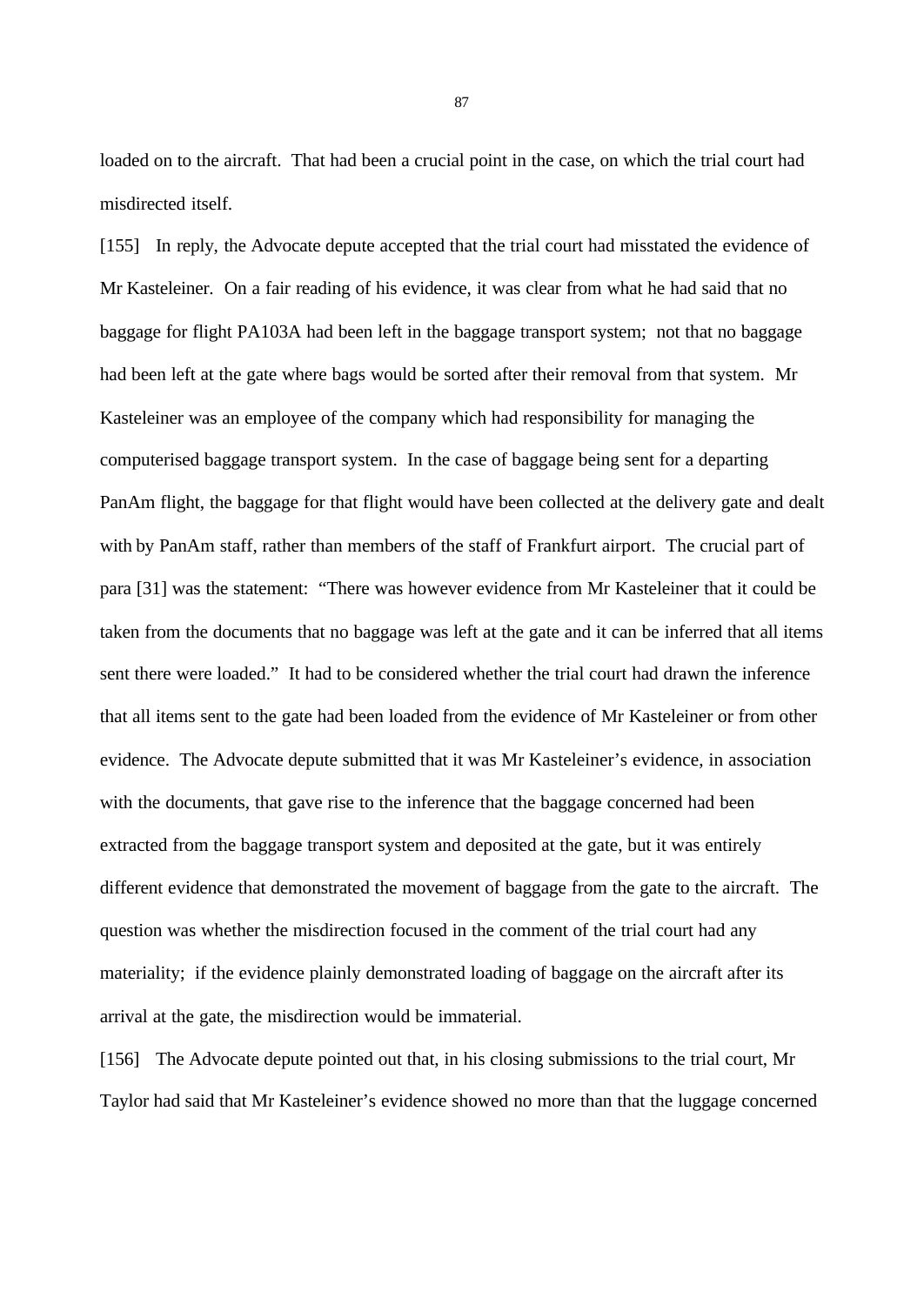had gone to the gate room. Then he had submitted: "For some reason, the Crown leave it to inference that the bag was in fact loaded on to the aircraft." That characterisation of the Crown's position before the trial court was incorrect and may have misled that court. The Crown's position before the trial court had not been that Kasteleiner's evidence vouched loading. It was vouched by inference arising from other evidence. In this connection it was important to understand the operation of the loading system for PanAm flights at Frankfurt in 1988. After baggage was delivered at the appropriate gate room for loading on to a particular aircraft, PanAm loading staff collected it with a view to its being loaded on to the aircraft. A load master supervised the loading and ensured that items were loaded in accordance with the load plan. As the trial court had noted in paras [19] and [28], prior to 21 December 1988 a system of x-raying interline baggage had been instituted at Frankfurt by PanAm. There was overwhelming evidence that, once the facility had been set up, there was no interline reconciliation between passenger and bag, such as had previously been required. The trial court had rejected the evidence of Roland O'Neil and Monika Diegmuller to the effect that there continued to be a reconciliation of interline passengers and baggage, but only to that extent.

[157] The evidence before the trial court had shown that, after delivery at the gate room, bags were sorted into various categories including interline bags, as appeared from the evidence of Mr O'Neil. He had been the load master for flight PA103A. He had given evidence that the interline bags had been taken from the gate area for x-ray examination. That examination had been performed by Mr Maier. The bag which had come from flight KM180 had arrived at the output point in the gate room at 1523 hours. It had been an early arrival. It had gone, along with other interline baggage, for x-ray examination, which would itself permit the court to draw the inference that the interline baggage was thereafter loaded. But there was clear evidence that the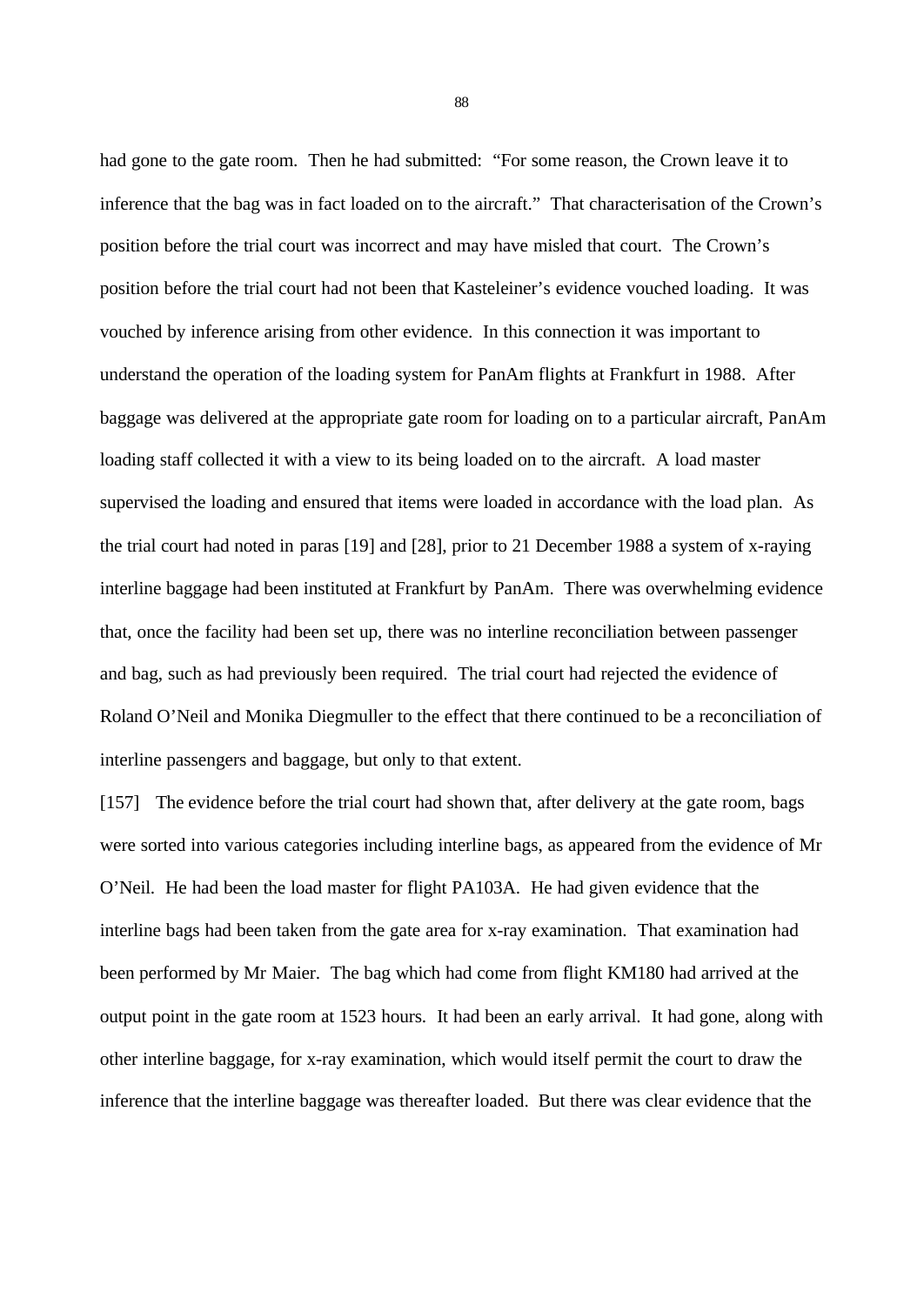interline baggage due for flight PA103A was in fact loaded on to the aircraft. In this connection the Advocate depute referred to a joint minute, which demonstrated that passengers Karen Noonan and Patricia Coyle had themselves been interline passengers on flight PA103A, with five items of checked-in luggage. They had travelled from Vienna to Frankfurt on flight LH1453. The remains of all five items of their luggage were recovered in the Lockerbie area. These circumstances showed that their interline luggage had been taken from the gate to be x-rayed and had then been loaded. Since the interline baggage had been gathered together at the output point of the baggage transport system and then taken as a group of bags for x-ray examination, shortly prior to loading, there was no reason to suppose that any of that baggage had been left at the gate. Reverting to para [31] of the judgment, it made no sense to claim that the trial court had inferred from the evidence of Mr Kasteleiner that all relevant items had been loaded, because that was not the way in which the issue had been dealt with at the trial. The trial court in that part of its judgment was doing no more than explaining in short form that the necessary inference could be made from the evidence available. This court was not prohibited from considering the evidence and matter of agreement, to which he referred. If this court were to hold that the trial court had drawn the necessary inference of loading from the evidence of Mr Kasteleiner alone, that would constitute a misdirection on its part. However, in the light of the evidence of Mr O'Neil and the material mentioned, the misunderstanding or misdirection was immaterial. There had never been any submission to the effect that there was insufficient evidence in law to enable the trial court to conclude that the particular bag concerned, along with others, had been loaded on to flight PA103A.

[158] In our opinion, in order to reach a decision upon this ground of appeal, it is necessary to consider the evidence of Mr Kasteleiner, which it is alleged the trial court misinterpreted. He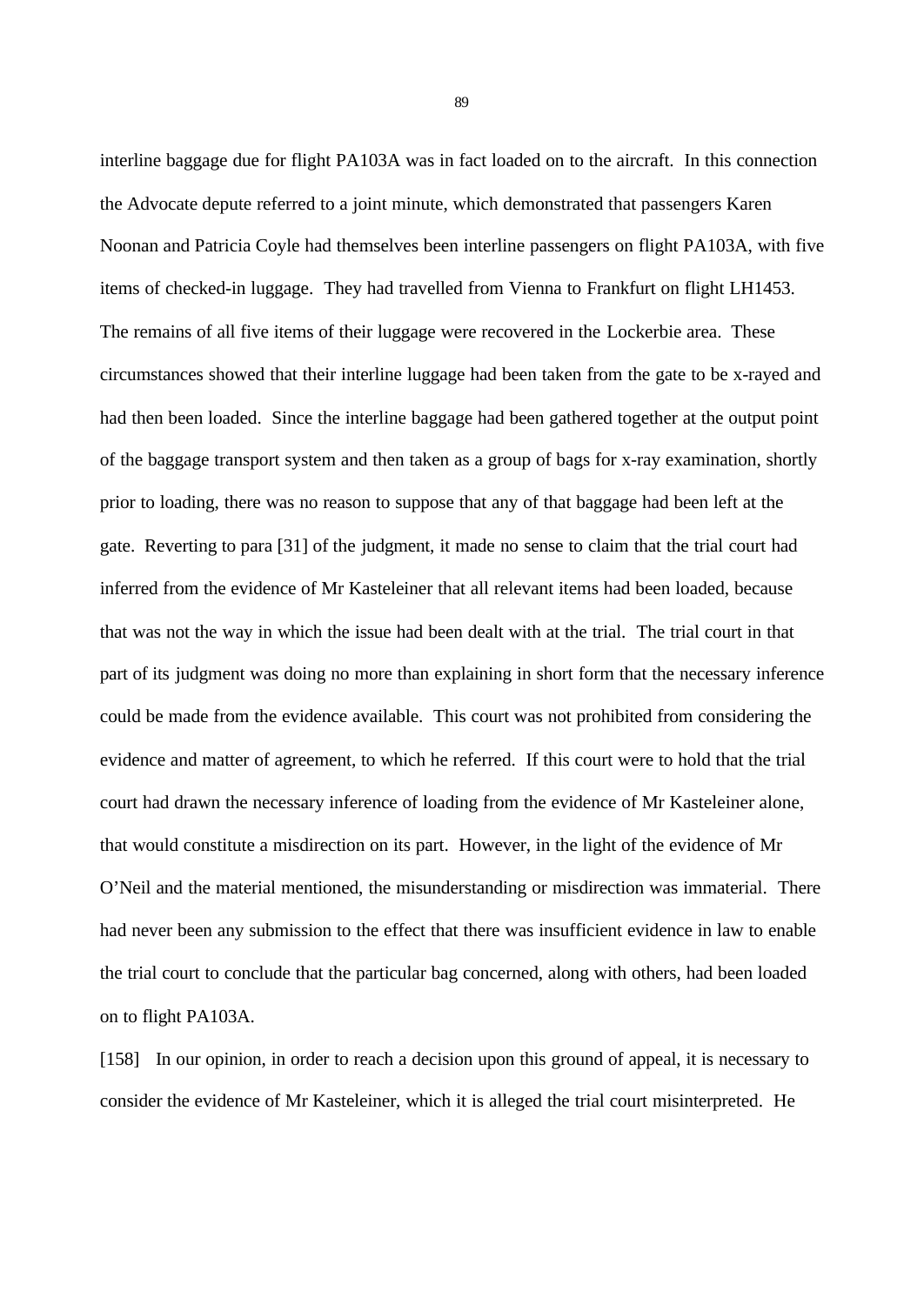exercised control over the baggage transport system at Frankfurt. Under reference to his log book for 21 December 1988, he confirmed that flight PA103A was to leave from position 44. At 1512 hours he had given the order to provide the luggage for that flight. His order resulted in the luggage being directed by the baggage transport system to the output point B44, a gate luggage room, where it was discharged. The destination of luggage for the flight in question had been changed at 1621 hours to B41, a different but nearby luggage room. Accordingly the luggage for the flight was extracted from the system at gates B44 and B41. It is clear from the evidence of Mr Kasteleiner that baggage for flight PA103A was extracted from the system and delivered to gate room B44 and latterly B41. However, he did not give evidence indicating, or from which it could be inferred, that that baggage was in fact loaded on to the relevant flight. Nor did he exclude the possibility that an item of baggage might have been left at the gate. In the light of that, we consider that the trial court went too far in saying in para [31]: "There was however evidence from Mr Kasteleiner that it could be taken from the documents that no baggage was left at the gate …". To that extent the trial court misunderstood or misinterpreted his evidence and, in our opinion, it misdirected itself. In these circumstances, the question comes to be whether that misdirection is of such materiality as to give rise to a miscarriage of justice.

[159] In this connection, the trial court says in para [31] that "it can be inferred that all items sent there were loaded". That is of course a reference to items sent to gates B44 and 41. The question then is whether there was evidence or other material from which such an inference could properly be drawn. The position of the Crown was that there was, in the form of the material concerning passengers Karen Noonan and Patricia Coyle contained in the joint minute and also in the evidence of Mr O'Neil. In another connection we have already considered the significance of what was agreed in relation to these two passengers. Suffice it to say here that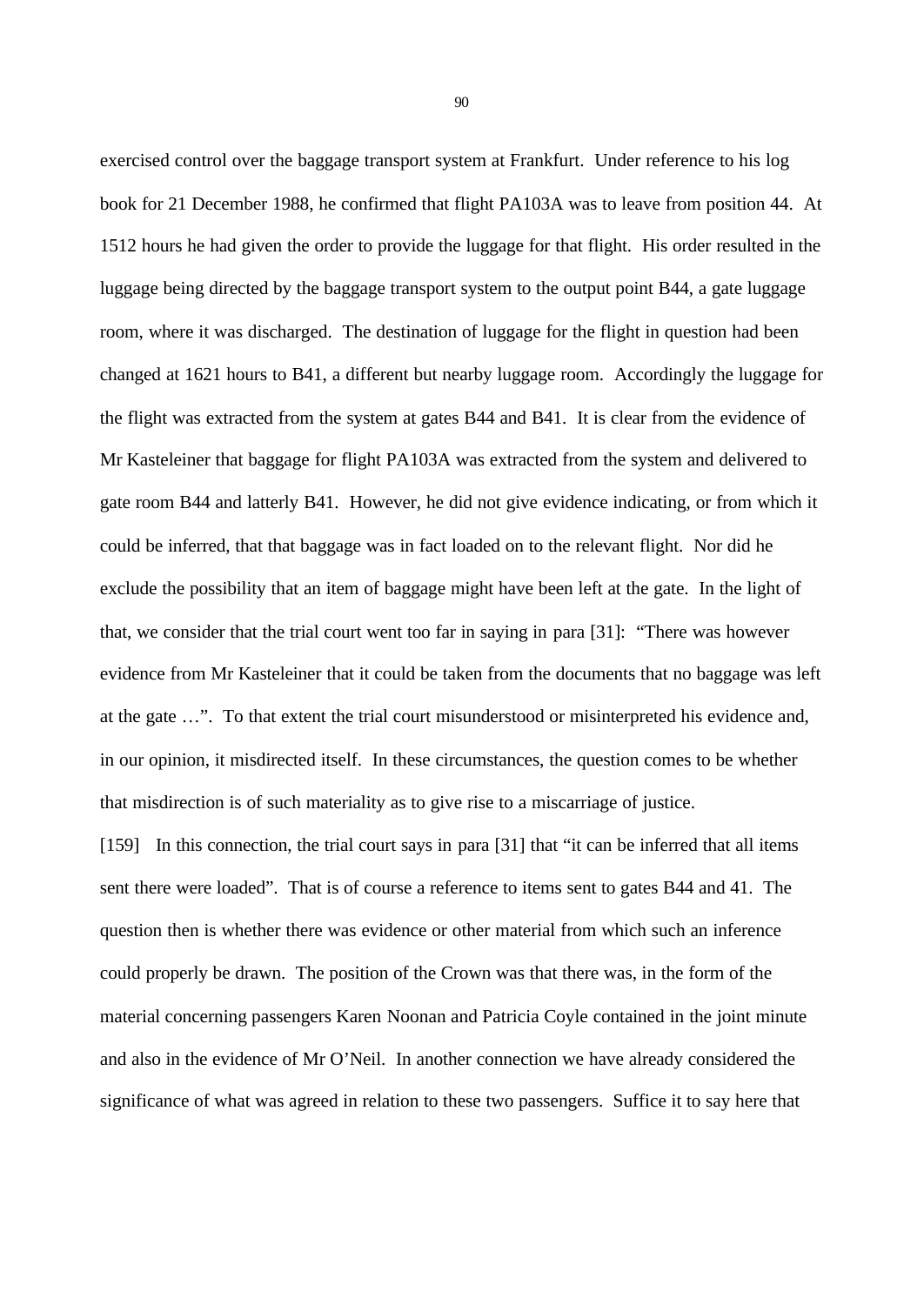that material shows that their interline baggage from flight LH1453 from Vienna was processed at Frankfurt and loaded onto flight PA103A.

[160] Mr O'Neil described how, on arrival in the gate room, baggage was separated into different groups. Interline luggage was separated out into a group of its own. Subsequently it was taken to a location where it was x-rayed. Thereafter Mr O'Neil said: "Then they were taken to the gate and placed in front of the plane." Once all of the baggage was ready to be loaded it was then loaded on to the plane in accordance with a loading plan, in which task the witness had assisted.

[161] As can be seen from para [28] of its judgment the trial court plainly accepted Mr O'Neil's evidence as to the practice which was followed, generally and on this occasion, of the interline baggage being taken for x-ray examination prior to being taken for loading on to flight PA103A. At the trial it was not suggested that there was insufficient evidence in law to entitle the trial court to conclude that the bag which had been on tray B8849 had been loaded on to flight PA103A, or that the trial court should not infer that the interline baggage for flight PA103A was in fact so loaded. This inference could be drawn from the evidence of Mr O'Neil, who was responsible for the loading of the flight and participated physically in this task, and it was not suggested to him that any item of that interline baggage had been left behind on the tarmac or elsewhere so that it was not carried by flight PA103A. The joint minute relating to interline passengers Karen Noonan and Patricia Coyle, taken together with the recovery of fragments of their baggage, provided confirmation of this, if such were needed. In the light of these considerations it is our opinion that not only was the trial court entitled to infer that the baggage was loaded on board the aircraft but that this inference was inevitable. That being so, in our judgment, it cannot be concluded that the misunderstanding or misinterpretation of the evidence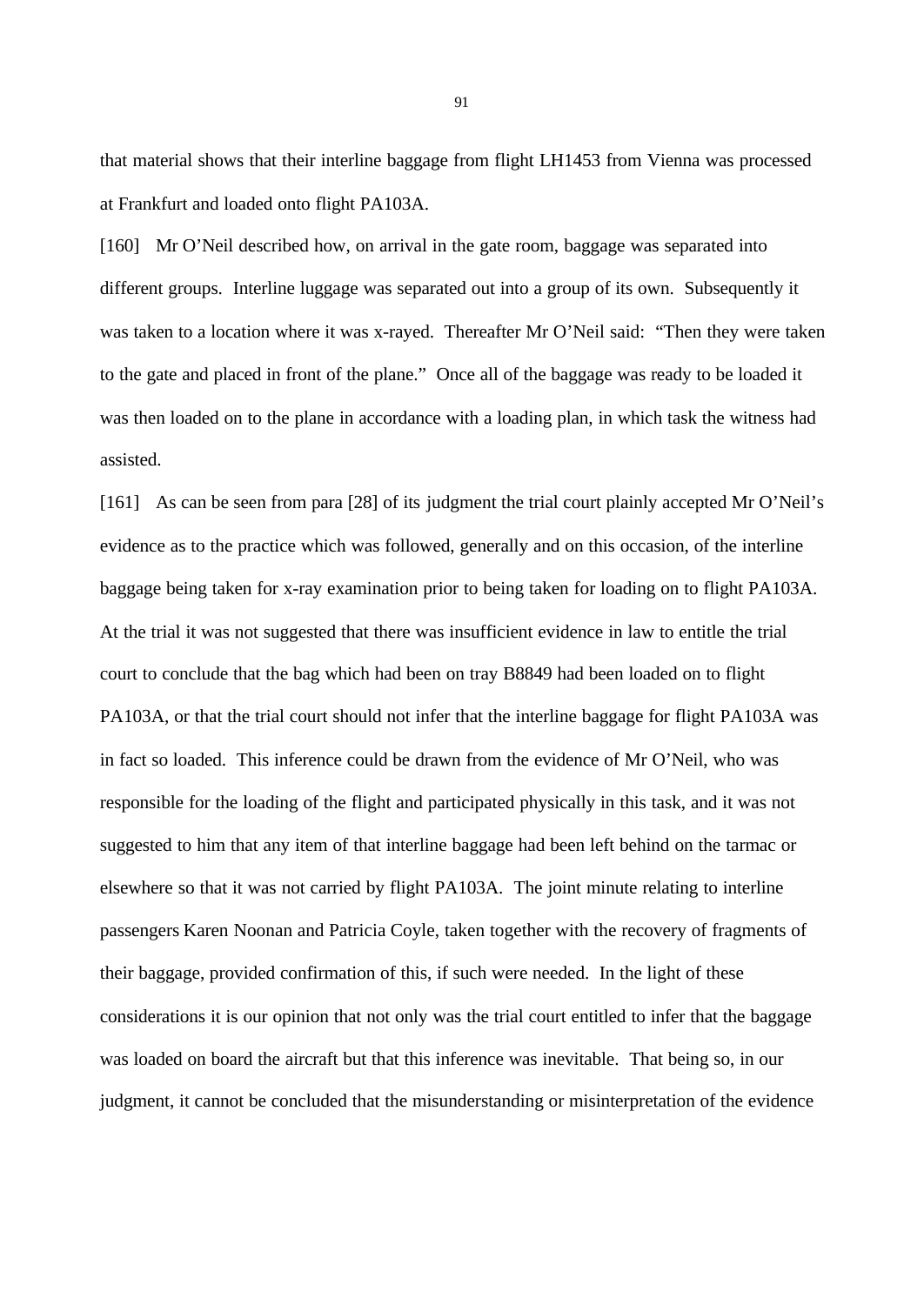of Mr Kasteleiner by the trial court was material or has resulted in any miscarriage of justice. Accordingly we reject this ground of appeal.

[162] We turn now to the related matter of that part of Ground of Appeal C. which relates to Mr Tuzcu. This ground of appeal is in the following terms: "The court erred in failing to deal with defence submissions as to the effect on the Crown case of the Crown's failure to call witnesses … Tuzcu." In supporting this ground of appeal, Mr Taylor referred to the submissions which he had made on the subject to the trial court. The trial court had failed to give proper consideration to the Crown's failure to call this individual as a witness which was a material misdirection on the crucial issue of whether the unaccompanied bag had been transferred to flight PA103A. It appeared that the trial court had given no consideration to his absence. He was the most likely candidate as the person who had been responsible for transferring items of baggage on to flight PA103A.

[163] In reply, the Advocate depute accepted that in para [31] of the judgment the trial court did not mention specifically that portion of the appellant's submission concerning Mr Tuzcu. However, in that connection, the first question was why the appellant contended that this particular individual would have been an important witness. It was said that his importance was that it was most likely that he took the baggage for x-ray examination, removed it from x-ray and took it out to the aircraft. However, on two occasions in his evidence Mr O'Neil, the load master, categorically ruled out any suggestion that Mr Tuzcu was involved in this way in loading flight PA103A. The only person at the trial who had suggested that Mr Tuzcu might have been involved in loading the flight was Mr Taylor. Accordingly there was no evidence to suggest that Mr Tuzcu would have been able to give any material evidence. Against this background, there was no merit in this ground of appeal.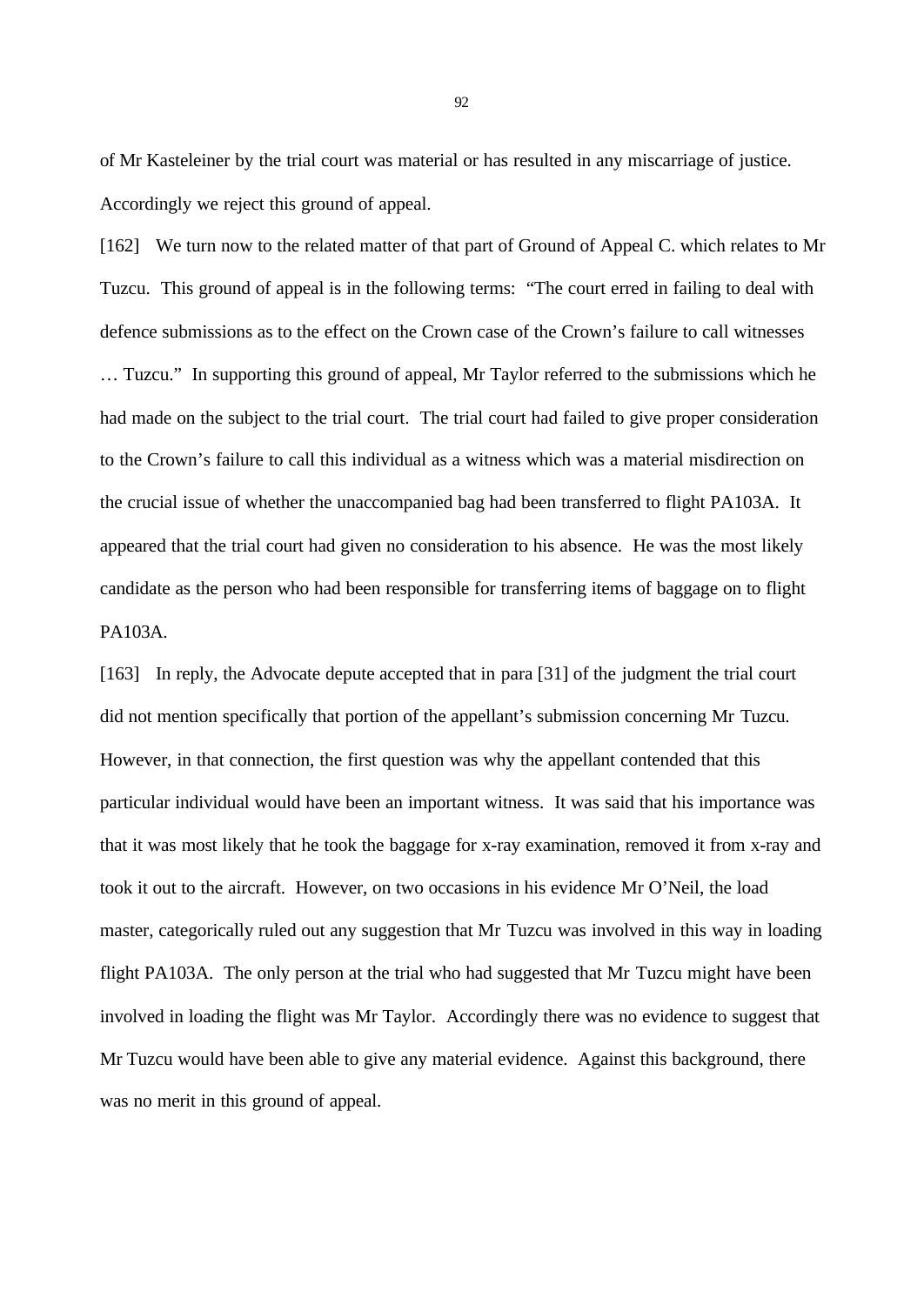[164] We recognise that the trial court in para [31] of its judgment makes no reference to the failure of the Crown to lead Mr Tuzcu as a witness, or to the submissions made on behalf of the appellant as to the consequences of that failure. In our opinion, whether those features of the trial court's judgment constitute a basis for criticism or not depends upon, *inter alia*, whether he might have given evidence material to the resolution of an issue before the court. While Mr Taylor asserted that Mr Tuzcu was a potential witness of that nature, the evidence in the trial suggests otherwise. Mr O'Neil indicated that in the afternoon Mr Tuzcu had been taking the luggage for the London flight PA103A out of the baggage system and putting it into carts or carriages. He had also separated the luggage into different categories. Mr O'Neil was asked specifically whether Mr Tuzcu had taken the interline bags to be x-rayed, to which he replied that he had not; he had been in charge only of taking the luggage off the baggage transport system. We are unaware of any evidence in the case which suggests that Mr Tuzcu's responsibilities on the day in question extended beyond those described by Mr O'Neil. In these circumstances, while the trial court made no mention of him or the submissions made in relation to his absence as a witness, we cannot regard that as a basis for criticism of its judgment. Accordingly we reject this ground of appeal also.

## *The extent of unaccompanied baggage*

[165] Ground of appeal B7 states:

"The court failed to have proper regard to the evidence of unaccompanied bags. In para 33 the court misunderstood the defence submission regarding baggage carried on PA103A additional to that shown on production 1060. The submission was that 21 online items of baggage from Berlin fell to be added to the total of 111 shown on production 1060 making 132 whereas only 118 items were shown on production 199, the passenger list, which did include the online baggage from Berlin. The explanation for the difference of 14 was that these items were or could be unaccompanied baggage. Further, the court failed to deal with the evidence relating to the unaccompanied bag from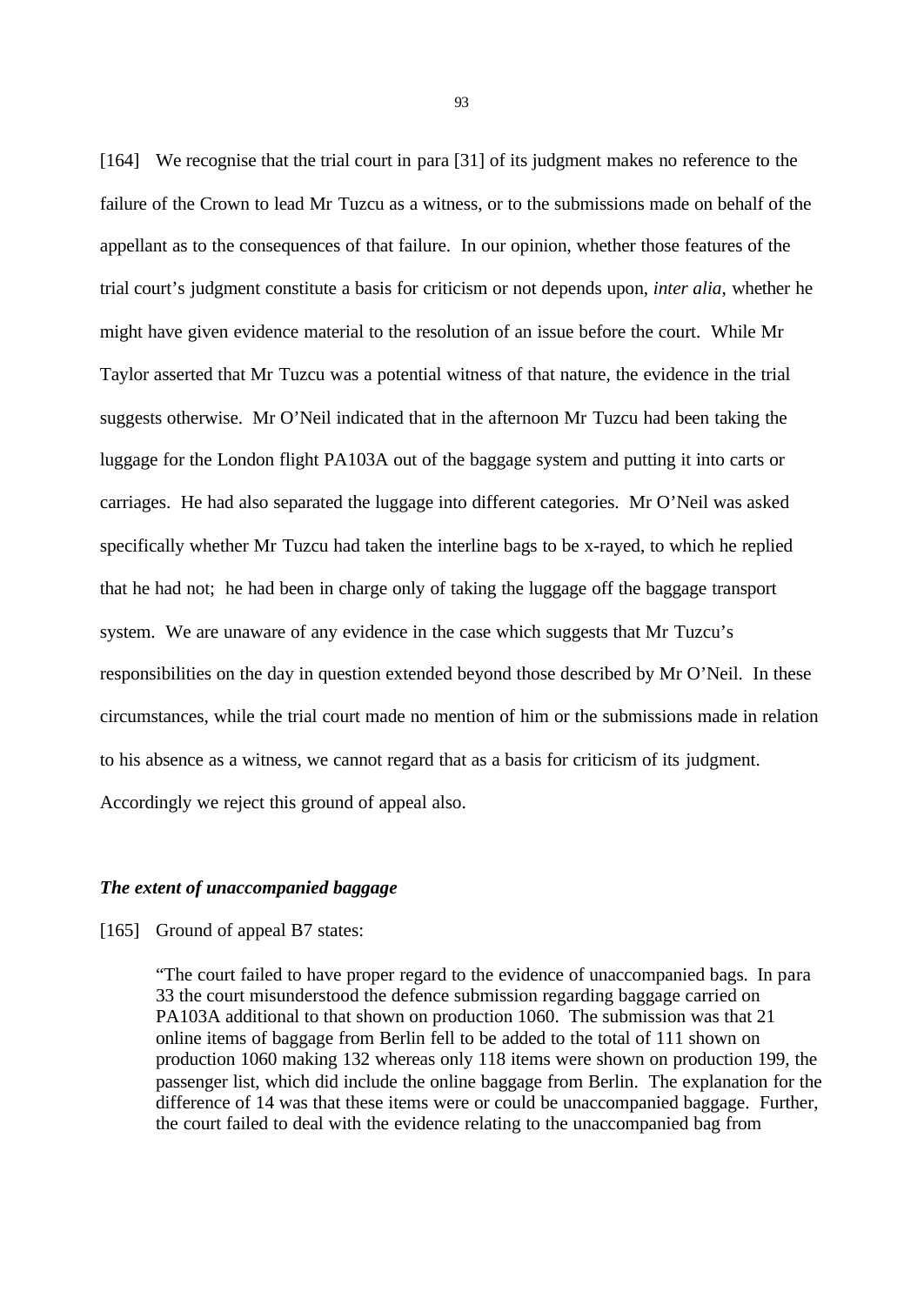Warsaw in para 33. The existence of unaccompanied baggage on PA103A was a material factor of which the court failed properly to take account."

[166] It is claimed, first, that the trial court misunderstood a defence submission suggesting that a total of 14 items of unaccompanied baggage were carried on flight PA103A. Secondly, it is claimed that the trial court failed to deal with the evidence relating to a further unaccompanied bag from Warsaw.

[167] Mr Taylor maintained that, having concluded at para [35] that an unaccompanied bag was transferred from flight KM180 to flight PA103A, the trial court had to consider whether that item contained the bomb. A relevant consideration to weigh against the suggestion that this bag contained the bomb was that the evidence disclosed, or at least gave rise to a strong inference, that there were several other unaccompanied bags on flight PA103A. If it could be shown that there were more than one unaccompanied bag on flight PA103A, that weakened any inference that the bomb was contained in the unaccompanied bag from flight KM180. The submission was that the trial court's error in this area amounting to misdirection had caused it to over-estimate the strength of the inference to be drawn.

[168] Mr Taylor submitted that the trial court appeared to have accepted in para [33] of the judgment that there was indeed an unaccompanied bag from Warsaw on flight PA103A, but did not appear to have recognised the significance of this. Quite apart from that, however, Mr Taylor submitted that there was a strong inference that there may have been 14 unaccompanied bags on flight PA103A, in regard to which the terms of para [33] demonstrated that the trial court had misunderstood the defence submissions which he repeated to us. Production 1060, a computer printout for flight PA103A, demonstrated a total number of 111 bags, which could be divided into two categories, namely bags which were checked in at Frankfurt airport and other bags which were interline bags. To discover the total number of bags destined for the aircraft, 21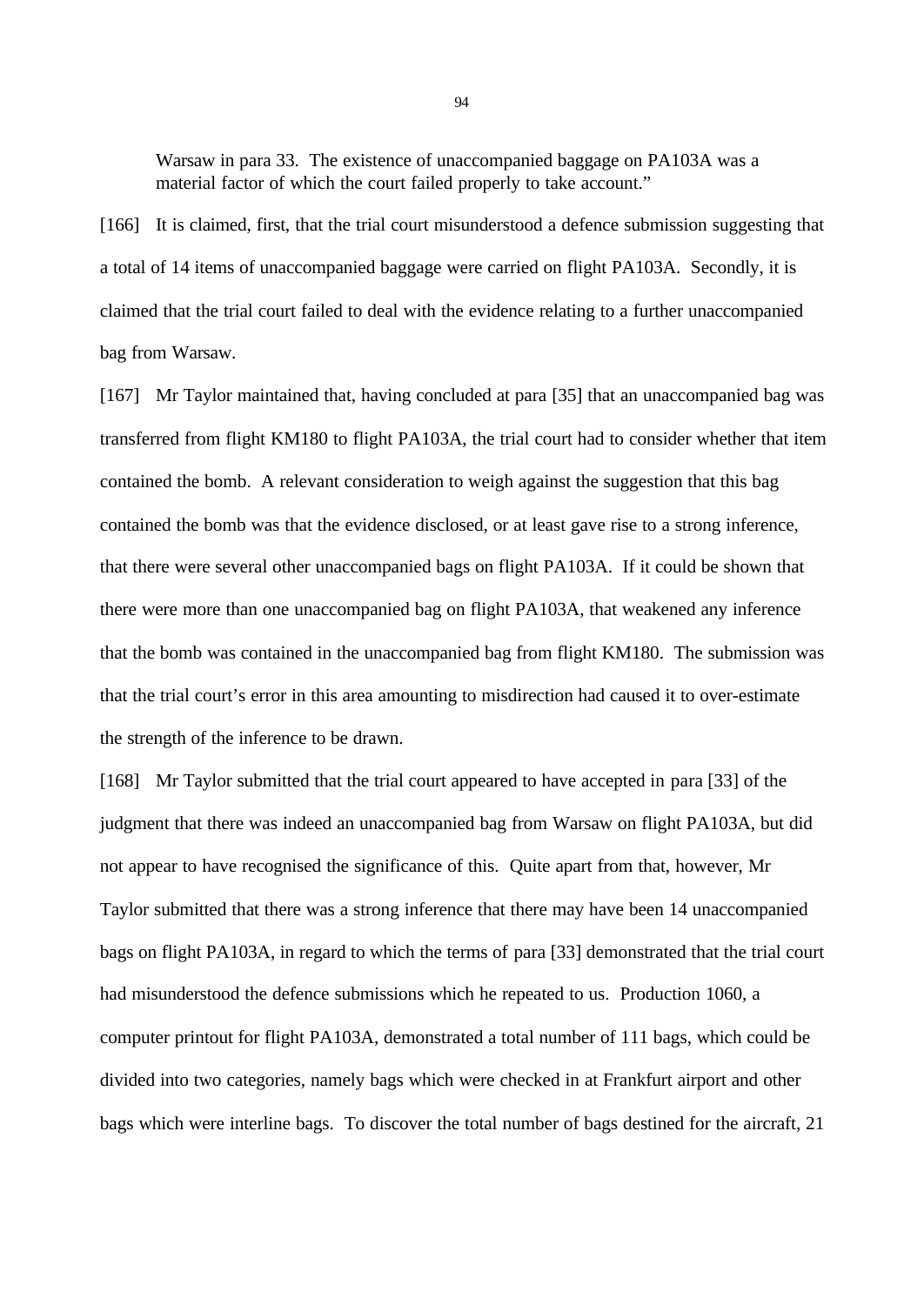online bags had to be added, making a total of 132 bags. That figure had to be compared with a figure of baggage items in a printout of the passenger manifest for flight PA103A which was production 199. It bore to show a total of 118 checked items attributable to passengers on flight PA103A. What emerged from this exercise was that there were 14 unaccompanied bags on the flight. In para [33] the trial court showed that it had misunderstood the submissions which had been made to it. The main point which had been made was that the existence of such a large number of unaccompanied bags on the flight tended to undermine the significance to be attached to the circumstance that an unaccompanied bag from flight KM180 had also been transferred to that flight. In explaining its position in para [33], the trial court ignored the inference from the evidence of Mr Kasteleiner that 21 items of baggage from Berlin did not form part of the 111 bags vouched by the computer printout.

[169] It was evident from the terms of paras [19] and [20] of the judgment that the trial court had regarded unaccompanied baggage as a significant consideration. The same view appeared from para [82] of the judgment. In all the circumstances the trial court had failed to give due weight to the number of unaccompanied bags on flight PA103A, it having misunderstood the evidence and the submissions made to it. This was a material misdirection on its part. [170] In response to questions by the court, Mr Taylor sought to explain the status of production 199 by reference a joint minute. He pointed out that Monika Diegmuller had given evidence that passengers against whose name the letters TXL appeared in the passenger manifest had come from Berlin.

[171] In reply, the Advocate depute began by drawing attention to the background to this ground of appeal. He pointed out that in the trial the Crown had sought to persuade the court that upon the evidence two inferences should be drawn, first that an unaccompanied bag was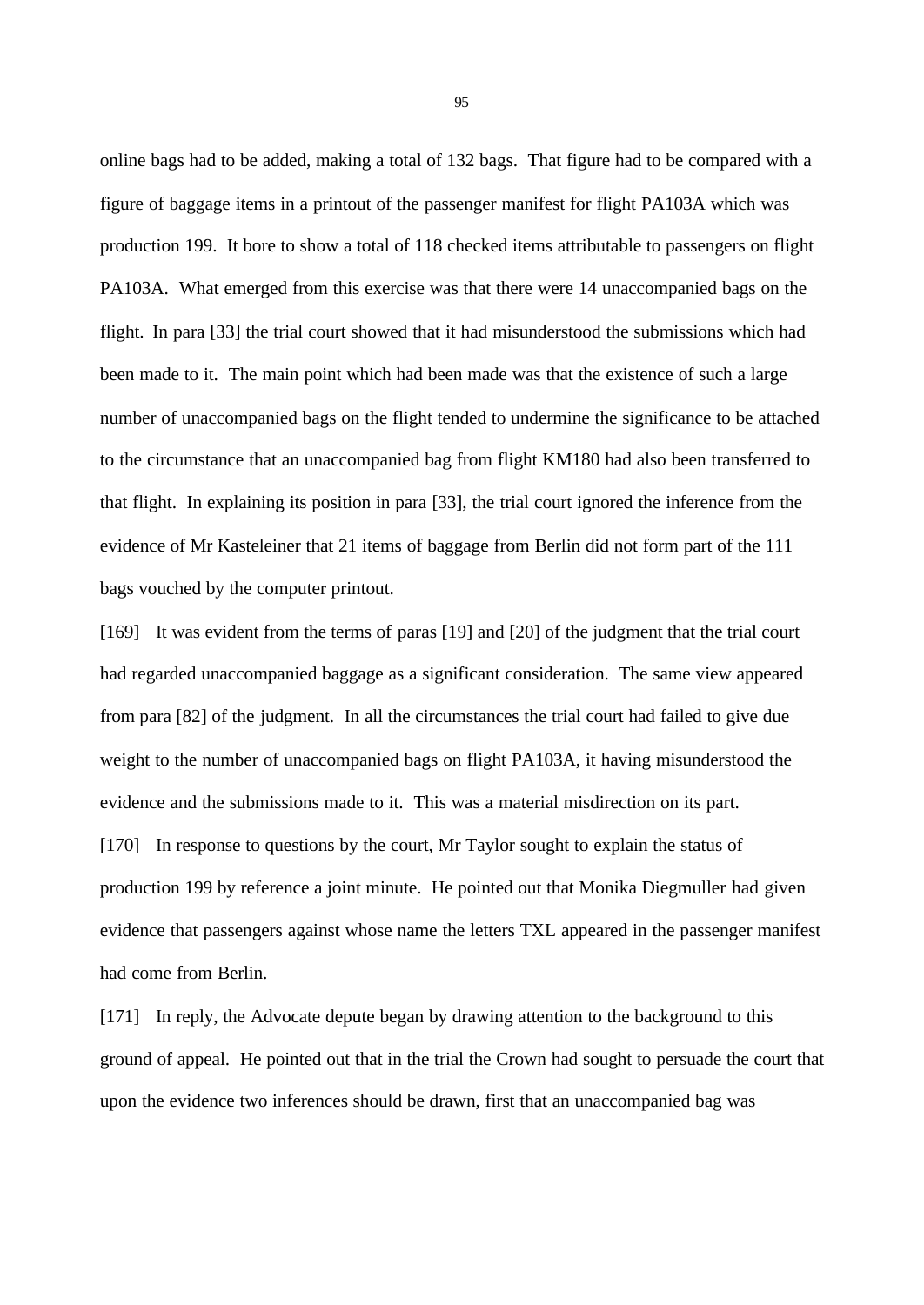transferred from flight KM180 to flight PA103A, and secondly that the improvised explosive device was contained within it. This ground of appeal related to a submission to the trial court relating to the second of those matters.

[172] Dealing first with what might be called the Warsaw bag, he submitted that it was plain that the trial court had had regard to the evidence concerning it. That was evident from the terms of para [33] of the judgment. As to the 21 bags said to have come from Berlin, the Advocate depute submitted that the trial court ought never to have entertained this submission, since the evidence said to underpin it was not available to it as a matter of law. It would have been a misdirection on the part of the trial court to have regard to this. At the trial there had been discussion of the possibility that a passenger might have been duped into carrying the bomb. That had led on to a discussion of the actions of a deceased passenger Khaled Jaafar, and, in turn, to a consideration of the absence of a security check of online baggage belonging to passengers when they checked in at the originating airport. Mr O'Neil had given evidence that there had been 21 such bags on a PanAm flight from Berlin. Subsequently in submissions, Mr Taylor had moved on to a consideration of the significance of those 21 bags. He had contended that those bags had to be added to the total of 111 derived from production 1060. He had then sought to compare the resulting total with the passenger manifest.

[173] The Advocate depute submitted that, in view of the matters now raised, which, with the exception of the point about the Warsaw bag, depended upon the use of the passenger manifest, it was crucial to understand the status of that document as a matter of evidence. That could be seen from a joint minute, which contained an agreement in the following terms:

"That Crown production 199 is a passenger manifest for the feeder flight PA103A from Frankfurt to London Heathrow on 21 December 1988. Passenger No 63 on that list is noted as 'Jafar K'. The manifest bears to record that he had two items of baggage that he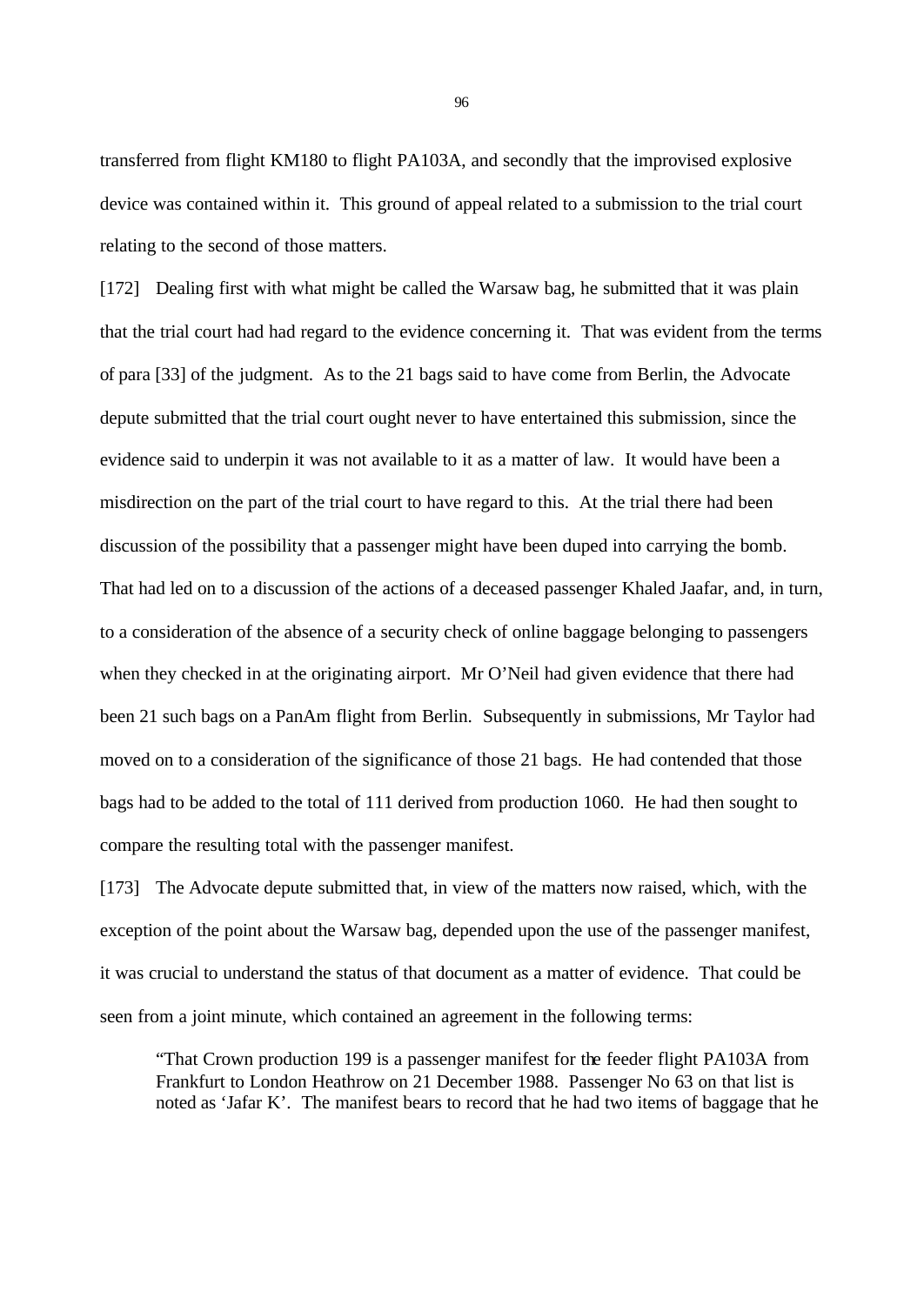had checked in for carriage in the hold on that flight. That passenger is the Khaled Jaafar referred to in paragraph 2 (104) of the Joint Minute read on 5 May 2000."

It had been understood prior to the conclusion of the joint minute that the document production 199 could not be relied upon for accuracy. Its inaccuracy was evident from a comparison between the way in which it bore to record the baggage of Karen Noonan and other evidence which could be relied upon in regard to that topic. There had been no evidence before the trial court at all as to how production 199 had been generated or where the information contained within it had originated. Accordingly, and in particular, the total number of bags listed in that document was never discussed in evidence for good reasons, standing its "understood inaccuracy". Despite that state of affairs, in his submissions (which came after those of the Crown) Mr Taylor had put the document before the trial judges, inviting them to examine it for themselves and to identify entries relating to the number of bags involved. That was a wholly inappropriate approach, standing the document's lack of evidential status. It was also an invitation to the court to do what he had criticised it for doing with the coder's worksheet. Furthermore, the reasoning leading to that conclusion that there had been 14 unaccompanied bags on flight PA103A depended upon the contention that the 21 Berlin bags fell to be added to the 111 appearing on the computer printout, in order to ascertain how many bags had been carried on the flight. In these circumstances it was plain that there had been no evidential basis for the submissions referred to in this ground of appeal. Thus it would have been improper for the trial court to reach a conclusion as to the number of unaccompanied bags carried on the flight. It followed that if the trial court had given effect to the submissions under discussion, it would have misdirected itself in law. It was impossible to comprehend how the rejection of that submission could constitute a misdirection. Accordingly, that part of this ground of appeal should be rejected.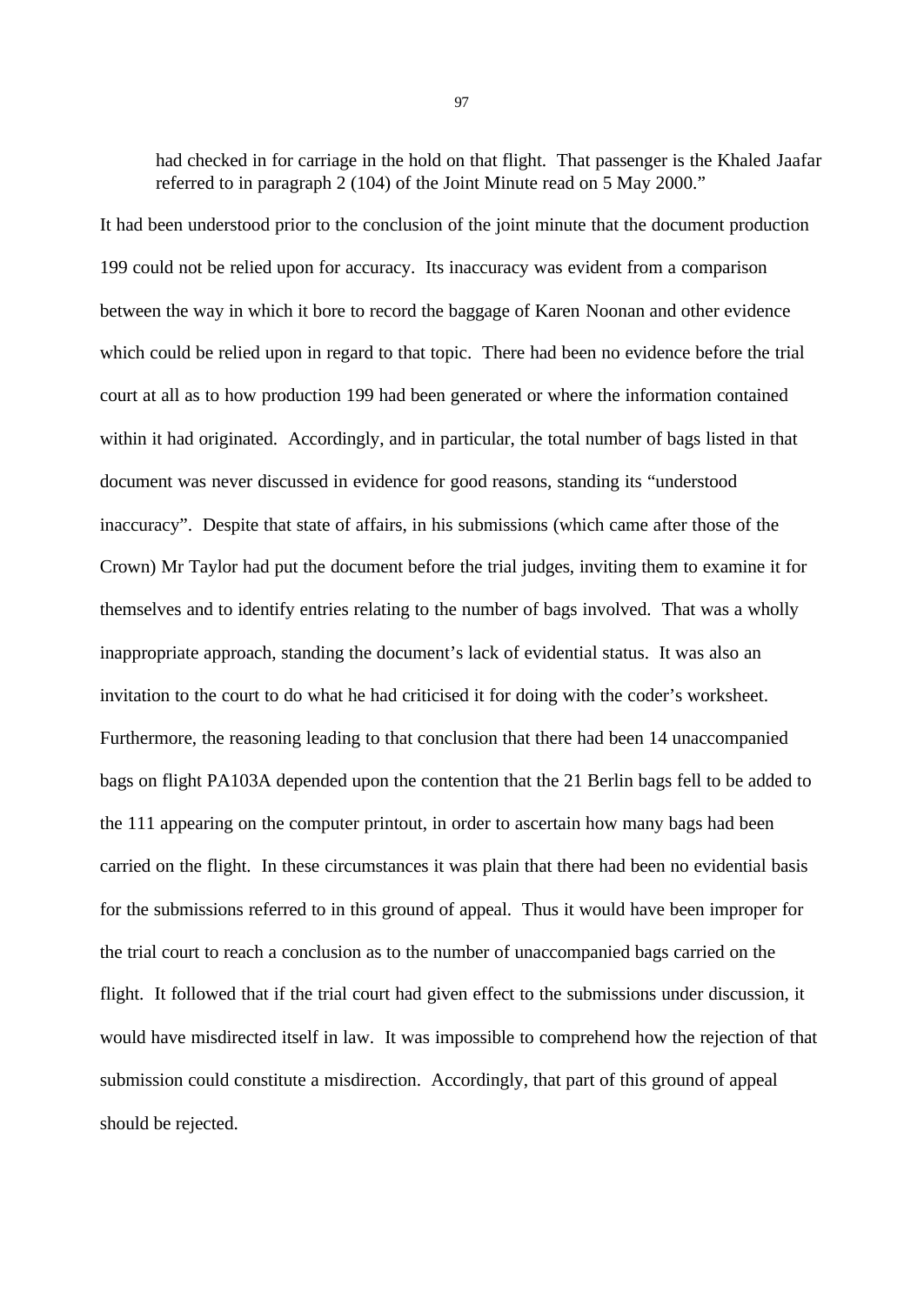[174] The Advocate depute went on to submit that, if this court did not agree with his submissions so far, it might require to consider the effect of any error made by the trial court in following counsel's submissions. Any misunderstanding on its part as regards the number of unaccompanied bags on the flight PA103A was immaterial, since there were in any event unaccompanied bags on the flight. At no time had the Crown suggested that the inference in respect of the bag from flight KM180 might be enhanced by reference to it having been the only unaccompanied bag or even one of a few of such bags. In para [82] of the judgment the trial court had explained the factors that had influenced it in drawing the inference that the bag from flight KM180 contained the bomb: the number of unaccompanied bags on flight PA103A did not feature in that paragraph. The true position was that, as soon as there were any more than one unaccompanied bag on flight PA103A, it was the other evidence relating to the bag said to contain the bomb that became the dominant consideration. As soon as there were even two unaccompanied bags on the flight, it was necessary to look elsewhere to find which of those two bags contained the bomb. Thus the matter set out in this ground of appeal played no part in the court's decision as set out in para [82]. In any event, it was obvious from the language used by the trial court in para [33], when referring to the issue of the 21 bags, that it had come only to the most tentative of views. In all these circumstances this ground of appeal should be rejected. [175] As regards Mr Taylor's statement that in para [35] the trial court expressed a conclusion that an unaccompanied bag was transferred from flight KM180 to flight PA103A, we refer to our discussion in para [270]. As has already been observed, this ground of appeal contains two distinct elements, the allegation concerning the trial court having misunderstood the defence submission referred to and the trial court allegedly having failed to deal with evidence relating to the Warsaw bag. It is convenient to deal with the second matter at this stage. In para [33] of the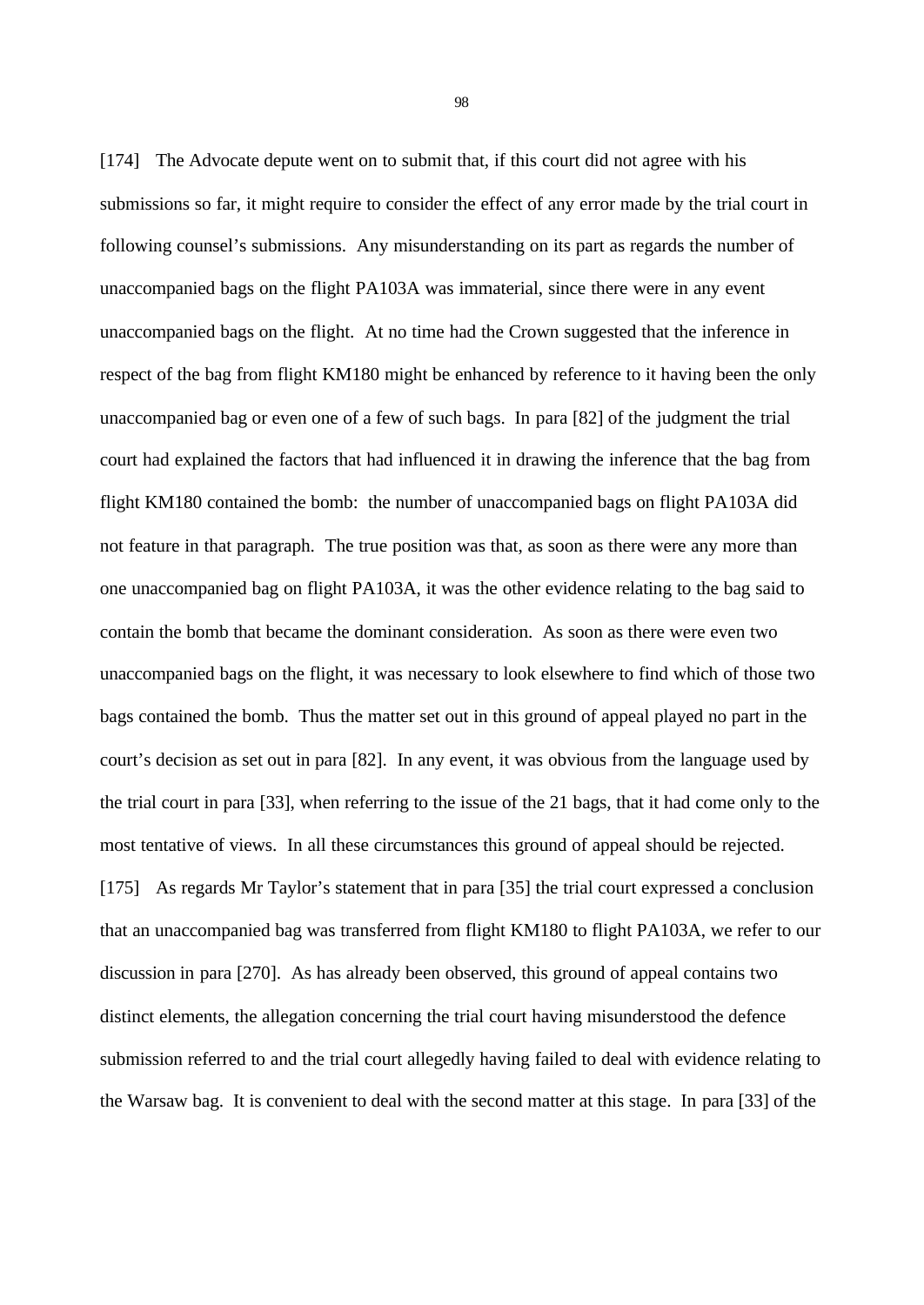judgment the trial court's handling of this matter is set out. It found, on the basis of the part of production 1060 referred to, that an item coded at a station in area HM at 1544 hours on 21 December 1988 was sent to flight PA103A. The coder's records bore to show that baggage from flight LH1071 from Warsaw was being coded at that station at that time. It having been agreed that no passenger from that flight transferred to flight PA103A, the trial court concluded that the records seemed to show the presence of an unaccompanied bag on that flight from that source. That passage appears to us to show that the trial court accepted, subject to any qualification it might have had regarding the records, that there was carried on flight PA103A an unaccompanied bag which had originated in Warsaw. Plainly that finding was part of the background to the reaching by the trial court of the conclusions set forth in para [82] of the judgment, on the basis of the several factors there described. In that situation, we see no substance in the criticism that, in some way, the trial court failed to deal with the evidence relating to that bag.

[176] Turning to the remaining part of this ground of appeal, it is quite evident that the submission made to the trial court and repeated before us to the effect that there were 14 unaccompanied bags on flight PA103A, apart from the Warsaw bag and the Luqa bag, depends upon the making of a comparison between the figure of 132 bags, derived in the way indicated from the 111 bags recorded in the computer printout and the 21 Berlin bags, and the figure of 118 bags said to emerge from the passenger manifest. Such a submission could be well founded only if it had a basis in evidence properly before the court. The Advocate depute was correct in submitting that the accuracy of the passenger manifest was neither established by evidence nor agreed in any joint minute. For that reason, in our opinion, the submission dependent on it had no basis in the evidence. We also agree with the Crown submission that it would have been a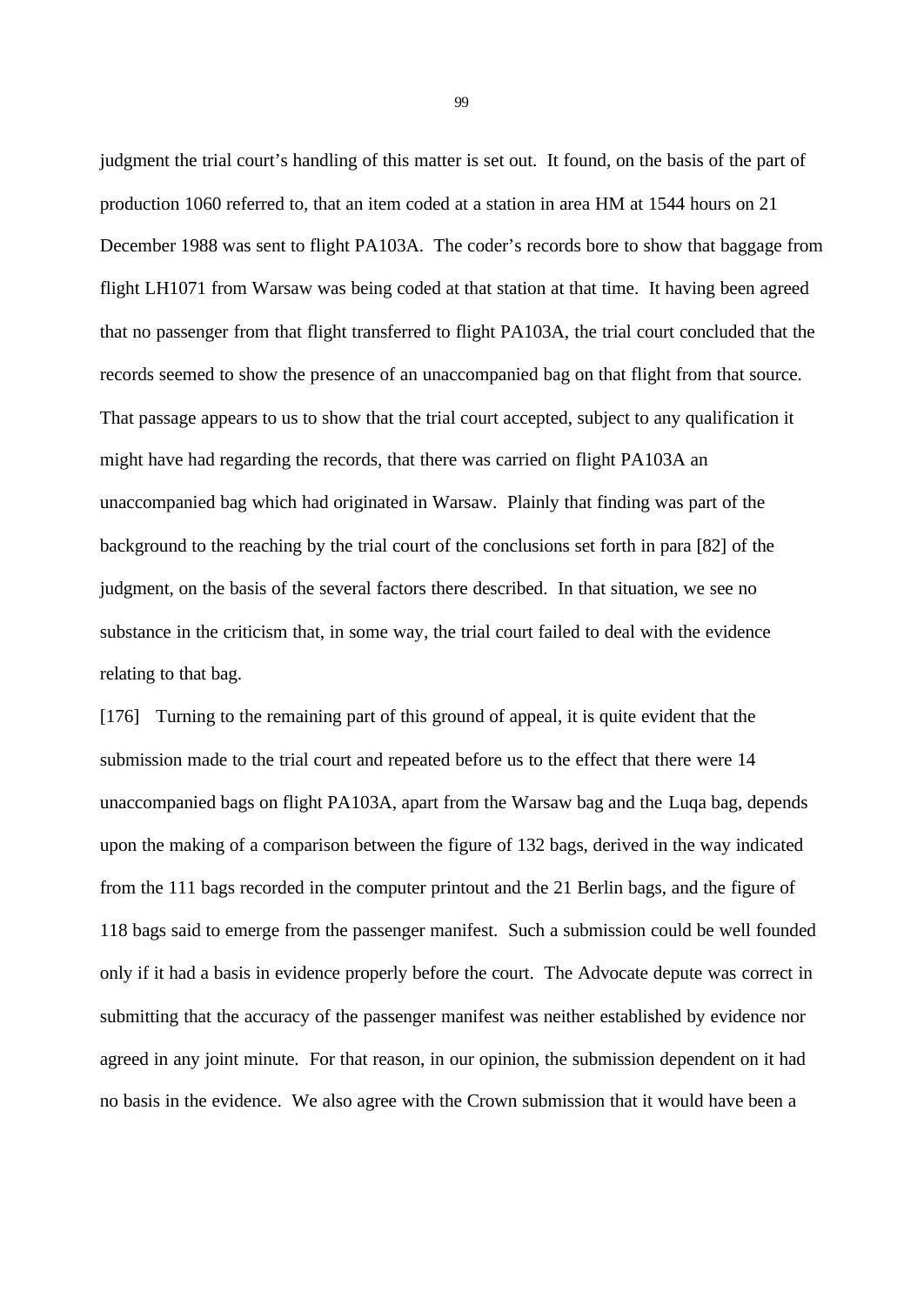misdirection in law on the part of the trial court if it had given effect to that contention. What it does in para [33] of its judgment is to narrate the submission concerned. It then observes: "Production 199 was not scrutinised in much detail in the evidence and the discrepancy in numbers was not explored." It then goes on to express, in the most tentative manner, its view concerning the possibilities. We consider that there is force in the suggestion that the trial court should not have entertained the submission made to it at all. However, it does not appear to us that, having done so, it reached any definite conclusion about this submission.

[177] In all these circumstances, we consider that there is nothing in the trial court's handling of this matter which constitutes a miscarriage of justice. Accordingly we reject this ground of appeal.

### **The Heathrow evidence**

[178] Three grounds of appeal are advanced in connection with the broad proposition that the suitcase containing the improvised explosive device which ultimately destroyed flight PA103 was infiltrated at Heathrow airport into the baggage ultimately carried on the flight. The importance of that proposition at the trial was that, if it had been established, or if evidence tending to support it had raised a reasonable doubt as to the Crown proposition that the device was infiltrated at Luqa, the basis on which the Crown sought the appellant's conviction would have been undermined. In ground of appeal B9 it is contended that the trial court misdirected itself in certain respects in dealing with evidence led at the trial in connection with the contention that Heathrow was the place of infiltration. That evidence was given primarily by John Bedford, a loader-driver employed by PanAm. In ground of appeal B10, it is contended that the trial court failed to take account of a submission made on the appellant's behalf as to the significance of the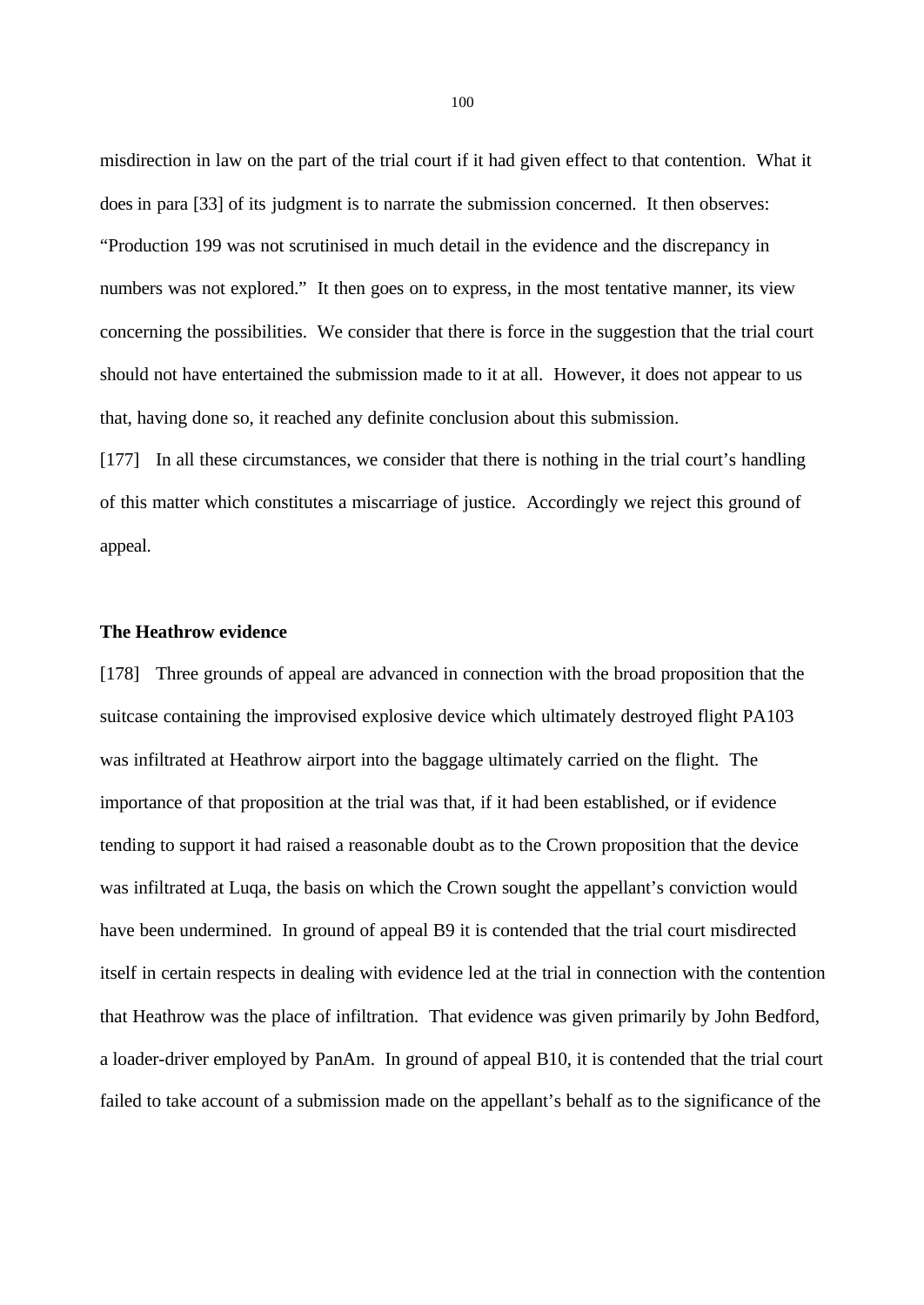location of the primary suitcase within container AVE 4041 as pointing to Heathrow infiltration. In ground of appeal B11 it is contended that additional evidence, not led at the trial, would materially have supported the contention that Heathrow was the place of infiltration.

# *The treatment of John Bedford's evidence*

[179] Ground of appeal B9 is directed at the trial court's treatment of evidence relating to baggage introduced on to flight PA103 at Heathrow airport on 21 December 1988. At the trial it was contended that this evidence pointed to Heathrow as the place at which the explosive device was infiltrated into the baggage ultimately carried on flight PA103. If Heathrow was the place of infiltration, Luqa could not have been. This evidence was therefore contradictory of the Crown case. In this ground of appeal it is maintained that the trial court rejected that evidence for reasons that involved misdirection. That misdirection undermined the trial court's reasoning and resulted in a miscarriage of justice.

[180] Mr Bedford worked in the interline shed. He was there concerned with the handling of interline baggage for PanAm flights. He set aside container AVE 4041 to receive interline baggage for flight PA103. He himself placed a number of items of interline baggage in the container. In his temporary absence from the interline shed, two further items of baggage were placed in the container. In statements which he adopted in evidence at the trial, he described one of those items as a brown or maroony-brown hardshell Samsonite-type case. Shortly before leaving work at about 1700 hours he took the container to the baggage build-up area and left it there. By then it contained eight or ten items of baggage. It was later taken to stand K16, and baggage for New York from flight PA103A was loaded into it. It was then taken to stand K14, and loaded into the hold of flight PA103.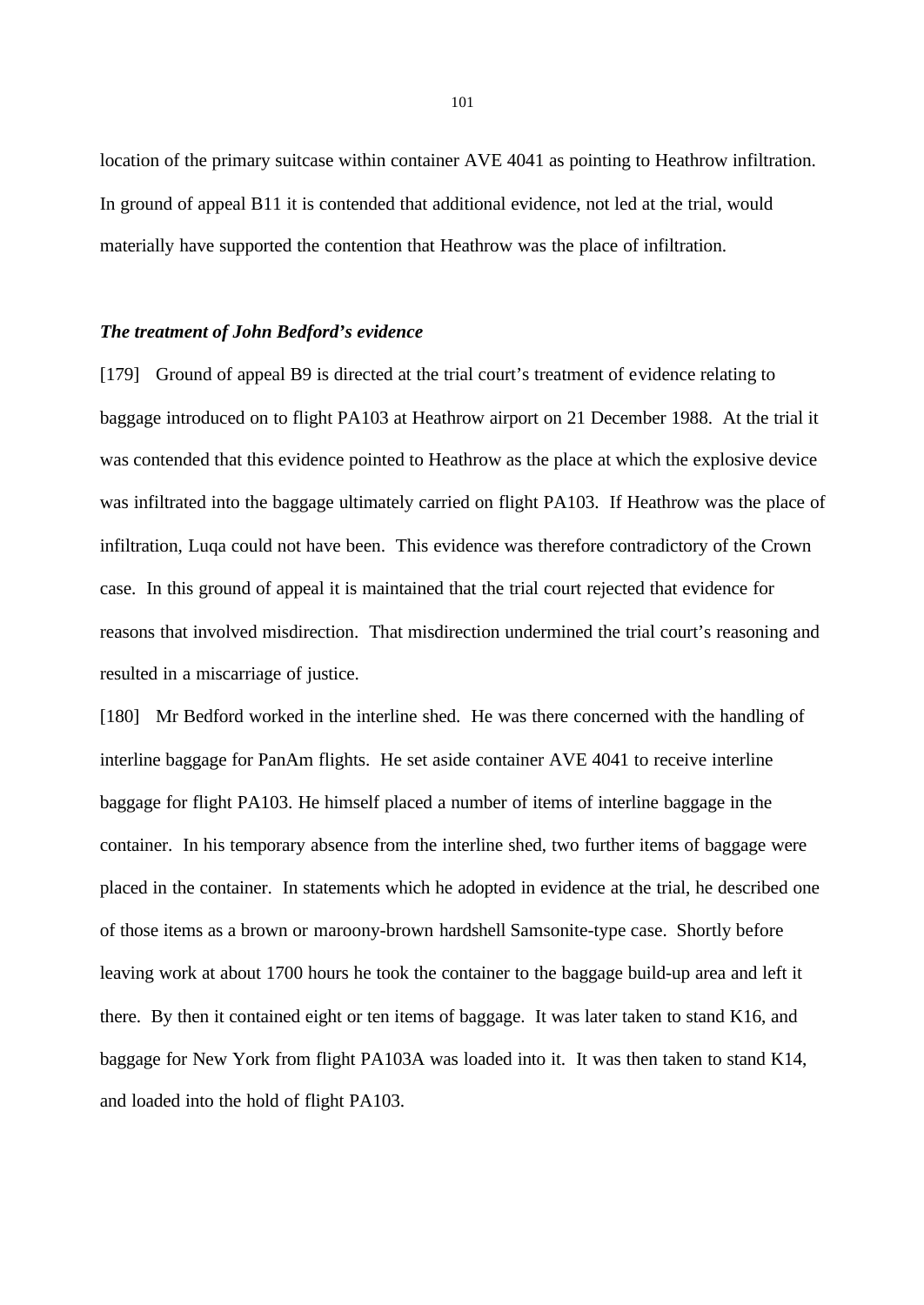[181] At the trial, the appellant's contention was that the trial court should infer that one of the two items of baggage placed in container AVE 4041 in Mr Bedford's absence from the interline shed contained the explosive device. The trial court did not draw that inference. In this ground of appeal, the appellant contends that in order to justify taking that course the trial court resorted to speculation, and so misdirected itself. The ground of appeal is in the following terms:

"The court misdirected itself in para 25 by finding that the suitcase described by Bedford 'might have been placed at some more remote corner of the container'. There was no evidence that more than one case matching the description of the primary suitcase was present in container AVE 4041 or recovered at Lockerbie. The case described by Bedford was one of not more than ten. It was for the Crown to lead evidence to demonstrate the existence of a bag which matched that described by Bedford additional to the primary case. It did not do so. Without such evidence the court were not entitled to speculate. In doing so the court erred in dismissing the significance of the suitcase described by Bedford as being the primary suitcase."

[182] Before the trial court, Mr Taylor summarised in twenty points his submissions in support of the inference that the explosive device was infiltrated at Heathrow. Before us, he again advanced those points and developed them, annotating them to indicate how far they had been accepted or rejected by the trial court. It is unnecessary to reiterate all twenty points here. The starting point of the line of argument expressed in them was that, as the trial court accepted, the explosive device was contained in "a brown hardshell Samsonite suitcase of the 26" Silhouette 4000 range ('the primary suitcase')", which was in container AVE 4041. There was then placed alongside that fact the further fact, also accepted by the trial court, that in the light of Mr Bedford's evidence, "a suitcase which could fit the forensic description of the primary suitcase was in the container when it left the interline shed". Given the trial court's acceptance of that point, it is in our view unnecessary, for the purpose of this ground of appeal, to examine in more detail the possible means by which the suitcases described by Mr Bedford may have come to be introduced into the container.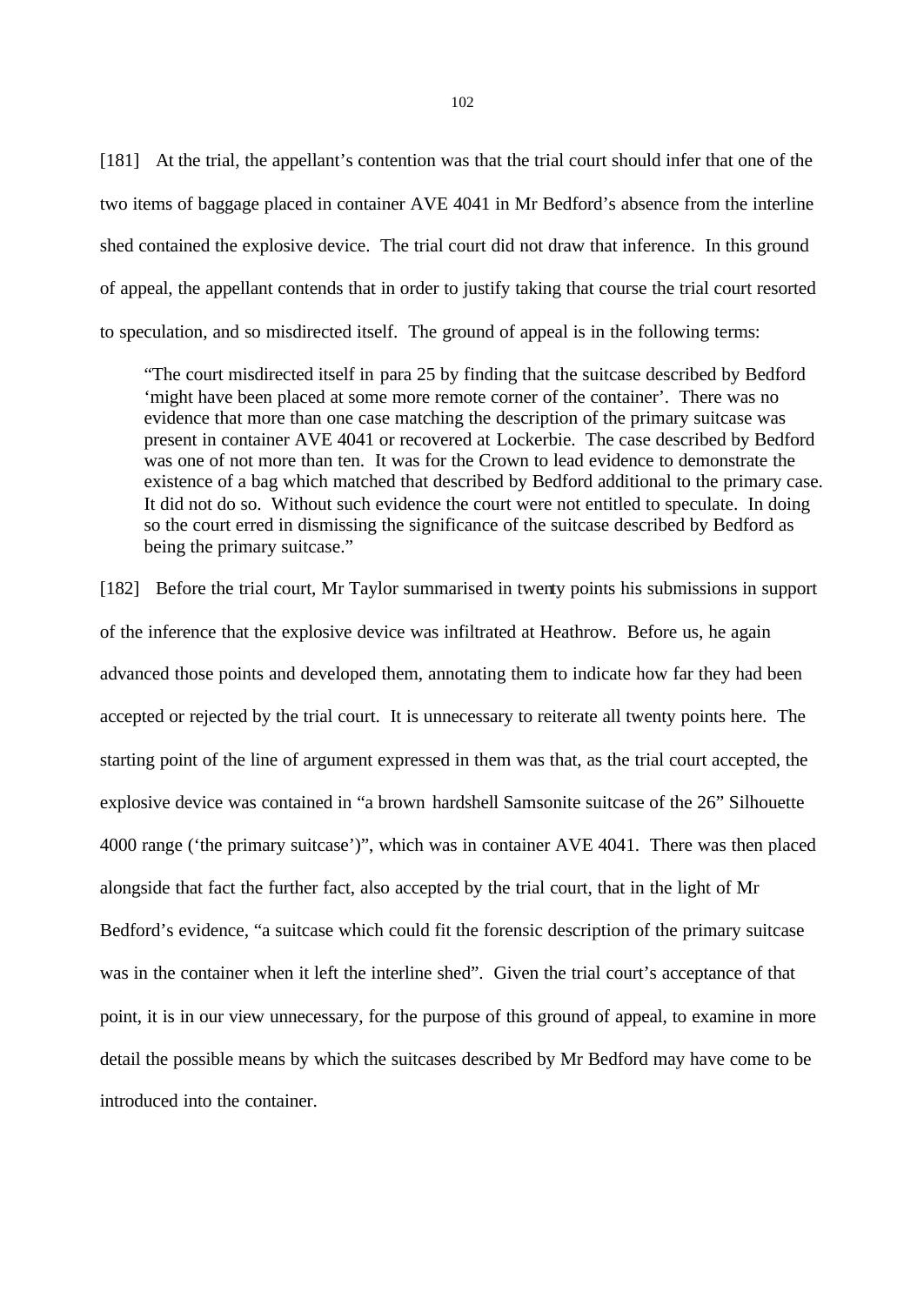[183] The two suitcases when seen by Mr Bedford were lying on the floor of the container. Given the evidence of forensic scientists that the primary suitcase was not, at the time of the explosion, on the floor of the container, and was probably resting on top of an American Tourister case which had arrived from Frankfurt on flight PA103A, the next stage of the argument was that there had been rearrangement of the suitcases in the container after it left the interline shed. In that connection Mr Taylor relied on the forensic testimony, and also on evidence given by Terence Crabtree to the effect that such rearrangement was routine practice when online transfer baggage from a feeder aircraft was added to a container holding interline baggage. The trial court accepted that such rearrangement could have occurred. At the trial, however, Mr Taylor's submission went further, and was to the effect that such rearrangement "would **probably** have placed the brown case described by Bedford in precisely the position proposed by the Crown" (point 16, emphasis added). That was not accepted by the trial court. It observed (at paragraph [25]): "… if there was such a rearrangement, the suitcase described by Mr Bedford might have been placed at some more remote corner of the container". In this ground of appeal it is claimed that this observation disclosed a misdirection on the part of the trial court.

[184] The next stage in the argument advanced to the trial court in point 16 was that, if there had been no rearrangement, the suitcases described by Mr Bedford would have remained on the base of the container, and would have been under the primary suitcase. If either of them had been in that position, it would have been explosion-damaged and, given the thoroughness of the search, the court would have heard evidence of the recovery of fragments of a second brown hardshell Samsonite-type suitcase. Despite the evidence of the recovery of even very small fragments of explosion-damaged baggage and of the institution of a systematic process of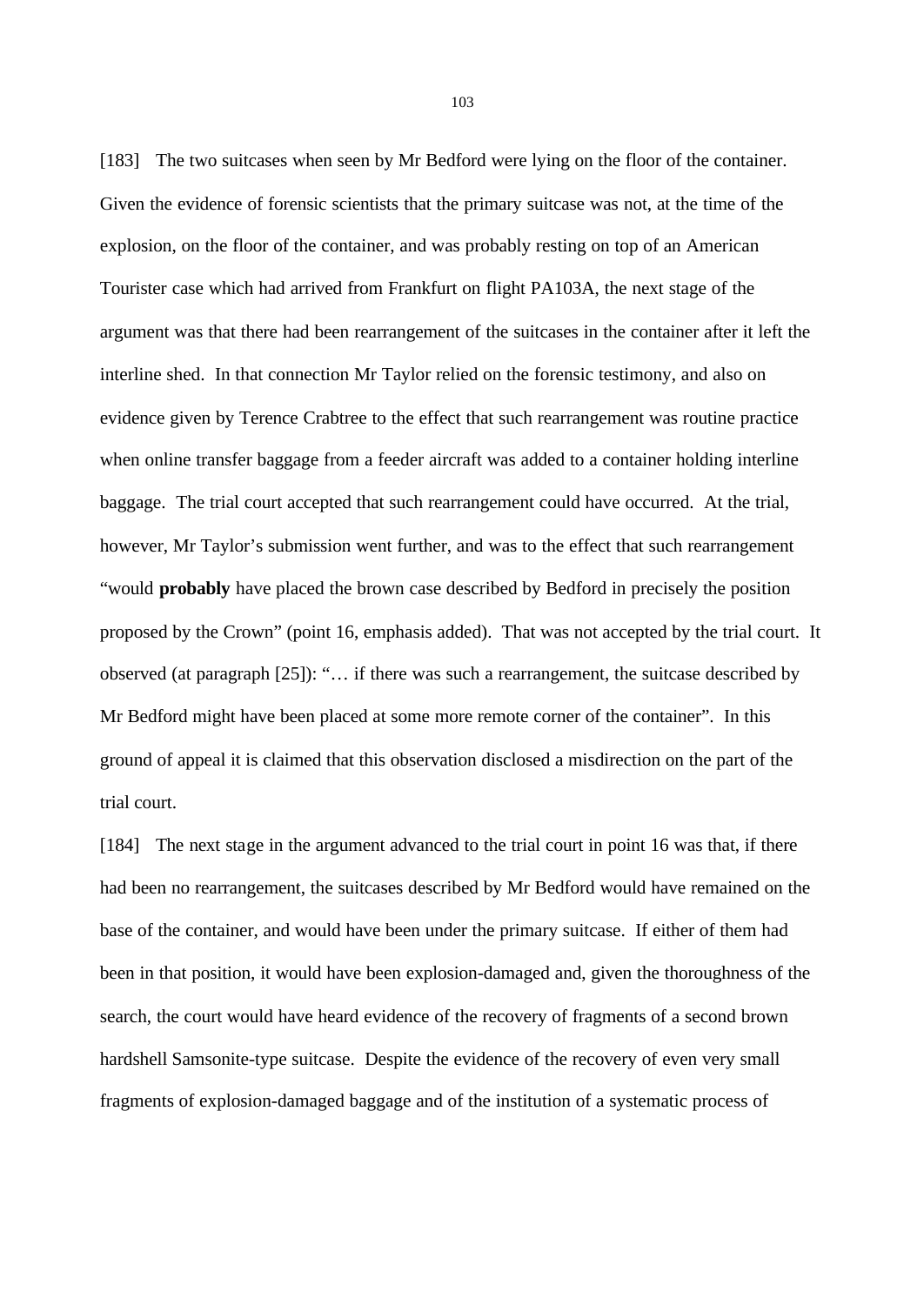identifying recovered baggage, and despite the onus of proof being on the Crown, there was no evidence of the existence of a hardshell case other than the primary suitcase. In these circumstances, Mr Taylor argued, it was speculation on the part of the trial court for it to suppose that such a case existed.

[185] In his submissions to us, Mr Taylor reiterated that if there had been no rearrangement of the suitcases in the container, the two suitcases introduced in the interline shed in Mr Bedford's absence would have remained on the base of the container and would have been immediately under the primary case. The absence of recovery of fragments of a second brown Samsonitetype case confirmed that there must have been rearrangement. Mr Taylor then restated the first part of point 16 of his argument before the trial court in modified form. He said that rearrangement "**might** have put the Bedford case in the position where the bomb case was said to be situated" (emphasis added). Later in his submissions, he reinforced that restatement by acknowledging: "The fact that a repositioning took place could not determine of itself that the bags spoken to by Bedford … ended up on top of the American Tourister". He submitted, however, that the inference that one of the cases described by Mr Bedford was the case which contained the explosive device was a proper inference from (i) the absence of an alternative explanation of what became of it, (ii) the fact that it matched the description of the primary suitcase, and (iii) the fact that the primary suitcase was positioned on top of the case which was moved into the position originally occupied by one of the Bedford suitcases.

[186] Mr Taylor submitted that the trial court's suggestion that the suitcase described by Mr Bedford might have been placed in some remote corner of the container would only have been a proper inference if there had been evidence of the recovery of such a suitcase which belonged to an interline passenger and which had suffered no explosive damage or a degree of such damage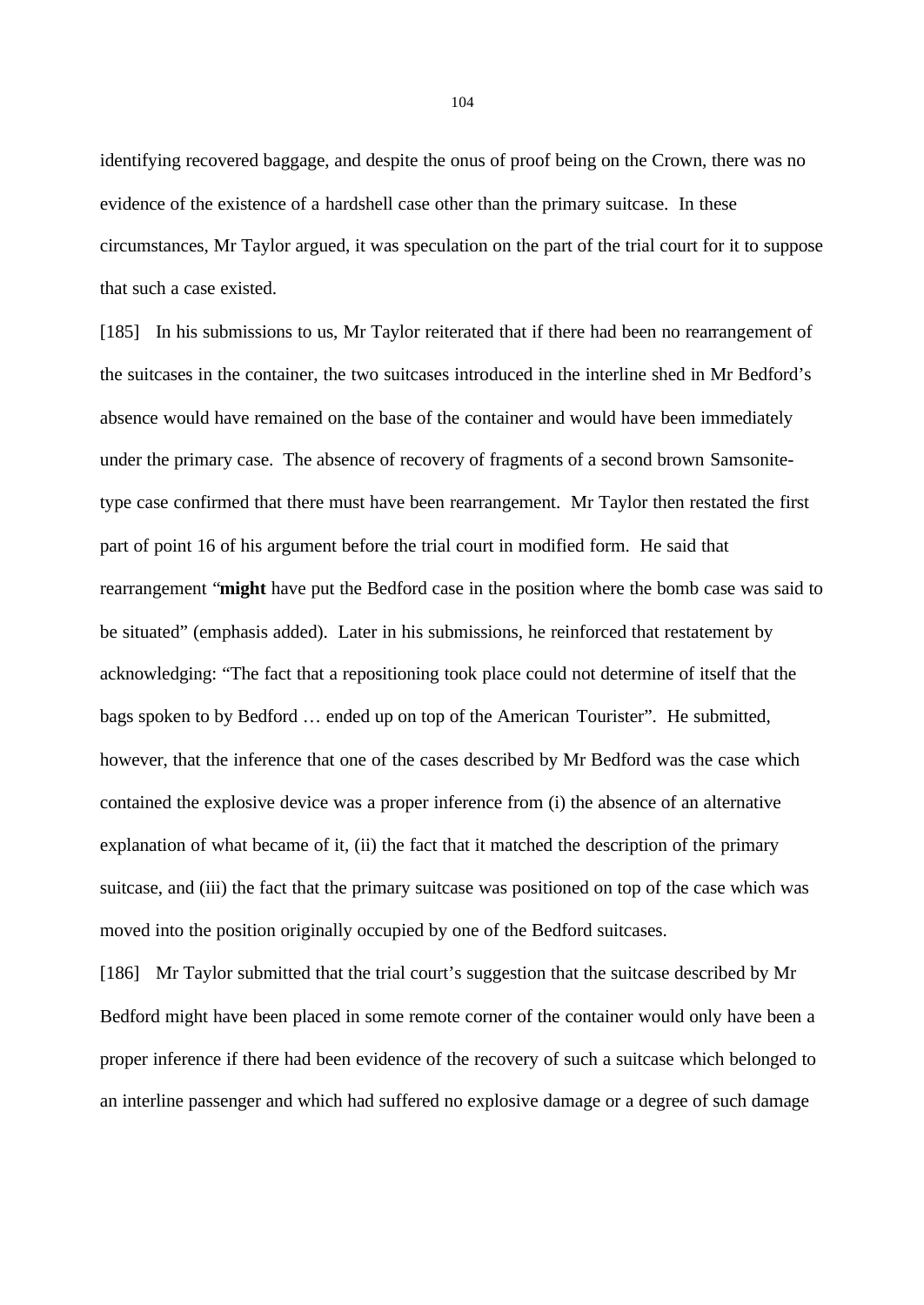which was consistent with its having been in a remote location. In the absence of such evidence the suggestion was speculation. If such a suitcase had been recovered, its existence would have been put to Mr Bedford in re-examination. That was not done. It was therefore legitimate to infer that the Crown could not account for a second brown hardshell Samsonite-type suitcase in the container. Moreover, on the evidence of practice as to how containers were packed, it was improbable that a hardshell suitcase of the relevant dimensions would have been placed in a "remote corner" of the container.

[187] The position, Mr Taylor submitted, was therefore either (1) that the brown Samsonitetype suitcase introduced into the container in the interline shed at Heathrow and seen by Mr Bedford was the case which contained the explosive device, or (2) that (a) the explosive device was in a suitcase of the same description which was transferred from the Frankfurt flight PA103A into an almost identical part of the container, which happened to be the location most advantageous for the destruction of the aircraft, and (b) a second case of that description was introduced into the container at Heathrow, but the Crown had been unable to account for the existence of that suitcase at any time since Mr Bedford first gave a statement on 9 January 1989. Mr Taylor acknowledged the possibility that the case seen by Mr Bedford simply disappeared and was never recovered, despite the minute search which recovered even tiny fragments of the explosion-damaged baggage, but suggested that that possibility might be regarded as "a bit farfetched". Since there was no evidential basis for concluding that there was a second suitcase, the evidence pointing to infiltration of the case containing the explosive device at Heathrow was compelling material contradictory of the proposition, on which the verdict depended, that such infiltration took place at Luqa.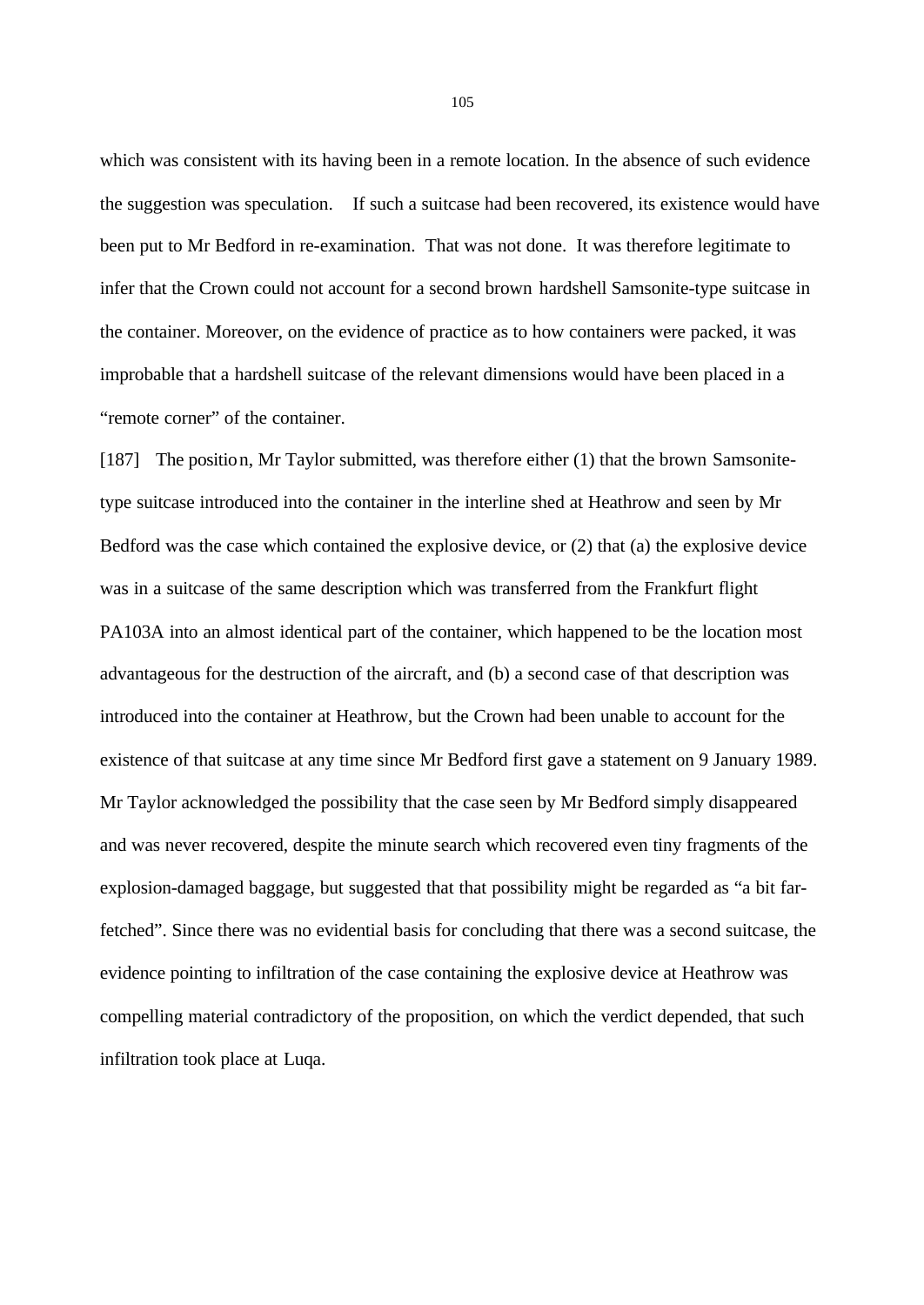[188] The trial court's speculation that the suitcase seen by Mr Bedford might, as a result of rearrangement, have been placed in some remote corner of the container was therefore a material misdirection on a crucial issue. It influenced the court in reaching a conclusion adverse to the appellant, in that it led, it was submitted, to the rejection of the evidence of Heathrow infiltration. It therefore constituted a miscarriage of justice.

[189] In responding to this ground of appeal, the Advocate depute first examined the evidence said by the appellant to point to infiltration of the primary suitcase at Heathrow, and then examined the way in which that material had been treated by the trial court. He dealt with the first of those subjects under three heads, namely (i) how the suitcase (or suitcases) spoken to by Mr Bedford came to be in the container AVE 4041, (ii) the description of that suitcase, and (iii) its location in the container. As we have already indicated, it is not in our view necessary for the purpose of dealing with this ground of appeal to discuss the means by which the suitcases may have found their way into the interline shed and to the position on the base of the container in which they were seen by Mr Bedford. In his analysis of that aspect of the evidence the Advocate depute, as he acknowledged, followed paths which the trial court did not follow.

[190] The trial court took as the starting point of its treatment of this issue its finding that by the time the container left the interline shed it held a suitcase which could fit the description of the primary suitcase, and we do not consider it appropriate to go behind that finding. The Advocate depute acknowledged that the trial court made that finding. He reminded us, however, of certain aspects of the evidence on the point. At the trial, Mr Bedford had no recollection of the appearance of the suitcases, but adopted statements he had made to the police in January 1989 and at the Fatal Accident Inquiry. He did not identify the suitcases that he saw (or either of them) as being of the same make, model or size as the primary suitcase; at best his evidence was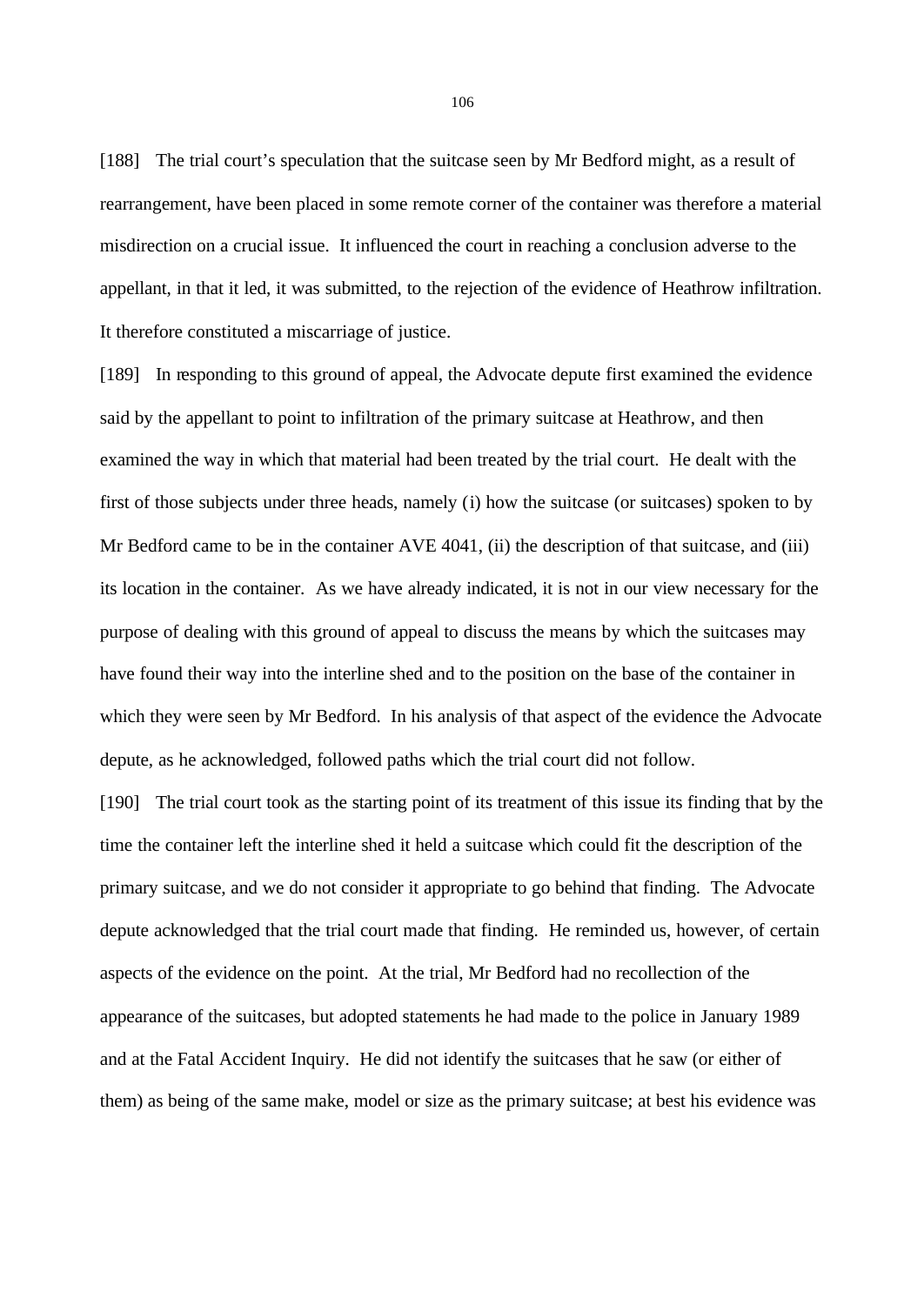of hardshell suitcases of similar colour. The Advocate depute further reminded us that Mr Bedford's evidence was of the introduction of two similar cases, both of the hardshell type and of the same or similar colour. That fact, the Advocate depute submitted, was significant in evaluating the appellant's contention that the absence of recovery of parts of a second hardshell suitcase supported the inference that the explosive device must have been in one of the cases described by Mr Bedford. The force of that contention was greatly diminished, the Advocate depute submitted, when it was appreciated that on Mr Bedford's evidence there were two such cases in the container (if the primary suitcase did not come from flight PA103A), or three such cases (if it did). There was thus at least one hardshell suitcase unaccounted for, irrespective of whether the primary suitcase was infiltrated at Luqa or at Heathrow. The absence of remains of a second hardshell suitcase therefore gave no very cogent support to the appellant's contention. Moreover, the trial court accepted the evidence of the forensic scientists that cases in other parts of the container might suffer little or no damage. Apart from explosion damage, there was nothing to link recovered items with container AVE 4041, and the fact that minute parts of baggage were recovered did not mean that all baggage in the container had been recovered. [191] Turning to the evidence relating to the ultimate position in the container of the suitcases described by Mr Bedford, the Advocate depute first pointed out that the only direct evidence bearing on this was in the evidence of Mr Bedford. When he left the container in the baggage build-up area, they were lying flat on the base of the container. In that position, neither of them could be the primary suitcase, because the undisputed scientific evidence was that the primary suitcase was not on the base of the container. The appellant was therefore compelled to rely on redistribution of the baggage within the container. There was evidence, accepted by the trial court, that that could have happened when the baggage from Frankfurt was being added to the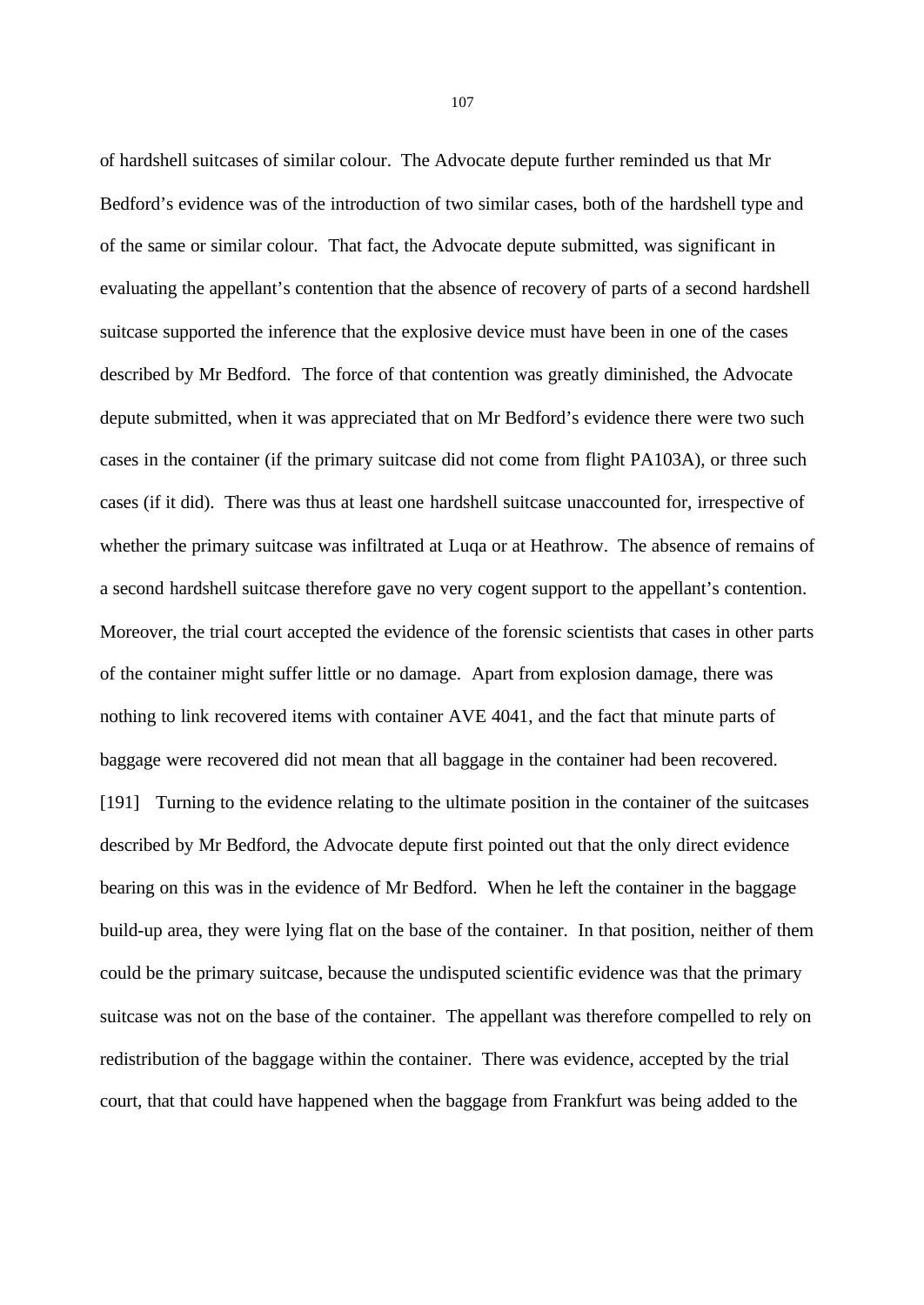container. In these circumstances, the Advocate depute submitted, it merely clouded the issue to examine whether there actually was rearrangement. It was necessary to proceed on the basis simply that there may have been. In that context the Advocate depute first pointed out how little certain parts of the container and baggage were actually damaged by the explosion. He also pointed to the evidence of Mr Crabtree which, he submitted, showed clearly that there was no limit to the possible extent of rearrangement within the container, and that there was no pattern in such rearrangement. It was a completely random event, involving "rejigging" to meet unpredictable demands. There was no method of identifying the ultimate position of the cases described by Mr Bedford, if the baggage in the container was rearranged to accommodate the baggage transferred from flight PA103A.

[192] Turning to the treatment of the evidence of Heathrow infiltration by the trial court, the Advocate depute accepted that, despite the points he had made, the evidence of Mr Bedford, taken in conjunction with the evidence that rearrangement may have occurred, might, if viewed in isolation from the rest of the evidence, yield a reasonable doubt as to the point at which the primary suitcase was infiltrated. He submitted, however, that these adminicles could not be viewed in isolation. They required to be weighed against what he described as the "twin anchors" of the Crown case, namely (i) the evidence which showed that an unaccompanied bag was carried on flight KM180 from Luqa to Frankfurt, and (ii) the presence in the primary suitcase of clothing purchased in Malta. To this could also be added (iii) the background evidence of JSO instigation and (iv) the evidence linking the JSO to Malta. Having carried out that weighing process, it was open to the trial court to reject the evidence pointing to infiltration at Heathrow because it was inconsistent with other accepted evidence. The trial court was correct to recognise (1) that when the container left the interline shed it contained not one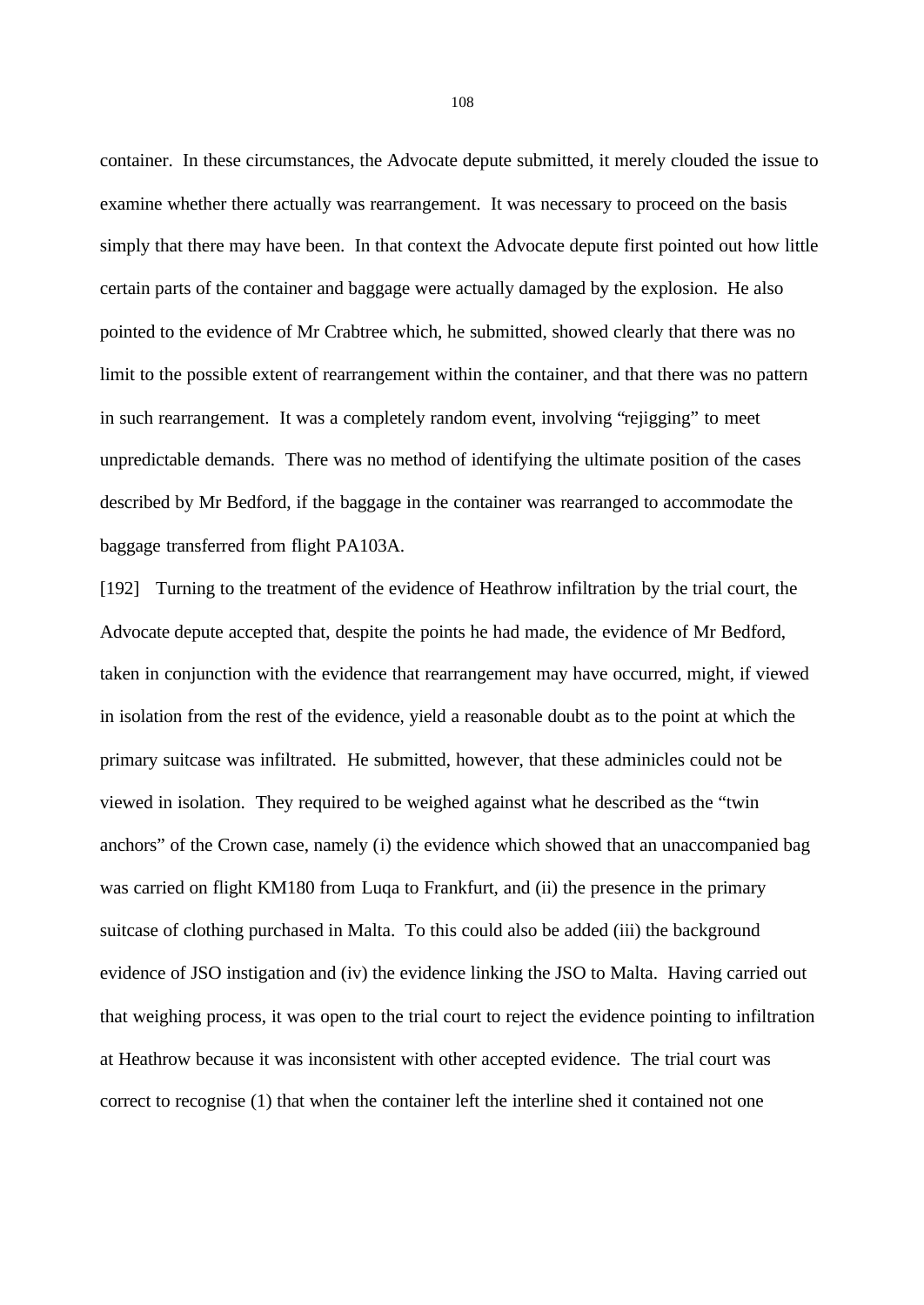suitcase, but two suitcases, that could fit the description of the primary suitcase, and (2) that any rearrangement might have taken either (or both) of those suitcases to a remote corner of the container. The trial court was also correct to observe that many more items of luggage had been recovered than the twenty-five items which showed direct explosion damage. Many parts of the container were not affected by explosion damage, and there was as much chance of the suitcases observed by Mr Bedford ending up in one of those parts of the container as in any other, if rearrangement took place.

[193] The Advocate depute submitted that Mr Taylor's suggestion that the trial court had indulged in speculation involved a misunderstanding. In examining what the trial court said in para [25] of its judgment, it was necessary to bear in mind that Mr Taylor had submitted to it (in his point 16) that rearrangement would **probably** have placed a suitcase spoken to by Mr Bedford in precisely the position proposed by the Crown as the location of the primary suitcase. The trial court required to consider and analyse that submission. Nothing had been offered to support the probability of this being the effect of rearrangement. In pointing out that rearrangement might have resulted in a Bedford suitcase being placed in some remote corner of the container, the trial court was doing no more that testing the appellant's contention, expressed as it was at that stage, by reference to the evidence about the random nature of rearrangement, and pointing out that what was said to be probable was no more than one of a range of possibilities. The trial court expressed no conclusion as to the position of the suitcases spoken to by Mr Bedford.

[194] Nor, the Advocate depute submitted, was there speculation in the trial court's reference to the fact that the evidence concentrated on those items of recovered baggage that were explosiondamaged, and that other items of baggage had not been dealt with in evidence. If the Crown had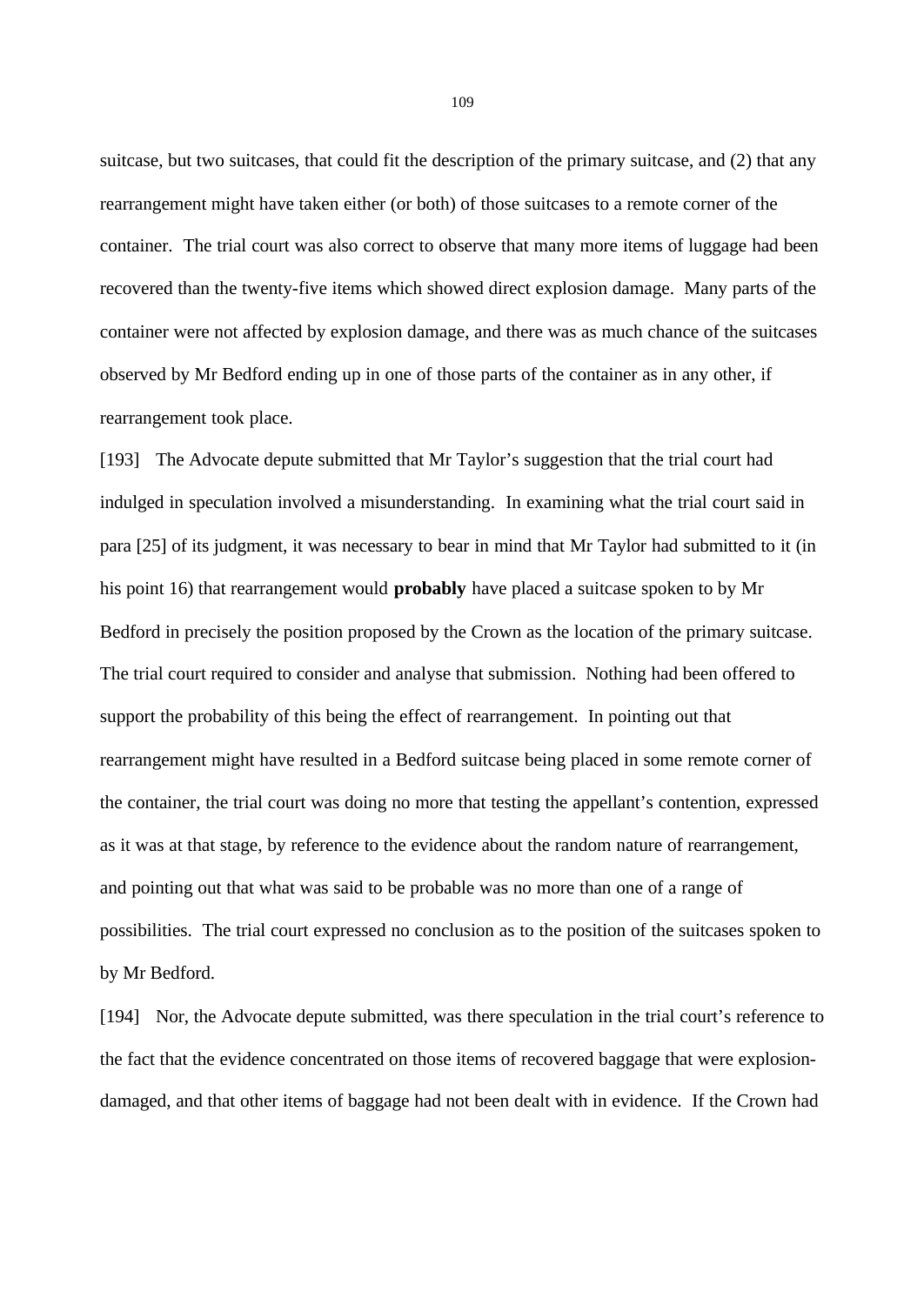been able to show that the suitcases spoken to by Mr Bedford belonged to a particular interline passenger or passengers, that would have destroyed the appellant's contention about Heathrow infiltration entirely. It did not follow, however, from the fact that they had not done so that that contention required to be accepted. It remained for the trial court to analyse the contention and evaluate its proper weight. On a proper understanding of para [25] of the judgment, it could not be said that the trial court had misdirected itself in the way suggested in the ground of appeal. On the contrary, it had evaluated the contention and accorded it the weight it thought appropriate in the light of the other evidence in the case.

[195] In our opinion the appellant's submissions in support of this ground of appeal were not well founded. The trial court accepted that the evidence of Mr Bedford demonstrated that a suitcase which answered the description of the primary suitcase was placed in container AVE 4041 in the interline shed at Heathrow, and thus found its way onto flight PA103. The appellant contended that there must have been rearrangement of the baggage in the container, to the effect of placing the suitcase seen by Mr Bedford in the position found to have been occupied by the primary suitcase, and that it was thus established that the suitcase seen by Mr Bedford contained the explosive device. The trial court accepted that rearrangement of the baggage could easily have taken place when the transfer baggage from flight PA103A was being loaded into the container. It did not, however, go further than that towards reaching a positive conclusion about the effect of such rearrangement if it took place.

[196] As we have noted above, part of the appellant's reasoning in support of the conclusion that there positively had been rearrangement was the contention that, if the suitcase spoken to by Mr Bedford had remained in the position in the container which it occupied when he last saw it, it would have immediately underlain the primary suitcase at the time of the explosion, and would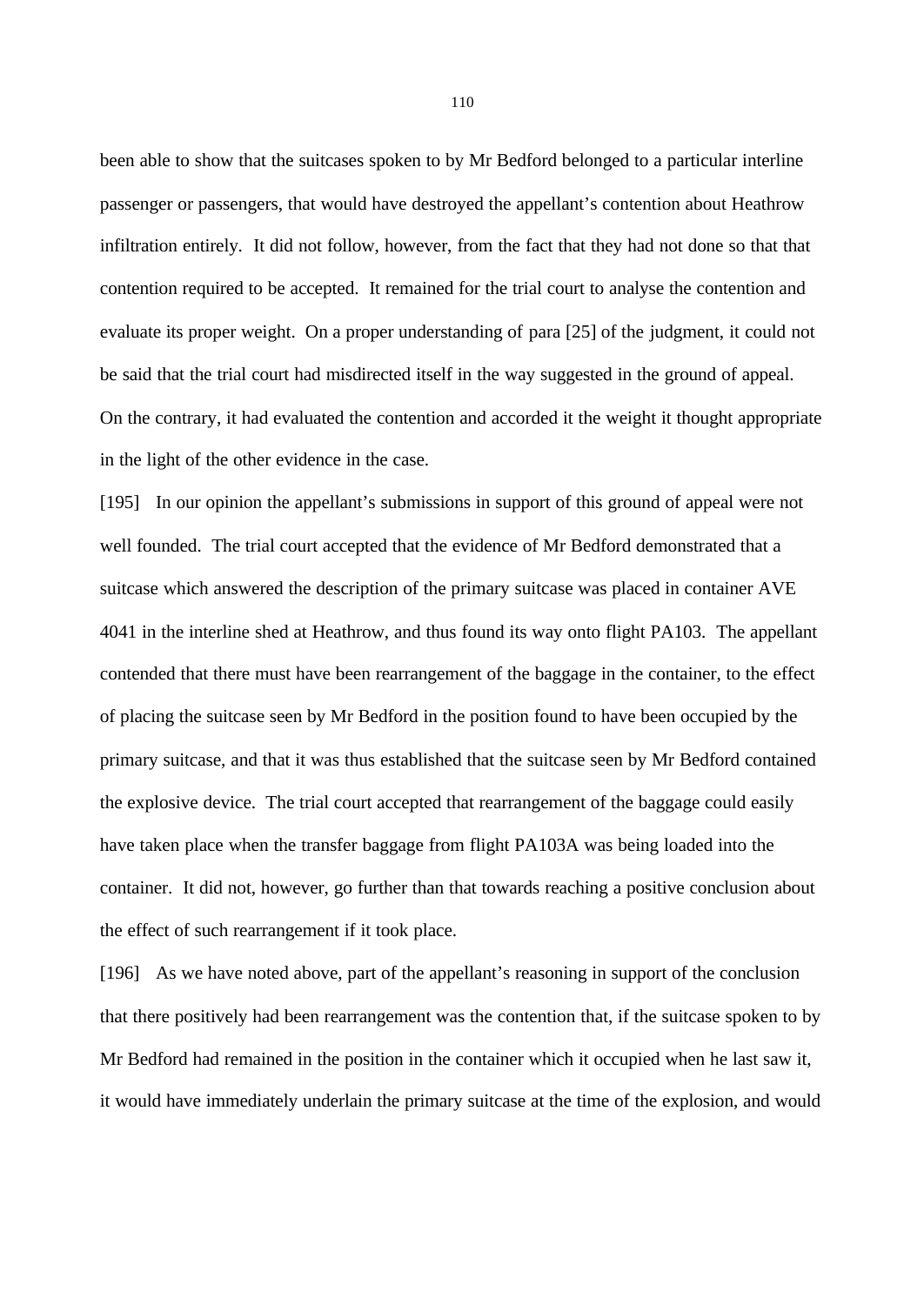therefore have suffered damage of the order of that found to have been suffered by the American Tourister case, and there would have been recovery of fragments of two brown hardshell Samsonite-type suitcases (the primary suitcase and the one seen by Mr Bedford). The absence of evidence of the recovery of fragments of a second such case precluded the possibility that the suitcase seen by Mr Bedford remained in its original position in the container. It was, we think, by way of comment on that submission that the trial court made the observation contained in the last four lines of para [25] of its judgment. At all events, that observation is, in our view, accurate, and discloses no speculation or misdirection.

[197] On the basis that rearrangement had taken place, the appellant went on to argue before the trial court that it was **probable** that its effect was to place the suitcase spoken to by Mr Bedford in the position found to have been occupied by the primary suitcase. In our opinion the Advocate depute was right in his submission that there was no adequate foundation in the evidence for the suggestion that that effect was probable, rather than merely one possibility among many. Mr Taylor conceded as much in his submissions to us. It seems to us to be clear from the evidence of Mr Crabtree that no conclusion could properly be drawn from the mere fact of rearrangement as to the rearranged position of any particular piece of baggage. Clearly this was the only point being made by the trial court in its observation that, "if there was such a rearrangement, the suitcase described by Mr Bedford might have been placed at some more remote corner of the container." There was no intrinsic importance in the reference to a "more remote corner". The point was merely that there was no proper basis for asserting that the probable, as distinct from a possible, result of rearrangement was to place a suitcase introduced at Heathrow in the position occupied by the primary suitcase. Viewed in that light, the observation in question in our opinion discloses no speculation on the part of the trial court. As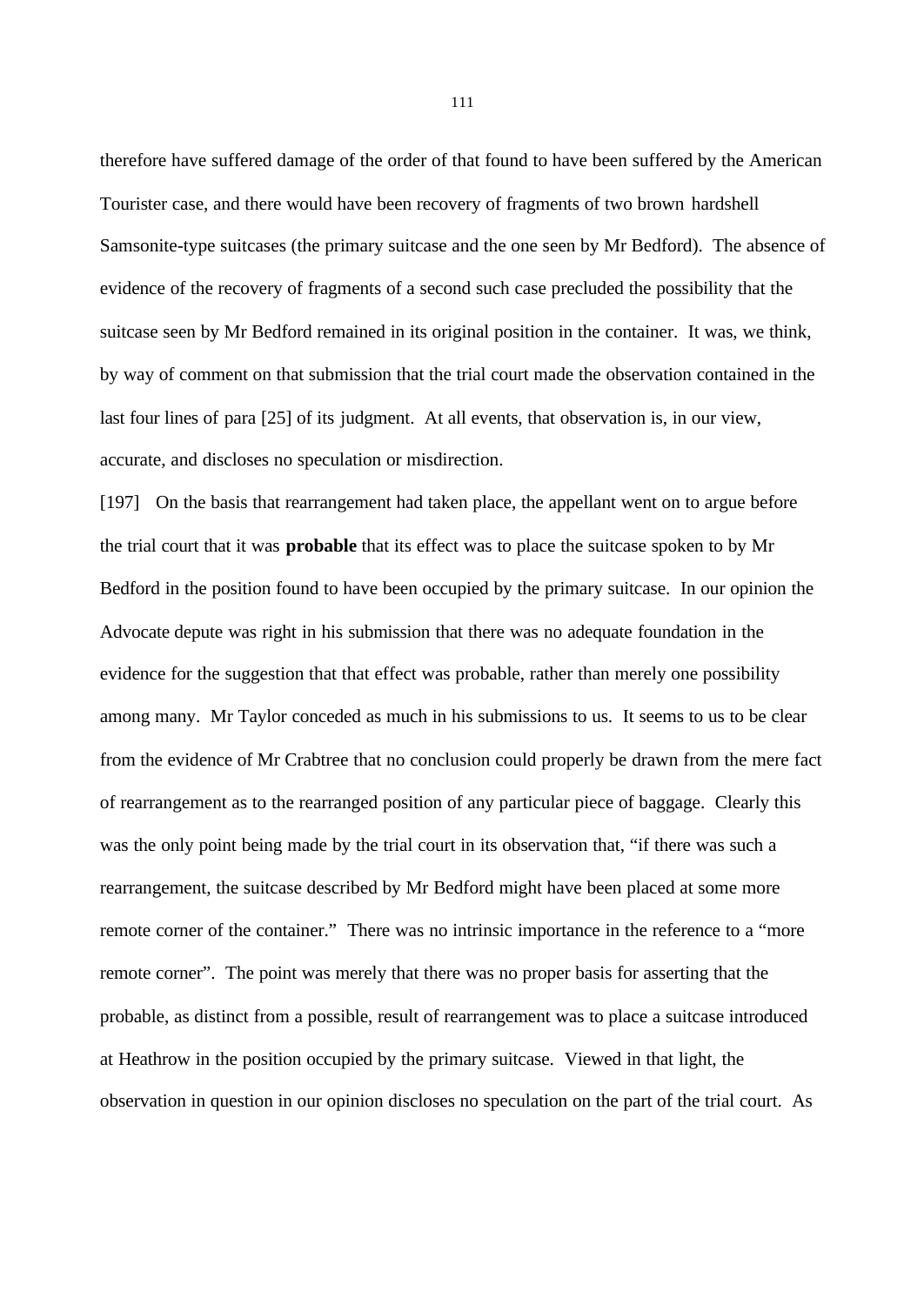the Advocate depute said, it was no more than a comment made in the course of the necessary exercise of evaluating the strength of a proposition advanced at the trial on the appellant's behalf. It cannot, in our view, be read as a finding that one of the suitcases seen by Bedford did in fact end up in a remote corner of the container. A finding to that effect would have involved speculation in exactly the same way as would a finding accepting the appellant's contention that the effect of rearrangement was that the Bedford suitcase probably reached the position of the primary suitcase.

[198] Part of this ground of appeal relies on the absence of evidence of the existence in the container, or the recovery at Lockerbie, of a second suitcase matching the description of the primary suitcase. It is, in our opinion, necessary to bear in mind that the absence of evidence of recovery is said to be significant in two respects. The first is as a factor tending to support the inference that the Bedford suitcase was repositioned elsewhere than on the base of the container. That is the respect which was touched upon at the trial as part of point 16. There it was the absence of explosion-damaged fragments, like those recovered in respect of the American Tourister case, that was relied upon. The second respect is as ground for concluding that the Bedford suitcase was the primary suitcase. That use of the evidence does not appear to have been made before the trial court. It appears in the ground of appeal as the basis for suggesting that the trial court speculated in rejecting the inference that the Bedford suitcase was the primary suitcase.

[199] It seems to us that the latter point is ill-founded for a number of reasons. In the first place, while, as the Advocate depute pointed out, proof of the existence of a second suitcase belonging to an interline passenger and matching the primary suitcase would have destroyed the appellant's argument that the Bedford suitcase was the primary suitcase, the absence of proof of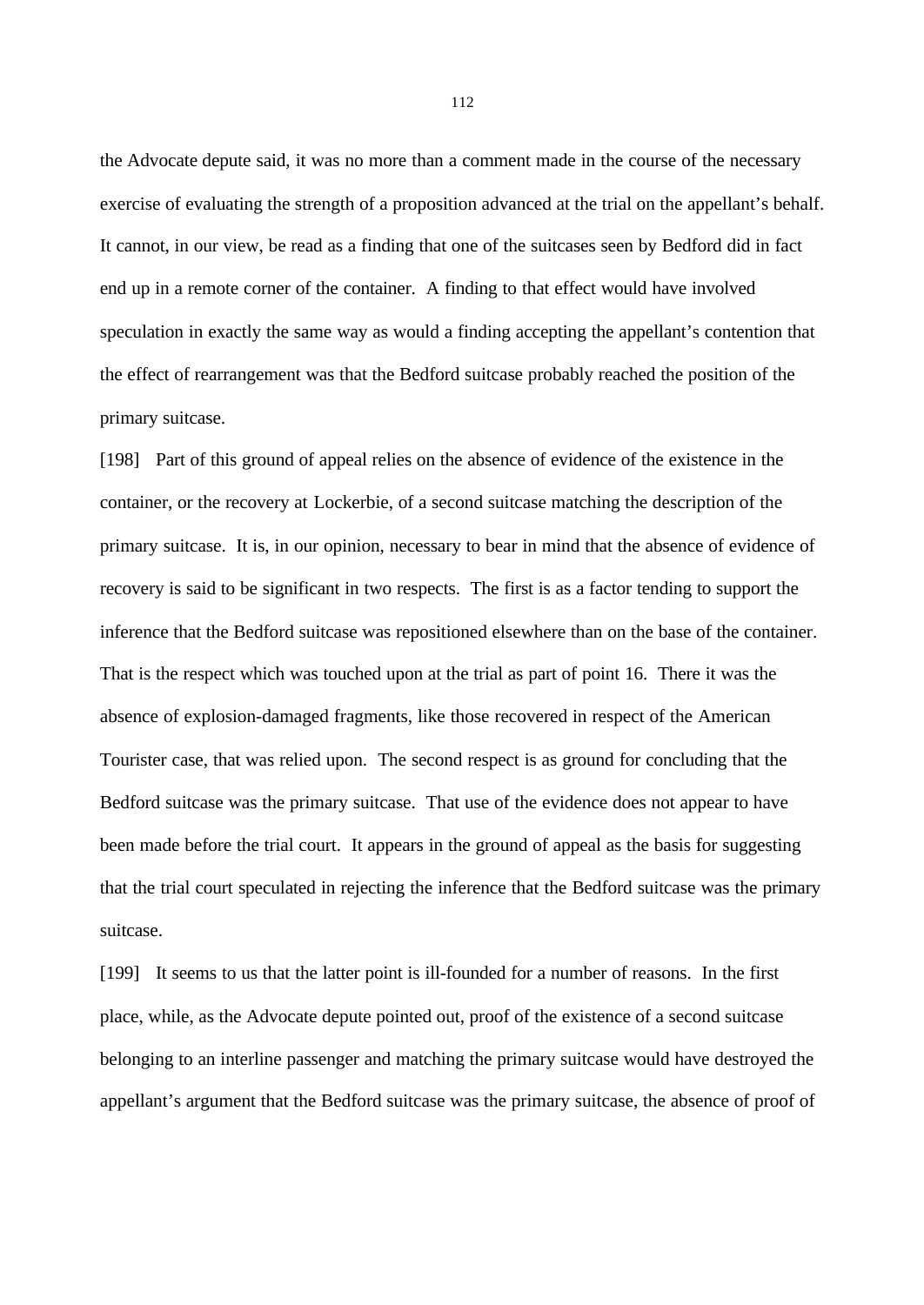such a suitcase, more or less damaged, is not conclusive in favour of that argument. As Mr Taylor recognised (although he suggested that it should be regarded as far fetched), it is possible that a second suitcase matching the relevant description simply disappeared and was never recovered, damaged or undamaged. Moreover, the strength of the submission about the significance of the non-recovery of remains of a second suitcase is greatly diminished when it is recognised that, on Mr Bedford's evidence, there were two such suitcases introduced at Heathrow. That being so, if there was complete recovery, there should have been evidence of one other suitcase of the relevant type, even if one of the Bedford suitcases was the primary suitcase.

[200] In the second place, however, this aspect of the ground of appeal in our view discloses a misunderstanding on the appellant's part of how far the trial court went in para [25] of its judgment. It did not "dismiss the significance" of the Bedford suitcase. It did not at that stage make a finding that the Bedford suitcase was not the primary suitcase. It merely rejected the proposition that the fact of rearrangement showed that the Bedford suitcase was probably in the position of the primary suitcase by pointing out that rearrangement could have had other effects, including the removal of the Bedford suitcase to a more remote corner of the container. In our view, by the end of para [25] of its judgment, the trial court had evaluated the Heathrow evidence and the strength of the submissions made in relation to it. The possibility that a suitcase infiltrated at Heathrow was the primary suitcase was not at that stage rejected outright. The trial court went on to discuss other aspects of the evidence, before returning to its overall conclusion.

[201] As the Advocate depute pointed out, the evidence bearing on the possibility of infiltration of the primary suitcase at Heathrow had to be weighed along with the evidence bearing on what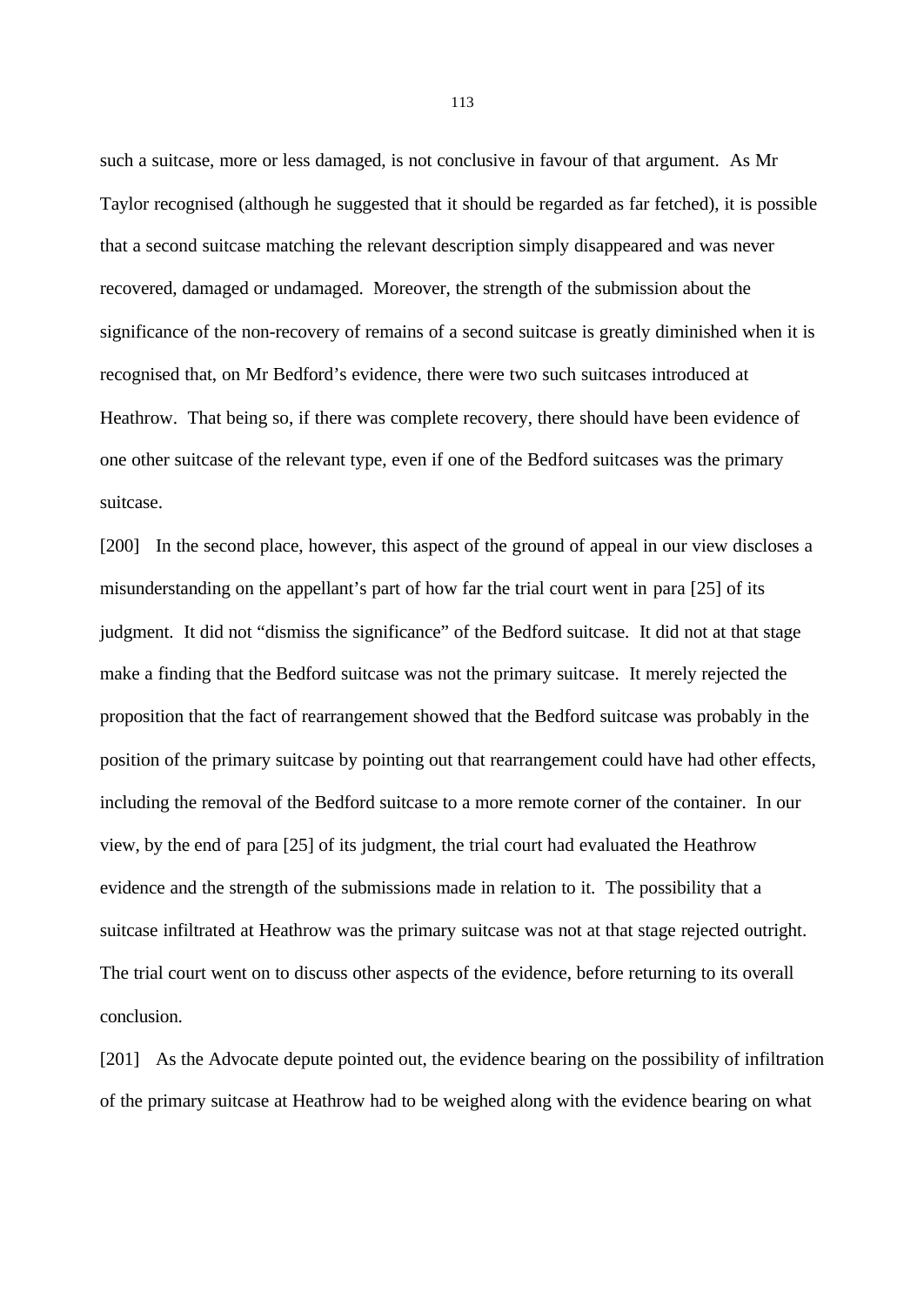he described as the "twin anchors" of the Crown case, the evidence supporting the carriage of an unaccompanied bag from Luqa to Frankfurt on flight KM180 and thence to London on flight PA103A, and the evidence of the presence of clothing of Maltese origin in the primary suitcase, as well as all the other evidence bearing on the whole issue. The outcome of that weighing exercise was expressed by the trial court in para [82] of its judgment. It was only then that the possibility of Heathrow infiltration was finally rejected.

[202] For these reasons we hold that the trial court did not speculate or otherwise misdirect itself in the ways suggested in this ground of appeal. It follows that there was in that respect no miscarriage of justice. We therefore reject ground of appeal B9.

## *The significance of the location of the primary suitcase*

[203] In ground of appeal B10 the appellant maintains that the trial court "failed to take account" of the defence submission that the fact that the primary suitcase was located at or near to the optimum position to achieve its destructive purpose gave rise to an inference that the device was ingested at Heathrow airport."

[204] The submissions made in this connection to the trial court were threefold. First, if a terrorist were able to introduce the suitcase containing the explosive device at Heathrow, that would offer the highest chance of achieving destruction of flight PA103. Heathrow infiltration offered the "minimal" possibility of the suitcase being intercepted or misrouted. These were real possibilities which could not be excluded if the explosive device were introduced at Frankfurt, Luqa or anywhere else. Secondly, a terrorist with no scientific knowledge would be likely to think that the device would cause the greatest damage if positioned as close as possible to the skin of the aircraft. The scientific evidence actually showed that the centre of the blast was in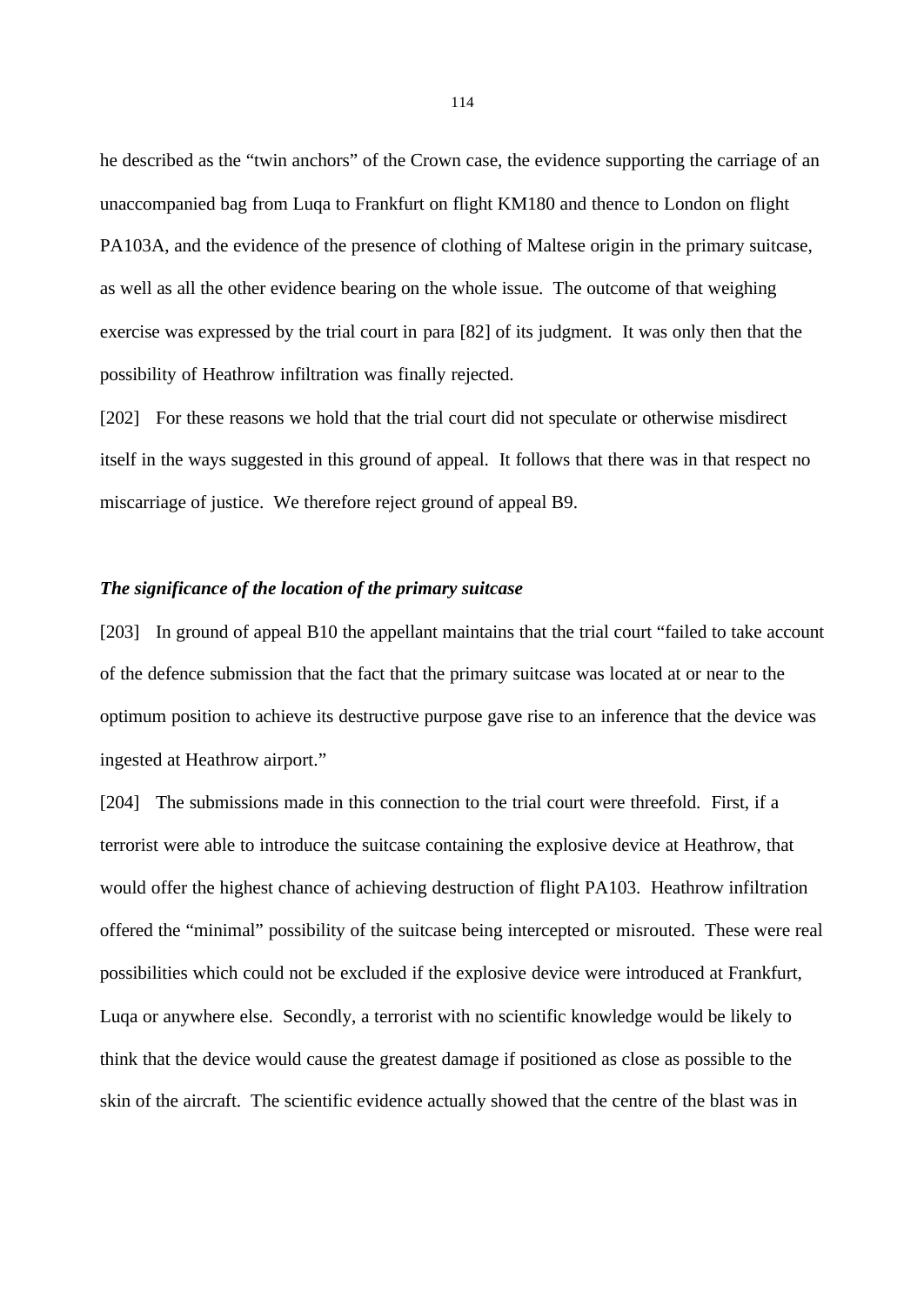the perfect position to destroy the aircraft. Thirdly, given the random nature of baggage handling and all the variables involved, it would be impossible for a terrorist in Malta to exercise any control over the position in flight PA103 of a suitcase first infiltrated at Luqa. The only place where such control could be exercised was Heathrow. In the light of these considerations, the fact that the explosive device ended up in the optimum position to destroy the aircraft was the result either of infiltration at Heathrow or of extraordinary chance.

[205] Before us, Mr Taylor submitted that examination of the trial court's judgment confirmed that that submission was not addressed by it. He submitted that it followed from the terms of the trial court's report that it had not regarded the submission as material.

[206] If, contrary to that primary submission, the passage in para [24] of the judgment was intended to deal with the point, Mr Taylor submitted that it disclosed "an unevenness in the court's approach". In para [24] the trial court said: "The person placing the suitcase would also have required to know where to put it to achieve the objective". Mr Taylor interpreted this as suggesting that the infiltrator might have difficulty in identifying the right container. He submitted that that consideration applied all the more to Luqa infiltration, but was not considered in that context.

[207] Mr Taylor submitted that the cogency of the point was reinforced by the fact that the suitcase answering the description of the primary suitcase appeared on the base of the container in uncertain circumstances, occupying a position in which it would have been brought close to the aircraft skin. According to Mr Bedford, this was a normal position for a case of that type. Redistribution involved only a limited chance that it would interfere with the initial effective positioning. Given the relatively small quantity of explosives used, and the fact that such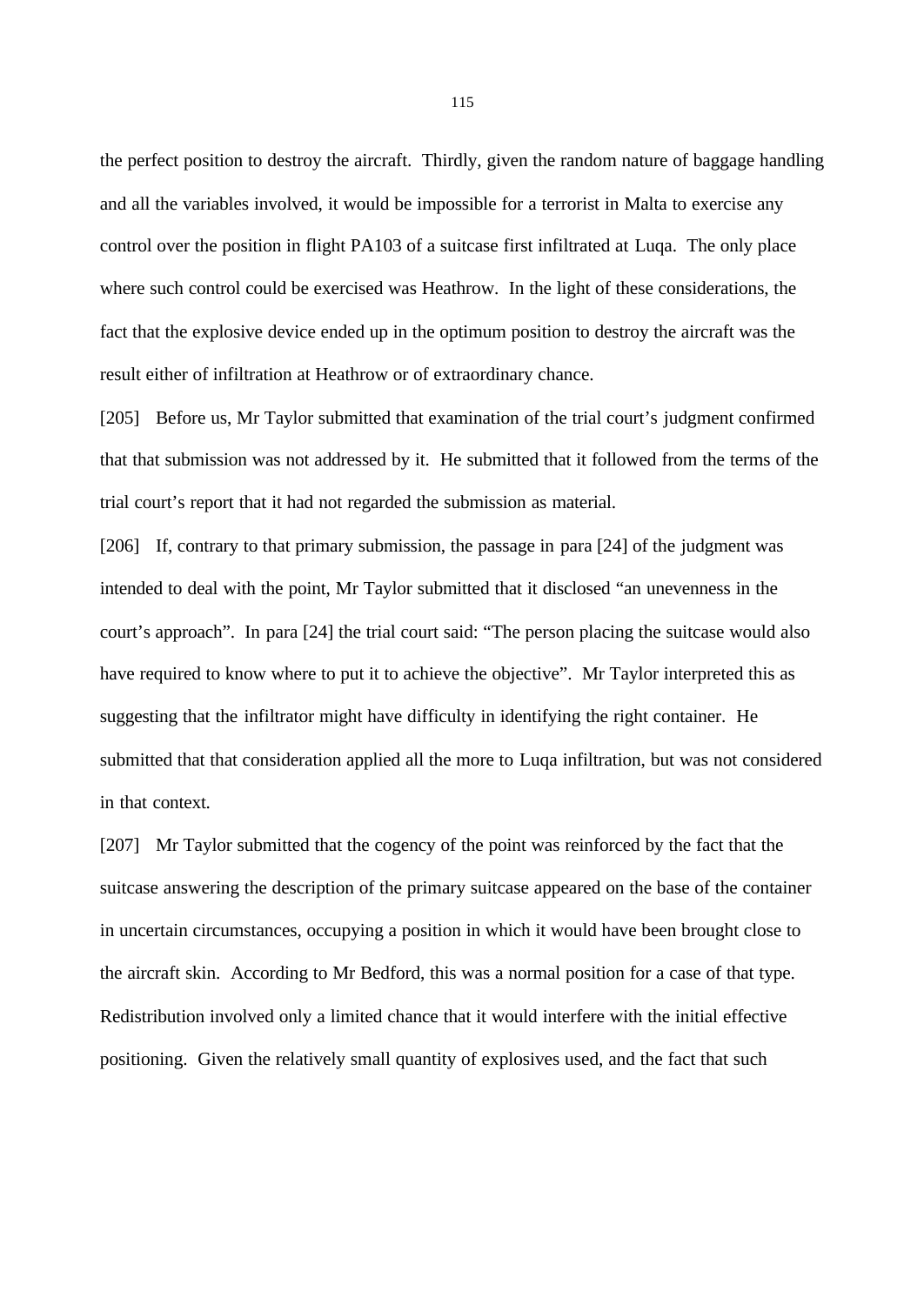effective positioning could not be assumed if infiltration took place at Luqa, this point was quite strongly contradictory of the Crown theory of Luqa infiltration.

[208] The Advocate depute's response in relation to this ground of appeal was brief. In the first place, he argued that the submission to the trial court had been without merit. He pointed out that it was the appellant's case that there had been rearrangement of the baggage in the container. However, as soon as that began, the infiltrator had no control over where a particular suitcase might end up (unless he or an accomplice was involved as a loader, and there had been no suggestion of that). The inference that infiltration took place at Heathrow because there the positioning of the suitcase containing the explosive device could be controlled therefore did not arise.

[209] Secondly, the Advocate depute pointed out that the submission with which this ground of appeal was concerned was simply a part of the whole submission about Heathrow infiltration. It was therefore not necessary for the trial court to deal with it separately and explicitly. The baggage handling procedures at Heathrow were dealt with in detail, and it was acknowledged that an extraneous suitcase could be introduced into the system at a number of locations. [210] In our opinion this ground of appeal is without merit. We do not consider that it can be maintained, simply on the basis that there is no express mention of the submission in the trial court's treatment of Heathrow infiltration, that no account was taken of it. What can be taken from the trial court's judgment is that it did not regard the point as lending such support to the theory of Heathrow infiltration as to merit specific mention. But that is not the same as failing to take the submission into account. As we have already said, the trial court was not obliged to go into such detail in its reasons as to review every fact and argument on either side. The fact that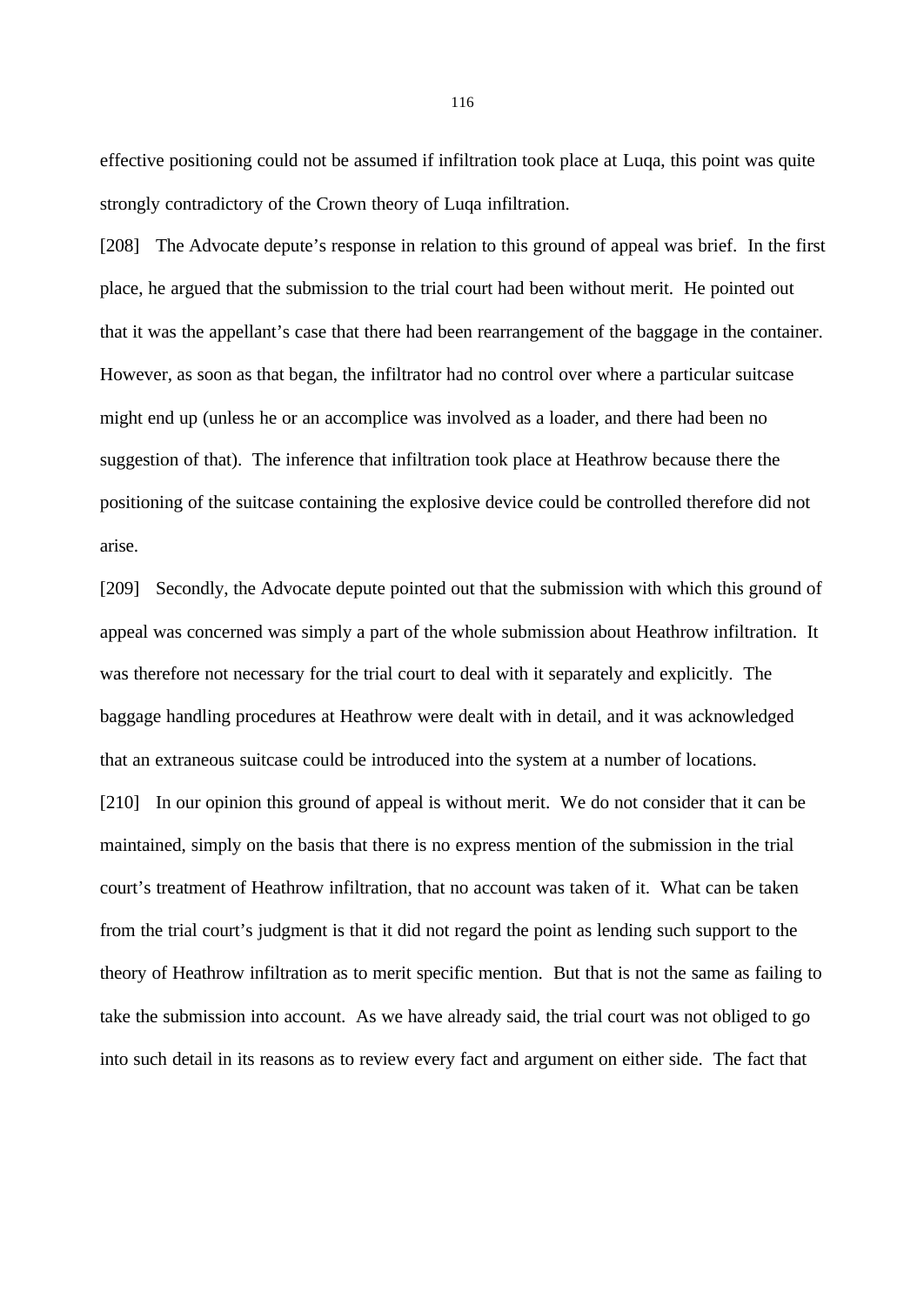no express mention is made of the submission in the judgment is in our view an insufficient basis for a submission that the point was not taken into account.

[211] In any event, we are of opinion that the submission made to the trial court was one which it was entitled to regard, at best, as weak. The first aspect of it, that there would be less risk of interception or misrouting if the primary suitcase was introduced at Heathrow rather than Luqa or Frankfurt, has some force, but that is a point which bears generally on the likelihood of Heathrow infiltration rather than on any inference to be drawn from the fact that the primary suitcase was in the optimum position. The second aspect, that a scientifically uninformed terrorist might think that location as close as possible to the aircraft skin was best, involves speculation as to the extent of the technical knowledge possessed by the hypothetical terrorist. But the main difficulty for the submission, in our view, lies in its third aspect. The appellant's primary argument in favour of Heathrow infiltration depended on the contents of the container having been rearranged when the transfer baggage from flight PA103A was added to it. The uncertainty as to the final position of any item of baggage introduced by rearrangement greatly diminished, in our view, the force of the submission. It may be, of course, that the hypothetical terrorist would not have known that rearrangement routinely took place, but that is a matter of speculation.

[212] We do not consider that Mr Taylor was right in his secondary submission that the last sentence of para [24] of the judgment was concerned with this point, and that it disclosed an "unevenness of approach". In our view, when observing that the person placing the suitcase would have had to know where to put it to achieve the objective, the trial court was dealing with the broader question of where a suitcase might be introduced into the baggage handling system in order to achieve the objective of having it loaded onto flight PA103. It was an observation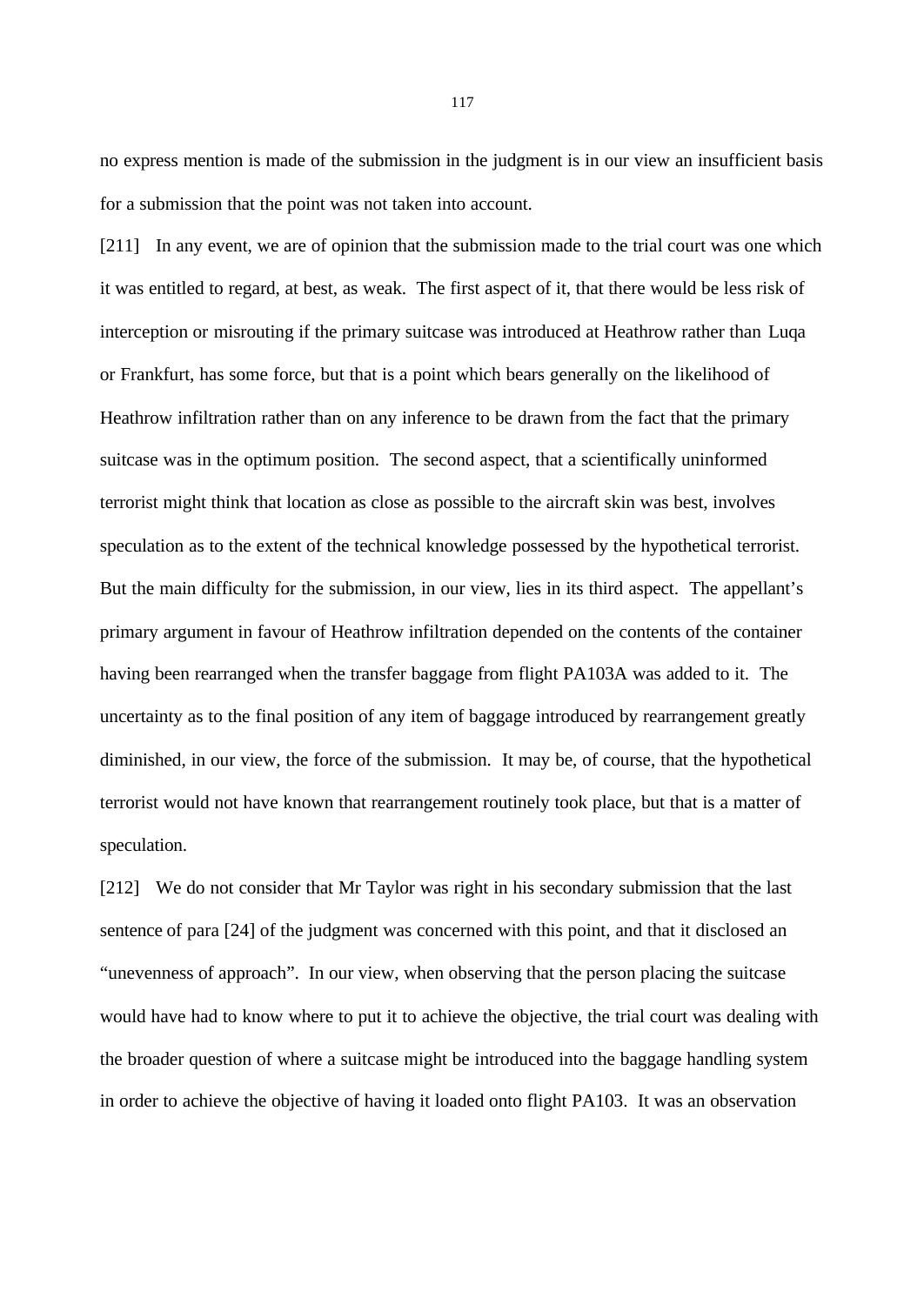made by way of a rider to the trial court's acceptance that it was possible for an extraneous suitcase to be introduced at Heathrow.

[213] In our opinion it cannot be said that the trial court ignored the submission referred to in this ground of appeal. The cogency of the submission was a matter for the trial court to assess. It was a matter for the trial court to decide whether the point was of sufficient importance to require to be specifically mentioned in the statement of its reasons for the conviction. Having regard to our own view of the point, we do not find it surprising that the trial court did not find it necessary to deal with it expressly. For these reasons we reject ground of appeal B10.

### *Additional evidence*

[214] The third ground of appeal concerning the question of infiltration of the primary suitcase

at Heathrow airport is ground of appeal B11, which is in the following terms:

"There exists significant evidence which was not heard at the trial. … Said evidence is significant as it demonstrates that at some time in the 2 hours before 12.35 a.m. on 21 December 1988 a padlock had been forced on a secure door giving access to airside in Terminal 3 of Heathrow airport, near to the area referred to in the trial as 'the baggage build-up area'. Had said evidence been available at the trial it would have supported the body of evidence suggestive of the bomb having been infiltrated at Heathrow on which the defence founded.

There is a reasonable explanation as to why said evidence was not heard at the trial. The existence of said witnesses and evidence was unknown to the appellant's advisers who had no reason to think that this evidence might exist."

[215] The ground of appeal contains reference to a number of affidavits, witness statements and other documents. In the event, Mr Taylor's motion was that we should grant the appellant leave to lead the evidence of two additional witnesses, Raymond Walter Manly and Philip Gordon Radley, and to lodge certain additional productions. The Crown, although opposing that motion, sought leave, in the event of its being granted, to lead three additional witnesses, recall one witness who gave evidence at the trial, and lodge a number of additional productions.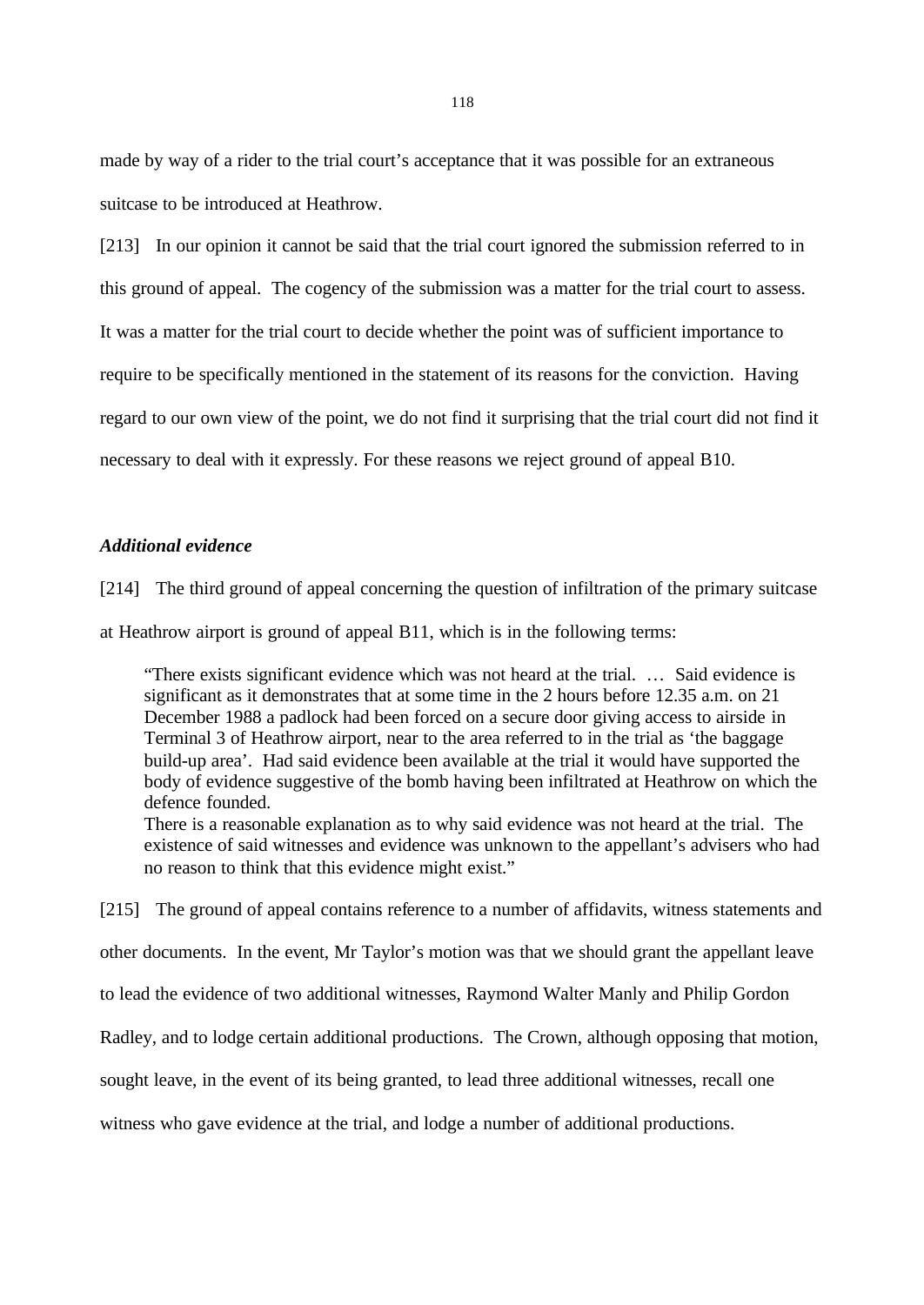[216] Section 106 of the 1995 Act provides *inter alia* as follows:

"(3) By an appeal under subsection (1) above a person may bring under review of the High Court any alleged miscarriage of justice, which may include such a miscarriage of justice based on –

(a) subject to subsections (3A) to (3D) below, the existence and significance of evidence which was not heard at the original proceedings; …

(3A) Evidence such as is mentioned in subsection (3)(a) above may found an appeal only where there is a reasonable explanation of why it was not so heard."

[217] Mr Taylor addressed first the test set by section 106(3A). He referred to *Campbell v HM*

*Advocate* 1998 JC 130 where the Lord Justice-Clerk (Cullen) said at page 147 B-C:

"… if the explanation were merely that the appellant was not aware of the existence of the witness … this would hardly provide 'a reasonable explanation'. But it might be different if the appellant also could show that at the time of the trial he had no good reason for thinking that the witness existed … Thus much might depend on the steps which the appellant could reasonably have been expected to have taken in the light of what was known at the time."

(See also *Barr v HM Advocate* 1999 SCCR 13).

[218] Mr Taylor submitted that in the course of preparation for the trial no production or statement had been made available to, or discovered by, those representing the appellant that gave any notice of the existence of Mr Manly or the evidence which he was able to give. There was in those circumstances no basis on which they might have anticipated that it would turn out that there had been a breach of security in the baggage build-up area at Heathrow. The circumstances of the case were special. The Crown informed the defence that 14,000 witness statements had been taken. The police had fully investigated matters at Heathrow in the immediate aftermath of the Lockerbie disaster. The Fatal Accident Inquiry had taken place in 1990. Defence preparation began more than ten years after the event. The defence was unusually dependent on Crown assistance in preparing for the trial. The Crown had indicated that it would approach disclosure of evidence in accordance with the principles laid down in *McLeod v HM Advocate* 1998 JC 67. Since the Crown had not uncovered the evidence now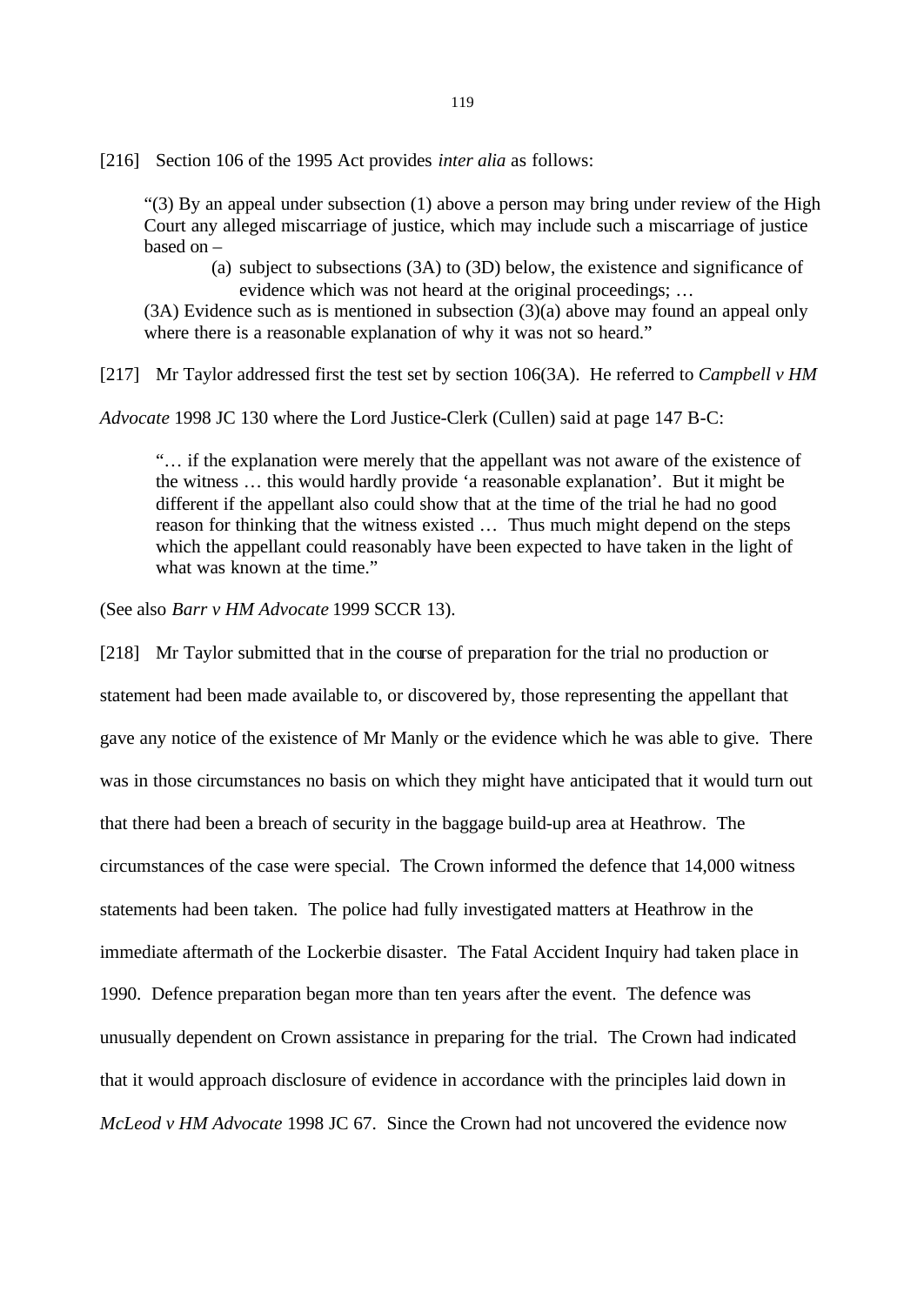sought to be led in the course of preparation for the trial, the defence could not reasonably be expected to have done so. In these circumstances, a reasonable explanation for the evidence not having been led at the trial had been made out. The Advocate depute did not dispute that in the circumstances outlined the appellant had satisfied the test set by section 106(3A). We have no difficulty in accepting that it has been satisfied.

[219] That being so, the next question that requires to be addressed is the content of the proposed additional evidence, and whether its significance is such that the fact that it was not heard by the trial court could be regarded as having resulted in a miscarriage of justice. In that context, Mr Taylor referred to *Cameron v HM Advocate* 1991 JC 251 and *Kidd v HM Advocate* 2000 JC 509. In the former case the approach which the court should take in an appeal relating to additional evidence was set out in the Opinion of the Court delivered by the Lord Justice-General (Emslie) at pages 261-262. In the latter case, part of what the Lord Justice-General said in *Cameron* was somewhat modified. We summarise the approach adopted in those cases in the following propositions:

- (1) The court may allow an appeal against conviction on any ground only if it is satisfied that there has been a miscarriage of justice.
- (2) In an appeal based on the existence and significance of additional evidence not heard at the trial, the court will quash the conviction if it is satisfied that the original jury, if it had heard the new evidence, would have been bound to acquit.
- (3) Where the court cannot be satisfied that the jury would have been bound to acquit, it may nevertheless be satisfied that a miscarriage of justice has occurred.
- (4) Since setting aside the verdict of a jury is no light matter, before the court can hold that there has been a miscarriage of justice it will require to be satisfied that the additional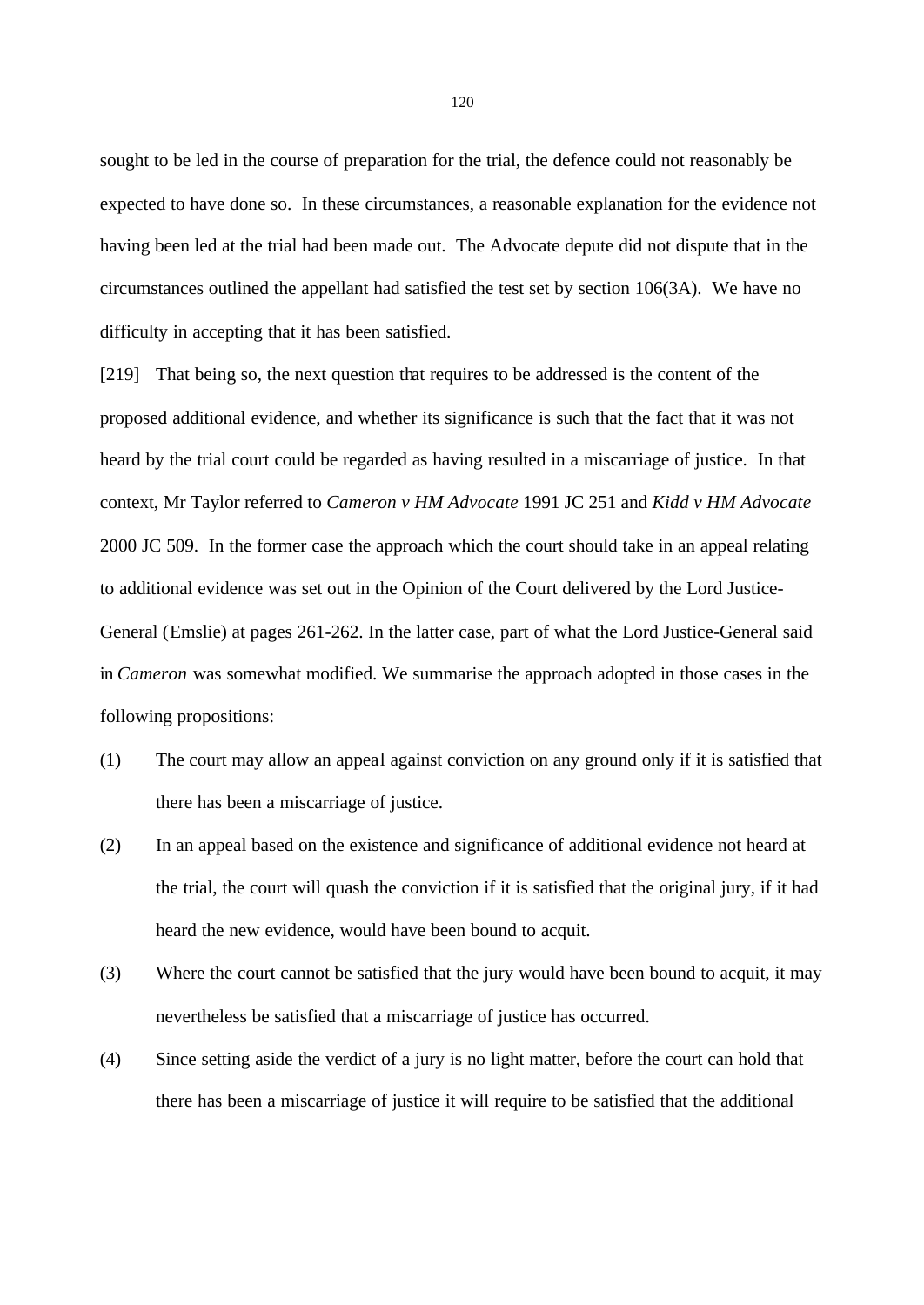evidence is not merely relevant but also of such significance that it will be reasonable to conclude that the verdict of the jury, reached in ignorance of its existence, must be regarded as a miscarriage of justice.

- (5) The decision on the issue of the significance of the additional evidence is for the appeal court, which will require to be satisfied that it is important and of such a kind and quality that it was likely that a reasonable jury properly directed would have found it of material assistance in its consideration of a critical issue at the trial.
- (6) The appeal court will therefore require to be persuaded that the additional evidence is (a) capable of being regarded as credible and reliable by a reasonable jury, and (b) likely to have had a material bearing on, or a material part to play in, the determination by such a jury of a critical issue at the trial.

[220] In advancing his submission that the additional evidence should be heard, Mr Taylor referred in detail to the affidavits and other material mentioned in the ground of appeal. He submitted that leave should be granted to the appellant to lead the additional evidence. The Advocate depute submitted that we could and should decide, without hearing the evidence, that its significance was not such that leave to lead it should be granted. We shall require to return to the question of significance in due course, but it is unnecessary to deal with that question in detail at this stage. It is sufficient for us to say that we took the view that in the particular circumstances of this case the appropriate course for us to follow was to allow the additional evidence to be led, reserving our opinion on its significance. It seemed clear to us that if the existence of the evidence in question had been known to the Crown at the time of the trial, its existence would have been disclosed to the defence in accordance with the principles set out in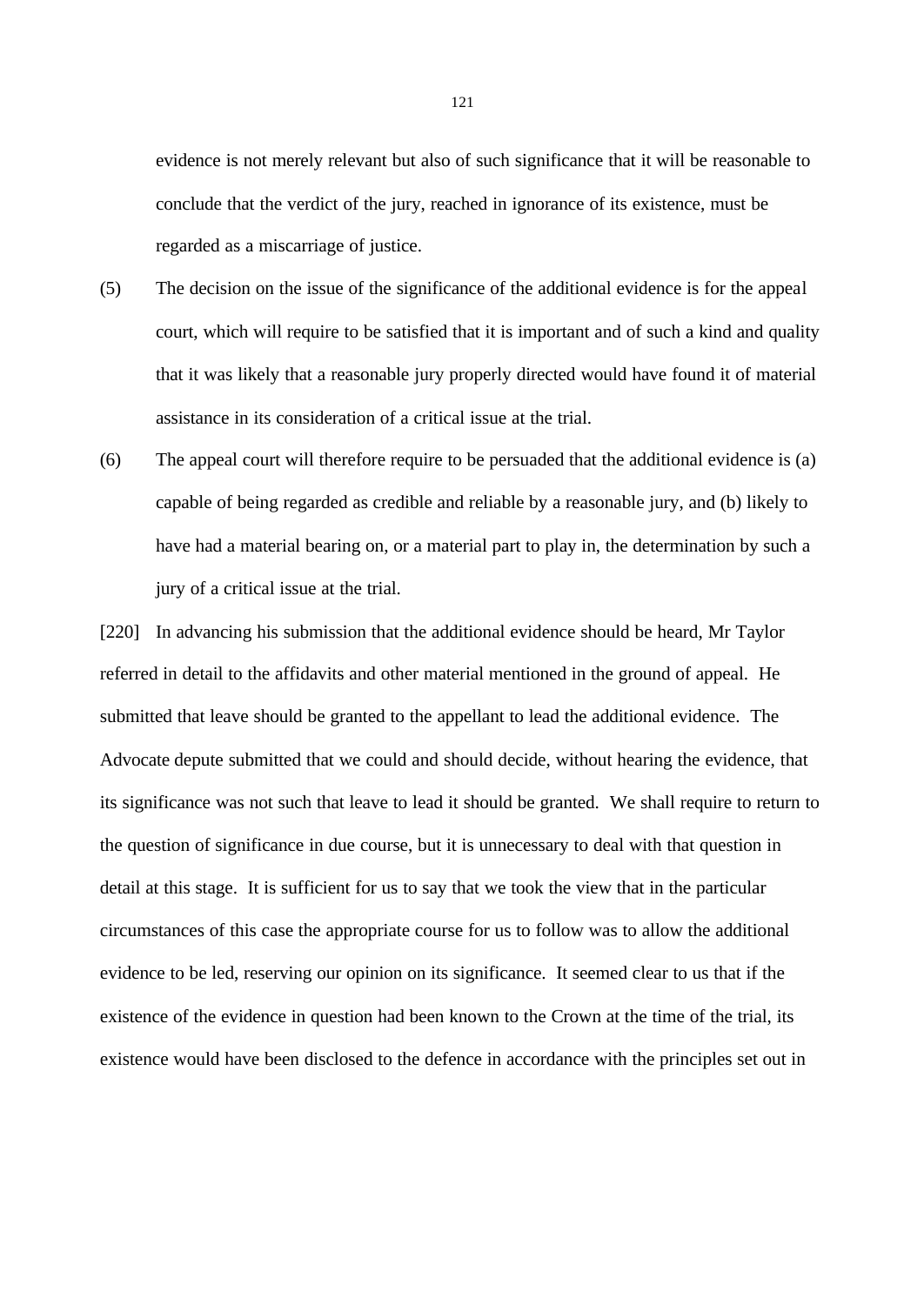*McLeod v HM Advocate*. If that had happened, the evidence would have been placed before the trial court, led either by the Crown itself or, if the Crown chose not to lead it, by the defence. [221] Leave to lead the additional evidence having been granted, Mr Taylor led as witnesses Mr Radley and Mr Manly. In the course of their evidence reference was made to a number of additional productions, including contemporary records. Two matters were the subject of agreement by joint minute. In addition, the Crown led the evidence of Geoffrey Myers, Richard Maxwell Harris and Keith Willis, and recalled Nicola Claire Milne.

[222] The additional evidence concerned an event which happened in the departures area of Terminal 3 at Heathrow late on 20 or early on 21 December 1988. In essence the event was that a padlock securing a set of doors through which access could be gained from the landside area of the airport to the airside area was forcibly removed. There was no dispute that that occurred. [223] It was agreed by joint minute that the padlock was secure at 2205 hours on 20 December. The evidence showed that at about 0030 hours on 21 December it was found to have been forced. There was no dispute that the damage to the padlock was caused within that period, but the evidence did not permit the time at which the damage was done to be more precisely identified. [224] The doors were located at a point designated T3-2A. On the ground floor of the departures area of Terminal 3 the boundary between the landside area and the airside area lay between the check-in area (landside) and the baggage build-up area (airside). In December 1988 there were five sections in the check-in area, designated (from east to west) A to E. There were at that time two sets of doors by which access might be gained from the check-in area to the baggage build-up area. One set was situated at the east end of the check-in area in section A and was designated T3-2A. The other was situated at the west end of the check-in area in section E and was designated T3-2B. Mr Radley, Mr Myers, Mr Harris and Mr Willis were agreed that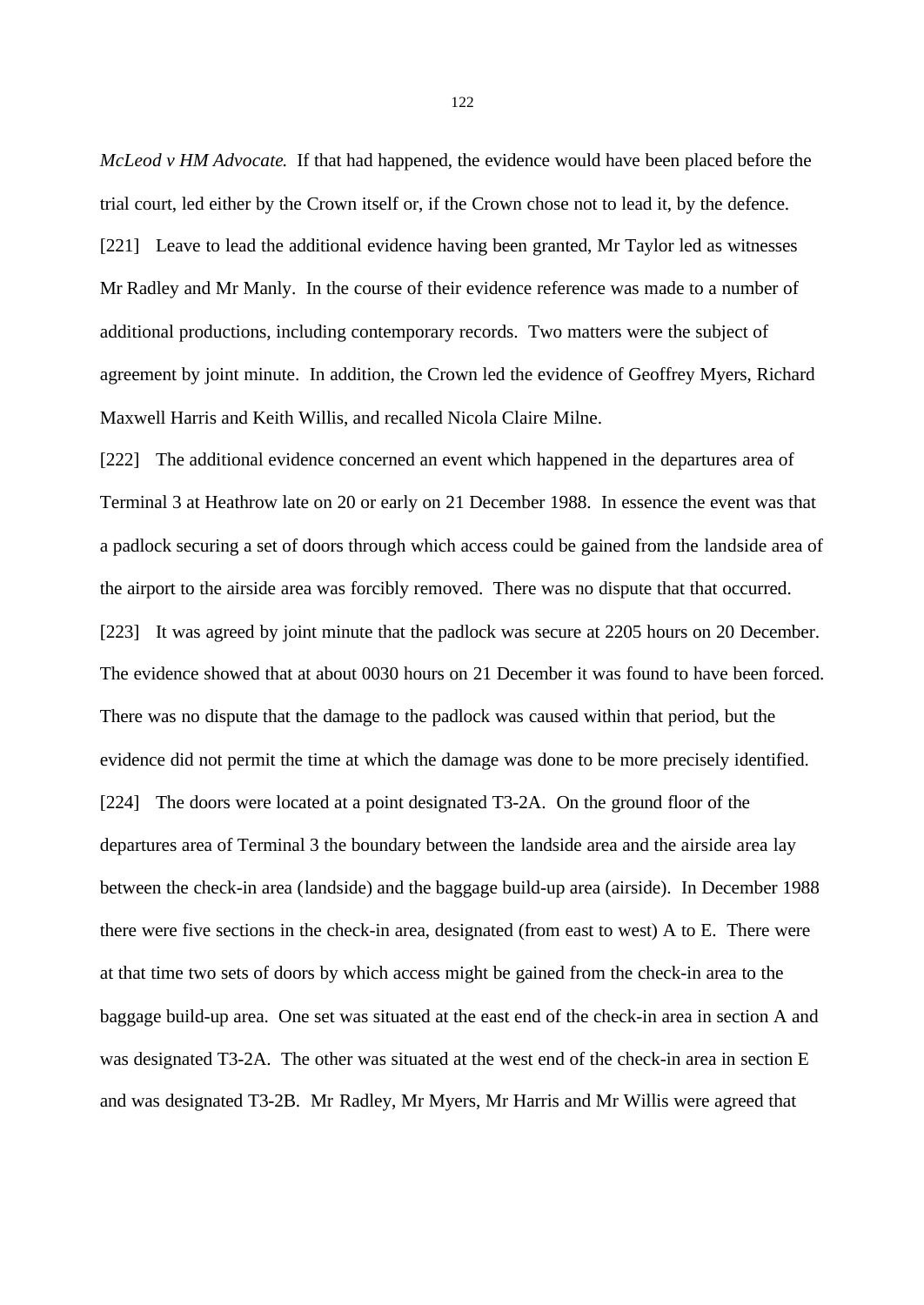such was the arrangement of doors in December 1988. There was also evidence that at an earlier date there had been only one set of doors, situated about the middle of the check-in area and designated T3-2, but that this set of doors was closed up when the doors at T3-2A and T3-2B were installed. The doors designated T3-2A were situated at the airside end of a corridor which was separated from the main body of the check-in area by another set of doors.

[225] Mr Manly maintained in his evidence that there was at the time of the incident only one set of doors, designated T3-2. At the time when he was swearing his affidavits, he marked certain plans to show the location of the doors which he found forced open. The location which he marked was in section E of the check-in area. In evidence, however, he said that he could not read plans, and stated that T3-2 was in the middle of the check-in area. However, in an incident report at the time (production 4004) he gave the location of the incident as T3-2A. When that document was put to him in the course of his examination he affirmed that this was the location of the incident, while maintaining his denial that there was a second set of doors called T3-2B. In re-examination he adopted a passage from a statement he had made on 31 January 1989 to the effect that the doors T3-2A were situated at the east end of Terminal 3 departures. We are quite satisfied that Mr Manly was mistaken in his recollection that there was only one set of doors in December 1988, and in those parts of his evidence that might be taken as suggesting that the incident occurred elsewhere than at T3-2A, situated in section A at the east end of the check-in area.

[226] In December 1988 the doors at T3-2A were kept open during the day. While they were open they were manned by a security guard. Only persons showing an airport identification card would be permitted to pass from landside to airside. Such persons would not, however, at that date be searched. There was no evidence about how the security guard would deal with a person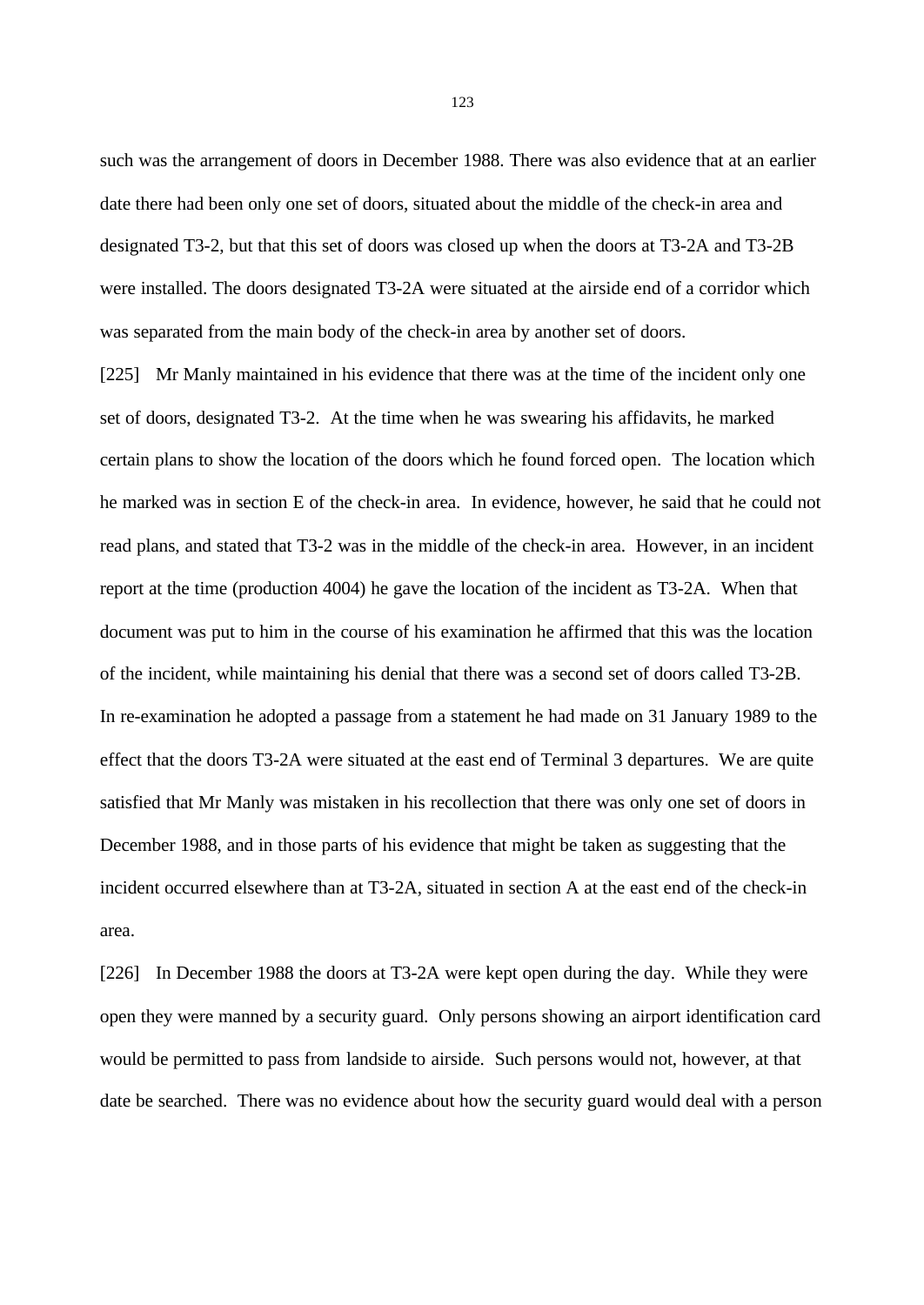with such a card if that person was carrying a suitcase. During the night, the doors were closed and padlocked. They were normally locked by 2230 hours. The time of locking might, however, be affected by the delayed departure of a flight. Mr Willis indicated that the doors would be kept open and manned until baggage handling for a delayed flight was complete. A Nigerian Airways flight, WT 801, was scheduled to depart at 2030 hours on 20 December, but was delayed and finally departed at 0215 hours on 21 December. As we have already mentioned it was matter of agreement that on 20 December the doors at T3-2A were locked by 2205 hours. There was no evidence that baggage handling for flight WT 801 was continuing at that time.

[227] Mr Radley and Mr Manly gave evidence to broadly the same effect, which was also recorded in contemporary documents, that at about 0030 hours on 21 December the padlock which had been securing the doors in question was found to have been forcibly removed, leaving unrestricted access between landside and airside. Mr Radley's impression was that the hasp of the padlock had been broken or snapped off by the application of great force. Mr Manly said in evidence that "it was as if it had been cut like butter; very professional". He said that it would have required a very good pair of bolt cutters to cut through it. Mr Manly's contemporary records, however, make no reference to the hasp of the padlock having been cut. His entry in the log book (production 4006) records his finding that the padlock had been "broken off". His incident report (production 4004) refers to the padlock being "forced and broken". Mr Radley's evidence was that Mr Manly called him to inform him that the padlock had been broken. Had the matter been one for us to determine, we would not have regarded Mr Manly's evidence that the padlock had been cut as reliable, and would have preferred the view that it had been broken by the application of force. In light of the apparent conviction with which Mr Manly maintained that the padlock had been cut, however, we do not consider that it can be said that no reasonable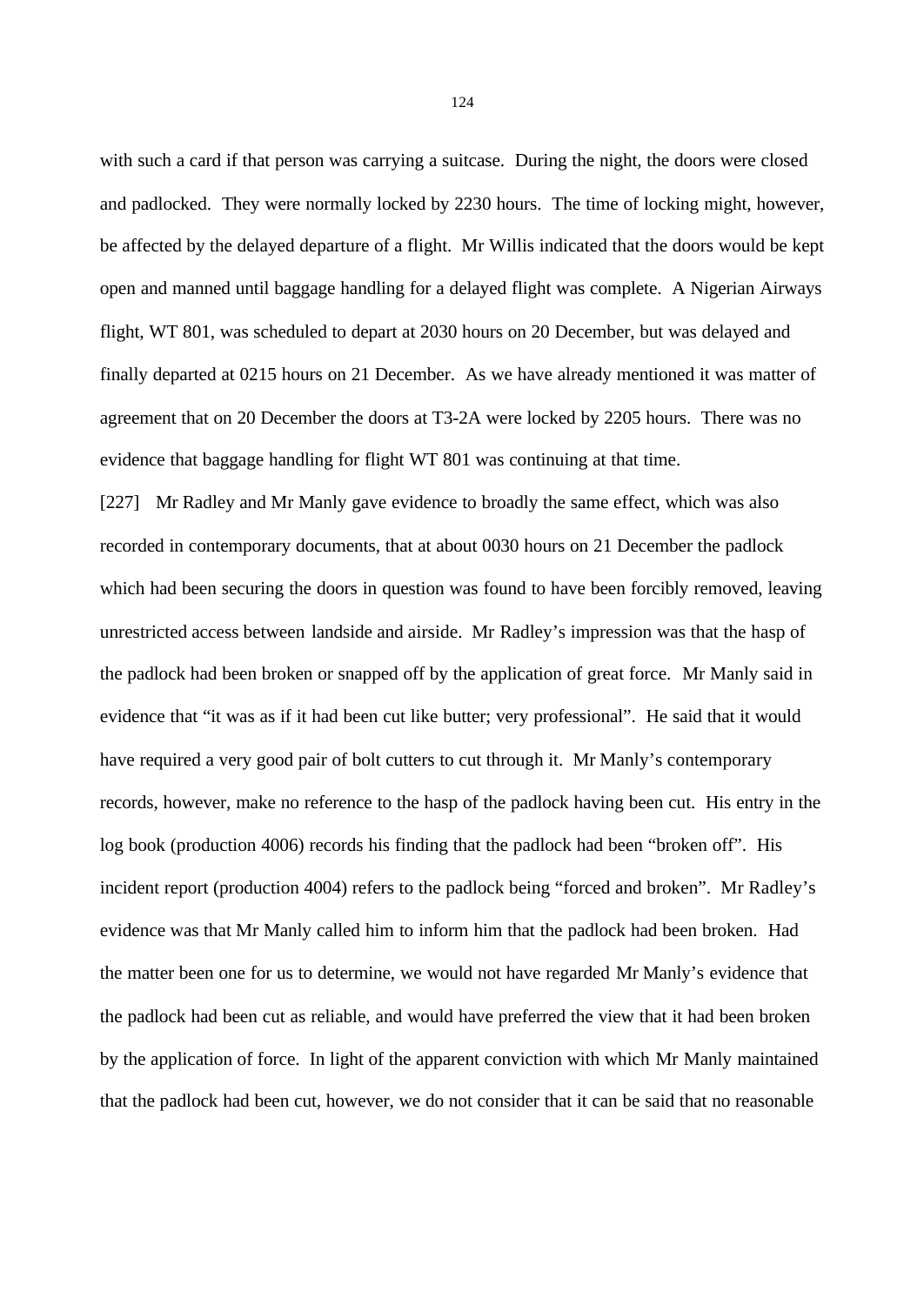jury or trial court could have accepted his evidence on that point. In any event, we do not consider that the distinction between cutting and breaking is of critical importance. Whether the padlock was cut or forced open, it is clear that a reasonable jury or trial court would have been entitled to hold that what was done was a deliberate act.

[228] The doors at T3-2A were double doors made of rubber with a transparent upper section. The evidence as to the manner in which they were secured by the padlock was not clear. There was no dispute that the means of securing the doors were attached to their landside face. The weight of the evidence, in our opinion, was that the doors were in some way secured by a metal bar which passed across much of the width of the doors and was in some way locked in place by means of the padlock. Mr Radley had a recollection of seeing the bar resting against the wall after the incident. There was evidence that before the bar was installed, the doors were fastened together by passing the padlock through flanges at the adjoining edges of the doors. One witness, Mr Willis, recollected that that was the fastening mechanism in use at the time of the incident, with the bar being introduced as an improvement thereafter, although he ultimately accepted that he might be mistaken on that point. Notwithstanding Mr Willis's evidence, it would in our view clearly be open to a reasonable jury or trial court to prefer the body of evidence to the effect that the bar was in use at the time of the incident. If that was so, the evidence left it unclear precisely where the padlock was situated when used to secure the metal bar. We do not consider that the precise location of the padlock, or the means used in conjunction with it to secure the doors, are matters of critical importance. What is significant is the clear evidence that the padlock and the means of securing the doors were on the landside of the doors.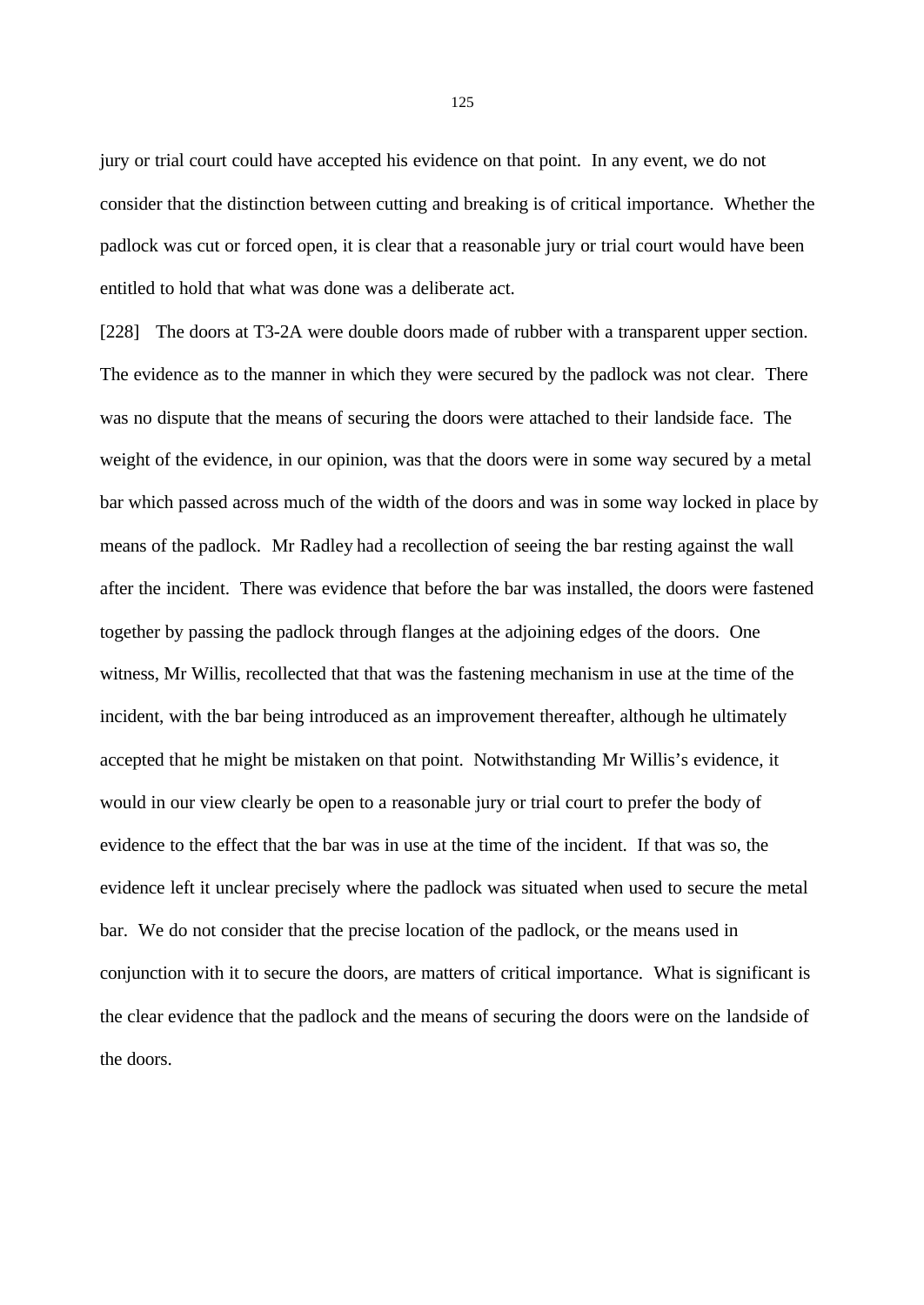[229] There was a body of evidence, elicited by the Crown, which was said to support the inference that the padlock had been broken by airport staff seeking to pass from airside to landside after the doors were locked rather than by someone seeking unauthorised access from landside to airside. There was evidence which would have entitled a jury to find that on occasions baggage handlers or other airport employees might still be working airside when the doors were secured for the night. If that occurred, they would not be "locked in", because there was airside to landside access at first floor level which was kept open and attended by security guards throughout the night. There was, however, evidence which suggested that airport staff resented the need to take that slightly longer route. The witnesses differed as to the extent to which they were aware of vocal or practical expression of that resentment.

[230] Mr Radley said that he was aware of complaints from baggage handlers about having to take the longer route. He also expressed the view, however, that staff coming out from airside could not have broken the padlock, because they were on airside and it was on landside. He could not recall any previous occasion on which staff had forced open a door at night. Mr Manly indicated that he was aware of a couple of occasions when damage was done to padlocks or doors by members of staff trying to take a shortcut, although moments later he said that he did not know if they sometimes tried to force open locked doors. In re-examination he said that although there was a lot of hearsay about shortcuts being taken, he had never himself seen evidence of damage to padlocks or doors so caused. Mr Myers said that on at least one occasion he had seen damage to the padlock on a similar type of door. The padlock remained in place, but would not operate effectively. On that occasion, however, the attack on the padlock had been from landside. His "supposition" had been that the damage had been caused by staff trying to take a shortcut. He also spoke of there being other occasions on which damage was done to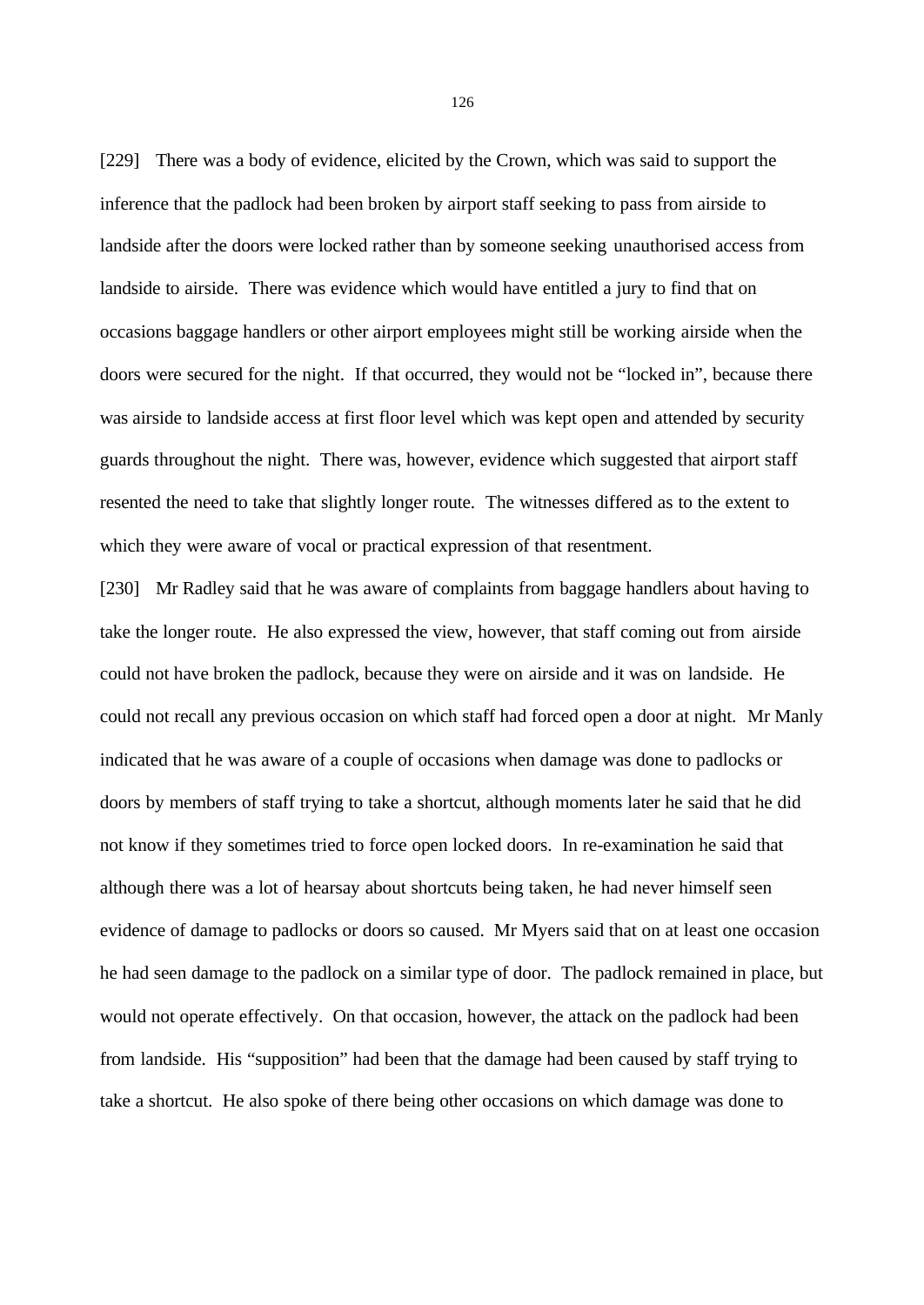locked doors. Mr Harris associated his recollection that the flange fastening of the doors was replaced with bar fastening because of frequent problems with staff trying to force their way through doors. Damage was caused on odd occasions. He had been aware of such damage prior to December 1988, and his personal view was that the forcing had been done from airside. After the introduction of the metal bar, it was on one occasion bent. Mr Willis was aware of the complaints by staff about having to take the long way round, but the only instances he mentioned of damage to doors related to plant room doors. He indicated that at the time of the incident on 21 December 1988 the thought was that someone had been trapped and had forced an exit from airside, but he could not remember whether that thought had been his alone, or emerged in discussion with colleagues.

[231] This body of evidence is in our view capable of supporting the conclusions that some members of airport staff resented the need to follow a longer route to return from airside after doors such as those at T3-2A were closed for the night, and that on occasion attempts were made to force various doors. It discloses, however, no previous example of successful forcing of a set of doors on the boundary between airside and landside. It requires to be weighed against Mr Radley's evidence that he saw no damage to the doors themselves, and the absence of any evidence that the doors or the metal bar had been damaged in a way that suggested an assault on them from airside. In our view the body of evidence which we have dicussed above is not of such cogency as to compel any reasonable jury or trial court to conclude that the breaking of the padlock on the doors at T3-2A on 20 or 21 December 1988 was carried out from airside by airport staff, and thus to preclude such a jury or court from accepting that the padlock had been forced from landside to gain access to airside.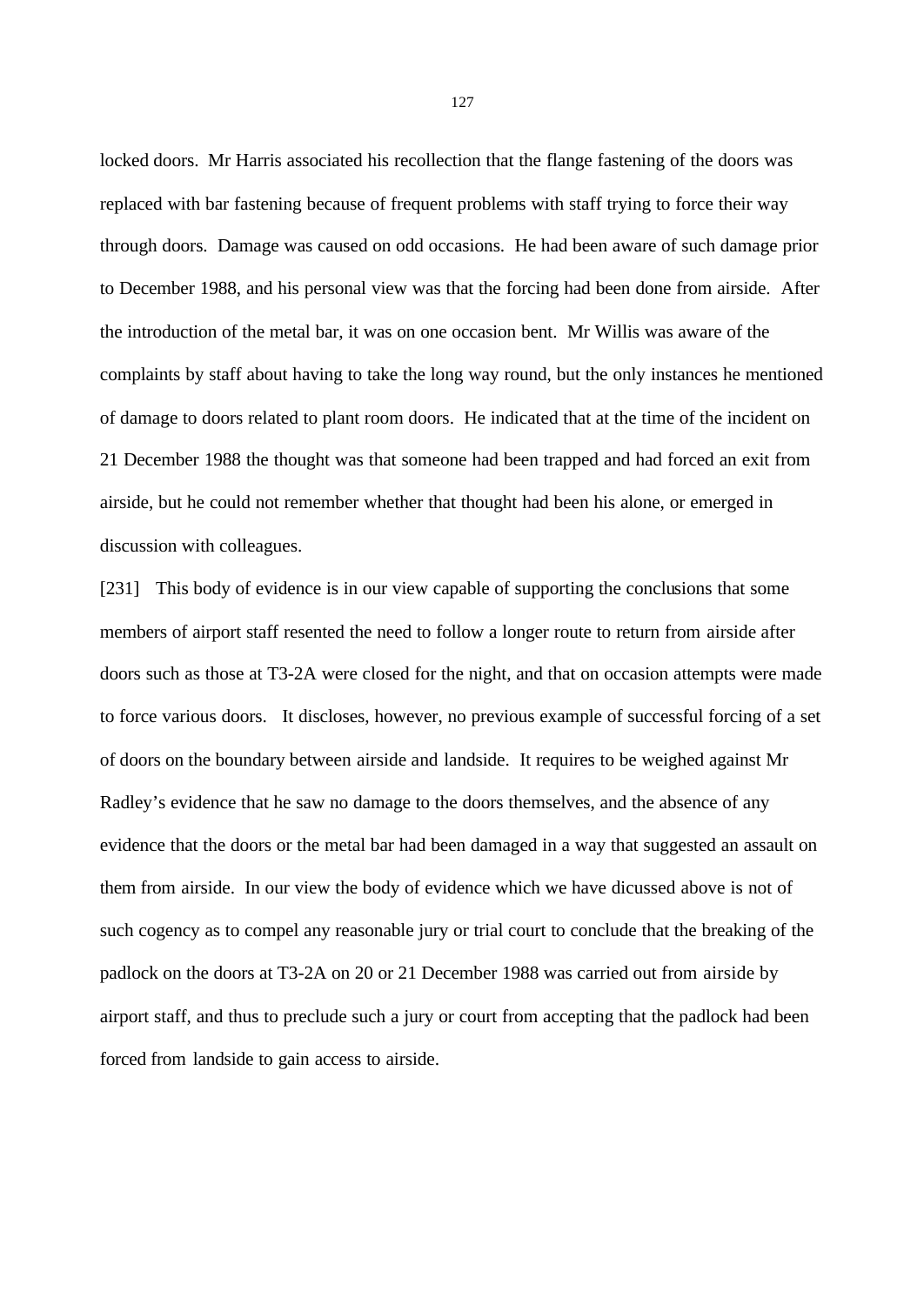[232] It was accepted by the witnesses that if the doors at T3-2A were forced from landside in order to gain access to the airside area, that was a very serious breach of security indeed. Conversely, of course, as Mr Manly was at pains to point out in his incident report (production 4004), from whichever side the forcing was undertaken, the result was to leave available open access from landside to airside so long as the breach of security remained undetected. Mr Manly did everything appropriate for him to do in the event of a serious breach of security achieved from landside. It was suggested that the reaction of the airport authorities to the incident was such as to suggest that they were proceeding on the basis that it was of the less serious sort, i.e. where the padlock had been forced from airside, not from landside. Whatever view may be taken of the cogency of that contention, we do not consider that it precludes a reasonable jury or trial court from reaching the contrary conclusion.

[233] One other aspect of the additional evidence was that Mr Radley said that although airline baggage tags were supposed to be kept secure, this was not always achieved. On occasions security patrols brought in rolls of baggage tags, which were then passed to the terminal security manager, who would take the matter up with the airline concerned.

[234] Mr Taylor began his submissions on the additional evidence by summarising it, and making a number of comments on the detail of it. We do not consider it necessary to record that aspect of his submissions in detail. He went on to submit that the additional evidence contained evidence which was capable of being regarded by a reasonable jury or trial court as credible and reliable, and as demonstrating that late on 20 or early on 21 December 1988 a padlock securing doors which allowed access from landside to airside at Terminal 3 at Heathrow airport was broken. There was evidence which a reasonable jury or trial court might regard as credible and reliable and as demonstrating that the damage to the padlock was done deliberately in order to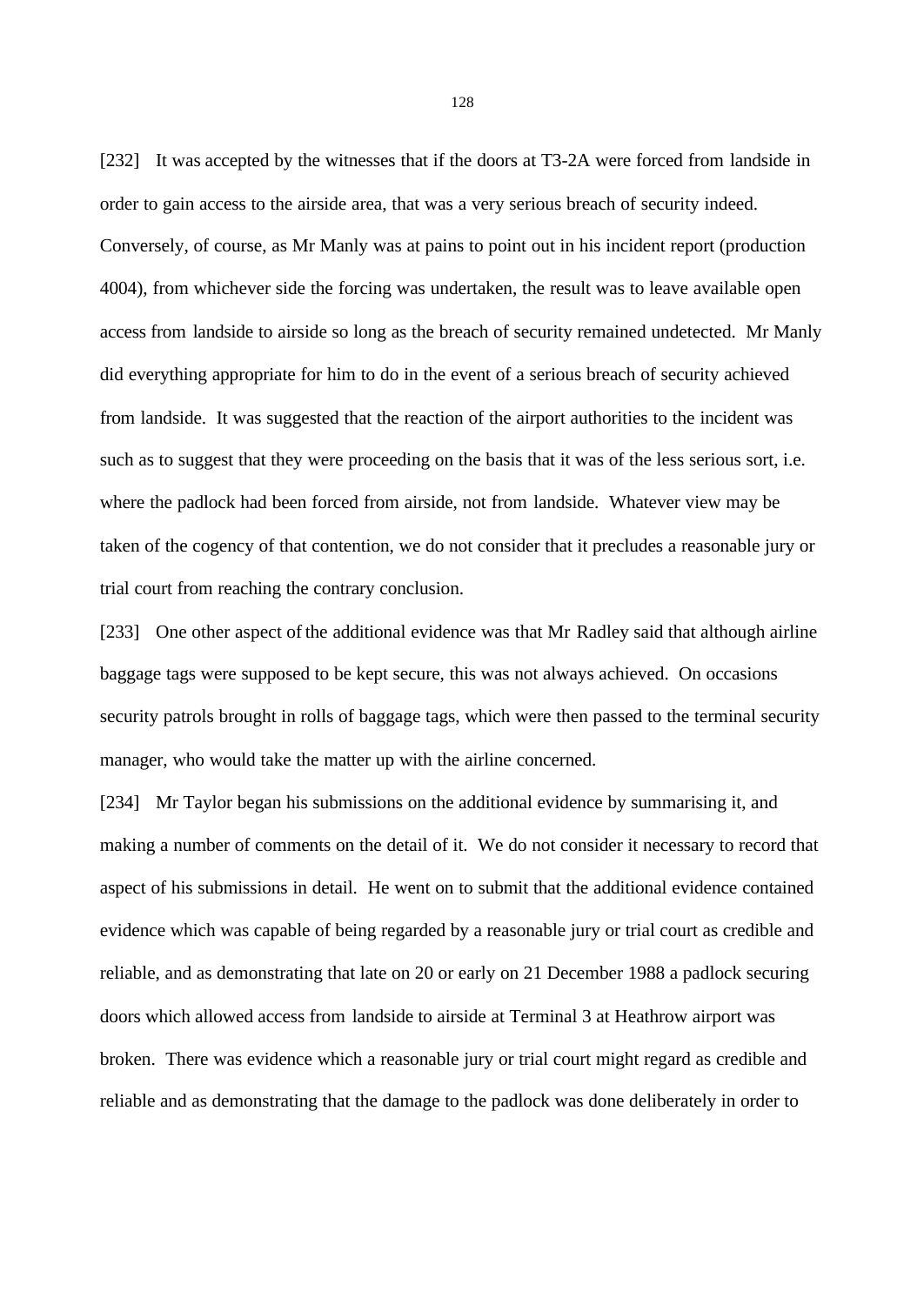gain access from landside to airside. Although it was less certain, there was also evidence, capable of being regarded as credible and reliable, that the damage done to the padlock had been done by cutting it. The damage was done at night when few people were about. It was done within eighteen hours of the scheduled departure of flight PA103 on 21 December. It was done in Terminal 3, where the baggage handling activities for flight PA103 were to take place. [235] Mr Taylor then, before continuing with his submissions on the significance of the additional evidence, made four points which he submitted weakened the Crown case that the primary suitcase had been infiltrated at Luqa. First, he said, the case for infiltration at Luqa depended, in large part, on an inference, drawn from the Frankfurt documents, that a bag was transferred from flight KM180 to flight PA103A. The trial court acknowledged that there were some difficulties with the documents and the way they were compiled. Secondly, the procedures at Luqa were such that a method of infiltration there could not be identified. The trial court described that as a major difficulty for the Crown case. Thirdly, the existence of x-ray procedures at Frankfurt airport ought to be taken into account, whether as a deterrent to sending the primary suitcase as interline baggage through Frankfurt, or on the basis that Mr Maier's evidence undermined the likelihood of the explosive device being in a suitcase which was xrayed. Finally, infiltration at Luqa would have involved many difficulties and uncertainties which would not have pertained to infiltration at Heathrow.

[236] Mr Taylor recognised that, if the forcing open of the doors at T3-2A provided the route for infiltration of the primary suitcase, the primary suitcase then required to be secreted for a substantial period of time before it was introduced into container AVE 4041. An "insider" at Heathrow would be required. None had been identified, but in that respect the appellant's position in relation to Heathrow was no worse than that of the Crown in relation to Luqa. The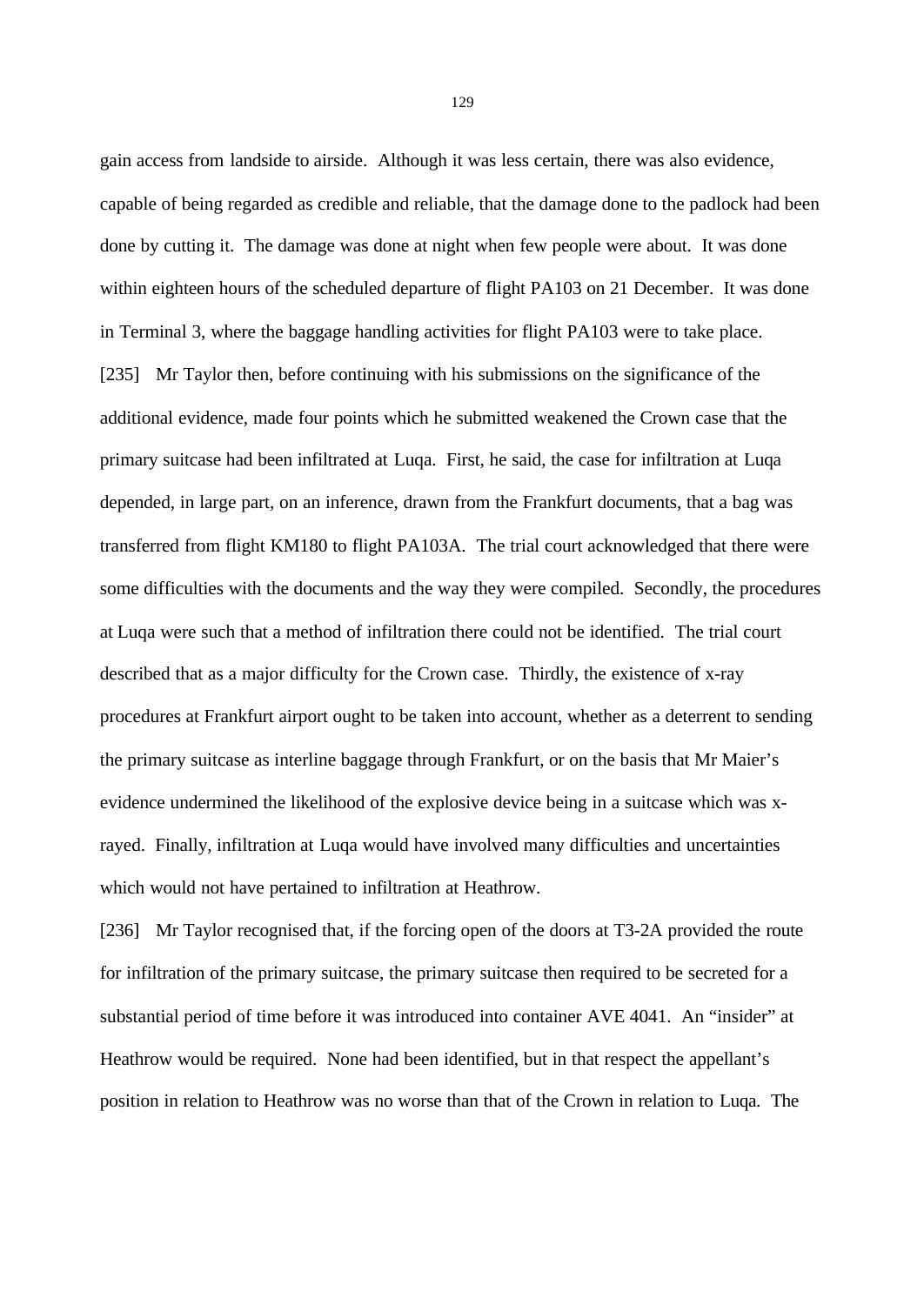secreting of a suitcase on the airside of a busy airport would not be difficult. At the trial there had been evidence that building works were going on at Heathrow at the material time, and these would have increased the opportunities for secreting a suitcase. It was not impossible for a case to be secreted pending its introduction into the container. It need not have been in the same place for the whole period. Even if not concealed, it might not have attracted attention. There had been evidence at the trial that on occasions bags were moved around singly.

[237] There were, Mr Taylor submitted, a number of ways in which a suitcase, brought to airside by means of the breaking open of the doors at T3-2A, might have been introduced into container AVE 4041. The two cases introduced during Mr Bedford's absence from the interline shed need not have been introduced together. As Mr Bedford said in evidence, anyone who worked airside at the airport could have placed the suitcases in the container. If the suitcase had been introduced directly into the container, no tag would have been necessary. The way in which the two cases were arranged, with their handles inward, would have obscured the absence of a tag. A tag would nevertheless have been useful in that it would have afforded an appearance of normality as the case was moved around the airport. It would probably have been essential if the case was simply put on the conveyor outside the interline shed, or left lying inside the shed. The tag would probably have required to be an interline tag. The availability of tags was supported by the unchallenged evidence of Mr Radley to the effect that they were not always kept secure. A tag would not necessarily have had to be procured immediately before the incident. Given that workers from other airlines frequented the interline shed, and the evidence that it was not kept secure at night, there would thus have been little impediment to introducing a case into the interline shed. Given that the external conveyor was not guarded, there would have been no impediment at all to leaving a case on it. If that (rather than direct introduction into the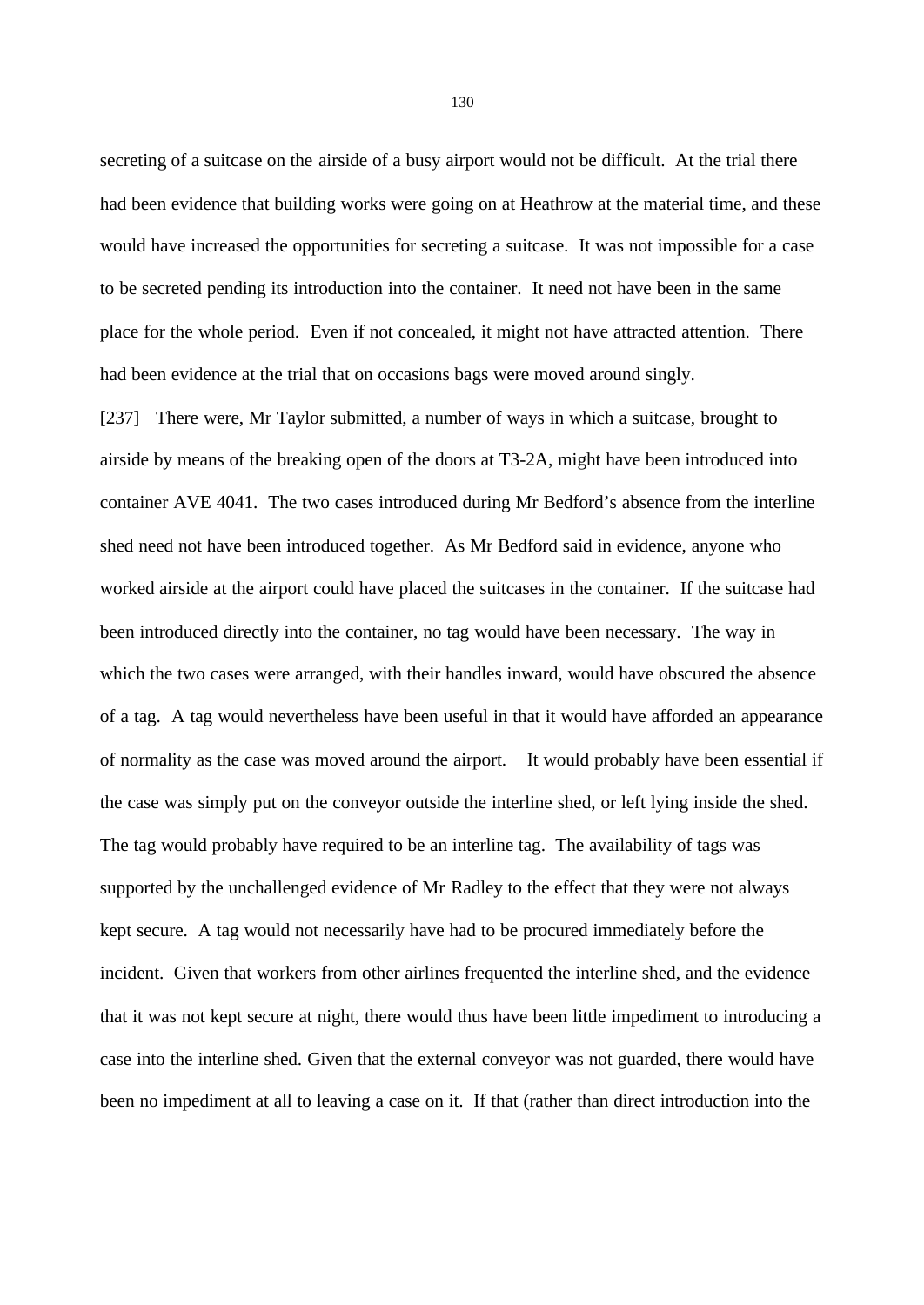container) happened, the case would have been x-rayed, but that would have been even less likely to detect an explosive device than x-ray examination at Frankfurt, since Mr Kamboj, the xray operator, was not aware of the Toshiba warning.

[238] In dealing with the significance of the additional evidence at the time of making his motion for leave to lead it, Mr Taylor submitted in light of the authorities (*Cameron v HM Advocate* and *Kidd v HM Advocate*) that the real issue for us to determine was whether the additional evidence was important and would have been likely to have played a material part in or had a material bearing on the trial court's determination of a critical issue. Its importance was as an element in a circumstantial case pointing to infiltration of the primary suitcase at Heathrow. The forcing of access to the airside area of Heathrow on the eve of the departure of flight PA103, when taken in conjunction with the evidence that a suitcase matching the description of the primary suitcase was loaded on board flight PA103 at Heathrow, was to be contrasted with the absence of any equivalent circumstantial evidence relating to infiltration at Luqa. The additional evidence transformed what was seen by the trial court as a theoretical possibility that an extraneous case had been infiltrated at Heathrow into something more substantial. Had the trial court known not only that a case matching the description of the primary suitcase was introduced into flight PA103 at Heathrow in uncertain circumstances, but also that someone had taken the trouble to force a padlock securing doors which gave access from landside to airside at Terminal 3 during the night of 20-21 December 1988, that would have been a material consideration in determining whether the explosive device was infiltrated at Heathrow, or whether the evidence suggestive of such infiltration at least raised a reasonable doubt as to infiltration at Luqa. It was not for the appellant to prove that infiltration had taken place at Heathrow. The Crown case depended on proof of infiltration at Luqa. It was therefore sufficient if the evidence pointing to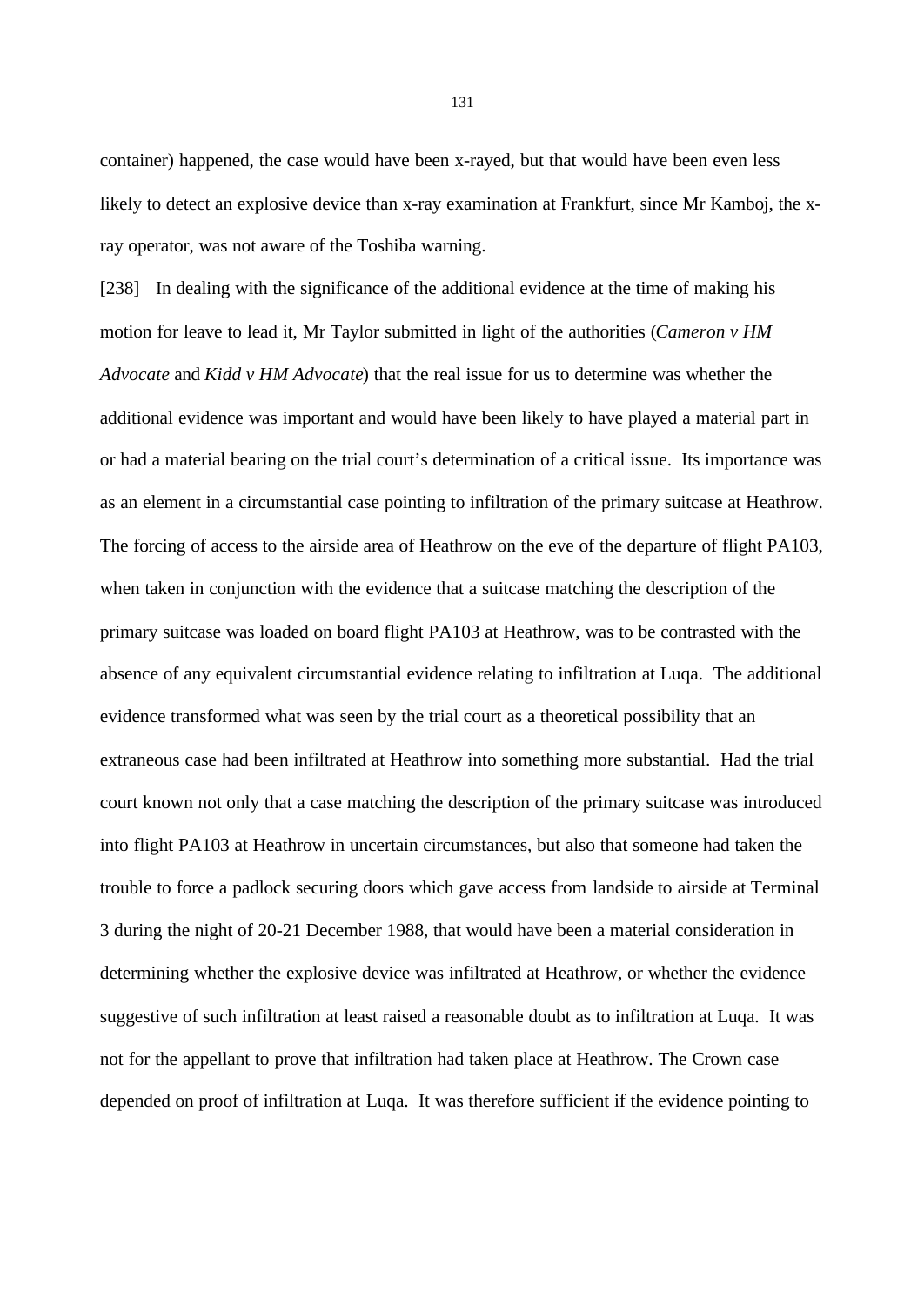Heathrow infiltration gave rise to a reasonable doubt as to infiltration at Luqa. Evidence which contributed to that process plainly bore on a critical issue in the case. In these circumstances it could not be said that the additional evidence would not be likely to have a material bearing on or a material part to play in a reasonable trial court's determination of a critical issue in the case. The verdict returned in ignorance of that evidence therefore constituted a miscarriage of justice. [239] The Advocate depute accepted that the additional evidence showed that between 2205 hours on 20 December and 0030 hours on 21 December 1988 the padlock securing the doors at the access point T3-2A was damaged, with the consequence that access from landside to airside through those doors was left open. He invited us to reject Mr Manly's evidence that the padlock had been cut. He submitted that Mr Manly was an almost totally unreliable witness, and that his evidence of the padlock having been cut gained no support from Mr Radley or the contemporary records. Moreover, he submitted that the likeliest cause of the damage to the padlock was interference by baggage handlers or other airport employees seeking a shortcut through the locked doors in preference to taking the longer route at first floor level. In that connection he relied on the evidence of complaints, and on the evidence of previous instances of damage to locks and doors. He also relied on the general tenor of the treatment of the incident by the airport authorities, although Mr Radley and Mr Manly had done all that it was appropriate for them to do in the event of a serious breach of security. Further in that connection, the Advocate depute submitted that the balance of the evidence was that at the material time the doors were secured by the padlock being passed through flanges where the doors came together. The system of fastening using an iron bar was introduced later, particularly in view of the evidence of Mr Willis. The point of that submission, as we understood it, was that it was easier to understand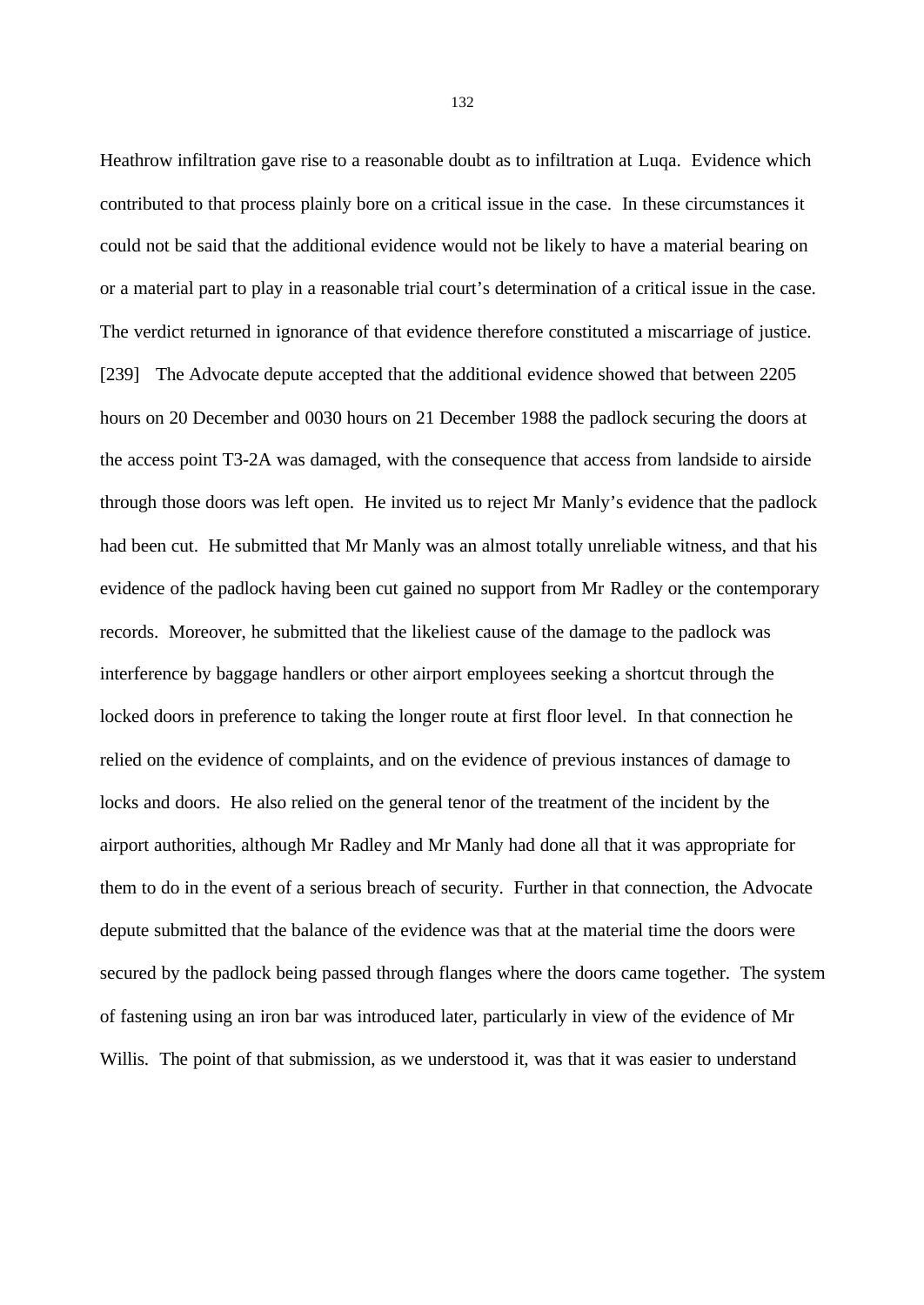how the door could be forced from airside if the padlock simply fastened flanges at the point where the doors came together.

[240] The Advocate depute made two further points about the content of the additional evidence. First, it showed that a person with appropriate identification could pass through access points such as T3-2A during the day without being subject to search, and that this fact was well known. Secondly, it established that PanAm had three flights from Heathrow to New York on 21 December, scheduled to depart at 1100, 1330 and 1800 hours.

[241] The Advocate depute did not dispute the soundness or the applicability of the approach to an appeal under section 106(3)(a) set out in the authorities (*Cameron v HM Advocate* and *Kidd v HM Advocate*). He pointed out that the appellant did not maintain that if the trial court had heard the additional evidence it would have been bound to acquit. This court therefore required to assess the significance of the additional evidence, so far as it was capable of being regarded as credible and reliable. We required to consider whether it was important, and would have had a material bearing on, or a material part to play in, the trial court's determination of a critical issue in the case.

[242] The Advocate depute suggested that there were three stages at which the *Cameron* test might be applied. He submitted that the first stage arose in this way. It would not be right to embark on the examination of the additional evidence on the footing that the admitted fact of damage to the lock at T3-2A led to a choice between baggage handlers forcing their way out or an intruder infiltrating a bomb. Nevertheless, the additional evidence would only have been likely to have had a material bearing on a reasonable jury's determination of a critical issue if it had tended to suggest infiltration of a bomb at Heathrow. In so far as the appellant sought to link the damage to the padlock with the Bedford suitcases, if this court took the view that it was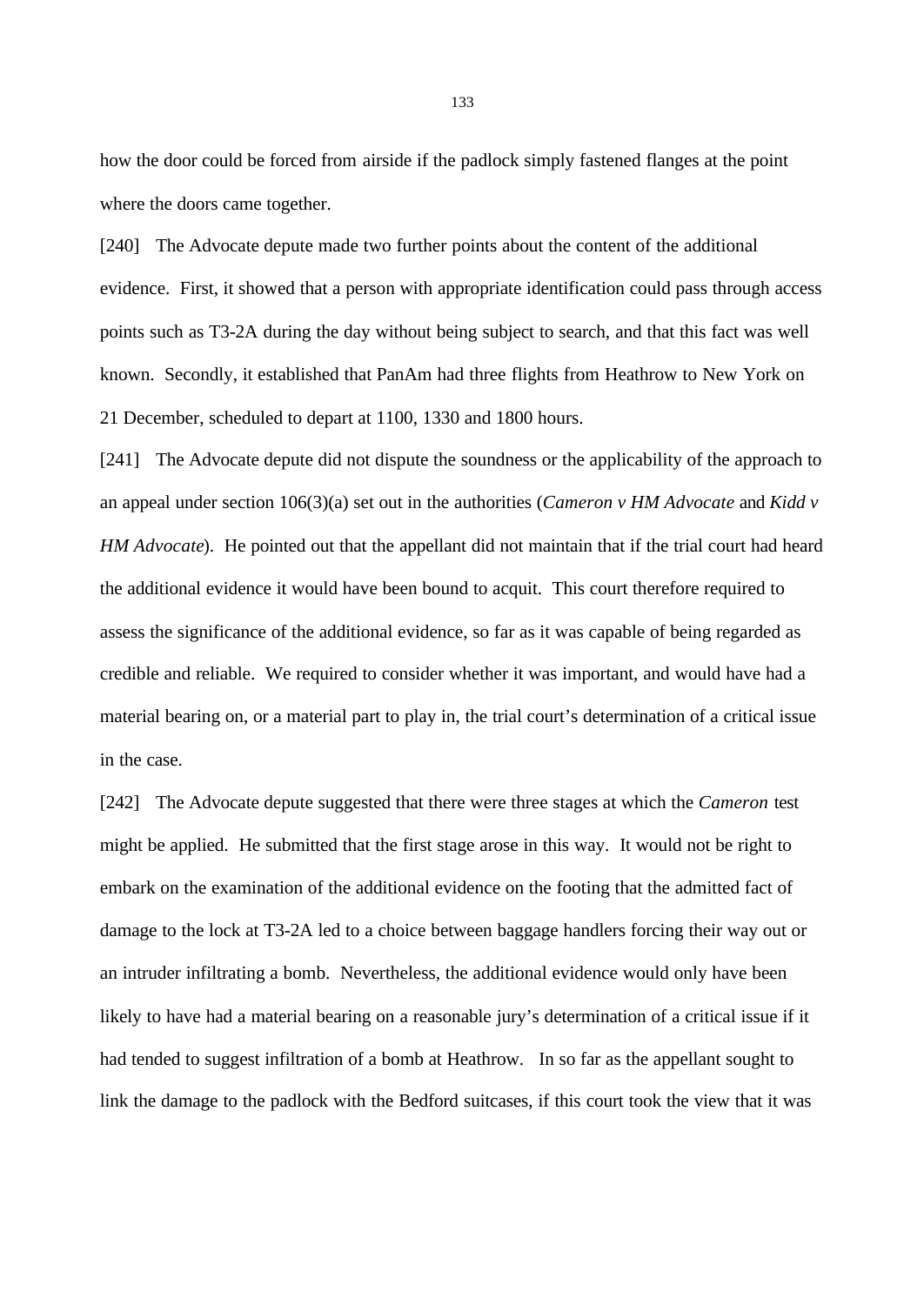likely that the damage to the padlock was caused by airport workers taking a shortcut, that would be contradictory of, or at least would lend no support to, the infiltration of the explosive device at Heathrow. Thus if that view were taken of the effect of the additional evidence, it could not have had a material bearing on the determination of a critical issue.

[243] If, however, this court took the view that the damage to the padlock could not be unequivocally attributed to baggage handlers forcing a way out from airside, the second stage for possible application of the *Cameron* test required to be considered. For that purpose it was necessary to examine the additional evidence to see whether there were any means by which the damage found, viewed on this hypothesis as damage caused from landside in order to force access to the airside area, could be linked to the arrival in the interline shed of the two suitcases described by Mr Bedford. The test of significance could then be applied in the light of that link. For that purpose, however, it was not enough for the appellant to point to a theoretical possibility of infiltration. This had always existed in various forms, and was referred to by the trial court in paras [24] and [82] of its judgment. That theoretical possibility had been regarded by the trial court as insufficient to raise a reasonable doubt about infiltration at Luqa, when set against the other evidence which was accepted. It followed that the identification of another example of how in theory a bag containing an explosive device might have been introduced at Heathrow, namely by way of the doors forced open at T3-2A, would not be sufficient to pass the significance test.

[244] In assessing whether the additional evidence supported the hypothesis that the break-in at T3-2A provided the route by which one of the Bedford suitcases was infiltrated, the Advocate depute made a number of points. First, he submitted that an individual carrying a suitcase and, presumably, lock-breaking equipment would be rather conspicuous in Terminal 3 between 2200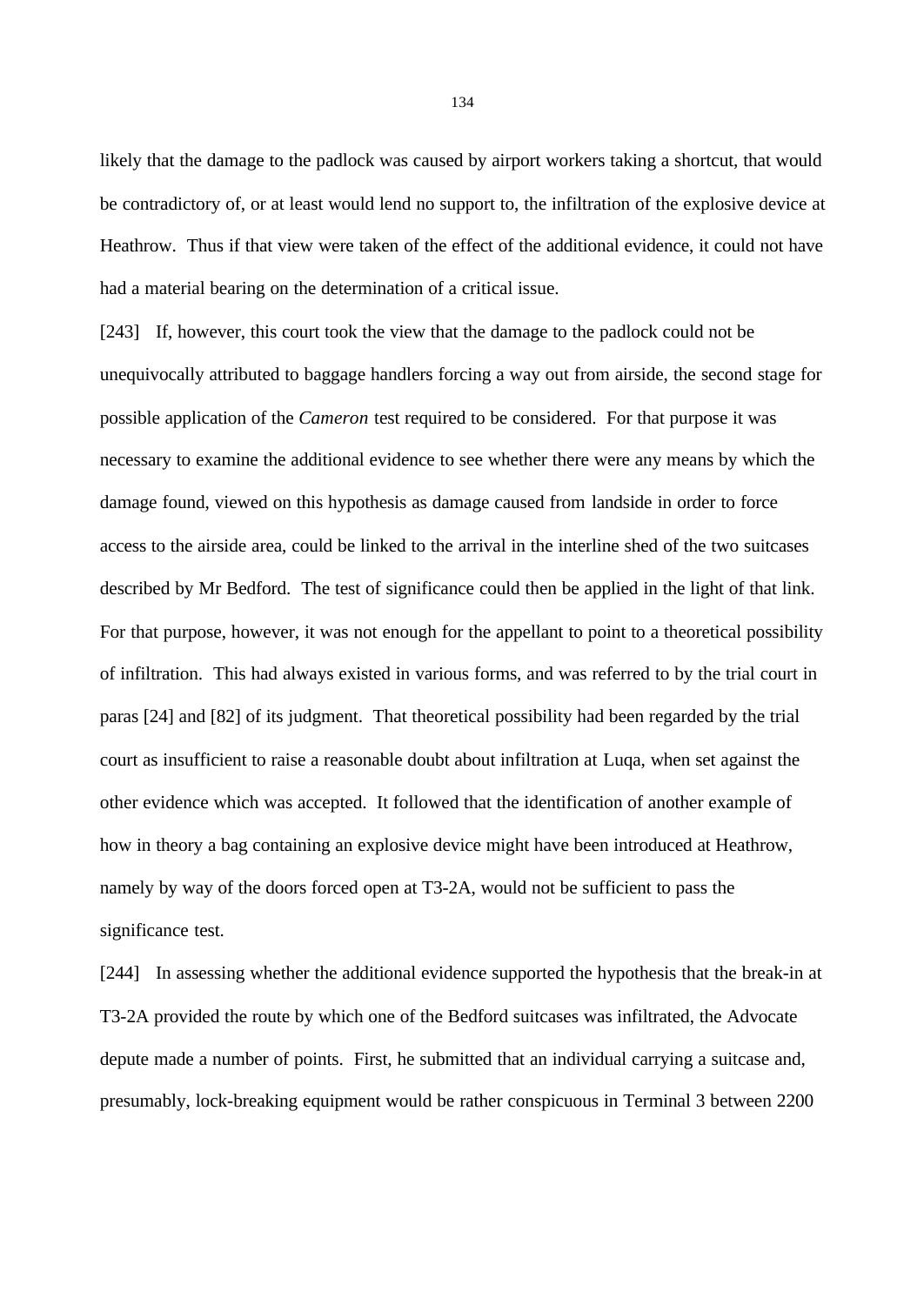and 0030 hours, since normally no members of the public would be around at that time. Secondly, setting aside speculation, for a suitcase brought airside through the forced door at T3- 2A to be one of the Bedford suitcases, it required to be infiltrated into the baggage handling system at the interline shed. For that purpose it would require an interline tag. That was particularly so if it was accepted, as the Advocate depute submitted it should be, that the Bedford suitcases were probably placed in the container by Mr Kamboj. He would not have placed them in the container if they had not been bearing appropriate interline tags. In this connection the Advocate depute relied on a submission which he had originally advanced in connection with ground of appeal B9, but which we did not find it necessary to discuss in that context. This was that, despite the fact that the trial court's preference of Mr Bedford over Mr Kamboj (on the question of whether Mr Kamboj told Mr Bedford that he had placed the suitcases in the container) did not constitute evidence that Mr Kamboj had in fact so placed them, the natural inference was that the cases were put into the container by Mr Kamboj, whose job it was to x-ray PanAm interline baggage, rather than by some interloper. Why would an intruder through T3- 2A choose to introduce a case containing an explosive device at the interline shed? He had, on the hypothesis under examination, broken in to airside at a point adjacent to the very area (the baggage build-up area) where most bags were handled. Yet he had spurned the opportunity of introducing the case into the baggage handling system there, and had opted for the interline route which introduced the additional risk of detection when the interline baggage was x-rayed. Moreover, although readily discoverable evidence of the break-in had been left behind in the form of the damaged padlock, the hypothesis involved that the case was not introduced into the interline shed until some fifteen hours later. Unless the risk of opening the case airside to set the timer was to be undertaken, the timer would have had to be set before the break-in. No method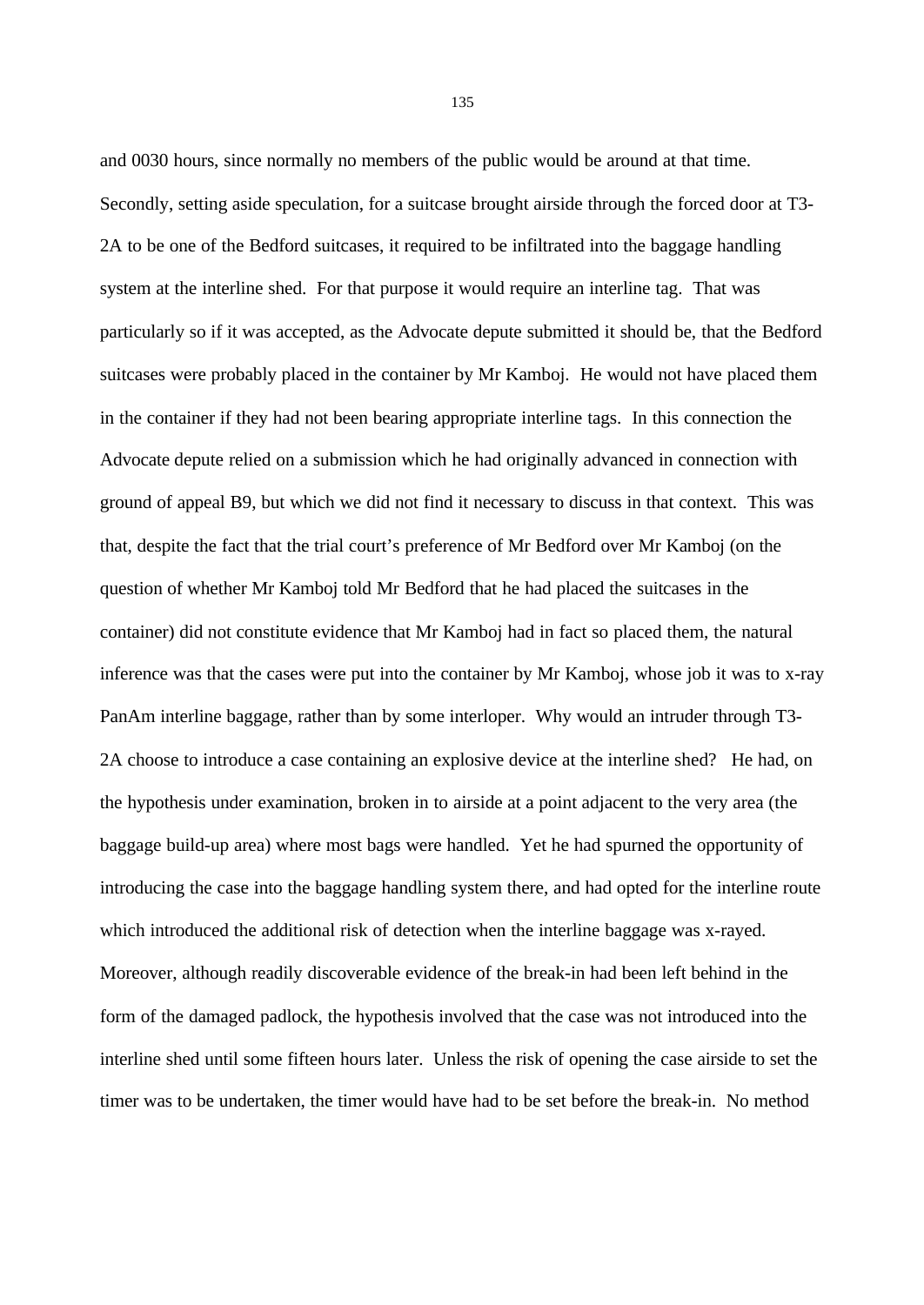of arranging for the bag to pass through the system to the interline shed had been identified. The intruder would have required either to wait for fifteen hours himself, or to have the assistance of an accomplice. No place of concealment for the intruder or the suitcase had been identified. There was nothing in the evidence to explain why a suitcase, brought through T3-2A between 2205 and 0030 hours, would not be placed in the interline shed in time for either of the two earlier PanAm flights. On the hypothesis under examination, the suitcase had been tagged for flight PA103, although there were two earlier flights that would have involved a shorter period of concealment of a suitcase containing an armed explosive device. Yet there was no evidence that there was anything about flight PA103 or its passengers that singled it out as the target. Moreover, if an accomplice with airport identification, genuine or false, was involved, there was no need to break in to airside. All that was required was to smuggle the components of the explosive device through an access point, such as T3-2A, where persons with appropriate identification were not searched. The effect of all these points, the Advocate depute submitted, was to show that the hypothesis that the break-in at T3-2A was the means of infiltrating one of the Bedford suitcases was so weak and flawed that the additional evidence could not pass the *Cameron* test.

[245] The third stage at which the Advocate depute suggested the significance of the additional evidence might be tested was in the context of all the other evidence led at the trial, not merely the other evidence bearing on events at Heathrow airport. The critical issue at the trial was not a simple competition between infiltration at Heathrow and infiltration at Luqa. It was in any event wrong to say, as Mr Taylor did, that the evidence of Heathrow infiltration was no worse than the evidence of Luqa infiltration. There was evidence, which the trial court had accepted, that an unaccompanied and unaccounted for bag had travelled from Malta on flight KM180, had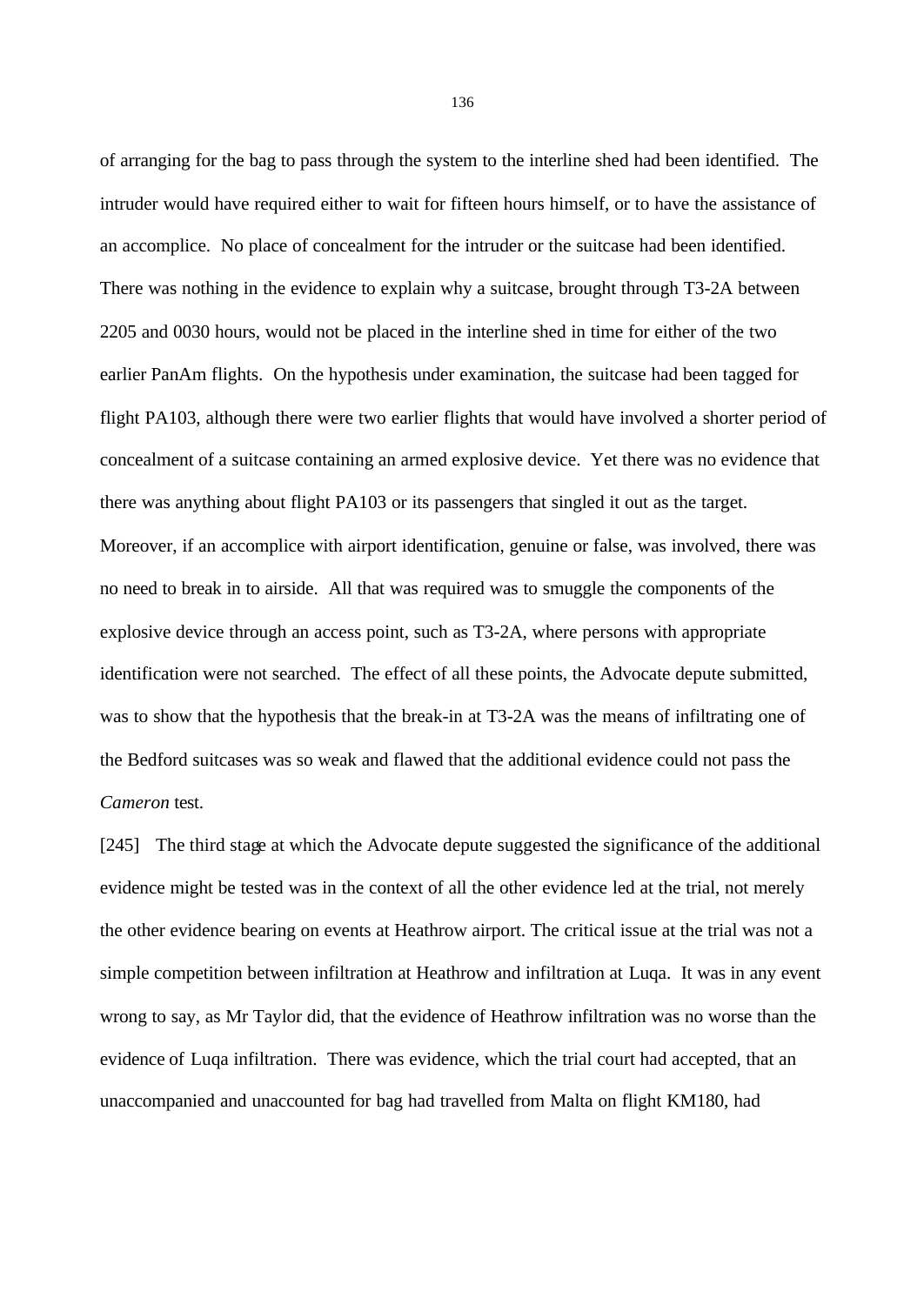transferred at Frankfurt to flight PA103A, and had thence been loaded on flight PA103. There was evidence associating the bag containing the explosive device with Malta. On the other hand, in respect of Heathrow there was evidence that a door from landside to airside was forced, and evidence that a suitcase matching the description of the primary suitcase was placed in container AVE 4041. There was no evidence that the explosive device was in that suitcase.

[246] There were nine components in the evidence before the trial court, the Advocate depute submitted, which were unaffected by the additional evidence. They were:

- (1) The clothing in the primary suitcase was purchased by a Libyan, and the timer was supplied to the Libyan secret service. The trial court concluded that the plot was promoted by the Libyan secret service.
- (2) The clothes were purchased in Malta, showing that a Libyan had gone to Malta in furtherance of the plot.
- (3) The records of Frankfurt airport were shown to be capable of allowing the origin of baggage transferred there to be tracked.
- (4) Those records demonstrated the carriage of an unaccompanied bag from Malta on flight KM180. The evidence of Mr Borg did not rule out the possibility of that happening. It was to be remembered that the Crown case was that the security measures at Luqa had been deliberately circumvented by a criminal act.
- (5) The clothing in the primary suitcase suggested that it had been sent from Malta.
- (6) The promoters of the plot, the Libyan secret service, had a presence at Luqa airport.
- (7) The appellant, a member of the JSO and the purchaser of the clothing, flew into Malta the evening before the carriage of the unaccompanied bag on flight KM180. He did so using a false identity obtained for him by that organisation.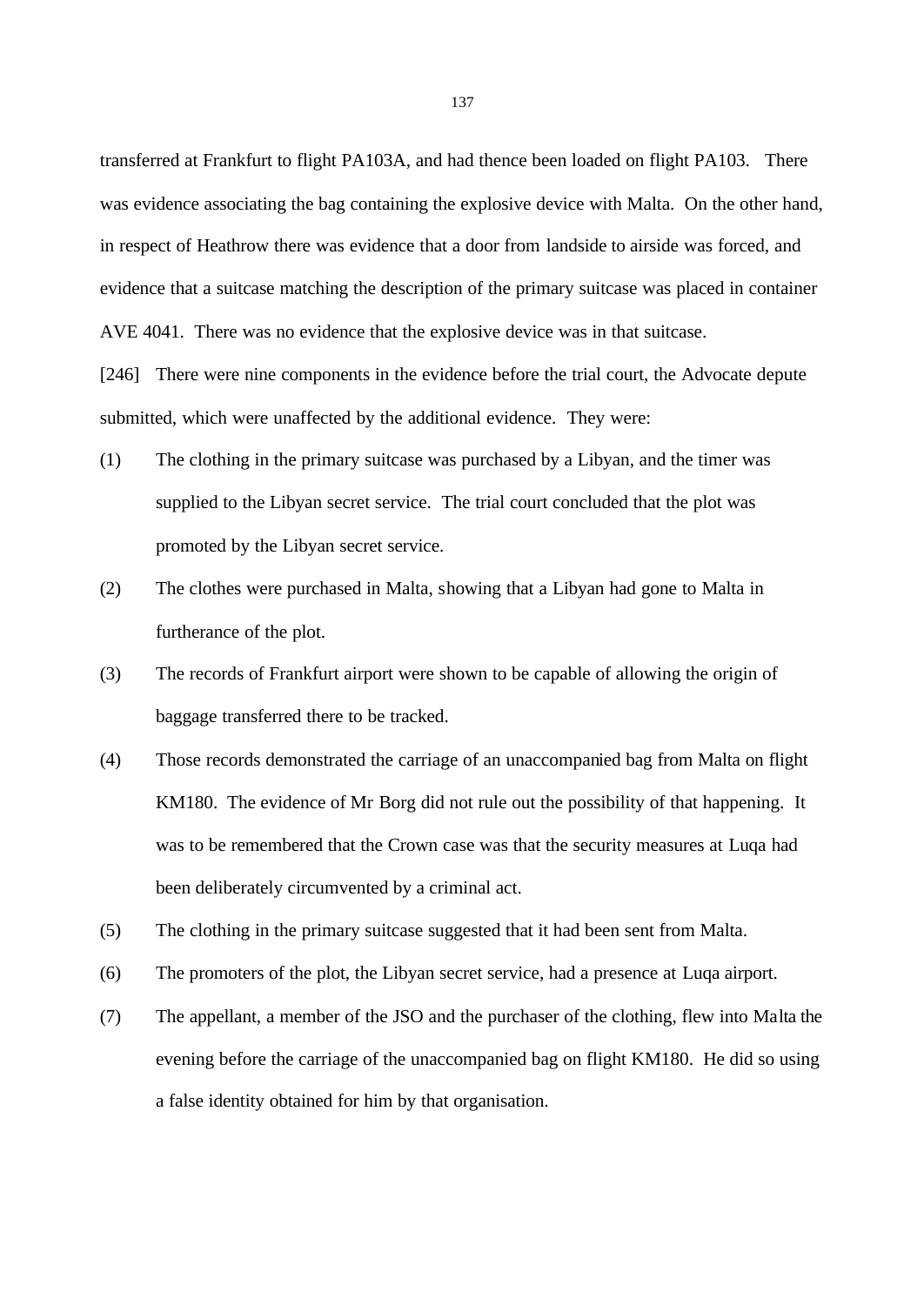- (8) The appellant was again present at Luqa airport the following morning, during some of the time when flight KM180 was loading. He then left on the first available flight for the safety of Tripoli, and never again used the false identity.
- (9) Malta, because of its proximity, provided an airport to and from which Libyans could easily travel.

None of those nine features of the evidence was affected by the additional evidence. They all supported the Crown case. No feature of the additional evidence was consistent with the promotion of the plot by the Libyan secret service.

[247] In all these circumstances, the Advocate depute submitted, the additional evidence should be seen as not in any way undermining the Crown case. It was no more than another speculative and hypothetical explanation for infiltration at Heathrow. It would not have had a material bearing on a critical issue at the trial or a material part to play in the trial court's determination of a critical issue.

[248] In our opinion, although it is not all of equal reliability, there is material within the additional evidence which a reasonable jury or trial court could regard as credible and reliable, and as establishing that between 2205 hours on 20 December and 0030 hours on 21 December 1988 the padlock securing the doors at T3-2A in Terminal 3 at Heathrow airport was deliberately forced open, giving access from landside to airside. We would not ourselves be inclined to draw the inference, argued for by the Crown, that the lock was forced from airside by airport employees seeking to take a shortcut to landside from their place of work in the airside area. In any event, we are clearly of opinion that it cannot be said that the evidence relied upon as supporting that inference is so cogent as to preclude a reasonable jury or trial court from taking the view that the padlock was forced from landside in order to gain access to airside. It follows,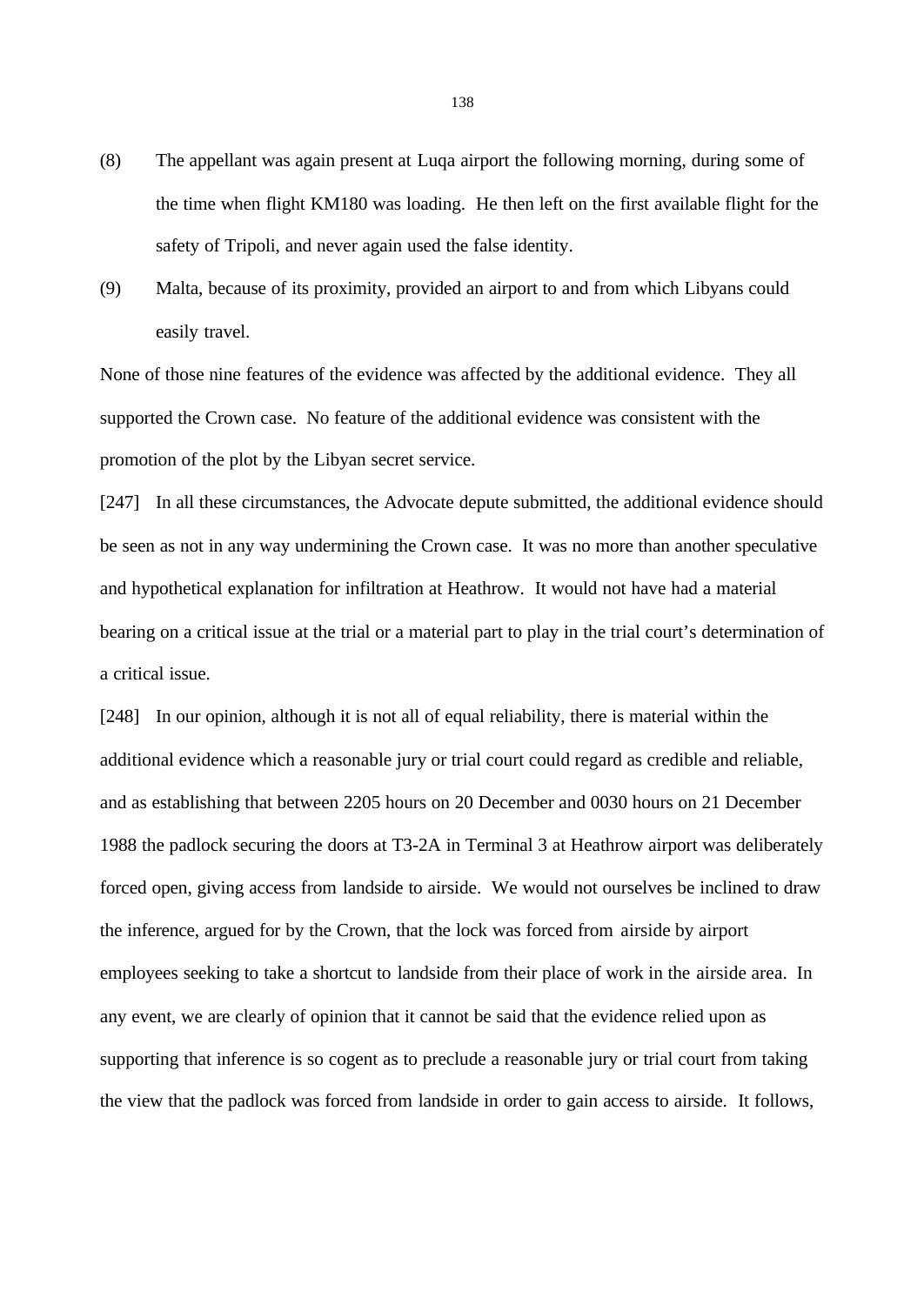in our opinion, that the additional evidence cannot be held to be of no significance on the first basis argued for by the Advocate depute.

[249] We remind ourselves once more that the Crown case against the appellant before the trial court was a circumstantial one. The critical issue in the case was whether the trial court was satisfied beyond reasonable doubt by the circumstances proved by the evidence that the appellant was criminally responsible for the explosion which destroyed flight PA103. The assessment of the significance of the additional evidence must, therefore, in our view, be conducted in the context of the whole circumstantial evidence laid before the trial court.

[250] It is nevertheless convenient to concentrate first on examining what the additional evidence adds to the body of evidence pointing to infiltration of the primary suitcase at Heathrow airport. In doing so we bear in mind that the trial court accepted, in para [24] of its judgment, that it was possible that an extraneous suitcase could have been introduced in a variety of ways. Its ultimate rejection of the possibility of the primary suitcase having been infiltrated into container AVE 4041 did not depend to any extent on the absence of evidence identifying how an extraneous suitcase might have been introduced into Heathrow airport. It therefore seems to us that if the additional evidence merely demonstrates one way in which infiltration might have taken place, without linking one of the Bedford suitcases to that means of infiltration, it adds nothing of materiality to the evidence that was before the trial court. It does not transform a mere possibility into anything more substantial. It merely confirms that that which was regarded as a possibility was indeed a possibility.

[251] In our view the Advocate depute was right in submitting that the additional evidence did not demonstrate any link between the break-in at T3-2A and the Bedford suitcases. It might be said that there was a temporal link, in the sense that the break-in occurred some fifteen hours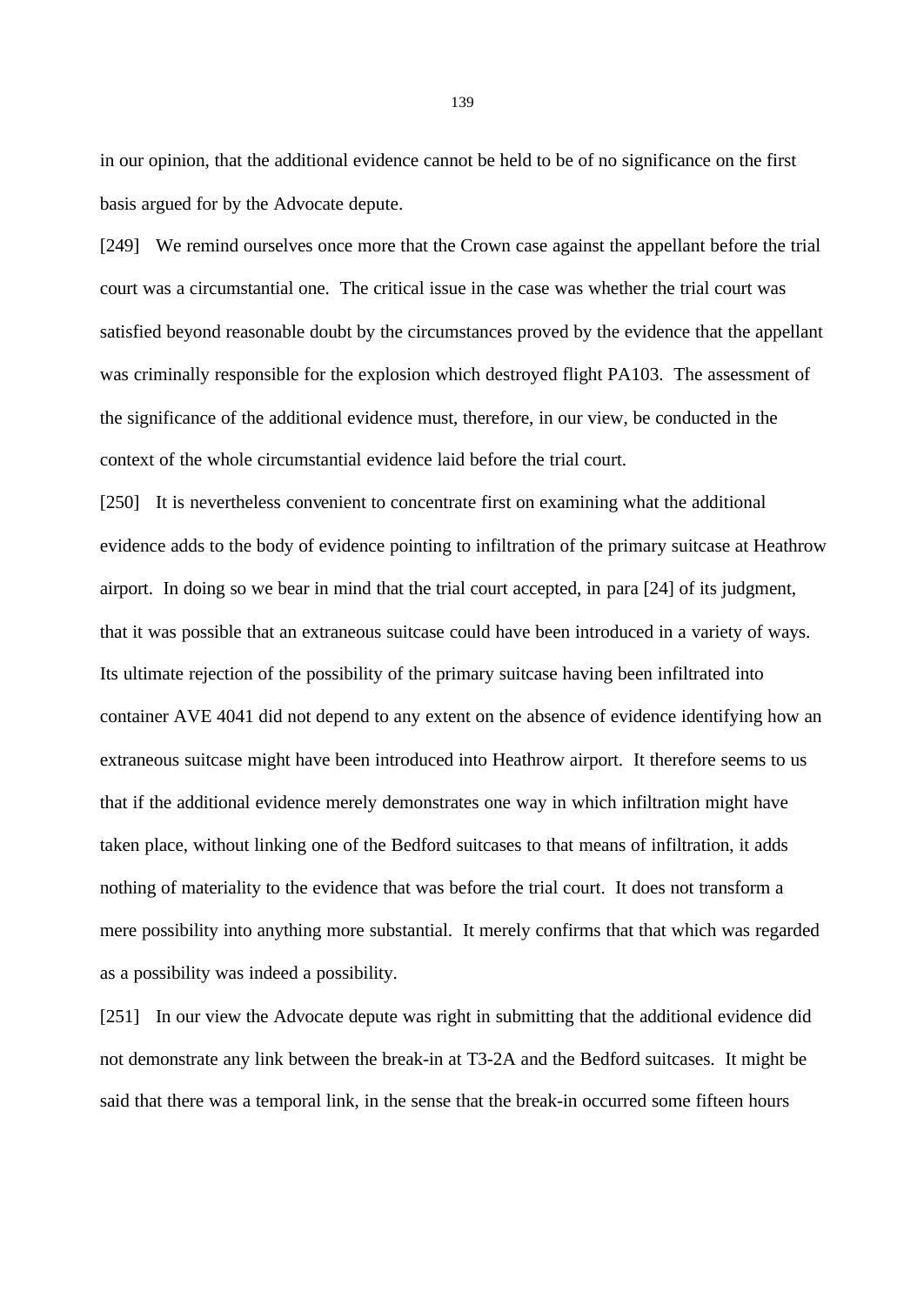before the Bedford suitcases appeared in the interline shed. It seems to us, however, that that interval of time, so far from pointing to a connection between the two events, casts considerable doubt on whether they can have been connected. The lapse of time after a readily detectable break-in, creating a period during which the infiltrator and the case (or, if there was an accomplice, the unaccompanied case) would require to be concealed in the airside area, points away from a connection. The difficulty of explaining the lapse of time is compounded by the fact that there were two earlier PanAm flights between the time of the break-in and the time when the Bedford suitcases appeared in the interline shed. Moreover, any attempt to link the Bedford suitcases with the break-in raises unanswered questions as to why the infiltrator ignored the baggage build-up area, and introduced the cases into the considerably more remote interline shed. In addition, given the evidence as to the ability of a person with airport identification to pass through T3-2A during the day without being subjected to search, and given the evidence led at the trial and mentioned by the trial court in para [24] about the substantial number of such passes unaccounted for, it is not clear why a break-in would have been seen as necessary, since the components of the explosive device could have been smuggled through an access point. In our view, at best for the appellant the additional evidence establishes no link between the breakin and the Bedford suitcases; at worst, it renders the existence of any such link improbable. [252] In reaching its conclusion on the critical issue in the case, the trial court weighed the evidence bearing on the possibility of infiltration of the primary suitcase at Heathrow against other circumstances that tended to support infiltration at Luqa. Despite the major difficulty of the absence of an explanation of how infiltration at Luqa was achieved, it held that that had happened. It did so in reliance not only on the evidence of the passage of an unaccompanied and unaccounted-for suitcase through Frankfurt from Luqa to Heathrow, but also on a number of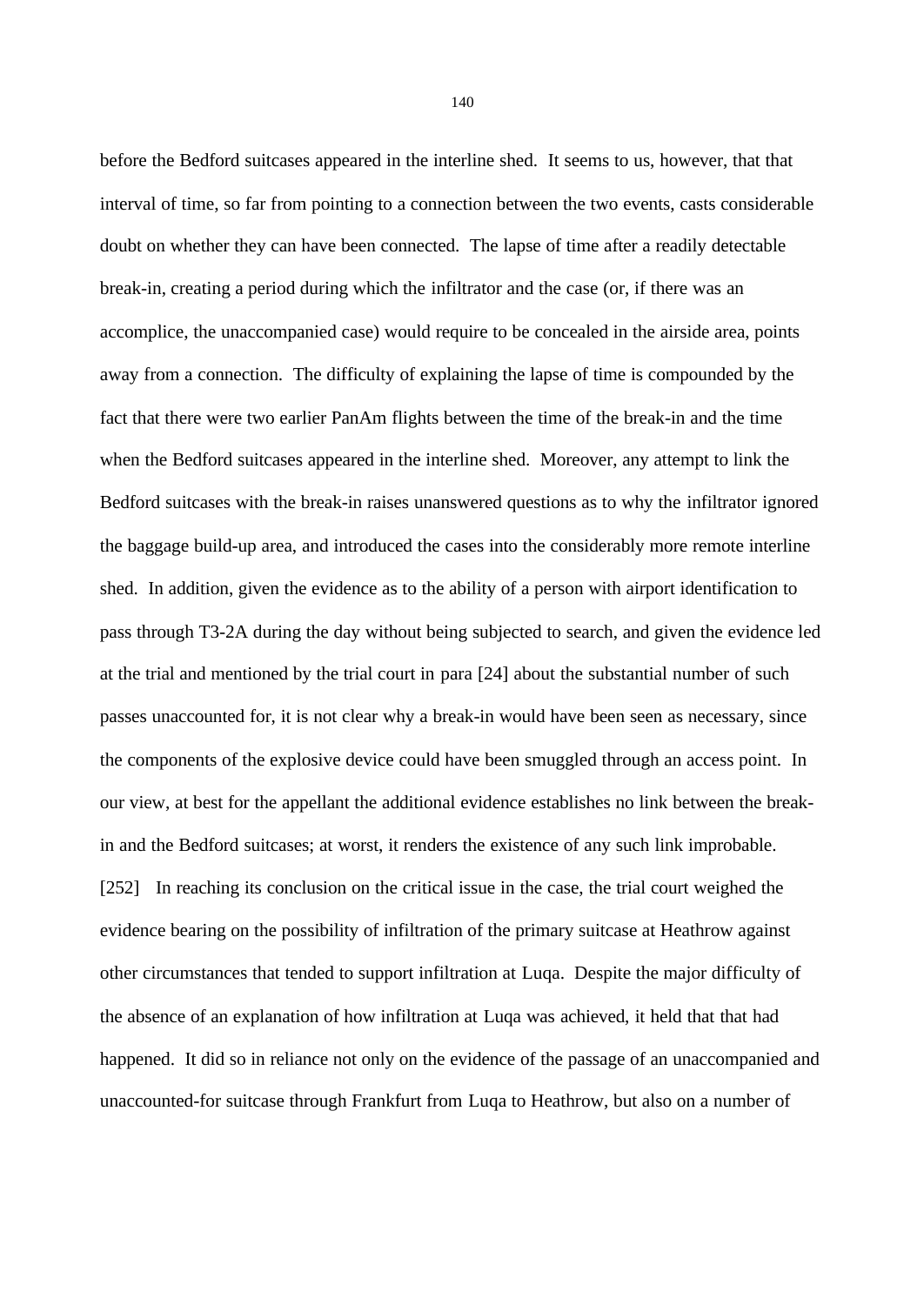other strands of circumstantial evidence linking the contents of the primary suitcase with Malta and the Libyan secret service, and the appellant with the Libyan secret service, with the contents of the primary suitcase and with Luqa airport at the material time. When the additional evidence, assessed as we have assessed it above, is viewed in that broader context, we are of opinion that it cannot be regarded as possessing such importance as to have been likely to have had a material bearing on the trial court's determination of the critical issue in the trial. We are therefore satisfied that it cannot be said that the verdict falls to be regarded as a miscarriage of justice on account of having been reached in ignorance of the additional evidence. We accordingly reject ground of appeal B11.

#### **Malta as the origin**

[253] It was, as we have already noted, critical to the Crown case that the trial court accepted that the primary suitcase had been carried on Air Malta flight KM180 from Luqa airport, as opposed to being infiltrated at Frankfurt or Heathrow airports. In this part of our opinion we will consider a number of grounds of appeal by which the appellant challenged the trial court's treatment of evidence in regard to Malta as the place of origin of the primary suitcase. We will first consider certain particular points before coming to a discussion of the general treatment of the evidence relating to Malta as the place of origin.

# *"Collateral issues"*

[254] It is clear from para [82] of the trial court's judgment that, in concluding that it was proved that the primary suitcase containing the explosive device was despatched from Luqa, passed through Frankfurt and was loaded on to flight PA103 at Heathrow, it took into account,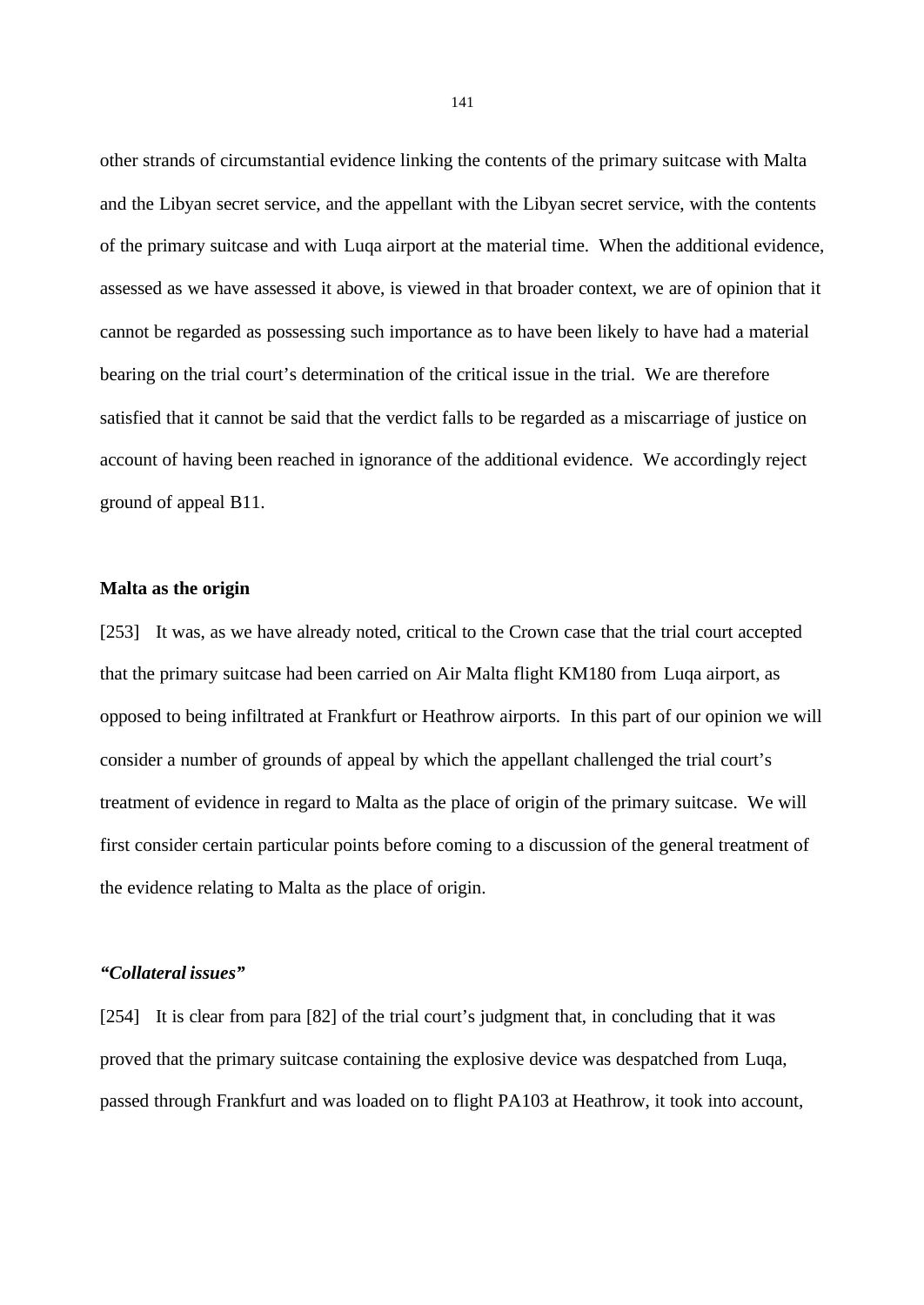first, that on Mr Gauci's evidence the purchaser of the clothing at his shop was a Libyan; and, secondly, that the trigger for the explosion was an MST-13 timer of the single solder mask variety, a substantial quantity of which had been supplied to Libya. In ground B5 it is maintained that these two matters were "collateral issues", that is to say that they were of no relevance to the question whether the primary suitcase was despatched from Malta.

[255] Mr Taylor pointed out that before the trial court the Crown had concentrated on the Maltese origin of the clothing and the evidence from Frankfurt airport. While the two matters to which this ground of appeal related might well be relevant as evidence countering the defence submission that the PFLP-GC or the PPSF might have been responsible, they were not relevant to the provenance of the primary suitcase and the trial court had not explained their relevance. [256] In reply the Advocate depute pointed out that in earlier passages of its judgment the trial court had stated that it accepted evidence given by Abdul Majid, a former employee of the JSO, as to the personnel involved in that organisation. According to that evidence the post of assistant to the station manager of LAA at Luqa airport was normally held by a member of the JSO; and Said Rashid and Ezzadin Hinshiri had been the head of its operation section and the director of its central security section respectively (paras [42]-[43]). The trial court accepted evidence that one of them had placed an order for the supply of MST-13 timers and that a number of such timers had been delivered (para [49]). Thus there was a link between the JSO and Luqa airport; and between the JSO and the type of device used to cause the explosion. The trial court also accepted that in Malta, which clearly featured in the plot, the purchaser of the clothing had been a Libyan. The trial court also stated that the evidence which it had heard about the activities of other organisations such as the PFLP-GC and the PPSF was not such as to cast doubt on the Libyan origin of the crime.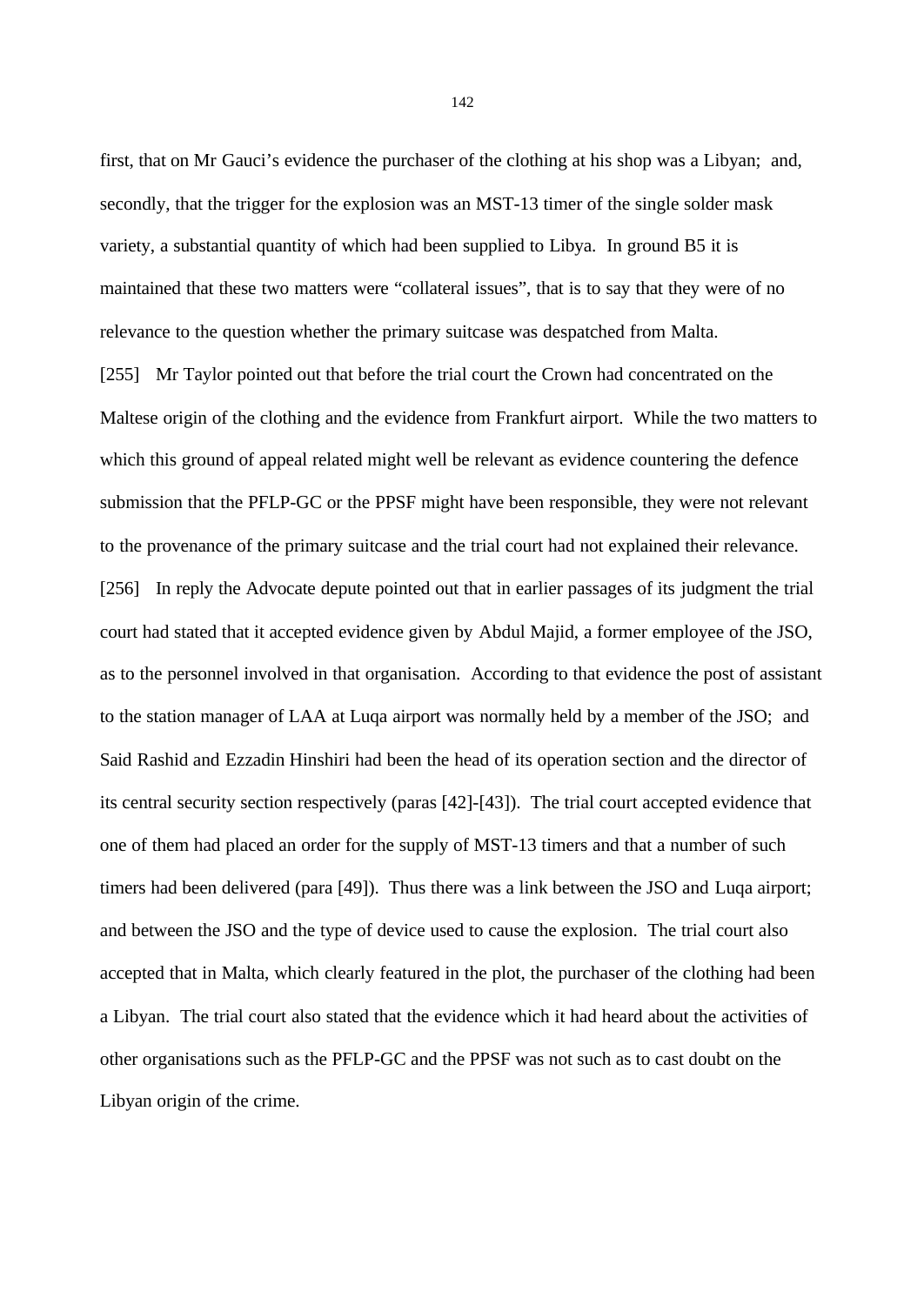[257] We are fully satisfied that the trial court was entitled to regard evidence that the purchaser was a Libyan and that the trigger for the explosion was an MST timer as part of the circumstantial evidence relevant to the proof of a Maltese origin of the primary suitcase. As we have already indicated, it is not necessary in a circumstantial case that every piece of evidence which is material should be indicative of criminal conduct. We could only have regarded the two matters as "collateral issues" if they could not on any view have been relevant to the proof of the provenance of the primary suitcase. This was clearly not so.

#### *Deterrent factors*

[258] Mr Taylor also submitted that the trial court had failed to deal with defence submissions that the x-ray procedure at Frankfurt airport would have deterred a terrorist from sending a bomb from Malta to London. More generally, he submitted, the trial court had failed properly to take account of defence submissions as to a number of factors which would have had a similar deterrent effect. These criticisms are the subject of part of ground of appeal B6, and ground of appeal B8.

[259] As regards the x-ray procedure, it was said that the trial court had not dealt with the submission that a terrorist could not have known that the improvised explosive device would not be intercepted at Frankfurt, especially in view of a warning which had been issued by Interpol about the use of a type of Toshiba radio to conceal an explosive device. The behaviour of the person who purchased the clothing in the shop of Mr Gauci and the fact that the labels had not been removed from the clothing in order to conceal its Maltese origin were inconsistent with a desire to avoid detection.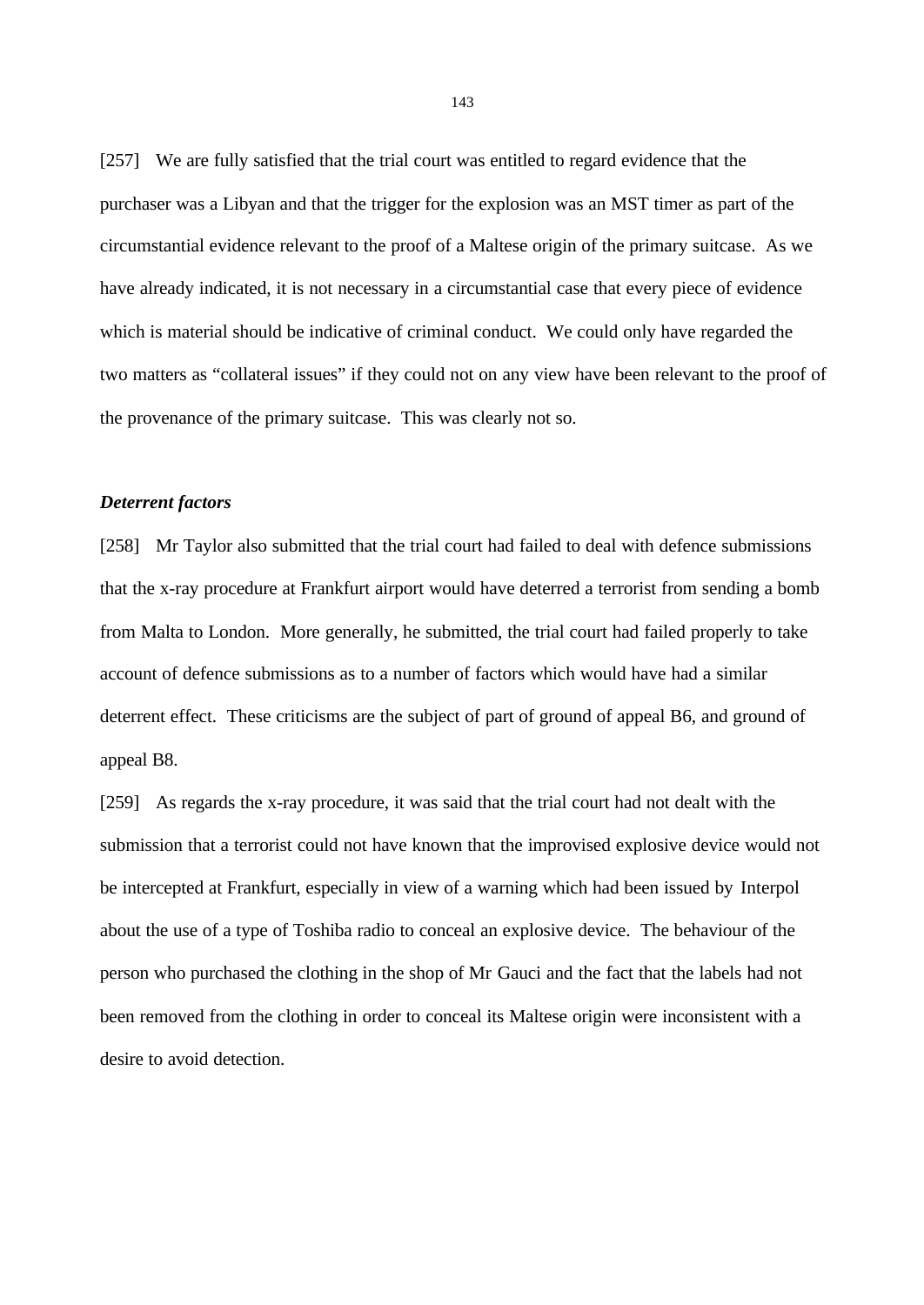[260] As to the more general criticism, there was complete silence on the part of the trial court in regard to what the defence had submitted about the risk of detection or failure. It had been submitted that a terrorist considering Luqa as the point of infiltration would have been aware that there were systems there for the reconciling of baggage and the detection of vapour associated with many explosives. There was a risk of detection through x-ray procedure; of flights being delayed by weather or air traffic control; and of luggage being mishandled at Frankfurt and Heathrow airports. There was also a risk of the wrong aircraft being destroyed. These were material considerations which the trial court should have weighed up. They pointed to the conclusion that ingestion at Heathrow was more likely.

[261] In reply the Advocate depute pointed out that little had been said to the trial court about the deterrent effect of the x-ray procedure at Frankfurt. The Toshiba warning might actually assist someone who was associated with the airline industry to identify the best way of avoiding x-ray detection. The warning stated that it would be very difficult for the presence of a device to be detected by means of normal x-ray examination. A terrorist who was seeking to avoid detection might well regard the removal of labels as exciting suspicion. However, the main point was that the appellant's submission begged the question as to whether a terrorist would have anticipated that the purchase of the clothing would be traced to the shop in Malta through the interception of the primary suitcase, let alone through the examination of fragments from the site of the crash. It was difficult to know what sort of test should be applied in considering what a terrorist would regard as acceptable risks. An act of terrorism implied the ability and desire to take risks.

[262] In our view there is no substance in these complaints. It is important to note, first, that the defence submissions were not based on any evidence as to the type of attitude which a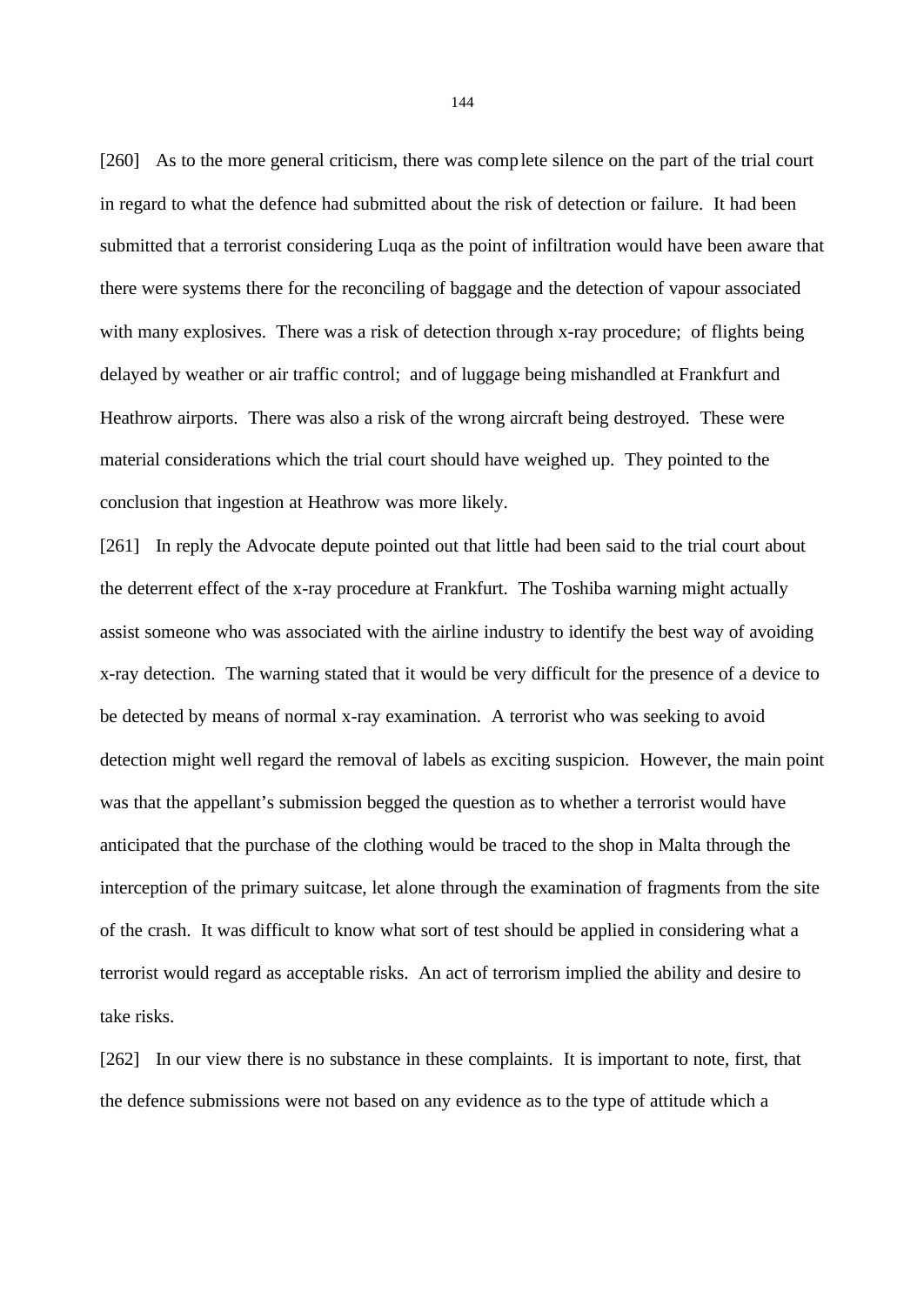terrorist would or would not be expected to adopt. They were mere assertions. Secondly, we note that the general complaint takes the now-familiar form of stating that the trial court "failed properly to take account of" certain matters. This, in effect, is a complaint that the trial court did not attach the weight to defence submissions which it should have done. However, the weight, if any, to be given to them was a matter for the trial court alone. It was plainly alive to the difficulties associated with the Crown case that ingestion took place at Luqa. We are satisfied that there was no misdirection on its part.

### *The Luqa evidence*

[263] We now turn to consider the most fundamental issue raised in the grounds of appeal relating to the trial court's treatment of the evidence about Luqa airport and flight KM180. Ground of appeal B4 is in these terms:

"The documents and other evidence from Frankfurt, properly construed, were not of sufficient strength, quality or character to enable the court to conclude that an unaccompanied bag from KM180 was transferred to and loaded onto PA103A standing the finding that it was 'extremely difficult' for such a bag to be shipped on a flight from Luqa, the fact that the documentation from KM180 discounted any unaccompanied bag on that flight and the Crown's failure to advance a method of infiltration of such a bag at Luqa."

Although in the course of his submissions in support of this ground of appeal Mr Taylor made some reference to evidence relating to the matters raised in it, the main thrust of his submissions was that the trial court had erred in its reasoning by failing to appreciate or take account of the consequences of certain findings in fact which it made. For an account of these findings it is sufficient for us to summarise paras [36]-[39] of the judgment as follows.

[264] Luga airport was relatively small in 1988. There were not very many check-in desks. Behind these there was a conveyor belt and behind it a solid wall, separating the check-in area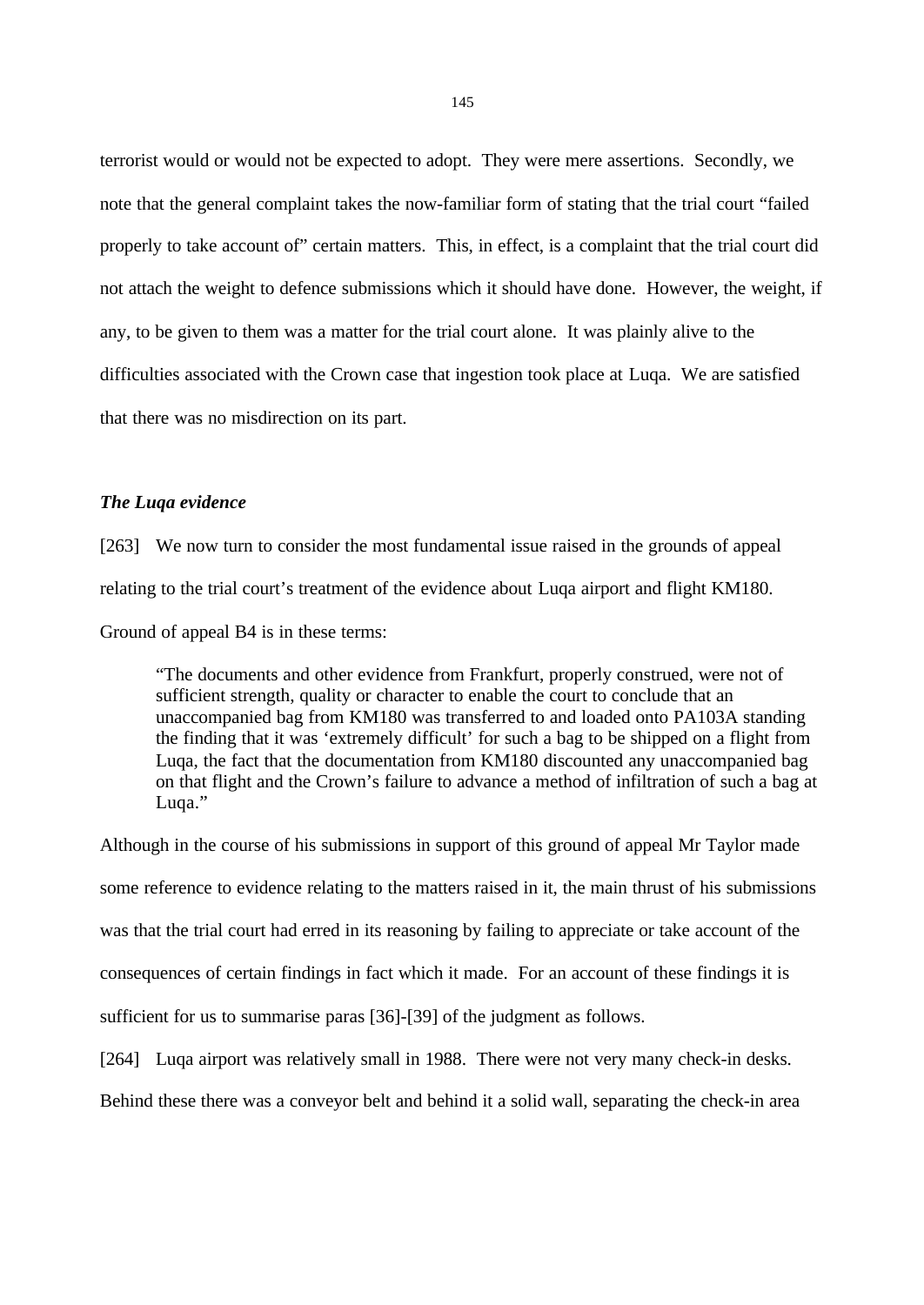from the airside area. Three doors behind the check-in desks, between the public area and airside, were kept locked. Other doors between the airside and the open area were guarded by military personnel, who also dealt with security at other entrances to the airside area. The conveyor belt carried items of baggage along behind the check-in desks and passed through a small hatch into the airside baggage area. The hatch was also under observation by military personnel, and there were Customs officers present in the baggage area, which was restricted in size. Items of baggage passing along the conveyor belt were checked for the presence of explosives by military personnel using a sniffer device which could detect the presence of many explosives, but not normally Semtex, although it might detect one of its constituents under certain circumstances. The only access from the check-in area to the sniffer area was through the hatch or a separate guarded door.

[265] Air Malta acted as handling agents for all airlines flying out of Luqa. The check-in desks for all flights were manned by Air Malta staff. Station managers and other staff of other airlines were present at the airport. Some airlines insisted on the use of their own baggage tags, but Air Malta tags could be used for flights of other airlines, in certain circumstances. Air Malta tags were kept in a store and supplies were issued to the check-in agents when a flight was due to start check-in. The same applied to interline tags. All remaining tags were returned to the supervisor after the check-in was completed.

[266] As the trial court put it, "Luqa airport had a relatively elaborate security system." All items of baggage checked-in were entered into the airport computer and noted on the passenger's ticket. After passing the sniffer check, baggage was placed on a trolley in the baggage area to wait until the flight was ready for loading. It was then taken out and loaded. The head loader was required to count the items placed on board. The ramp dispatcher, the airport official on the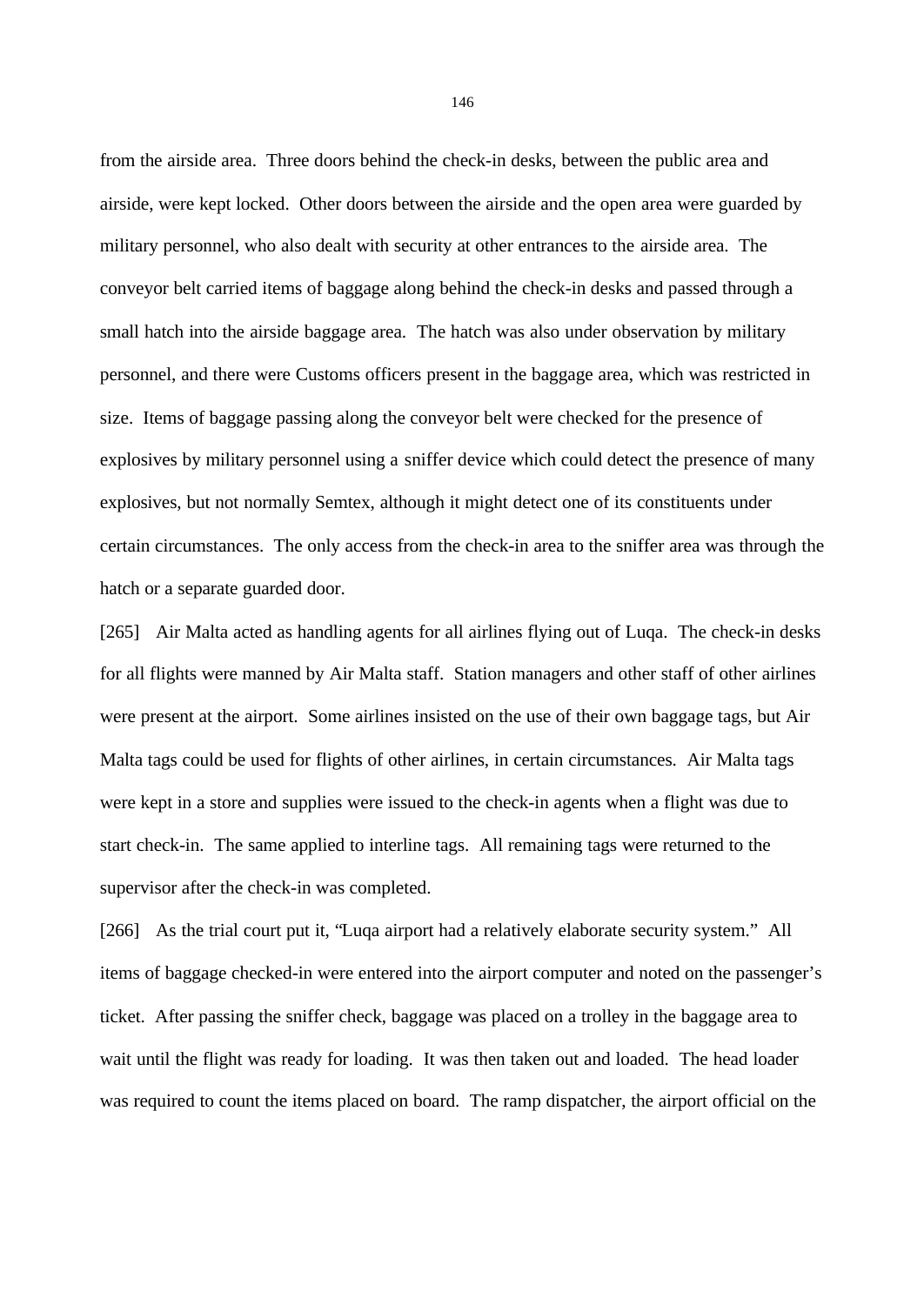tarmac who was responsible for the departure of the flight, was in touch by radiotelephone with the load control office. The load control had access to the computer and after the flight was closed would notify the ramp dispatcher of the number of items checked-in. The ramp dispatcher would also be told by the head loader how many items had been loaded and if there was a discrepancy would take various steps to resolve it. Interline bags would be included in the total known to load control, as would any rush items. The trial court rejected a submission by the Crown that there might at one time have been a practice of allowing the aircraft to leave in spite of a discrepancy. In addition to the baggage reconciliation procedure, there was a triple count of the number of passengers boarding a departing flight, that is there were a count of the boarding cards, a count by immigration officers of the number of immigration cards handed in, and a head count by the crew. As the trial court stated:

"On the face of them, these arrangements seem to make it extremely difficult for an unaccompanied and unidentified bag to be shipped on a flight out of Luqa."

[267] The trial court considered evidence about certain informal practices relating to baggage, but concluded that none of it went further than suggesting that a case might have been placed on the conveyor belt, from where it would have gone to the explosives check and the baggage area, but not escaping the baggage reconciliation system. It went on to say:

"The evidence of the responsible officials at the airport, particularly Wilfred Borg, the Air Malta general manager for ground operations at the time, was that it was impossible or highly unlikely that a bag could be introduced undetected at the check-in desks or in the baggage area, or by approaching the loaders, in view of the restricted areas in which the operations proceeded and the presence of Air Malta, Customs and military personnel. Mr Borg conceded that it might not be impossible that a bag could be introduced undetected but said that whether it was probable was another matter."

We have already referred in para [53] to the trial court's reference in para [39] of the judgment to documentary evidence which showed that there was no discrepancy in respect of baggage loaded on to flight KM180, the flight log and the load plan each showing that 55 items of baggage were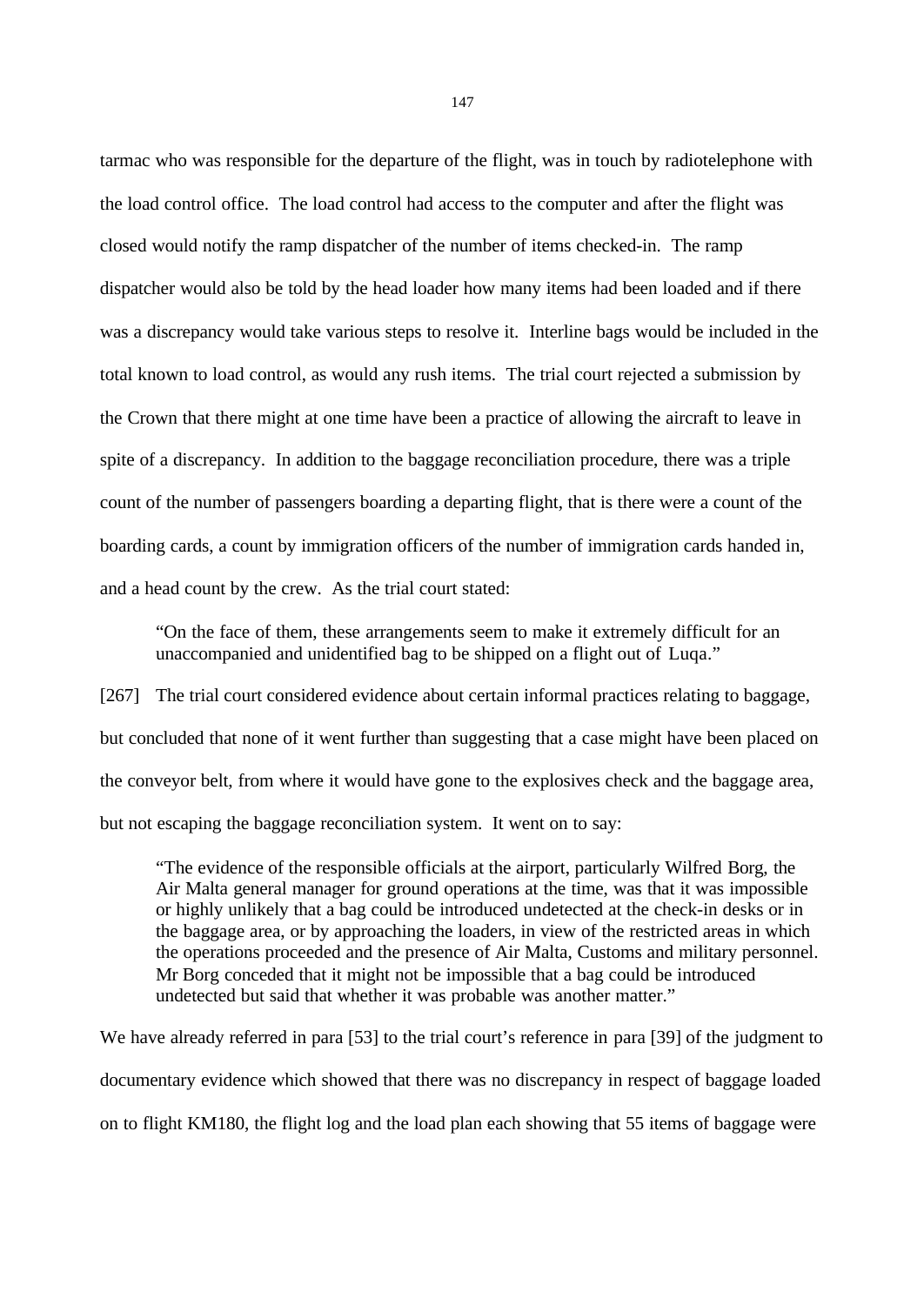loaded, and the statement in the same paragraph that if the unaccompanied bag was launched from Luqa, the method by which that was done was not established.

[268] The principal submissions advanced by Mr Taylor in support of this ground of appeal were these. Any possible inference which could be drawn from the documents and other evidence from Frankfurt ought to have been measured against the evidence from Luqa which undermined the very possibility that an unaccompanied and unidentified bag left Luqa at all. The trial court ignored or in any event gave insufficient weight to its own finding that the Luqa documentation demonstrated that no unaccompanied bag was shown to have been placed on board at Luqa. In according undue weight to the Frankfurt inference and too little weight to the inference to be drawn from the KM180 documents, the trial court materially misdirected itself on a crucial issue, and that misdirection influenced the court to make a material judgment adverse to the appellant. This constituted a miscarriage of justice. Before proceeding to consider these submissions, we should record that, notwithstanding the terms of ground of appeal B4, Mr Taylor did not advance any submission about the "strength, quality or character" of the documents and other evidence from Frankfurt, so we need say no more about this as a possible test of that evidence.

[269] We would accept that, if the trial court reached a conclusion about a body of evidence without taking any account of a competing body of evidence, or failed to reach a conclusion about a body of evidence which it was necessary to do in order to follow through a process of reasoning, that would be capable of constituting a misdirection. It is therefore necessary to consider the proper interpretation to be placed on certain passages in the judgment, in order to see whether any such defect is disclosed. For this purpose it is appropriate to consider the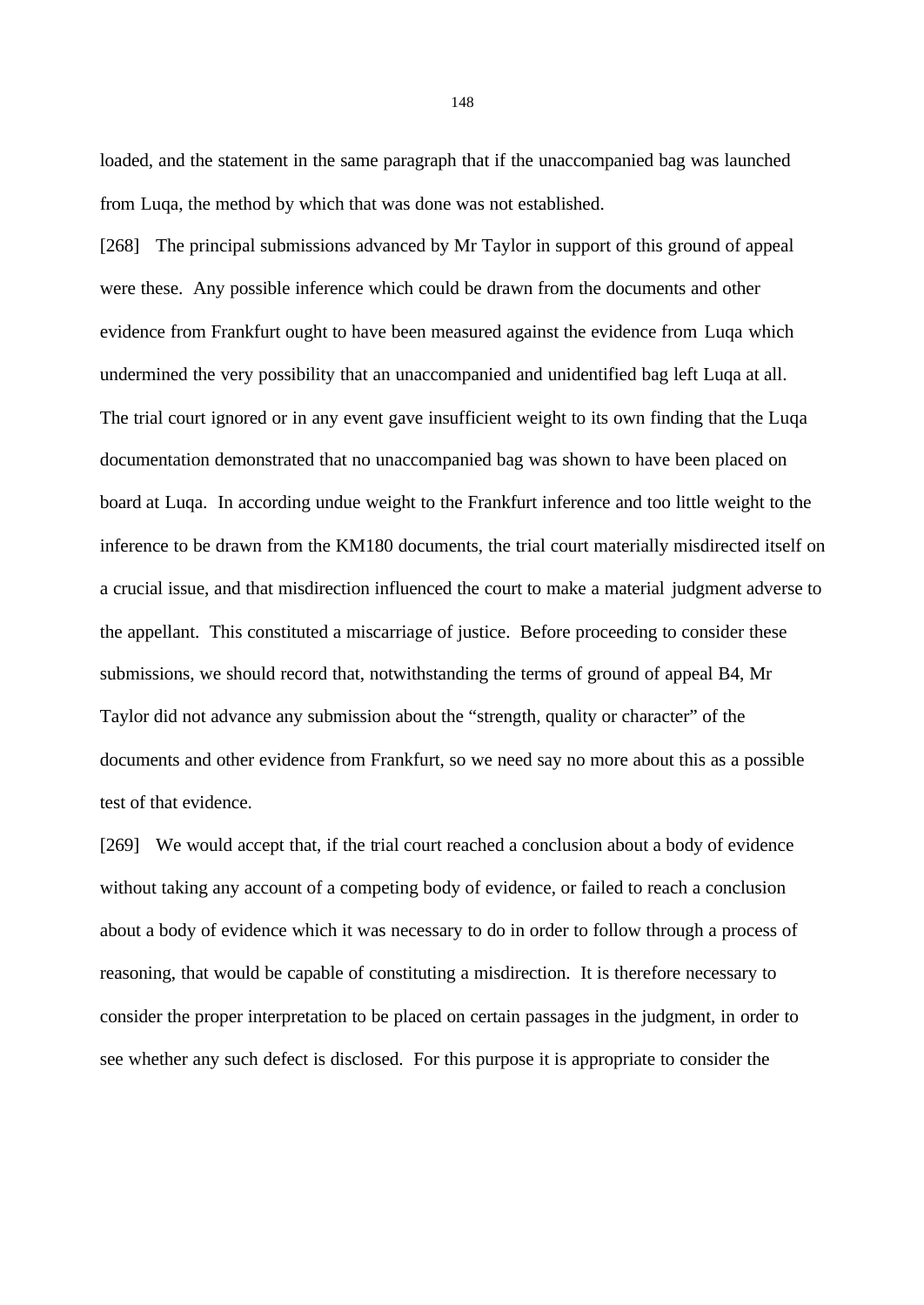reasoning which underlay the trial court's approach to the evidence relating to all three airports, Heathrow and Frankfurt as well as Luqa.

[270] The pattern which appears throughout the judgment is that the trial court discussed the evidence, and then from time to time set out what conclusions were reached about it and what facts were found to be proved. This was done incrementally. Examples may be seen in some of the paragraphs we have previously quoted. Para [16] starts by saying:

"We now turn to consider the evidence relating to the provenance of the primary suitcase and to the possible ways in which it could have found its way into [container] AVE  $4041$ ."

In our opinion, on a proper construction of the judgment, no conclusion is reached about this

until para [82]. Mr Taylor founded on passages in paras [31] and [35] in support of an argument

that the trial court formed a concluded view about the Frankfurt evidence before considering the

Luqa evidence. In paras [26]-[31] the trial court considered the documentary and other evidence

relating to Frankfurt airport. Para [31] starts with the sentence:

"The documentary evidence as a whole therefore clearly gives rise to the inference that an item which came in on KM180 was transferred to and left on PA103A."

After further discussion of the evidence, the paragraph concludes with the sentence:

"It follows that there is a plain inference from the documentary record that an unidentified and unaccompanied bag travelled on KM180 from Luqa airport to Frankfurt and there was loaded on PA103A."

In following paragraphs the trial court considered defence submissions that for a number of

reasons that inference could not, or not safely, be drawn. Para [35] is in these terms:

"The evidence in regard to what happened at Frankfurt airport, although of crucial importance, is only part of the evidence in the case and has to be considered along with all the other evidence before a conclusion can be reached as to where the primary suitcase originated and how it reached PA103. It can, however, be said at this stage that if the Frankfurt evidence is considered entirely by itself and without reference to any other evidence, none of the points made by the defence seems to us to cast doubt on the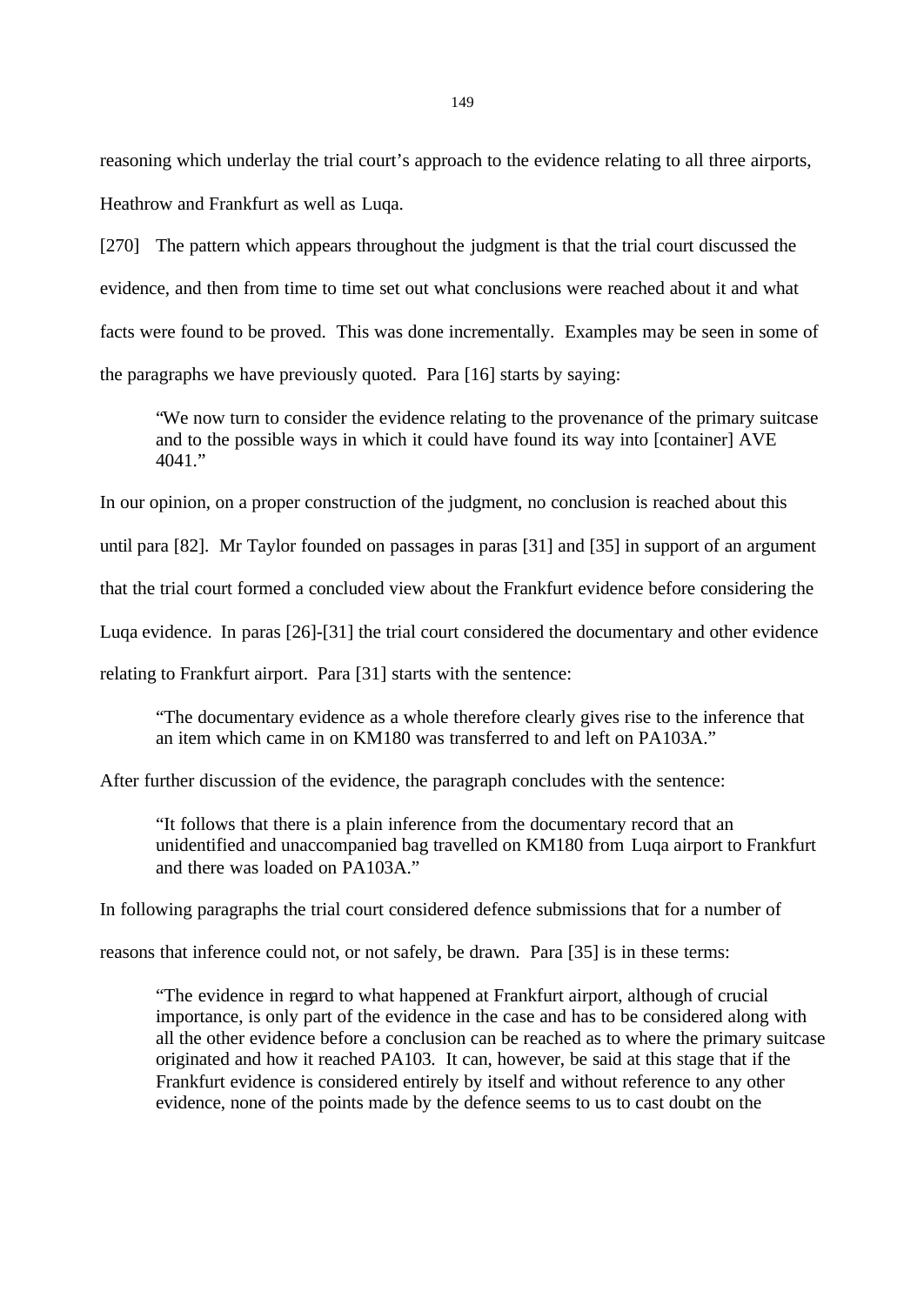inference from the documents and other evidence that an unaccompanied bag from KM180 was transferred to and loaded onto PA103A."

In our opinion, having regard to the context of these paragraphs in the judgment as a whole, and having regard to the opening sentence of para [35], the proper construction of the sentences we have quoted from para [31] and the second sentence of para [35] is that the trial court was doing no more than accepting that the inference was available to be drawn from the evidence.

[271] Our reasons for reaching this view are as follows. The state of the evidence required the trial court to engage in a step-by-step process of reasoning. In the absence of any direct evidence that the primary suitcase travelled on flight KM180 from Luqa, the trial court chose to consider the evidence in reverse chronological order, starting with the certainty that the primary suitcase must have been loaded onto flight PA103 at Heathrow. There was no dispute that the baggage loaded there included baggage which had travelled from Frankfurt on flight PA103A, so it was possible that the primary suitcase travelled from Frankfurt on that flight. It was also possible that it was infiltrated at Heathrow, and the evidence of Mr Bedford made this a real possibility, which required to be considered and rejected if the flight PA103A route was to be preferred. While this possibility was considered, in particular in paras [24] and [25], no conclusion was reached about it at that stage. So far as Frankfurt was concerned, there was evidence which the trial court accepted was capable of yielding the inference that an item which had travelled from Luqa on flight KM180 was coded for transfer to flight PA103A, and that this item was unaccompanied and unidentified. It was also possible that, if the primary suitcase travelled from Frankfurt on flight PA103A, it was infiltrated there, but in the state of the evidence this, by contrast with the position at Heathrow, was a theoretical rather than a real possibility. This possibility, however, required to be considered and rejected if the flight KM180 route was to be preferred. In addition, as we have said, there was evidence about the difficulty, but not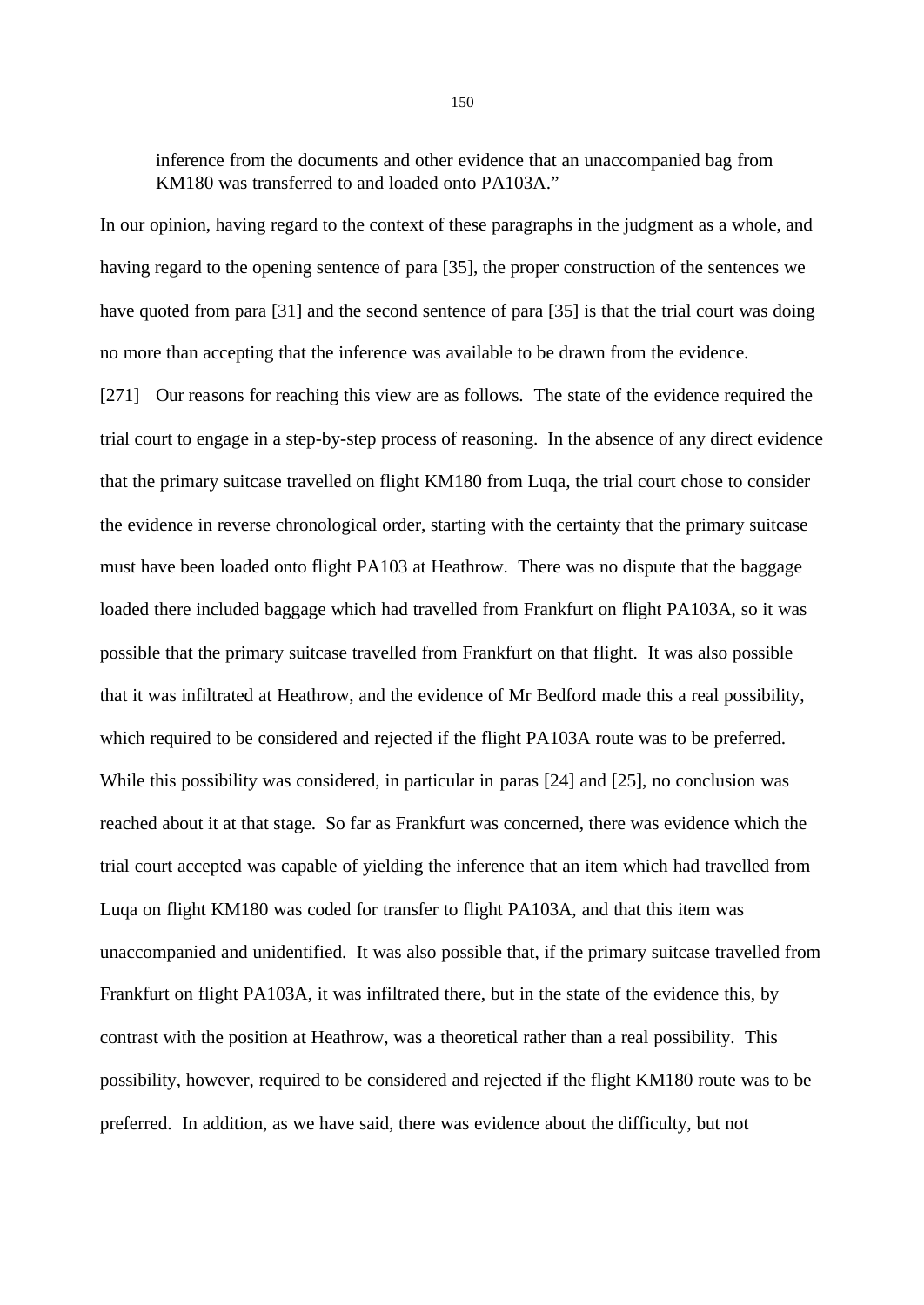impossibility, of infiltration at Luqa. Account required to be taken of this difficulty before it could be finally concluded that the primary suitcase began its journey at Luqa. Failure to consider and reach a conclusion about each of these issues might properly be regarded as a misdirection, because a step in the process of reasoning would in that event have been omitted. [272] In our opinion, on a proper construction of the judgment, a number of important points were brought to a conclusion in para [82], and not sooner. In para [56] we quoted the paragraph in full. It started with the conclusion:

"From the evidence which we have discussed so far, we are satisfied that it has been proved that the primary suitcase containing the explosive device was dispatched from Malta, passed through Frankfurt and was loaded onto PA103 at Heathrow."

It then went on to refer to findings in fact which had already been made:

"[W]ith one exception the clothing in the primary suitcase was the clothing purchased in Mr Gauci's shop on 7 December 1988. The purchaser was, on Mr Gauci's evidence, a Libyan. The trigger for the explosion was an MST-13 timer of the single solder mask variety. A substantial quantity of such timers had been supplied to Libya."

The next sentence referred to the possibility of infiltration at Frankfurt or Heathrow (including, by necessary implication, the possibility that the suitcase seen by Mr Bedford was the primary suitcase), but the following sentence rejected these possibilities at the same time as accepting the inference that an unaccompanied bag was taken from flight KM180 to flight PA103A, because of the strength of the other circumstantial evidence relating to the clothing, the purchaser and the timer. The difficulty of infiltration at Luqa was also addressed, but the strength of the other evidence was regarded as sufficient to overcome this. The remainder of the paragraph was concerned with the evidence which led the trial court to draw the inference that the conception, planning and execution of the plot which led to the planting of the explosive device was of Libyan origin, and that evidence relating to the activities of other organisations such as the PFLP-GC and the PPSF did not create a reasonable doubt about the Libyan origin of the crime.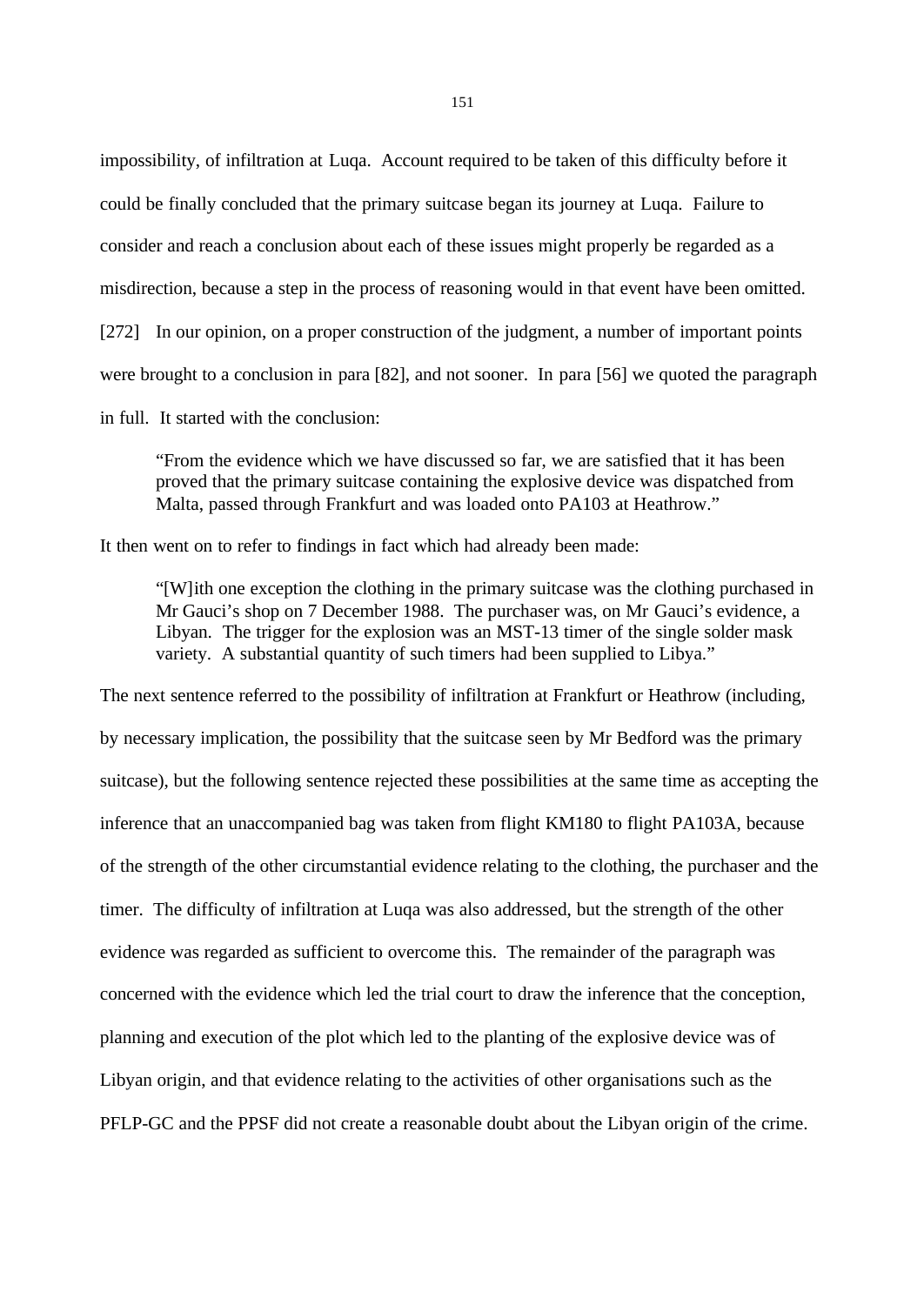[273] While, therefore, it may be accepted that para [82] of the judgment does not set out the various issues which required to be addressed in the best order or as fully as might have been desired, and it would have been better had the conclusion been stated after the findings in fact, rather than before them, nevertheless the paragraph does in our opinion contain everything that is needed to satisfy us that the trial court did dispose of the outstanding issues and did so in that rather than in any earlier paragraph. It related the various possibilities to the strength of the circumstantial evidence pointing to the Malta connection and hence Luqa infiltration; it mentioned, and rejected, the possibility of infiltration at Frankfurt or Heathrow; by implication it rejected the bag which Mr Bedford saw, with no other evidence to link it with the explosive device, as a possible candidate for the primary suitcase; and it took account of the difficulty of infiltration at Luqa before concluding that the primary suitcase began its journey there.

[274] In our opinion, therefore, a proper analysis of the judgment from para [16] to para [82] does not disclose any underlying defect in reasoning such as to amount to a misdirection. What the trial court can be seen to have undertaken was the task of deciding what weight to attach to any particular piece of evidence or body of evidence which it accepted, which was precisely its function as a trial court. Once it had done that, it was open to it to decide that the primary suitcase began its journey on flight KM180 at Luqa, notwithstanding the difficulty of infiltration there and the absence of any evidence about how this was achieved, because of the view it formed about the strength of the inference which it drew from the documents and other evidence relating to Frankfurt airport, and the other circumstances which it regarded as criminative and which pointed to infiltration at Luqa.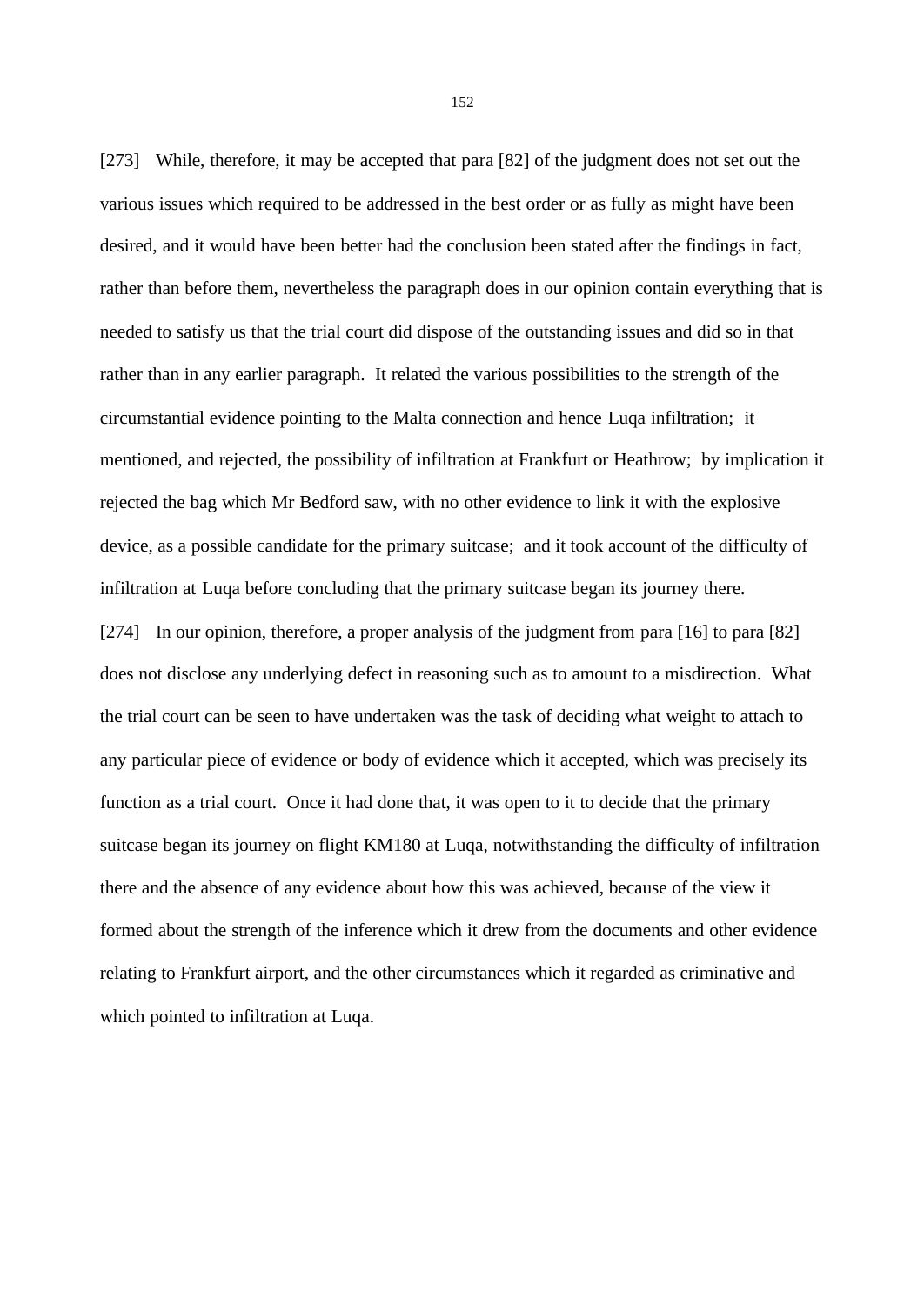# **The identification evidence of Tony Gauci**

[275] Ground of appeal A2 relates to the trial court's conclusion (para [69]) that Mr Gauci's identification of the appellant as the purchaser, so far as it went, was reliable. It is alleged that the trial court failed to have proper regard, or to give proper weight, to the considerations set out in sub-paras  $(i)-(v)$  of the ground of appeal. These considerations are:

- (i) the aspects of Mr Gauci's initial description of the purchaser and his identification of photographs of Abo Talb and Mohamed Salem as resembling the purchaser which were inconsistent with the appellant being that person;
- (ii) the features in Mr Gauci's evidence and previous statements which were consistent with the purchaser being substantially older than the appellant in 1988;
- (iii) that in picking out a photograph of the appellant in February 1991 he was doing so 26 months after the purchase and that he qualified the identification by saying that the man in the photograph would have to be 10 years or more older to look like the purchaser;
- (iv) the difference in quality of that photograph from that of the other photographs; and
- (v) that in picking out the appellant in court no explanation was advanced as to whether Mr Gauci was making any allowances for the passage of 12 years since the purchase of clothes or whether the appellant, then aged 48, resembled the clothes buyer as he was in 1988.

[276] The trial court deals with the identification evidence in considerable detail in paras [55]-[63] and [67]-[69] inclusive. Mr Gauci was asked in court if he could see the man who bought the clothing in his shop in 1988 and he pointed to the appellant, and said: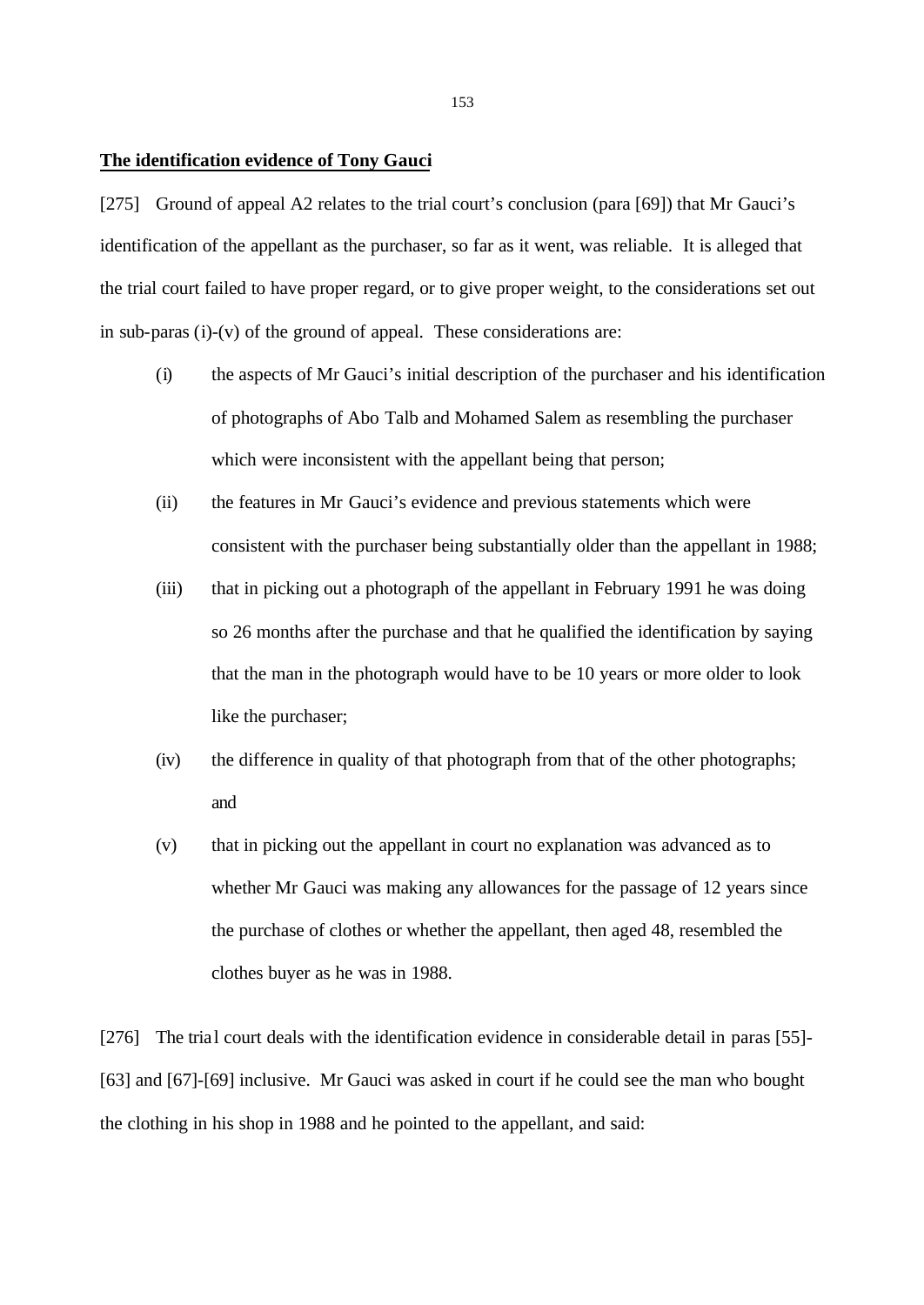154

"He is the man on this side. He resembles him a lot."

He also said of the appellant:

"That is the man I see resembles the man who came."

Mr Gauci had previously picked out the appellant at an identification parade in April 1999 and

had observed of him:

"Not exactly the man I saw in the shop. Ten years ago I saw him, but the man who look a little bit like exactly is the number 5."

Number 5 in the parade was the appellant. Over the years Mr Gauci had been shown numerous

photographs by the police. On 15 February 1991 at police headquarters in Malta he was shown a

card containing 12 photographs. He picked out the man shown in photograph number 8, and

observed:

"Number 8 is similar to the man who bought the clothing. The hair is perhaps a bit long. The eyebrows are the same. The nose is the same. And his chin and shape of face are the same. The man in the photograph number 8 is in my opinion in his 30 years. He would perhaps have to look about 10 years or more older, and he would look like the man who bought the clothes. It's been a long time now, and I can only say that this photograph 8 resembles the man who bought the clothing, but it is younger."

He went on to say:

"I can only say that of all the photographs I have been shown, this photograph number 8 is the only one really similar to the man who bought the clothing, if he was a bit older, other than the one my brother showed me."

This last observation was a reference to a newspaper article concerning the Lockerbie disaster

which he had been shown by his brother at about the end of 1989 or the beginning of 1990 and to

which we will return later. The man shown in photograph number 8 was the appellant.

[277] The trial court found that Mr Gauci was an entirely credible witness in the sense that he

was doing his best to tell the truth to the best of his recollection, and that finding was not

challenged by Mr Taylor. The trial court had regard to Mr Gauci's general demeanour and his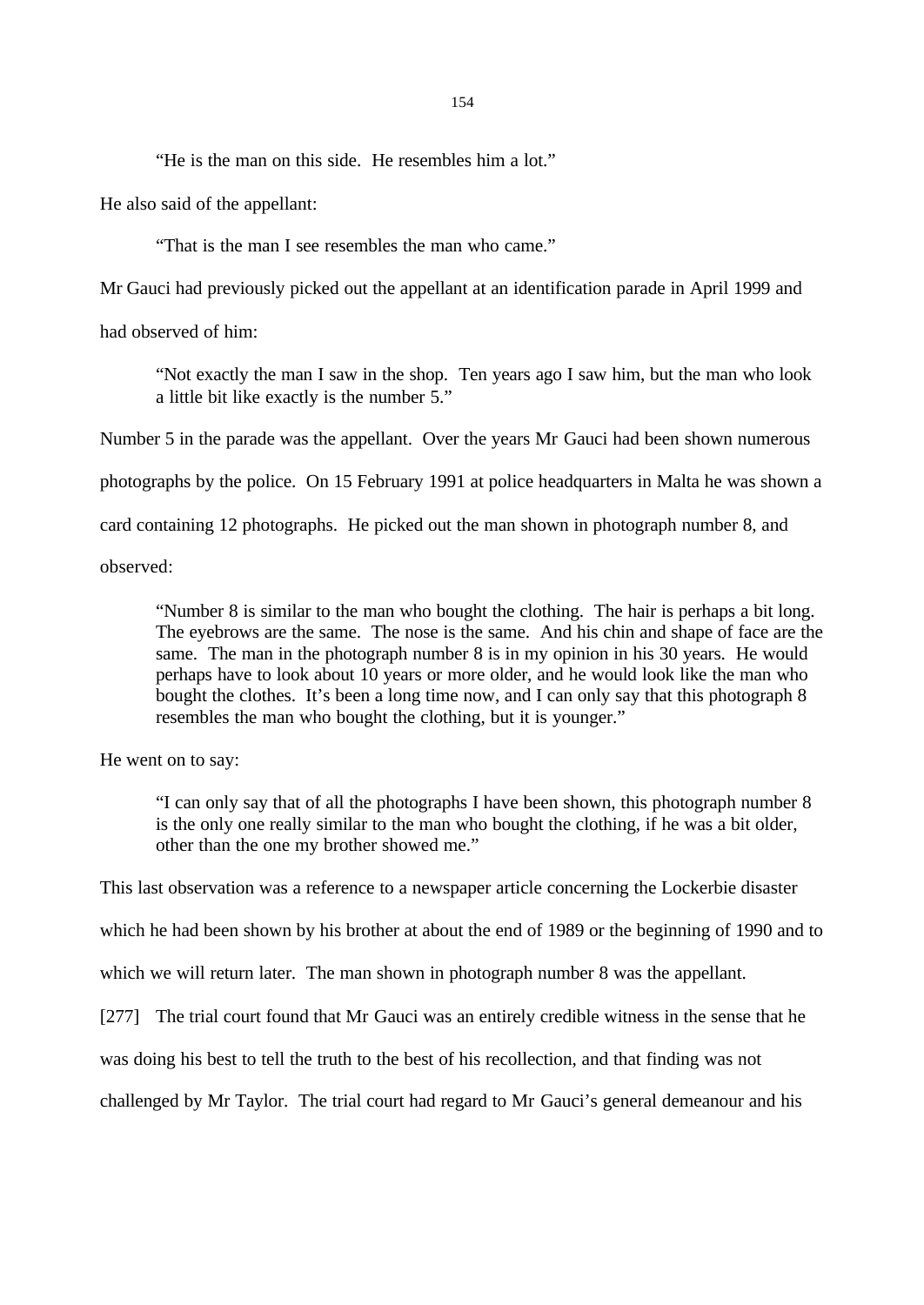approach to the difficult problem of identification, and formed the view that he was a careful witness and that, when he had picked out the appellant at the identification parade and in court, he had done so, not just because it had been comparatively easy, but because he genuinely felt that he was correct in picking him out as having a close resemblance to the purchaser. [278] The trial court's finding that Mr Gauci's identification of the appellant as the purchaser, so far as it went, was reliable was attacked by Mr Taylor on a number of different grounds. Perhaps the strongest criticism of the trial court's finding in relation to identification related to descriptions of the purchaser which Mr Gauci had given to the police in September 1989. In a statement made on 1 September 1989, when he was interviewed by the police for the first time, he had described the purchaser to Detective Chief Inspector Bell as being six feet or more in height, and in a subsequent statement made on 13 September 1989 he said that the purchaser was about 50 years of age. He gave evidence in court to the effect that things would have been fresher in his mind at that time and that he would be more likely to have been accurate then. At the identification parade the height of the appellant was measured at 5'8" and in December 1988 he was 36 years of age. The trial court acknowledged that there was thus a substantial discrepancy.

[279] The appellant also sought to found on Mr Gauci's identification of photographs of two other men as resembling the purchaser. On 14 September 1989 he was taken to police headquarters and shown 19 photographs. He picked out one of the photographs and said that the man in the photograph was similar to the man who had bought the clothing. The photograph looked like the purchaser's features at the eyes, nose, mouth and shape of face, but the man in the photograph was too young to be the purchaser. If he had been about 20 years older, then he would have looked like the purchaser. The man in the photograph was later identified as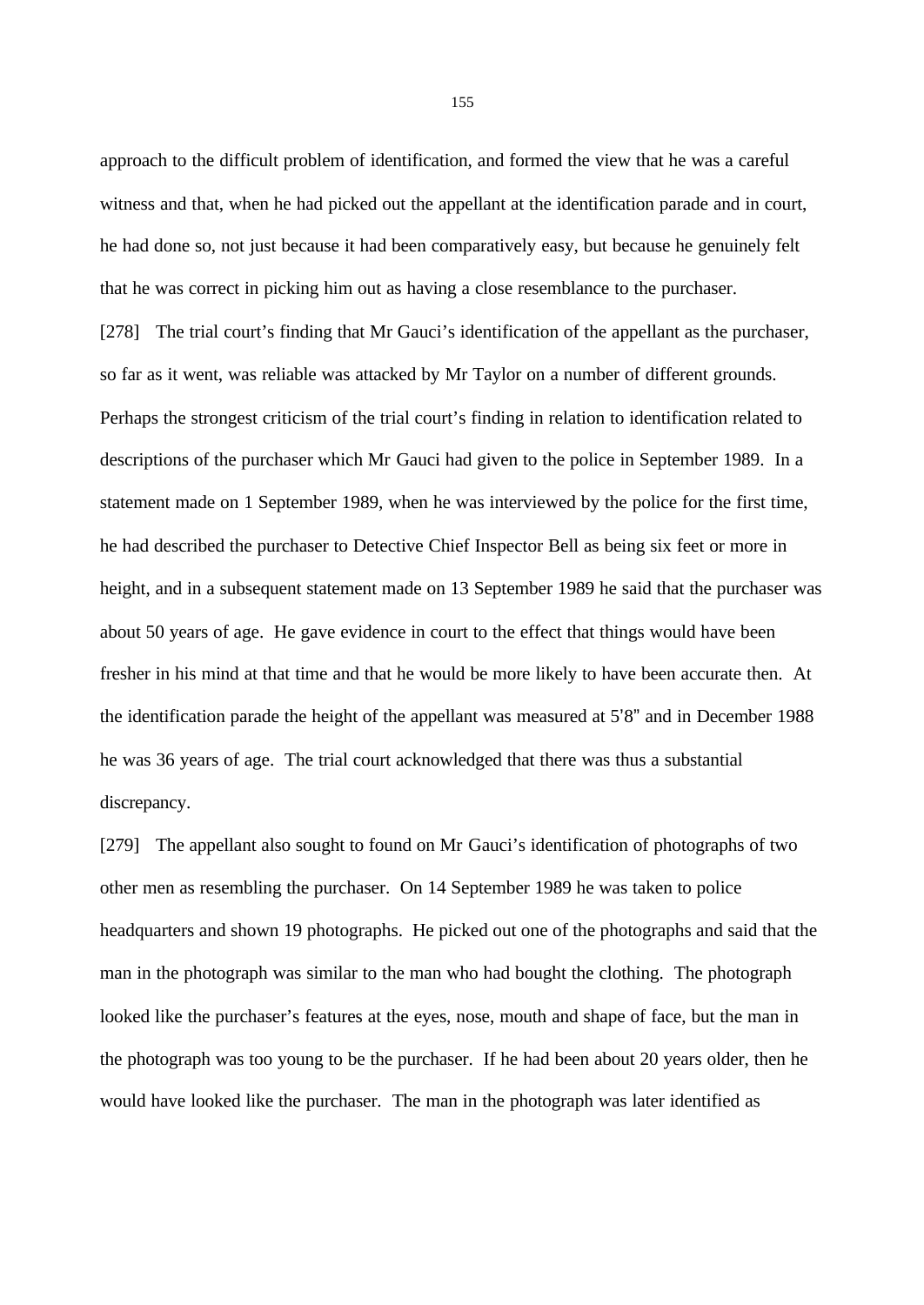Mohammed Salem, a man whom the Maltese Security Branch had considered to be similar to the artist's and photo-fit impressions which had been prepared as a result of the description of the purchaser which had been given by Mr Gauci when he was interviewed by the police. [280] The appellant also founded on Mr Gauci's reaction when, around the end of 1989 or the beginning of 1990, his brother had shown him a newspaper article about the Lockerbie disaster. The article contained photographs of two men with the word "bomber" written across each photograph. Mr Gauci gave evidence that when he saw one of the photographs he thought that this was the man who had bought the articles from him. He thought that the man in the photograph resembled the purchaser. Asked in what way he resembled him, he replied: "His face and his hair was the way it appeared to me." In cross-examination he stated that the man in the photograph resembled the purchaser a lot. The man in the photograph was Abo Talb, who was referred to in the special defence of incrimination. However, on 6 December 1989 Mr Gauci had been shown a selection of photographs, including one of Abo Talb, but he had not identified anyone from those photographs. By the time he was interviewed on 10 September 1990 Mr Gauci had been shown a large number of photographs but stated that he had never seen a photograph of the man who had bought the clothing.

[281] Mr Taylor submitted that evidence of identification is a difficult area, especially when the witness did not know the person. In this case there was no evidence that Mr Gauci had seen the purchaser of the clothes on other than the one occasion. He had picked out a photograph of the appellant in February 1991, which was more than two years after the transaction, but that identification had been qualified. He had said that the man in the photograph was similar to the purchaser of the clothes, but that he would have to look 10 years or more older to look like the purchaser. The trial court had not properly appreciated that qualification. Further, prior to that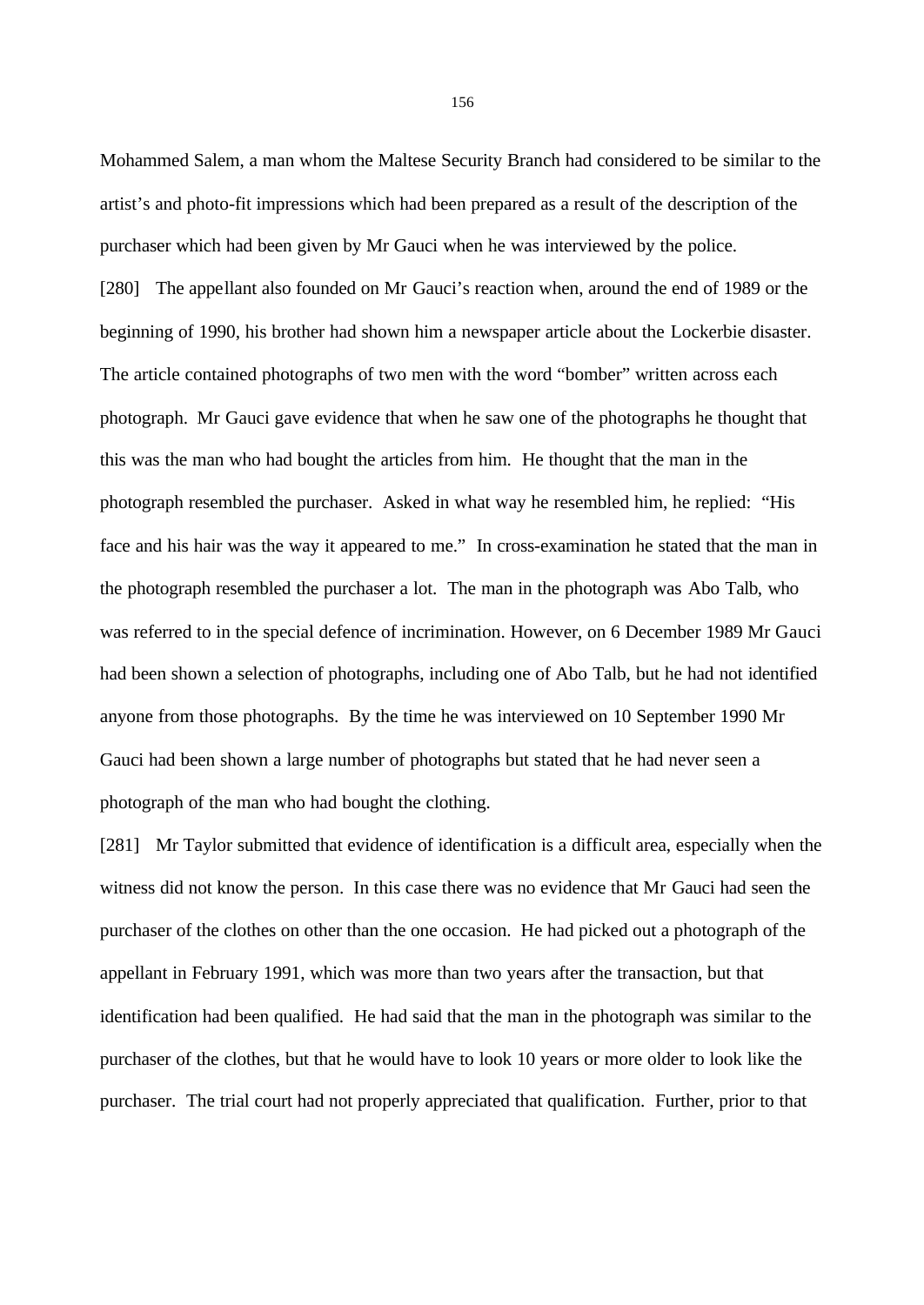he had picked out photographs of Mohammed Salem and Abo Talb on the basis of resemblance. By the time of the identification parade in April 1999, more than 11 years had elapsed since the purchase of the clothing. Mr Gauci's initial description of the purchaser given to the police in September 1989 was wholly inconsistent with his later identification of the appellant as resembling the purchaser in terms of height, skin colour and age. While Mr Gauci stated that he was not expert at judging height and age, it had to be borne in mind that he was engaged in selling clothes to customers and it was difficult to accept his assertion that he had difficulty in judging height. The identification of the appellant in court took place more than 12 years after the purchase of the clothing. The trial court had recognised that the evidence of Mr Gauci did not amount to an unequivocal identification but stated that it could be inferred from his evidence that the appellant was the person who bought the clothing. The trial court could only have reached that conclusion if it had used the finding, also based on Mr Gauci's evidence, that the date of the purchase was 7 December to support the evidence of identification by resemblance and thus enable the inference to be drawn that the appellant had been the purchaser. [282] Mr Taylor further submitted that the trial court had been wrong to reject the defence submission that the photograph of the appellant which Mr Gauci had picked out in February 1991 was of a markedly different quality, compared with the other photographs. It was submitted that DCI Bell's attempts to make the quality of all the photographs similar had failed, and that the photograph of the appellant was less clear than the other photographs.

[283] In relation to sub-para (v), Mr Taylor presented the further submission that, when Mr Gauci picked out the appellant in court, no explanation was advanced as to whether he was making an allowance for the passage of 12 years, or whether the appellant, then aged 48, resembled the clothes buyer as he was in 1988. It was not explained whether, at the trial, he was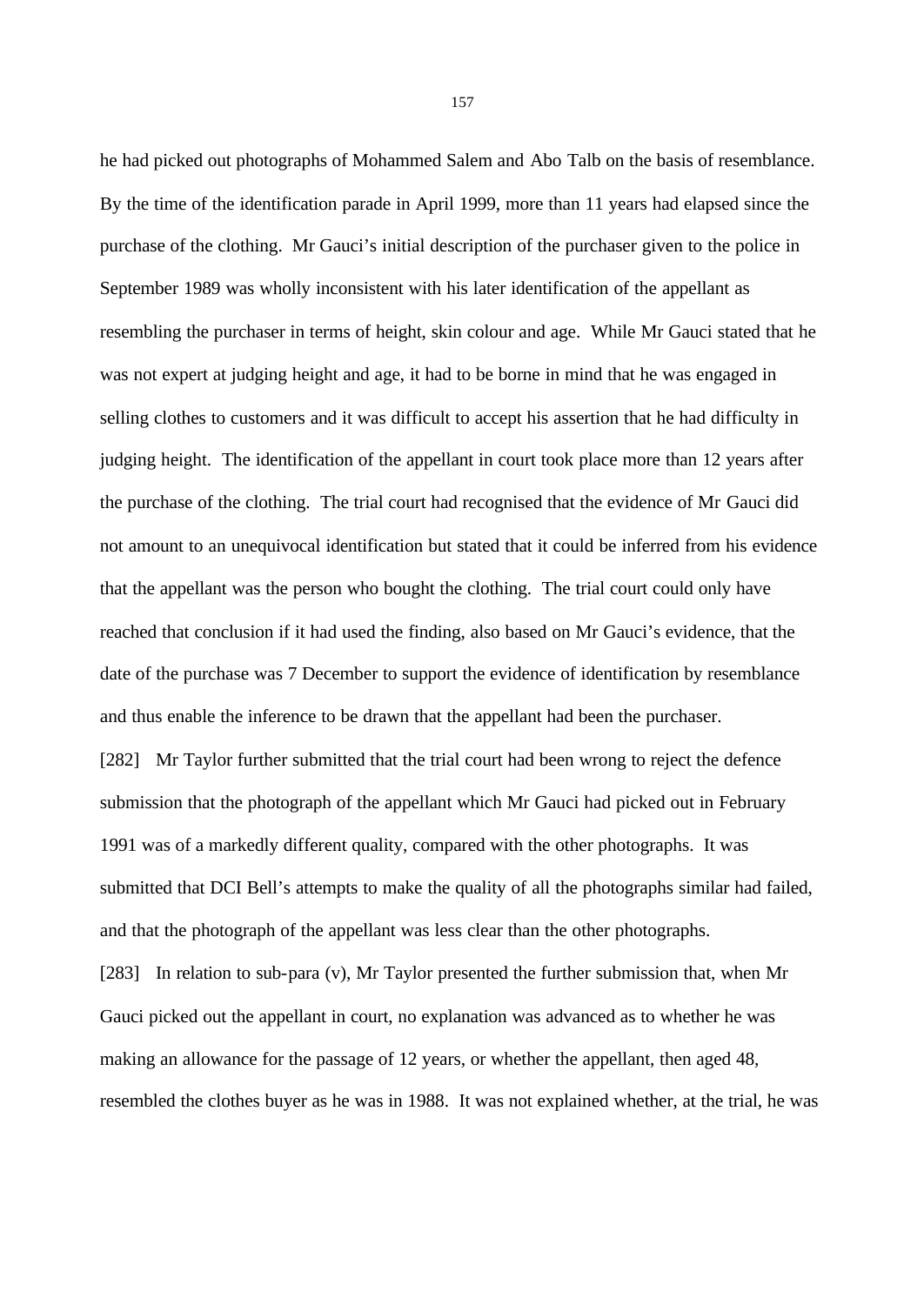making the necessary allowance for the 12 years which had elapsed since the purchase, thereby, in effect, contradicting his earlier assessment of age, or whether he considered that the appellant in July 2000 looked the same as the purchaser had looked in 1988, in which case he would have looked too young in 1988. Mr Taylor submitted that the trial court had erred in its approach to the admittedly difficult question of identification.

[284] In reply, the Advocate depute began by submitting that it had not been suggested that the trial court had left out of account evidence relating to Mr Gauci's identification of the appellant. The ground of appeal appeared to be directed expressly to the weight of the evidence in relation to the assessment of Mr Gauci's reliability, and the trial court's assessment of weight would not constitute a misdirection. If such matters could be the subject of appeal at all, it would only be by means of an appeal under section 106 (3) (b) of the 1995 Act, but Mr Taylor had expressly disclaimed reliance on that provision. In any event, the assessment of the weight of the identification evidence was a matter for the trial court, even when serious criticism of one kind or another could be directed at the evidence of identification. Reference was made to *Slater v HM Advocate* 1928 JC 94; *Kerr v HM Advocate,* unreported, 30 January 2002; and *Adams v HM Advocate* 1999 SCCR 188.

[285] The Advocate depute stressed that this had not been a case where the witness had only had a fleeting glimpse of the purchaser of the clothing, and that it was clear that the transaction had stood out in Mr Gauci's mind. A significant number of items of clothing had been purchased, and the transaction had taken some time to complete. Indeed, the purchaser had gone for a taxi and had returned to the shop, so that Mr Gauci had seen him twice. Further, the occasion had not been a stressful or traumatic experience for the witness. Mr Gauci had picked out the appellant at the identification parade and in court, and the trial court had set out those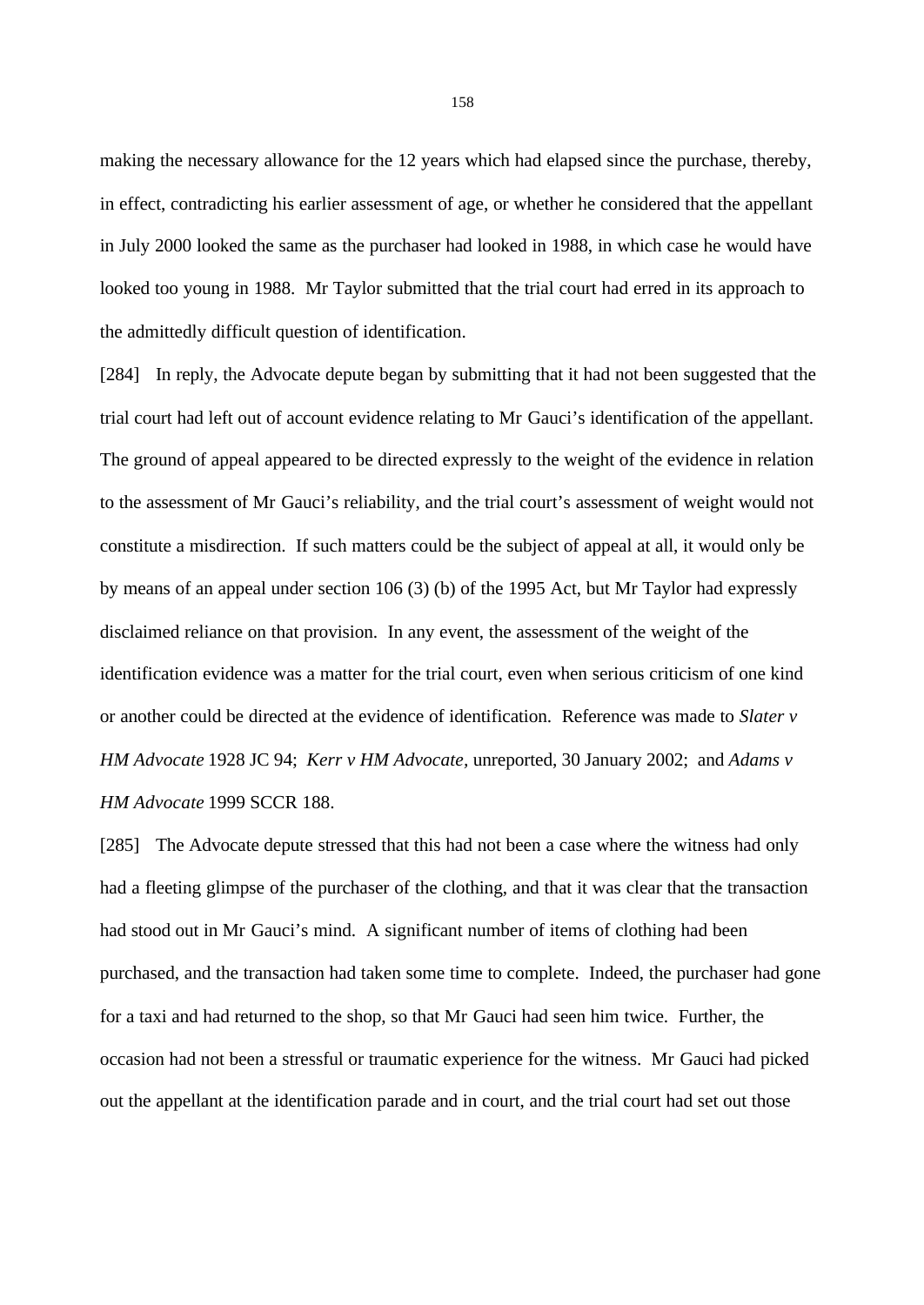identifications in the context of the history of Mr Gauci's involvement, beginning with the descriptions of the purchaser which he had given to the police when interviewed in September 1989. The trial court had had regard to his demeanour and had taken the view that he was a careful witness. Only the trial court could have regard to his demeanour in the witness box, and demeanour was of great significance. The trial court had recognised that Mr Gauci's identification of the appellant was not an absolutely positive identification. However, it was not necessary for a witness to be 100% certain of his identification before the court could rely on it (*Gracie v Allan* 1987 SCCR 364). In the circumstances Mr Gauci's evidence could be regarded as a positive identification. Alternatively, the trial court was entitled to take Mr Gauci's identification by resemblance as far as it went, and add to it the evidence as to the date of purchase and the evidence that the appellant was in Malta on that particular date. [286] In relation to the fact that certain aspects of Mr Gauci's initial description of the purchaser were inconsistent with the appellant being the purchaser, it had to be noted that on 1 September 1989 Mr Gauci had described to the police a significant number of the purchaser's features. No exception had been taken by the appellant to the accuracy of the other features contained in the descriptions. The inconsistencies founded on by the appellant, relating to height, age and skin colour, were all placed before, and considered by, the trial court. The issue of skin colour was subjective and the trial court had considered and faced up to the discrepancies relating to height and age. In the circumstances the trial court was entitled to accept Mr Gauci's evidence of identification notwithstanding the prior inconsistent description (*Wingate v Lees*, Crown Office Circular, A 24 of 1990, 13 June 1990). The trial court had taken into account the circumstances in which Mr Gauci had picked out photographs of Mohammed Salem and Abo Talb.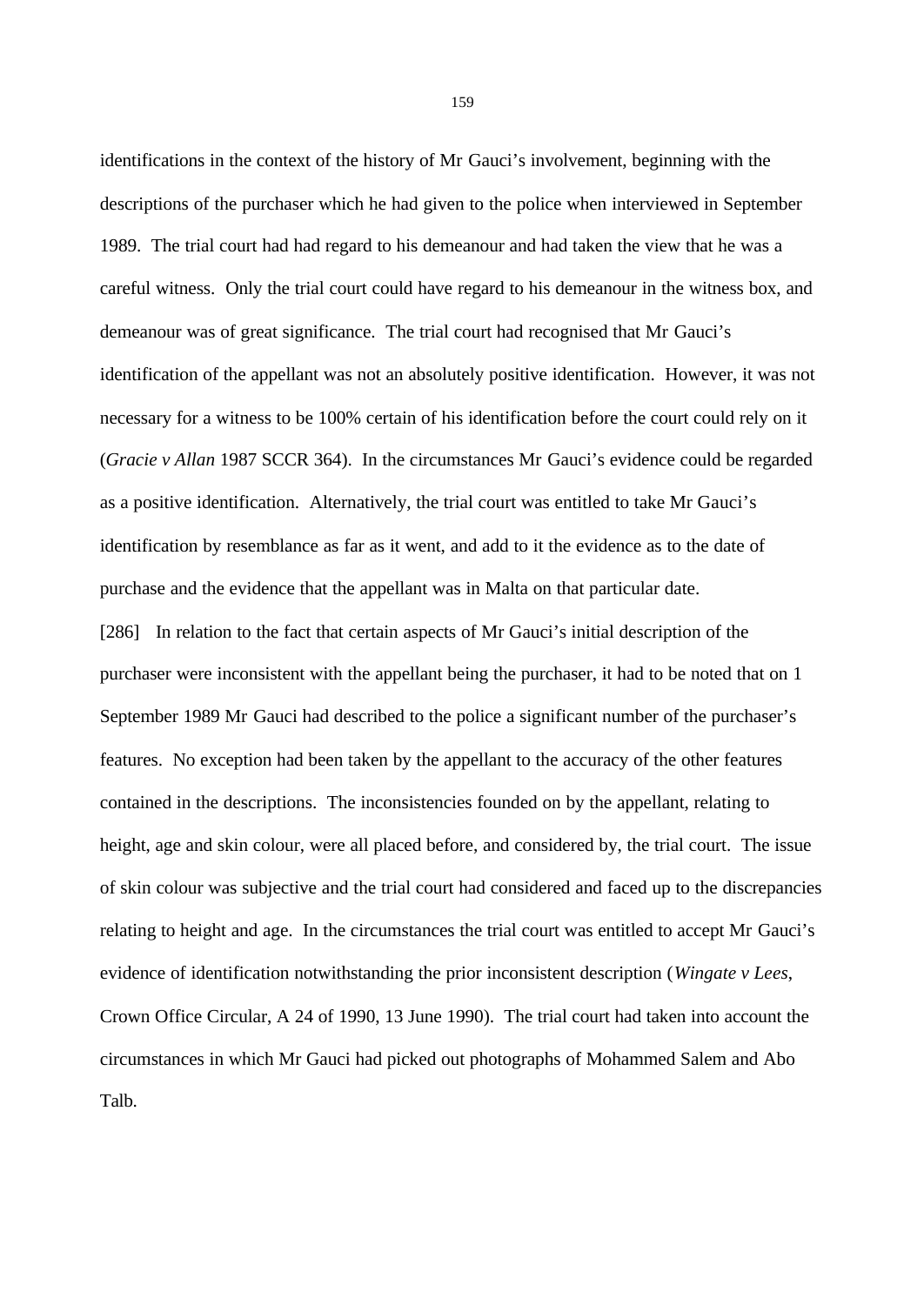[287] The Advocate depute then turned to sub-para (iii), which related to the photograph of the appellant which Mr Gauci picked out in February 1991. While that identification had been qualified by Mr Gauci's comment that the man in the photograph would need to be 10 years or more older to look like the purchaser, that qualification lost its significance once it was appreciated that there was no evidence as to the age of the appellant at the time when the photograph was taken. With regard to sub-para (iv), relating to the alleged difference in the quality of the photograph of the appellant, the trial court had an opportunity of seeing all the photographs and they were clearly entitled to take the view that the criticism advanced on behalf of the appellant, to the effect that DCI Bell's attempts to make the quality of all the photographs similar had failed, had no validity. With regard to sub-para (v), the Advocate depute submitted that it had been clear throughout the trial that the trial court had been dealing with a transaction which had taken place about 12 years earlier. There had been no challenge of Mr Gauci's identification by resemblance in court; and the issue of lapse of time, as affecting his evidence, had not been put to him in cross-examination. In the circumstances it could be taken that the identification was of the appellant allowing for 12 years in the ageing process.

[288] With regard to the trial court's conclusion that Mr Gauci's evidence of identification by resemblance, as far as it went, was reliable, the appellant contends that the trial court "failed to have proper regard or to give proper weight" to the considerations listed in the ground of appeal. As we have already indicated, this wording demonstrates a misconception as to the nature and extent of the role of the appeal court in considering an appeal against conviction, whether or not reasons for the conviction have been given. While the trial court must have regard to the evidence which was led before it, the weight which is to be given to evidence which it has decided to accept must be a matter for it to assess. Further, the trial court is not bound to set out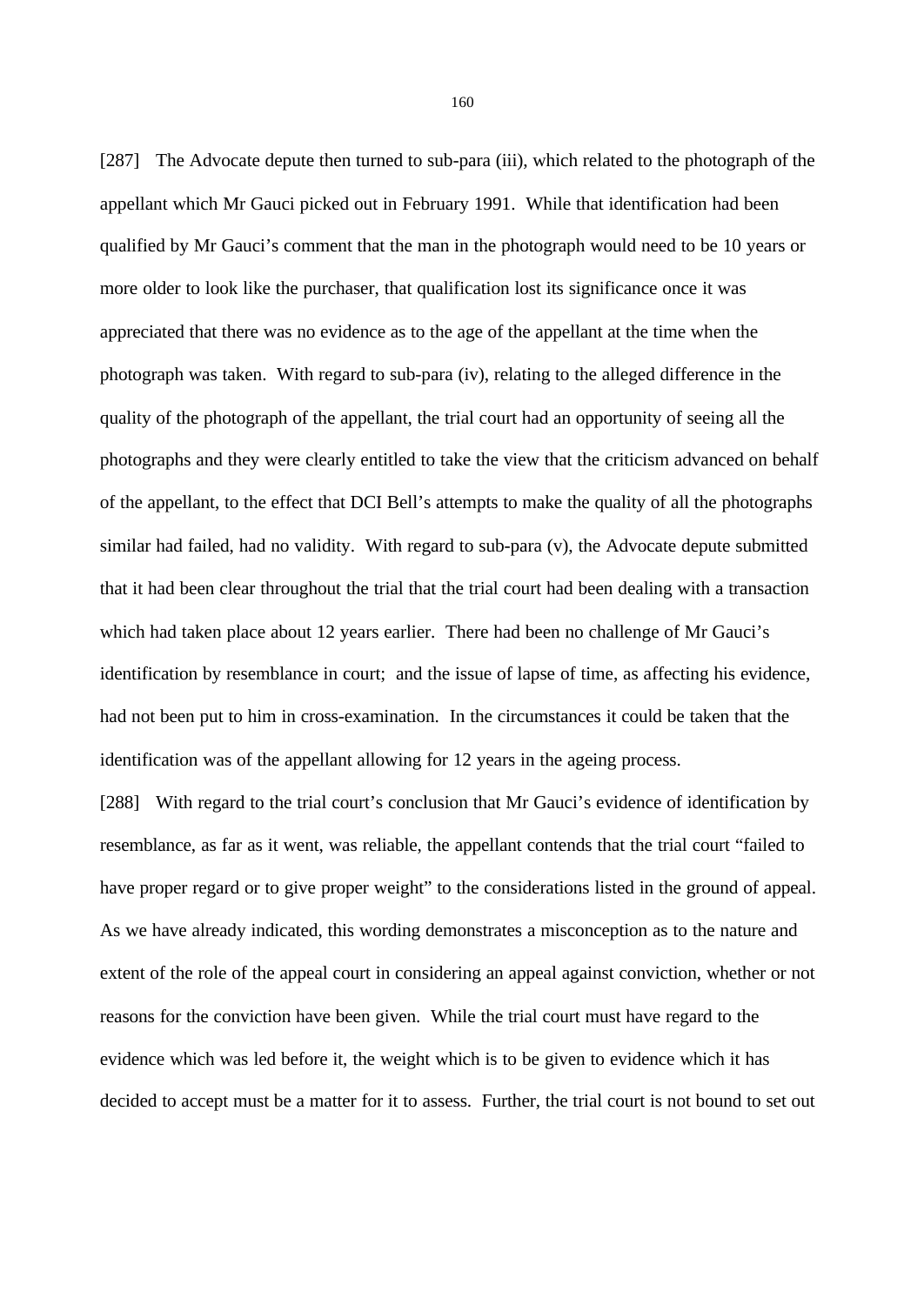in detail every step in its process of reasoning, nor is it required to deal with every submission made to it and refer to every disputed question of fact. The fact that a particular piece of evidence is not expressly referred to in the judgment of the trial court does not mean that the trial court must be taken to have failed to take it into account. When it is alleged, not that there was in law an insufficiency of evidence, but that there had been a failure by the decision-making body to have proper regard to, or give proper weight to, or to take proper account of, certain evidence, all of which relate to questions of weight, then it seems to us that the only ground which could be put forward for quashing the verdict would be that the jury or trial court had returned a verdict which no reasonable jury or trial court could have returned: see section 106 (3) (b) of the 1995 Act. In that connection Mr Taylor made it clear that he was not seeking to rely on section  $106(3)$  (b).

[289] In the present case the trial court took the view that Mr Gauci was entirely credible in the sense that he was doing his best to tell the truth to the best of his recollection, and no suggestion was made to the contrary, either before the trial court or in the course of the hearing of the appeal. However, the trial court recognised that, while a witness may be credible, his or her evidence may be unreliable or plainly wrong, and it was in those circumstances that it examined at length the evidence bearing on identification give by Mr Gauci. In the course of that examination it considered the evidence of identification of the appellant by resemblance in February 1991, at the identification parade in April 1999 and at the trial, as well as his reactions to the numerous photographs which had been shown to him on other occasions. In particular, it considered his general demeanour and his approach to the difficult problem of identification. It regarded him as a careful witness. In the event, the trial court concluded that Mr Gauci's evidence so far as it went of the appellant as the purchaser was reliable.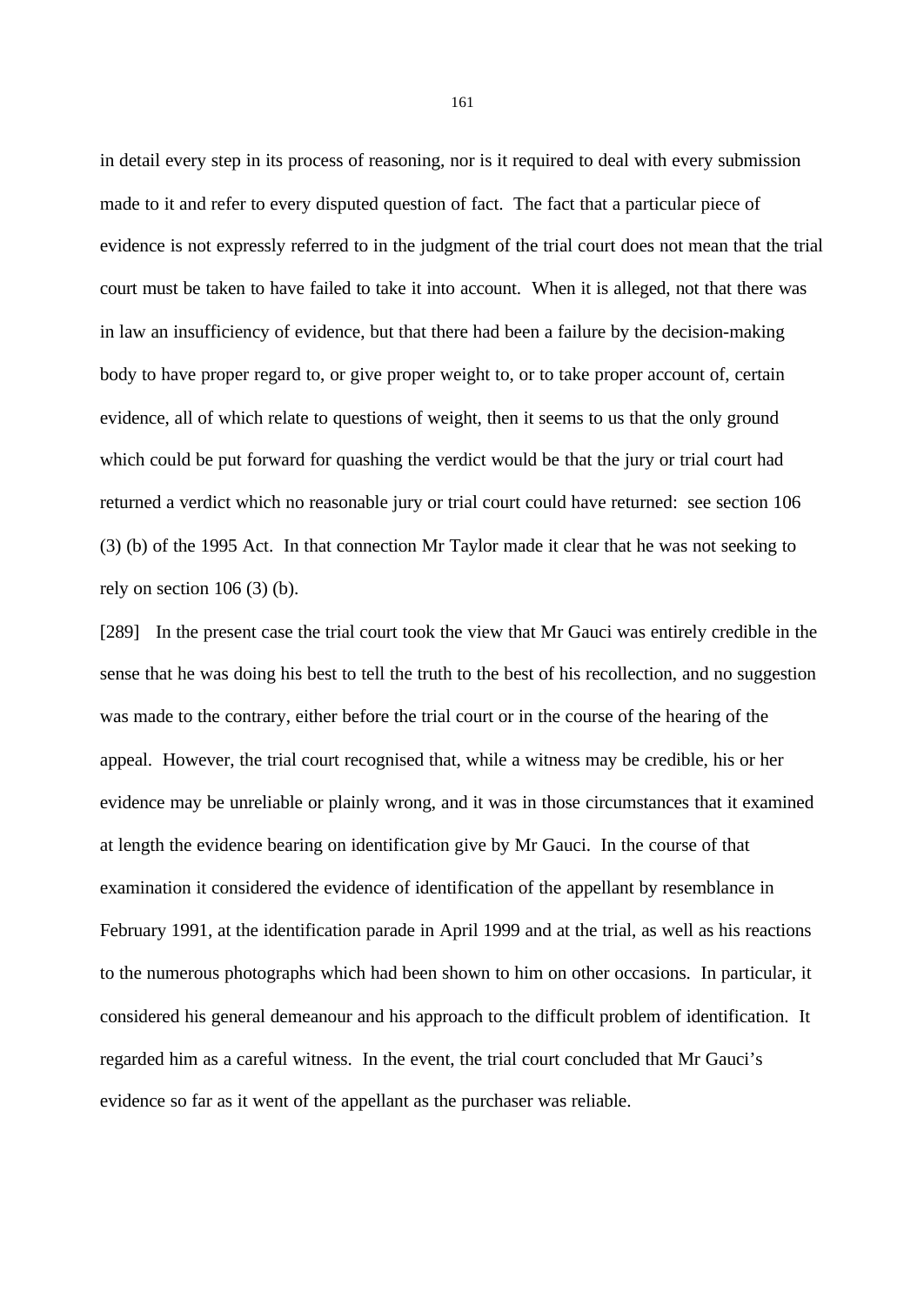[290] We have considered all the criticisms which were made by Mr Taylor in relation to the trial court's finding that Mr Gauci's evidence of identification was reliable. In the first place, we are satisfied that the trial court had regard to all the considerations listed in sub-paras (i)-(v) and, indeed, it seems to us that this is plain from a reading of those parts of the judgment which deal with the issue of identification. As we have said, the weight to be given to the evidence accepted by the trial court is a matter for the trial court but, in order to do justice to the arguments submitted by Mr Taylor on behalf of the appellant, we will consider the approach which was adopted by the trial court on this issue.

[291] There is no doubt that Mr Gauci's initial descriptions of the purchaser of the clothes included references to his height being six feet or more and his age being about 50. There was evidence that the appellant was 5'8" in height and that in December 1988 he was 36 years of age. The trial court recognised in para [68] that there was "a substantial discrepancy". In this connection it is worth noting that in September 1989 Mr Gauci included in his description of the purchaser references to his chest, head, build, stomach and hair, but it was not suggested that what he said on those aspects would not have applied to the appellant. At the trial Mr Gauci gave evidence that he thought that the purchaser was below six feet, but he was "not an expert on these things". Mr Gauci did not give positive evidence that he had recognised the appellant as having been the purchaser of the clothing, and the trial court treated his evidence as going no further than that the appellant closely resembled the purchaser (the witness having stated that "he resembles him a lot"). The trial court accepted Mr Gauci's identification of the appellant so far as it went, and stated that it had not overlooked the difficulties in relation to his description of height and age. It follows that the discrepancies on which the appellant sought to found were considered by the trial court which did not find them to be of sufficient weight to lead it to reject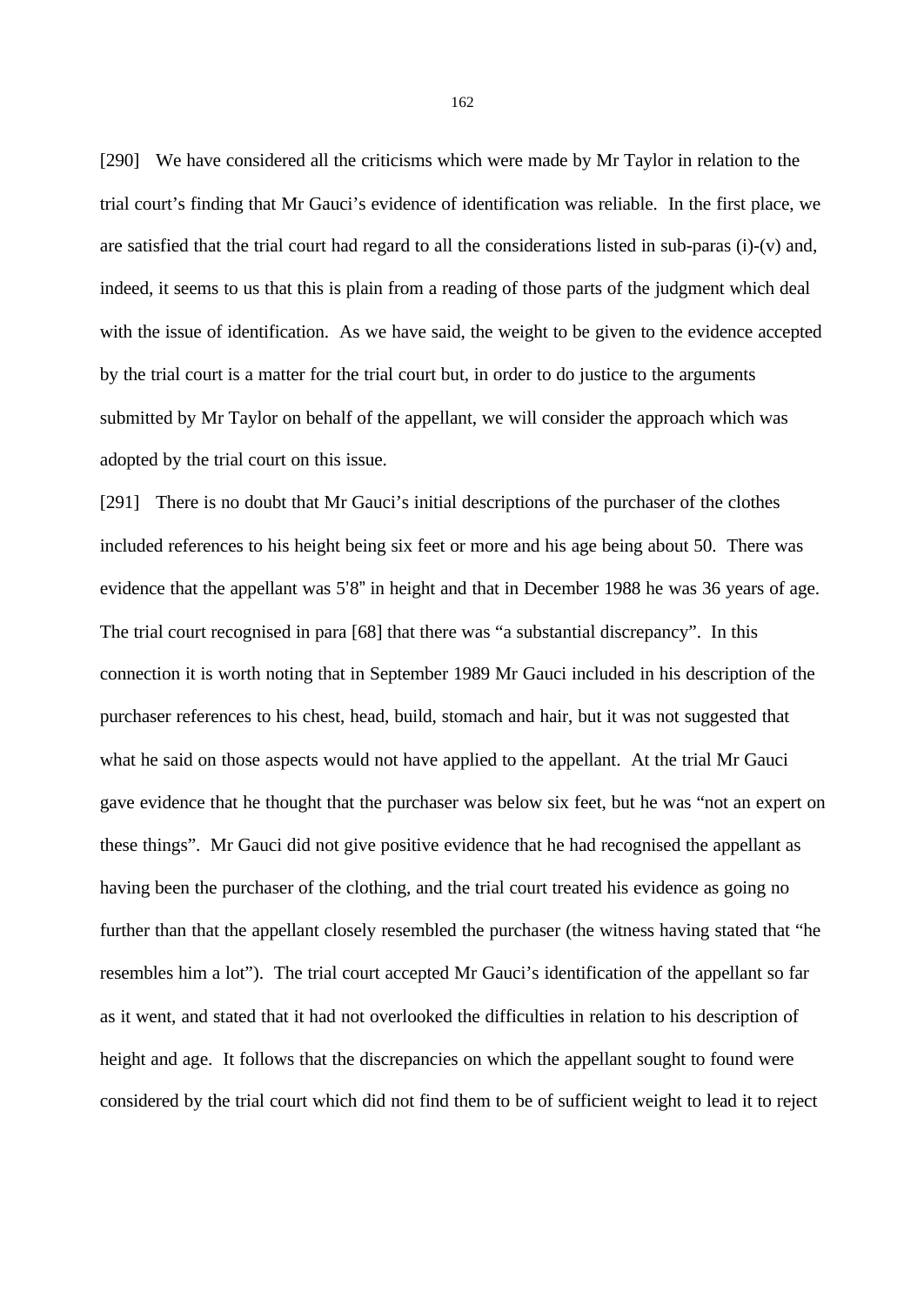the witness's evidence of identification by resemblance. On this matter we cannot say that the conclusion of the trial court was one which it was not entitled to reach.

[292] Mr Taylor founded on the fact that Mr Gauci had also identified photographs of Mohammed Salem and Abo Talb in terms similar to the identification which he made of the appellant's photograph in February 1991. Mr Gauci had seen the photographs of these two men by the beginning of 1990 but in September 1990, by which time he had been shown a large number of photographs, he had stated that he had never seen a photograph of the man who had bought the clothing. In any event, the fact that the witness had stated that two other men, in addition to the appellant, resembled the purchaser does not, in our opinion, detract from the evidence relating to the appellant. The evidence that the appellant resembled the purchaser was simply one of the circumstances founded on by the Crown as forming part of the circumstantial case against the appellant and, of course, all the other circumstances had to be taken into account as well.

[293] In para [88] the trial court, while recognising that there had been no unequivocal identification of the appellant by Mr Gauci, states: "From his evidence it could be inferred that the first accused was the person who bought the clothing which surrounded the explosive device." Mr Taylor submitted that an identification by resemblance could not, on its own, justify the inference that the appellant was the purchaser. The Advocate depute sought to justify the statement by suggesting that, while Mr Gauci's identification was not absolutely positive, it could nevertheless be regarded as a positive identification (*Gracie v Allan*, *supra*). In our opinion, that submission is misconceived. It is clear, and the trial court recognises, that Mr Gauci did not make a positive identification of the appellant. However, the trial court refers, in the next sentence of para [88], to the fact that it has already accepted that the date of purchase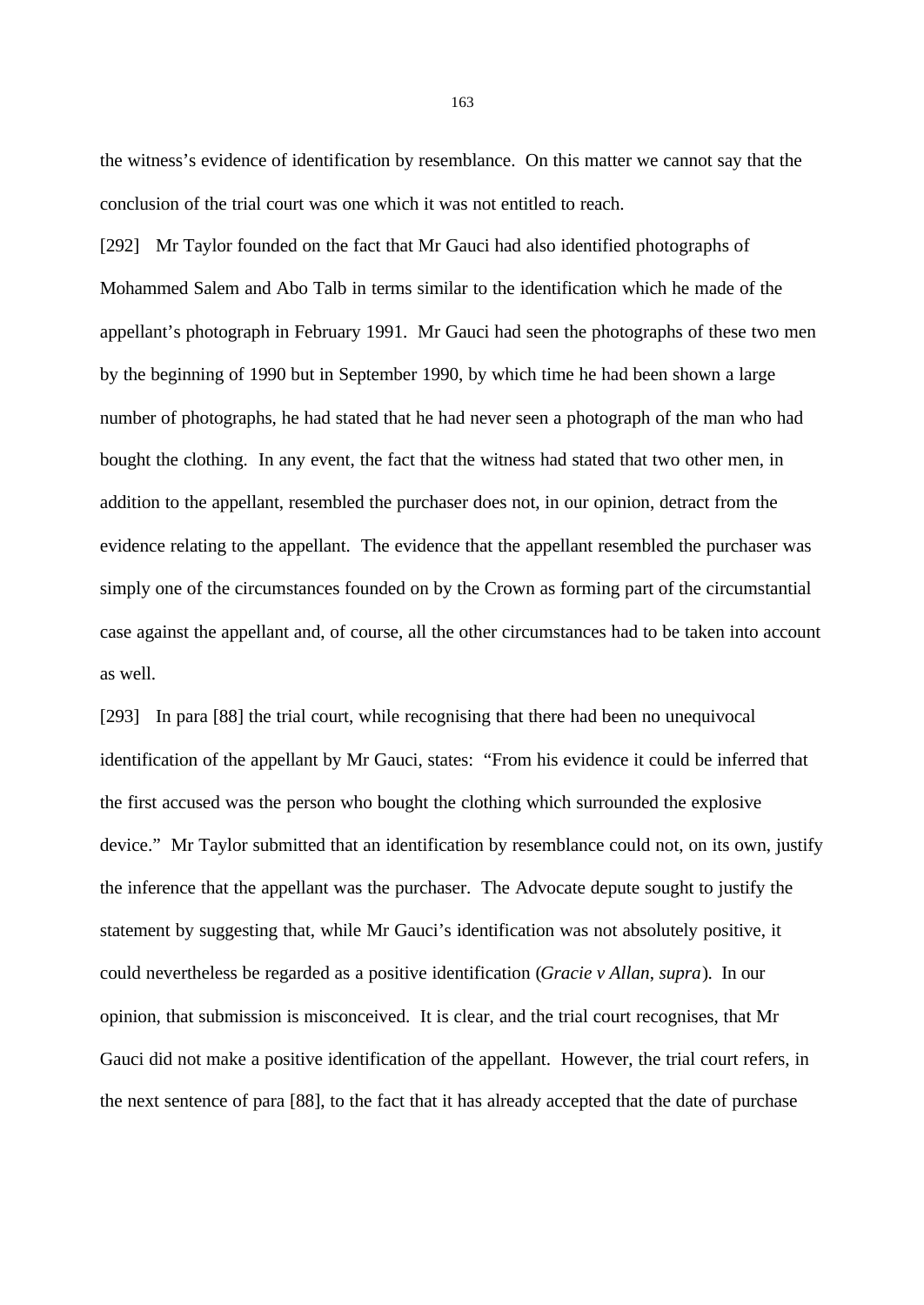was 7 December 1988 when the appellant was shown to have been in Malta. The evidence of the date of the purchase was based primarily on Mr Gauci's evidence. In the circumstances it seems to us that the trial court was simply saying that Mr Gauci's evidence of identification by resemblance taken along with evidence as to the date of the purchase, when the appellant was proved to have been staying in Sliema, enabled the inference to be drawn that he was the purchaser.

[294] It was not until February 1991 that Mr Gauci picked out a photograph of the appellant, more than two years after the transaction, and he qualified that identification by saying that the man in the photograph would have to be 10 years or more older to look like the purchaser. He also said that the photograph was the only one similar to the man who bought the clothing, "if he was a bit older", other than the one his brother had shown him. There was evidence that the photograph was the same as the photograph in the appellant's 1986 passport. In the circumstances, the weight to be given to those qualifications was a matter for the trial court, but in our opinion the submission which Mr Taylor made to us on this matter lost a great deal of its force, standing the fact that there was no evidence as to when the photograph of the appellant had been taken.

[295] Mr Taylor founded on the alleged difference in the quality of the photograph of the appellant which was picked out by Mr Gauci in February 1991, compared with the other 11 photographs which he was shown at that time. It was suggested that the rest of the photographs were brighter and sharper than that of the appellant. In the course of the hearing we were shown all 12 photographs. The difference in quality is marginal and in our opinion the trial court was fully justified in taking the view that that criticism had no validity.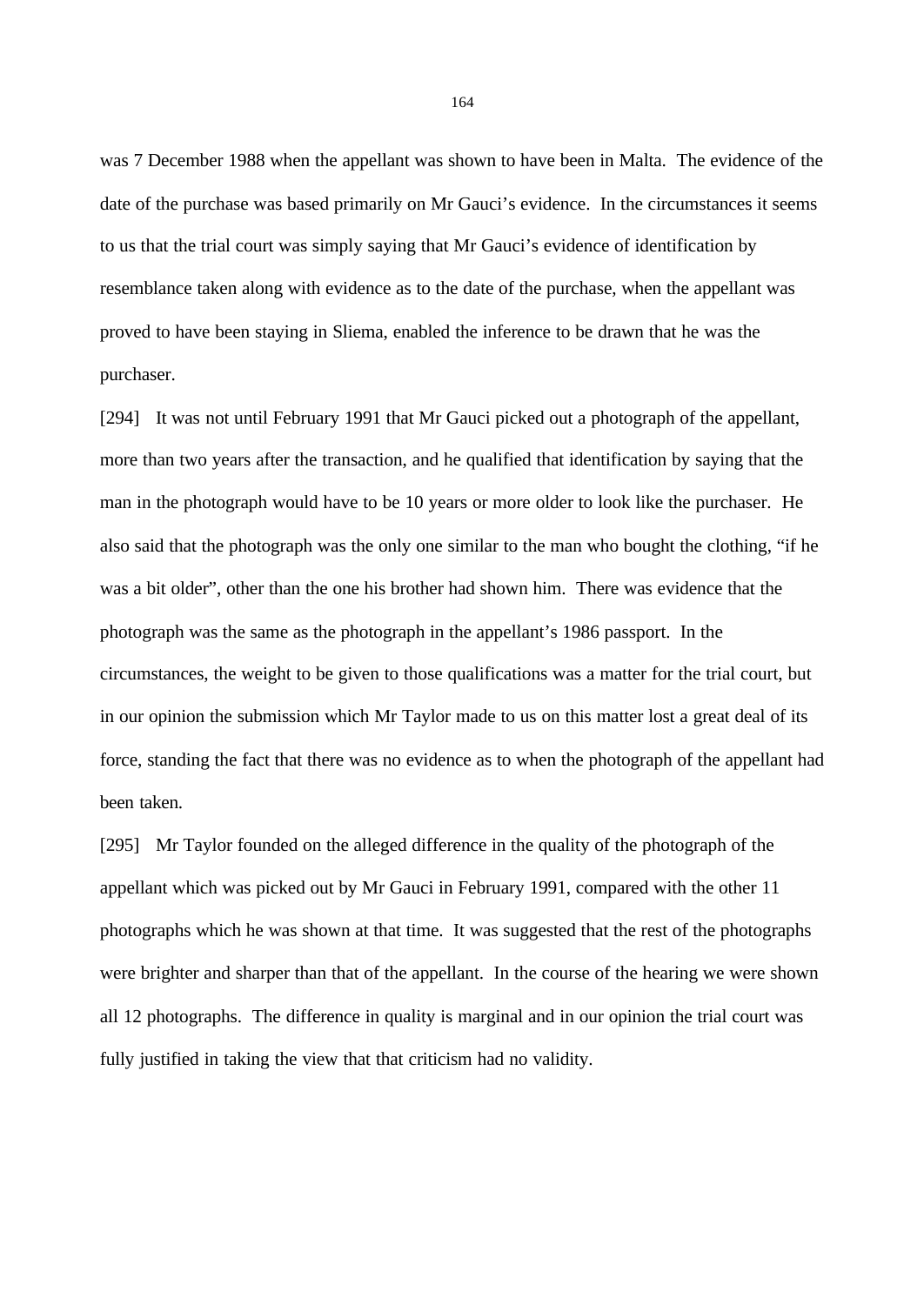[296] With regard to the suggestion by Mr Taylor that Mr Gauci's identification of the appellant by resemblance was flawed because there was no explanation as to whether or not he had made allowance for the fact that 12 years had elapsed since the purchase of the clothes, we consider that the submissions made by the Advocate depute were well founded.

[297] On the whole matter, if ground of appeal A2 is treated as setting out a relevant ground of appeal, we are satisfied that there is no merit in it. The trial court dealt with the evidence relating to identification in considerable detail. It recognised that on the matter of identification of the appellant there were "undoubtedly problems". However, having considered the criticisms of the way in which the trial court dealt with the issue of identification, we are satisfied that it was entitled to treat Mr Gauci's evidence of identification, so far as it went, as being reliable and as being a highly important element in the case.

[298] Ground of appeal A3 is in the following terms:

"While the court noted at para 55 the defence submissions on the prejudicial effect of pre-trial publicity, it failed to deal with those submissions and, in particular, failed to indicate whether those considerations affected the value to be attached to the identifications at Identification Parade and in court."

[299] In para [55] of the judgment, the trial court, having referred to the fact that Mr Gauci had picked out the appellant at the identification parade in April 1999 and in court, observes that these identifications had been criticised, *inter alia*, on the ground that photographs of the appellant had appeared many times over the years in the media and accordingly purported identifications more than 10 years after the event were of little, if any, value. The trial court states that before assessing the quality and value of these identifications it was important to look at the history. The trial court deals with that history in considerable detail in paras [56]-[63] inclusive. In particular, the trial court notes in para [63] that Mr Gauci went to the police towards the end of 1998 or the beginning of 1999 after another shopkeeper had shown him a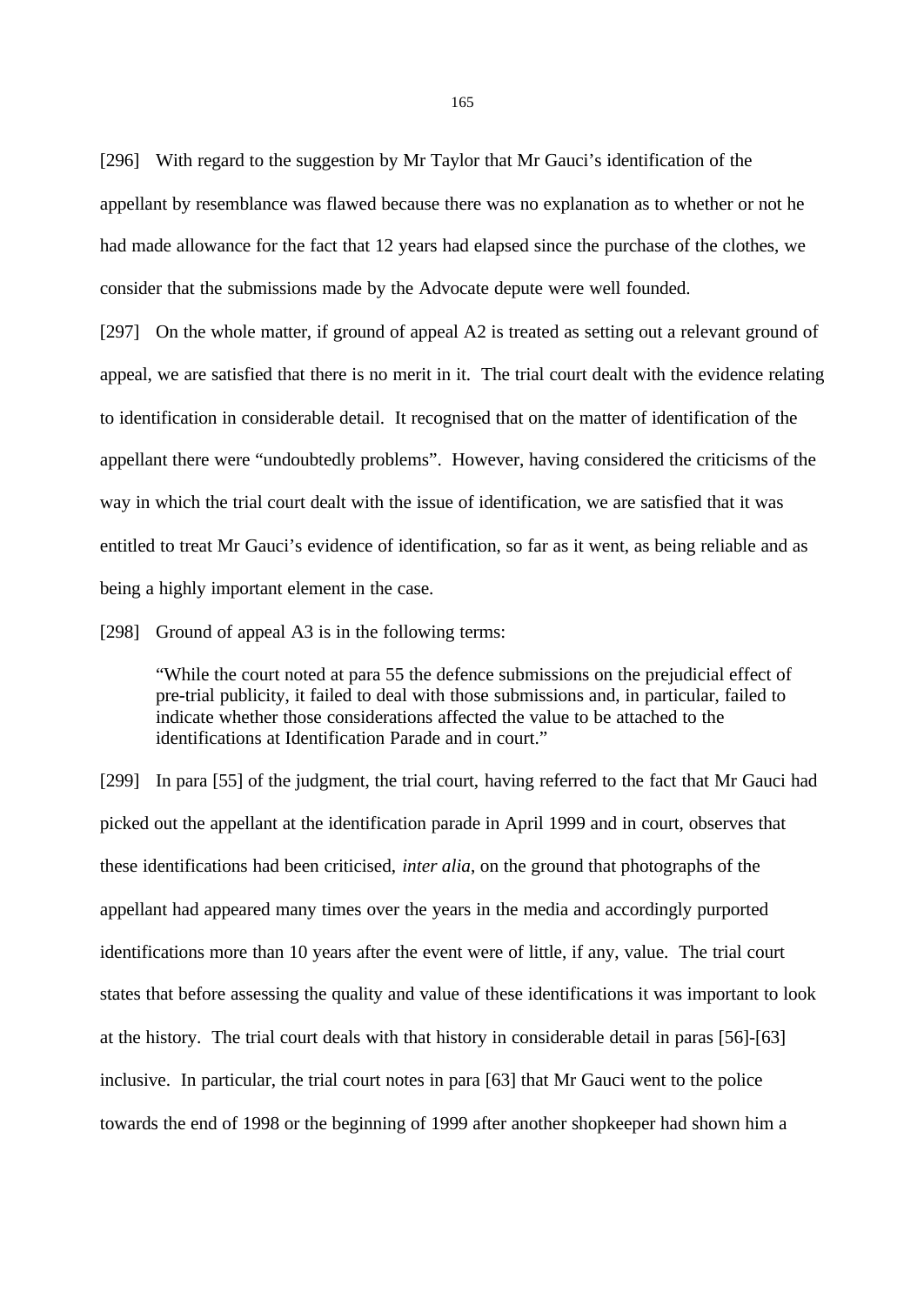magazine containing an article about the Lockerbie disaster. Towards the bottom of the page there was a photograph of a man wearing glasses. Mr Gauci thought that the man in the photograph looked like the man who had bought the clothing, but his hair was much shorter and he did not wear glasses. There was evidence that the photograph was of the appellant. Having considered the history, the trial court accepted Mr Gauci's evidence of identification, so far as it went, as reliable.

[300] On behalf of the appellant it was contended that the trial court had failed to deal with the defence submissions on the prejudicial effect of pre-trial publicity. It had been submitted to the trial court that the appellant had been shown on television and in newspapers and magazines across the world since 1991, and Mr Gauci had gone to the police after being shown by another shopkeeper the article in a magazine which contained the appellant's photograph, and named him as a suspect, and that was not very long before the date of the identification parade. In its report the trial court stated that it had only commented on matters of "material importance" and therefore, as it had not dealt with the defence submissions relating to pre-trial publicity, it must have considered this issue to be immaterial. The trial court had been referred to *HM Advocate v Caledonian Newspapers Ltd* 1995 SCCR 330 and *Stirling v Associated Newspapers Ltd* 1960 JC 5. In the present case the issue of identification was clearly crucial and Mr Gauci might have been influenced in his identification of the appellant by seeing his photograph in a magazine a short time before the identification parade was held. While the trial court had set out the defence submissions, it had not come to any express judgment on the question as to whether or not Mr Gauci's evidence had been affected. The trial court had erred in failing to deal with the defence submissions and that constituted a misdirection.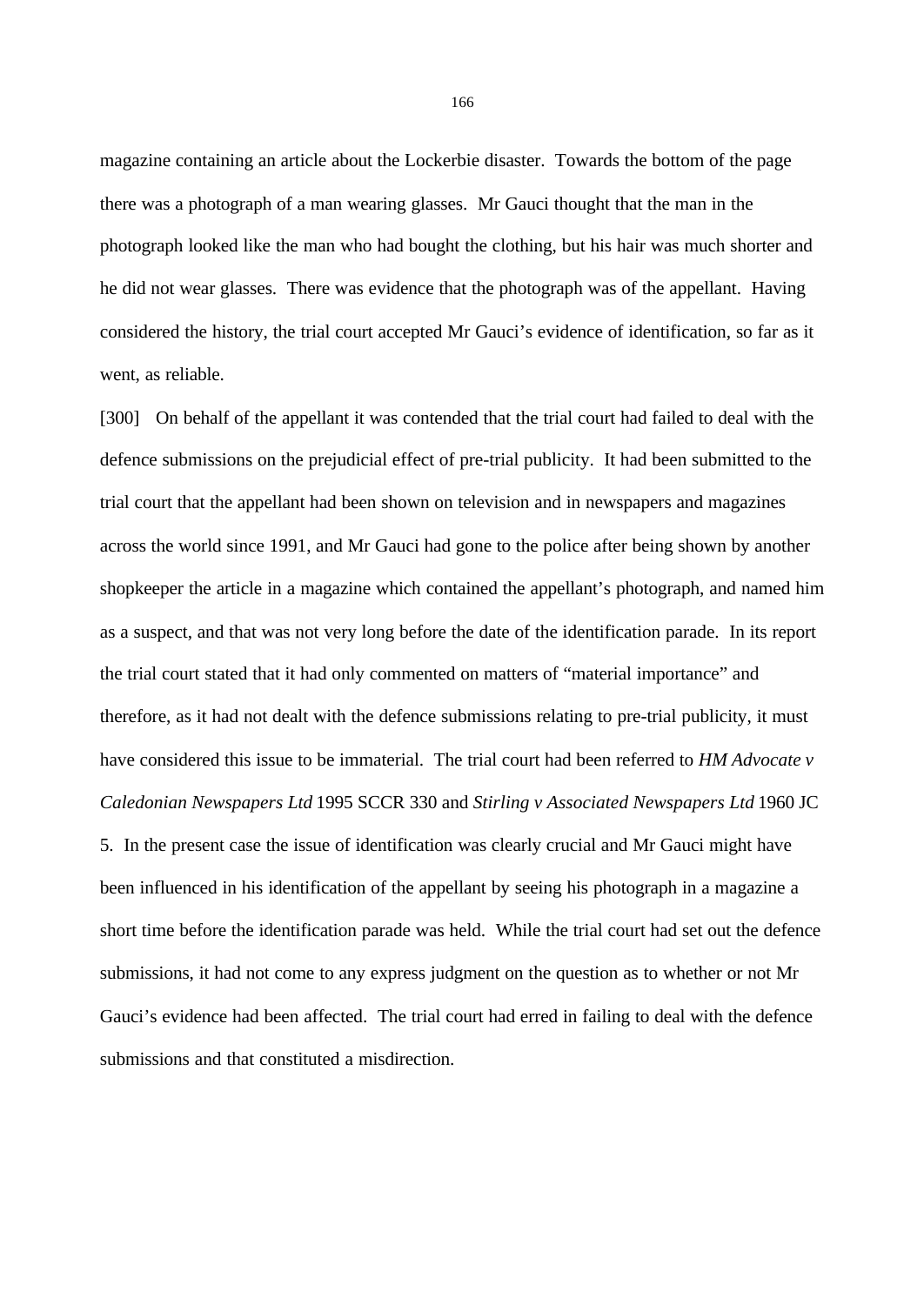[301] In reply, the Advocate depute submitted that, while Mr Gauci had gone to the police with the magazine article which he had been shown, there had been no evidence that any other photographs of the appellant had been published, nor was there evidence that, even if other photographs of him had been published, Mr Gauci had seen any of them. The trial court had dealt fully with the history of his examination of photographs and had noted that in February 1991 he had picked out a photograph of the appellant from 12 photographs which he had been shown. Mr Gauci had not been challenged in cross-examination about his identification of the appellant in court or at the identification parade and, in particular, it had not been suggested to him that his identification had been in any way affected by his having seen the photograph in the magazine or any other published photograph. Reference was made to *Atkins v London Weekend Television* 1978 JC 48. The question as to whether the identification made by a witness had been affected by pre-trial publicity had to be examined in light of the evidence in each case. In this case the trial court noted the criticisms which had been made based on pre-trial publicity and then considered the history relevant to Mr Gauci's evidence of identification, including the fact that he had been shown the magazine article and had gone to the police with it, saying that he thought that the man in the photograph looked like the man who had bought the clothes. The trial court stated in para [89] that it had considered all the evidence and the submissions of counsel, and in para [69] had come to a conclusion about the history of Mr Gauci's examination of photographs. In the circumstances it was submitted that there had been no misdirection by the trial court.

[302] We have considered all the submissions made to us in relation to this ground of appeal and we have reached the conclusion that the submissions made by the Advocate depute were well founded. In the first place, the trial court noted what had been said on behalf of the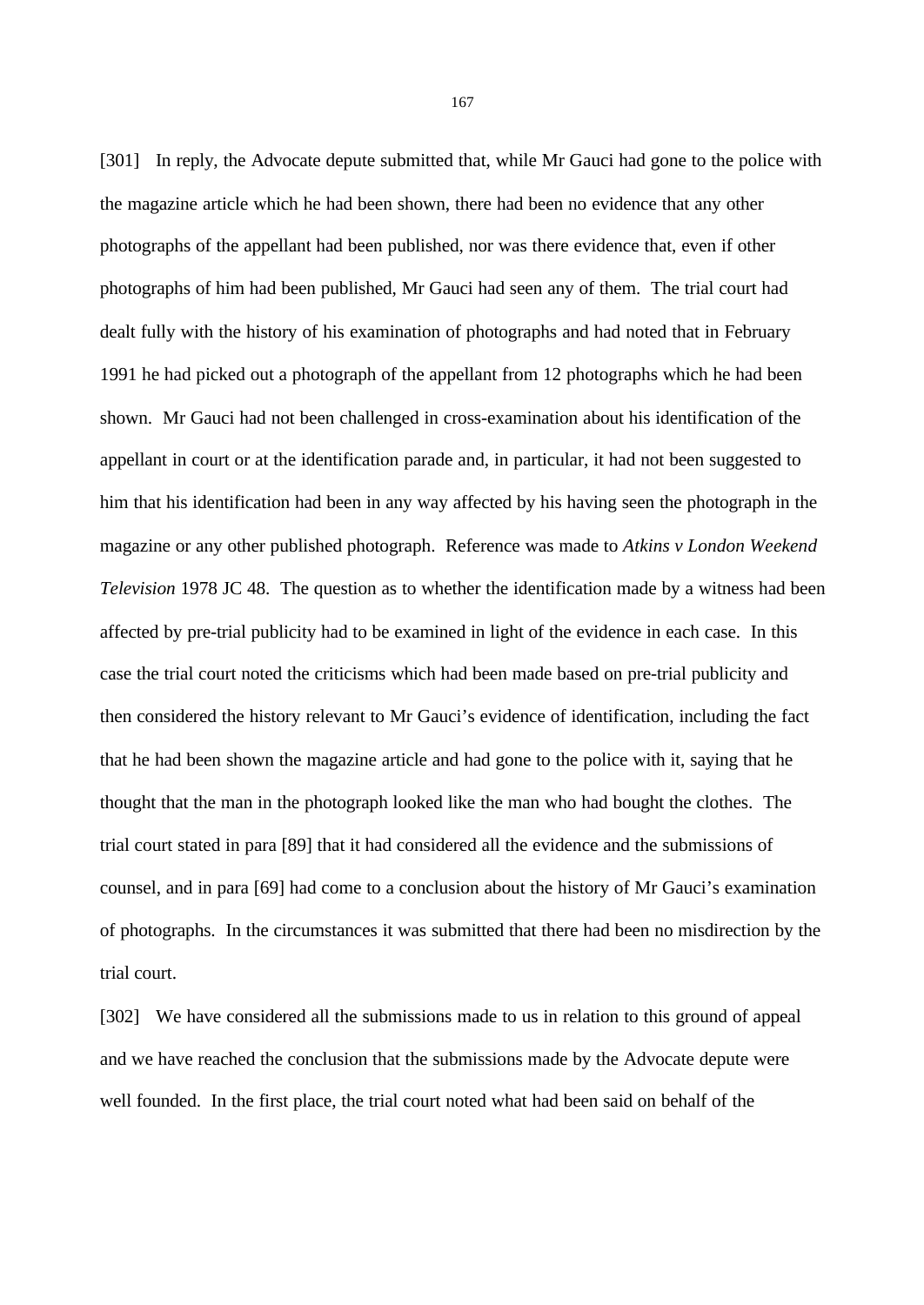appellant in relation to pre-trial publicity. Mr Taylor's argument was based particularly on the fact that the appellant had seen the magazine article containing the appellant's photograph not long before the identification parade in April 1999. The trial court stated that before assessing the quality and value of the identifications it was important to look at the history, and then proceeded to do that. It noted that Mr Gauci had picked out a photograph of the appellant in February 1991. Having considered the history in very considerable detail the trial court concluded that Mr Gauci's identification by resemblance was reliable. Mr Taylor submitted that Mr Gauci might have been influenced in his identification by having seen the appellant's photograph in the magazine not long before the identification parade was held. However, the defence must have been aware that Mr Gauci had seen the magazine containing the appellant's photograph. If it was going to be suggested that Mr Gauci's identification at the identification parade and in court had been influenced by seeing the photograph of the appellant in the magazine, then that should have been put to Mr Gauci in cross-examination so that consideration could have been given to his response. Not only was that matter not put to Mr Gauci in crossexamination, but it does not appear that the defence sought directly to challenge his evidence that the appellant resembled the purchaser of the clothes. As we have already said, the trial court did not need to set out every single detail of its reasoning process. It noted the criticism relating to pre-trial publicity and, in our opinion, dealt with it in its judgment as far as was required, standing the fact that it was never suggested to Mr Gauci in cross-examination that his evidence of identification had, in fact, been influenced by any pre-trial publicity. While it was alleged by Mr Taylor before us that photographs of the appellant had previously been published in the media across the world, there was no evidence that, even if that had happened, Mr Gauci had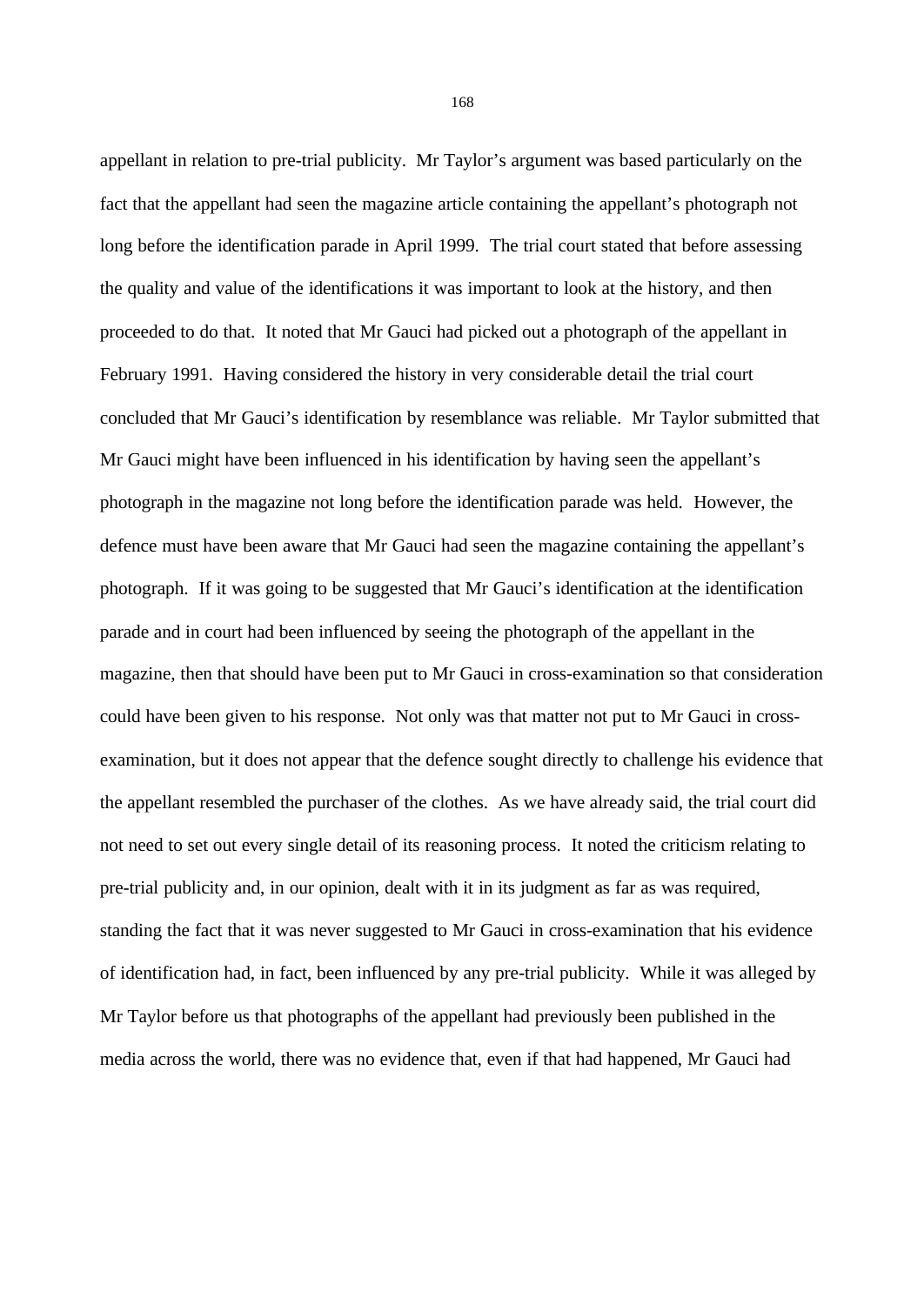seen any of them, other than the photograph contained in the magazine shown to him by another shopkeeper. In the circumstances we consider that there is no substance in this ground of appeal. [303] Ground of appeal A4 is in the following terms:

"The court failed to advance adequate reasons for preferring Gauci's identification of the appellant by resemblance of a photo, at identification parade and in court to earlier descriptions of the purchaser which did not match the appellant."

This ground of appeal was based on the fact that Mr Gauci had stated that his memory of the events relating to the purchase of the clothes had been better when he had first given statements to the police, and the fact that he had then given descriptions of the purchaser which did not match the appellant. The trial court had accepted that there was a substantial discrepancy but, it was said, had given no adequate reasons as to how this could be overcome to enable it to be satisfied that the later identifications at the identification parade and in the dock were reliable. However, Mr Taylor, in presenting this ground of appeal, indicated that the issues which it raised had been dealt with in his earlier submissions in support of ground of appeal A2, and for that reason he did not seek to expand on the submissions which had already been made. In these circumstances we do not require to give separate consideration to this particular ground of appeal.

[304] Ground of appeal A5 is in the following terms:

"The court failed to deal with and resolve the contradictions and inconsistencies in the evidence of Gauci regarding the date of the purchase and the identity of the purchaser."

On behalf of the appellant Mr Taylor submitted that there had been a number of important contradictions and inconsistencies in the evidence of Mr Gauci, which he summarised as follows:

(1) Those regarding whether, at the date of purchase, the Christmas decorations were not up, were being put up or were up and on.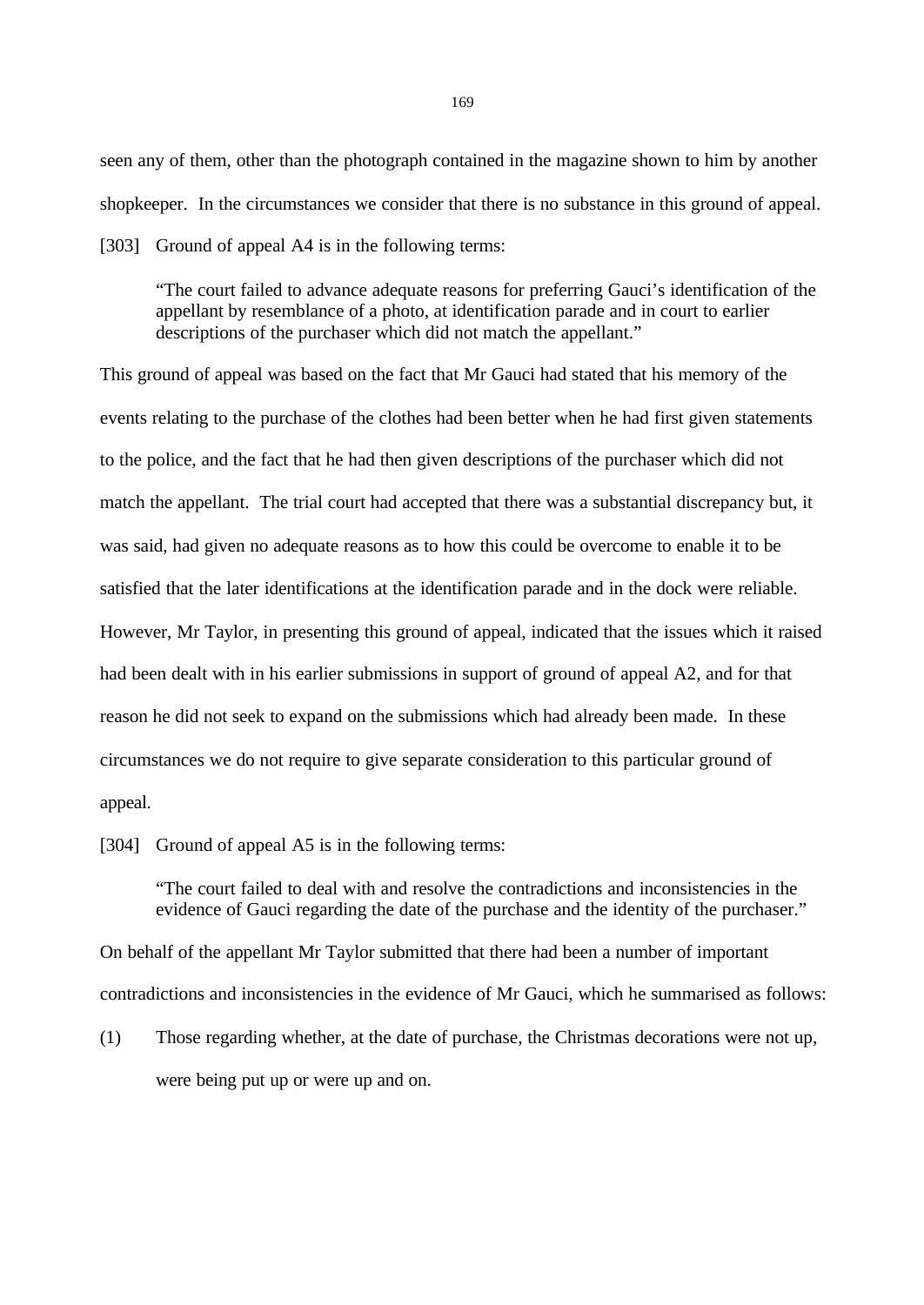- (2) Those regarding the question whether the evidence of Christmas decorations related to the date of purchase of the clothing or to visits by the Scottish police. The trial court had ignored his evidence that what he said about the Christmas decorations related to visits by the police.
- (3) Those regarding his previous statement to the police as to the date of purchase being in November 1988.
- (4) Those regarding the age of the purchaser as being about 50 years of age, whereas the appellant in 1988 was 36.
- (5) His statement that the purchaser was six feet or more in height, whereas the appellant was 5'8" in height.
- (6) The question of whether Mr Gauci, in identifying the appellant in the dock, was thereby making any allowance for the 12 years which had passed since the purchase of the clothing.
- (7) The contradiction in his evidence that his brother may have been watching football on television at the time of the sale and that he was always alone in the shop.

[305] In the circumstances it was submitted that the trial court should have given some explanation as to how these contradictions and inconsistencies were capable of reconciliation to enable it to conclude that the date of the sale was 7 December, and that Mr Gauci's evidence of identification was reliable. Reference was made to *R v Dillon* [1984] NI 292 and *R v Wilson*, *supra*. The trial court had not given any reasoned explanation as to how it had been able to overcome the difficulties relating to the prior statements about height and age. It was submitted that the failure to deal with and resolve these contradictions and inconsistencies in Mr Gauci's evidence represented a material misdirection on a crucial issue.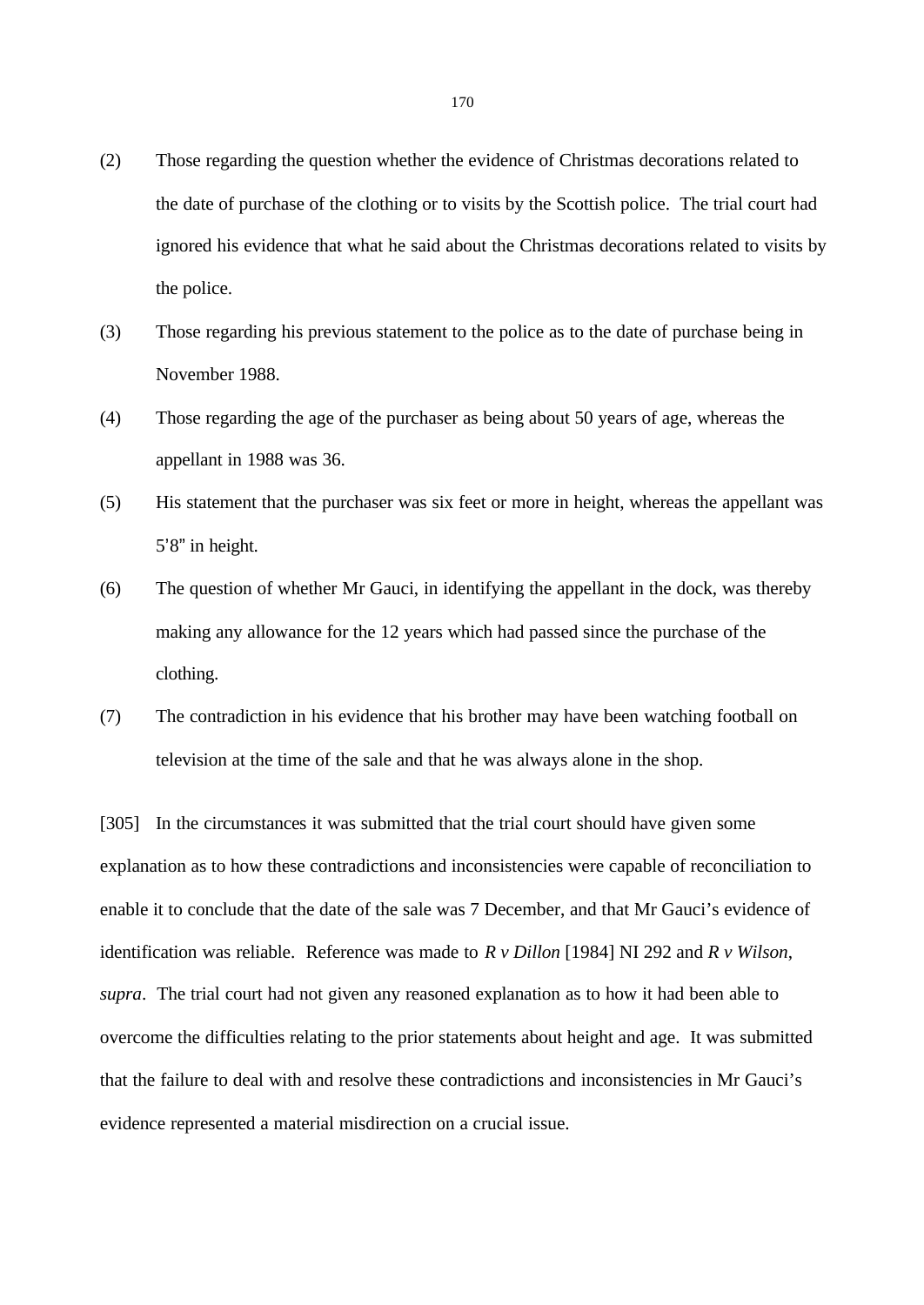[306] In reply, the Advocate depute pointed out that Mr Taylor had conceded in the course of his submissions to this court that the contradictions and inconsistencies on which the appellant sought to found in relation to this particular ground of appeal had all featured in one way or another in earlier grounds of appeal. What appeared to be under attack was the process of giving reasons itself. However, the scope of the appeal was determined by the terms of the 1995 Act, and the reasons stated by the trial court could not in themselves constitute a basis for appeal. They merely constituted a means by which it might be assessed whether any ground of appeal generally available was made out. In this case there was no challenge to the sufficiency of the evidence. While the trial court had a duty to state reasons, detailed reasons were not required and the trial court was not under an obligation to review every fact and argument or set out every step of the decision-making process. The trial court was entitled to reject evidence because it was inconsistent with evidence which it had decided to accept (*King v HM Advocate* 1999 JC 226).

[307] As the Advocate depute observed, the contradictions and inconsistencies founded on by Mr Taylor in this ground of appeal had been referred to in submissions made in relation to grounds of appeal A1 and A2. The alleged contradictions and inconsistencies related to the evidence of Mr Gauci and, in particular, to the contents of statements which he had made to the police at an early stage of the investigations. It was for the trial court in this case, where the Crown relied on circumstantial evidence, to set out the evidence which it accepted. So far as Mr Gauci was concerned, the trial court had set out the evidence given by him on which it relied, having found him to be a credible and reliable witness. There is nothing in the judgment of the trial court to persuade us that it did not take proper advantage of having seen and heard Mr Gauci giving evidence. As we have said, numerous criticisms of his evidence were advanced on behalf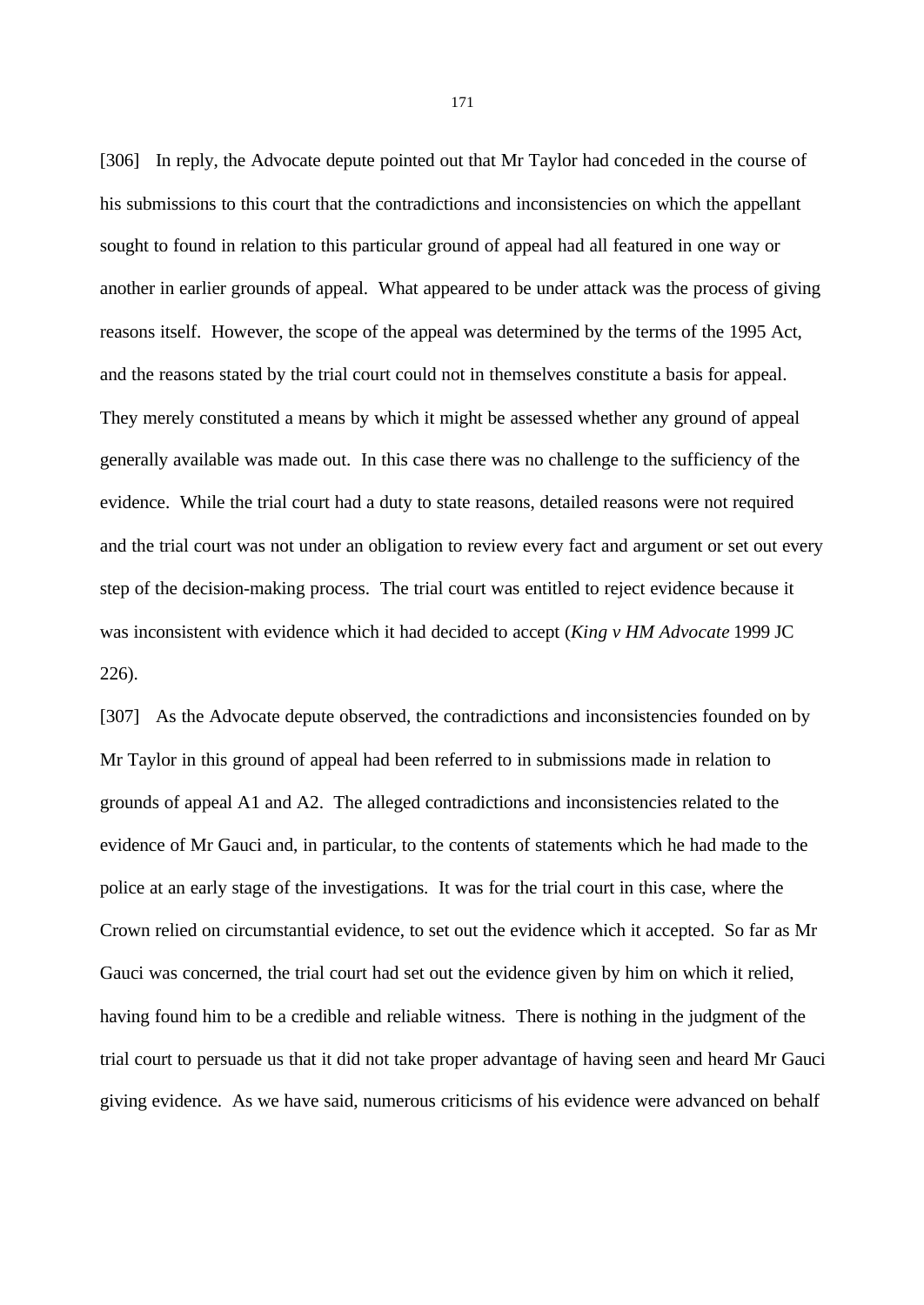of the appellant. The trial court has set out the evidence which it decided to accept, and it is not required to deal with every single criticism or to set out in detail each and every step of the decision-making process. On the whole matter, and under reference to our observations in relation to grounds of appeal A1 and A2, we have not been persuaded that there is merit in this ground of appeal.

[308] Ground of appeal A6 is in the following terms:

"The evidence of identification was not of such character, quality or strength to justify a finding that the appellant was the clothes buyer. The court failed properly to take account of the significant body of evidence referred to above which pointed away from 7<sup>th</sup> December 1988 as the date of purchase. It failed to have proper regard to the factors which undermined evidence consistent with that date. The misinterpretation of the Joint Minute led the court into error on the issue of identification."

The submission made by Mr Taylor in support of this ground of appeal was that there was a significant body of evidence which pointed away from 7 December 1988 as the date of the purchase of the clothing. Properly construed, the evidence of Major Joseph Mifsud (which is referred to in para [322]) did not describe rain of the nature described by Mr Gauci. However, the weather on 23 November was found to be wholly consistent with Mr Gauci's description of the weather on the date of purchase. In an earlier statement Mr Gauci had indicated that the purchase had taken place at the end of November 1988, and his previous statement that the Christmas decorations were not up at the time of the purchase pointed away from 7 December, as did the evidence that it had been a public holiday on 8 December. All that evidence positively supported 23 November as the date of purchase, but the trial court had failed to examine the cumulative effect of these factors and weigh them against the evidence which supported 7 December. The trial court was only able to reach the conclusion that the appellant had been the clothes buyer by linking the evidence of identification and its finding as to the date of purchase which was the only relevant date on which it was proved that the appellant was in Sliema. The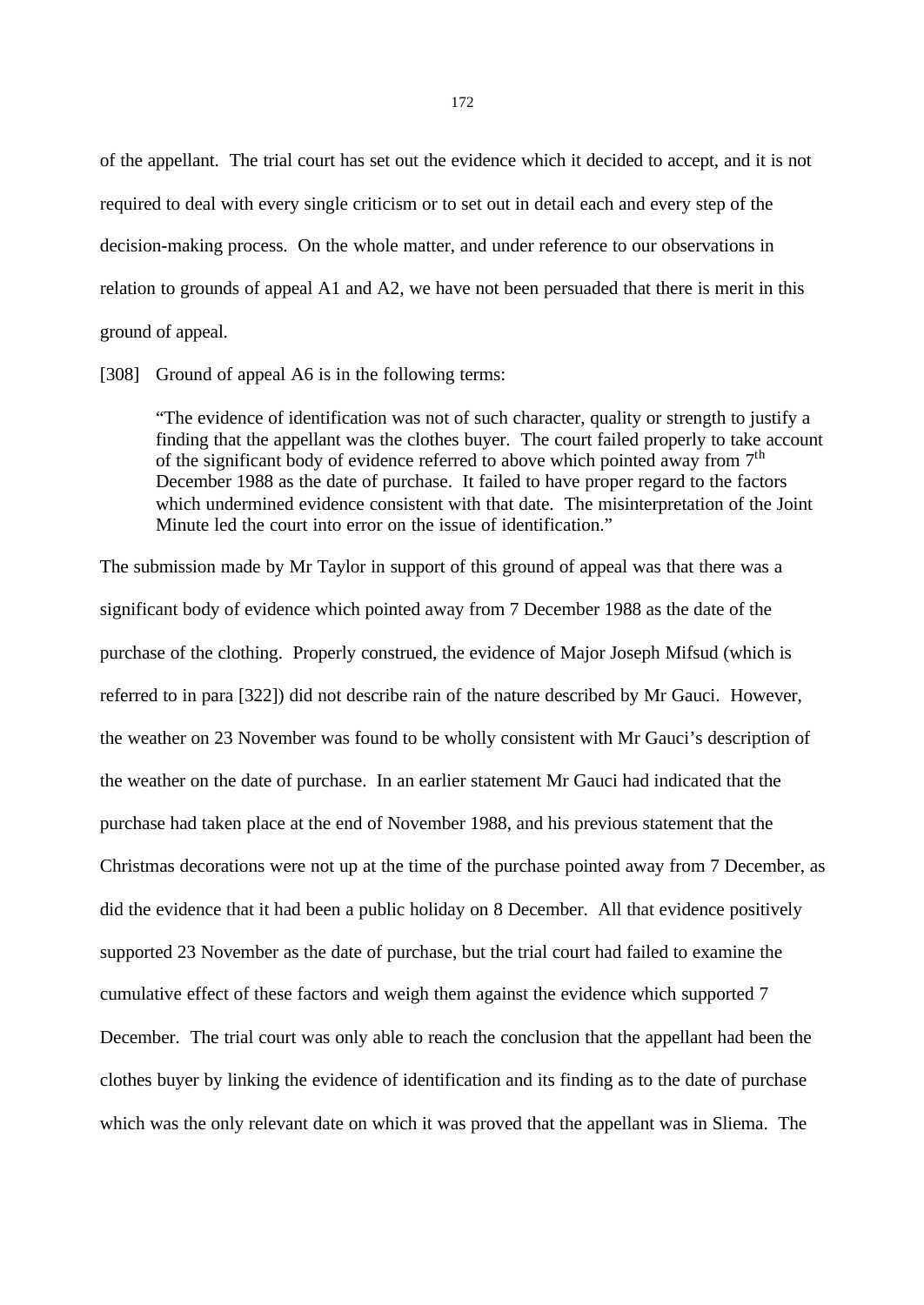most important factor in the trial court's determination of the date of purchase was its misinterpretation of the joint minute to which reference had previously been made. The date of the purchase was a crucial issue and by its failure properly to assess the foregoing factors the trial court had erred.

[309] The Advocate depute pointed out that, while Mr Taylor had never expressly departed from the first part of this ground of appeal, namely that relating to the character, quality and strength of the evidence of identification, he had made no submission in support of it. Submissions were advanced in relation to the second part of the ground of appeal but they related to matters which were the subject of submissions in respect to other grounds of appeal, and in these circumstances he had no further comments to make with reference to ground of appeal A6. [310] We have narrated the submissions made in relation to this ground of appeal on behalf of the appellant, but we consider that the Advocate depute was right when he said that the matters contained in the submissions were raised and dealt with in relation to other grounds of appeal, and we do not consider that it is necessary to refer to them again.

### **The date of purchase of the clothing**

[311] In ground of appeal A1 it is alleged that the trial court erred in finding that the date of the purchase of the clothes from the shop at Mary's House, 63 Tower Road, Sliema, Malta was 7 December 1988. The evidence which had a bearing on the trial court's finding that the date of purchase was 7 December is set out in paras [56], [57] and [64]-[67] inclusive of the judgment. [312] At the outset it is important to note that what was challenged in the ground of appeal was the approach of the trial court in considering the evidence which related to the date of purchase. There was no dispute that the clothing in question had been purchased at Mr Gauci's shop and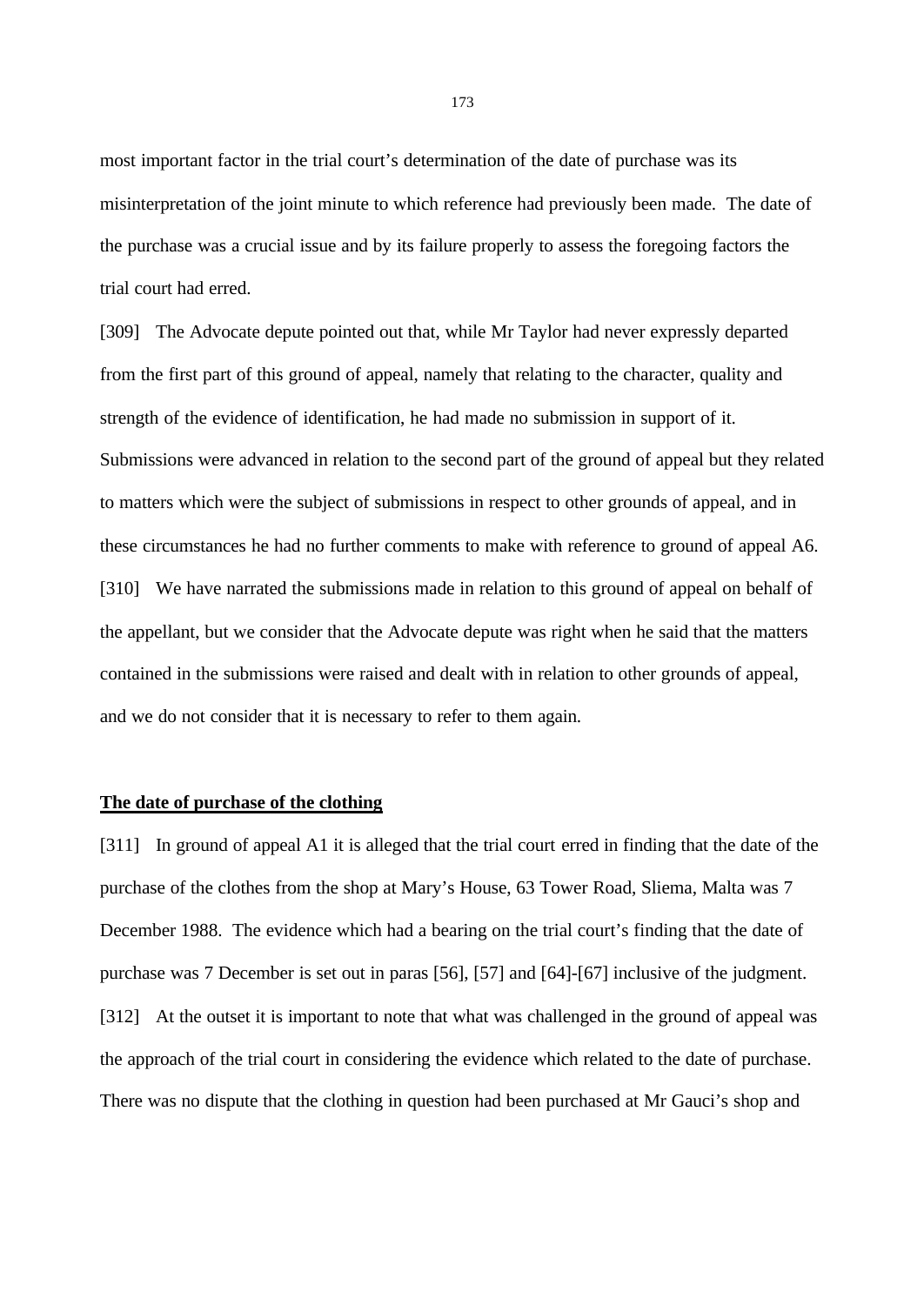that the transaction must have taken place after 18 November, which was the date of delivery of the Yorkie trousers sold by Mr Gauci to the purchaser, and before 21 December. The Crown case was that the date of purchase was Wednesday 7 December whereas the defence contended that this case had not been made out and that there was evidence which positively supported 23 November.

#### **Mr Gauci's evidence as to date**

[313] In his evidence in chief, Mr Gauci said that the date of purchase was slightly before Christmas, and that it must have been about a fortnight before Christmas. The sale was made after 1830 hours, the shop normally closing at 1900 hours. He had told the police in September 1989 that he was sure that it had been midweek when the man called. In cross-examination Mr Taylor explored what the witness meant by "midweek". Mr Gauci then stated that he thought that Wednesday was midweek. He also stated that his brother, Paul Gauci, who was in the business with him, was not in the shop at the time of the purchase although he had come in after the purchaser had gone to get a taxi. Mr Gauci was asked where his brother had been that afternoon and he replied that "he must have been watching football, and when he comes late that is what usually happens, so I think that was what happened that day." Paul Gauci was not called as a witness. A joint minute was lodged and in terms thereof it was agreed, *inter alia* –

- (1) that Radio Televisione Italiana was the state owned broadcasting authority for Italy which in 1988 broadcast television pictures on three channels, namely RAI 1, RAI 2 and RAI 3;
- (2) that on 23 November 1988 Radio Televisione Italiana broadcast four soccer matches. One of these matches was between Dresden and Roma. The broadcast was in two parts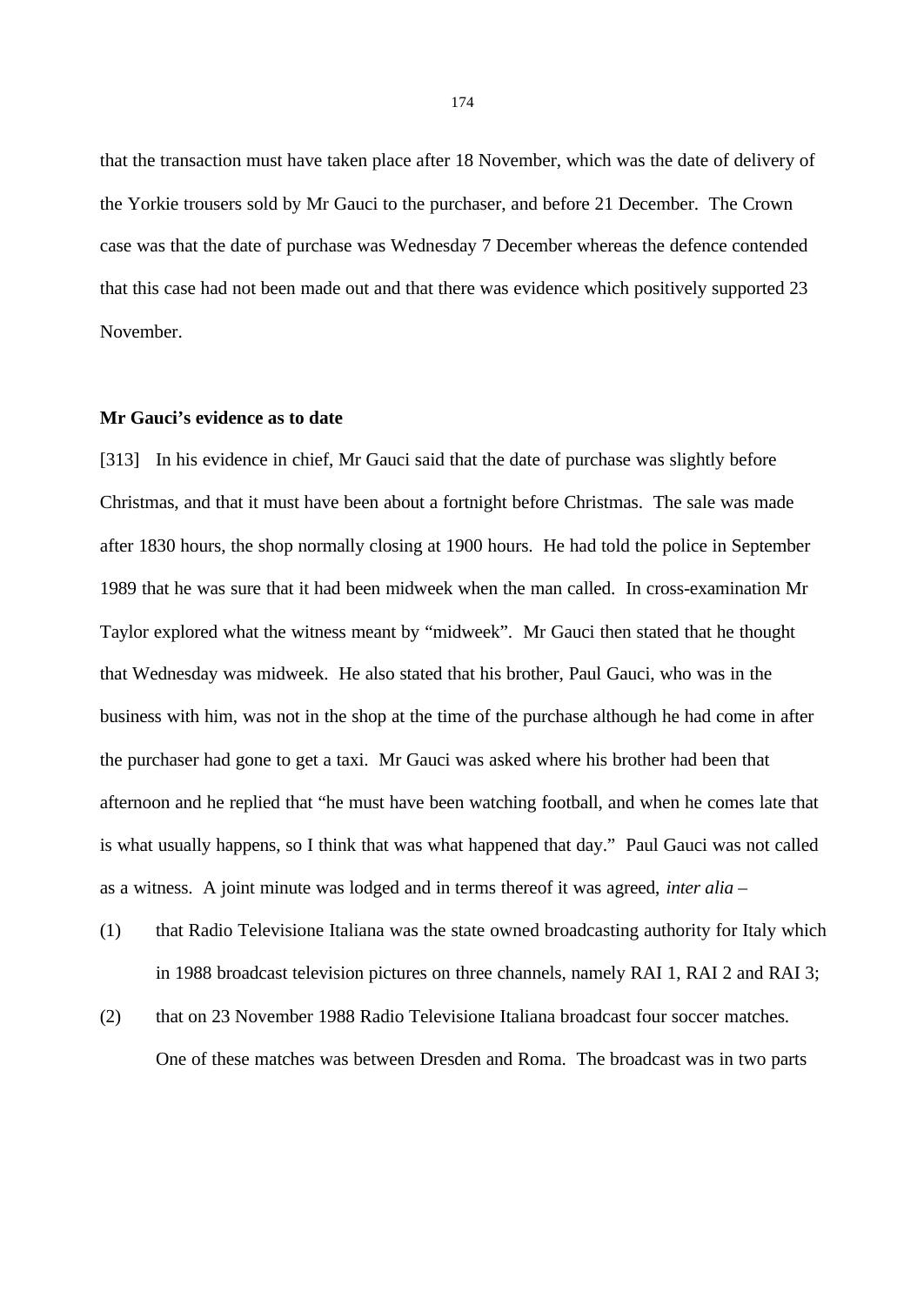starting at 16.55.45 hours local time, finishing at 17.44.45 hours local time and between 17.58.00 hours and 18.44.00 hours local time;

- (3) that on 7 December 1988 Radio Televisione Italiana broadcast four soccer matches. One of these matches was between Juventus and Liege. The broadcast was in two parts starting at 16.40.15 hours local time, finishing at 17.32.15 hours local time and between 17.47.30 hours and 18.34.00 hours local time.
- (4) Maltese local time was the same as Italian local time.
- [314] In para [64] of its judgment the trial court makes the following statement:

"It was agreed by Joint Minute that whichever football match or matches Paul Gauci had watched would have been broadcast by Italian Radio Television either on 23 November 1988 or 7 December 1988."

[315] In terms of ground of appeal A1 (a), (b) and (c), it is alleged that the trial court misconstrued the terms of the joint minute in respect that it agreed only that football was broadcast by Italian Radio Television at certain times on those dates. There was no basis on the evidence for inferring that these were the only matches broadcast on television in Malta between the relevant dates of 18 November and 20 December 1988. There was no evidence from which it could be inferred that Paul Gauci had watched football on television only on one or other of those dates. Paul Gauci, who was on the Crown list of witnesses, did not give evidence and the only evidence that he might have been watching football on the day of the purchase came as hearsay from his brother Tony Gauci. There was no proper basis on the evidence for the finding at para [67] of the judgment that the date of purchase of the clothes was either 23 November or 7 December 1988. The trial court accordingly erred in approaching the question of the date of purchase as a choice between only 23 November and 7 December 1988.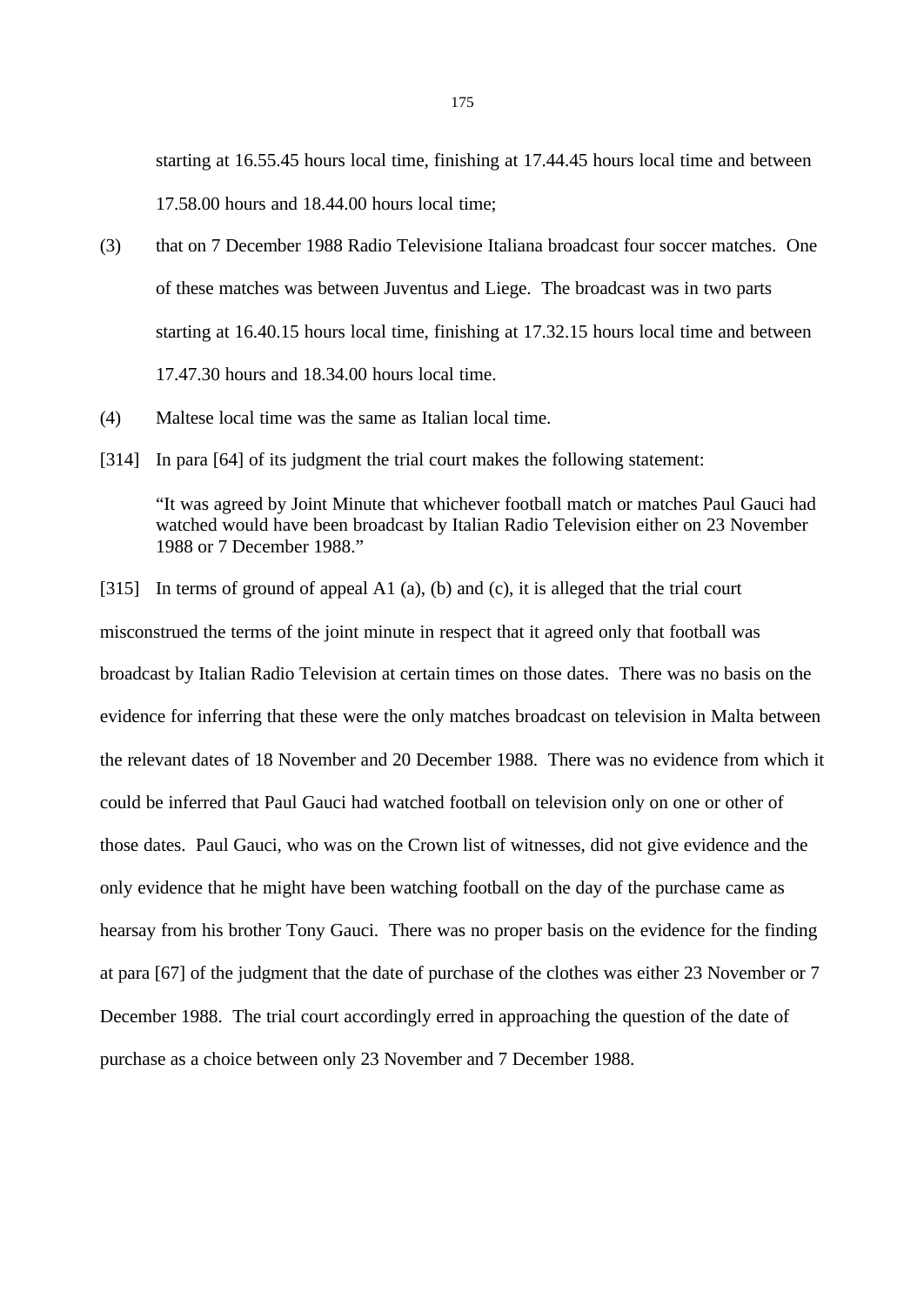[316] Mr Taylor did not seek to challenge the finding of the trial court that Mr Gauci was a credible witness, but he criticised strongly the finding that his evidence was reliable. The date of the purchase of the clothing was important as there was evidence that the appellant had been staying in Sliema on 7 December. However, if the transaction had not taken place on 7 December, then the purchaser could not have been the appellant. Mr Taylor submitted that the trial court's finding that the appellant was the purchaser was based on (1) Mr Gauci's evidence of identification so far as it went, (2) the finding that the purchase took place on 7 December, and (3) the fact that the appellant was in Malta on that date and had stayed in a nearby hotel. However, without the finding as to the date of purchase, the trial court would not have been able to conclude that the appellant had been the purchaser. Mr Gauci had stated that his brother, Paul Gauci, must have been watching football on television because that was what usually happened but Paul Gauci, although he was on the Crown list of witnesses, was not called to give evidence so that there was no first-hand evidence that he had actually been watching football on television on 7 December or on any other date. Mr Taylor stated that the appellant had not introduced 23 November as an alternative date. The defence position had been that there was no reliable evidence that the purchase had taken place on 7 December, the only date on which the purchaser could have been the appellant. The defence did not treat 23 November as the only alternative but, as there was a body of evidence supporting 23 November, that had been pointed out at the trial. Indeed, the defence submission was that the evidence demonstrated that 23 November was more likely to have been the date when the purchase took place.

[317] Mr Taylor referred to the terms of the joint minute and submitted that the trial court's statement, in para [64], that it had been agreed by joint minute that whichever football match or matches Paul Gauci had watched would have been broadcast either on 23 November or 7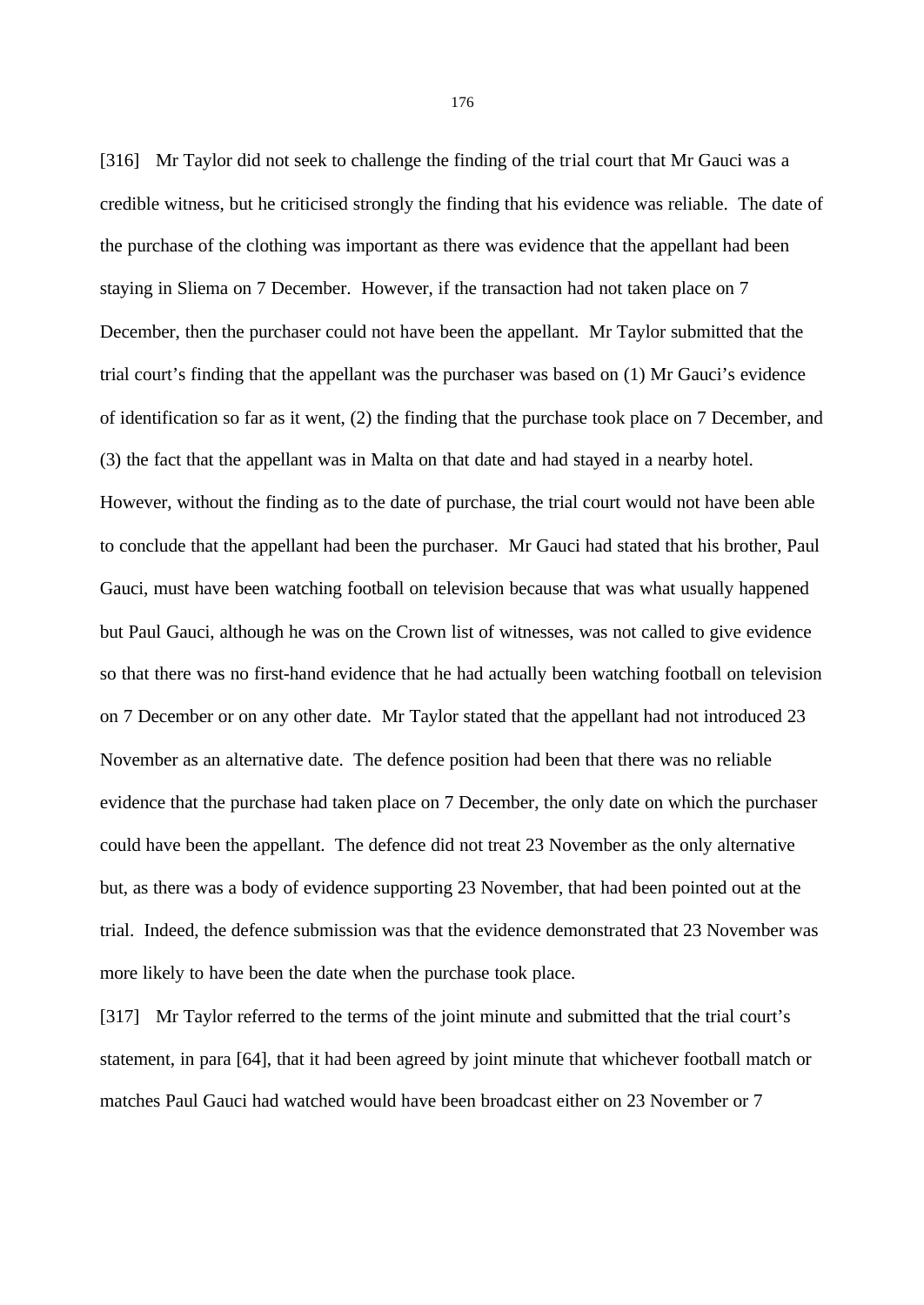December, demonstrated that the trial court had misinterpreted the terms of the joint minute, particularly as it had gone on to state, in para [67], that Mr Gauci's recollection that his brother had been watching football on television on the material date narrowed the field to 23 November or 7 December. The joint minute had not contained any agreement that Paul Gauci had watched football on television, or that he had watched football on either of those dates. The only evidence that he might have been watching football on television on the day of the purchase came indirectly from Mr Gauci. There was no basis for inferring that the football matches listed in the joint minute were the only matches broadcast on television in Malta between 18 November and 21 December. There might have been football on television on other days. There was certainly no evidence from which it could be inferred that Paul Gauci had watched football on television only on one or other of the two dates referred to in the joint minute. Mr Taylor referred to ground of appeal C which states, *inter alia*, that the trial court erred in failing to deal with defence submissions as to the effect on the Crown case of the Crown's failure to call Paul Gauci as a witness. It was submitted on behalf of the appellant that Paul Gauci, who had been at the shop before the purchaser left with his purchases, could have told the trial court whether he had been watching football on television on the day of the purchase and, if so, which match he had been watching. The failure to call Paul Gauci as a witness had impaired the secondary evidence of Mr Gauci as to where his brother was at the time of the sale, leaving it without any real evidential value. The failure of the trial court to deal with the defence submissions relating to the failure to call Paul Gauci constituted an error in law and a misdirection. Mr Taylor recognised that the trial court was not obliged to deal in its judgment with every single submission made to it and to comment on every single part of the evidence. However, this was an important part of the Crown case and the trial court should have expressed an opinion on the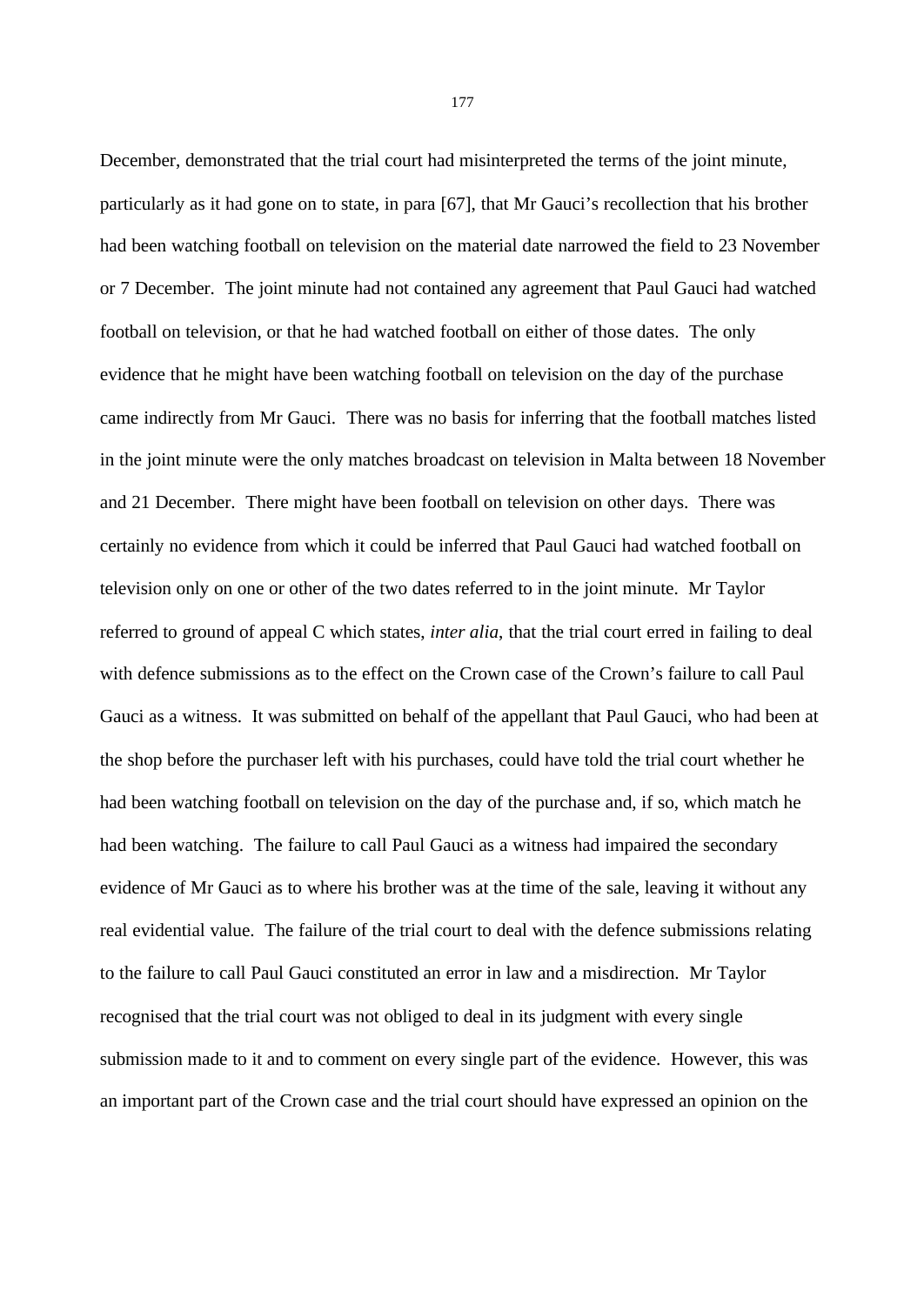matter. Reference was made to *Dickson on Evidence,* third edition, para 108 (7) and *Caledonia North Sea Ltd v London Bridge Engineering Ltd* 2000 SLT 1123. The most that the trial court would have been entitled to draw from the joint minute was that both dates were consistent with Mr Gauci's evidence that his brother might have been watching football on television. However, other dates had not been ruled out. The trial court's misconstruction of the terms of the joint minute constituted a misdirection.

[318] In reply, the Advocate depute stated that it was important, in relation to ground of appeal A1 (a), (b) and (c), to understand how the evidence relating to the date of purchase emerged and how it was put in issue by the Crown and by the appellant. The Crown's case was that the date of purchase was 7 December. The competition which developed between that date and 23 November emerged because the appellant introduced 23 November as an alternative date. One of the evidential aspects on which the Crown relied was that on 7 December there was football broadcast on television at a time consistent with Mr Gauci's evidence that his brother had gone home to watch football. The position of the appellant was that, on the evidence, 23 November was to be preferred; and the appellant led evidence as to the weather conditions on both dates in an attempt to show that 23 November was a better candidate for the type of weather spoken to by Mr Gauci. The dates put in issue by the parties were thus 23 November and 7 December, and the whole tenor of the defence submission was to place before the trial court a choice between those two dates. The Advocate depute stated that at first sight it might appear that the trial court had misunderstood the terms of the joint minute, but he submitted that there had been no misdirection. In any event, if there was a misdirection, it was of no materiality. The Advocate depute referred to the evidence given by Mr Gauci and noted that Mr Taylor had not challenged in cross-examination his evidence that his brother had been watching football on television on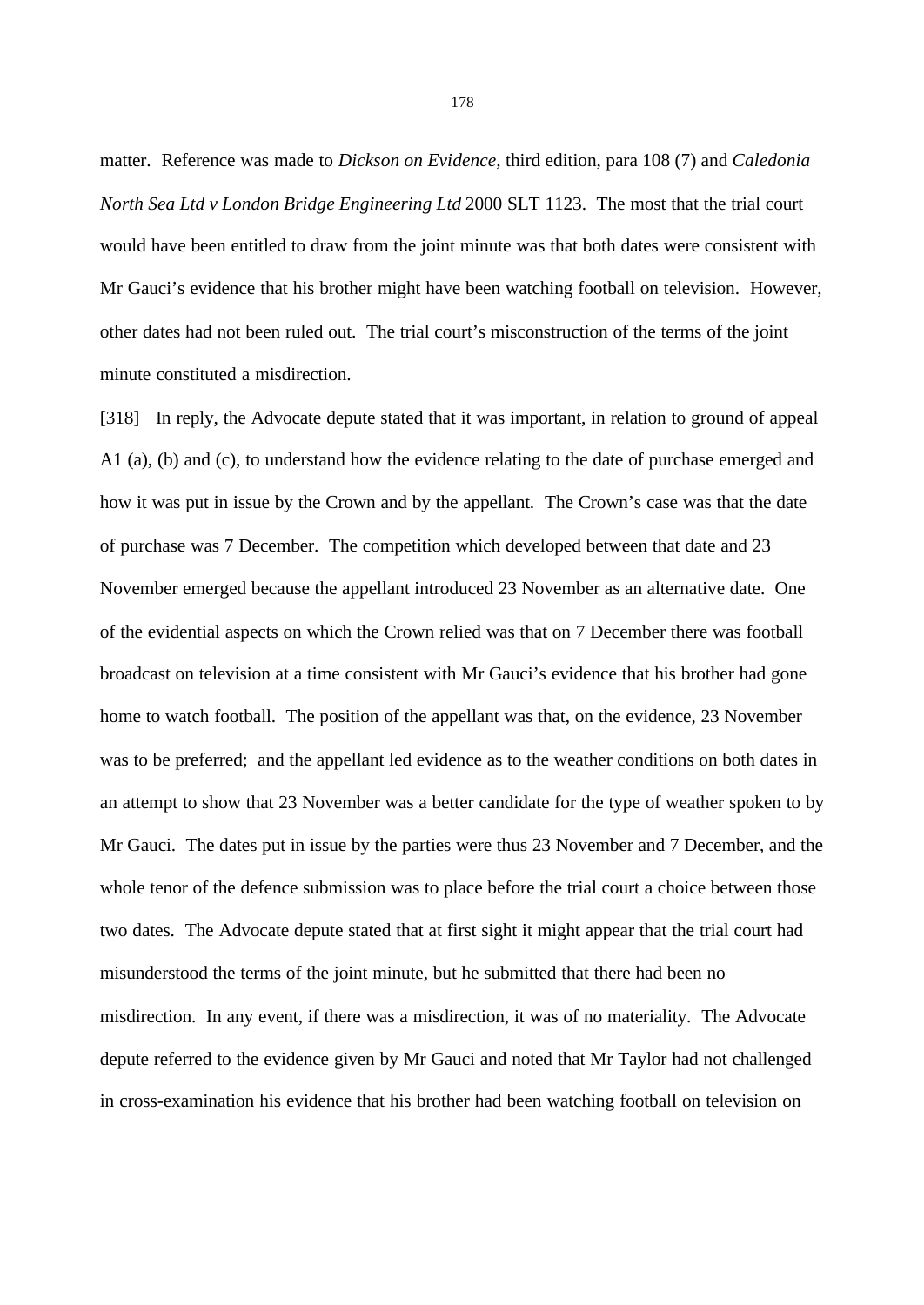the day of the purchase. Indeed, by referring to one of Mr Gauci's prior statements, he sought to bolster his evidence to that effect. The fact that Paul Gauci was watching football on television could be inferred from Mr Gauci's evidence together with the terms of the joint minute. With regard to ground of appeal C, in so far as it related to the Crown's failure to call Paul Gauci as a witness, the Advocate depute stated that the Crown's position was that when Mr Gauci's evidence about his brother watching football on the day of the purchase was not challenged, but was actually firmed up in the course of cross-examination, there was no need to call Paul Gauci. The defence had had the opportunity to precognose him and they could have called him as a witness if they had thought that he could advance the defence case that the sale had taken place on 23 November.

[319] Having considered the submissions of the parties in light of the evidence which was led, we are satisfied that the trial court did misinterpret the terms of the joint minute. The joint minute simply related to football broadcasts on 23 November and 7 December. It did not contain any agreement that whichever football match or matches Paul Gauci had watched would have been broadcast on either of those dates. In our opinion, however, the trial court's misinterpretation of the terms of the joint minute was, in the particular circumstances of this case, of no real materiality. In that connection it is important to see how the two dates were introduced. The Crown case was that the date of purchase was 7 December. Mr Gauci had stated that the purchase had taken place on a Wednesday, and 7 December was the only Wednesday (between 18 November and 21 December) when the purchaser could have been the appellant. The appellant clearly put in issue 23 November as a competing date and led evidence as to the weather conditions on both dates, submitting that this evidence, having regard to Mr Gauci's evidence as to the weather on the day of the purchase, favoured 23 November.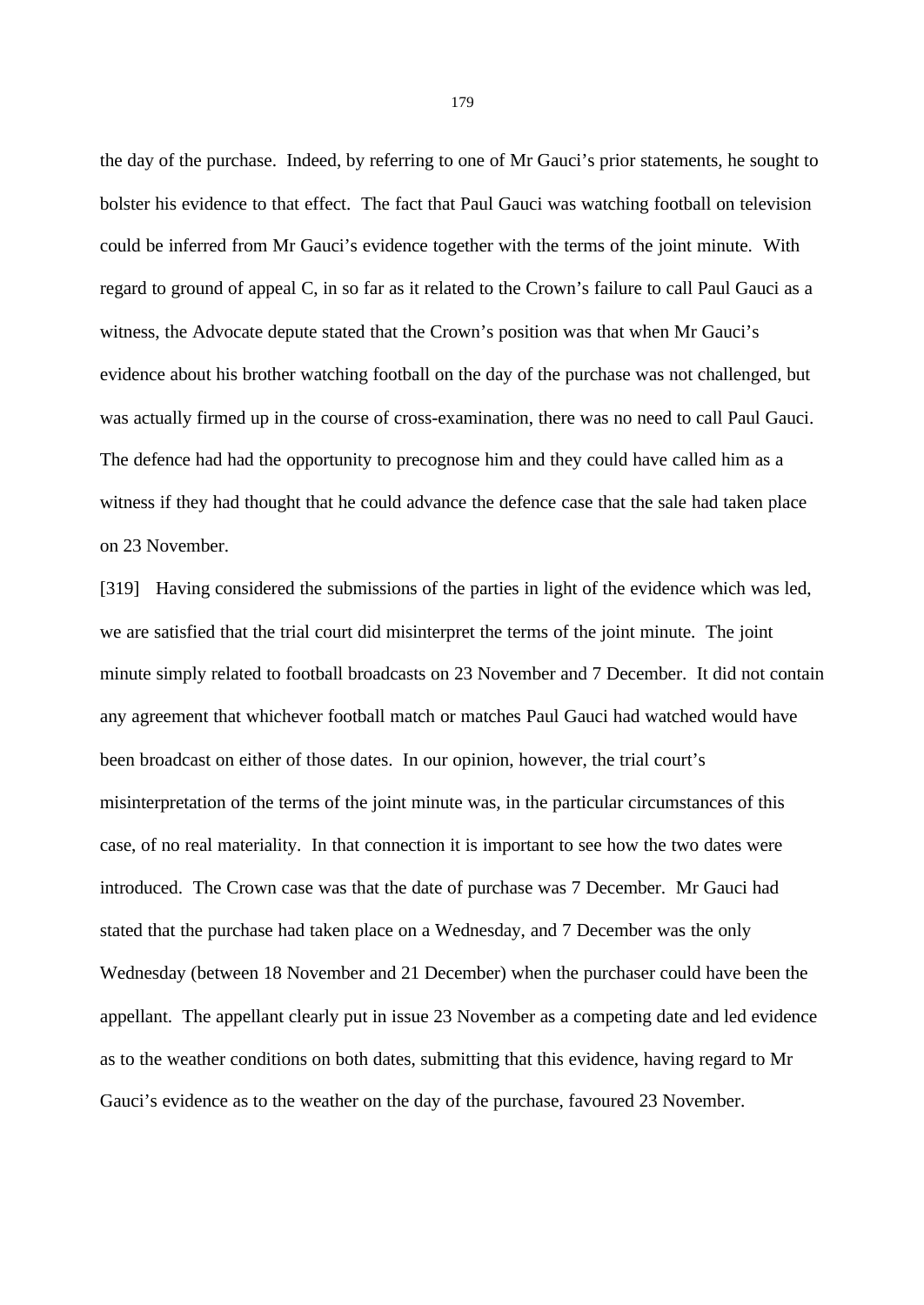Accordingly, the Crown's position was that there was evidence that the correct date was 7 December, and the defence position was that there was evidence showing that 23 November was a better candidate, although it was clear that any other date of purchase would be sufficient for its purposes. It does not appear that there was any evidence which was directed to showing that the date of purchase was Wednesday 30 November or Wednesday 14 December. The critical issue was whether the trial court was satisfied that the date of purchase was 7 December. If it had not been so satisfied, then one of the important circumstances relied upon by the Crown would not have been established. However, having regard to the way in which the case was presented to the trial court it seems to us that, in effect, the only real competing date was 23 November. In our opinion, the trial court did not err in approaching the case on that basis. If, however, it did err in its approach on this matter we are not satisfied that the error was of such materiality as to constitute a misdirection nor are we satisfied that its misinterpretation of the terms of the joint minute was material.

# **Weather conditions**

[320] Ground of appeal A1 (d) relates to evidence of the weather conditions at the time the clothes were purchased and the significance of that evidence in relation to the date of the purchase.

[321] Mr Gauci was asked if he remembered what the weather had been like when the man came to the shop and he replied:

"When he came by the first time, it wasn't raining, but then it started dripping. Not very… it was not raining heavily. It was simply – simply dripping, but as a matter of fact he did take an umbrella, didn't he. He bought an umbrella."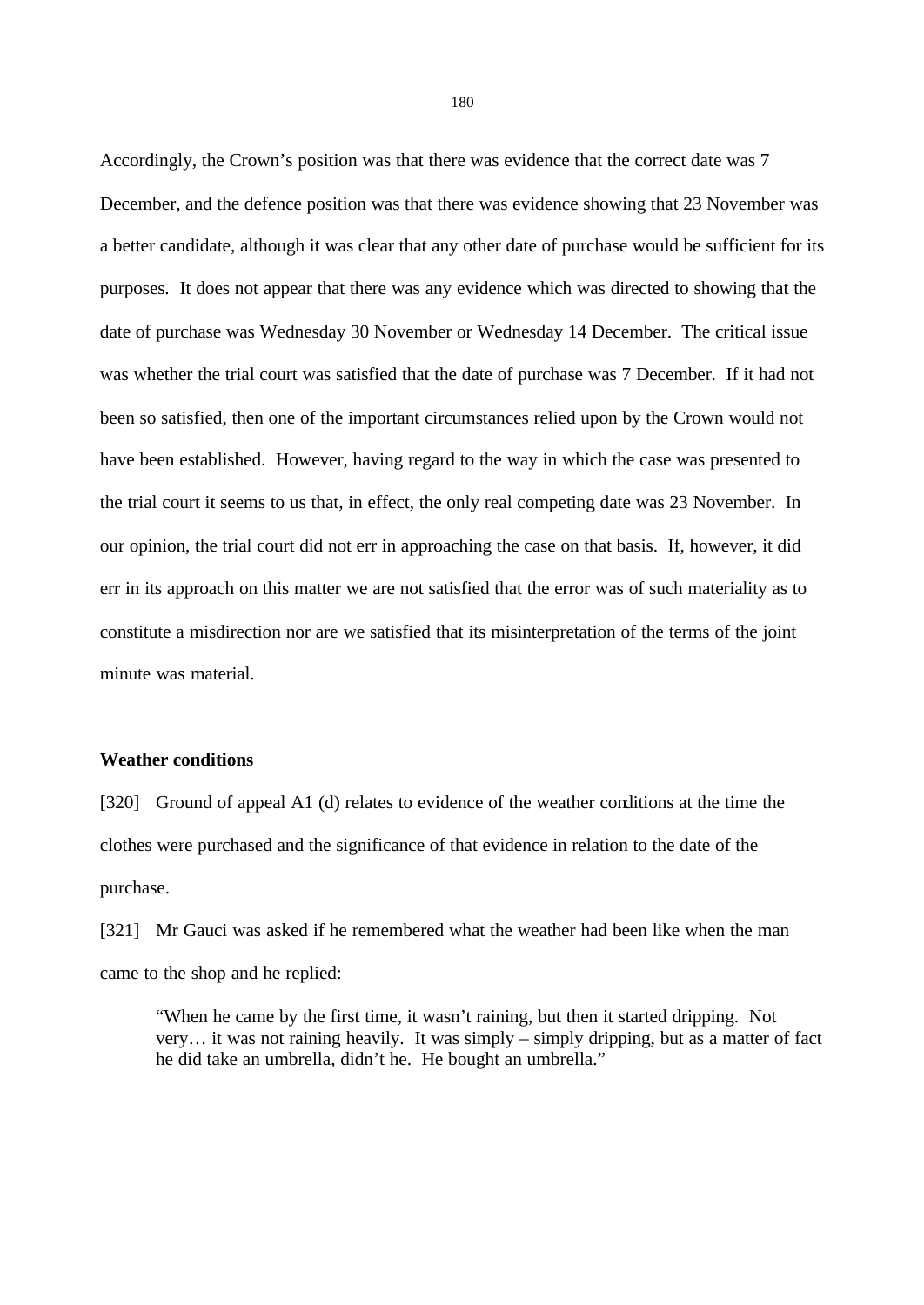In an earlier statement to the police he said that the purchaser had put up the umbrella outside the door of the shop because it was raining. When he returned to the shop the umbrella was down because it had almost stopped raining, and it was just drops coming down. In another statement he said that it had almost stopped raining when the man came back, and there were a few drops still coming down. He said in evidence that it wasn't raining, it was just drizzling. In a statement dated 10 September 1990 he said that just before the man left the shop there was a light shower of rain just beginning. There was very little rain on the ground, no running water, just damp.

[322] On behalf of the appellant evidence was led from Major Joseph Mifsud who was the chief meteorologist at the Meteorological Office at Luqa airport between 1979 and 1988, and the trial court referred to his evidence in para [65] of the judgment. He was shown the meteorological records kept by his department for two periods, 7/8 December 1988 and 23/24 November 1988. He said that on 7 December 1988 at Luqa there was a trace of rain which fell at 0900 hours but that no rain was recorded later in the day. Sliema is about five kilometres from Luqa. When asked whether rain might have fallen at Sliema between 1800 and 1900 on the evening of 7 December, he explained that, although there was cloud cover at the time, he would say "that 90% was no rain" but that there was always a possibility that there could be some drops of rain, about 10% probability, in other places. He thought that a few drops of rain might have fallen but he wouldn't have thought that the ground would have been made damp. To wet the ground the rain had to last for quite some time. However, the position so far as 23 November was concerned was different. At Luqa there was light intermittent rain from noon onwards which by 1800 GMT had produced 0.6 of a millimetre of rain, and he thought that the situation in the Sliema area would have been very much the same.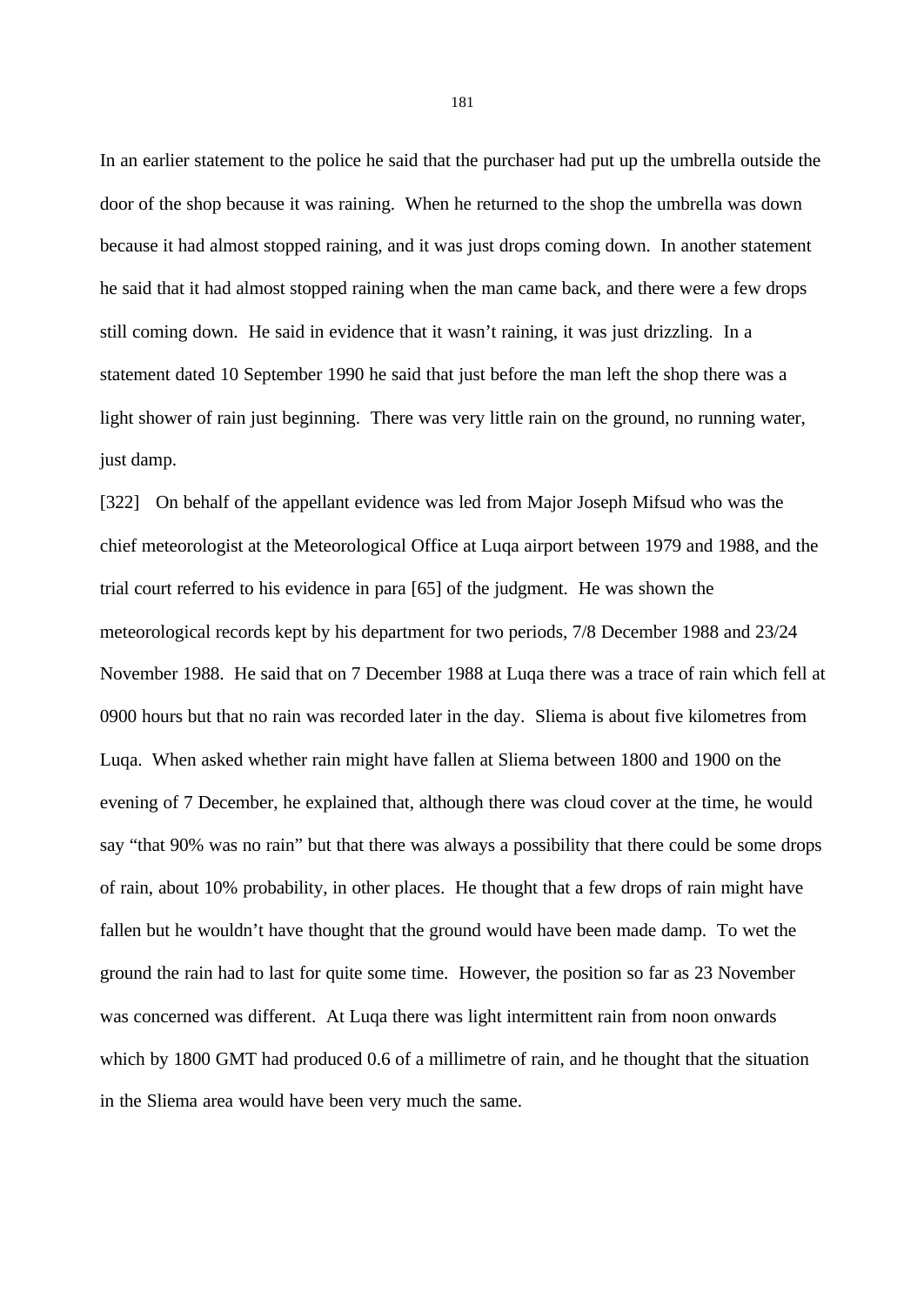[323] The trial court, in para [67], states that it had no doubt that the weather on 23 November would be wholly consistent with a light shower between 1830 and 1900. However, the possibility that there was a light shower on 7 December was not ruled out by the evidence of Major Mifsud. The trial court also observes that it was perhaps unfortunate that Mr Gauci was never asked if he had any recollection of the weather at any other time on that day, as evidence that this was the first rain of the day would have tended to favour 7 December over 23 November.

[324] Ground of appeal A1 (d) alleges that the trial court (i) failed to take proper account of the nature of the rainfall about which Major Mifsud gave evidence when he said there was a 10% chance of rain at Sliema between 1830 and 1900 on 7 December 1988, such evidence being inconsistent with Mr Gauci's description of rainfall on the date of purchase which, he said, made the ground damp, and (ii) failed to have proper regard to the finding that the weather on 23 November would have been wholly consistent with a light shower between 1830 and 1900. [325] Mr Taylor submitted that the trial court's treatment of the evidence relating to weather conditions was erroneous. In particular, the trial court had misdirected itself as to the nature of this evidence at para [67] of the judgment. While Major Mifsud had not ruled out the possibility of a light shower in Sliema on 7 December, that possibility was only to the extent of 10%. However, the nature of the rainfall within that 10% possibility was inconsistent with the evidence of Mr Gauci as to the rain which actually fell on the day of purchase. The two types of rainfall spoken to by Mr Gauci on the one hand and Major Mifsud on the other were quite incompatible. It was significant that the rainfall had been sufficient to cause the purchaser to buy an umbrella. Major Mifsud's description of the weather on 23 November matched precisely the evidence of Mr Gauci relating to the weather on the day of the purchase. This contradicted the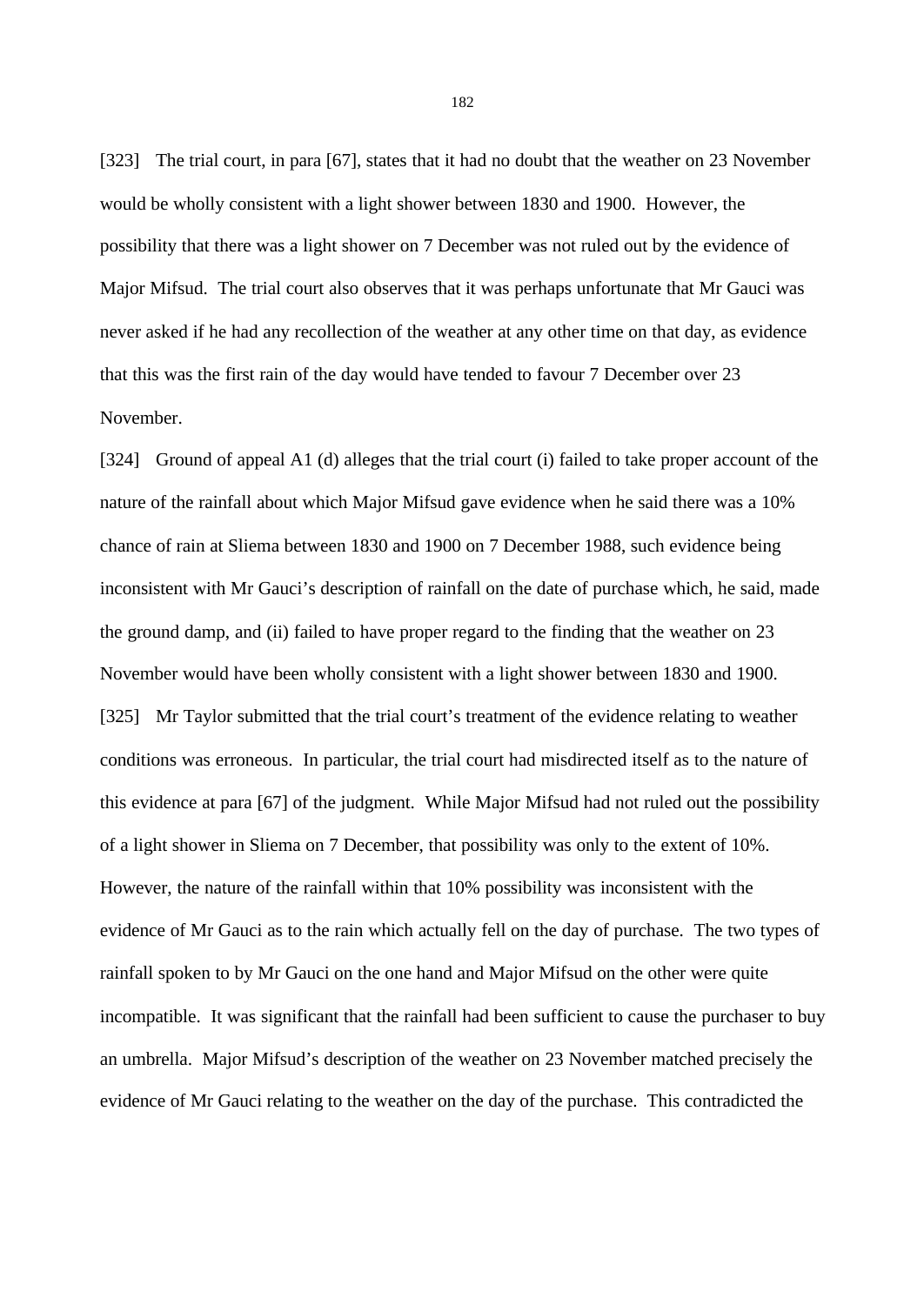Crown case that the date of purchase had been 7 December, but it was simply dismissed by the trial court without a reasoned explanation. The trial court had ignored the obvious inconsistencies between the evidence of Mr Gauci and that of Major Mifsud. It had erred in failing to give proper weight to the evidence led about the weather on 23 November which supported an inference that the purchase had taken place on that date.

[326] In reply, the Advocate depute stated that there was no suggestion that the trial court left out of account evidence relating to the weather. There were records kept at the police station in Sliema which were explored by Mr Taylor in his examination of Major Mifsud. During the period of 24 hours ending with noon on 8 December, the rain collected at Sliema police station was 3.3 millimetres, although it was not possible to say exactly when that rain fell. While Major Mifsud expressed the opinion that rain was more likely to have fallen on the morning of 8 December, he could not rule out the possibility that it could have fallen during the evening of 7 December. It was submitted that the evidence relating to the weather was neutral because the prospect of the kind of rain which Mr Gauci described was present on 7 December. However, the trial court had not opted for 7 December rather than 23 November simply on account of the evidence about the weather.

[327] It is clear to us that the evidence about the weather conditions was only one of the factors which the trial court took into account in reaching its conclusion that the date of the purchase of the clothing had been 7 December. Ground of appeal A1 (d) alleges that the trial court "failed to take proper account" of Major Mifsud's evidence that there had been a 10% chance of rain at Sliema on 7 December and "failed to have proper regard" to the finding that the weather on 23 November would have been wholly consistent with a light shower between 1830 and 1900 hours. It is not suggested that the trial court ignored those factors and, indeed, they are expressly set out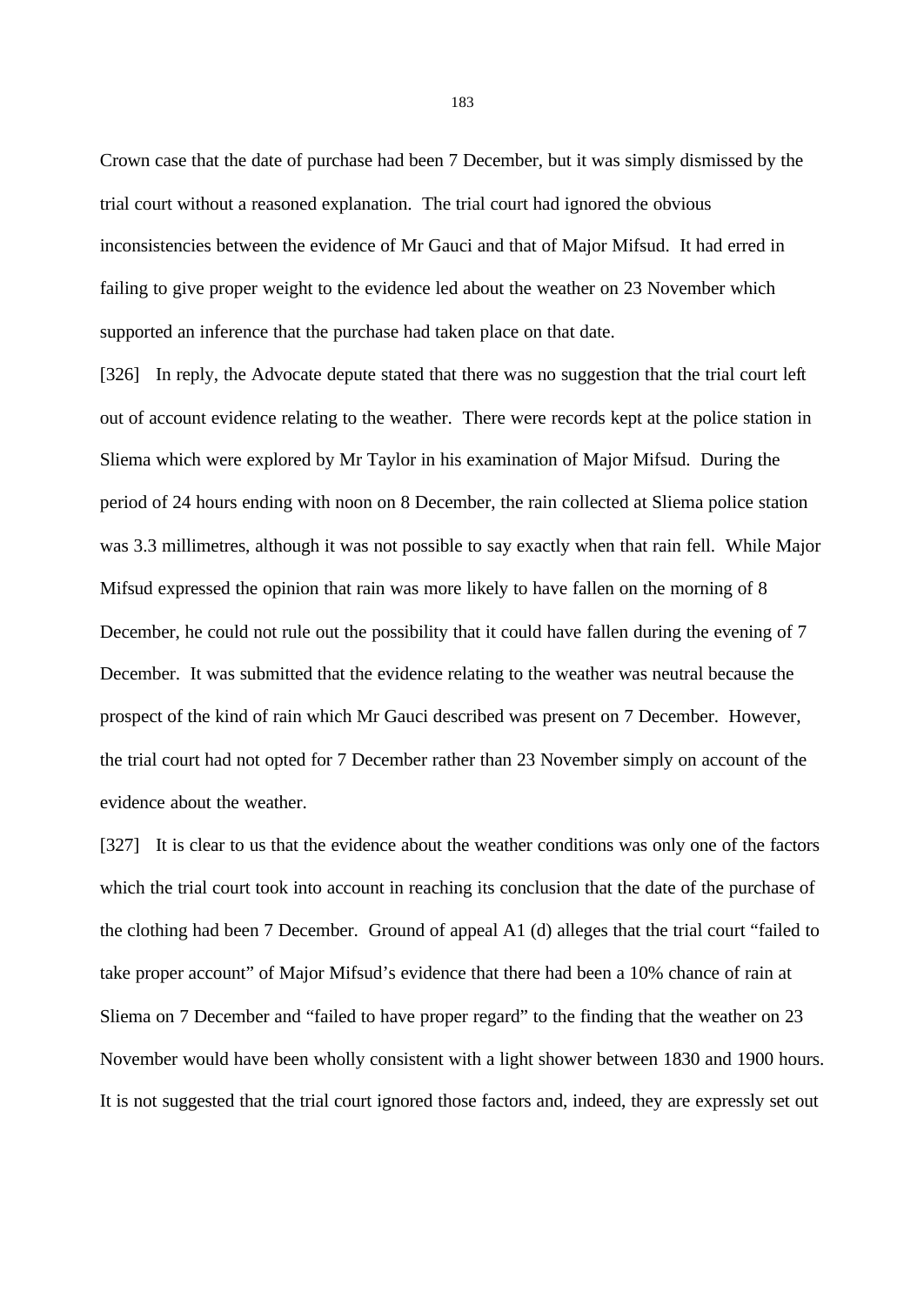in paras [65] and [67] of the judgment. The criticisms relate to the weight which the trial court placed on the evidence in question. However, the weight to be placed on it, in considering what inferences fell to be drawn, was a matter for the trial court. The trial court found that the rainfall evidence was wholly consistent with the purchase having taken place on 23 November but that the possibility of a brief, light shower of rain on 7 December could not be excluded. In our opinion, those were factors which the trial court was entitled to take into account when considering what inference, if any, should be drawn as to the date of purchase, and we do not consider that there is any valid criticism of the approach of the trial court on this matter.

## **Christmas decorations**

[328] Ground of appeal A1 (e) is in the following terms:

"In relying on Gauci's evidence that the purchase was about the time that the Christmas decorations went up in Sliema, the court ignored or failed to have proper regard to the following factors:

- (i) that Gauci gave conflicting evidence as to whether the decorations were up or being put up at the time of the purchase.
- (ii) that in statements given to the police in September 1989 and September 1990 he had said that the decorations were not up at the date of purchase.
- (iii) that there was no evidence apart from a prior statement from Gauci as to when Christmas decorations were put up in Sliema.
- (iv) the confusion in Gauci's evidence as to whether the Christmas decorations related to the date of purchase or to occasions when he had been interviewed by the police."

[329] There is no doubt that Mr Gauci gave conflicting evidence as to whether the Christmas decorations were up, or being put up, at the time of the purchase. He initially stated that the Christmas lights were on, but he then said that they were putting them up. In a statement to the police in September 1989 he had said that decorations were not up before the man bought the clothes, and in September 1990 he had told them that there were no Christmas decorations up. In a statement to the police on 19 September 1989 he had said that the Christmas decorations went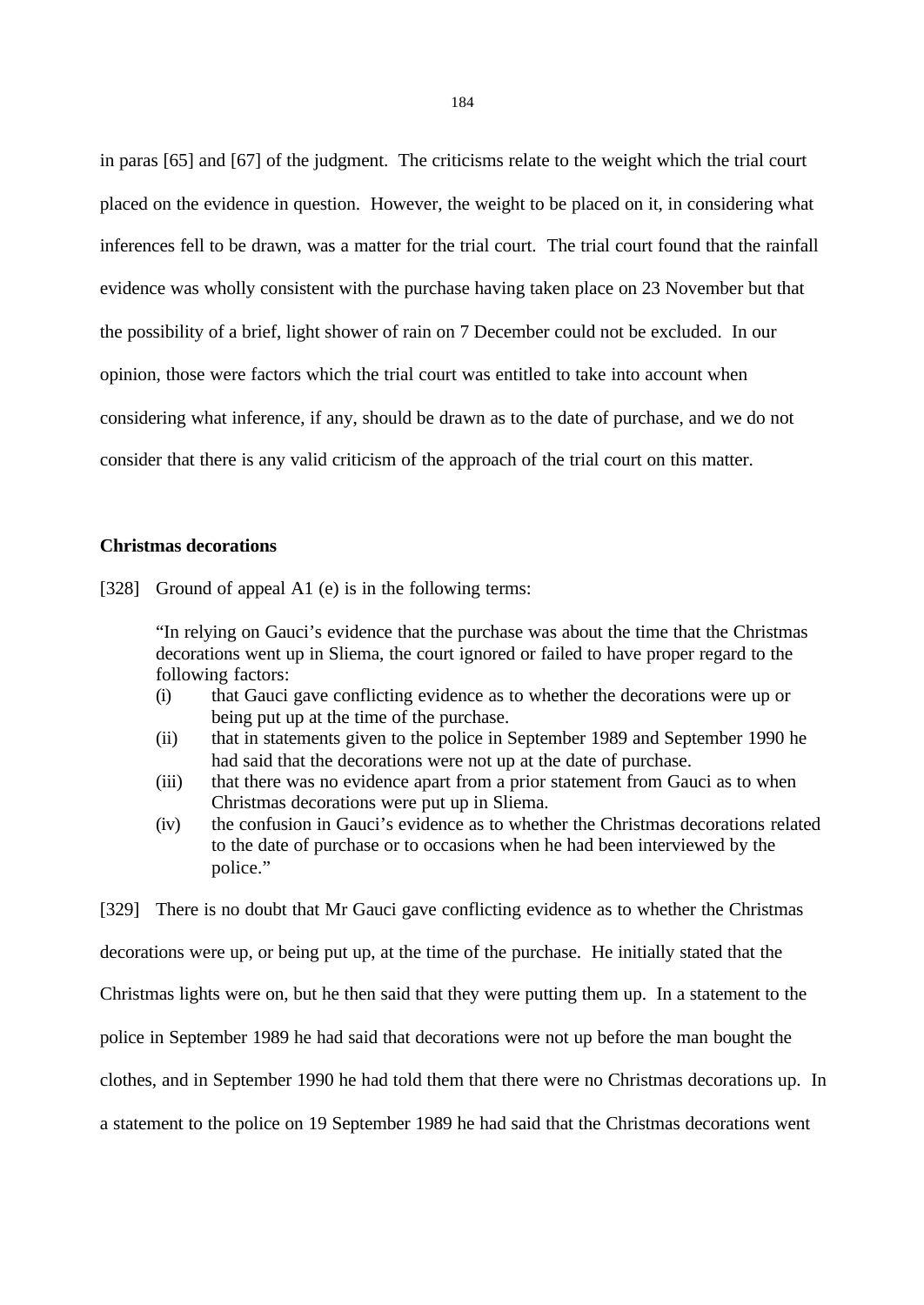up about 15 days before Christmas. Further, there were confusing passages in his evidence when he was being asked about the date of the purchase, and he said:

"I remember that they were already starting to put up the Christmas decorations, because when the police used to come and get me at 7pm there used to be these Christmas decorations up. … I remember a policeman used to come and get me and wait for me and take me to the police headquarters, and there used to be Christmas lights. I don't know whether it was a week or two weeks before Christmas, but I can't remember."

[330] Mr Taylor submitted that the trial court, having taken the view that it would seem consistent with Mr Gauci's rather confused recollection that the purchase was about the time when the decorations would be going up, had ignored the difficulty created by the witness having told the police in September 1989 and in September 1990 that there were no Christmas decorations up at the time of the purchase. The trial court had a duty to record that contradictory version and, in general, to give reasons for preferring his later account that the decorations had been going up. The trial court had ignored the earlier statements. The trial court's failure to recognise the materiality of inconsistent prior statements by a witness giving evidence 11 years after the event amounted to a material misdirection. The trial court had erred in this matter by trying to reach a conclusion, in the face of contradictory evidence, when it failed to explain how it resolved the inconsistencies.

[331] The Advocate depute, in reply, reminded us that the trial court had set out in paras [12] and [56] different accounts which Mr Gauci had given in evidence and to the police at an early stage. Mr Gauci tentatively agreed that when he was interviewed by the police on 19 September 1989 he believed that there had been no decorations up, but that was in the context of his statement that the Christmas decorations went up about 15 days before Christmas. Although not expressly referred to in the judgment, the trial court was conscious of the confusion in Mr Gauci's evidence between what the position was on the date of the purchase and at the times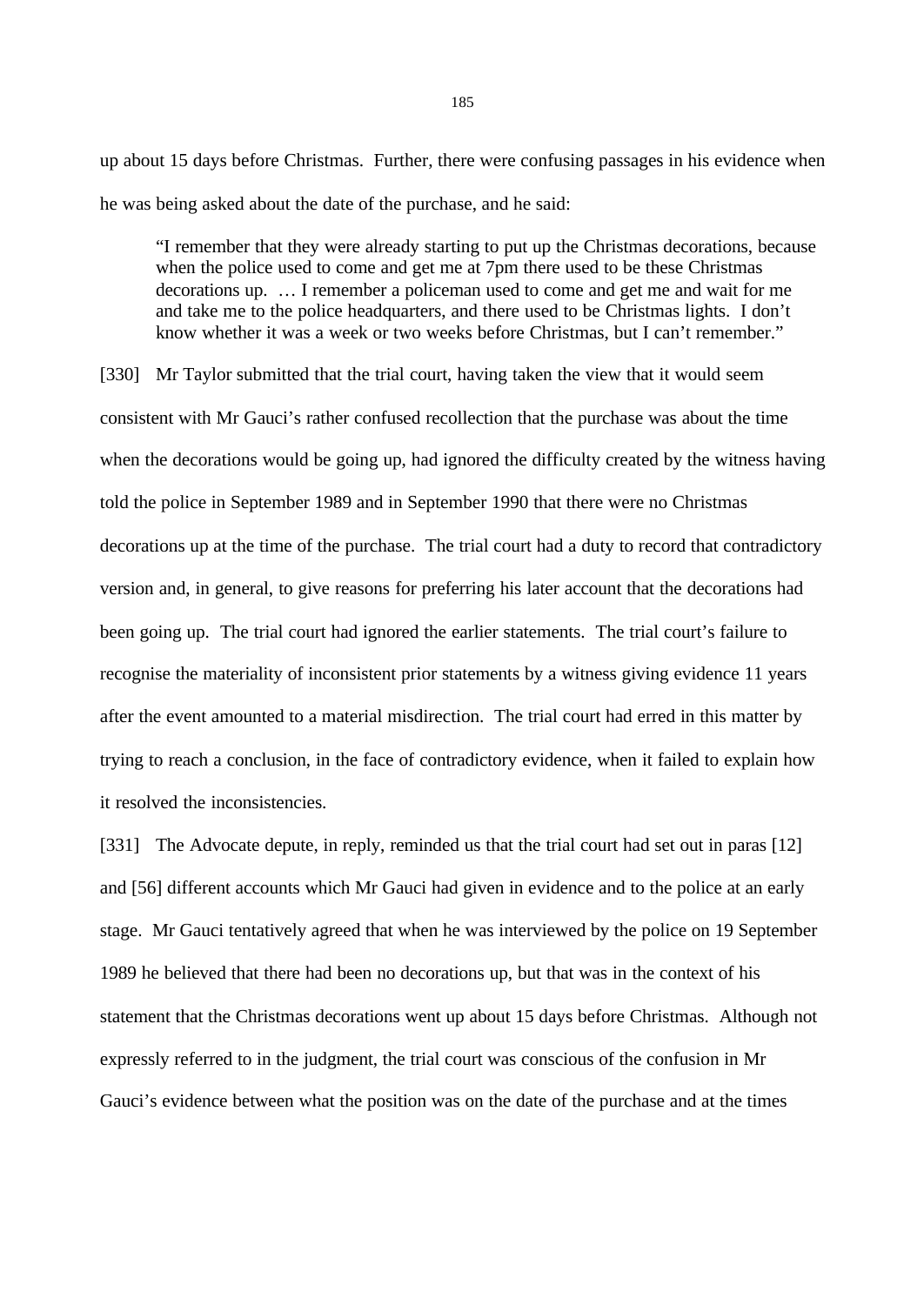when the police came to collect him. In any event, the trial court's conclusion on the issue of Christmas decorations was expressed in a very tentative manner.

[332] We have no doubt that the trial court was fully justified in taking the view that the position about the Christmas decorations was unclear, and that Mr Gauci's recollection on this matter was confused. We are not satisfied that the trial court has been shown to have ignored material factors relating to the situation regarding Christmas decorations at the time of the purchase, and it does not seem to us that the trial court placed much weight on Mr Gauci's evidence about the Christmas decorations. In evidence, he initially said that the Christmas lights were on at the time of the transaction, but he was then asked to think carefully about whether the lights were on or not. He then said: "Yes, they were putting them up." The trial court recognised that his recollection on the matter was rather confused but in the circumstances it was entitled to say that it would seem to be consistent with his recollection that the purchase was about the time when the decorations would be going up and that this in turn was consistent with his recollection in evidence that it was about two weeks before Christmas. This was, however, but one of the factors taken into account by the trial court in determining what was the date of purchase and it appears to have been a factor to which the trial court understandably did not give a great deal of weight.

[333] Ground of appeal A1 (f) states that in narrating the evidence of Mr Gauci in para [12] of the judgment, the trial court failed to take account of the fact that the terms of his prior statements demonstrated that he had not told the police in September 1989 that the sale had occurred about a fortnight before Christmas or that the Christmas lights were just being put up. [334] Mr Taylor submitted that nowhere did the trial court acknowledge that Mr Gauci had never told the police, at any of the early interviews, that the sale had taken place about a fortnight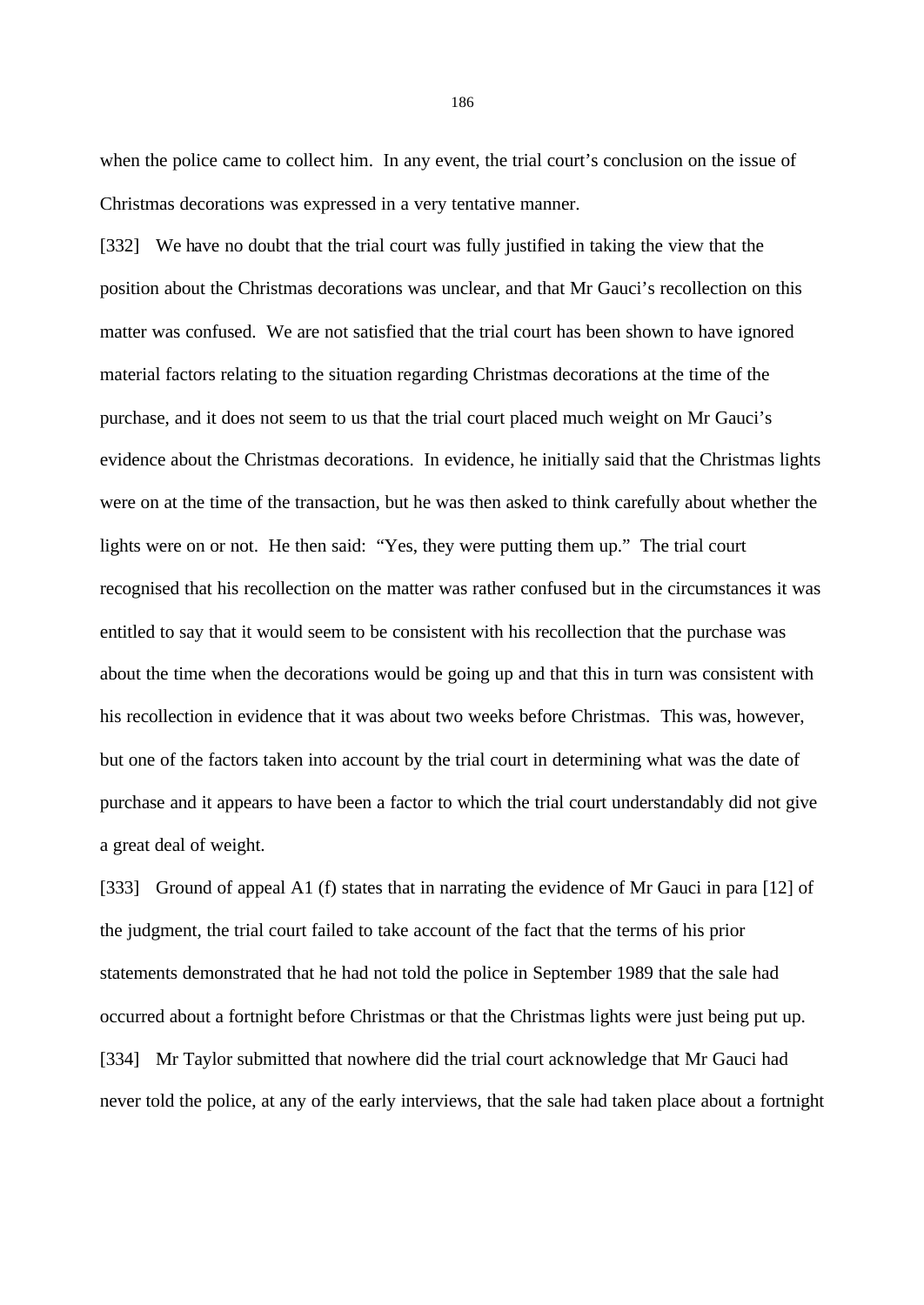before Christmas, or that the lights were just being put up, as he said in evidence 12 years after the event. The trial court was, however, prepared to pray in aid his prior statements when they demonstrated a consistency in his approach. In para [67] the trial court simply ignored those aspects of his prior statements which were inconsistent with crucial areas of his evidence in the witness box.

[335] In reply, the Advocate depute pointed out that in para [12] the trial court was simply giving a brief introductory account of Mr Gauci's evidence, and indicated that it would return to deal with his evidence in more detail with reference to the date of the transaction and the issue of identification. Mr Gauci gave evidence that the police came to see him at the beginning of September 1989. He could not remember the date of the sale but, on being asked if he was able to tell them that it was towards the end of 1988, he replied:

"Yes, slightly before Christmas it was. I don't remember the exact date, but it must have been about a fortnight before Christmas but I can't remember the date."

Accordingly, it appeared to be his recollection that he had told the police that it was about a fortnight before Christmas. The question as to whether he had in fact said that to the police was not specifically brought out in evidence or made the subject of submission.

[336] In our opinion there is no substance in this ground of appeal. The trial court referred to statements which Mr Gauci had made to police officers in September 1989 in none of which was there stated to be any reference to the purchase having taken place a fortnight before Christmas or to the fact that the Christmas lights were just being put up. In the circumstances we do not consider that it was necessary for the trial court in its judgment to draw attention expressly to the fact that these statements had not been made at an earlier stage. The fact that such statements had not been made at an earlier stage must have been quite apparent to the trial court.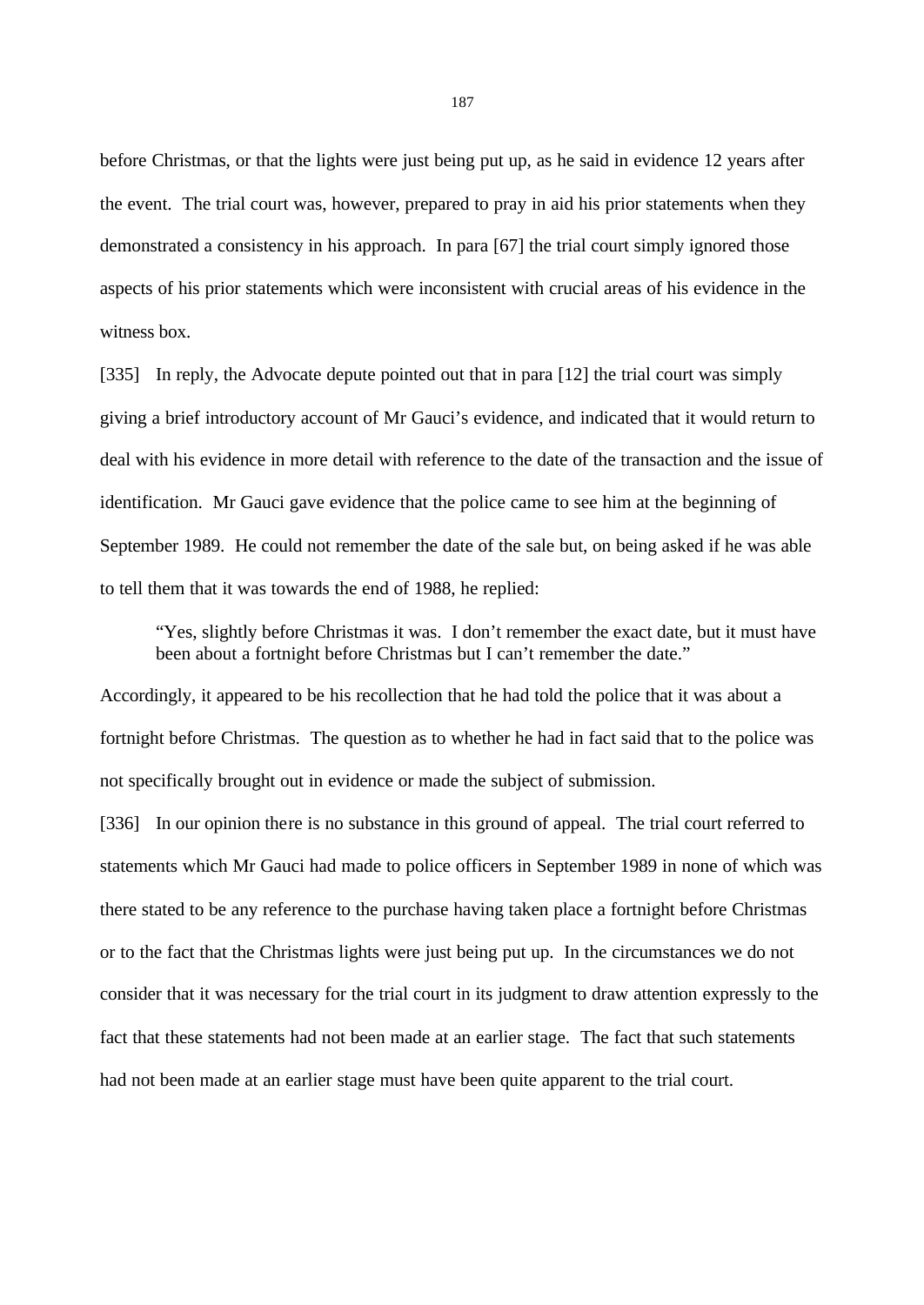#### **Other aspects of the evidence as to date**

[337] Ground of appeal A1 (g) is in the following terms:

"In relying on Gauci's evidence that the purchase was about two weeks before Christmas, the court ignored or failed to have proper regard to the following facts:

- (i) Gauci's evidence that he had no recollection of the day or date of purchase.
- (ii) his evidence that his recollection had been better when he had given statements to the police.
- (iii) the terms of those statements when he said on  $1<sup>st</sup>$  September 1989 that the purchase had taken place in the winter of 1988, and  $10<sup>th</sup>$  September 1990 when he said 'at the end of November' 1988.
- (iv) the evidence of the weather on  $23<sup>rd</sup>$  November and  $7<sup>th</sup>$  December 1988 which clearly favoured the former date."

[338] Mr Taylor submitted that in reaching the conclusion that the sale had taken place on 7 December, the trial court had relied in part on Mr Gauci's evidence that it had taken place about a fortnight before Christmas, but had ignored other material parts of Mr Gauci's evidence which undermined that part of his evidence. In evidence in chief, Mr Gauci had originally stated that he could not remember the date of the sale, and he had also stated in evidence that his memory of the sale had been better when he was interviewed by the police. In his first statement to the police he had been much less specific about the date. He had referred to the sale having taken place one day during the winter of 1988. On 10 September 1989 he had told the police that he believed that he had sold the man the clothing at the end of November. The trial court should have taken into account the contradictory statements which he had made to the police shortly after the transaction, and explained how the contradictions could be explained. Even if Mr Gauci had not adopted these statements as his evidence, they were on any view prior inconsistent statements which undermined the value and reliability of his evidence in the witness box. If the trial court did not have regard to the earlier statements, this must have been because, in terms of its report, it considered them to be immaterial. If, when his recollection was better in 1989, he thought that the sale had taken place at the end of November, that undermined his ability, 11 or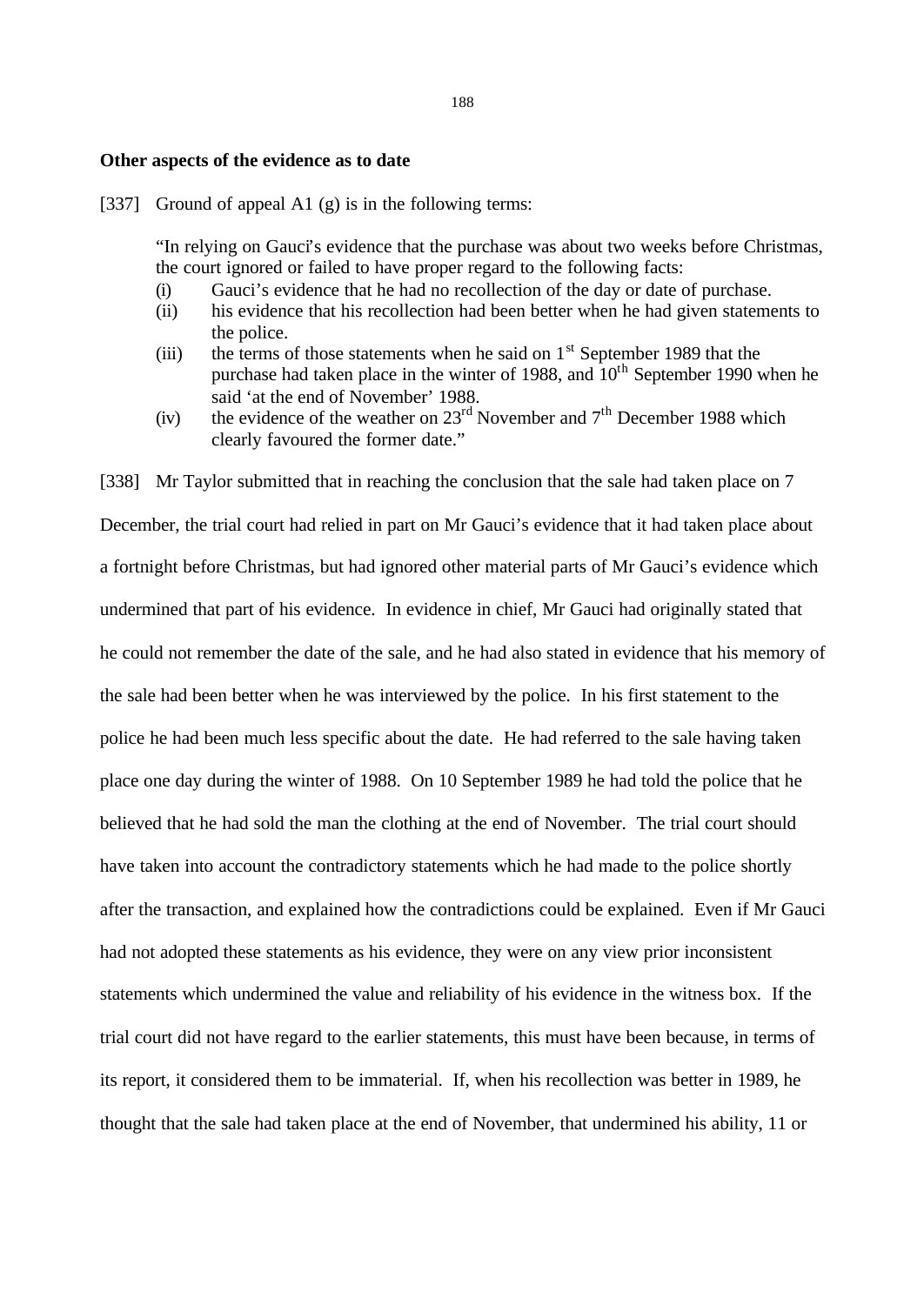12 years later, to make a judgment that the sale took place about two weeks before Christmas. In the circumstances there had been a misdirection by the trial court.

[339] The Advocate depute submitted that the fact that Mr Gauci had all along been unable to recall the date of the sale was in no way inconsistent with his evidence that it was about a fortnight before Christmas. Mr Gauci's evidence on that matter was one of a number of pieces of evidence which contributed to the inference as to date. On 1 September 1989 he had referred to "one day during the winter", and on 10 September he said that he believed it had been at the end of November. In another early statement he had referred to "November, December 1988". While there is no reference in the judgment to the fact that he had said that the sale took place in the winter, or at the end of November, those were pieces of evidence which did not require to be addressed in detail in the course of the judgment, once it had been accepted that the sale had taken place about two weeks before Christmas.

[340] It is plain to us that Mr Gauci was not at any stage able to put an exact date on the sale of the clothes. When interviewed by the police he referred, *inter alia*, to "one day during the winter" and "the end of November 1988". In evidence he said that it must have been about a fortnight before Christmas. The trial court saw and heard the evidence which he gave and it was, in our opinion, open to it to accept the evidence given by Mr Gauci in court that it was about a fortnight before Christmas, and there was no need for it to refer in its judgment to previous statements which could be regarded as being contrary to the evidence which it chose to accept. On this matter we do not consider that there was any misdirection by the trial court.

[341] Ground of appeal A1 (h) is in the following terms:

"The court erred in dismissing a defence submission (at paras 64 and 67) that it should have regard to evidence that Thursday  $8<sup>th</sup>$  December 1988 was a public holiday when all shops in Sliema would have been closed. That evidence whether viewed in isolation or together with the evidence of Mr Gauci that the purchase occurred midweek, by which he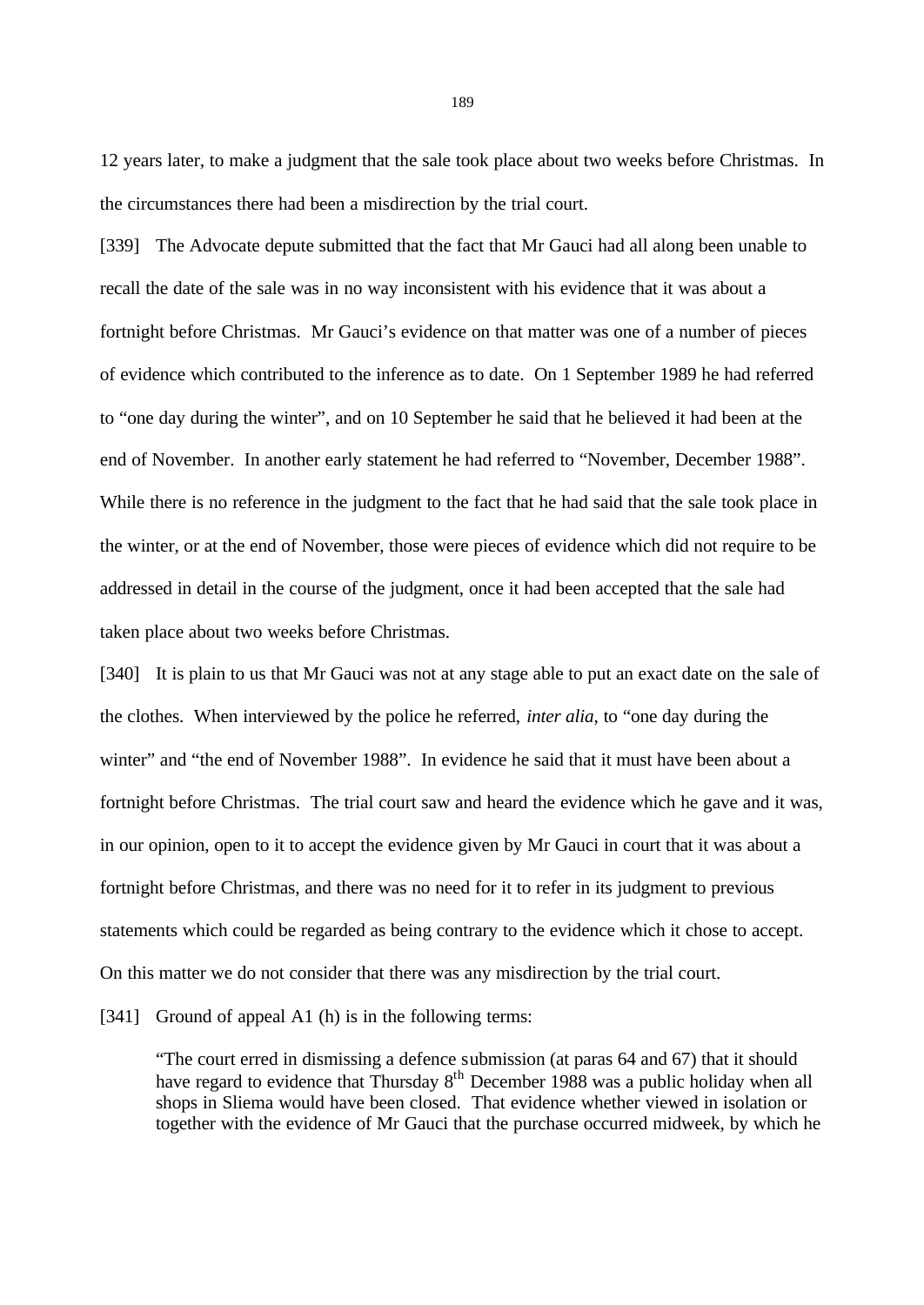meant that his shop would have been open the day after, was available for consideration and should not have been ignored."

[342] The defence elicited from Mr Gauci in cross-examination that by "midweek" he meant a Wednesday. It was suggested to him that midweek meant a day which was separate from the weekend, in that the shop would be open the day before and the day after. It was not put to him that Thursday 8 December 1988 was a public holiday, being the day of the Feast of the Immaculate Conception. Evidence to that effect was later given by Major Mifsud who was called as a witness on behalf of the appellant. The trial court stated in para [67] that it was unimpressed by the suggestion that, because Thursday 8 December was a public holiday, Mr Gauci should have been able to fix the date by reference to that. The trial court took the view that even if there was some validity in that suggestion, it lost any value when it was never put to him for his comments.

[343] Mr Taylor stated that Major Mifsud had given evidence that Thursday 8 December was a public holiday when all the shops in Sliema were closed. Mr Gauci had agreed that his shop would have been open the day before and the day after the clothes buying incident and that, by clear implication, excluded Wednesday 7 December. The police who questioned Mr Gauci at an early stage must have known that 8 December was a public holiday but that had never been put to Mr Gauci by the police. That was the time when it should have been put to him. Mr Taylor had submitted to the trial court that a sale the day before a public holiday would stick in a shopkeeper's mind and that he would remember if the day following the sale had been a public holiday. However, Mr Gauci had never mentioned to the police that the day of the sale had preceded a public holiday. It would have been pointless to have put to him at the trial, 12 years after the event, that the sale had taken place the day before a public holiday. The fact that 8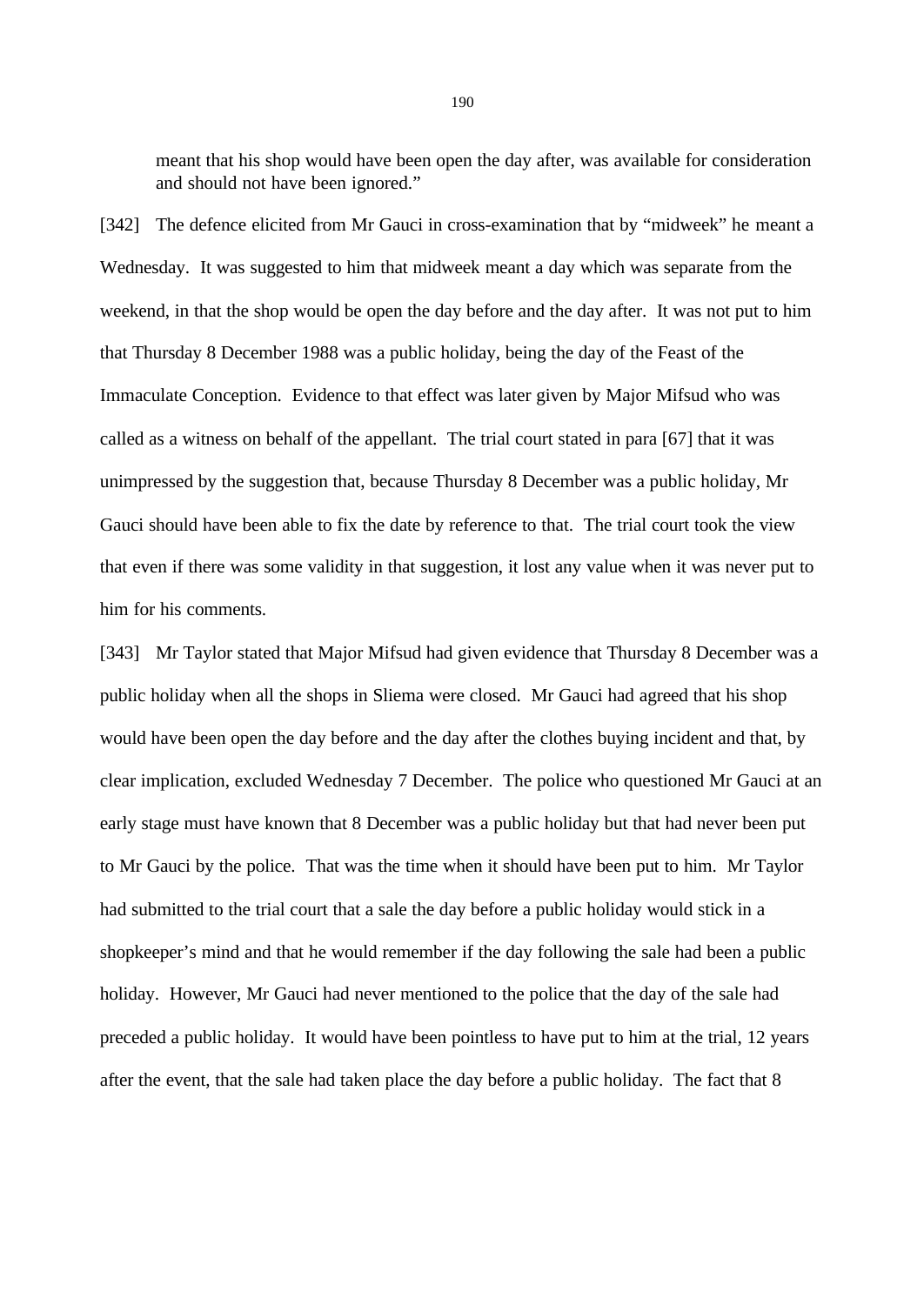December had been a public holiday was a material factor which the trial court had ignored, and that had constituted a misdirection.

[344] The Advocate depute submitted that it was clear that the decision not to put to Mr Gauci in cross-examination the fact that 8 December had been a public holiday was a deliberate tactic. It was difficult to understand the submission that it would have been pointless to put it to the witness, particularly in the context of evidence from Mr Gauci that by midweek he meant a Wednesday, the shop being open on the Tuesday and the Thursday. The failure to cross-examine Mr Gauci on this issue was a factor which the trial court was entitled to take into account in rejecting the criticism of Mr Gauci's evidence (*Mailley v HM Advocate* 1993 JC 138).

[345] In our opinion, the submissions of the Advocate depute were well founded. Mr Taylor submitted to the trial court that the fact that the day after a sale had been a public holiday would stick in the shopkeeper's mind. That, in our view, would have been all the more reason for putting the point to Mr Gauci in cross-examination if anything was going to be made of it with a view to rebutting the Crown's case that the sale had taken place on 7 December. The defence led evidence from Major Mifsud that Thursday 8 December was a public holiday but failed to put that to Mr Gauci. That being so, we are of the opinion that the trial court was correct in taking the view that the failure to cross-examine Mr Gauci on the matter resulted in the point losing any value which it might otherwise have had.

## [346] Ground of appeal A1 (i) states as follows:

"The court erred in dismissing a defence submission that it should have regard to the fact that eight pairs of pyjamas were ordered by Gauci on  $25<sup>th</sup>$  November 1988 as raising an inference that the purchase of clothing, including pyjamas, had taken place prior to that date (para 66). That evidence was available for consideration by the court and the ability of the court to draw inferences from it did not depend on Gauci being asked about the sequence of events or the state of his stock on 7<sup>th</sup> December 1988."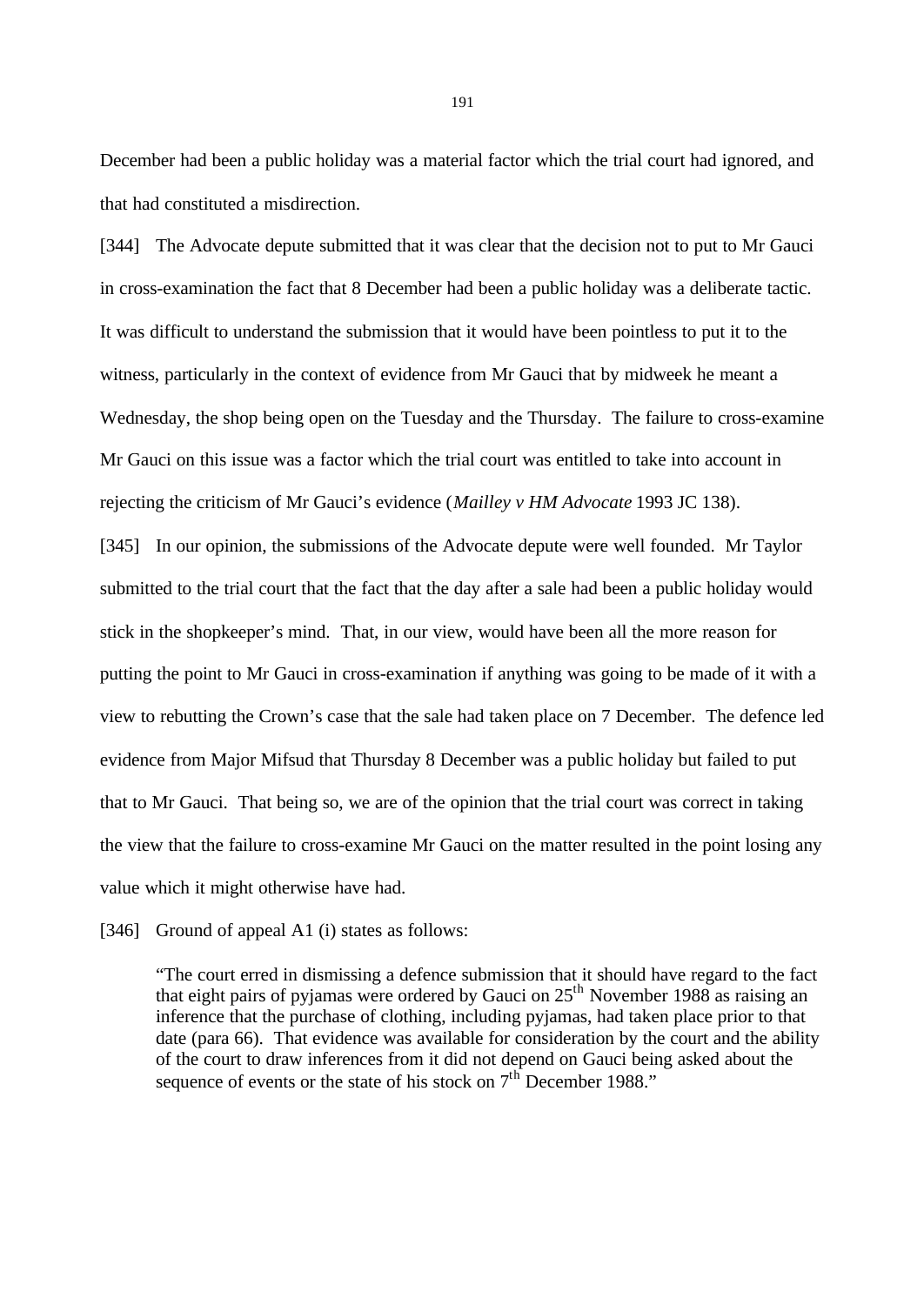[347] With regard to the dispute relating to the date of the sale of the clothing, the defence sought to found on evidence which had been given by Mr Gauci to the effect that, according to an invoice which he had received dated 25 November 1988, he had purchased eight pairs of pyjamas about that time. Pyjamas sold well in winter and he used to buy stock "when it finished". According to a previous invoice dated 31 October 1988 he had at that time bought 16 pairs of pyjamas. The trial court observed (in para [66]) that since the purchaser of the clothing had bought two pairs of pyjamas from Mr Gauci, who had renewed his stock around 25 November 1988, counsel for the appellant had asked it to infer that the purchase of the two pairs must have been made on 23 November 1988. The trial court refused to draw this inference, observing that it had not been put to Mr Gauci in evidence that this might have been the sequence of events, and that he was not asked what the state of his stock of pyjamas was on or about 7 December 1988.

[348] Mr Taylor stated that the defence submission to the trial court had been to the effect that it could be inferred that the sale of the two pairs of pyjamas had taken place prior to 25 November, thereby triggering the re-ordering of pyjamas on that date. There was no evidence as to when any re-ordering took place after 7 December, so that the evidence of re-ordering was consistent with the sale of the two pairs of pyjamas having taken place prior to 25 November. There was evidence from which the inference suggested by the defence could be drawn, and the strength of the inference was a matter for the trial court. The Crown had not led any evidence to negate that inference. By dismissing the defence submission the trial court had erred and that error had amounted to a misdirection.

[349] In reply, the Advocate depute submitted that had the matter been canvassed with Mr Gauci in evidence the Crown could have led evidence as to a further order for 21 pairs of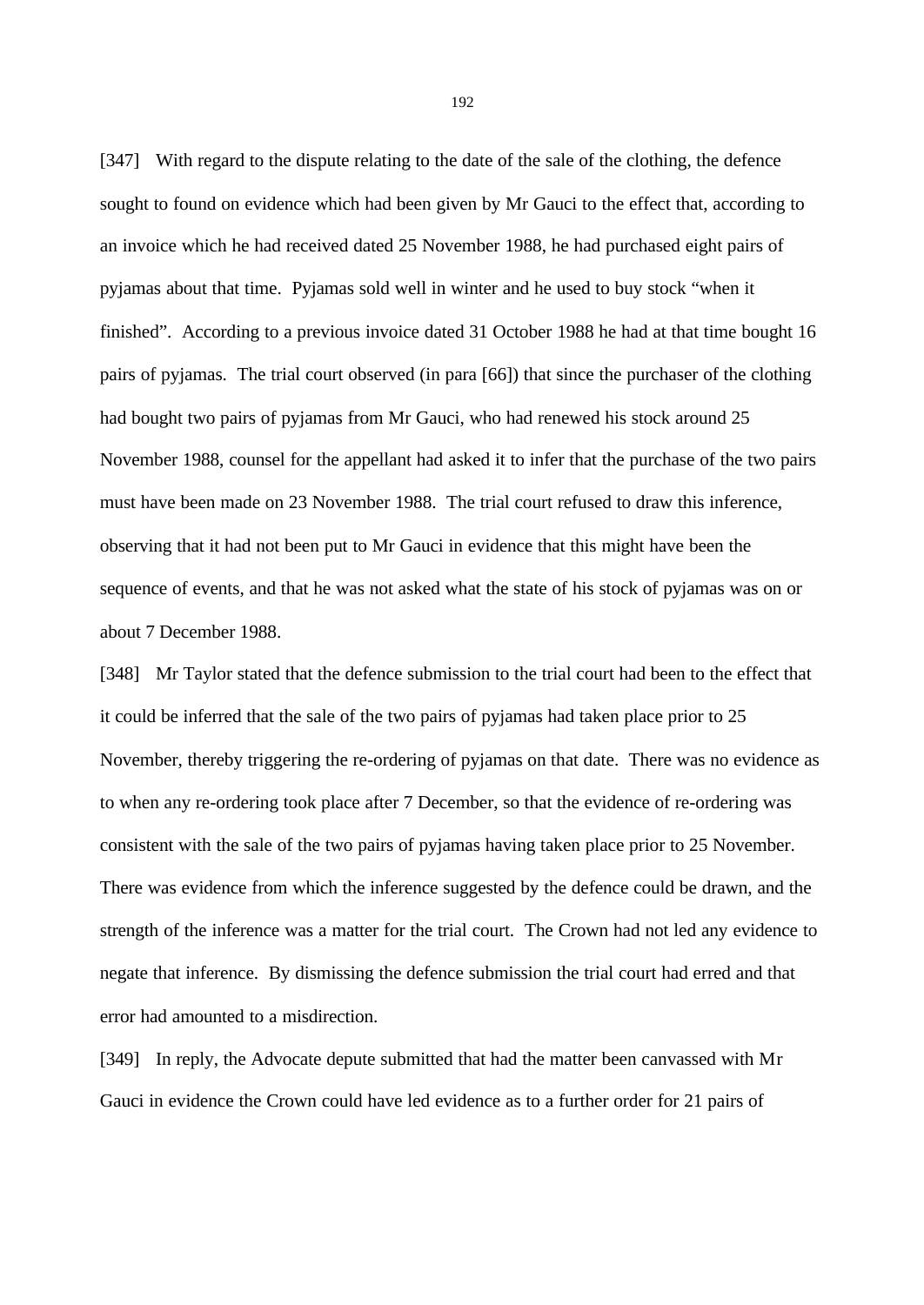pyjamas dated 20 December 1988 which was lodged as a production but not put to Mr Gauci in evidence. This would have demonstrated that frequent and regular ordering of pyjamas meant that no inference, such as that proposed by the defence, could be drawn. The defence must have been aware of the contents of this order. In any event, in the absence of any information about the state of Mr Gauci's stock of pyjamas on 7 December, the trial court was simply being asked to engage in speculation.

[350] As we have said before, it is for the trial court to decide what inferences to draw from evidence which it accepts. The suggestion by the defence that Mr Gauci's re-ordering of eight pairs of pyjamas on 25 November was related to his sale of two pairs of pyjamas appears to us to have been no more than a matter of speculation. In any event, even if it was a possible inference, it was certainly not one which the trial court was bound to draw, particularly in view of the matters referred to in the last two sentences of para [66] which were not put to Mr Gauci. In the circumstances we have no doubt that the trial court was perfectly entitled to refuse to draw the inference which was suggested by the defence.

[351] For the reasons which we have given, we have not been persuaded by the submissions advanced in support of any of the sub-paragraphs of ground of appeal A1 that there was a misdirection on the part of the trial court. It was not submitted to us that there had been insufficient evidence to entitle the trial court to conclude that the date of the purchase of the clothing was 7 December 1988. It was for the trial court, having considered all the evidence, to decide what, if any, inference should be drawn as to the date of the purchase of the clothing. It is clear that the trial court placed reliance, as it was entitled to do, on Mr Gauci's evidence that the sale had taken place about two weeks before Christmas. The sale was made after 1830 hours and the shop closed at 1900 hours. When he was first interviewed by the police on 1 September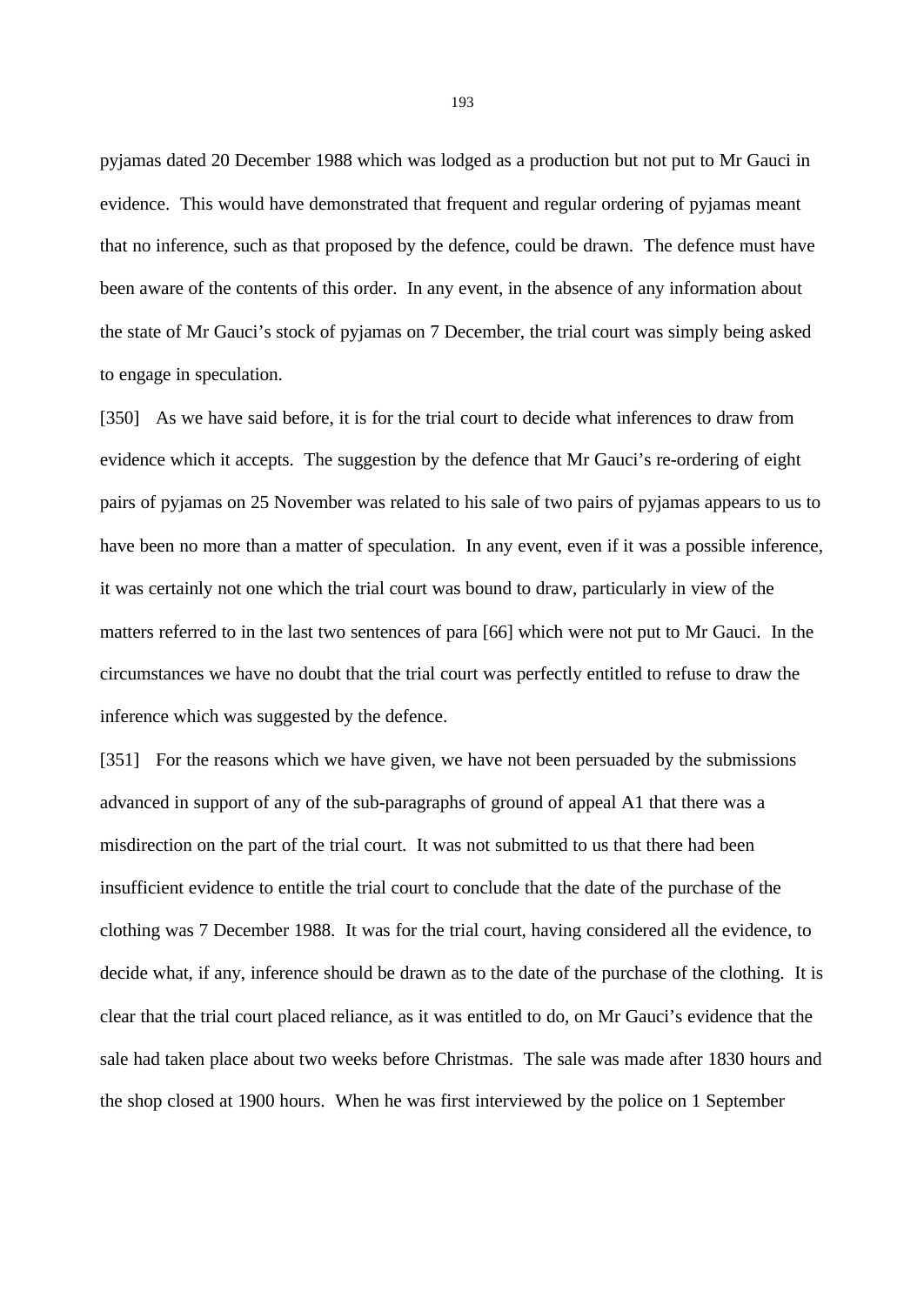1989 Mr Gauci said that he thought that the sale had been on a weekday. On 19 September 1989 he told the police: "I am sure it was midweek when he called." At the trial the defence elicited from him that when he used the word "midweek" he meant a Wednesday. So his evidence was to the effect that the transaction had taken place on a Wednesday about two weeks before Christmas. The trial court considered the other evidence having a possible bearing on the date of the purchase. Mr Gauci's recollection was that at the time of the transaction his brother had been watching football on television, but he said that he had appeared at the shop when the purchaser was away getting a taxi. It was agreed in the joint minute that on 7 December a football match was being shown on television which began at about 1640 hours and finished at 1834 hours local time, which was consistent with the sale having taken place on 7 December, although it was agreed that football was also on television on the afternoon of 23 November. The evidence about the weather was wholly consistent with the transaction having taken place on 23 November but the possibility of a light shower in Sliema between 1830 and 1900 hours on 7 December was not ruled out. The evidence of Mr Gauci about the Christmas decorations was confused but could be regarded as being consistent with 7 December being the date of purchase. The trial court stated that it had considered all the relevant factors and concluded that the date of purchase was Wednesday 7 December. In our opinion that was an inference which it was entitled to draw on the basis of the evidence before it.

#### **Other circumstantial evidence and explanations**

[352] We turn finally to discuss three remaining grounds of appeal which are concerned with other circumstantial evidence taken into account by the trial court and its treatment of the explanation of the appellant's visit to Malta on 20-21 December 1988.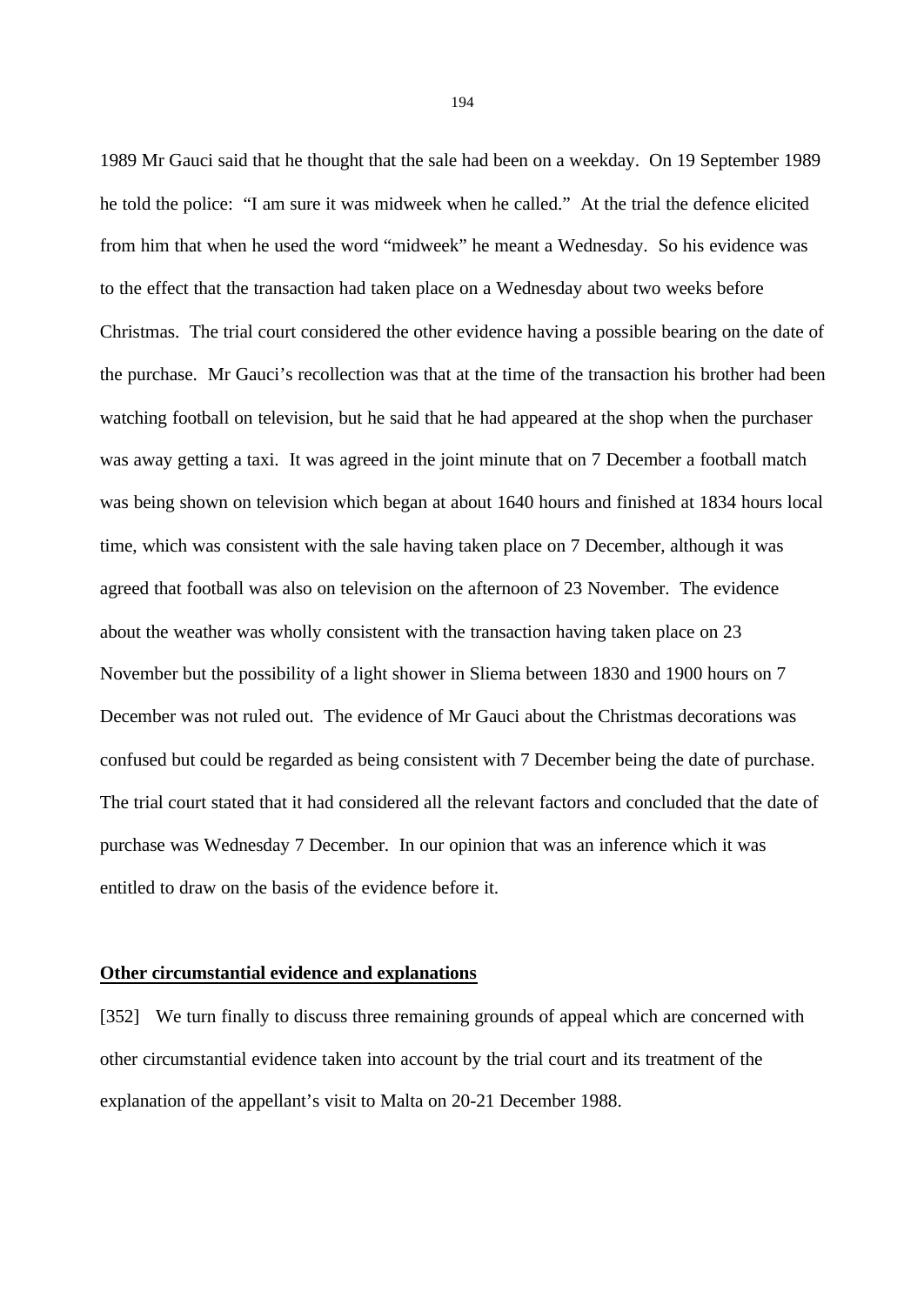#### **The appellant's association with Mr Bollier**

[353] In para [88] the trial court states that it accepted evidence that the appellant was a member of the JSO, occupying posts of fairly high rank. One of these was head of airline security, from which, it says, it could be inferred that he would be aware at least in general terms of the nature of security precautions at airports from or to which LAA operated. It then states:

"He also appears to have been involved in military procurement. He was involved with Mr Bollier, albeit not specifically in connection with MST timers, and had along with Badri Hassan formed a company which leased premises from MEBO and intended to do business with MEBO. In his interview with Mr Salinger he denied any connection with MEBO, but we do not accept his denial."

[354] This passage may be taken along with earlier passages in which the trial court says that MEBO supplied electrical, electronic and surveillance equipment (para [44]), and that in 1988 it leased an office in its Zurich premises to a firm ABH in which the appellant and Badri Hassan were principals. They explained to him that they might be interested in taking a share in MEBO or in having business dealings with MEBO (para [54]).

[355] In ground of appeal E the appellant states that the trial court erred in treating evidence of his association with Mr Bollier and his apparent involvement in military procurement as supportive of guilt. The argument for the appellant was, in outline, that these matters were not relevant in respect that they did not have a reasonably direct bearing on proof of the Crown case. In support of this argument it was maintained that there was nothing significant in the evidence of the appellant's association with Mr Bollier. At an earlier stage in its judgment the trial court declined to infer that Mr Bollier's visit to the appellant's office in Tripoli provided additional evidence against the appellant (para [46]). It was also significant that such evidence as there was in regard to the appellant's involvement with Mr Bollier was not in connection with MST timers.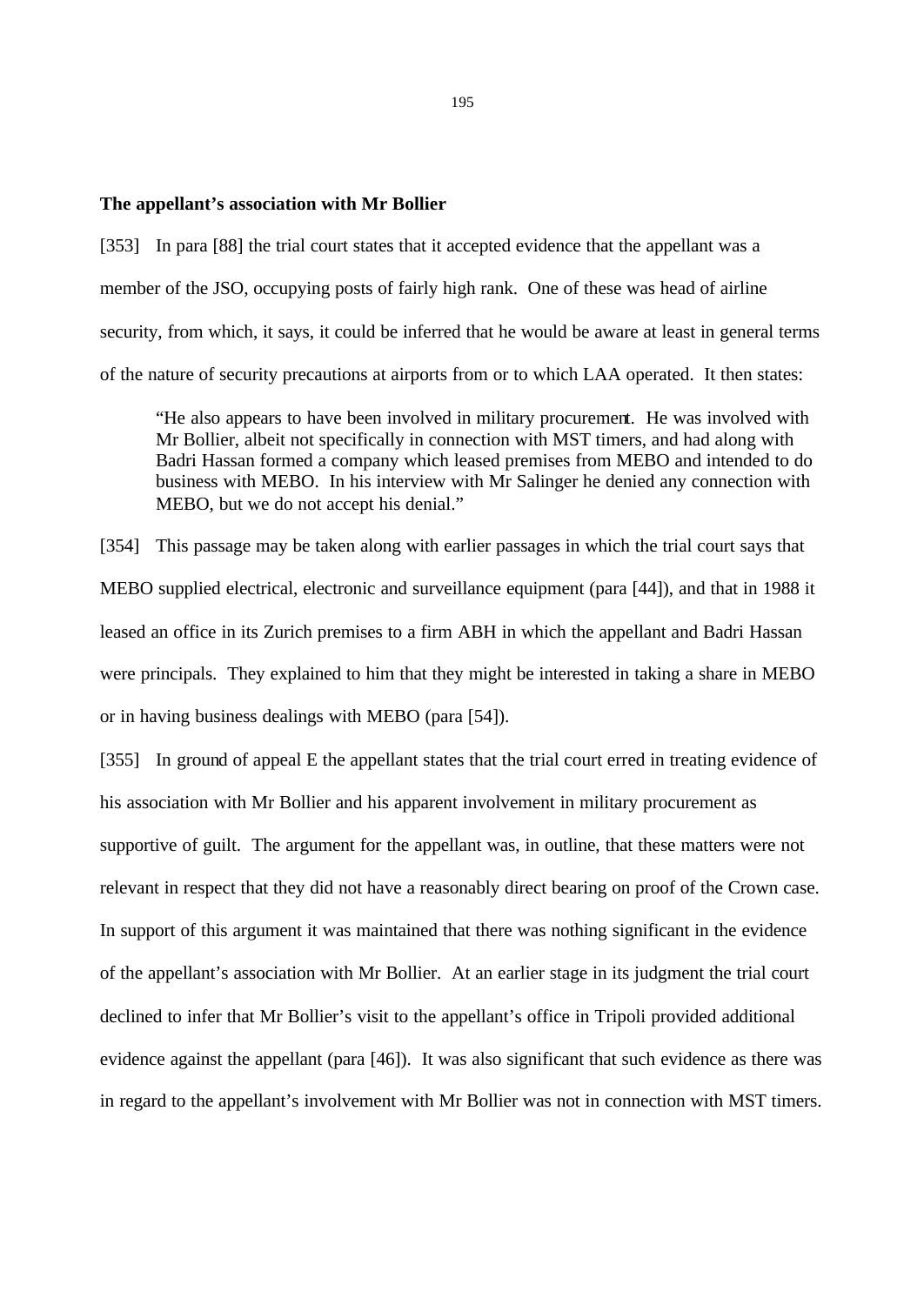This showed that there was no evidence from which it could be inferred that he knew anything about the operation or use of timers. This had never been put or suggested to Mr Bollier when he was giving evidence. Since this court had before it the reasons for conviction it knew what evidence had been rejected and what evidence had been taken into account in support of the Crown case. As regards the appellant's involvement in military procurement there was nothing beyond what Mr Taylor described as "anodyne articles".

[356] We do not consider that in either respect the trial court took into account irrelevant matters. It is clear, as was pointed out, that neither of them was founded on by the Crown as demonstrating criminal conduct on the part of the appellant. It has to be borne in mind that circumstantial evidence may well not be of itself of such a character. Thus the evidence of association or involvement could not of itself show the appellant's guilt. However, it could show that the appellant was no stranger to Mr Bollier and that, at least to some extent, he was involved with the obtaining of military equipment. We are satisfied that neither of these matters should be regarded as having no conceivable bearing on the proof of the circumstantial case against the appellant.

# **The use of the Abdusamad passport**

[357] In para [44] above we have quoted what the trial court states in para [87] of its judgment. In ground of appeal F it is claimed that, in stating that "[t]here was no evidence as to why this passport was issued to him", the trial court failed to take account of the defence submission that there was an inference to be drawn from the evidence of a witness Moloud Mohamed El Gharour which offered an explanation. Mr Gharour gave evidence as the interim director of the General Passport and Nationality Department in Libya.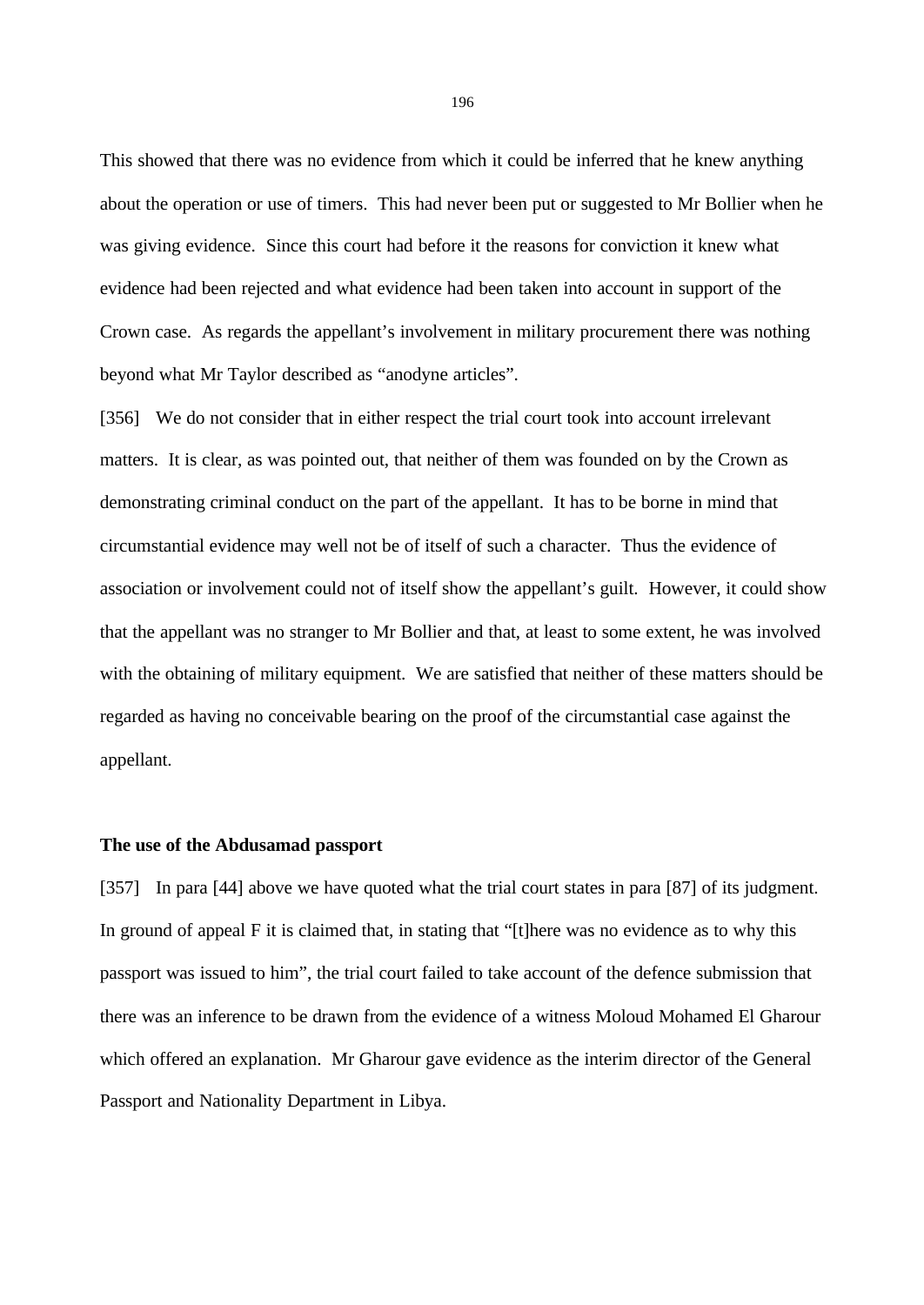[358] On an examination of the defence submissions, it can be seen that they were founded on evidence that, despite the imposition of sanctions, LAA had continued to operate, the inference being, it was said, that it had found a way round them. It was also suggested that it could be inferred that someone associated with LAA might have a use for a coded passport. Mr Gharour gave evidence that, whatever department wanted to have a coded passport issued to a member of its staff, applications for such a passport were directed through the JSO, later named the ESO. The implication, according to Mr Taylor when addressing this court, was that the appellant required such a passport in connection with the obtaining of aviation parts for the airline company in face of sanctions.

[359] We can well understand why the trial court did not specifically deal with this suggestion, as it was entirely based on speculation. There was no evidence before the trial court that the appellant was involved in obtaining aviation parts for LAA, let alone had reason to use a passport with a false name in this connection. It may be noted, as was pointed out by the Advocate depute, that at the trial counsel for the appellant departed from a line of evidence which was directed to showing that the issue of coded passports was designed to circumvent sanctions. There was no explanation as to what the appellant had been doing on his previous trips in which he had used the Abdusamad passport. As for Mr Gharour, all that he said was that his department did not know why a coded passport was to be issued to a member of the staff of another department. He could not give an example of a purpose for which one might be requested as he was not a specialist.

[360] In our view this ground of appeal is without substance. The trial court was entitled to say that there was no evidence as to why this passport was issued.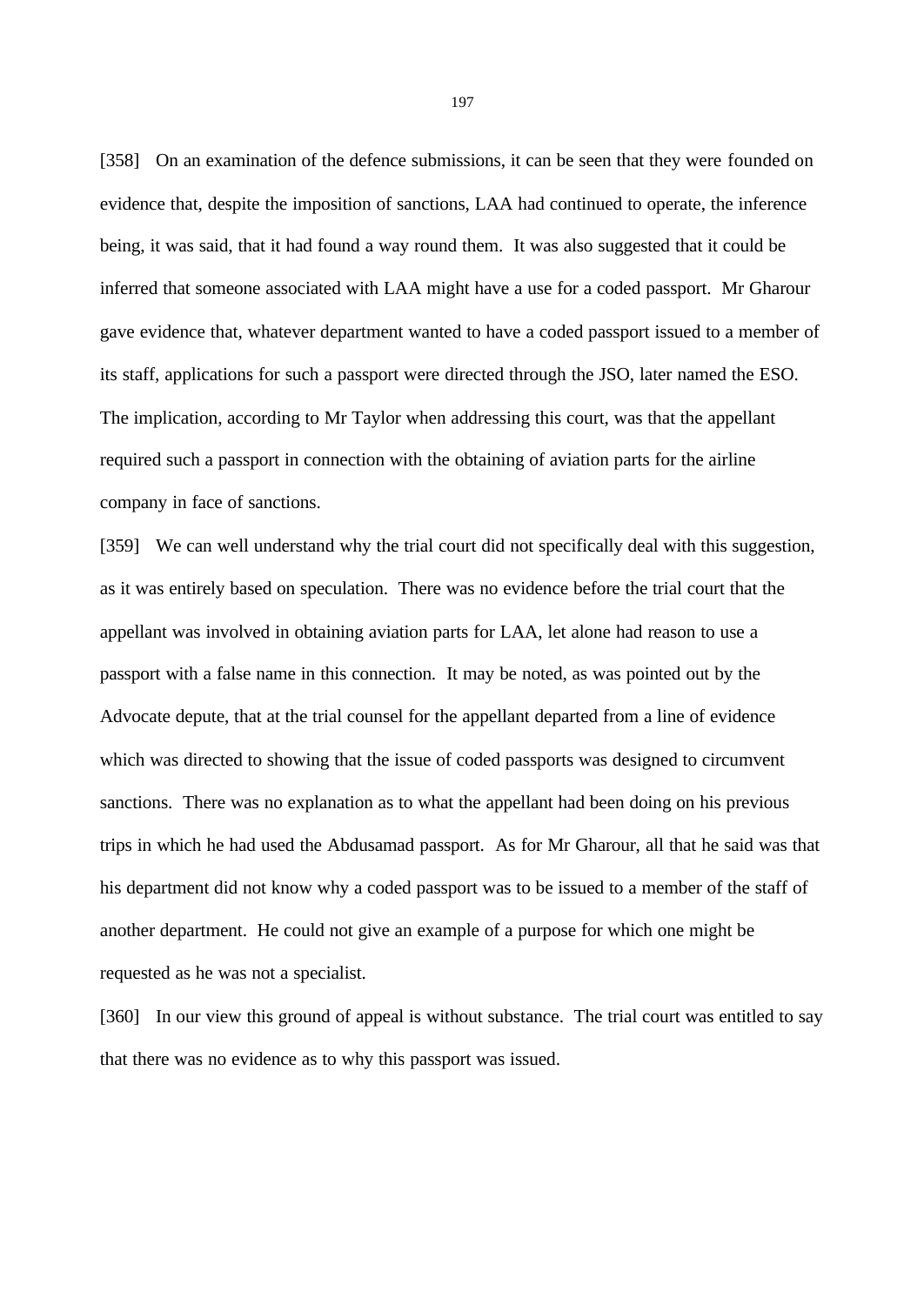### **Alternative explanations for the appellant's visit to Malta on 20-21 December 1988**

[361] In para [88] the trial court states:

"On 20 December 1988 he entered Malta using his passport in the name of Abdusamad. There is no apparent reason for this visit, so far as the evidence discloses. All that was revealed by acceptable evidence was that the [appellant] and the second accused together paid a brief visit to the house of Mr Vassallo at some time in the evening, and that the [appellant] made or attempted to make a phone call to the second accused at 7.11am the following morning. It is possible to infer that this visit under a false name the night before the explosive device was planted at Luqa, followed by his departure for Tripoli the following morning at or about the time the device must have been planted, was a visit connected with the planting of the device. Had there been any innocent explanation for this visit, obviously the inference could not be drawn. The only explanation that appeared in the evidence was contained in his interview with Mr Salinger, when he denied visiting Malta at that time and denied using the name Abdusamad or having had a passport in that name. Again, we do not accept his denial."

[362] Ground of appeal D maintains, in regard to para [88], that the trial court erred in "ignoring the explanation advanced for the appellant's visit to Malta" and "the evidence of the behaviour of the appellant inconsistent with terrorist activity at that time".

[363] The first observation which we make is that it is plain that the trial court considered what evidence about the appellant's visit should be accepted, and expressed its view in the course of para [88]. It is not for this court to review what it decided to accept. Secondly, it is clear that there was no evidence before the trial court as to the actual purpose of the appellant's visit to Malta on 20-21 December 1988. It can be seen from his submissions that Mr Taylor sought to rely on a number of pieces of evidence. However, none of them purported to provide an actual explanation for the visit.

[364] Thus, first, the trial court was reminded that at that time arrangements must have been made for the managing director and an employee of a Maltese company to go to Tripoli to see if that company could build a staircase in the appellant's house and provide him with a quotation for the purpose. According to that evidence they went to Tripoli on 29 December 1988.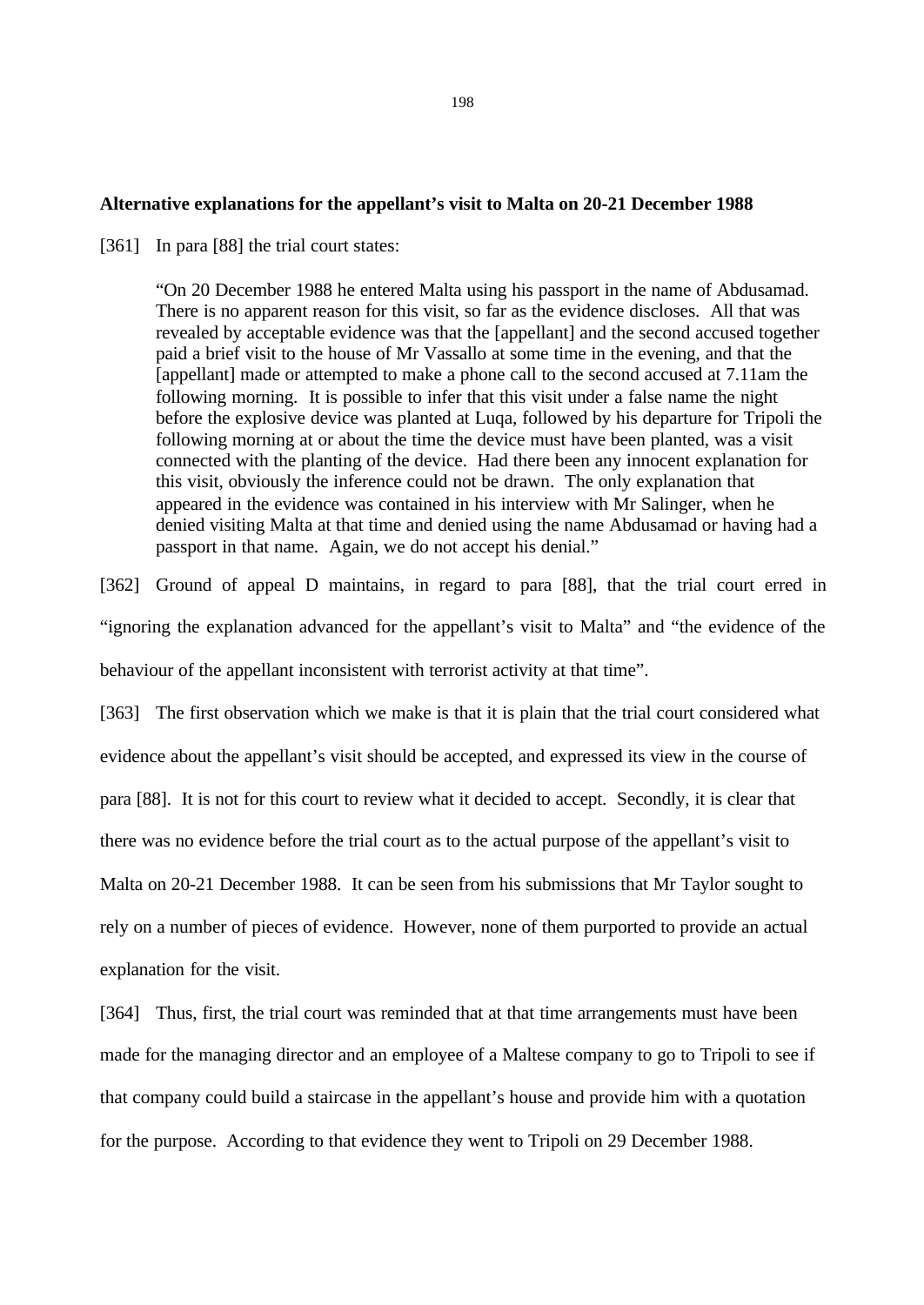Secondly, reference was made to evidence that the appellant was taking an interest in a company Medtours, which was being set up by the co-accused and Mr Vassallo, and that it was hoped that the appellant could use a contact with an oil company to provide Medtours with a business opportunity. Thirdly, the defence founded on evidence that it was not unusual for persons to come to Malta from Libya for a short period of time, for example to do shopping.

[365] The trial court was well entitled to regard none of these pieces of evidence, even if they had been accepted, as providing an alternative explanation. None of them in any event could provide an explanation for the appellant travelling under a false name, let alone doing so on this occasion, and that for the last time.

[366] As regards the behaviour of the appellant which was said to be inconsistent with terrorist activity, the trial court was asked to consider whether it would be consistent with such an activity for the appellant, for example, to stay in a hotel where he had stayed two weeks previously under his real name (and to which he had had to return when his flight was cancelled), and where he claimed discount as an airline official. On arrival at Malta he had stated that he would be staying in the hotel, although he had been under no obligation to do so. He had made himself identifiable by Mr Vassallo and his wife. When leaving at Luqa airport he had, in effect, drawn attention to himself by being checked-out alone at an Air Malta desk.

[367] These were matters for the trial court to consider. In particular, as was observed by the Advocate depute, it was for the trial court to consider whether these points really addressed the undisputed fact that the appellant was travelling under a false name. In our view this ground of appeal is without merit.